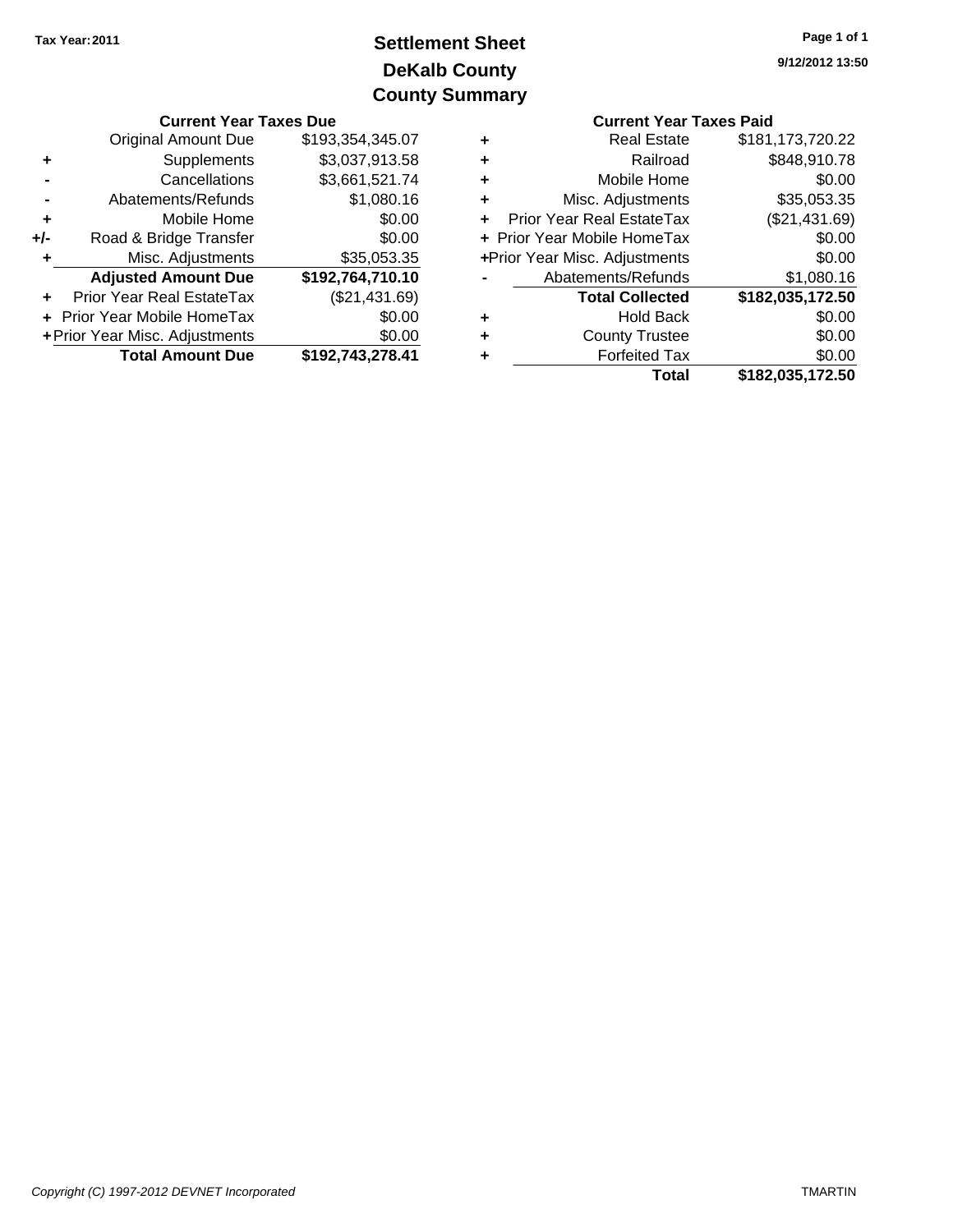# **Settlement Sheet Tax Year: 2011 Page 1 of 2 DeKalb County 001 - COUNTY**

#### **Current Year Taxes Due**

|       | <b>Original Amount Due</b>        | \$19,670,520.95 |
|-------|-----------------------------------|-----------------|
| ٠     | Supplements                       | \$257,950.54    |
|       | Cancellations                     | \$373,032.22    |
|       | Abatements/Refunds                | \$124.25        |
| ٠     | Mobile Home                       | \$0.00          |
| $+/-$ | Road & Bridge Transfer            | \$0.00          |
| ٠     | Misc. Adjustments                 | \$3,760.51      |
|       | <b>Adjusted Amount Due</b>        | \$19,559,075.53 |
|       | Prior Year Real EstateTax         | (\$2,444.65)    |
|       | <b>Prior Year Mobile Home Tax</b> | \$0.00          |
|       | + Prior Year Misc. Adjustments    | \$0.00          |
|       | <b>Total Amount Due</b>           | \$19,556,630.88 |

## **Current Year Taxes Paid**

|   | Total                          | \$18,653,022.48 |
|---|--------------------------------|-----------------|
| ٠ | <b>Forfeited Tax</b>           |                 |
| ٠ | <b>County Trustee</b>          |                 |
| ٠ | <b>Hold Back</b>               | \$0.00          |
|   | <b>Total Collected</b>         | \$18,653,022.48 |
|   | Abatements/Refunds             | \$124.25        |
|   | + Prior Year Misc. Adjustments | \$0.00          |
| ÷ | Prior Year Mobile Home         | \$0.00          |
| ٠ | <b>Prior Year Real Estate</b>  | (\$2,444.65)    |
| ٠ | Misc. Adjustments              | \$3,760.51      |
| ٠ | Mobile Home                    | \$0.00          |
| ٠ | Railroad                       | \$98,705.64     |
| ٠ | <b>Real Estate</b>             | \$18,553,125.23 |

#### **Distribution Summary**

| <b>Tax Distribution Date</b>         | Amount          |
|--------------------------------------|-----------------|
| 05/25/2012                           | \$1,773,589.76  |
| 06/22/2012                           | \$8,297,893.44  |
| 07/20/2012                           | \$176,973.10    |
| 08/17/2012                           | \$850,812.99    |
| 09/14/2012                           | \$7,553,753.19  |
| <b>Totals: 5 Distributions</b>       | \$18,653,022.48 |
| <b>Grand Totals: 5 Distributions</b> | \$18,653,022.48 |

#### **Fund Summary**

| <b>Fund</b>                    | <b>Amount Collected</b> | Previously<br><b>Distributed</b> | Current<br><b>Distribution</b> | Amount<br>Available | <b>Interest</b> | <b>PY Over</b><br>Distrib |
|--------------------------------|-------------------------|----------------------------------|--------------------------------|---------------------|-----------------|---------------------------|
| 001 - CORPORATE                | \$9,805,353.00          | \$5.834,564.01                   | \$3,970,788.99                 | \$0.00              | \$0.00          | \$0.00                    |
| 003 - BONDS AND INTEREST       | \$527,022.52            | \$313,598.78                     | \$213,423.74                   | \$0.00              | \$0.00          | \$0.00                    |
| $005 - I. M. R. F.$            | \$94,850.62             | \$56,439.78                      | \$38,410.84                    | \$0.00              | \$0.00          | \$0.00                    |
| 006 - COUNTY HIGHWAY           | \$1,754,410.02          | \$1,043,941.76                   | \$710,468.26                   | \$0.00              | \$0.00          | \$0.00                    |
| 008 - BRIDGE CONST W/COUNTY    | \$900,866.37            | \$536,050.31                     | \$364,816.06                   | \$0.00              | \$0.00          | \$0.00                    |
| 018 - MENTAL HEALTH SERVICES   | \$2,100,572.81          | \$1,249,922.01                   | \$850,650.80                   | \$0.00              | \$0.00          | \$0.00                    |
| 021 - FEDERAL AID MATCHING     | \$720,771.41            | \$428,886.84                     | \$291,884.57                   | \$0.00              | \$0.00          | \$0.00                    |
| 022 - COUNTY HEALTH DEPT       | \$445,825,86            | \$265,283,62                     | \$180,542.24                   | \$0.00              | \$0.00          | \$0.00                    |
| 035 - TORT/LIABILITY INSURANCE | \$995,735.65            | \$592,501.19                     | \$403,234.46                   | \$0.00              | \$0.00          | \$0.00                    |
| 047 - SOCIAL SECURITY          | \$94,850.62             | \$56,439.78                      | \$38,410.84                    | \$0.00              | \$0.00          | \$0.00                    |
| 055 - VETERANS ASSISTANCE      | \$577,236.45            | \$343,478.00                     | \$233,758.45                   | \$0.00              | \$0.00          | \$0.00                    |
| 105 - PUBLIC BLDG COMM LEASE   | \$166,049.23            | \$98,805.70                      | \$67.243.53                    | \$0.00              | \$0.00          | \$0.00                    |
| 142 - SR CITIZEN SOCIAL SERV   | \$469,477.92            | \$279,357.51                     | \$190,120.41                   | \$0.00              | \$0.00          | \$0.00                    |
| Totals                         | \$18,653,022.48         | \$11,099,269.29                  | \$7,553,753.19                 | \$0.00              | \$0.00          | \$0.00                    |

## **Miscellaneous Adjustment Detail**

| Year Source | <b>Account Type</b>                      | <b>Amount Adjustment Description</b>                      |
|-------------|------------------------------------------|-----------------------------------------------------------|
|             | 2011 RE - Real Estate Back Tax Collected | \$5.41 SOUTH POINT GREENS REDEMPTION 11-03-128-016 by TBA |
|             | 2011 RE - Real Estate Back Tax Collected | \$57.15 BYRNE REDEMPTION 19-10-201-031 by TBA             |
|             | 2011 RE - Real Estate Back Tax Collected | \$52.94 SHISSLER REDEMPTION 18-10-203-008 by TBA          |
|             | 2011 RE - Real Estate Back Tax Collected | \$122.78 PRIMUS REDEMPTION 8 PARCELS by TBA               |
|             | 2011 RE - Real Estate Back Tax Collected | \$122.46 BYRNE REDEMPTION 19-10-201-018 by TBA            |
|             | 2011 RE - Real Estate Back Tax Collected | \$34.96 BUSHNELL REDEMPTION 15-15-426-014 by TBA          |
|             | 2011 RE - Real Estate Back Tax Collected | \$270.36 HAREAS REDEMPTION 13-35-202-017 by TBA           |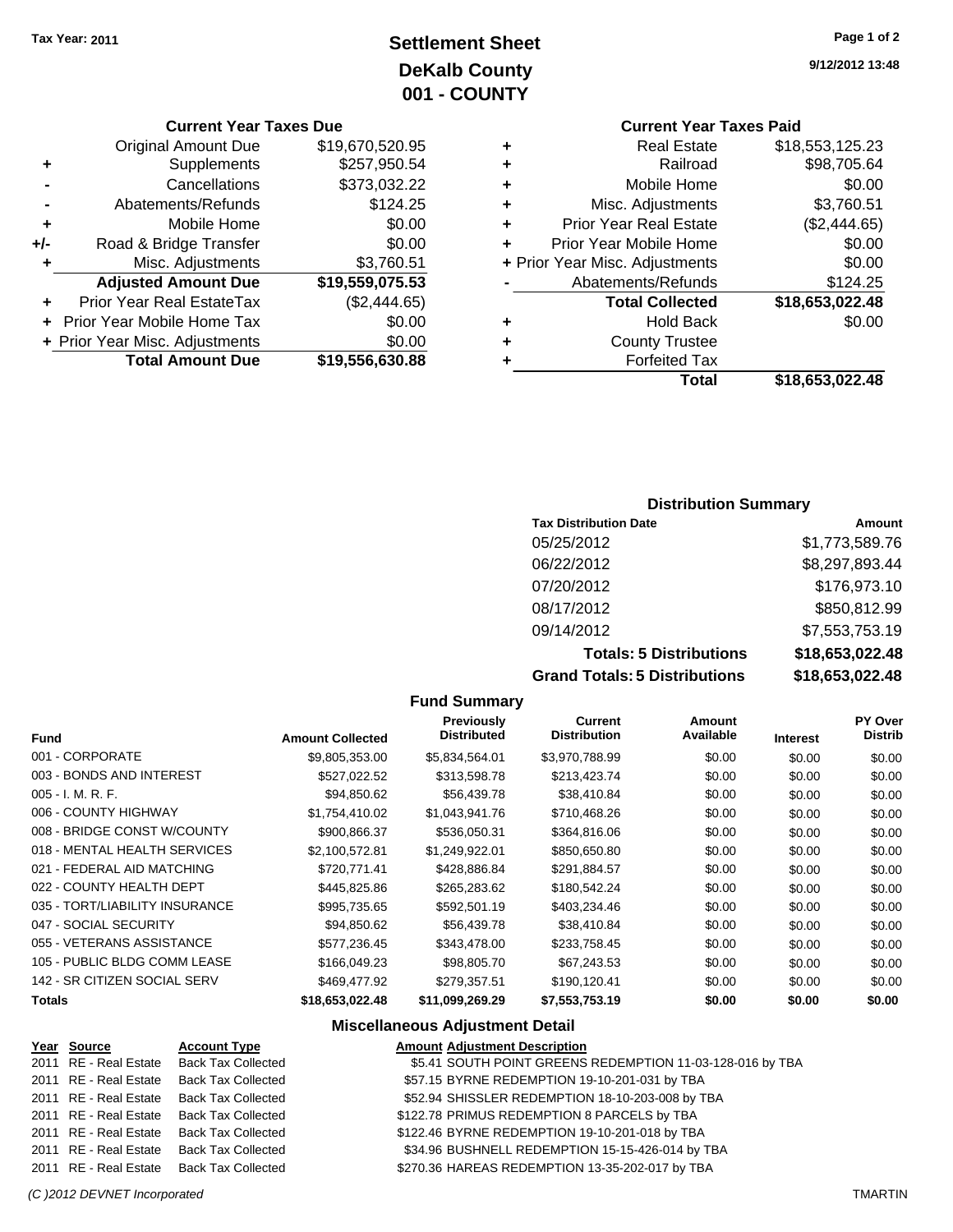## **Settlement Sheet Tax Year: 2011 Page 2 of 2 DeKalb County**

#### **9/12/2012 13:48**

|                          |                           | <b>Miscellaneous Adjustment Detail</b>                     |
|--------------------------|---------------------------|------------------------------------------------------------|
| Year Source              | <b>Account Type</b>       | <b>Amount Adjustment Description</b>                       |
| 2011 RE - Real Estate    | <b>Back Tax Collected</b> | \$208.46 DOBSON REDEMPTION 19-26-481-012 by TBA            |
| 2011 RE - Real Estate    | Paymt In Lieu of Tax      | \$111.52 SUNSET VIEW APARTMENTS - HOUSING AUTHORITY by TBA |
| 2011 RE - Real Estate    | Paymt In Lieu of Tax      | \$1,391.73 DEKALB UNITS - HOUSING AUTHORITY by TBA         |
| 2011 RE - Real Estate    | Paymt In Lieu of Tax      | \$1,073.76 SYCAMORE UNITS - HOUSING AUTHORITY by TBA       |
| 2011 RE - Real Estate    | Paymt In Lieu of Tax      | \$119.46 SEQUOYA APARTMENTS - HOUSING AUTHORITY by TBA     |
| 2011 RE - Real Estate    | <b>Real Estate Tax</b>    | \$189.52 HEL ADJUSTMENT 08-22-476-004 2007-2010 by TBA     |
| <b>Totals 13 entries</b> |                           | \$3,760.51                                                 |
|                          |                           |                                                            |
|                          |                           | <b>Abatement Detail</b>                                    |
| Year Source              | <b>Account Type</b>       | <b>Amount Adjustment Description</b>                       |
| 2011 RE - Real Estate    | <b>PTAB Decision</b>      | \$17.13 12-19-400-003 PTAB INTEREST REFUND by TBA          |
| 2011 RE - Real Estate    | <b>PTAB Decision</b>      | \$0.76 13-15-176-011 PTAB INTEREST REFUND by TBA           |
| 2011 RE - Real Estate    | <b>PTAB Decision</b>      | \$9.04 19-27-427-012 PTAB INTEREST REFUND by TBA           |
| 2011 RE - Real Estate    | <b>PTAB Decision</b>      | \$5.09 09-34-100-004 PTAB INTEREST REFUND by TBA           |
| 2011 RE - Real Estate    | PTAB Decision             | \$6.61 14-15-376-004 PTAB INTEREST REFUND by TBA           |
| 2011 RE - Real Estate    | <b>PTAB Decision</b>      | \$4.11 19-26-432-011 PTAB INTEREST REFUND by TBA           |
| 2011 RE - Real Estate    | PTAB Decision             | \$5.83 01-26-475-004 PTAB INTEREST REFUND by TBA           |
| 2011 RE - Real Estate    | <b>PTAB Decision</b>      | \$15.09 09-05-105-007 PTAB INTEREST REFUND by TBA          |
| 2011 RE - Real Estate    | <b>PTAB Decision</b>      | \$13.93 09-05-105-006 PTAB INTEREST REFUND by TBA          |
| 2011 RE - Real Estate    | <b>PTAB Decision</b>      | \$10.82 14-15-102-005 PTAB INTEREST REFUND by TBA          |
| 2011 RE - Real Estate    | <b>PTAB Decision</b>      | \$35.86 13-15-327-010 PTAB INTEREST REFUND by TBA          |

**Totals \$124.27 11 entries**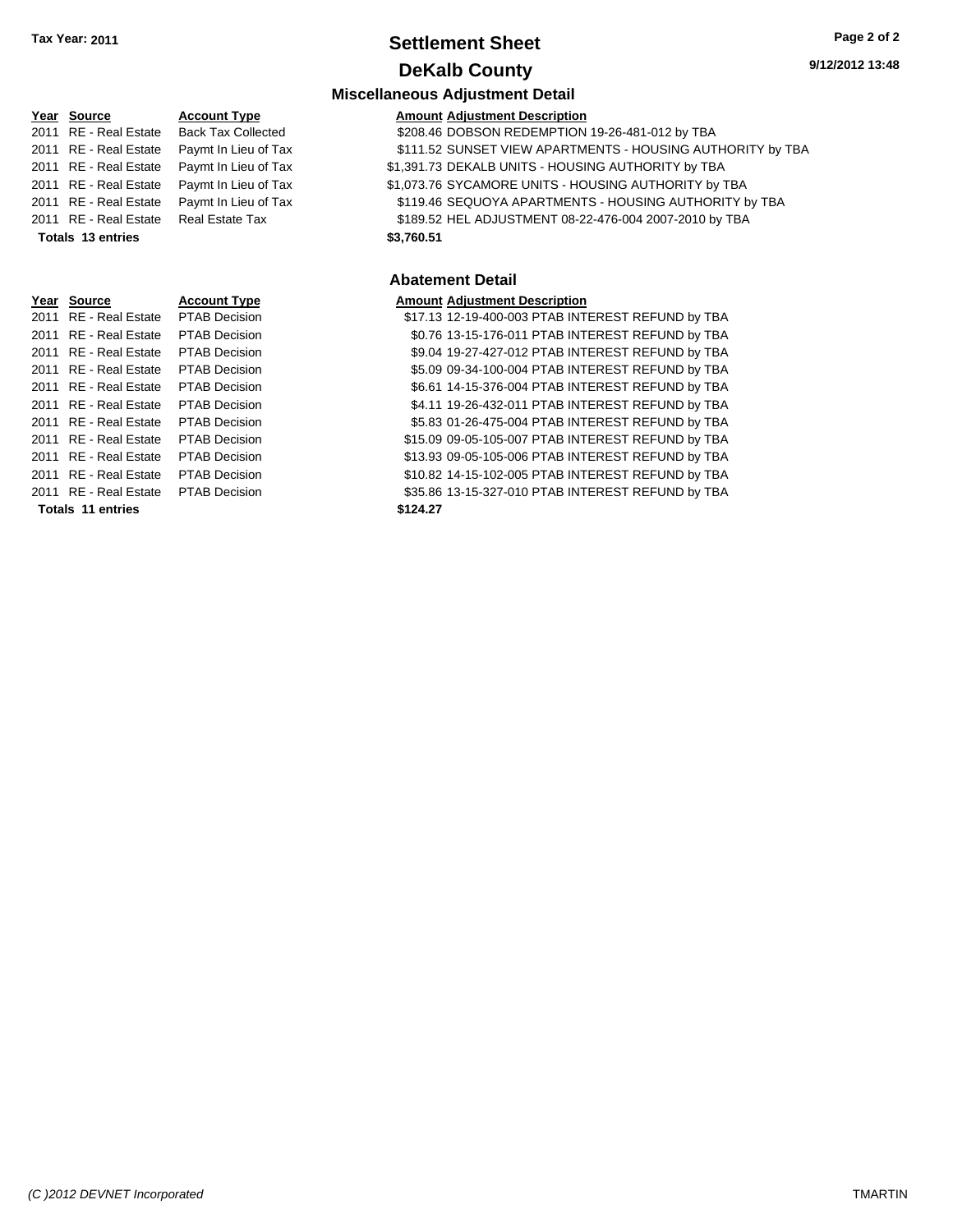## **Settlement Sheet Tax Year: 2011 Page 1 of 2 DeKalb County 002 - FOREST PRESERVE**

**9/12/2012 13:48**

#### **Current Year Taxes Paid**

| ٠ | <b>Real Estate</b>             | \$1,424,785.11 |
|---|--------------------------------|----------------|
| ٠ | Railroad                       | \$7,538.70     |
| ٠ | Mobile Home                    | \$0.00         |
| ٠ | Misc. Adjustments              | \$287.18       |
| ٠ | <b>Prior Year Real Estate</b>  | (\$192.27)     |
| ÷ | Prior Year Mobile Home         | \$0.00         |
|   | + Prior Year Misc. Adjustments | \$0.00         |
|   | Abatements/Refunds             | \$9.50         |
|   | <b>Total Collected</b>         | \$1,432,409.22 |
|   | <b>Hold Back</b>               | \$0.00         |
| ÷ | <b>County Trustee</b>          |                |
|   | <b>Forfeited Tax</b>           |                |
|   | Total                          | \$1.432.409.22 |

#### **Current Year Taxes Due** Original Amount Due \$1,502,319.14 **+** Supplements \$27,573.02 **-** Cancellations \$28,490.18 **-** Abatements/Refunds \$9.50 **+** Mobile Home \$0.00 **+/-** Road & Bridge Transfer \$0.00 **+** Misc. Adjustments \$287.18 **Adjusted Amount Due \$1,501,679.66 +** Prior Year Real EstateTax (\$192.27) **+** Prior Year Mobile Home Tax \$0.00 **+ Prior Year Misc. Adjustments**  $$0.00$ **Total Amount Due \$1,501,487.39**

#### **Distribution Summary**

| <b>Tax Distribution Date</b>         | Amount         |
|--------------------------------------|----------------|
| 05/25/2012                           | \$135,454.03   |
| 06/22/2012                           | \$637,672.59   |
| 07/20/2012                           | \$13,514.20    |
| 08/17/2012                           | \$64,979.80    |
| 09/14/2012                           | \$580,788.60   |
| <b>Totals: 5 Distributions</b>       | \$1,432,409.22 |
| <b>Grand Totals: 5 Distributions</b> | \$1,432,409.22 |

#### **Fund Summary**

| <b>Fund</b>                                         | <b>Amount Collected</b> | Previously<br><b>Distributed</b> | Current<br><b>Distribution</b> | <b>Amount</b><br>Available | <b>Interest</b> | <b>PY Over</b><br><b>Distrib</b> |
|-----------------------------------------------------|-------------------------|----------------------------------|--------------------------------|----------------------------|-----------------|----------------------------------|
| 001 - CORPORATE                                     | \$1,158,463.77          | \$688.749.85                     | \$469,713.92                   | \$0.00                     | \$0.00          | \$0.00                           |
| $005 - I. M. R. F.$                                 | \$133,490.54            | \$79.365.10                      | \$54,125.44                    | \$0.00                     | \$0.00          | \$0.00                           |
| 035 - TORT JUDGEMENTS/LIABILITY<br><b>INSURANCE</b> | \$118,400.09            | \$70.393.26                      | \$48,006.83                    | \$0.00                     | \$0.00          | \$0.00                           |
| 047 - SOCIAL SECURITY                               | \$22.054.82             | \$13.112.41                      | \$8.942.41                     | \$0.00                     | \$0.00          | \$0.00                           |
| <b>Totals</b>                                       | \$1,432,409.22          | \$851,620.62                     | \$580,788.60                   | \$0.00                     | \$0.00          | \$0.00                           |

#### **Miscellaneous Adjustment Detail**

| Year Source           | <b>Account Type</b>       | <b>Amount Adjustment Description</b>                      |
|-----------------------|---------------------------|-----------------------------------------------------------|
| 2011 RE - Real Estate | <b>Back Tax Collected</b> | \$0.41 SOUTH POINT GREENS REDEMPTION 11-03-128-016 by TBA |
| 2011 RE - Real Estate | <b>Back Tax Collected</b> | \$4.36 BYRNE REDEMPTION 19-10-201-031 by TBA              |
| 2011 RE - Real Estate | <b>Back Tax Collected</b> | \$4.04 SHISSLER REDEMPTION 18-10-203-008 by TBA           |
| 2011 RE - Real Estate | <b>Back Tax Collected</b> | \$9.38 PRIMUS REDEMPTION 8 PARCELS by TBA                 |
| 2011 RE - Real Estate | <b>Back Tax Collected</b> | \$9.35 BYRNE REDEMPTION 19-10-201-018 by TBA              |
| 2011 RE - Real Estate | <b>Back Tax Collected</b> | \$2.67 BUSHNELL REDEMPTION 15-15-426-014 by TBA           |
| 2011 RE - Real Estate | <b>Back Tax Collected</b> | \$20.65 HAREAS REDEMPTION 13-35-202-017 by TBA            |
| 2011 RE - Real Estate | <b>Back Tax Collected</b> | \$15.92 DOBSON REDEMPTION 19-26-481-012 by TBA            |
| 2011 RE - Real Estate | Paymt In Lieu of Tax      | \$8.52 SUNSET VIEW APARTMENTS - HOUSING AUTHORITY by TBA  |
| 2011 RE - Real Estate | Paymt In Lieu of Tax      | \$106.29 DEKALB UNITS - HOUSING AUTHORITY by TBA          |
| 2011 RE - Real Estate | Paymt In Lieu of Tax      | \$82.00 SYCAMORE UNITS - HOUSING AUTHORITY by TBA         |
| 2011 RE - Real Estate | Paymt In Lieu of Tax      | \$9.12 SEQUOYA APARTMENTS - HOUSING AUTHORITY by TBA      |
| 2011 RE - Real Estate | <b>Real Estate Tax</b>    | \$14.47 HEL ADJUSTMENT 08-22-476-004 2007-2010 by TBA     |
| Totals 13 entries     |                           | \$287.18                                                  |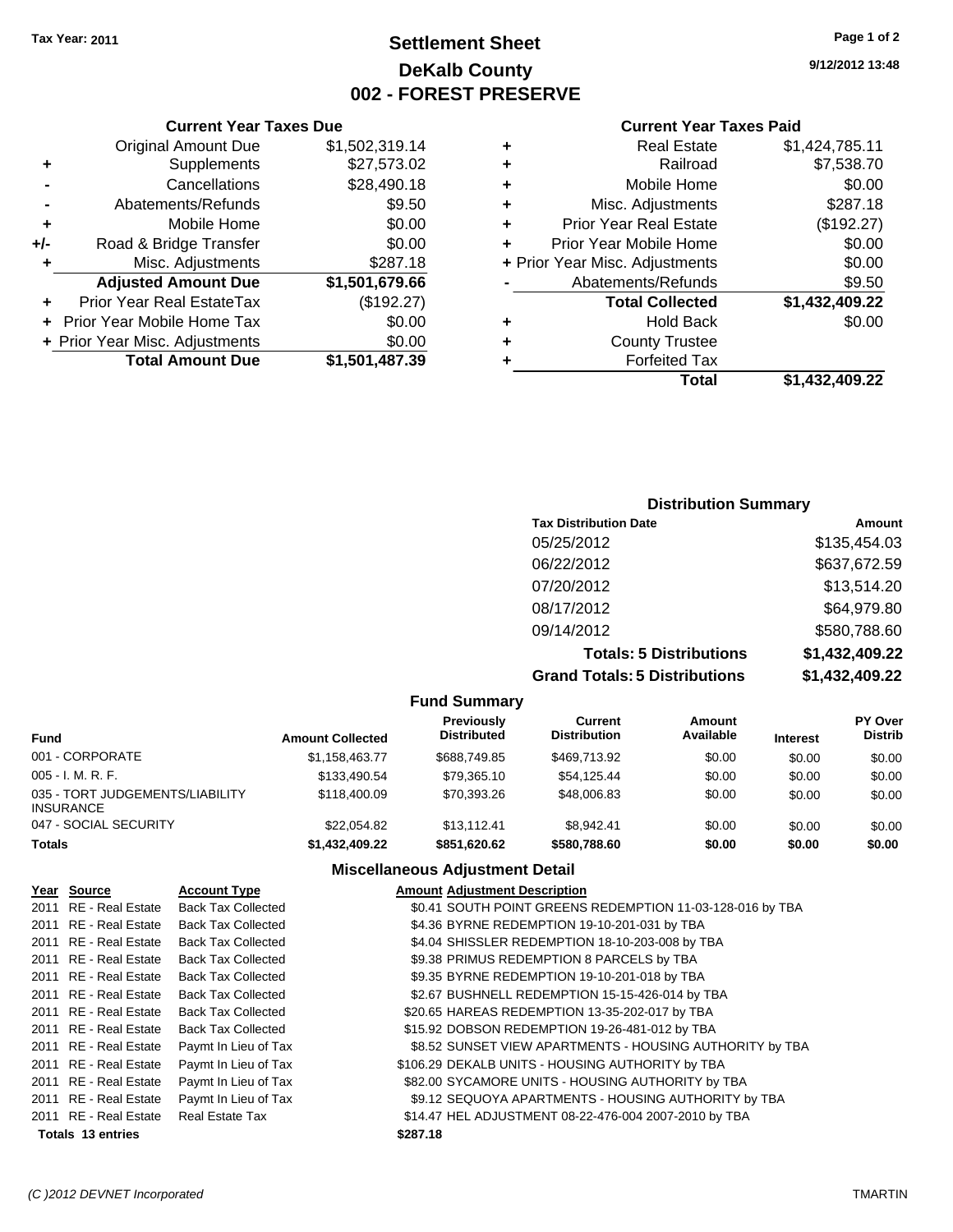|      | Year Source              | <b>Account Type</b>  | Amount |
|------|--------------------------|----------------------|--------|
| 2011 | <b>RE</b> - Real Estate  | <b>PTAB Decision</b> | \$1.31 |
|      | 2011 RE - Real Estate    | <b>PTAB Decision</b> | \$0.06 |
|      | 2011 RE - Real Estate    | <b>PTAB Decision</b> | \$0.69 |
|      | 2011 RE - Real Estate    | <b>PTAB Decision</b> | \$0.39 |
|      | 2011 RE - Real Estate    | <b>PTAB Decision</b> | \$0.50 |
|      | 2011 RE - Real Estate    | <b>PTAB Decision</b> | \$0.32 |
|      | 2011 RE - Real Estate    | <b>PTAB Decision</b> | \$0.44 |
|      | 2011 RE - Real Estate    | <b>PTAB Decision</b> | \$1.15 |
|      | 2011 RE - Real Estate    | <b>PTAB Decision</b> | \$1.06 |
|      | 2011 RE - Real Estate    | <b>PTAB Decision</b> | \$0.83 |
|      | 2011 RE - Real Estate    | <b>PTAB Decision</b> | \$2.74 |
|      | <b>Totals 11 entries</b> |                      | \$9.49 |

# **Settlement Sheet Tax Year: 2011 Page 2 of 2 DeKalb County Abatement Detail**

#### **Amount Adjustment Description**

\$1.31 12-19-400-003 PTAB INTEREST REFUND by TBA \$0.06 13-15-176-011 PTAB INTEREST REFUND by TBA \$0.69 19-27-427-012 PTAB INTEREST REFUND by TBA \$0.39 09-34-100-004 PTAB INTEREST REFUND by TBA \$0.50 14-15-376-004 PTAB INTEREST REFUND by TBA \$0.32 19-26-432-011 PTAB INTEREST REFUND by TBA \$0.44 01-26-475-004 PTAB INTEREST REFUND by TBA \$1.15 09-05-105-007 PTAB INTEREST REFUND by TBA \$1.06 09-05-105-006 PTAB INTEREST REFUND by TBA \$0.83 14-15-102-005 PTAB INTEREST REFUND by TBA \$2.74 13-15-327-010 PTAB INTEREST REFUND by TBA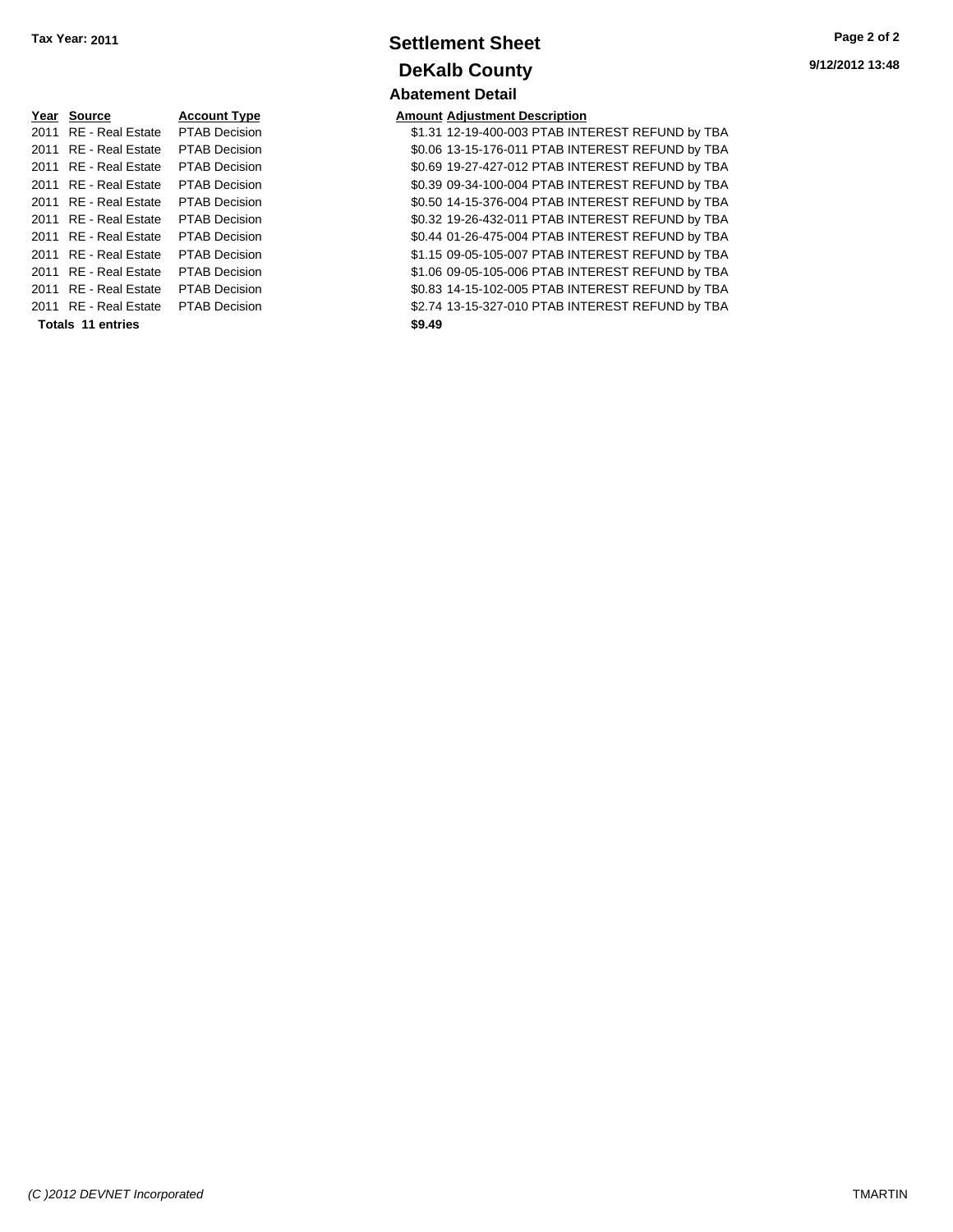# **Settlement Sheet Tax Year: 2011 Page 1 of 1 DeKalb County 003 - AFTON TOWNSHIP**

**9/12/2012 13:48**

#### **Current Year Taxes Paid**

|     | <b>Current Year Taxes Due</b>     |             |
|-----|-----------------------------------|-------------|
|     | <b>Original Amount Due</b>        | \$73,992.68 |
| ٠   | Supplements                       | \$264.08    |
|     | Cancellations                     | \$279.66    |
|     | Abatements/Refunds                | \$0.00      |
| ٠   | Mobile Home                       | \$0.00      |
| +/- | Road & Bridge Transfer            | \$0.00      |
| ٠   | Misc. Adjustments                 | \$1.09      |
|     | <b>Adjusted Amount Due</b>        | \$73,978.19 |
|     | Prior Year Real EstateTax         | \$0.00      |
|     | <b>Prior Year Mobile Home Tax</b> | \$0.00      |
|     | + Prior Year Misc. Adjustments    | \$0.00      |
|     | <b>Total Amount Due</b>           | \$73,978.19 |
|     |                                   |             |

| ٠ | <b>Real Estate</b>             | \$68,916.57 |
|---|--------------------------------|-------------|
| ٠ | Railroad                       | \$974.60    |
| ٠ | Mobile Home                    | \$0.00      |
| ٠ | Misc. Adjustments              | \$1.09      |
| ÷ | <b>Prior Year Real Estate</b>  | \$0.00      |
|   | Prior Year Mobile Home         | \$0.00      |
|   | + Prior Year Misc. Adjustments | \$0.00      |
|   | Abatements/Refunds             | \$0.00      |
|   | <b>Total Collected</b>         | \$69,892.26 |
| ٠ | Hold Back                      | \$0.00      |
|   | <b>County Trustee</b>          |             |
| ٠ | <b>Forfeited Tax</b>           |             |
|   | Total                          | \$69,892,26 |
|   |                                |             |

| <b>Distribution Summary</b>          |             |
|--------------------------------------|-------------|
| <b>Tax Distribution Date</b>         | Amount      |
| 05/25/2012                           | \$3,719.88  |
| 06/22/2012                           | \$34,581.59 |
| 07/20/2012                           | \$425.33    |
| 08/17/2012                           | \$1,988.83  |
| 09/14/2012                           | \$29,176.63 |
| <b>Totals: 5 Distributions</b>       | \$69,892.26 |
| <b>Grand Totals: 5 Distributions</b> | \$69,892.26 |

|                                                     |                         | <b>Fund Summary</b>                     |                                       |                            |                 |                                  |
|-----------------------------------------------------|-------------------------|-----------------------------------------|---------------------------------------|----------------------------|-----------------|----------------------------------|
| <b>Fund</b>                                         | <b>Amount Collected</b> | <b>Previously</b><br><b>Distributed</b> | <b>Current</b><br><b>Distribution</b> | <b>Amount</b><br>Available | <b>Interest</b> | <b>PY Over</b><br><b>Distrib</b> |
| 001 - CORPORATE                                     | \$53.873.09             | \$31,383.68                             | \$22,489.41                           | \$0.00                     | \$0.00          | \$0.00                           |
| $005 - I. M. R. F.$                                 | \$6,142.43              | \$3,578.27                              | \$2,564.16                            | \$0.00                     | \$0.00          | \$0.00                           |
| 027 - AUDIT                                         | \$711.63                | \$414.56                                | \$297.07                              | \$0.00                     | \$0.00          | \$0.00                           |
| 035 - TORT JUDGEMENTS/LIABILITY<br><b>INSURANCE</b> | \$2,835.80              | \$1.651.99                              | \$1,183.81                            | \$0.00                     | \$0.00          | \$0.00                           |
| 047 - SOCIAL SECURITY                               | \$5,667.99              | \$3,301.88                              | \$2.366.11                            | \$0.00                     | \$0.00          | \$0.00                           |
| 054 - GENERAL ASSISTANCE                            | \$661.32                | \$385.25                                | \$276.07                              | \$0.00                     | \$0.00          | \$0.00                           |
| <b>Totals</b>                                       | \$69,892.26             | \$40,715.63                             | \$29,176.63                           | \$0.00                     | \$0.00          | \$0.00                           |
|                                                     |                         | <b>Miscellaneous Adjustment Detail</b>  |                                       |                            |                 |                                  |

| Year Source             | <b>Account Type</b> | <b>Amount Adjustment Description</b>                      |
|-------------------------|---------------------|-----------------------------------------------------------|
| 2011 RE - Real Estate   | Back Tax Collected  | \$1.09 SOUTH POINT GREENS REDEMPTION 11-03-128-016 by TBA |
| <b>Totals 1 entries</b> |                     | \$1.09                                                    |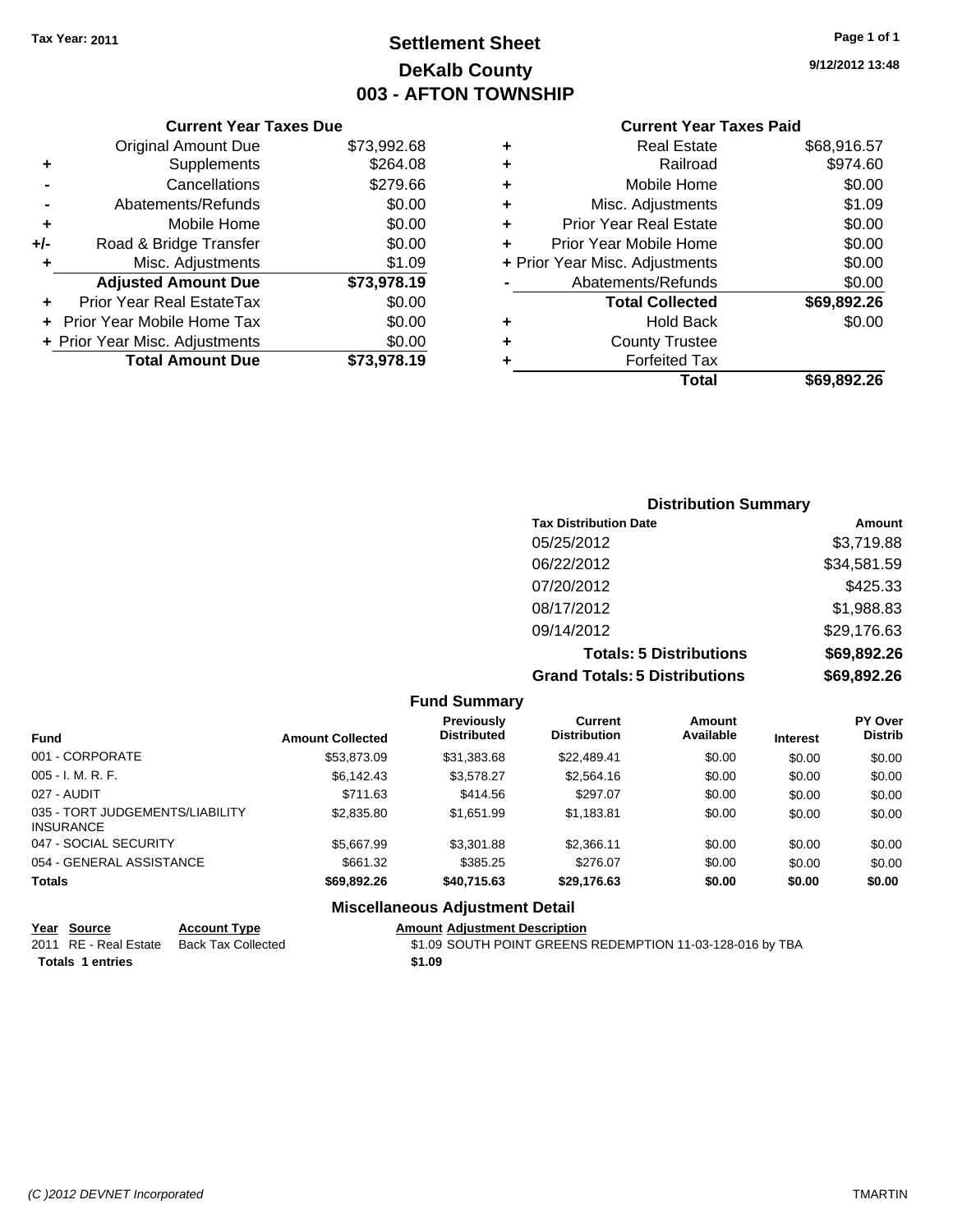## **Settlement Sheet Tax Year: 2011 Page 1 of 1 DeKalb County 004 - AFTON ROAD & BRIDGE**

**9/12/2012 13:48**

#### **Current Year Taxes Paid**

|     | <b>Current Year Taxes Due</b>  |               |  |  |  |
|-----|--------------------------------|---------------|--|--|--|
|     | <b>Original Amount Due</b>     | \$306,336.76  |  |  |  |
| ٠   | Supplements                    | \$1,027.82    |  |  |  |
|     | Cancellations                  | \$1,088.64    |  |  |  |
|     | Abatements/Refunds             | \$0.00        |  |  |  |
| ٠   | Mobile Home                    | \$0.00        |  |  |  |
| +/- | Road & Bridge Transfer         | (\$17,029.54) |  |  |  |
|     | Misc. Adjustments              | \$4.49        |  |  |  |
|     | <b>Adjusted Amount Due</b>     | \$289,250.89  |  |  |  |
|     | Prior Year Real EstateTax      | \$0.00        |  |  |  |
|     | Prior Year Mobile Home Tax     | \$0.00        |  |  |  |
|     | + Prior Year Misc. Adjustments | \$0.00        |  |  |  |
|     | <b>Total Amount Due</b>        | \$289,250.89  |  |  |  |
|     |                                |               |  |  |  |

| <b>Real Estate</b>            | \$268,290.68                   |
|-------------------------------|--------------------------------|
| Railroad                      | \$4,034.90                     |
| Mobile Home                   | \$0.00                         |
| Misc. Adjustments             | \$4.49                         |
| <b>Prior Year Real Estate</b> | \$0.00                         |
| Prior Year Mobile Home        | \$0.00                         |
|                               | \$0.00                         |
| Abatements/Refunds            | \$0.00                         |
| <b>Total Collected</b>        | \$272,330.07                   |
| <b>Hold Back</b>              | \$0.00                         |
| <b>County Trustee</b>         |                                |
| <b>Forfeited Tax</b>          |                                |
| Total                         | \$272,330.07                   |
|                               | + Prior Year Misc. Adjustments |

|                       | <b>Road and Bridge Summary</b> |               | <b>Distribution Summary</b>    |              |
|-----------------------|--------------------------------|---------------|--------------------------------|--------------|
| <b>Municipality</b>   | Amt. Due                       | Amt. Distrib. | <b>Tax Distribution Date</b>   | Amount       |
| <b>CITY OF DEKALB</b> | \$18,039.30                    | \$17,029.54   | 05/25/2012                     | \$14,481.25  |
| <b>Totals</b>         | \$18,039.30                    | \$17,029.54   | 06/22/2012                     | \$134,745.59 |
|                       |                                |               | 07/20/2012                     | \$1,655.79   |
|                       |                                |               | 08/17/2012                     | \$7,742.61   |
|                       |                                |               | 09/14/2012                     | \$113,704.83 |
|                       |                                |               | <b>Totals: 5 Distributions</b> | \$272,330.07 |
|                       |                                |               |                                |              |

**Grand Totals: 5 Distributions \$272,330.07**

|                              |                         | <b>Fund Summary</b>                    |                                       |                     |                 |                                  |
|------------------------------|-------------------------|----------------------------------------|---------------------------------------|---------------------|-----------------|----------------------------------|
| <b>Fund</b>                  | <b>Amount Collected</b> | Previously<br><b>Distributed</b>       | <b>Current</b><br><b>Distribution</b> | Amount<br>Available | <b>Interest</b> | <b>PY Over</b><br><b>Distrib</b> |
| 007 - ROAD AND BRIDGE        | \$158,657.17            | \$92,405,40                            | \$66,251.77                           | \$0.00              | \$0.00          | \$0.00                           |
| 008 - BRIDGE CONST W/COUNTY  | \$14,160.97             | \$8,249.44                             | \$5,911.53                            | \$0.00              | \$0.00          | \$0.00                           |
| 009 - PERMANENT ROAD         | \$75.894.69             | \$44.212.24                            | \$31,682.45                           | \$0.00              | \$0.00          | \$0.00                           |
| 010 - EQUIPMENT AND BUILDING | \$23.617.24             | \$13,758,16                            | \$9,859.08                            | \$0.00              | \$0.00          | \$0.00                           |
| Totals                       | \$272,330.07            | \$158,625.24                           | \$113,704.83                          | \$0.00              | \$0.00          | \$0.00                           |
|                              |                         | <b>Miscellaneous Adjustment Detail</b> |                                       |                     |                 |                                  |

| Year Source             | <b>Account Type</b>       | <b>Amount Adjust</b> |
|-------------------------|---------------------------|----------------------|
| 2011 RE - Real Estate   | <b>Back Tax Collected</b> | \$4.49 SOUTH         |
| <b>Totals 1 entries</b> |                           | \$4.49               |

**<u><del>Iment Description</u>**</u></del> H POINT GREENS REDEMPTION 11-03-128-016 by TBA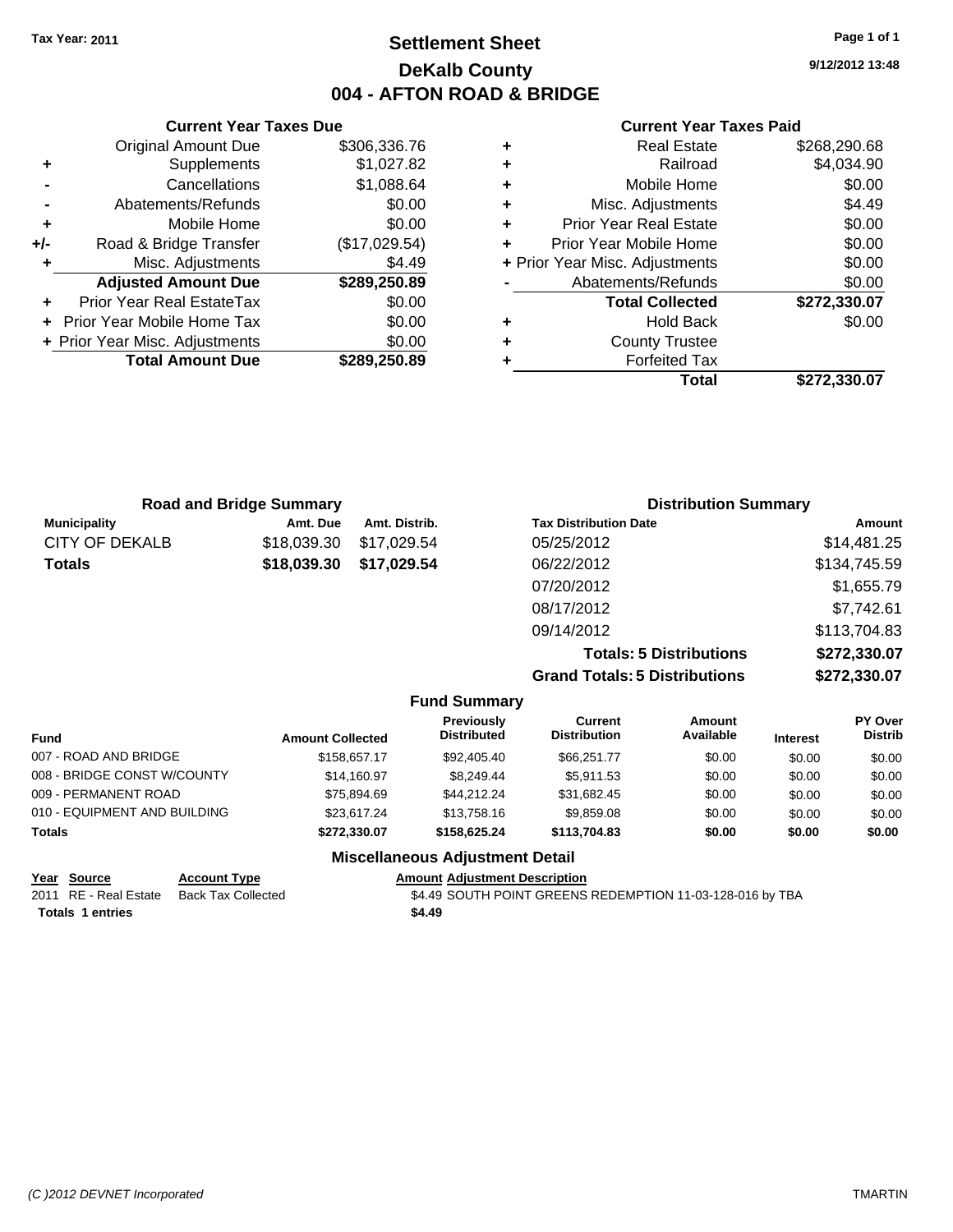**Current Year Taxes Due** Original Amount Due \$90,128.87

**Adjusted Amount Due \$90,077.62**

**Total Amount Due \$90,030.16**

**+** Supplements \$87.59 **-** Cancellations \$135.59 **-** Abatements/Refunds \$3.25 **+** Mobile Home \$0.00 **+/-** Road & Bridge Transfer \$0.00 **+** Misc. Adjustments \$0.00

**+** Prior Year Real EstateTax (\$47.46) **+** Prior Year Mobile Home Tax \$0.00 **+ Prior Year Misc. Adjustments**  $$0.00$ 

## **Settlement Sheet Tax Year: 2011 Page 1 of 1 DeKalb County 005 - CLINTON TOWNSHIP**

**9/12/2012 13:48**

#### **Current Year Taxes Paid**

## **Distribution Summary Tax Distribution Date Amount** 05/25/2012 \$6,886.56 06/22/2012 \$39,698.81 07/20/2012 \$1,103.03 08/17/2012 \$4,192.13 09/14/2012 \$30,862.62 **Totals: 5 Distributions \$82,743.15 Grand Totals: 5 Distributions \$82,743.15**

|                                                     |                         | <b>Fund Summary</b>                     |                                |                     |                 |                           |
|-----------------------------------------------------|-------------------------|-----------------------------------------|--------------------------------|---------------------|-----------------|---------------------------|
| <b>Fund</b>                                         | <b>Amount Collected</b> | <b>Previously</b><br><b>Distributed</b> | Current<br><b>Distribution</b> | Amount<br>Available | <b>Interest</b> | PY Over<br><b>Distrib</b> |
| 001 - CORPORATE                                     | \$65,016.63             | \$40,765.88                             | \$24.250.75                    | \$0.00              | \$0.00          | \$0.00                    |
| $005 - I. M. R. F.$                                 | \$735.59                | \$461.22                                | \$274.37                       | \$0.00              | \$0.00          | \$0.00                    |
| 027 - AUDIT                                         | \$461.46                | \$289.34                                | \$172.12                       | \$0.00              | \$0.00          | \$0.00                    |
| 035 - TORT JUDGEMENTS/LIABILITY<br><b>INSURANCE</b> | \$3,673.23              | \$2,303.14                              | \$1,370.09                     | \$0.00              | \$0.00          | \$0.00                    |
| 047 - SOCIAL SECURITY                               | \$3.673.23              | \$2,303.14                              | \$1,370.09                     | \$0.00              | \$0.00          | \$0.00                    |
| 054 - GENERAL ASSISTANCE                            | \$9,183.01              | \$5,757.81                              | \$3,425.20                     | \$0.00              | \$0.00          | \$0.00                    |
| <b>Totals</b>                                       | \$82,743.15             | \$51,880.53                             | \$30.862.62                    | \$0.00              | \$0.00          | \$0.00                    |
|                                                     |                         | <b>Abatement Detail</b>                 |                                |                     |                 |                           |
| Year Source<br><b>Account Type</b>                  |                         | <b>Amount Adiustment Description</b>    |                                |                     |                 |                           |

| 2011 RE - Real Estate PTAB Decision | \$1.23 |
|-------------------------------------|--------|
| 2011 RE - Real Estate PTAB Decision | \$2.02 |
| <b>Totals 2 entries</b>             | \$3.25 |

\$1.23 14-15-376-004 PTAB INTEREST REFUND by TBA \$2.02 14-15-102-005 PTAB INTEREST REFUND by TBA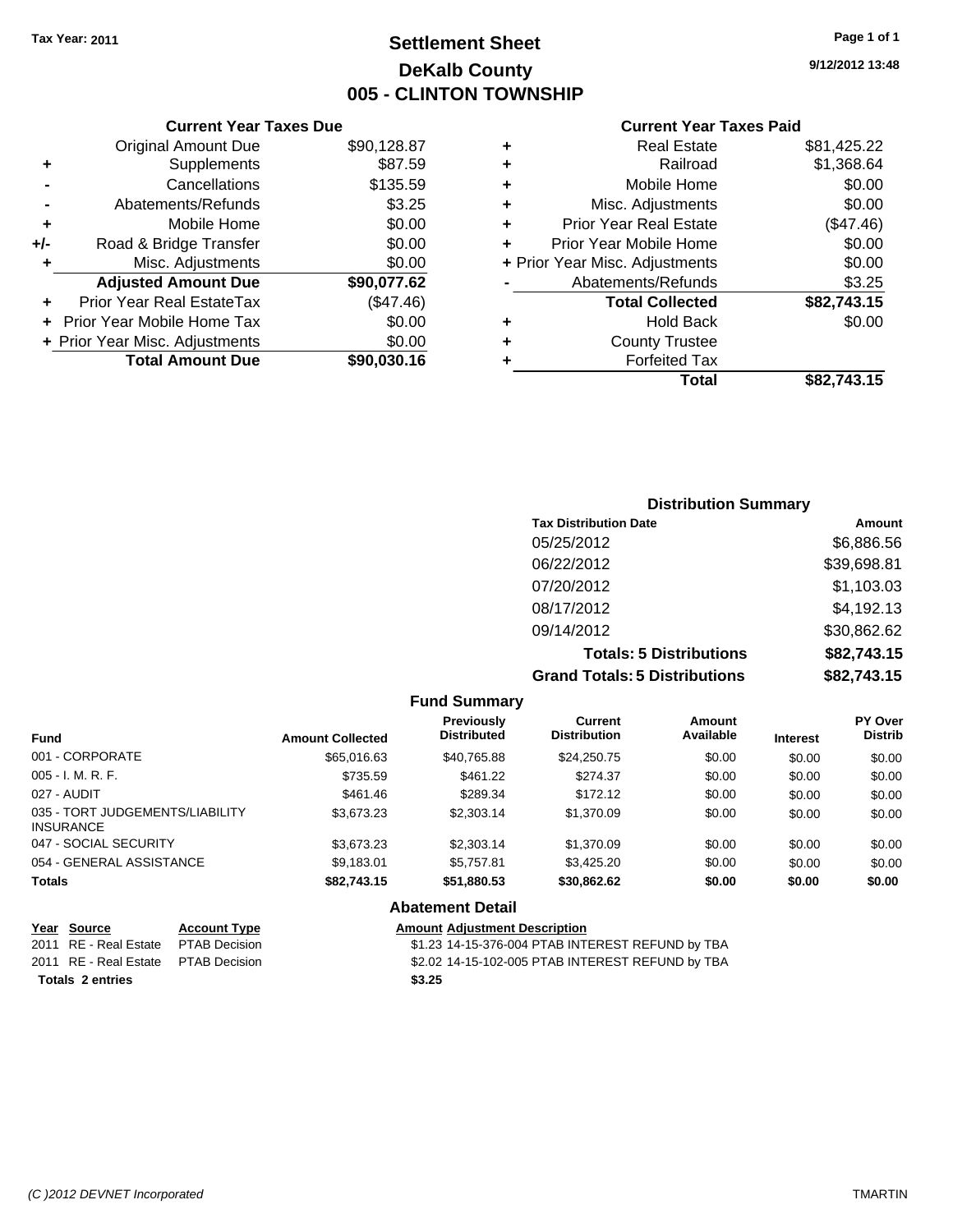## **Settlement Sheet Tax Year: 2011 Page 1 of 1 DeKalb County 006 - CLINTON TWP LIBRARY**

#### **Current Year Taxes Due** Original Amount Due \$82,216.29 **+** Supplements \$79.90 **-** Cancellations \$123.66 **-** Abatements/Refunds \$2.97 **+** Mobile Home \$0.00 **+/-** Road & Bridge Transfer \$0.00 **+** Misc. Adjustments \$0.00 **Adjusted Amount Due \$82,169.56 +** Prior Year Real EstateTax (\$41.92) **+** Prior Year Mobile Home Tax \$0.00 **+ Prior Year Misc. Adjustments**  $$0.00$ **Total Amount Due \$82,127.64**

#### **Current Year Taxes Paid**

| ٠ | <b>Real Estate</b>             | \$74,276.78 |
|---|--------------------------------|-------------|
| ٠ | Railroad                       | \$1,248.50  |
| ٠ | Mobile Home                    | \$0.00      |
| ٠ | Misc. Adjustments              | \$0.00      |
| ٠ | <b>Prior Year Real Estate</b>  | (\$41.92)   |
| ÷ | Prior Year Mobile Home         | \$0.00      |
|   | + Prior Year Misc. Adjustments | \$0.00      |
|   | Abatements/Refunds             | \$2.97      |
|   | <b>Total Collected</b>         | \$75,480.39 |
| ٠ | Hold Back                      | \$0.00      |
| ٠ | <b>County Trustee</b>          |             |
| ٠ | <b>Forfeited Tax</b>           |             |
|   | Total                          | \$75,480.39 |
|   |                                |             |

|               |                         | <b>Distribution Summary</b>      |                                      |                                |                 |                           |
|---------------|-------------------------|----------------------------------|--------------------------------------|--------------------------------|-----------------|---------------------------|
|               |                         |                                  | <b>Tax Distribution Date</b>         |                                |                 | Amount                    |
|               |                         |                                  | 05/25/2012                           |                                |                 | \$6,283.35                |
|               |                         |                                  | 06/22/2012                           |                                |                 | \$36,213.57               |
|               |                         |                                  | 07/20/2012                           |                                |                 | \$1,006.20                |
|               |                         |                                  | 08/17/2012                           |                                |                 | \$3,824.13                |
|               |                         |                                  | 09/14/2012                           |                                |                 | \$28,153.14               |
|               |                         |                                  |                                      | <b>Totals: 5 Distributions</b> |                 | \$75,480.39               |
|               |                         |                                  | <b>Grand Totals: 5 Distributions</b> |                                |                 | \$75,480.39               |
|               |                         | <b>Fund Summary</b>              |                                      |                                |                 |                           |
| <b>Fund</b>   | <b>Amount Collected</b> | Previously<br><b>Distributed</b> | Current<br><b>Distribution</b>       | Amount<br>Available            | <b>Interest</b> | PY Over<br><b>Distrib</b> |
| 016 - LIBRARY | \$75,480.39             | \$47,327.25                      | \$28,153.14                          | \$0.00                         | \$0.00          | \$0.00                    |
| Totals        | \$75,480.39             | \$47,327.25                      | \$28,153.14                          | \$0.00                         | \$0.00          | \$0.00                    |
|               |                         | <b>Abatement Detail</b>          |                                      |                                |                 |                           |

**Totals \$2.97 2 entries**

#### **Year Source Account Type Amount Adjustment Description**

2011 RE - Real Estate \$1.13 14-15-376-004 PTAB INTEREST REFUND by TBA PTAB Decision 2011 RE - Real Estate \$1.84 14-15-102-005 PTAB INTEREST REFUND by TBA PTAB Decision **9/12/2012 13:48**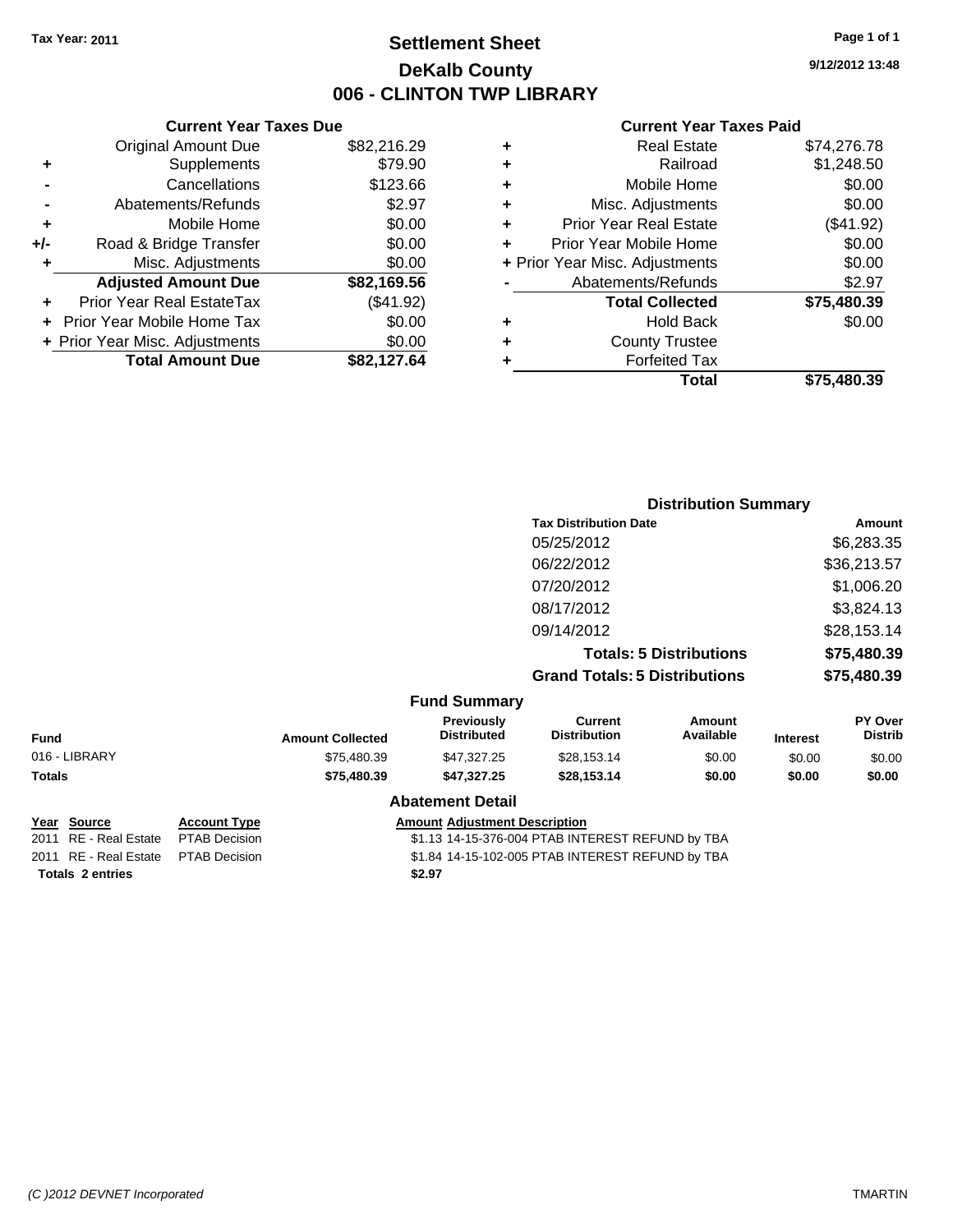## **Settlement Sheet Tax Year: 2011 Page 1 of 1 DeKalb County 007 - CLINTON TWP CEMETERY**

**9/12/2012 13:48**

#### **Current Year Taxes Paid**

|     | 7911 VIII 1 VAI 1 970 V P 90     |             |
|-----|----------------------------------|-------------|
|     | <b>Original Amount Due</b>       | \$21,478.40 |
| ٠   | Supplements                      | \$20.87     |
|     | Cancellations                    | \$32.31     |
| -   | Abatements/Refunds               | \$0.78      |
| ÷   | Mobile Home                      | \$0.00      |
| +/- | Road & Bridge Transfer           | \$0.00      |
| ٠   | Misc. Adjustments                | \$0.00      |
|     | <b>Adjusted Amount Due</b>       | \$21,466.18 |
|     | <b>Prior Year Real EstateTax</b> | (\$11.17)   |
|     | Prior Year Mobile Home Tax       | \$0.00      |
|     | + Prior Year Misc. Adjustments   | \$0.00      |
|     | <b>Total Amount Due</b>          | \$21,455.01 |
|     |                                  |             |

**Current Year Taxes Due**

| ٠ | <b>Real Estate</b>             | \$19,404.28 |
|---|--------------------------------|-------------|
| ٠ | Railroad                       | \$326.18    |
| ٠ | Mobile Home                    | \$0.00      |
| ٠ | Misc. Adjustments              | \$0.00      |
| ٠ | <b>Prior Year Real Estate</b>  | (\$11.17)   |
| ٠ | Prior Year Mobile Home         | \$0.00      |
|   | + Prior Year Misc. Adjustments | \$0.00      |
|   | Abatements/Refunds             | \$0.78      |
|   | <b>Total Collected</b>         | \$19,718.51 |
| ٠ | <b>Hold Back</b>               | \$0.00      |
| ٠ | <b>County Trustee</b>          |             |
| ٠ | <b>Forfeited Tax</b>           |             |
|   | Total                          | \$19,718.51 |
|   |                                |             |

|                |                         |                                         |                                       | <b>Distribution Summary</b>    |                 |                           |
|----------------|-------------------------|-----------------------------------------|---------------------------------------|--------------------------------|-----------------|---------------------------|
|                |                         |                                         | <b>Tax Distribution Date</b>          |                                |                 | Amount                    |
|                |                         |                                         | 05/25/2012                            |                                |                 | \$1,641.26                |
|                |                         |                                         | 06/22/2012                            |                                |                 | \$9,460.61                |
|                |                         |                                         | 07/20/2012                            |                                |                 | \$262.86                  |
|                |                         |                                         | 08/17/2012                            |                                |                 | \$998.99                  |
|                |                         |                                         | 09/14/2012                            |                                |                 | \$7,354.79                |
|                |                         |                                         |                                       | <b>Totals: 5 Distributions</b> |                 | \$19,718.51               |
|                |                         |                                         | <b>Grand Totals: 5 Distributions</b>  |                                | \$19,718.51     |                           |
|                |                         | <b>Fund Summary</b>                     |                                       |                                |                 |                           |
| Fund           | <b>Amount Collected</b> | <b>Previously</b><br><b>Distributed</b> | <b>Current</b><br><b>Distribution</b> | Amount<br>Available            | <b>Interest</b> | PY Over<br><b>Distrib</b> |
| 017 - CEMETERY | \$19,718.51             | \$12,363.72                             | \$7,354.79                            | \$0.00                         | \$0.00          | \$0.00                    |
| Totals         | \$19,718.51             | \$12,363.72                             | \$7,354.79                            | \$0.00                         | \$0.00          | \$0.00                    |
|                |                         | <b>Abatement Detail</b>                 |                                       |                                |                 |                           |

**Totals \$0.77 2 entries**

# **Year Source Account Type Amount Adjustment Description**<br>2011 RE - Real Estate PTAB Decision **Amount COLECTS COLECTS ACCOUNTED ACCOUNTED COLECTS ACCOUNTED COLECTS COLECTS COLECTS COLECTS COLECTS**

\$0.29 14-15-376-004 PTAB INTEREST REFUND by TBA 2011 RE - Real Estate \$0.48 14-15-102-005 PTAB INTEREST REFUND by TBA PTAB Decision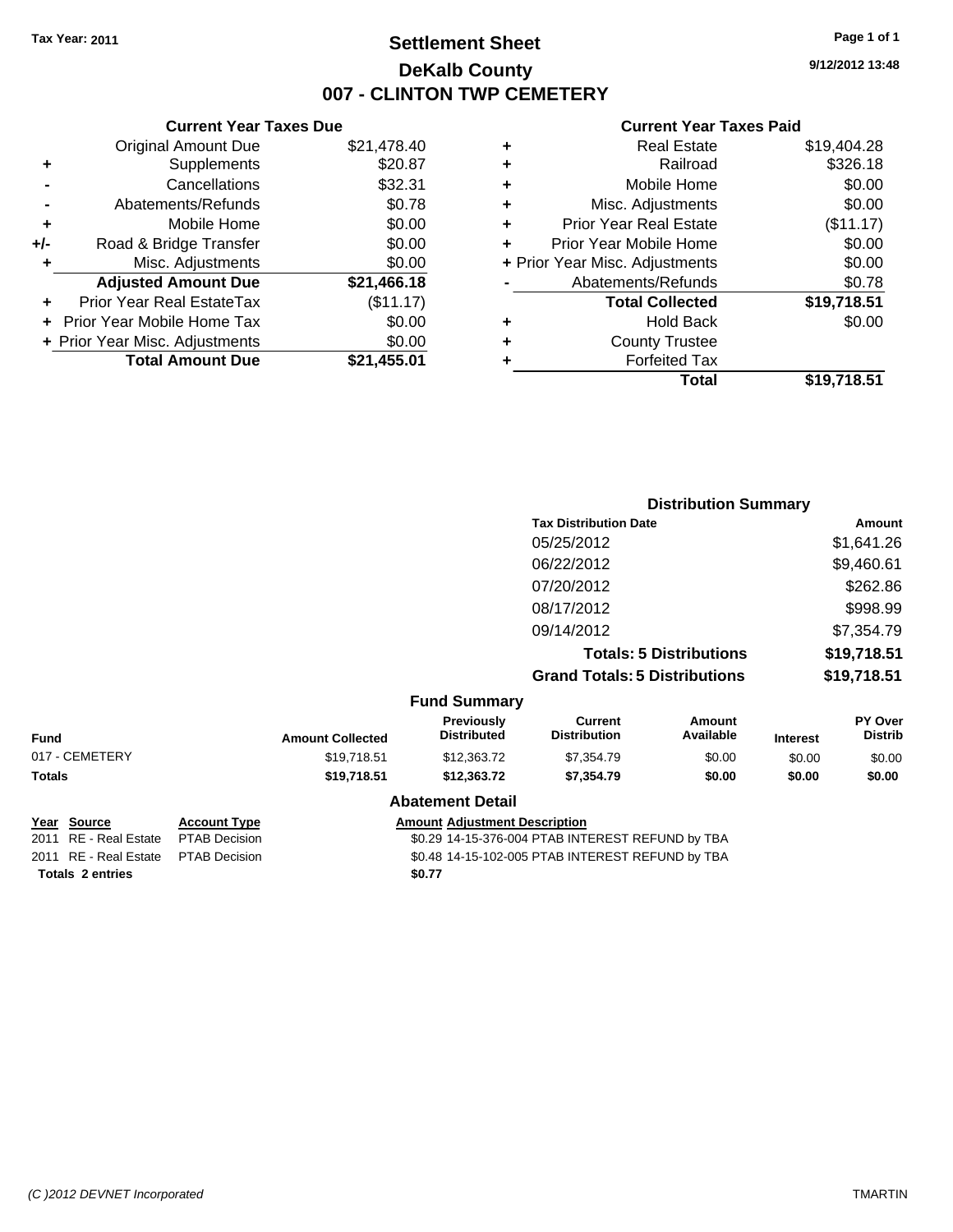## **Settlement Sheet Tax Year: 2011 Page 1 of 1 DeKalb County 008 - CLINTON COMM BLDG**

**9/12/2012 13:48**

#### **Current Year Taxes Paid**

|     | <b>Current Year Taxes Due</b>  |             |
|-----|--------------------------------|-------------|
|     | <b>Original Amount Due</b>     | \$14,003.71 |
| ٠   | Supplements                    | \$13.61     |
|     | Cancellations                  | \$21.06     |
|     | Abatements/Refunds             | \$0.51      |
| ٠   | Mobile Home                    | \$0.00      |
| +/- | Road & Bridge Transfer         | \$0.00      |
|     | Misc. Adjustments              | \$0.00      |
|     | <b>Adjusted Amount Due</b>     | \$13,995.75 |
|     | Prior Year Real EstateTax      | (\$7.64)    |
|     | Prior Year Mobile Home Tax     | \$0.00      |
|     | + Prior Year Misc. Adjustments | \$0.00      |
|     | <b>Total Amount Due</b>        | \$13,988.11 |
|     |                                |             |

| <b>Real Estate</b><br>٠            | \$12,651.31 |
|------------------------------------|-------------|
| Railroad<br>٠                      | \$212.66    |
| Mobile Home<br>٠                   | \$0.00      |
| Misc. Adjustments<br>٠             | \$0.00      |
| <b>Prior Year Real Estate</b><br>÷ | (\$7.64)    |
| Prior Year Mobile Home             | \$0.00      |
| + Prior Year Misc. Adjustments     | \$0.00      |
| Abatements/Refunds                 | \$0.51      |
| <b>Total Collected</b>             | \$12,855.82 |
| Hold Back<br>٠                     | \$0.00      |
| <b>County Trustee</b>              |             |
| <b>Forfeited Tax</b><br>٠          |             |
| Total                              | \$12,855.82 |

|                 |                         |                                         |                                       | <b>Distribution Summary</b>    |                 |                           |
|-----------------|-------------------------|-----------------------------------------|---------------------------------------|--------------------------------|-----------------|---------------------------|
|                 |                         |                                         | <b>Tax Distribution Date</b>          |                                |                 | Amount                    |
|                 |                         |                                         | 05/25/2012                            |                                |                 | \$1,069.79                |
|                 |                         |                                         | 06/22/2012                            |                                |                 | \$6,168.11                |
|                 |                         |                                         | 07/20/2012                            |                                |                 | \$171.35                  |
|                 |                         |                                         | 08/17/2012                            |                                |                 | \$651.30                  |
|                 |                         |                                         | 09/14/2012                            |                                |                 | \$4,795.27                |
|                 |                         |                                         |                                       | <b>Totals: 5 Distributions</b> |                 | \$12,855.82               |
|                 |                         |                                         | <b>Grand Totals: 5 Distributions</b>  |                                |                 | \$12,855.82               |
|                 |                         | <b>Fund Summary</b>                     |                                       |                                |                 |                           |
| <b>Fund</b>     | <b>Amount Collected</b> | <b>Previously</b><br><b>Distributed</b> | <b>Current</b><br><b>Distribution</b> | Amount<br>Available            | <b>Interest</b> | PY Over<br><b>Distrib</b> |
| 001 - CORPORATE | \$12,855.82             | \$8,060.55                              | \$4,795.27                            | \$0.00                         | \$0.00          | \$0.00                    |
| Totals          | \$12,855.82             | \$8,060.55                              | \$4,795.27                            | \$0.00                         | \$0.00          | \$0.00                    |
|                 |                         | <b>Abatement Detail</b>                 |                                       |                                |                 |                           |

Totals 2 entries \$0.50

**Year Source Account Type Amount Adjustment Description**<br>2011 RE - Real Estate PTAB Decision **Amount \$0.19 14-15-376-004 PTAB INTI** \$0.19 14-15-376-004 PTAB INTEREST REFUND by TBA 2011 RE - Real Estate \$0.31 14-15-102-005 PTAB INTEREST REFUND by TBA PTAB Decision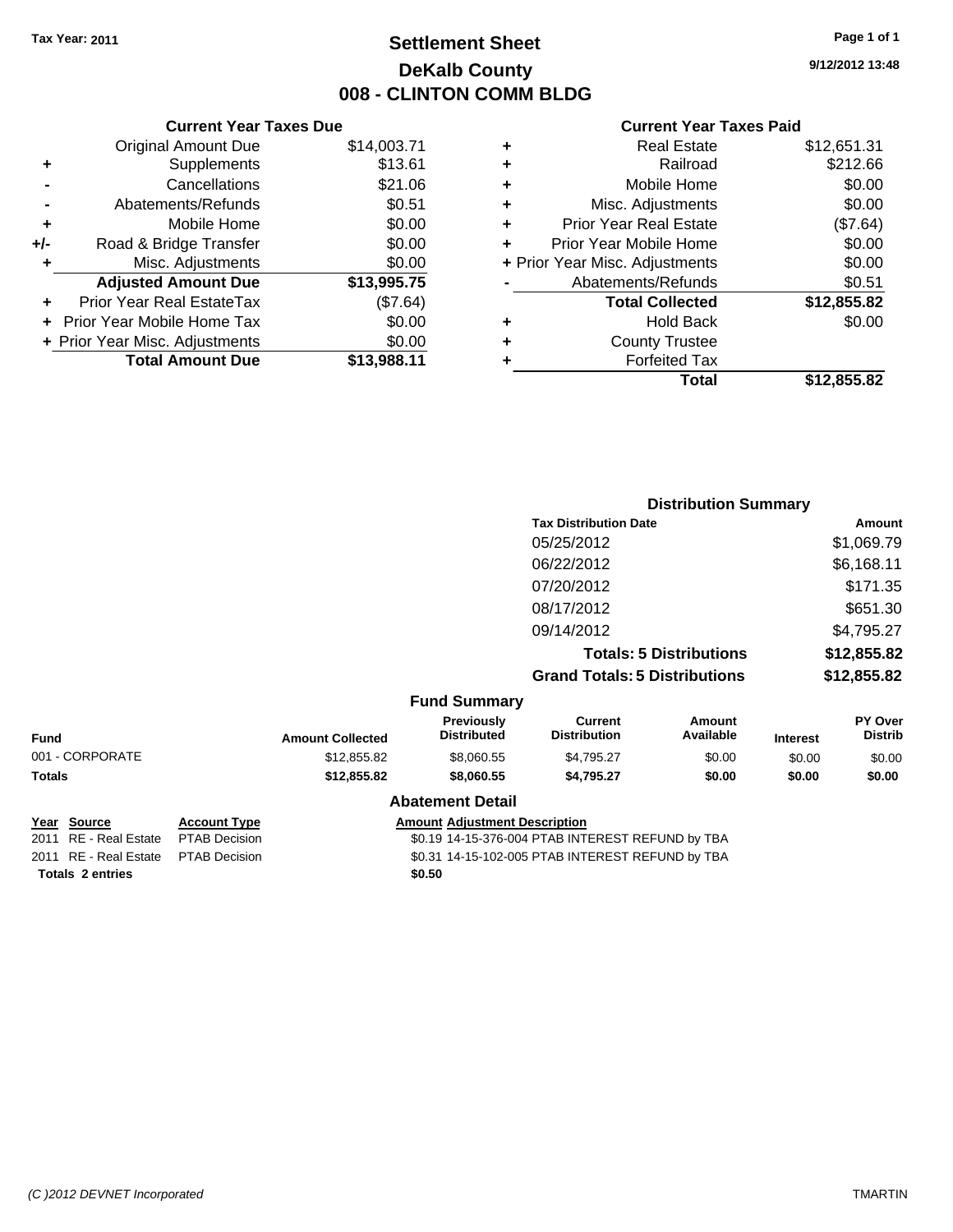**Current Year Taxes Due** Original Amount Due \$238,009.39

**Adjusted Amount Due \$205,193.69**

**Total Amount Due \$205,086.66**

**+** Supplements \$196.30 **-** Cancellations \$303.83 **-** Abatements/Refunds \$7.29 **+** Mobile Home \$0.00 **+/-** Road & Bridge Transfer (\$32,700.88) **+** Misc. Adjustments \$0.00

**+** Prior Year Real EstateTax (\$107.03) **+** Prior Year Mobile Home Tax \$0.00 **+ Prior Year Misc. Adjustments**  $$0.00$ 

## **Settlement Sheet Tax Year: 2011 Page 1 of 1 DeKalb County 009 - CLINTON ROAD & BRIDGE**

**9/12/2012 13:48**

#### **Current Year Taxes Paid**

|   | <b>Real Estate</b>             | \$182,487.37 |
|---|--------------------------------|--------------|
| ٠ | Railroad                       | \$3,429.08   |
| ٠ | Mobile Home                    | \$0.00       |
| ٠ | Misc. Adjustments              | \$0.00       |
| ٠ | <b>Prior Year Real Estate</b>  | (\$107.03)   |
|   | Prior Year Mobile Home         | \$0.00       |
|   | + Prior Year Misc. Adjustments | \$0.00       |
|   | Abatements/Refunds             | \$7.29       |
|   | <b>Total Collected</b>         | \$185,802.13 |
| ٠ | <b>Hold Back</b>               | \$0.00       |
| ٠ | <b>County Trustee</b>          |              |
|   | <b>Forfeited Tax</b>           |              |
|   | Total                          | \$185,802.13 |

| <b>Road and Bridge Summary</b> |             |               | <b>Distribution Summary</b>  |             |
|--------------------------------|-------------|---------------|------------------------------|-------------|
| <b>Municipality</b>            | Amt. Due    | Amt. Distrib. | <b>Tax Distribution Date</b> | Amount      |
| <b>VILLAGE OF WATERMAN</b>     | \$35,612.74 | \$32,700.88   | 05/25/2012                   | \$15,433.31 |
| <b>Totals</b>                  | \$35,612.74 | \$32,700.88   | 06/22/2012                   | \$89,152.44 |
|                                |             |               | 07/20/2012                   | \$2,472.06  |
|                                |             |               | 08/17/2012                   | \$9,395.31  |
|                                |             |               | 09/14/2012                   | \$69,349.01 |

**Totals: 5 Distributions \$185,802.13 Grand Totals: 5 Distributions \$185,802.13**

| <b>Fund</b>                                   |                      | <b>Amount Collected</b> | <b>Previously</b><br><b>Distributed</b> | Current<br><b>Distribution</b>                   | Amount<br>Available | <b>Interest</b> | PY Over<br><b>Distrib</b> |
|-----------------------------------------------|----------------------|-------------------------|-----------------------------------------|--------------------------------------------------|---------------------|-----------------|---------------------------|
| 007 - ROAD AND BRIDGE                         |                      | \$74.711.92             | \$46.799.22                             | \$27.912.70                                      | \$0.00              | \$0.00          | \$0.00                    |
| 009 - PERMANENT ROAD                          |                      | \$76,199.86             | \$47,777.54                             | \$28,422.32                                      | \$0.00              | \$0.00          | \$0.00                    |
| 010 - EQUIPMENT AND BUILDING                  |                      | \$30.755.83             | \$19,284.00                             | \$11.471.83                                      | \$0.00              | \$0.00          | \$0.00                    |
| 035 - TORT JUDGEMENTS/LIABILITY<br><b>INS</b> |                      | \$4.134.52              | \$2,592.36                              | \$1.542.16                                       | \$0.00              | \$0.00          | \$0.00                    |
| <b>Totals</b>                                 |                      | \$185,802.13            | \$116,453,12                            | \$69,349.01                                      | \$0.00              | \$0.00          | \$0.00                    |
|                                               |                      |                         | <b>Abatement Detail</b>                 |                                                  |                     |                 |                           |
| Year Source                                   | <b>Account Type</b>  |                         | <b>Amount Adiustment Description</b>    |                                                  |                     |                 |                           |
| RE - Real Estate<br>2011                      | <b>PTAB Decision</b> |                         |                                         | \$3.26 14-15-376-004 PTAB INTEREST REFUND by TBA |                     |                 |                           |
|                                               |                      |                         |                                         |                                                  |                     |                 |                           |

**Fund Summary**

2011 RE - Real Estate \$5.34 14-15-102-005 PTAB INTEREST REFUND by TBA PTAB Decision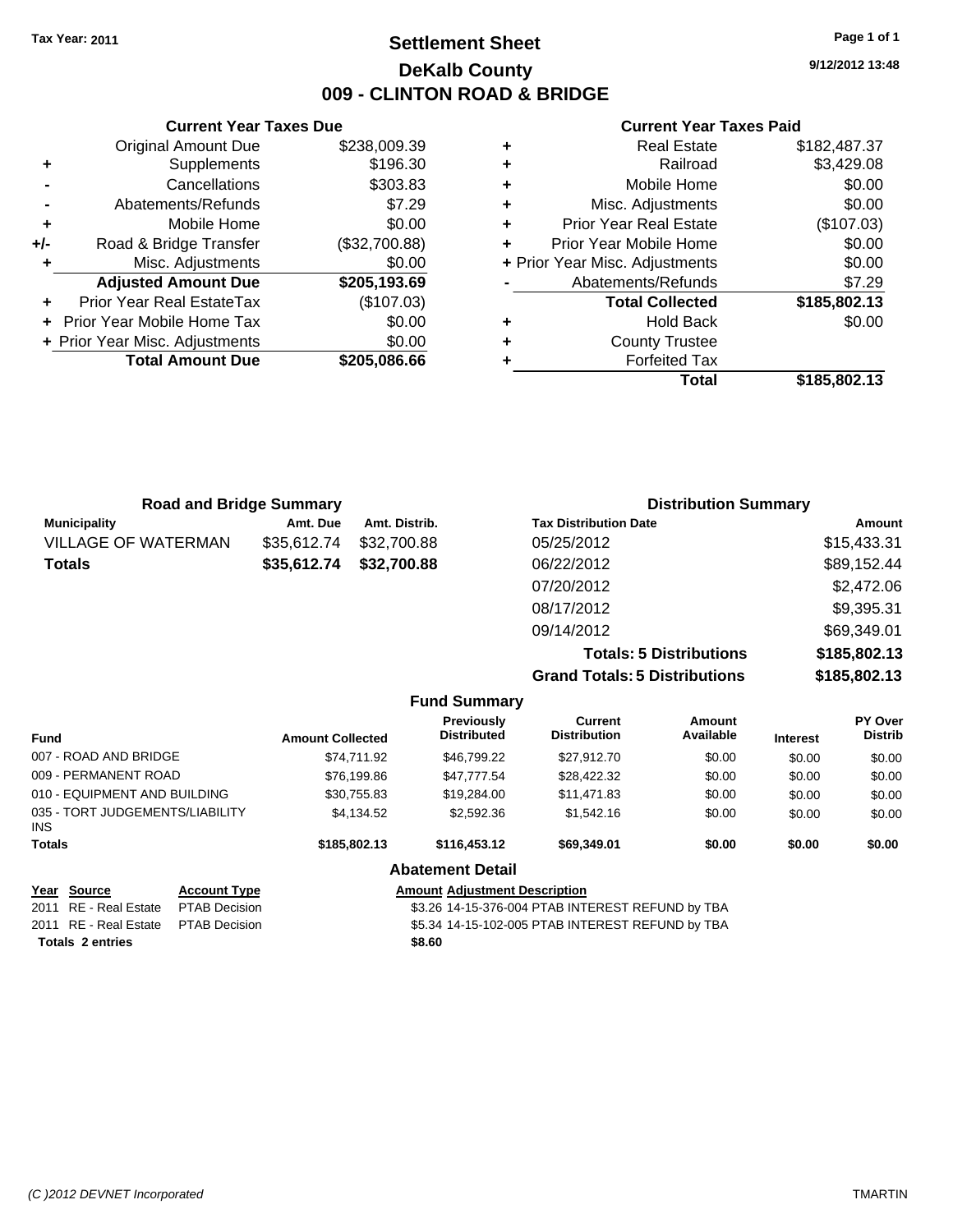**Current Year Taxes Due** Original Amount Due \$234,206.

## **Settlement Sheet Tax Year: 2011 Page 1 of 1 DeKalb County 010 - CORTLAND TOWNSHIP**

**9/12/2012 13:48**

#### **Current Year Taxes Paid**

|     |                                |              |   | <b>Total</b>                   | \$223,025.00 |
|-----|--------------------------------|--------------|---|--------------------------------|--------------|
|     | <b>Total Amount Due</b>        | \$231,749.93 |   | <b>Forfeited Tax</b>           |              |
|     | + Prior Year Misc. Adjustments | \$0.00       | ٠ | <b>County Trustee</b>          |              |
|     | + Prior Year Mobile Home Tax   | \$0.00       | ٠ | <b>Hold Back</b>               | \$0.00       |
| ÷.  | Prior Year Real EstateTax      | (\$138.76)   |   | <b>Total Collected</b>         | \$223,025.00 |
|     | <b>Adjusted Amount Due</b>     | \$231,888.69 |   | Abatements/Refunds             | \$3.29       |
|     | Misc. Adjustments              | \$0.00       |   | + Prior Year Misc. Adjustments | \$0.00       |
| +/- | Road & Bridge Transfer         | \$0.00       |   | Prior Year Mobile Home         | \$0.00       |
|     | Mobile Home                    | \$0.00       | ٠ | <b>Prior Year Real Estate</b>  | (\$138.76)   |
|     | Abatements/Refunds             | \$3.29       | ٠ | Misc. Adjustments              | \$0.00       |
|     | Cancellations                  | \$5,609.61   | ٠ | Mobile Home                    | \$0.00       |
| ٠   | Supplements                    | \$3,294.91   | ٠ | Railroad                       | \$857.96     |
|     | <b>Original Amount Due</b>     | \$234,206.68 | ٠ | <b>Real Estate</b>             | \$222,309.09 |
|     |                                |              |   |                                |              |

| <b>Distribution Summary</b>          |              |
|--------------------------------------|--------------|
| <b>Tax Distribution Date</b>         | Amount       |
| 05/25/2012                           | \$20,161.42  |
| 06/22/2012                           | \$97,874.62  |
| 07/20/2012                           | \$1,761.84   |
| 08/17/2012                           | \$12,011.81  |
| 09/14/2012                           | \$91,215.31  |
| <b>Totals: 5 Distributions</b>       | \$223,025.00 |
| <b>Grand Totals: 5 Distributions</b> | \$223,025.00 |

|                                               |                         | <b>Fund Summary</b>                  |                                                   |                     |                 |                           |
|-----------------------------------------------|-------------------------|--------------------------------------|---------------------------------------------------|---------------------|-----------------|---------------------------|
| <b>Fund</b>                                   | <b>Amount Collected</b> | Previously<br><b>Distributed</b>     | <b>Current</b><br><b>Distribution</b>             | Amount<br>Available | <b>Interest</b> | PY Over<br><b>Distrib</b> |
| 001 - CORPORATE                               | \$178,372.45            | \$105.419.62                         | \$72,952.83                                       | \$0.00              | \$0.00          | \$0.00                    |
| $005 - I. M. R. F.$                           | \$10,816.94             | \$6.392.91                           | \$4,424.03                                        | \$0.00              | \$0.00          | \$0.00                    |
| 027 - AUDIT                                   | \$2,817.72              | \$1,665.31                           | \$1,152.41                                        | \$0.00              | \$0.00          | \$0.00                    |
| 035 - TORT JUDGEMENTS/LIABILITY<br>INS.       | \$12,751.01             | \$7,535.96                           | \$5,215.05                                        | \$0.00              | \$0.00          | \$0.00                    |
| 047 - SOCIAL SECURITY                         | \$9.837.87              | \$5.814.27                           | \$4,023.60                                        | \$0.00              | \$0.00          | \$0.00                    |
| 054 - GENERAL ASSISTANCE                      | \$8,429.01              | \$4.981.62                           | \$3,447.39                                        | \$0.00              | \$0.00          | \$0.00                    |
| <b>Totals</b>                                 | \$223,025.00            | \$131,809.69                         | \$91,215.31                                       | \$0.00              | \$0.00          | \$0.00                    |
|                                               |                         | <b>Abatement Detail</b>              |                                                   |                     |                 |                           |
| So <u>urce</u><br><b>Account Type</b><br>Year |                         | <b>Amount Adiustment Description</b> |                                                   |                     |                 |                           |
| RE - Real Estate<br>PTAR Decision<br>2011     |                         |                                      | \$0.49.09-34-100-004 PTAR INTEREST REELIND by TRA |                     |                 |                           |

| <b>Totals 3 entries</b> |                                     |  | \$3.28 |
|-------------------------|-------------------------------------|--|--------|
|                         | 2011 RE - Real Estate PTAB Decision |  | \$1.34 |
|                         | 2011 RE - Real Estate PTAB Decision |  | \$1.45 |
|                         | 2011 RE-Real Estate PIAB Decision   |  | \$0.49 |

\$0.49 09-34-100-004 PTAB INTEREST REFUND by TBA 2011 RE - Real Estate \$1.45 09-05-105-007 PTAB INTEREST REFUND by TBA PTAB Decision 2011 RE - Real Estate \$1.34 09-05-105-006 PTAB INTEREST REFUND by TBA PTAB Decision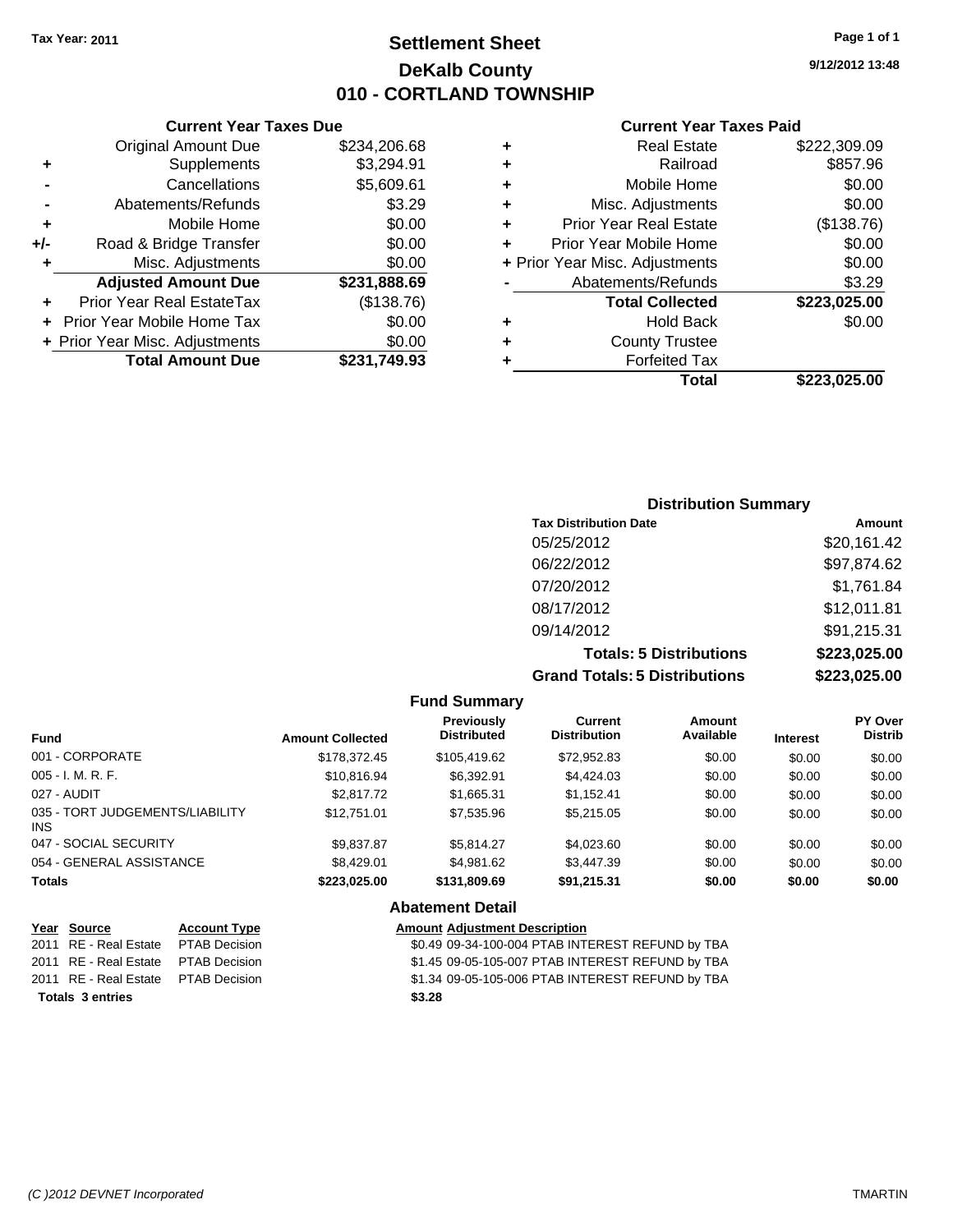## **Settlement Sheet Tax Year: 2011 Page 1 of 1 DeKalb County 011 - CORTLAND ROAD & BRIDGE**

**9/12/2012 13:48**

#### **Current Year Taxes Paid**

|     | <b>Current Year Taxes Due</b>    |               |
|-----|----------------------------------|---------------|
|     | <b>Original Amount Due</b>       | \$424,907.27  |
| ٠   | Supplements                      | \$9,046.11    |
|     | Cancellations                    | \$9,432.52    |
|     | Abatements/Refunds               | \$5.52        |
| ٠   | Mobile Home                      | \$0.00        |
| +/- | Road & Bridge Transfer           | (\$29,770.29) |
| ٠   | Misc. Adjustments                | \$0.00        |
|     | <b>Adjusted Amount Due</b>       | \$394,745.05  |
|     | <b>Prior Year Real EstateTax</b> | (\$235.98)    |
|     | Prior Year Mobile Home Tax       | \$0.00        |
|     | + Prior Year Misc. Adjustments   | \$0.00        |
|     | <b>Total Amount Due</b>          | \$394,509.07  |
|     |                                  |               |

|   | <b>Real Estate</b>             | \$377,178.22 |
|---|--------------------------------|--------------|
| ÷ | Railroad                       | \$1,543.35   |
| ٠ | Mobile Home                    | \$0.00       |
| ٠ | Misc. Adjustments              | \$0.00       |
| ٠ | <b>Prior Year Real Estate</b>  | (\$235.98)   |
|   | Prior Year Mobile Home         | \$0.00       |
|   | + Prior Year Misc. Adjustments | \$0.00       |
|   | Abatements/Refunds             | \$5.52       |
|   | <b>Total Collected</b>         | \$378,480.07 |
| ٠ | <b>Hold Back</b>               | \$0.00       |
| ٠ | <b>County Trustee</b>          |              |
|   | <b>Forfeited Tax</b>           |              |
|   | Total                          | \$378,480.07 |

| <b>Road and Bridge Summary</b> |             |               |                              | <b>Distribution Summary</b> |
|--------------------------------|-------------|---------------|------------------------------|-----------------------------|
| <b>Municipality</b>            | Amt. Due    | Amt. Distrib. | <b>Tax Distribution Date</b> | Amount                      |
| TOWN OF CORTLAND               | \$9,726.45  | \$9,359.19    | 05/25/2012                   | \$33,899.01                 |
| CITY OF DEKALB                 | \$720.76    | \$693.52      | 06/22/2012                   | \$166,379.50                |
| <b>VILLAGE OF MAPLE PARK</b>   | \$2,177.72  | \$2,095.37    | 07/20/2012                   | \$2,961.82                  |
| <b>CITY OF SYCAMORE</b>        | \$18,314.58 | \$17,622.21   | 08/17/2012                   | \$20,197.74                 |
| <b>Totals</b>                  | \$30,939.51 | \$29,770.29   | 09/14/2012                   | \$155,042.00                |

**Totals: 5 Distributions \$378,480.07 Grand Totals: 5 Distributions \$378,480.07**

|                                               |                      |                         | <b>Fund Summary</b>                              |                                |                     |                 |                           |
|-----------------------------------------------|----------------------|-------------------------|--------------------------------------------------|--------------------------------|---------------------|-----------------|---------------------------|
| <b>Fund</b>                                   |                      | <b>Amount Collected</b> | <b>Previously</b><br><b>Distributed</b>          | Current<br><b>Distribution</b> | Amount<br>Available | <b>Interest</b> | PY Over<br><b>Distrib</b> |
| $005 - I. M. R. F.$                           |                      | \$6,745.95              | \$3,982.69                                       | \$2,763.26                     | \$0.00              | \$0.00          | \$0.00                    |
| 007 - ROAD AND BRIDGE                         |                      | \$36,340.15             | \$21,445.43                                      | \$14,894.72                    | \$0.00              | \$0.00          | \$0.00                    |
| 009 - PERMANENT ROAD                          |                      | \$269,042.70            | \$158,837.48                                     | \$110,205.22                   | \$0.00              | \$0.00          | \$0.00                    |
| 010 - EQUIPMENT AND BUILDING                  |                      | \$43,246.35             | \$25,531.78                                      | \$17,714.57                    | \$0.00              | \$0.00          | \$0.00                    |
| 027 - AUDIT                                   |                      | \$2,891.22              | \$1,706.92                                       | \$1,184.30                     | \$0.00              | \$0.00          | \$0.00                    |
| 035 - TORT JUDGEMENTS/LIABILITY<br><b>INS</b> |                      | \$15,395.12             | \$9,088.98                                       | \$6,306.14                     | \$0.00              | \$0.00          | \$0.00                    |
| 047 - SOCIAL SECURITY                         |                      | \$4,818,58              | \$2,844.79                                       | \$1.973.79                     | \$0.00              | \$0.00          | \$0.00                    |
| <b>Totals</b>                                 |                      | \$378,480.07            | \$223,438.07                                     | \$155,042.00                   | \$0.00              | \$0.00          | \$0.00                    |
|                                               |                      |                         | <b>Abatement Detail</b>                          |                                |                     |                 |                           |
| Year<br><b>Source</b>                         | <b>Account Type</b>  |                         | <b>Amount Adjustment Description</b>             |                                |                     |                 |                           |
| RE - Real Estate<br>2011                      | <b>PTAB Decision</b> |                         | \$0.89 09-34-100-004 PTAB INTEREST REFUND by TBA |                                |                     |                 |                           |

| <b>Totals 3 entries</b>             | \$5.96                                           |
|-------------------------------------|--------------------------------------------------|
| 2011 RE - Real Estate PTAB Decision | \$2.43 09-05-105-006 PTAB INTEREST REFUND by TBA |
| 2011 RE - Real Estate PTAB Decision | \$2.64 09-05-105-007 PTAB INTEREST REFUND by TBA |
| 2011 RE - Real Estate PTAB Decision | \$0.89 09-34-100-004 PTAB INTEREST REFUND by TBA |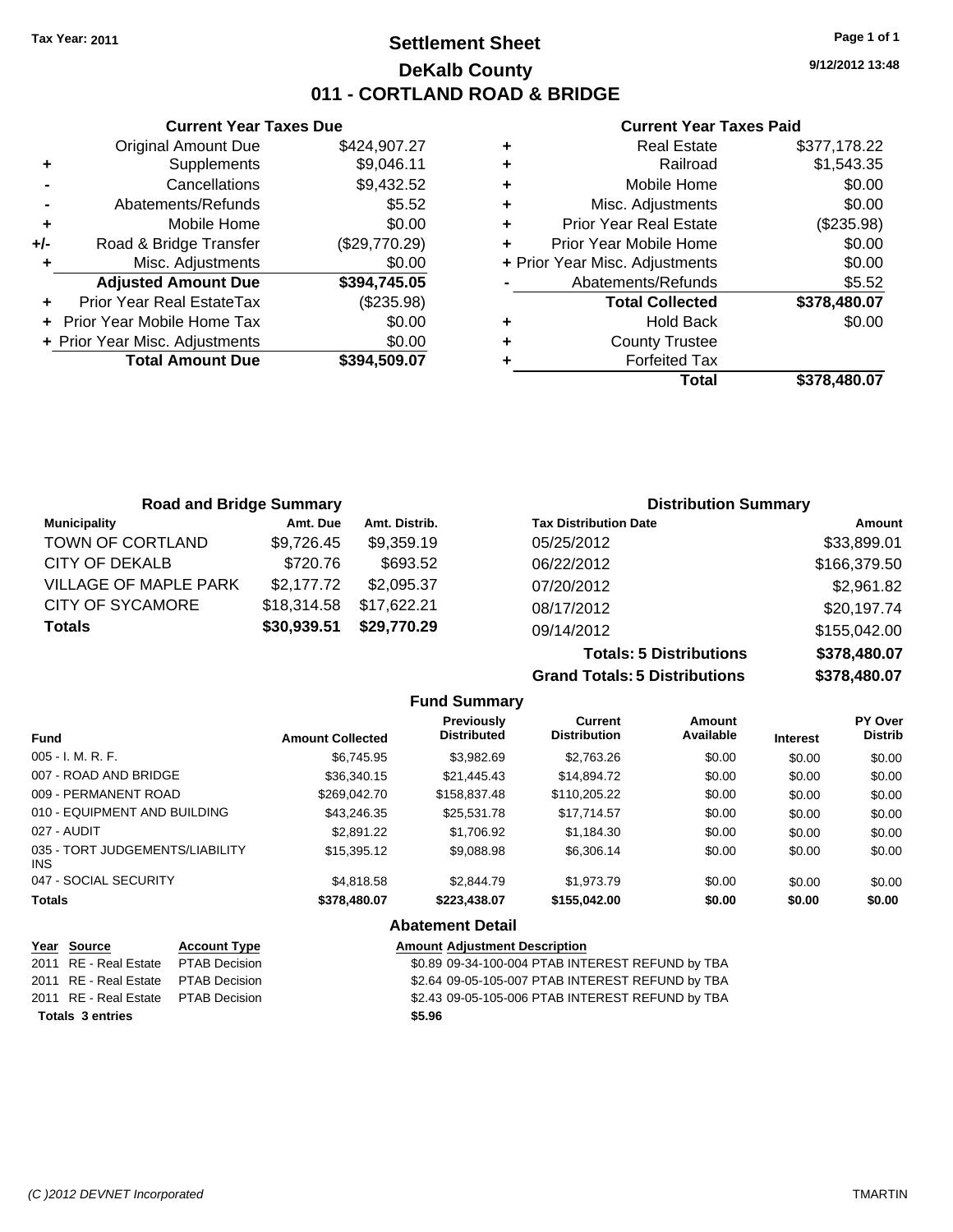## **Settlement Sheet Tax Year: 2011 Page 1 of 1 DeKalb County 012 - DEKALB TOWNSHIP**

**9/12/2012 13:48**

#### **Current Year Taxes Paid**

|     | <b>Original Amount Due</b>     | \$867,856.85 | ٠ |
|-----|--------------------------------|--------------|---|
| ٠   | Supplements                    | \$18,239.92  | ٠ |
|     | Cancellations                  | \$32,035.28  | ٠ |
|     | Abatements/Refunds             | \$0.00       | ٠ |
|     | Mobile Home                    | \$0.00       | ٠ |
| +/- | Road & Bridge Transfer         | \$0.00       | ٠ |
| ٠   | Misc. Adjustments              | \$220.15     | ٠ |
|     | <b>Adjusted Amount Due</b>     | \$854,281.64 |   |
|     | Prior Year Real EstateTax      | \$91.06      |   |
|     | Prior Year Mobile Home Tax     | \$0.00       | ٠ |
|     | + Prior Year Misc. Adjustments | \$0.00       | ٠ |
|     | <b>Total Amount Due</b>        | \$854,372.70 |   |
|     |                                |              |   |

**Current Year Taxes Due**

| \$2,113.22<br>Railroad<br>٠<br>\$0.00<br>Mobile Home<br>٠<br>\$220.15<br>Misc. Adjustments<br>٠<br>\$91.06<br><b>Prior Year Real Estate</b><br>٠<br>\$0.00<br>Prior Year Mobile Home<br>٠<br>\$0.00<br>+ Prior Year Misc. Adjustments<br>\$0.00<br>Abatements/Refunds<br><b>Total Collected</b><br>\$814,132.86<br>\$0.00<br><b>Hold Back</b><br>٠<br><b>County Trustee</b><br>٠ |   | <b>Real Estate</b>   | \$811,708.43 |
|----------------------------------------------------------------------------------------------------------------------------------------------------------------------------------------------------------------------------------------------------------------------------------------------------------------------------------------------------------------------------------|---|----------------------|--------------|
|                                                                                                                                                                                                                                                                                                                                                                                  |   |                      |              |
|                                                                                                                                                                                                                                                                                                                                                                                  |   |                      |              |
|                                                                                                                                                                                                                                                                                                                                                                                  |   |                      |              |
|                                                                                                                                                                                                                                                                                                                                                                                  |   |                      |              |
|                                                                                                                                                                                                                                                                                                                                                                                  |   |                      |              |
|                                                                                                                                                                                                                                                                                                                                                                                  |   |                      |              |
|                                                                                                                                                                                                                                                                                                                                                                                  |   |                      |              |
|                                                                                                                                                                                                                                                                                                                                                                                  |   |                      |              |
|                                                                                                                                                                                                                                                                                                                                                                                  |   |                      |              |
|                                                                                                                                                                                                                                                                                                                                                                                  |   |                      |              |
|                                                                                                                                                                                                                                                                                                                                                                                  | ٠ | <b>Forfeited Tax</b> |              |
| Total<br>\$814,132.86                                                                                                                                                                                                                                                                                                                                                            |   |                      |              |

| <b>Distribution Summary</b>          |              |
|--------------------------------------|--------------|
| <b>Tax Distribution Date</b>         | Amount       |
| 05/25/2012                           | \$81,887.83  |
| 06/22/2012                           | \$350,610.03 |
| 07/20/2012                           | \$5,863.94   |
| 08/17/2012                           | \$37,634.06  |
| 09/14/2012                           | \$338,137.00 |
| <b>Totals: 5 Distributions</b>       | \$814,132.86 |
| <b>Grand Totals: 5 Distributions</b> | \$814,132.86 |

#### **Fund Summary**

| <b>Fund</b>              | <b>Amount Collected</b> | <b>Previously</b><br><b>Distributed</b> | Current<br><b>Distribution</b> | Amount<br>Available | <b>Interest</b> | <b>PY Over</b><br><b>Distrib</b> |
|--------------------------|-------------------------|-----------------------------------------|--------------------------------|---------------------|-----------------|----------------------------------|
| 001 - CORPORATE          | \$634,380.45            | \$370,900.72                            | \$263,479.73                   | \$0.00              | \$0.00          | \$0.00                           |
| 054 - GENERAL ASSISTANCE | \$179.752.41            | \$105.095.14                            | \$74.657.27                    | \$0.00              | \$0.00          | \$0.00                           |
| <b>Totals</b>            | \$814.132.86            | \$475.995.86                            | \$338,137,00                   | \$0.00              | \$0.00          | \$0.00                           |

**Totals \$220.15 2 entries**

## **Miscellaneous Adjustment Detail**

**Year Source Account Type Amount Adjustment Description** 2011 RE - Real Estate Paymt In Lieu of Tax \$193.77 DEKALB UNITS - HOUSING AUTHORITY by TBA 2011 RE - Real Estate Real Estate Tax \$26.38 HEL ADJUSTMENT 08-22-476-004 2007-2010 by TBA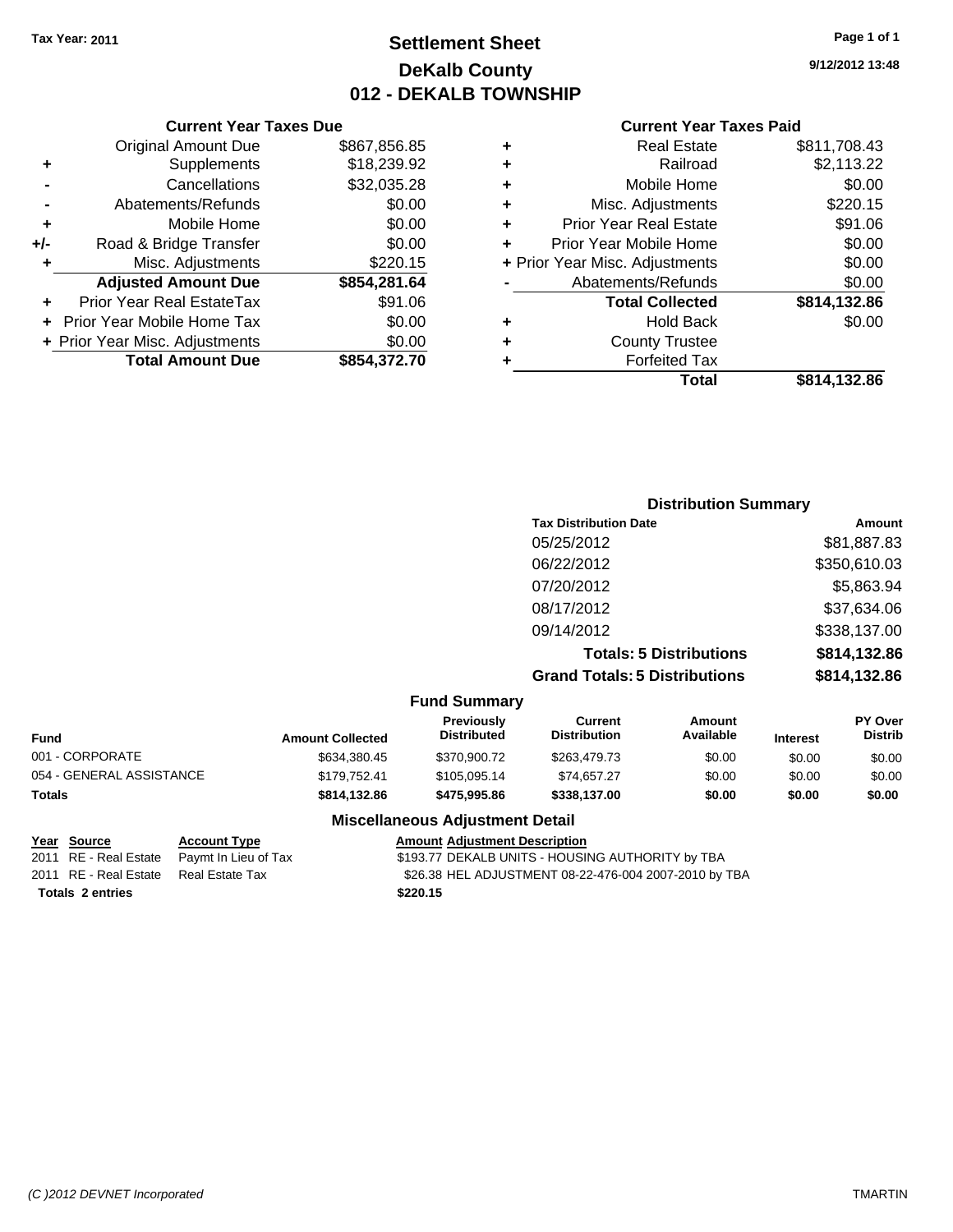## **Settlement Sheet Tax Year: 2011 Page 1 of 1 DeKalb County 013 - DEKALB ROAD & BRIDGE**

**9/12/2012 13:48**

#### **Current Year Taxes Paid**

|     | <b>Current Year Taxes Due</b>  |                |              |   |
|-----|--------------------------------|----------------|--------------|---|
|     | <b>Original Amount Due</b>     | \$995,106.93   | ٠            |   |
|     | Supplements                    | \$28,106.91    | ٠            |   |
|     | Cancellations                  | \$28,482.60    | ٠            |   |
|     | Abatements/Refunds             | \$0.00         | ٠            |   |
|     | Mobile Home                    | \$0.00         |              | F |
| +/- | Road & Bridge Transfer         | (\$212,961.00) | Pri          |   |
|     | Misc. Adjustments              | \$252.42       | $+$ Prior Ye |   |
|     | <b>Adjusted Amount Due</b>     | \$782,022.66   |              |   |
|     | Prior Year Real EstateTax      | \$17.00        |              |   |
|     | Prior Year Mobile Home Tax     | \$0.00         |              |   |
|     | + Prior Year Misc. Adjustments | \$0.00         |              |   |
|     | <b>Total Amount Due</b>        | \$782,039.66   |              |   |
|     |                                |                |              |   |

|   | Total                          | \$735,869.02 |
|---|--------------------------------|--------------|
|   | <b>Forfeited Tax</b>           |              |
| ٠ | <b>County Trustee</b>          |              |
| ٠ | <b>Hold Back</b>               | \$0.00       |
|   | <b>Total Collected</b>         | \$735,869.02 |
|   | Abatements/Refunds             | \$0.00       |
|   | + Prior Year Misc. Adjustments | \$0.00       |
|   | Prior Year Mobile Home         | \$0.00       |
| ٠ | <b>Prior Year Real Estate</b>  | \$17.00      |
| ٠ | Misc. Adjustments              | \$252.42     |
| ٠ | Mobile Home                    | \$0.00       |
| ٠ | Railroad                       | \$2,017.84   |
| ٠ | <b>Real Estate</b>             | \$733,581.76 |

| <b>Road and Bridge Summary</b> |             |                           | <b>Distribution Summary</b>          |              |  |  |
|--------------------------------|-------------|---------------------------|--------------------------------------|--------------|--|--|
| <b>Municipality</b>            | Amt. Due    | Amt. Distrib.             | <b>Tax Distribution Date</b>         | Amount       |  |  |
| CITY OF DEKALB                 |             | \$208,540.64 \$198,865.24 | 05/25/2012                           | \$72,744.43  |  |  |
| CITY OF SYCAMORE               | \$14.782.81 | \$14,095.76               | 06/22/2012                           | \$317,769.77 |  |  |
| Totals                         |             | \$223,323.45 \$212,961.00 | 07/20/2012                           | \$5,211.28   |  |  |
|                                |             |                           | 08/17/2012                           | \$33,460.89  |  |  |
|                                |             |                           | 09/14/2012                           | \$306,682.65 |  |  |
|                                |             |                           | <b>Totals: 5 Distributions</b>       | \$735,869.02 |  |  |
|                                |             |                           | <b>Grand Totals: 5 Distributions</b> | \$735,869.02 |  |  |

|                              |                         | <b>Fund Summary</b>              |                                |                     |                 |                           |
|------------------------------|-------------------------|----------------------------------|--------------------------------|---------------------|-----------------|---------------------------|
| <b>Fund</b>                  | <b>Amount Collected</b> | Previously<br><b>Distributed</b> | Current<br><b>Distribution</b> | Amount<br>Available | <b>Interest</b> | PY Over<br><b>Distrib</b> |
| 007 - ROAD AND BRIDGE        | \$235,827,08            | \$137.535.28                     | \$98.291.80                    | \$0.00              | \$0.00          | \$0.00                    |
| 009 - PERMANENT ROAD         | \$452,343,33            | \$263,830.72                     | \$188,512.61                   | \$0.00              | \$0.00          | \$0.00                    |
| 010 - EQUIPMENT AND BUILDING | \$47.698.61             | \$27.820.37                      | \$19,878.24                    | \$0.00              | \$0.00          | \$0.00                    |
| Totals                       | \$735,869.02            | \$429.186.37                     | \$306,682.65                   | \$0.00              | \$0.00          | \$0.00                    |
|                              | ---                     |                                  |                                |                     |                 |                           |

#### **Miscellaneous Adjustment Detail**

| Year Source             | <b>Account Type</b>                        | <b>Amount Adjustment Description</b>                  |
|-------------------------|--------------------------------------------|-------------------------------------------------------|
|                         | 2011 RE - Real Estate Paymt In Lieu of Tax | \$222.17 DEKALB UNITS - HOUSING AUTHORITY by TBA      |
| 2011 RE - Real Estate   | Real Estate Tax                            | \$30.25 HEL ADJUSTMENT 08-22-476-004 2007-2010 by TBA |
| <b>Totals 2 entries</b> |                                            | \$252.42                                              |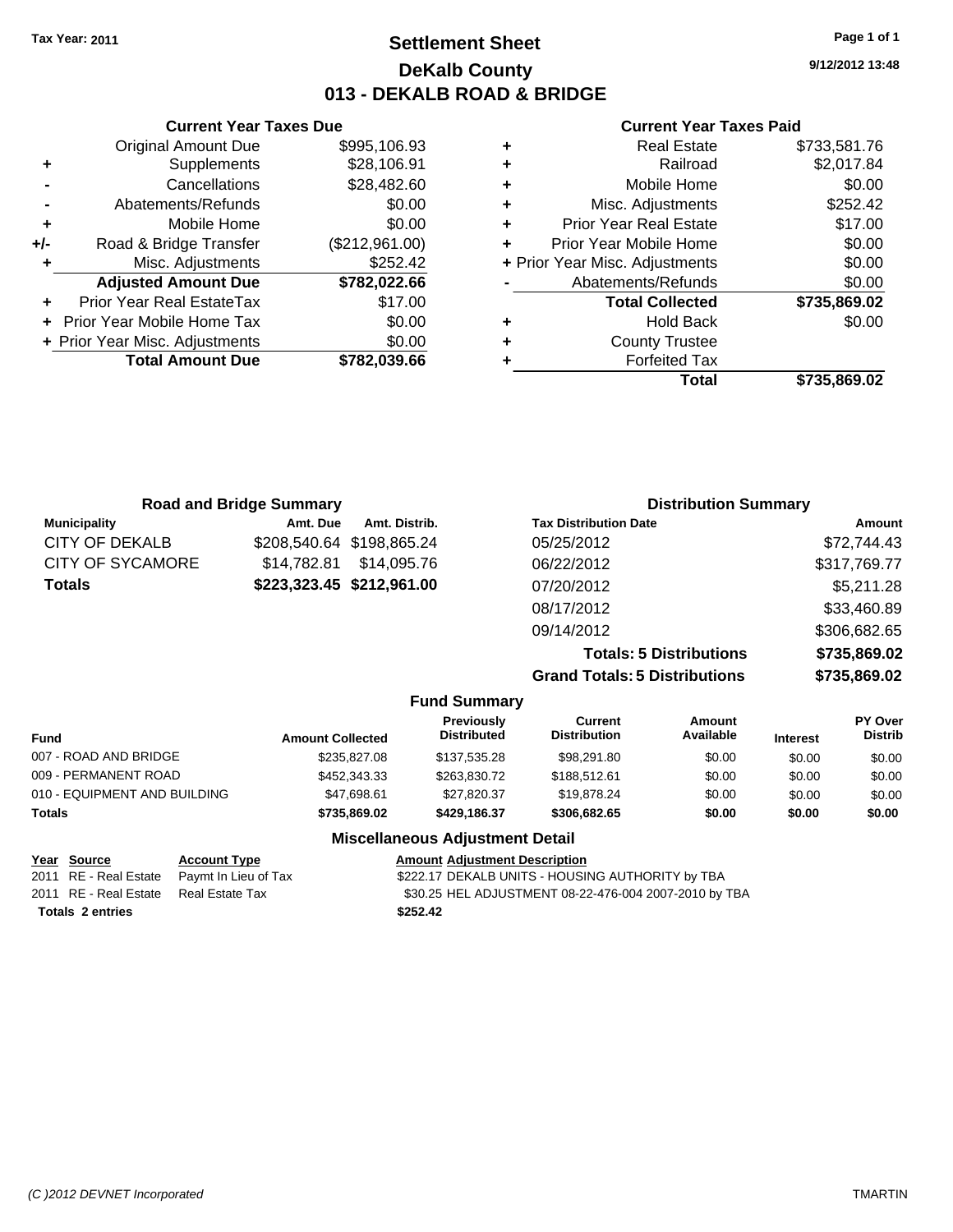## **Settlement Sheet Tax Year: 2011 Page 1 of 1 DeKalb County 014 - FRANKLIN TOWNSHIP**

**9/12/2012 13:48**

|       | <b>Current Year Taxes Due</b>     |              |  |  |  |  |
|-------|-----------------------------------|--------------|--|--|--|--|
|       | <b>Original Amount Due</b>        | \$104,846.17 |  |  |  |  |
| ٠     | Supplements                       | \$751.81     |  |  |  |  |
|       | Cancellations                     | \$808.37     |  |  |  |  |
|       | Abatements/Refunds                | \$1.27       |  |  |  |  |
| ٠     | Mobile Home                       | \$0.00       |  |  |  |  |
| $+/-$ | Road & Bridge Transfer            | \$0.00       |  |  |  |  |
| ٠     | Misc. Adjustments                 | \$0.00       |  |  |  |  |
|       | <b>Adjusted Amount Due</b>        | \$104,788.34 |  |  |  |  |
| ٠     | Prior Year Real EstateTax         | (\$18.35)    |  |  |  |  |
|       | <b>Prior Year Mobile Home Tax</b> | \$0.00       |  |  |  |  |
|       | + Prior Year Misc. Adjustments    | \$0.00       |  |  |  |  |
|       | <b>Total Amount Due</b>           | \$104,769.99 |  |  |  |  |
|       |                                   |              |  |  |  |  |

#### **Current Year Taxes Paid**

|   | Total                          | \$98.694.06 |
|---|--------------------------------|-------------|
| ٠ | <b>Forfeited Tax</b>           |             |
| ٠ | <b>County Trustee</b>          |             |
| ٠ | <b>Hold Back</b>               | \$0.00      |
|   | <b>Total Collected</b>         | \$98,694.06 |
|   | Abatements/Refunds             | \$1.27      |
|   | + Prior Year Misc. Adjustments | \$0.00      |
| ٠ | Prior Year Mobile Home         | \$0.00      |
| ٠ | <b>Prior Year Real Estate</b>  | (\$18.35)   |
| ٠ | Misc. Adjustments              | \$0.00      |
| ÷ | Mobile Home                    | \$0.00      |
| ÷ | Railroad                       | \$969.20    |
| ٠ | <b>Real Estate</b>             | \$97,744.48 |

## **Distribution Summary Tax Distribution Date Amount** 05/25/2012 \$10,825.13 06/22/2012 \$44,069.42 07/20/2012 \$1,177.01 08/17/2012 \$5,459.49 09/14/2012 \$37,163.01 **Totals: 5 Distributions \$98,694.06 Grand Totals: 5 Distributions \$98,694.06**

|                          |                         | <b>Fund Summary</b>              |                                |                     |                 |                                  |
|--------------------------|-------------------------|----------------------------------|--------------------------------|---------------------|-----------------|----------------------------------|
| <b>Fund</b>              | <b>Amount Collected</b> | Previously<br><b>Distributed</b> | Current<br><b>Distribution</b> | Amount<br>Available | <b>Interest</b> | <b>PY Over</b><br><b>Distrib</b> |
| 001 - CORPORATE          | \$79,941.00             | \$49,839.41                      | \$30,101.59                    | \$0.00              | \$0.00          | \$0.00                           |
| $005 - I. M. R. F.$      | \$17,226,35             | \$10.739.81                      | \$6,486.54                     | \$0.00              | \$0.00          | \$0.00                           |
| 054 - GENERAL ASSISTANCE | \$1,526.71              | \$951.83                         | \$574.88                       | \$0.00              | \$0.00          | \$0.00                           |
| <b>Totals</b>            | \$98,694.06             | \$61.531.05                      | \$37,163.01                    | \$0.00              | \$0.00          | \$0.00                           |
|                          |                         | <b>Abatement Detail</b>          |                                |                     |                 |                                  |

**Totals 1 entries** \$1.27

**Year Source Account Type Amount Adjustment Description** 2011 RE - Real Estate \$1.27 01-26-475-004 PTAB INTEREST REFUND by TBA PTAB Decision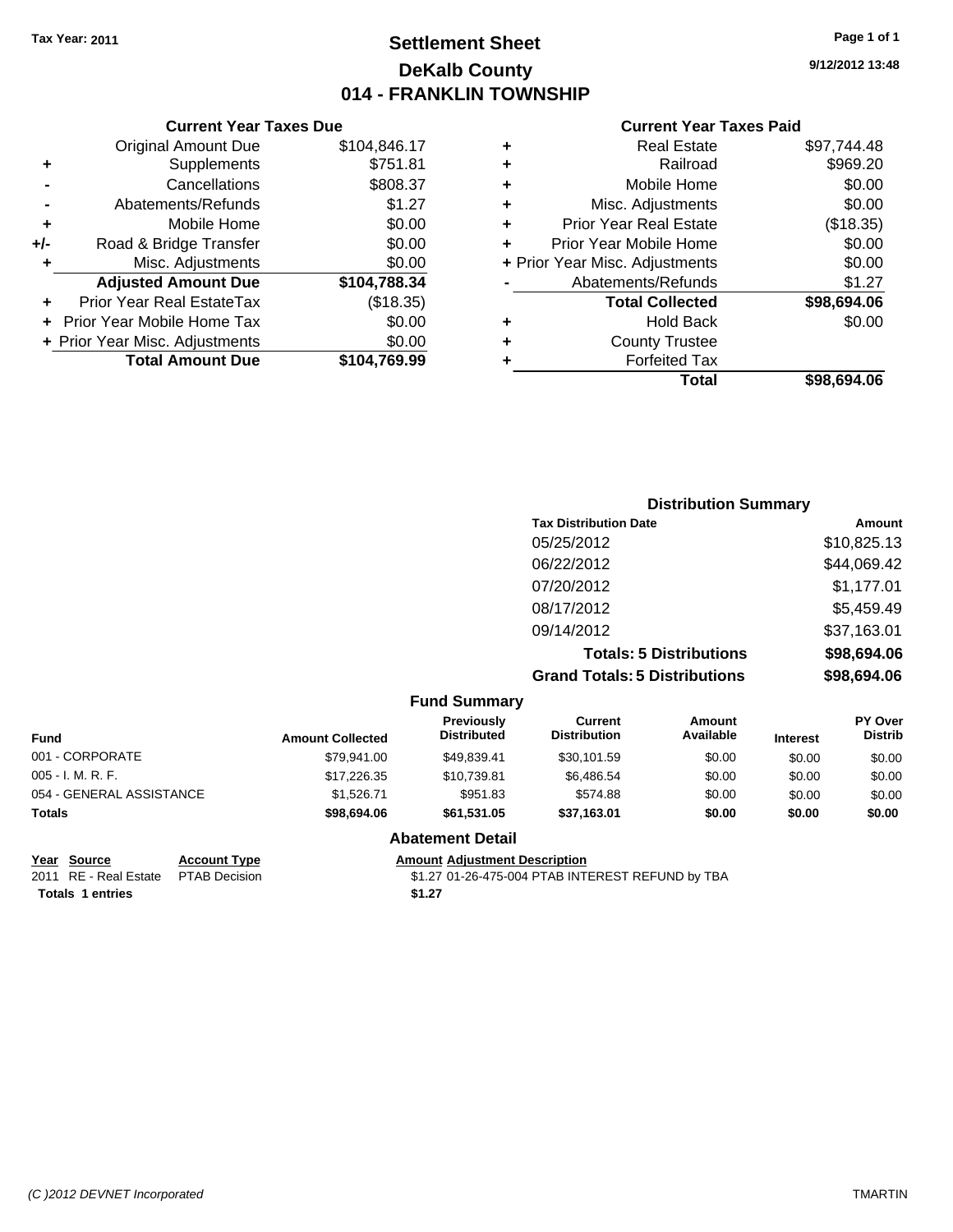## **Settlement Sheet Tax Year: 2011 Page 1 of 1 DeKalb County 015 - FRANKLIN TWP CEMETERY**

**9/12/2012 13:48**

#### **Current Year Taxes Paid**

|   | Total                          | \$28,434.44 |
|---|--------------------------------|-------------|
|   | <b>Forfeited Tax</b>           |             |
| ٠ | <b>County Trustee</b>          |             |
| ٠ | <b>Hold Back</b>               | \$0.00      |
|   | <b>Total Collected</b>         | \$28,434.44 |
|   | Abatements/Refunds             | \$0.37      |
|   | + Prior Year Misc. Adjustments | \$0.00      |
| ÷ | Prior Year Mobile Home         | \$0.00      |
| ÷ | <b>Prior Year Real Estate</b>  | (\$5.25)    |
| ÷ | Misc. Adjustments              | \$0.00      |
| ÷ | Mobile Home                    | \$0.00      |
| ٠ | Railroad                       | \$279.24    |
| ٠ | <b>Real Estate</b>             | \$28,160.82 |
|   |                                |             |

|                |                     |                         |                                         |                                       | <b>Distribution Summary</b>    |                 |                           |
|----------------|---------------------|-------------------------|-----------------------------------------|---------------------------------------|--------------------------------|-----------------|---------------------------|
|                |                     |                         |                                         | <b>Tax Distribution Date</b>          | Amount                         |                 |                           |
|                |                     |                         |                                         | 05/25/2012                            |                                |                 | \$3,118.89                |
|                |                     |                         |                                         | 06/22/2012                            |                                |                 | \$12,696.84               |
|                |                     |                         |                                         | 07/20/2012                            |                                |                 | \$339.07                  |
|                |                     |                         |                                         | 08/17/2012                            |                                |                 | \$1,572.87                |
|                |                     |                         |                                         | 09/14/2012                            |                                |                 | \$10,706.77               |
|                |                     |                         |                                         |                                       | <b>Totals: 5 Distributions</b> |                 | \$28,434.44               |
|                |                     |                         |                                         | <b>Grand Totals: 5 Distributions</b>  |                                |                 | \$28,434.44               |
|                |                     |                         | <b>Fund Summary</b>                     |                                       |                                |                 |                           |
| <b>Fund</b>    |                     | <b>Amount Collected</b> | <b>Previously</b><br><b>Distributed</b> | <b>Current</b><br><b>Distribution</b> | Amount<br>Available            | <b>Interest</b> | PY Over<br><b>Distrib</b> |
| 017 - CEMETERY |                     | \$28,434.44             | \$17,727.67                             | \$10,706.77                           | \$0.00                         | \$0.00          | \$0.00                    |
| Totals         |                     | \$28,434.44             | \$17,727.67                             | \$10,706.77                           | \$0.00                         | \$0.00          | \$0.00                    |
|                |                     |                         | <b>Abatement Detail</b>                 |                                       |                                |                 |                           |
| Year Source    | <b>Account Type</b> |                         | <b>Amount Adjustment Description</b>    |                                       |                                |                 |                           |

**Current Year Taxes Due** Original Amount Due \$30,206.91

**Adjusted Amount Due \$30,190.23**

**Total Amount Due \$30,184.98**

**+** Supplements \$216.60 **-** Cancellations \$232.91 **-** Abatements/Refunds \$0.37 **+** Mobile Home \$0.00 **+/-** Road & Bridge Transfer \$0.00 **+** Misc. Adjustments \$0.00

**+** Prior Year Real EstateTax (\$5.25) **+** Prior Year Mobile Home Tax \$0.00 **+ Prior Year Misc. Adjustments**  $$0.00$ 

2011 RE - Real Estate \$0.37 01-26-475-004 PTAB INTEREST REFUND by TBA PTAB Decision **Totals 1 entries** \$0.37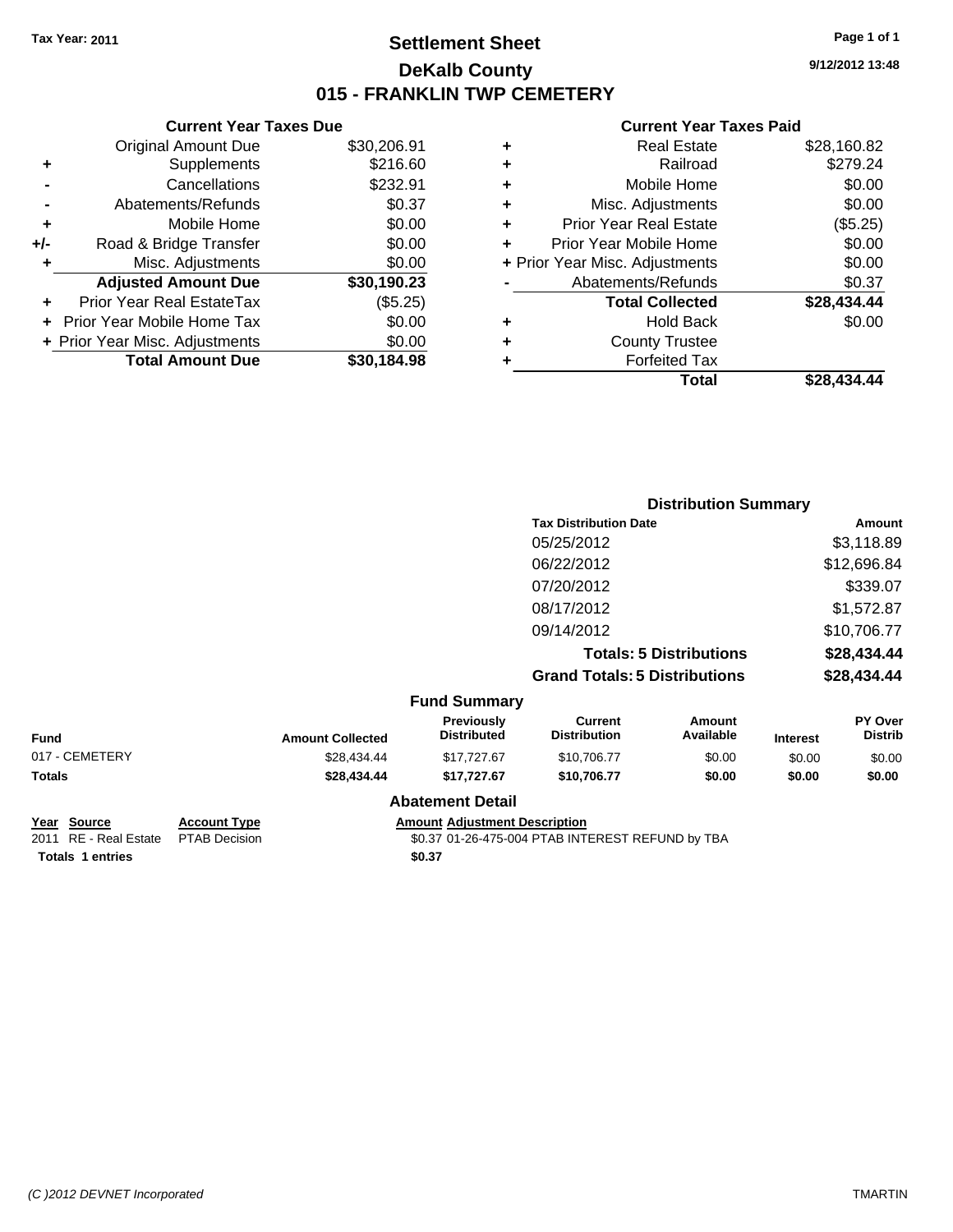**Current Year Taxes Due** Original Amount Due \$249,012.27

**Adjusted Amount Due \$223,547.66**

**Total Amount Due \$223,504.86**

**+** Supplements \$1,591.17 **-** Cancellations \$1,710.87 **-** Abatements/Refunds \$2.70 **+** Mobile Home \$0.00 **+/-** Road & Bridge Transfer (\$25,342.21) **+** Misc. Adjustments \$0.00

**+** Prior Year Real EstateTax (\$42.80) **+** Prior Year Mobile Home Tax \$0.00 **+ Prior Year Misc. Adjustments**  $$0.00$ 

## **Settlement Sheet Tax Year: 2011 Page 1 of 1 DeKalb County 016 - FRANKLIN ROAD & BRIDGE**

**9/12/2012 13:48**

#### **Current Year Taxes Paid**

|   | Total                          | \$209.053.92 |
|---|--------------------------------|--------------|
|   | <b>Forfeited Tax</b>           |              |
| ٠ | <b>County Trustee</b>          |              |
|   | <b>Hold Back</b>               | \$0.00       |
|   | <b>Total Collected</b>         | \$209,053.92 |
|   | Abatements/Refunds             | \$2.70       |
|   | + Prior Year Misc. Adjustments | \$0.00       |
| ÷ | Prior Year Mobile Home         | \$0.00       |
| ٠ | <b>Prior Year Real Estate</b>  | (\$42.80)    |
| ٠ | Misc. Adjustments              | \$0.00       |
| ٠ | Mobile Home                    | \$0.00       |
| ٠ | Railroad                       | \$2,231.20   |
|   | <b>Real Estate</b>             | \$206,868.22 |

|                            | <b>Road and Bridge Summary</b> |               | <b>Distribution Summary</b>  |             |
|----------------------------|--------------------------------|---------------|------------------------------|-------------|
| <b>Municipality</b>        | Amt. Due                       | Amt. Distrib. | <b>Tax Distribution Date</b> | Amount      |
| <b>VILLAGE OF KIRKLAND</b> | \$26,913.53                    | \$25,342.21   | 05/25/2012                   | \$22,915.10 |
| <b>Totals</b>              | \$26,913.53                    | \$25,342.21   | 06/22/2012                   | \$93,350.99 |
|                            |                                |               | 07/20/2012                   | \$2,491.00  |
|                            |                                |               | 08/17/2012                   | \$11,554.65 |
|                            |                                |               | 09/14/2012                   | \$78,742.18 |

**Totals: 5 Distributions \$209,053.92 Grand Totals: 5 Distributions \$209,053.92**

| <b>Fund Summary</b> |            |  |
|---------------------|------------|--|
| <b>B</b> 1. .       | <b>A</b> 4 |  |

| <b>Fund</b>                            | <b>Amount Collected</b> | <b>Previously</b><br><b>Distributed</b> | Current<br><b>Distribution</b> | Amount<br>Available | <b>Interest</b> | <b>PY Over</b><br><b>Distrib</b> |
|----------------------------------------|-------------------------|-----------------------------------------|--------------------------------|---------------------|-----------------|----------------------------------|
| 007 - ROAD AND BRIDGE                  | \$67,848.30             | \$42,277.62                             | \$25,570.68                    | \$0.00              | \$0.00          | \$0.00                           |
| 008 - BRIDGE CONST W/COUNTY            | \$11.296.27             | \$7,042.62                              | \$4,253.65                     | \$0.00              | \$0.00          | \$0.00                           |
| 009 - PERMANENT ROAD                   | \$94.130.91             | \$58,685.57                             | \$35,445.34                    | \$0.00              | \$0.00          | \$0.00                           |
| 010 - EQUIPMENT AND BUILDING           | \$28.242.84             | \$17,607.88                             | \$10,634.96                    | \$0.00              | \$0.00          | \$0.00                           |
| 035 - TORT JUDGEMENTS/LIABILITY<br>INS | \$6,120.54              | \$3,815.83                              | \$2,304.71                     | \$0.00              | \$0.00          | \$0.00                           |
| 047 - SOCIAL SECURITY                  | \$1,415.06              | \$882.22                                | \$532.84                       | \$0.00              | \$0.00          | \$0.00                           |
| <b>Totals</b>                          | \$209,053.92            | \$130,311.74                            | \$78,742.18                    | \$0.00              | \$0.00          | \$0.00                           |
|                                        |                         | Alextronomic Batalli                    |                                |                     |                 |                                  |

#### **Abatement Detail**

| Year Source                         | <b>Account Type</b> | <b>Amount Adjustment Description</b>             |
|-------------------------------------|---------------------|--------------------------------------------------|
| 2011 RE - Real Estate PTAB Decision |                     | \$3.03 01-26-475-004 PTAB INTEREST REFUND by TBA |
| <b>Totals 1 entries</b>             |                     | \$3.03                                           |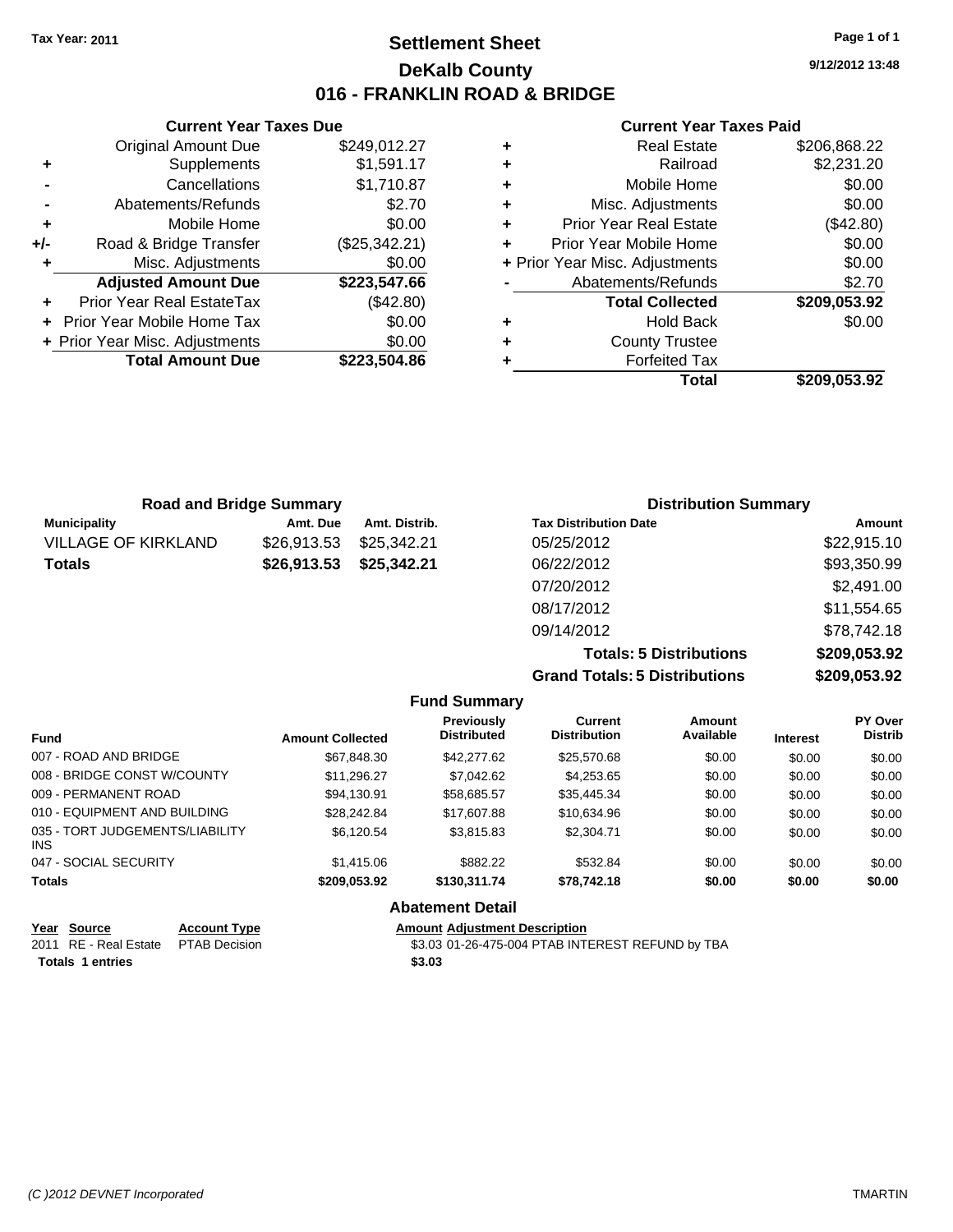# **Settlement Sheet Tax Year: 2011 Page 1 of 1 DeKalb County 017 - GENOA TOWNSHIP**

**9/12/2012 13:48**

#### **Current Year Taxes Paid**

|     | <b>Current Year Taxes Due</b>  |              |     |
|-----|--------------------------------|--------------|-----|
|     | <b>Original Amount Due</b>     | \$219,995.63 |     |
|     | Supplements                    | \$962.04     |     |
|     | Cancellations                  | \$1,421.25   |     |
|     | Abatements/Refunds             | \$0.00       |     |
|     | Mobile Home                    | \$0.00       |     |
| +/- | Road & Bridge Transfer         | \$0.00       |     |
|     | Misc. Adjustments              | \$0.00       | + P |
|     | <b>Adjusted Amount Due</b>     | \$219,536.42 |     |
|     | Prior Year Real EstateTax      | \$45.63      |     |
|     | Prior Year Mobile Home Tax     | \$0.00       |     |
|     | + Prior Year Misc. Adjustments | \$0.00       |     |
|     | <b>Total Amount Due</b>        | \$219,582.05 |     |
|     |                                |              |     |

| <b>Real Estate</b>             | \$208,277.95 |
|--------------------------------|--------------|
| Railroad                       | \$1,401.80   |
| Mobile Home                    | \$0.00       |
| Misc. Adjustments              | \$0.00       |
| <b>Prior Year Real Estate</b>  | \$45.63      |
| Prior Year Mobile Home         | \$0.00       |
| + Prior Year Misc. Adjustments | \$0.00       |
| Abatements/Refunds             | \$0.00       |
| <b>Total Collected</b>         | \$209,725.38 |
| <b>Hold Back</b>               | \$0.00       |
| <b>County Trustee</b>          |              |
| <b>Forfeited Tax</b>           |              |
| Total                          | \$209,725.38 |
|                                |              |

| <b>Distribution Summary</b>          |              |
|--------------------------------------|--------------|
| <b>Tax Distribution Date</b>         | Amount       |
| 05/25/2012                           | \$20,698.21  |
| 06/22/2012                           | \$94,557.86  |
| 07/20/2012                           | \$1,390.36   |
| 08/17/2012                           | \$9,300.61   |
| 09/14/2012                           | \$83,778.34  |
| <b>Totals: 5 Distributions</b>       | \$209,725.38 |
| <b>Grand Totals: 5 Distributions</b> | \$209,725.38 |

| <b>Fund Summary</b>                           |                         |                                  |                                |                     |                 |                                  |  |
|-----------------------------------------------|-------------------------|----------------------------------|--------------------------------|---------------------|-----------------|----------------------------------|--|
| Fund                                          | <b>Amount Collected</b> | Previously<br><b>Distributed</b> | Current<br><b>Distribution</b> | Amount<br>Available | <b>Interest</b> | <b>PY Over</b><br><b>Distrib</b> |  |
| 001 - CORPORATE                               | \$176,277.52            | \$105,860.49                     | \$70,417.03                    | \$0.00              | \$0.00          | \$0.00                           |  |
| 035 - TORT JUDGEMENTS/LIABILITY<br><b>INS</b> | \$3.943.05              | \$2,367.93                       | \$1,575.12                     | \$0.00              | \$0.00          | \$0.00                           |  |
| 047 - SOCIAL SECURITY                         | \$9.947.70              | \$5.973.92                       | \$3,973.78                     | \$0.00              | \$0.00          | \$0.00                           |  |
| 054 - GENERAL ASSISTANCE                      | \$19.557.11             | \$11,744.70                      | \$7.812.41                     | \$0.00              | \$0.00          | \$0.00                           |  |
| <b>Totals</b>                                 | \$209,725,38            | \$125,947,04                     | \$83.778.34                    | \$0.00              | \$0.00          | \$0.00                           |  |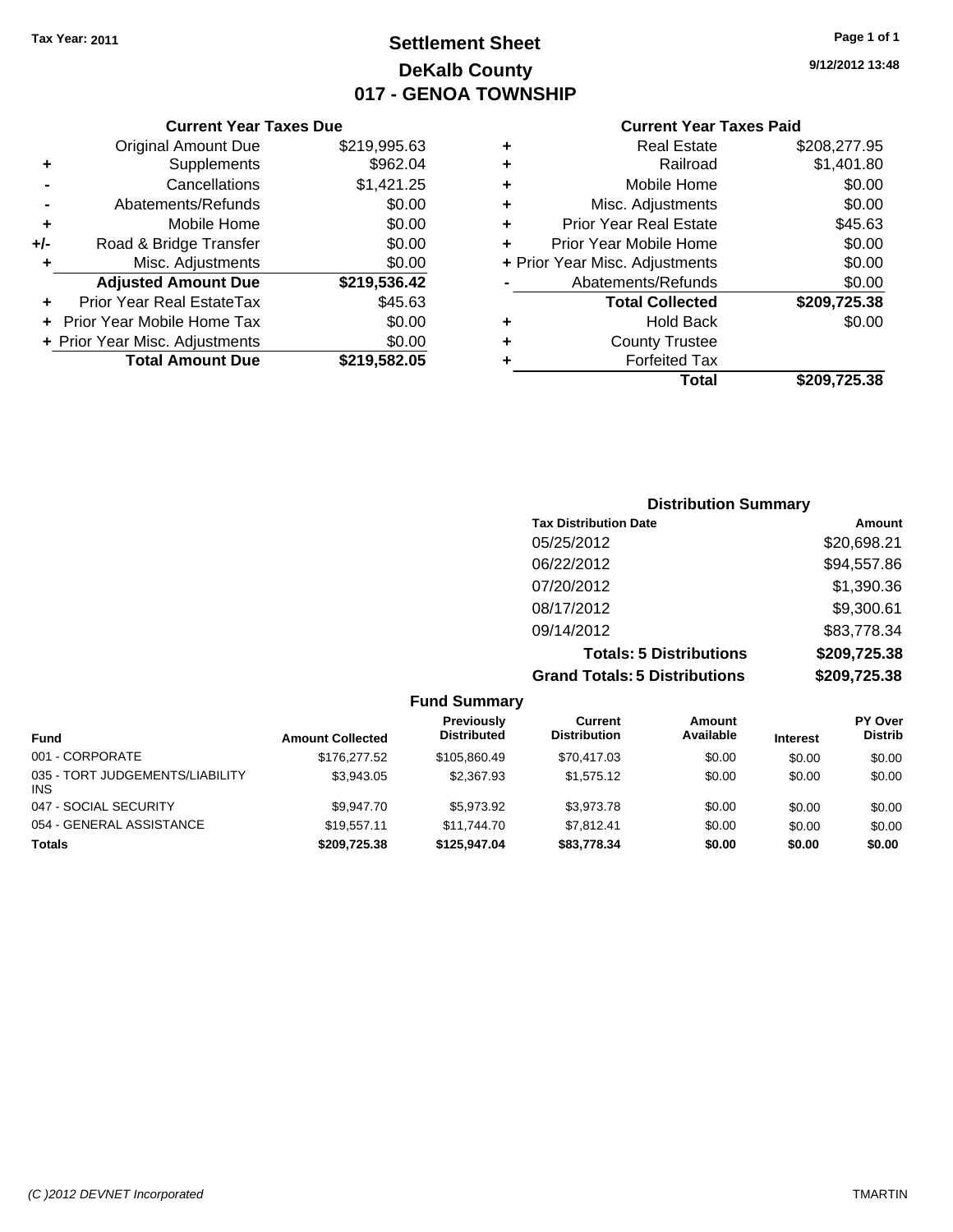**Current Year Taxes Due** Original Amount Due \$165,204.50

**Adjusted Amount Due \$141,991.12**

**+** Supplements \$778.25 **-** Cancellations **\$910.44 -** Abatements/Refunds \$0.00 **+** Mobile Home \$0.00 **+/-** Road & Bridge Transfer (\$23,081.19) **+** Misc. Adjustments \$0.00

**+** Prior Year Real EstateTax \$29.17 **+** Prior Year Mobile Home Tax \$0.00 **+ Prior Year Misc. Adjustments \$0.00<br>Total Amount Due \$142,020.29** 

**Total Amount Due** 

## **Settlement Sheet Tax Year: 2011 Page 1 of 1 DeKalb County 018 - GENOA ROAD & BRIDGE**

**9/12/2012 13:48**

#### **Current Year Taxes Paid**

|   | Total                          | \$134,600.74 |
|---|--------------------------------|--------------|
| ٠ | <b>Forfeited Tax</b>           |              |
| ٠ | <b>County Trustee</b>          |              |
| ٠ | <b>Hold Back</b>               | \$0.00       |
|   | <b>Total Collected</b>         | \$134,600.74 |
|   | Abatements/Refunds             | \$0.00       |
|   | + Prior Year Misc. Adjustments | \$0.00       |
| ÷ | Prior Year Mobile Home         | \$0.00       |
| ٠ | <b>Prior Year Real Estate</b>  | \$29.17      |
| ٠ | Misc. Adjustments              | \$0.00       |
| ٠ | Mobile Home                    | \$0.00       |
| ٠ | Railroad                       | \$987.85     |
| ٠ | <b>Real Estate</b>             | \$133,583.72 |

|                      | <b>Road and Bridge Summary</b> |               | <b>Distribution Summary</b>  |             |
|----------------------|--------------------------------|---------------|------------------------------|-------------|
| <b>Municipality</b>  | Amt. Due                       | Amt. Distrib. | <b>Tax Distribution Date</b> | Amount      |
| <b>CITY OF GENOA</b> | \$24,168.87                    | \$23,081.19   | 05/25/2012                   | \$13,271.52 |
| <b>Totals</b>        | \$24,168.87                    | \$23,081.19   | 06/22/2012                   | \$60,686.81 |
|                      |                                |               | 07/20/2012                   | \$890.71    |
|                      |                                |               | 08/17/2012                   | \$5,957.96  |
|                      |                                |               | 09/14/2012                   | \$53,793.74 |

**Totals: 5 Distributions \$134,600.74 Grand Totals: 5 Distributions \$134,600.74**

| <b>Fund Summary</b>                     |                         |                                         |                                |                     |                 |                           |  |
|-----------------------------------------|-------------------------|-----------------------------------------|--------------------------------|---------------------|-----------------|---------------------------|--|
| <b>Fund</b>                             | <b>Amount Collected</b> | <b>Previously</b><br><b>Distributed</b> | Current<br><b>Distribution</b> | Amount<br>Available | <b>Interest</b> | PY Over<br><b>Distrib</b> |  |
| 007 - ROAD AND BRIDGE                   | \$46,953.55             | \$28,182.47                             | \$18,771.08                    | \$0.00              | \$0.00          | \$0.00                    |  |
| 008 - BRIDGE CONST W/COUNTY             | \$740.95                | \$444.88                                | \$296.07                       | \$0.00              | \$0.00          | \$0.00                    |  |
| 009 - PERMANENT ROAD                    | \$68,913.15             | \$41,376.36                             | \$27,536.79                    | \$0.00              | \$0.00          | \$0.00                    |  |
| 010 - EQUIPMENT AND BUILDING            | \$7,620.60              | \$4,575.50                              | \$3,045.10                     | \$0.00              | \$0.00          | \$0.00                    |  |
| 035 - TORT JUDGEMENTS/LIABILITY<br>INS. | \$7,631.17              | \$4,581.86                              | \$3,049.31                     | \$0.00              | \$0.00          | \$0.00                    |  |
| 047 - SOCIAL SECURITY                   | \$2.741.32              | \$1,645.93                              | \$1,095.39                     | \$0.00              | \$0.00          | \$0.00                    |  |
| <b>Totals</b>                           | \$134,600.74            | \$80,807.00                             | \$53,793.74                    | \$0.00              | \$0.00          | \$0.00                    |  |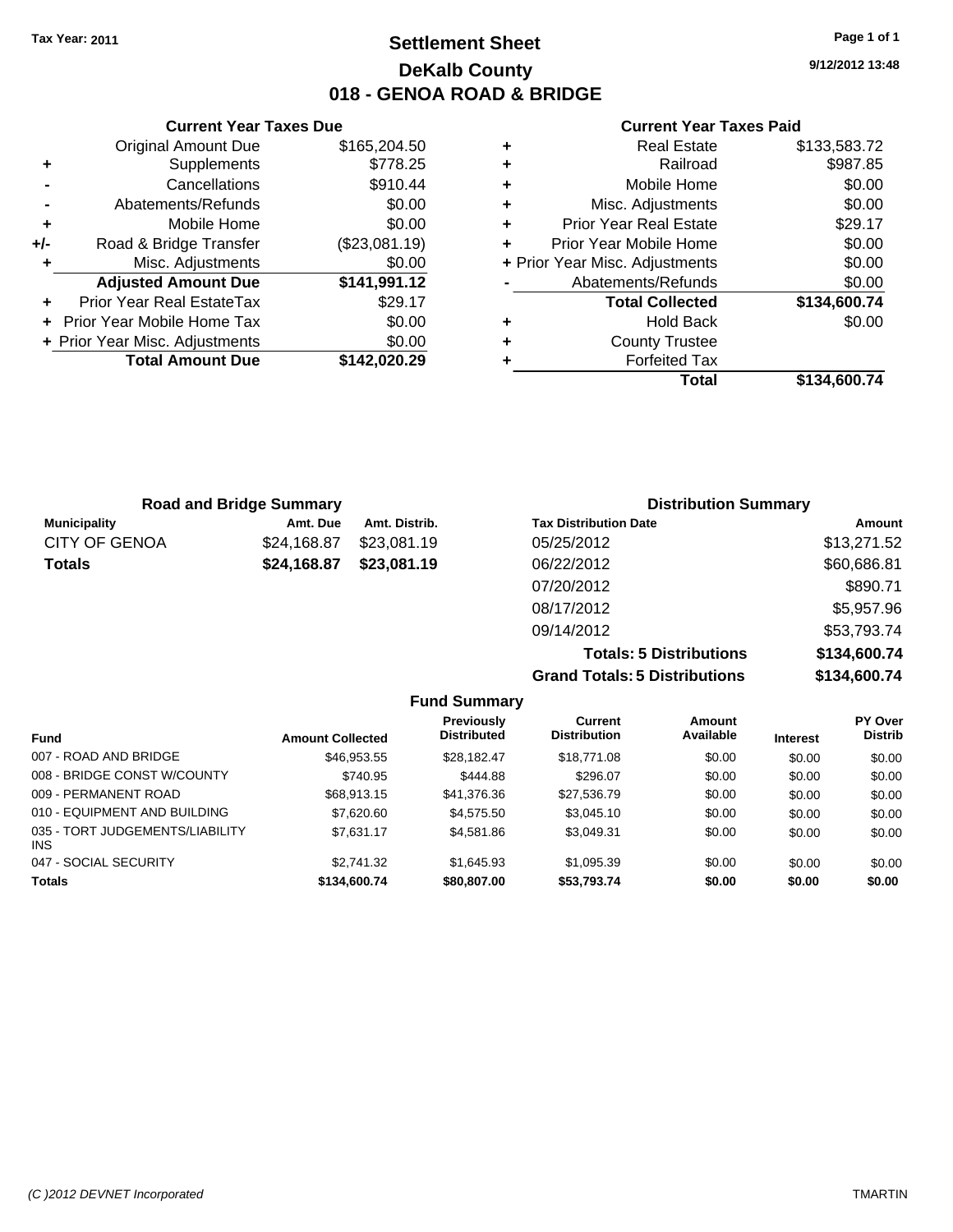**Current Year Taxes Due** Original Amount Due \$82,435.63

**Adjusted Amount Due \$82,394.31**

**Total Amount Due \$82,428.04**

**+** Supplements \$627.91 **-** Cancellations \$669.23 **-** Abatements/Refunds \$0.00 **+** Mobile Home \$0.00 **+/-** Road & Bridge Transfer \$0.00 **+** Misc. Adjustments \$0.00

**+** Prior Year Real EstateTax \$33.73 **+** Prior Year Mobile Home Tax \$0.00 **+ Prior Year Misc. Adjustments**  $$0.00$ 

## **Settlement Sheet Tax Year: 2011 Page 1 of 1 DeKalb County 019 - KINGSTON TOWNSHIP**

**9/12/2012 13:48**

#### **Current Year Taxes Paid**

| ٠ | <b>Real Estate</b>             | \$78,560.09 |
|---|--------------------------------|-------------|
| ٠ | Railroad                       | \$826.54    |
| ٠ | Mobile Home                    | \$0.00      |
| ٠ | Misc. Adjustments              | \$0.00      |
| ÷ | <b>Prior Year Real Estate</b>  | \$33.73     |
| ÷ | Prior Year Mobile Home         | \$0.00      |
|   | + Prior Year Misc. Adjustments | \$0.00      |
|   | Abatements/Refunds             | \$0.00      |
|   | <b>Total Collected</b>         | \$79,420.36 |
| ٠ | <b>Hold Back</b>               | \$0.00      |
| ٠ | <b>County Trustee</b>          |             |
|   | <b>Forfeited Tax</b>           |             |
|   | Total                          | \$79.420.36 |

|                 |                         |                                  | <b>Distribution Summary</b>           |                                |                 |                           |
|-----------------|-------------------------|----------------------------------|---------------------------------------|--------------------------------|-----------------|---------------------------|
|                 |                         |                                  | <b>Tax Distribution Date</b>          |                                |                 | Amount                    |
|                 |                         |                                  | 05/25/2012                            |                                |                 | \$8,844.42                |
|                 |                         |                                  | 06/22/2012                            |                                |                 | \$34,758.81               |
|                 |                         |                                  | 07/20/2012                            |                                |                 | \$715.64                  |
|                 |                         |                                  | 08/17/2012                            |                                |                 | \$3,726.99                |
|                 |                         |                                  | 09/14/2012                            |                                |                 | \$31,374.50               |
|                 |                         |                                  |                                       | <b>Totals: 5 Distributions</b> |                 | \$79,420.36               |
|                 |                         |                                  | <b>Grand Totals: 5 Distributions</b>  |                                |                 | \$79,420.36               |
|                 |                         | <b>Fund Summary</b>              |                                       |                                |                 |                           |
| Fund            | <b>Amount Collected</b> | Previously<br><b>Distributed</b> | <b>Current</b><br><b>Distribution</b> | <b>Amount</b><br>Available     | <b>Interest</b> | PY Over<br><b>Distrib</b> |
| 001 - CORPORATE | \$78,879.34             | \$47,718.57                      | \$31,160.77                           | \$0.00                         | \$0.00          | \$0.00                    |

054 - GENERAL ASSISTANCE \$541.02 \$227.29 \$213.73 \$0.00 \$0.00 \$0.00 **Totals \$79,420.36 \$48,045.86 \$31,374.50 \$0.00 \$0.00 \$0.00**

| (C)2012 DEVNET Incorporated | <b>TMARTIN</b> |
|-----------------------------|----------------|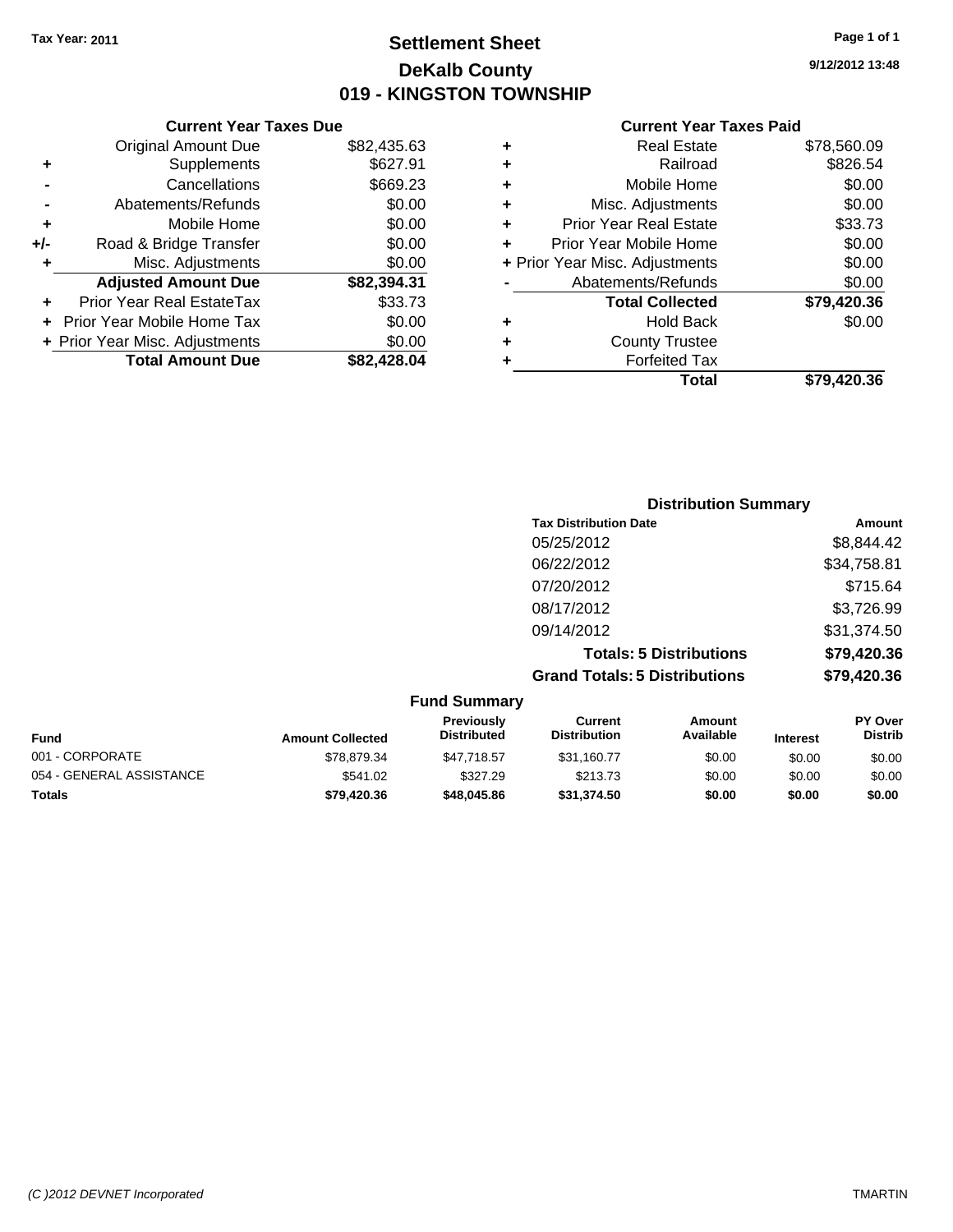**Current Year Taxes Due** Original Amount Due \$332,751.60

**Adjusted Amount Due \$305,807.16**

**Total Amount Due \$305,931.64**

**+** Supplements \$2,320.95 **-** Cancellations \$2,473.63 **-** Abatements/Refunds \$0.00 **+** Mobile Home \$0.00 **+/-** Road & Bridge Transfer (\$26,791.76) **+** Misc. Adjustments \$0.00

**+** Prior Year Real EstateTax \$124.48 **+** Prior Year Mobile Home Tax \$0.00 **+ Prior Year Misc. Adjustments**  $$0.00$ 

## **Settlement Sheet Tax Year: 2011 Page 1 of 1 DeKalb County 020 - KINGSTON ROAD & BRIDGE**

**9/12/2012 13:48**

#### **Current Year Taxes Paid**

|   | Total                          | \$293.788.80 |
|---|--------------------------------|--------------|
|   | <b>Forfeited Tax</b>           |              |
| ٠ | <b>County Trustee</b>          |              |
| ٠ | <b>Hold Back</b>               | \$0.00       |
|   | <b>Total Collected</b>         | \$293,788.80 |
|   | Abatements/Refunds             | \$0.00       |
|   | + Prior Year Misc. Adjustments | \$0.00       |
| ÷ | Prior Year Mobile Home         | \$0.00       |
| ÷ | <b>Prior Year Real Estate</b>  | \$124.48     |
| ٠ | Misc. Adjustments              | \$0.00       |
| ٠ | Mobile Home                    | \$0.00       |
| ٠ | Railroad                       | \$3,277.20   |
| ٠ | <b>Real Estate</b>             | \$290,387.12 |

|                            | <b>Road and Bridge Summary</b> |               | <b>Distribution Summary</b>  |              |
|----------------------------|--------------------------------|---------------|------------------------------|--------------|
| <b>Municipality</b>        | Amt. Due                       | Amt. Distrib. | <b>Tax Distribution Date</b> | Amount       |
| <b>CITY OF GENOA</b>       | \$11,133.35                    | \$10,723.00   | 05/25/2012                   | \$32,750.28  |
| <b>VILLAGE OF KINGSTON</b> | \$16.681.46                    | \$16,068.76   | 06/22/2012                   | \$128,533.84 |
| <b>Totals</b>              | \$27,814.81                    | \$26,791.76   | 07/20/2012                   | \$2,645.17   |
|                            |                                |               | 08/17/2012                   | \$13,776.14  |
|                            |                                |               | 09/14/2012                   | \$116,083.37 |

**Totals: 5 Distributions \$293,788.80 Grand Totals: 5 Distributions \$293,788.80**

|                              |                         | <b>Fund Summary</b>              |                                |                     |                 |                           |
|------------------------------|-------------------------|----------------------------------|--------------------------------|---------------------|-----------------|---------------------------|
| <b>Fund</b>                  | <b>Amount Collected</b> | Previously<br><b>Distributed</b> | Current<br><b>Distribution</b> | Amount<br>Available | <b>Interest</b> | PY Over<br><b>Distrib</b> |
| 007 - ROAD AND BRIDGE        | \$97,309.12             | \$58,844.19                      | \$38,464.93                    | \$0.00              | \$0.00          | \$0.00                    |
| 008 - BRIDGE CONST W/COUNTY  | \$7,179.09              | \$4,343,02                       | \$2,836.07                     | \$0.00              | \$0.00          | \$0.00                    |
| 009 - PERMANENT ROAD         | \$165,381,74            | \$100.048.40                     | \$65,333.34                    | \$0.00              | \$0.00          | \$0.00                    |
| 010 - EQUIPMENT AND BUILDING | \$23.918.85             | \$14,469.82                      | \$9.449.03                     | \$0.00              | \$0.00          | \$0.00                    |
| <b>Totals</b>                | \$293,788,80            | \$177.705.43                     | \$116.083.37                   | \$0.00              | \$0.00          | \$0.00                    |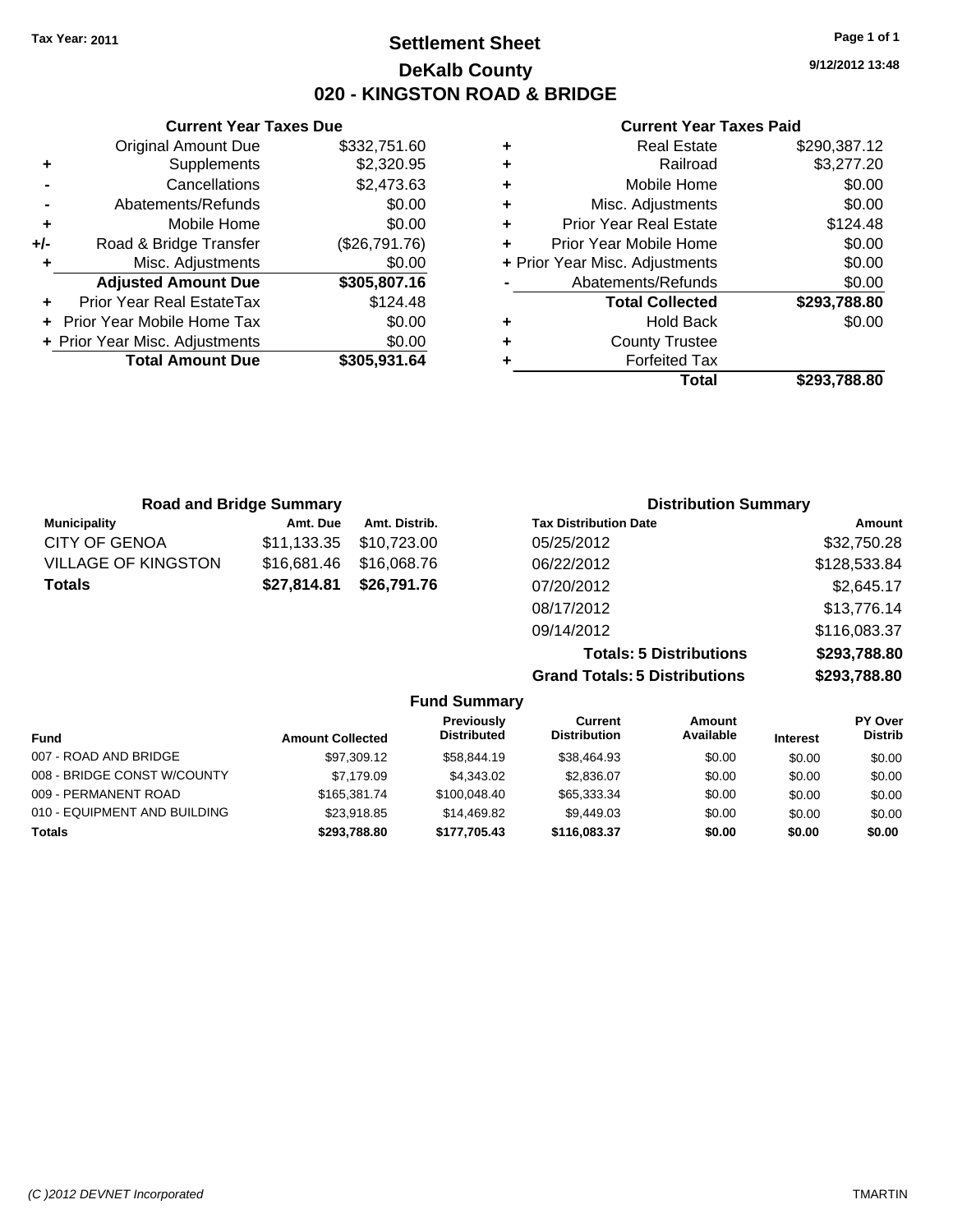## **Settlement Sheet Tax Year: 2011 Page 1 of 1 DeKalb County 021 - KINGSTON TWP CEMETERY**

**9/12/2012 13:48**

#### **Current Year Taxes Paid**

| <b>Original Amount Due</b>     | \$13,771.57                   |
|--------------------------------|-------------------------------|
| Supplements                    | \$104.89                      |
| Cancellations                  | \$111.79                      |
| Abatements/Refunds             | \$0.00                        |
| Mobile Home                    | \$0.00                        |
| Road & Bridge Transfer         | \$0.00                        |
| Misc. Adjustments              | \$0.00                        |
| <b>Adjusted Amount Due</b>     | \$13,764.67                   |
| Prior Year Real EstateTax      | \$5.64                        |
| Prior Year Mobile Home Tax     | \$0.00                        |
| + Prior Year Misc. Adjustments | \$0.00                        |
| <b>Total Amount Due</b>        | \$13.770.31                   |
|                                | <b>Current Year Taxes Due</b> |

| \$13,124.15 |
|-------------|
| \$138.08    |
| \$0.00      |
| \$0.00      |
| \$5.64      |
| \$0.00      |
| \$0.00      |
| \$0.00      |
| \$13,267.87 |
| \$0.00      |
|             |
|             |
| \$13,267.87 |
|             |

|                     |                                      | <b>Distribution Summary</b>    |                |
|---------------------|--------------------------------------|--------------------------------|----------------|
|                     | <b>Tax Distribution Date</b>         |                                | Amount         |
|                     | 05/25/2012                           |                                | \$1,477.55     |
|                     | 06/22/2012                           |                                | \$5,806.72     |
|                     | 07/20/2012                           |                                | \$119.56       |
|                     | 08/17/2012                           |                                | \$622.66       |
|                     | 09/14/2012                           |                                | \$5,241.38     |
|                     |                                      | <b>Totals: 5 Distributions</b> | \$13,267.87    |
|                     | <b>Grand Totals: 5 Distributions</b> |                                | \$13,267.87    |
| <b>Fund Summary</b> |                                      |                                |                |
| Previously          | Current                              | Amount                         | <b>PY Over</b> |

| <b>Fund</b>    | <b>Amount Collected</b> | Previously<br><b>Distributed</b> | Current<br>Distribution | Amount<br>Available | <b>Interest</b> | PY Over<br>Distrib |
|----------------|-------------------------|----------------------------------|-------------------------|---------------------|-----------------|--------------------|
| 017 - CEMETERY | \$13,267.87             | \$8.026.49                       | \$5.241.38              | \$0.00              | \$0.00          | \$0.00             |
| <b>Totals</b>  | \$13.267.87             | \$8.026.49                       | \$5,241,38              | \$0.00              | \$0.00          | \$0.00             |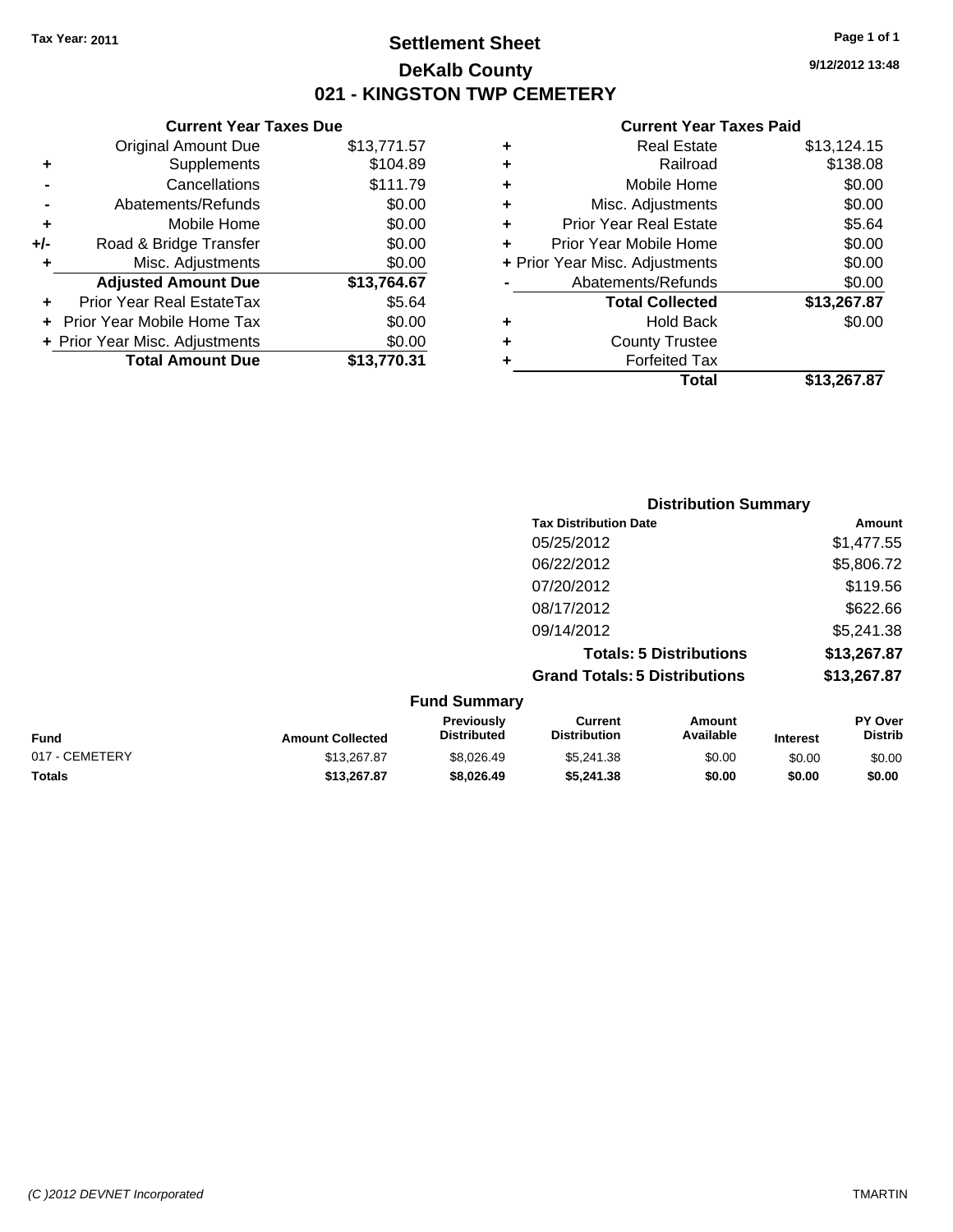# **Settlement Sheet Tax Year: 2011 Page 1 of 1 DeKalb County 022 - MALTA TOWNSHIP**

**9/12/2012 13:48**

#### **Current Year Taxes Paid**

|     | <b>Current Year Taxes Due</b>     |             |  |
|-----|-----------------------------------|-------------|--|
|     | <b>Original Amount Due</b>        | \$60,288.36 |  |
| ٠   | Supplements                       | \$101.43    |  |
|     | Cancellations                     | \$120.74    |  |
|     | Abatements/Refunds                | \$0.00      |  |
| ٠   | Mobile Home                       | \$0.00      |  |
| +/- | Road & Bridge Transfer            | \$0.00      |  |
|     | Misc. Adjustments                 | \$0.00      |  |
|     | <b>Adjusted Amount Due</b>        | \$60,269.05 |  |
| ÷   | Prior Year Real EstateTax         | \$0.00      |  |
|     | <b>Prior Year Mobile Home Tax</b> | \$0.00      |  |
|     | + Prior Year Misc. Adjustments    | \$0.00      |  |
|     | <b>Total Amount Due</b>           | \$60,269,05 |  |
|     |                                   |             |  |

| ٠ | <b>Real Estate</b>             | \$55,882.35 |
|---|--------------------------------|-------------|
| ٠ | Railroad                       | \$1,717.16  |
| ٠ | Mobile Home                    | \$0.00      |
| ٠ | Misc. Adjustments              | \$0.00      |
| ÷ | <b>Prior Year Real Estate</b>  | \$0.00      |
|   | Prior Year Mobile Home         | \$0.00      |
|   | + Prior Year Misc. Adjustments | \$0.00      |
|   | Abatements/Refunds             | \$0.00      |
|   | <b>Total Collected</b>         | \$57,599.51 |
| ٠ | <b>Hold Back</b>               | \$0.00      |
| ٠ | <b>County Trustee</b>          |             |
| ٠ | <b>Forfeited Tax</b>           |             |
|   | Total                          | \$57,599.51 |
|   |                                |             |

| <b>Distribution Summary</b>          |             |
|--------------------------------------|-------------|
| <b>Tax Distribution Date</b>         | Amount      |
| 05/25/2012                           | \$5,630.52  |
| 06/22/2012                           | \$26,767.90 |
| 07/20/2012                           | \$374.80    |
| 08/17/2012                           | \$1,757.23  |
| 09/14/2012                           | \$23,069.06 |
| <b>Totals: 5 Distributions</b>       | \$57,599.51 |
| <b>Grand Totals: 5 Distributions</b> | \$57,599.51 |

| <b>Fund Summary</b>      |                         |                                  |                                |                     |                 |                                  |
|--------------------------|-------------------------|----------------------------------|--------------------------------|---------------------|-----------------|----------------------------------|
| <b>Fund</b>              | <b>Amount Collected</b> | Previously<br><b>Distributed</b> | Current<br><b>Distribution</b> | Amount<br>Available | <b>Interest</b> | <b>PY Over</b><br><b>Distrib</b> |
| 001 - CORPORATE          | \$56,931.13             | \$34,129.76                      | \$22,801.37                    | \$0.00              | \$0.00          | \$0.00                           |
| 054 - GENERAL ASSISTANCE | \$668.38                | \$400.69                         | \$267.69                       | \$0.00              | \$0.00          | \$0.00                           |
| Totals                   | \$57,599.51             | \$34,530,45                      | \$23,069.06                    | \$0.00              | \$0.00          | \$0.00                           |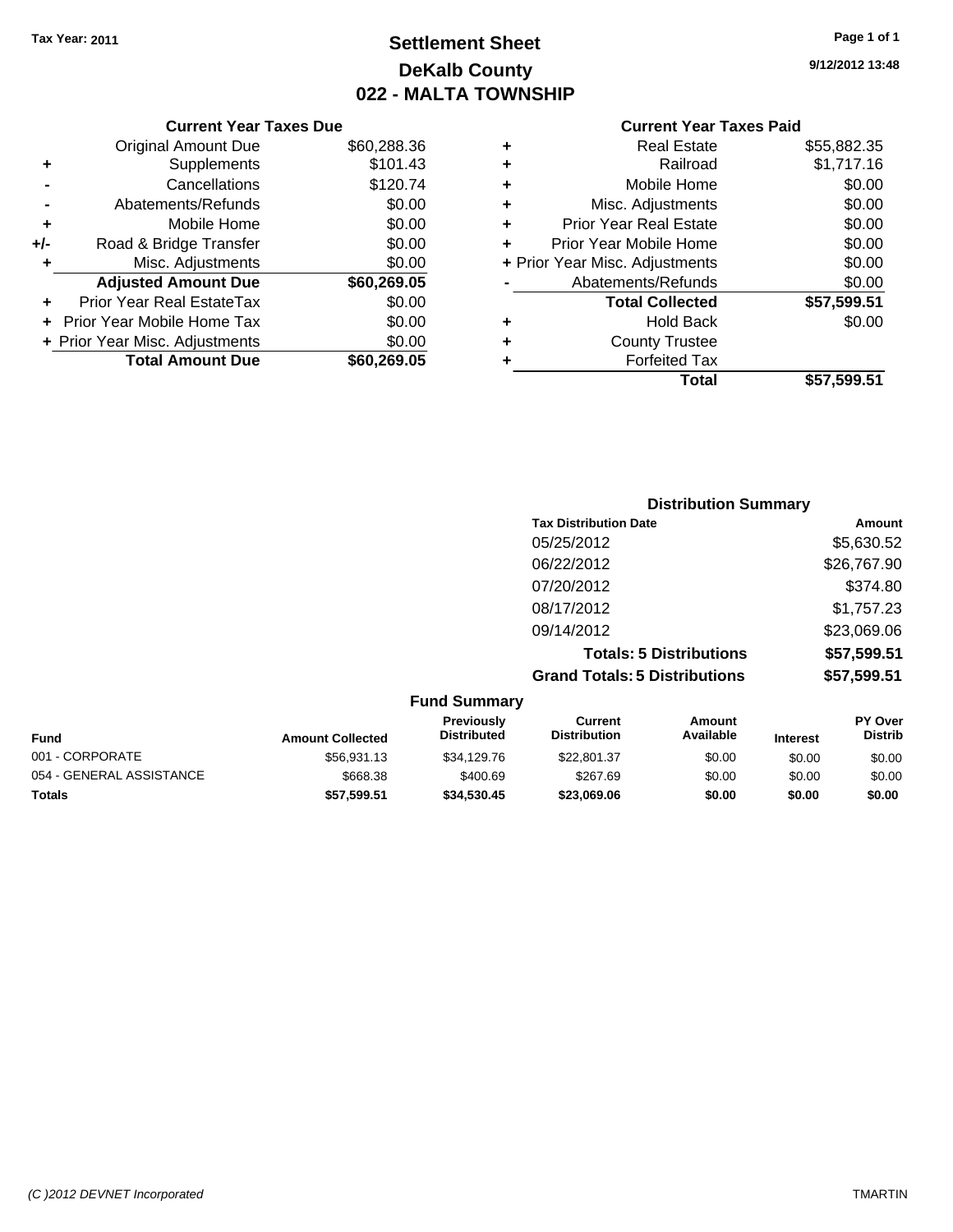**Current Year Taxes Due** Original Amount Due \$116,191.77

**Adjusted Amount Due \$116,154.57**

**Total Amount Due \$116,154.57**

**+** Supplements \$195.50 **-** Cancellations \$232.70 **-** Abatements/Refunds \$0.00 **+** Mobile Home \$0.00 **+/-** Road & Bridge Transfer \$0.00 **+** Misc. Adjustments \$0.00

**+** Prior Year Real EstateTax \$0.00 **+** Prior Year Mobile Home Tax \$0.00 **+ Prior Year Misc. Adjustments**  $$0.00$ 

## **Settlement Sheet Tax Year: 2011 Page 1 of 1 DeKalb County 023 - MALTA TWP LIBRARY**

**9/12/2012 13:48**

#### **Current Year Taxes Paid**

| ٠ | <b>Real Estate</b>             | \$107,700.19 |
|---|--------------------------------|--------------|
| ٠ | Railroad                       | \$3,309.42   |
| ÷ | Mobile Home                    | \$0.00       |
| ÷ | Misc. Adjustments              | \$0.00       |
| ٠ | <b>Prior Year Real Estate</b>  | \$0.00       |
| ÷ | Prior Year Mobile Home         | \$0.00       |
|   | + Prior Year Misc. Adjustments | \$0.00       |
|   | Abatements/Refunds             | \$0.00       |
|   | <b>Total Collected</b>         | \$111,009.61 |
| ٠ | <b>Hold Back</b>               | \$0.00       |
| ٠ | <b>County Trustee</b>          |              |
|   | <b>Forfeited Tax</b>           |              |
|   | Total                          | \$111.009.61 |

## **Distribution Summary Tax Distribution Date Amount** 05/25/2012 \$10,851.83 06/22/2012 \$51,588.67 07/20/2012 \$722.39 08/17/2012 \$3,386.52 09/14/2012 \$44,460.20 **Totals: 5 Distributions \$111,009.61 Grand Totals: 5 Distributions \$111,009.61 Fund Summary**

| <b>Fund</b>   | <b>Amount Collected</b> | <b>Previously</b><br><b>Distributed</b> | Current<br><b>Distribution</b> | Amount<br>Available | <b>Interest</b> | <b>PY Over</b><br><b>Distrib</b> |
|---------------|-------------------------|-----------------------------------------|--------------------------------|---------------------|-----------------|----------------------------------|
| 016 - LIBRARY | \$111,009.61            | \$66,549.41                             | \$44,460.20                    | \$0.00              | \$0.00          | \$0.00                           |
| Totals        | \$111.009.61            | \$66,549,41                             | \$44,460,20                    | \$0.00              | \$0.00          | \$0.00                           |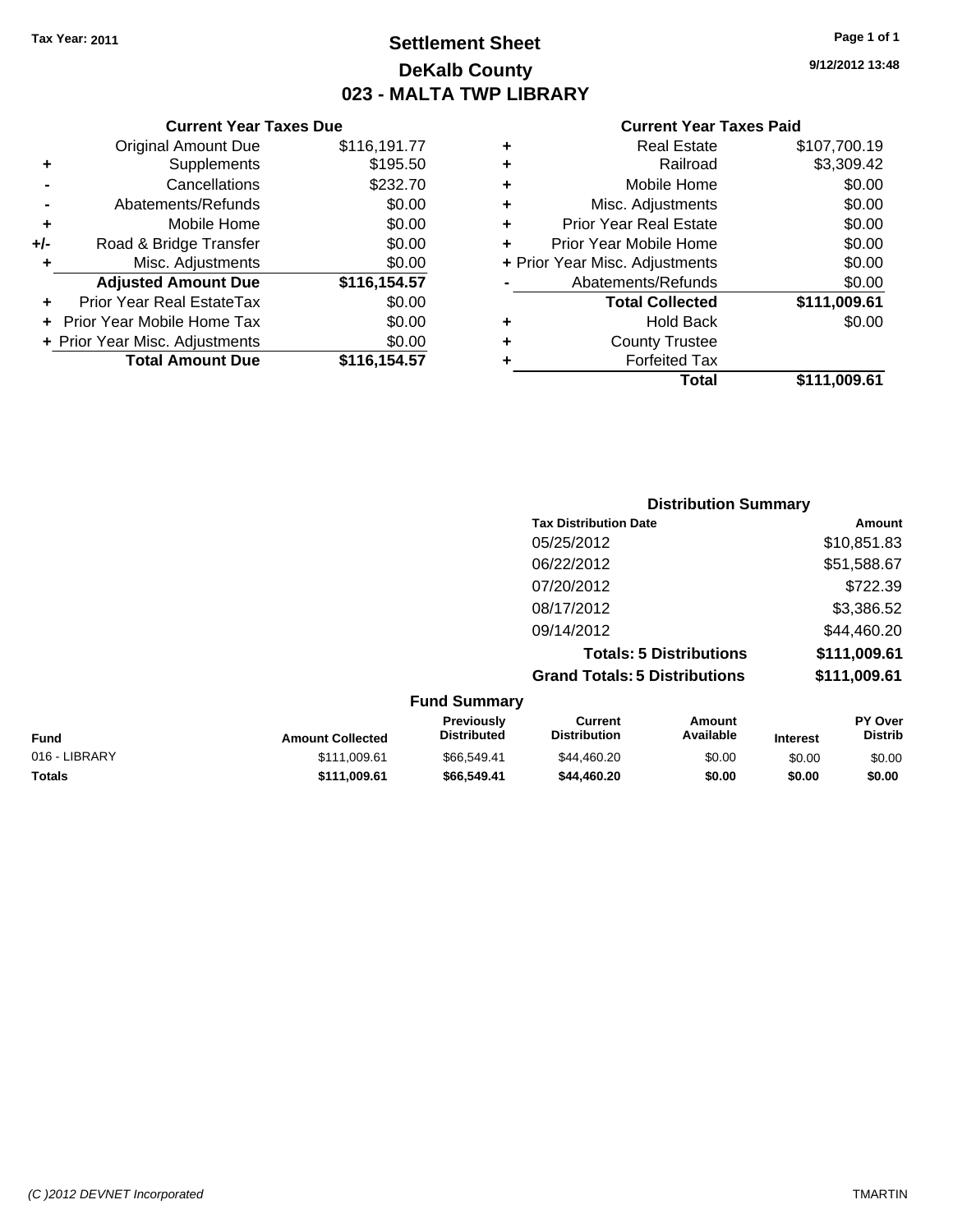## **Settlement Sheet Tax Year: 2011 Page 1 of 1 DeKalb County 024 - MALTA ROAD & BRIDGE**

**9/12/2012 13:48**

#### **Current Year Taxes Paid**

| <b>Current Year</b>            |   |               | <b>Current Year Taxes Due</b>  |       |
|--------------------------------|---|---------------|--------------------------------|-------|
| <b>Real Estate</b>             | ٠ | \$151,667.37  | <b>Original Amount Due</b>     |       |
| Railroad                       | ٠ | \$234.92      | Supplements                    | ٠     |
| Mobile Home                    |   | \$279.60      | Cancellations                  |       |
| Misc. Adjustments              | ٠ | \$0.00        | Abatements/Refunds             |       |
| <b>Prior Year Real Estate</b>  | ٠ | \$0.00        | Mobile Home                    | ٠     |
| Prior Year Mobile Home         | ÷ | (\$11,236.37) | Road & Bridge Transfer         | $+/-$ |
| + Prior Year Misc. Adjustments |   | \$0.00        | Misc. Adjustments              |       |
| Abatements/Refunds             |   | \$140,386.32  | <b>Adjusted Amount Due</b>     |       |
| <b>Total Collected</b>         |   | \$0.00        | Prior Year Real EstateTax      |       |
| <b>Hold Back</b>               | ٠ | \$0.00        | + Prior Year Mobile Home Tax   |       |
| <b>County Trustee</b>          | ٠ | \$0.00        | + Prior Year Misc. Adjustments |       |
| <b>Forfeited Tax</b>           |   | \$140,386.32  | <b>Total Amount Due</b>        |       |
| $T0$ tal                       |   |               |                                |       |

| <b>Real Estate</b>             | \$129,413.02 |
|--------------------------------|--------------|
| Railroad                       | \$4,253.60   |
| Mobile Home                    | \$0.00       |
| Misc. Adjustments              | \$0.00       |
| <b>Prior Year Real Estate</b>  | \$0.00       |
| Prior Year Mobile Home         | \$0.00       |
| + Prior Year Misc. Adjustments | \$0.00       |
| Abatements/Refunds             | \$0.00       |
| <b>Total Collected</b>         | \$133,666.62 |
| <b>Hold Back</b>               | \$0.00       |
| <b>County Trustee</b>          |              |
| <b>Forfeited Tax</b>           |              |
| Total                          | \$133,666.62 |
|                                |              |

| <b>Road and Bridge Summary</b> |             |               | <b>Distribution Summary</b>  |             |
|--------------------------------|-------------|---------------|------------------------------|-------------|
| <b>Municipality</b>            | Amt. Due    | Amt. Distrib. | <b>Tax Distribution Date</b> | Amount      |
| <b>VILLAGE OF MALTA</b>        | \$11,770.00 | \$11,236.37   | 05/25/2012                   | \$13,039.36 |
| <b>Totals</b>                  | \$11,770.00 | \$11,236.37   | 06/22/2012                   | \$62,127.25 |
|                                |             |               | 07/20/2012                   | \$868.02    |
|                                |             |               | 08/17/2012                   | \$4,069.40  |
|                                |             |               | 09/14/2012                   | \$53,562.59 |
|                                |             |               |                              |             |

**Totals: 5 Distributions \$133,666.62 Grand Totals: 5 Distributions \$133,666.62**

| Fund                         | <b>Amount Collected</b> | Previously<br><b>Distributed</b> | Current<br><b>Distribution</b> | Amount<br>Available | <b>Interest</b> | PY Over<br><b>Distrib</b> |
|------------------------------|-------------------------|----------------------------------|--------------------------------|---------------------|-----------------|---------------------------|
| 007 - ROAD AND BRIDGE        | \$40,207.64             | \$24.076.45                      | \$16,131.19                    | \$0.00              | \$0.00          | \$0.00                    |
| 008 - BRIDGE CONST W/COUNTY  | \$17,001.76             | \$10.192.36                      | \$6,809.40                     | \$0.00              | \$0.00          | \$0.00                    |
| 009 - PERMANENT ROAD         | \$61,108.51             | \$36.633.85                      | \$24,474.66                    | \$0.00              | \$0.00          | \$0.00                    |
| 010 - EQUIPMENT AND BUILDING | \$15,348,71             | \$9.201.37                       | \$6.147.34                     | \$0.00              | \$0.00          | \$0.00                    |
| <b>Totals</b>                | \$133,666.62            | \$80,104.03                      | \$53.562.59                    | \$0.00              | \$0.00          | \$0.00                    |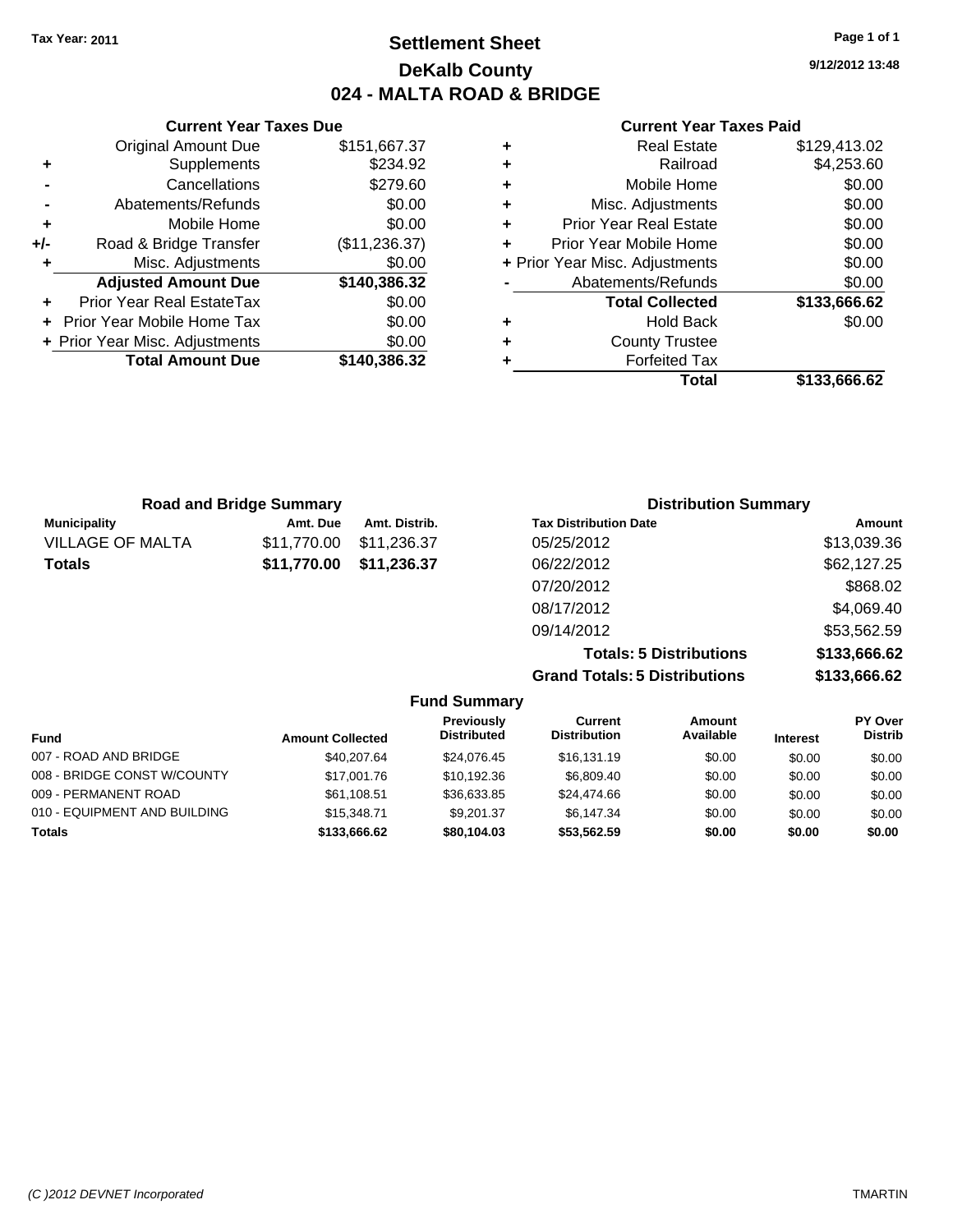**Current Year Taxes Due** Original Amount Due \$93,105.55

**Adjusted Amount Due \$93,082.89**

**Total Amount Due \$93,082.89**

**+** Supplements \$685.86 **-** Cancellations \$708.52 **-** Abatements/Refunds \$0.00 **+** Mobile Home \$0.00 **+/-** Road & Bridge Transfer \$0.00 **+** Misc. Adjustments \$0.00

**+** Prior Year Real EstateTax \$0.00 **+** Prior Year Mobile Home Tax \$0.00 **+ Prior Year Misc. Adjustments**  $$0.00$ 

## **Settlement Sheet Tax Year: 2011 Page 1 of 1 DeKalb County 025 - MAYFIELD TOWNSHIP**

**9/12/2012 13:48**

#### **Current Year Taxes Paid**

| ٠ | <b>Real Estate</b>             | \$90,354.45 |
|---|--------------------------------|-------------|
| ٠ | Railroad                       | \$0.00      |
| ٠ | Mobile Home                    | \$0.00      |
| ٠ | Misc. Adjustments              | \$0.00      |
| ÷ | <b>Prior Year Real Estate</b>  | \$0.00      |
| ٠ | Prior Year Mobile Home         | \$0.00      |
|   | + Prior Year Misc. Adjustments | \$0.00      |
|   | Abatements/Refunds             | \$0.00      |
|   | <b>Total Collected</b>         | \$90,354.45 |
| ٠ | <b>Hold Back</b>               | \$0.00      |
| ٠ | <b>County Trustee</b>          |             |
| ٠ | <b>Forfeited Tax</b>           |             |
|   | Total                          | \$90.354.45 |

|                     |                                      | <b>Distribution Summary</b>    |             |
|---------------------|--------------------------------------|--------------------------------|-------------|
|                     | <b>Tax Distribution Date</b>         |                                | Amount      |
|                     | 05/25/2012                           |                                | \$10,442.19 |
|                     | 06/22/2012                           |                                | \$40,252.19 |
|                     | 07/20/2012                           |                                | \$554.93    |
|                     | 08/17/2012                           |                                | \$1,914.50  |
|                     | 09/14/2012                           |                                | \$37,190.64 |
|                     |                                      | <b>Totals: 5 Distributions</b> | \$90,354.45 |
|                     | <b>Grand Totals: 5 Distributions</b> |                                | \$90,354.45 |
| <b>Fund Summary</b> |                                      |                                |             |
| Previously          | <b>Current</b>                       | Amount                         | PY Over     |

| Fund                     | <b>Amount Collected</b> | <b>Previously</b><br><b>Distributed</b> | Current<br><b>Distribution</b> | Amount<br>Available | <b>Interest</b> | <b>PY Over</b><br><b>Distrib</b> |
|--------------------------|-------------------------|-----------------------------------------|--------------------------------|---------------------|-----------------|----------------------------------|
| 001 - CORPORATE          | \$86.470.20             | \$50.878.35                             | \$35.591.85                    | \$0.00              | \$0.00          | \$0.00                           |
| 054 - GENERAL ASSISTANCE | \$3.884.25              | \$2,285.46                              | \$1,598.79                     | \$0.00              | \$0.00          | \$0.00                           |
| Totals                   | \$90.354.45             | \$53,163.81                             | \$37,190.64                    | \$0.00              | \$0.00          | \$0.00                           |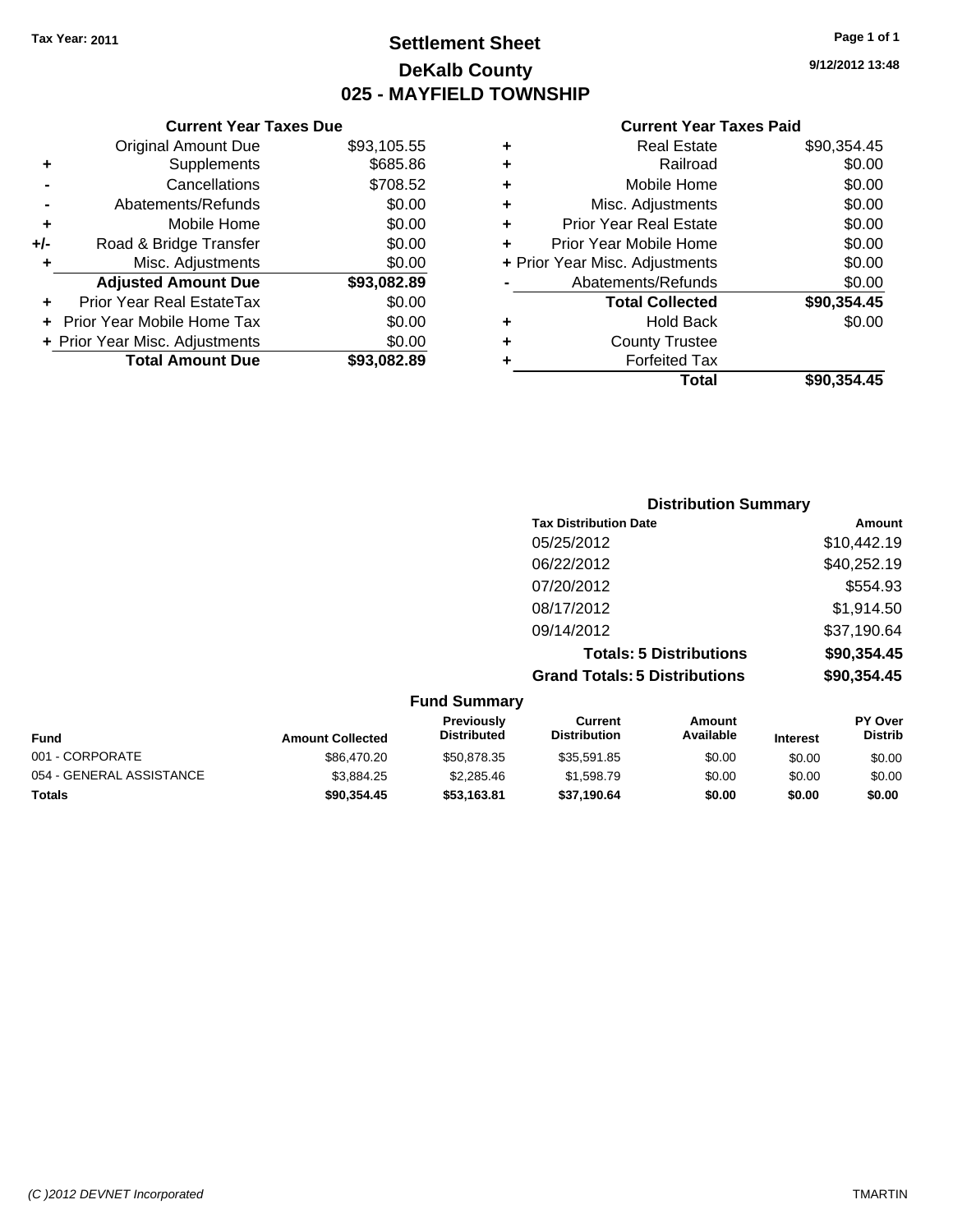## **Settlement Sheet Tax Year: 2011 Page 1 of 1 DeKalb County 026 - MAYFIELD ROAD & BRIDGE**

**9/12/2012 13:48**

#### **Current Year Taxes Paid**

|     | <b>Current Year Taxes Due</b>  |              |  |  |  |  |  |
|-----|--------------------------------|--------------|--|--|--|--|--|
|     | <b>Original Amount Due</b>     | \$224,159.32 |  |  |  |  |  |
| ٠   | Supplements                    | \$1,651.25   |  |  |  |  |  |
|     | Cancellations                  | \$1,705.86   |  |  |  |  |  |
|     | Abatements/Refunds             | \$0.00       |  |  |  |  |  |
| ٠   | Mobile Home                    | \$0.00       |  |  |  |  |  |
| +/- | Road & Bridge Transfer         | \$0.00       |  |  |  |  |  |
| ٠   | Misc. Adjustments              | \$0.00       |  |  |  |  |  |
|     | <b>Adjusted Amount Due</b>     | \$224,104.71 |  |  |  |  |  |
| ٠   | Prior Year Real EstateTax      | \$0.00       |  |  |  |  |  |
|     | Prior Year Mobile Home Tax     | \$0.00       |  |  |  |  |  |
|     | + Prior Year Misc. Adjustments | \$0.00       |  |  |  |  |  |
|     | <b>Total Amount Due</b>        | \$224,104.71 |  |  |  |  |  |
|     |                                |              |  |  |  |  |  |

| ٠ | <b>Real Estate</b>             | \$217,535.85 |
|---|--------------------------------|--------------|
| ٠ | Railroad                       | \$0.00       |
| ٠ | Mobile Home                    | \$0.00       |
| ٠ | Misc. Adjustments              | \$0.00       |
| ÷ | <b>Prior Year Real Estate</b>  | \$0.00       |
| ٠ | Prior Year Mobile Home         | \$0.00       |
|   | + Prior Year Misc. Adjustments | \$0.00       |
|   | Abatements/Refunds             | \$0.00       |
|   | <b>Total Collected</b>         | \$217,535.85 |
| ٠ | <b>Hold Back</b>               | \$0.00       |
| ٠ | <b>County Trustee</b>          |              |
| ٠ | <b>Forfeited Tax</b>           |              |
|   | Total                          | \$217,535.85 |
|   |                                |              |

## **Distribution Summary Tax Distribution Date Amount** 05/25/2012 \$25,140.53 06/22/2012 \$96,910.66 07/20/2012 \$1,336.02 08/17/2012 \$4,609.35 09/14/2012 \$89,539.29 **Totals: 5 Distributions \$217,535.85 Grand Totals: 5 Distributions \$217,535.85**

| <b>Fund Summary</b>                                 |                         |                                         |                                |                     |                 |                                  |
|-----------------------------------------------------|-------------------------|-----------------------------------------|--------------------------------|---------------------|-----------------|----------------------------------|
| <b>Fund</b>                                         | <b>Amount Collected</b> | <b>Previously</b><br><b>Distributed</b> | Current<br><b>Distribution</b> | Amount<br>Available | <b>Interest</b> | <b>PY Over</b><br><b>Distrib</b> |
| 007 - ROAD AND BRIDGE                               | \$139,500.52            | \$82,081.12                             | \$57,419.40                    | \$0.00              | \$0.00          | \$0.00                           |
| 008 - BRIDGE CONST W/COUNTY                         | \$6,078.17              | \$3,576.35                              | \$2,501.82                     | \$0.00              | \$0.00          | \$0.00                           |
| 009 - PERMANENT ROAD                                | \$55.131.85             | \$32,439.19                             | \$22,692.66                    | \$0.00              | \$0.00          | \$0.00                           |
| 010 - EQUIPMENT AND BUILDING                        | \$9,347,08              | \$5,499.76                              | \$3,847,32                     | \$0.00              | \$0.00          | \$0.00                           |
| 035 - TORT JUDGMENTS, LIABILITY<br><b>INSURANCE</b> | \$4,486.90              | \$2,640.06                              | \$1,846.84                     | \$0.00              | \$0.00          | \$0.00                           |
| 047 - SOCIAL SECURITY                               | \$2,991.33              | \$1.760.08                              | \$1.231.25                     | \$0.00              | \$0.00          | \$0.00                           |
| <b>Totals</b>                                       | \$217,535.85            | \$127,996.56                            | \$89,539.29                    | \$0.00              | \$0.00          | \$0.00                           |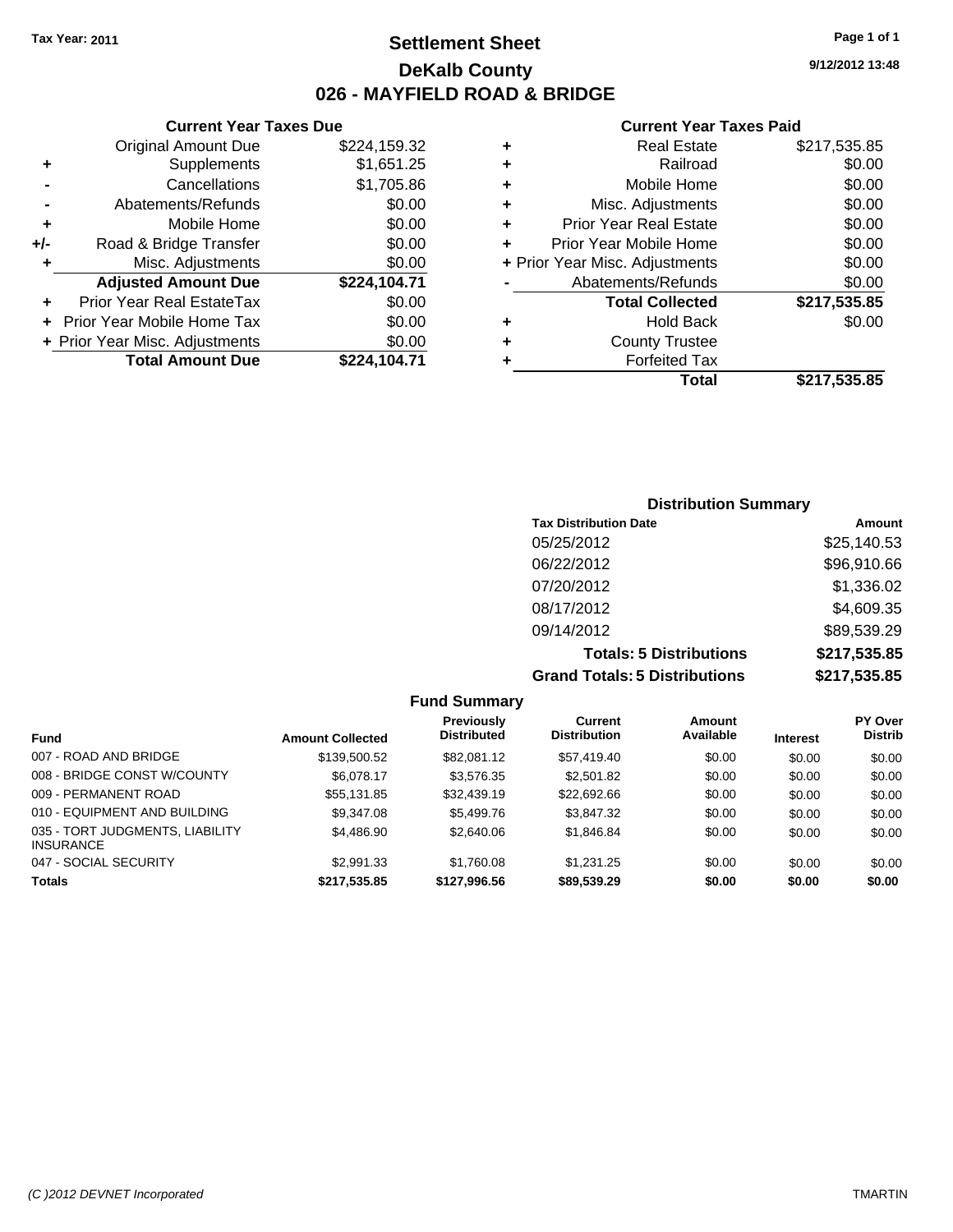# **Settlement Sheet Tax Year: 2011 Page 1 of 1 DeKalb County 027 - MILAN TOWNSHIP**

| Page 1 of 1 |  |  |  |
|-------------|--|--|--|
|-------------|--|--|--|

**9/12/2012 13:48**

|     | <b>Current Year Taxes Due</b>  |             |  |  |  |  |  |
|-----|--------------------------------|-------------|--|--|--|--|--|
|     | <b>Original Amount Due</b>     | \$40,000.79 |  |  |  |  |  |
| ٠   | Supplements                    | \$81.84     |  |  |  |  |  |
|     | Cancellations                  | \$90.71     |  |  |  |  |  |
|     | Abatements/Refunds             | \$0.00      |  |  |  |  |  |
| ٠   | Mobile Home                    | \$0.00      |  |  |  |  |  |
| +/- | Road & Bridge Transfer         | \$0.00      |  |  |  |  |  |
| ٠   | Misc. Adjustments              | \$0.00      |  |  |  |  |  |
|     | <b>Adjusted Amount Due</b>     | \$39,991.92 |  |  |  |  |  |
|     | Prior Year Real EstateTax      | \$0.00      |  |  |  |  |  |
|     | Prior Year Mobile Home Tax     | \$0.00      |  |  |  |  |  |
|     | + Prior Year Misc. Adjustments | \$0.00      |  |  |  |  |  |
|     | <b>Total Amount Due</b>        | \$39.991.92 |  |  |  |  |  |

|   | <b>Current Year Taxes Paid</b> |             |  |  |  |  |
|---|--------------------------------|-------------|--|--|--|--|
| ٠ | <b>Real Estate</b>             | \$39,518.68 |  |  |  |  |
| ٠ | Railroad                       | \$0.00      |  |  |  |  |
| ٠ | Mobile Home                    | \$0.00      |  |  |  |  |
|   | Misc. Adjustments              | \$0.00      |  |  |  |  |
| ٠ | <b>Prior Year Real Estate</b>  | \$0.00      |  |  |  |  |
| ٠ | Prior Year Mobile Home         | \$0.00      |  |  |  |  |
|   | + Prior Year Misc. Adjustments | \$0.00      |  |  |  |  |
|   | Abatements/Refunds             | \$0.00      |  |  |  |  |
|   | <b>Total Collected</b>         | \$39,518.68 |  |  |  |  |
| ٠ | <b>Hold Back</b>               | \$0.00      |  |  |  |  |
| ٠ | <b>County Trustee</b>          |             |  |  |  |  |
|   | <b>Forfeited Tax</b>           |             |  |  |  |  |
|   | Total                          | \$39,518.68 |  |  |  |  |
|   |                                |             |  |  |  |  |

|                 |                         |                                  |                                       | <b>Distribution Summary</b>    |                 |                           |
|-----------------|-------------------------|----------------------------------|---------------------------------------|--------------------------------|-----------------|---------------------------|
|                 |                         |                                  | <b>Tax Distribution Date</b>          |                                |                 | Amount                    |
|                 |                         |                                  | 05/25/2012                            |                                |                 | \$1,183.78                |
|                 | 06/22/2012              |                                  | \$20,370.34                           |                                |                 |                           |
|                 |                         |                                  | 07/20/2012                            |                                |                 | \$193.74                  |
|                 |                         |                                  | 08/17/2012                            |                                |                 | \$695.89                  |
|                 |                         |                                  | 09/14/2012                            |                                |                 | \$17,074.93               |
|                 |                         |                                  |                                       | <b>Totals: 5 Distributions</b> |                 | \$39,518.68               |
|                 |                         |                                  | <b>Grand Totals: 5 Distributions</b>  |                                |                 | \$39,518.68               |
|                 |                         | <b>Fund Summary</b>              |                                       |                                |                 |                           |
| <b>Fund</b>     | <b>Amount Collected</b> | Previously<br><b>Distributed</b> | <b>Current</b><br><b>Distribution</b> | <b>Amount</b><br>Available     | <b>Interest</b> | PY Over<br><b>Distrib</b> |
| 001 - CORPORATE | \$39,518.68             | \$22,443.75                      | \$17,074.93                           | \$0.00                         | \$0.00          | \$0.00                    |

**Totals \$39,518.68 \$22,443.75 \$17,074.93 \$0.00 \$0.00 \$0.00**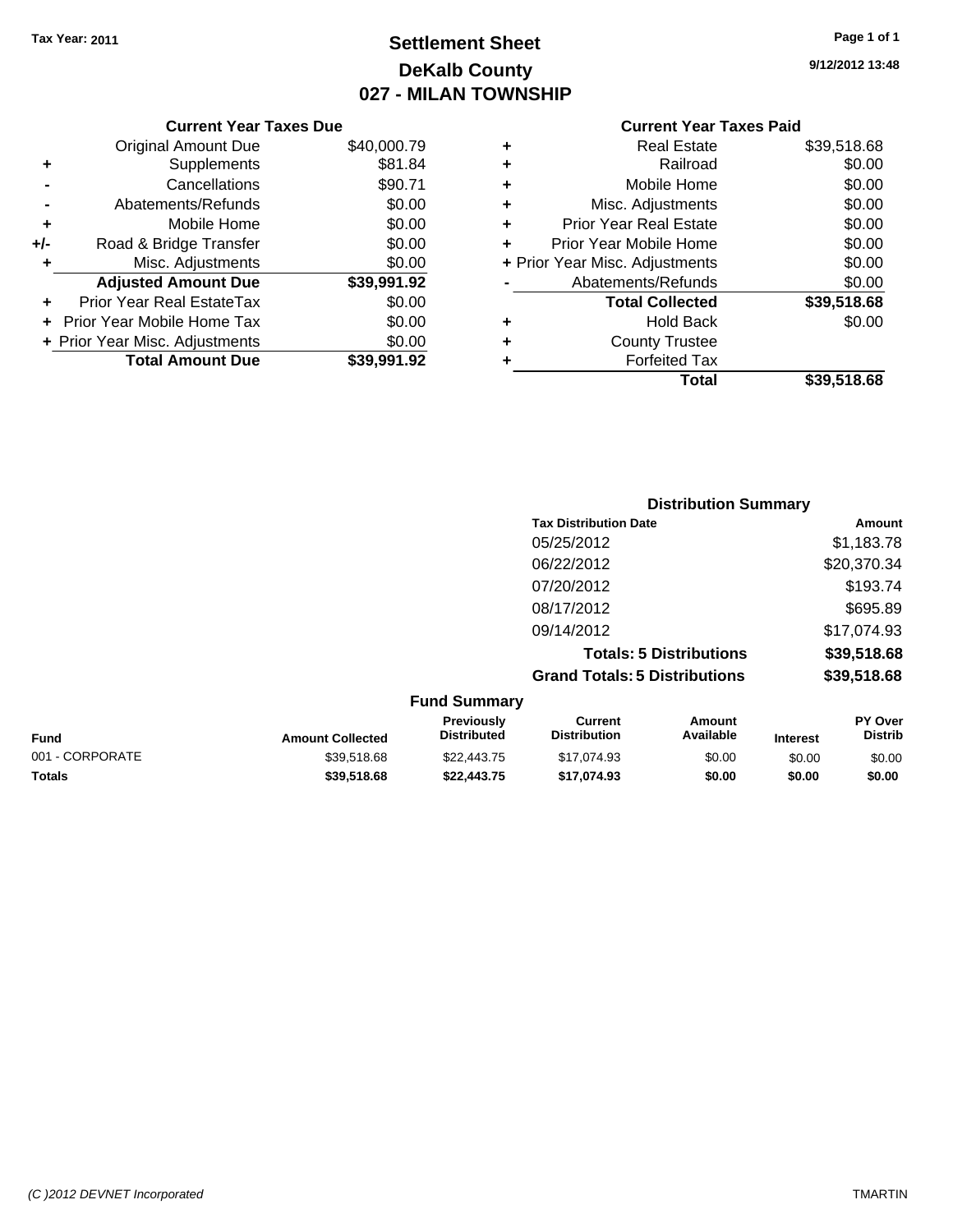## **Settlement Sheet Tax Year: 2011 Page 1 of 1 DeKalb County 028 - MILAN ROAD & BRIDGE**

#### **Current Year Taxes Due**

|     | <b>Original Amount Due</b>       | \$60,502.97 |
|-----|----------------------------------|-------------|
| ٠   | Supplements                      | \$123.79    |
|     | Cancellations                    | \$137.20    |
|     | Abatements/Refunds               | \$0.00      |
| ÷   | Mobile Home                      | \$0.00      |
| +/- | Road & Bridge Transfer           | \$0.00      |
| ٠   | Misc. Adjustments                | \$0.00      |
|     | <b>Adjusted Amount Due</b>       | \$60,489.56 |
|     | <b>Prior Year Real EstateTax</b> | \$0.00      |
|     | Prior Year Mobile Home Tax       | \$0.00      |
|     | + Prior Year Misc. Adjustments   | \$0.00      |
|     | <b>Total Amount Due</b>          | \$60.489.56 |

#### **Current Year Taxes Paid**

|   | <b>Real Estate</b>             | \$59,773.77 |
|---|--------------------------------|-------------|
| ٠ | Railroad                       | \$0.00      |
| ٠ | Mobile Home                    | \$0.00      |
| ٠ | Misc. Adjustments              | \$0.00      |
| ÷ | <b>Prior Year Real Estate</b>  | \$0.00      |
|   | Prior Year Mobile Home         | \$0.00      |
|   | + Prior Year Misc. Adjustments | \$0.00      |
|   | Abatements/Refunds             | \$0.00      |
|   | <b>Total Collected</b>         | \$59,773.77 |
| ٠ | Hold Back                      | \$0.00      |
|   | <b>County Trustee</b>          |             |
| ٠ | <b>Forfeited Tax</b>           |             |
|   | Total                          | \$59,773.77 |
|   |                                |             |

## **Distribution Summary Tax Distribution Date Amount** 05/25/2012 \$1,790.52 06/22/2012 \$30,810.97 07/20/2012 \$293.04 08/17/2012 \$1,052.57 09/14/2012 \$25,826.67 **Totals: 5 Distributions \$59,773.77 Grand Totals: 5 Distributions \$59,773.77**

| <b>Fund Summary</b>         |                         |                                  |                                |                     |                 |                                  |
|-----------------------------|-------------------------|----------------------------------|--------------------------------|---------------------|-----------------|----------------------------------|
| <b>Fund</b>                 | <b>Amount Collected</b> | Previously<br><b>Distributed</b> | Current<br><b>Distribution</b> | Amount<br>Available | <b>Interest</b> | <b>PY Over</b><br><b>Distrib</b> |
| 007 - ROAD AND BRIDGE       | \$40.652.16             | \$23.087.44                      | \$17.564.72                    | \$0.00              | \$0.00          | \$0.00                           |
| 008 - BRIDGE CONST W/COUNTY | \$4,301.85              | \$2,443.13                       | \$1,858.72                     | \$0.00              | \$0.00          | \$0.00                           |
| 009 - PERMANENT ROAD        | \$14,819.76             | \$8.416.53                       | \$6,403.23                     | \$0.00              | \$0.00          | \$0.00                           |
| Totals                      | \$59.773.77             | \$33,947.10                      | \$25,826.67                    | \$0.00              | \$0.00          | \$0.00                           |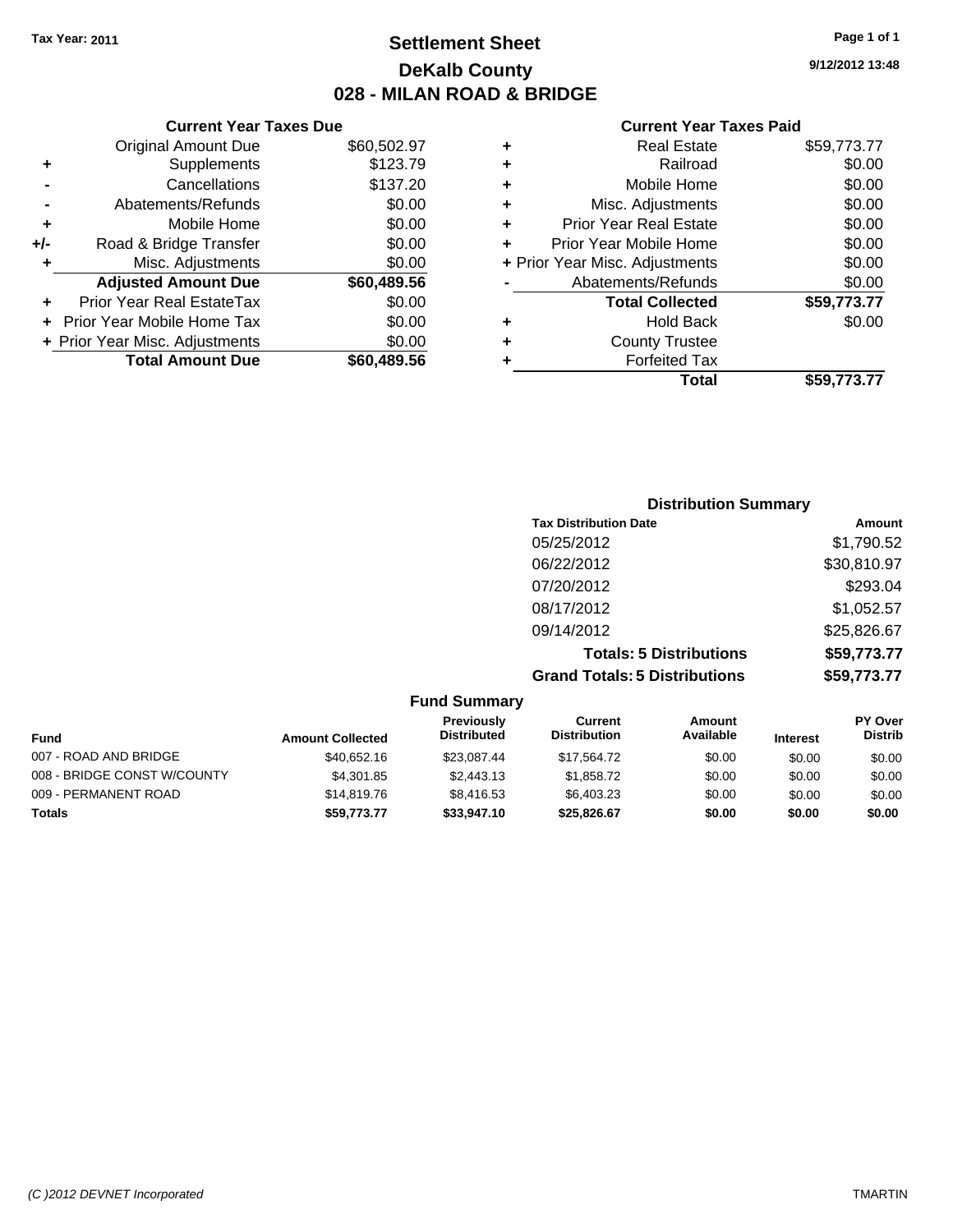**Current Year Taxes Due** Original Amount Due \$63,197.98

**Adjusted Amount Due \$63,197.98**

**Total Amount Due \$63,197.98**

**+** Supplements \$6,586.42 **-** Cancellations \$6,586.42 **-** Abatements/Refunds \$0.00 **+** Mobile Home \$0.00 **+/-** Road & Bridge Transfer \$0.00 **+** Misc. Adjustments \$0.00

**+** Prior Year Real EstateTax \$0.00 **+** Prior Year Mobile Home Tax \$0.00 **+ Prior Year Misc. Adjustments**  $$0.00$ 

## **Settlement Sheet Tax Year: 2011 Page 1 of 1 DeKalb County 029 - PAW PAW TOWNSHIP**

**9/12/2012 13:48**

#### **Current Year Taxes Paid**

| ٠ | <b>Real Estate</b>             | \$57,794.13 |
|---|--------------------------------|-------------|
| ٠ | Railroad                       | \$2,155.74  |
| ٠ | Mobile Home                    | \$0.00      |
| ٠ | Misc. Adjustments              | \$0.00      |
| ٠ | <b>Prior Year Real Estate</b>  | \$0.00      |
| ÷ | Prior Year Mobile Home         | \$0.00      |
|   | + Prior Year Misc. Adjustments | \$0.00      |
|   | Abatements/Refunds             | \$0.00      |
|   | <b>Total Collected</b>         | \$59,949.87 |
| ٠ | <b>Hold Back</b>               | \$0.00      |
| ٠ | <b>County Trustee</b>          |             |
|   | <b>Forfeited Tax</b>           |             |
|   | Total                          | \$59,949.87 |

| <b>Distribution Summary</b> |
|-----------------------------|
| Amount                      |
| \$5,168.53                  |
| \$29,302.00                 |
| \$178.70                    |
| \$2,005.45                  |
| \$23,295.19                 |
| \$59,949.87                 |
| \$59,949.87                 |
|                             |

| <b>Fund Summary</b>      |                         |                                  |                                |                     |                 |                                  |
|--------------------------|-------------------------|----------------------------------|--------------------------------|---------------------|-----------------|----------------------------------|
| <b>Fund</b>              | <b>Amount Collected</b> | Previously<br><b>Distributed</b> | Current<br><b>Distribution</b> | Amount<br>Available | <b>Interest</b> | <b>PY Over</b><br><b>Distrib</b> |
| 001 - CORPORATE          | \$56,285.74             | \$34,414.35                      | \$21,871.39                    | \$0.00              | \$0.00          | \$0.00                           |
| 017 - CEMETERY           | \$2.294.11              | \$1,402.67                       | \$891.44                       | \$0.00              | \$0.00          | \$0.00                           |
| 034 - GENERAL ASSISTANCE | \$1.370.02              | \$837.66                         | \$532.36                       | \$0.00              | \$0.00          | \$0.00                           |
| <b>Totals</b>            | \$59,949.87             | \$36,654,68                      | \$23,295.19                    | \$0.00              | \$0.00          | \$0.00                           |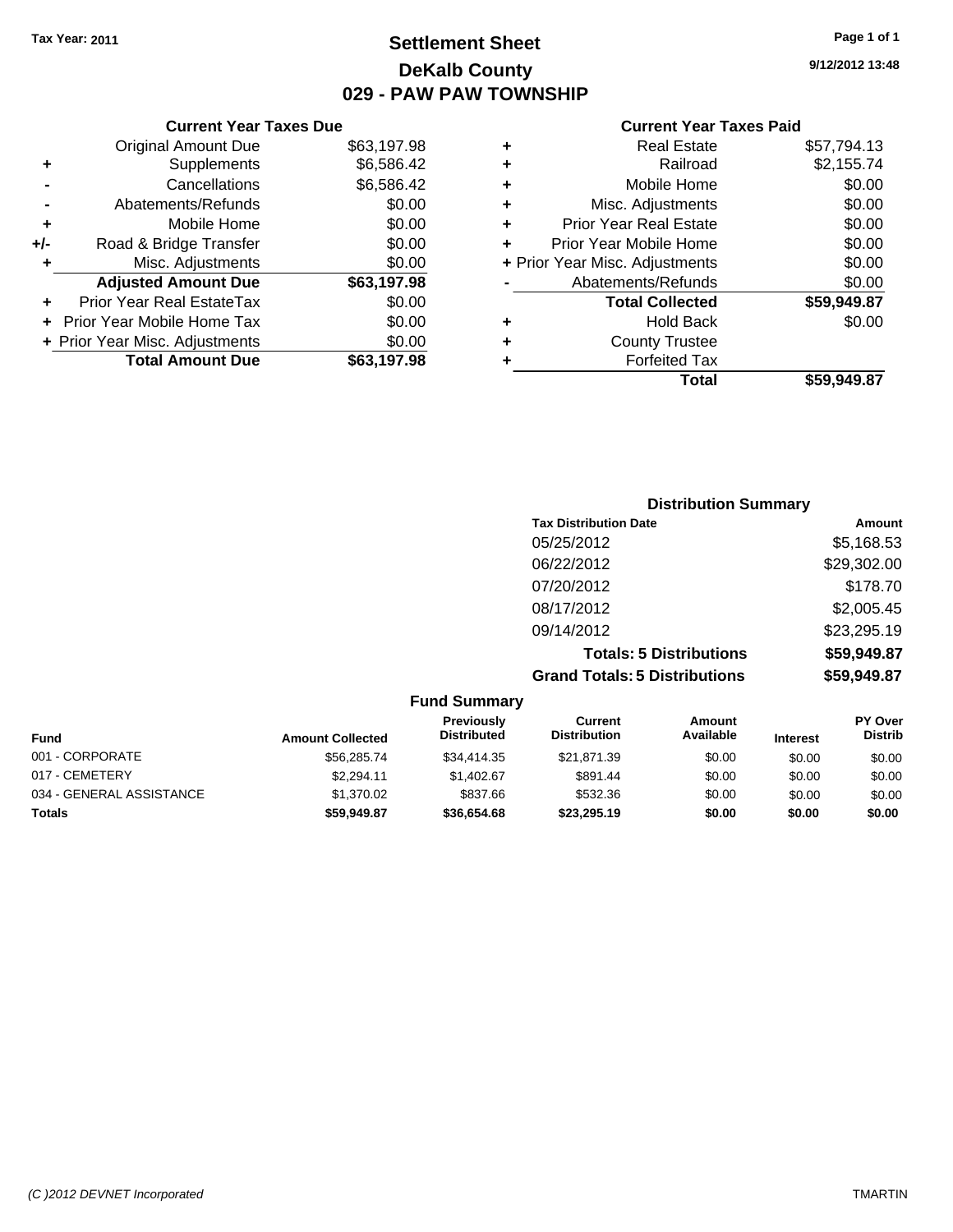**Current Year Taxes Due** Original Amount Due \$87,165.35

**Adjusted Amount Due \$87,165.35**

**Total Amount Due \$87,165.35**

**+** Supplements \$9,084.26 **-** Cancellations \$9,084.26 **-** Abatements/Refunds \$0.00 **+** Mobile Home \$0.00 **+/-** Road & Bridge Transfer \$0.00 **+** Misc. Adjustments \$0.00

**+** Prior Year Real EstateTax \$0.00 **+** Prior Year Mobile Home Tax \$0.00 **+ Prior Year Misc. Adjustments**  $$0.00$ 

## **Settlement Sheet Tax Year: 2011 Page 1 of 1 DeKalb County 030 - PAW PAW ROAD & BRIDGE**

**9/12/2012 13:48**

#### **Current Year Taxes Paid**

| ٠ | <b>Real Estate</b>             | \$79,712.12 |
|---|--------------------------------|-------------|
| ٠ | Railroad                       | \$2,973.28  |
| ٠ | Mobile Home                    | \$0.00      |
| ٠ | Misc. Adjustments              | \$0.00      |
| ٠ | <b>Prior Year Real Estate</b>  | \$0.00      |
| ÷ | Prior Year Mobile Home         | \$0.00      |
|   | + Prior Year Misc. Adjustments | \$0.00      |
|   | Abatements/Refunds             | \$0.00      |
|   | <b>Total Collected</b>         | \$82,685.40 |
| ٠ | <b>Hold Back</b>               | \$0.00      |
| ٠ | <b>County Trustee</b>          |             |
|   | <b>Forfeited Tax</b>           |             |
|   | Total                          | \$82.685.40 |

| <b>Distribution Summary</b>          |             |
|--------------------------------------|-------------|
| <b>Tax Distribution Date</b>         | Amount      |
| 05/25/2012                           | \$7,128.60  |
| 06/22/2012                           | \$40,414.44 |
| 07/20/2012                           | \$246.47    |
| 08/17/2012                           | \$2,766.00  |
| 09/14/2012                           | \$32,129.89 |
| <b>Totals: 5 Distributions</b>       | \$82,685.40 |
| <b>Grand Totals: 5 Distributions</b> | \$82,685.40 |

**Fund Summary Fund Interest Amount Collected Distributed PY Over Distrib Amount Available Current Distribution Previously** 007 - ROAD AND BRIDGE 6 .000 \$0.00 \$10.094.24 \$24,514.42 \$15,579.82 \$0.00 \$0.00 \$0.00 \$0.00 009 - PERMANENT ROAD \$32,103.43 \$19,628.68 \$12,474.75 \$0.00 \$0.00 \$0.00 010 - EQUIPMENT AND BUILDING \$4,416.22 \$2,700.16 \$1,716.06 \$0.00 \$0.00 \$0.00 027 - AUDIT \$671.09 \$410.32 \$260.77 \$0.00 \$0.00 \$0.00 035 - TORT JUDGEMENTS/LIABILITY INS \$4,261.10 \$2,605.32 \$1,655.78 \$0.00 \$0.00 \$0.00 047 - SOCIAL SECURITY \$1,139.32 \$696.61 \$442.71 \$0.00 \$0.00 \$0.00 **Totals \$82,685.40 \$50,555.51 \$32,129.89 \$0.00 \$0.00 \$0.00**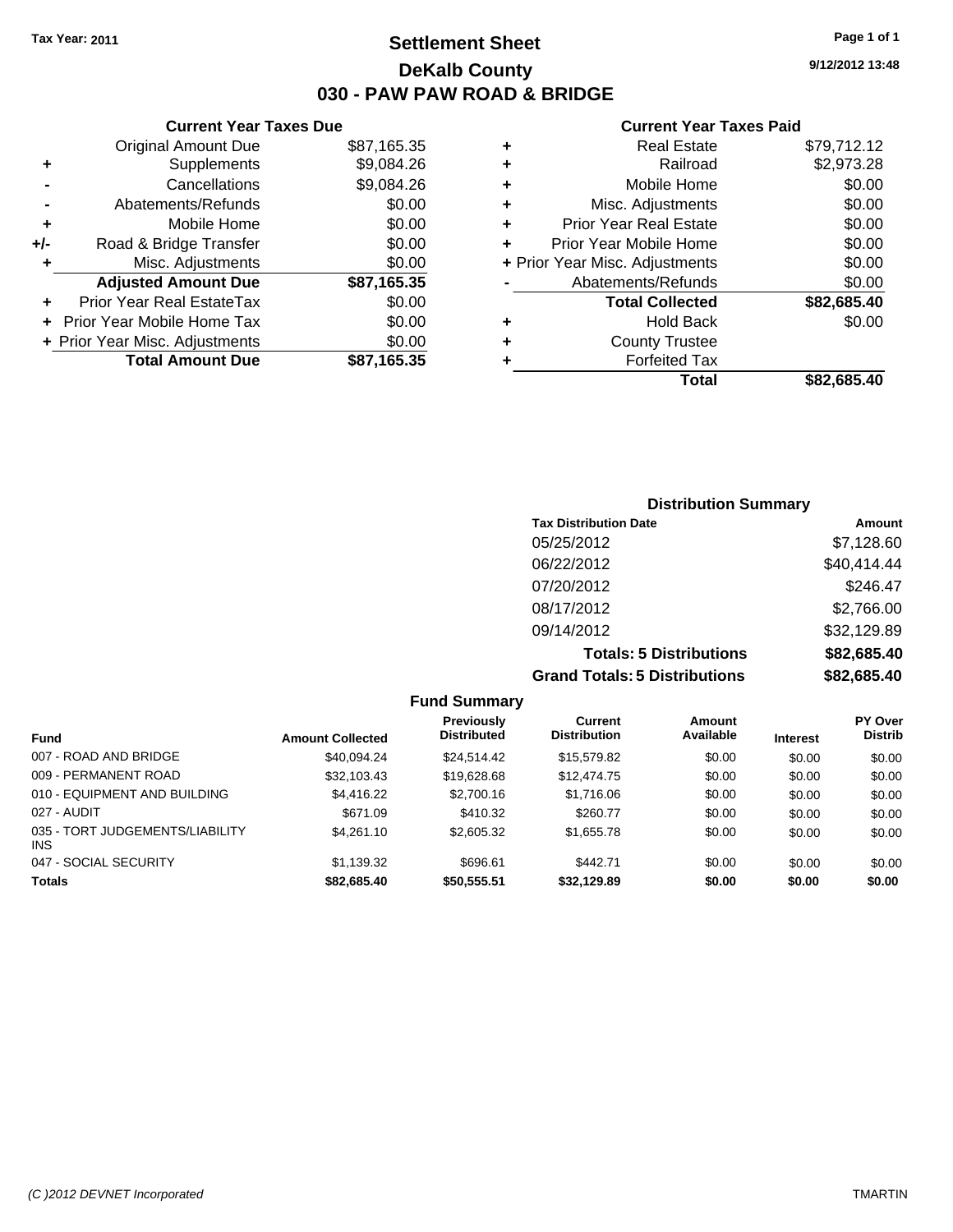**Current Year Taxes Due** Original Amount Due \$53,416.36

**Adjusted Amount Due \$53,298.28**

**Total Amount Due \$53,068.55**

**+** Supplements \$763.87 **-** Cancellations \$876.81 **-** Abatements/Refunds \$5.14 **+** Mobile Home \$0.00 **+/-** Road & Bridge Transfer \$0.00 **+** Misc. Adjustments \$0.00

**+** Prior Year Real EstateTax (\$229.73) **+** Prior Year Mobile Home Tax \$0.00 **+ Prior Year Misc. Adjustments**  $$0.00$ 

# **Settlement Sheet Tax Year: 2011 Page 1 of 1 DeKalb County 031 - PIERCE TOWNSHIP**

**9/12/2012 13:48**

#### **Current Year Taxes Paid**

| ٠ | <b>Real Estate</b>             | \$50,906.54 |  |  |
|---|--------------------------------|-------------|--|--|
| ٠ | Railroad                       | \$0.00      |  |  |
| ٠ | Mobile Home                    | \$0.00      |  |  |
| ٠ | Misc. Adjustments              | \$0.00      |  |  |
| ٠ | <b>Prior Year Real Estate</b>  | (\$229.73)  |  |  |
| ÷ | Prior Year Mobile Home         | \$0.00      |  |  |
|   | + Prior Year Misc. Adjustments | \$0.00      |  |  |
|   | Abatements/Refunds             | \$5.14      |  |  |
|   | <b>Total Collected</b>         | \$50,671.67 |  |  |
| ٠ | <b>Hold Back</b>               | \$0.00      |  |  |
| ٠ | <b>County Trustee</b>          |             |  |  |
|   | <b>Forfeited Tax</b>           |             |  |  |
|   | Total                          | \$50.671.67 |  |  |

## **Distribution Summary Tax Distribution Date Amount** 05/25/2012 \$5,586.36 06/22/2012 \$23,055.87 07/20/2012 \$346.59 08/17/2012 \$1,574.47 09/14/2012 \$20,108.38 **Totals: 5 Distributions \$50,671.67 Grand Totals: 5 Distributions \$50,671.67**

|                                               |                         | <b>Fund Summary</b>                              |                                       |                     |                 |                           |
|-----------------------------------------------|-------------------------|--------------------------------------------------|---------------------------------------|---------------------|-----------------|---------------------------|
| <b>Fund</b>                                   | <b>Amount Collected</b> | Previously<br><b>Distributed</b>                 | <b>Current</b><br><b>Distribution</b> | Amount<br>Available | <b>Interest</b> | PY Over<br><b>Distrib</b> |
| 001 - CORPORATE                               | \$38,388,74             | \$23.154.67                                      | \$15,234.07                           | \$0.00              | \$0.00          | \$0.00                    |
| $005 - I. M. R. F.$                           | \$2,680.53              | \$1,616.80                                       | \$1,063.73                            | \$0.00              | \$0.00          | \$0.00                    |
| 027 - AUDIT                                   | \$872.01                | \$525.96                                         | \$346.05                              | \$0.00              | \$0.00          | \$0.00                    |
| 035 - TORT JUDGEMENTS/LIABILITY<br><b>INS</b> | \$3,890.83              | \$2,346.81                                       | \$1,544.02                            | \$0.00              | \$0.00          | \$0.00                    |
| 047 - SOCIAL SECURITY                         | \$1,993.38              | \$1,202.34                                       | \$791.04                              | \$0.00              | \$0.00          | \$0.00                    |
| 054 - GENERAL ASSISTANCE                      | \$2,846.18              | \$1.716.71                                       | \$1,129.47                            | \$0.00              | \$0.00          | \$0.00                    |
| <b>Totals</b>                                 | \$50,671.67             | \$30,563.29                                      | \$20,108.38                           | \$0.00              | \$0.00          | \$0.00                    |
|                                               |                         | <b>Abatement Detail</b>                          |                                       |                     |                 |                           |
| Year Source                                   | <b>Account Type</b>     | <b>Amount Adiustment Description</b>             |                                       |                     |                 |                           |
| RE - Real Estate<br>2011                      | <b>PTAB Decision</b>    | \$5.14 12-19-400-003 PTAB INTEREST REFUND by TBA |                                       |                     |                 |                           |

**Totals \$5.14 1 entries**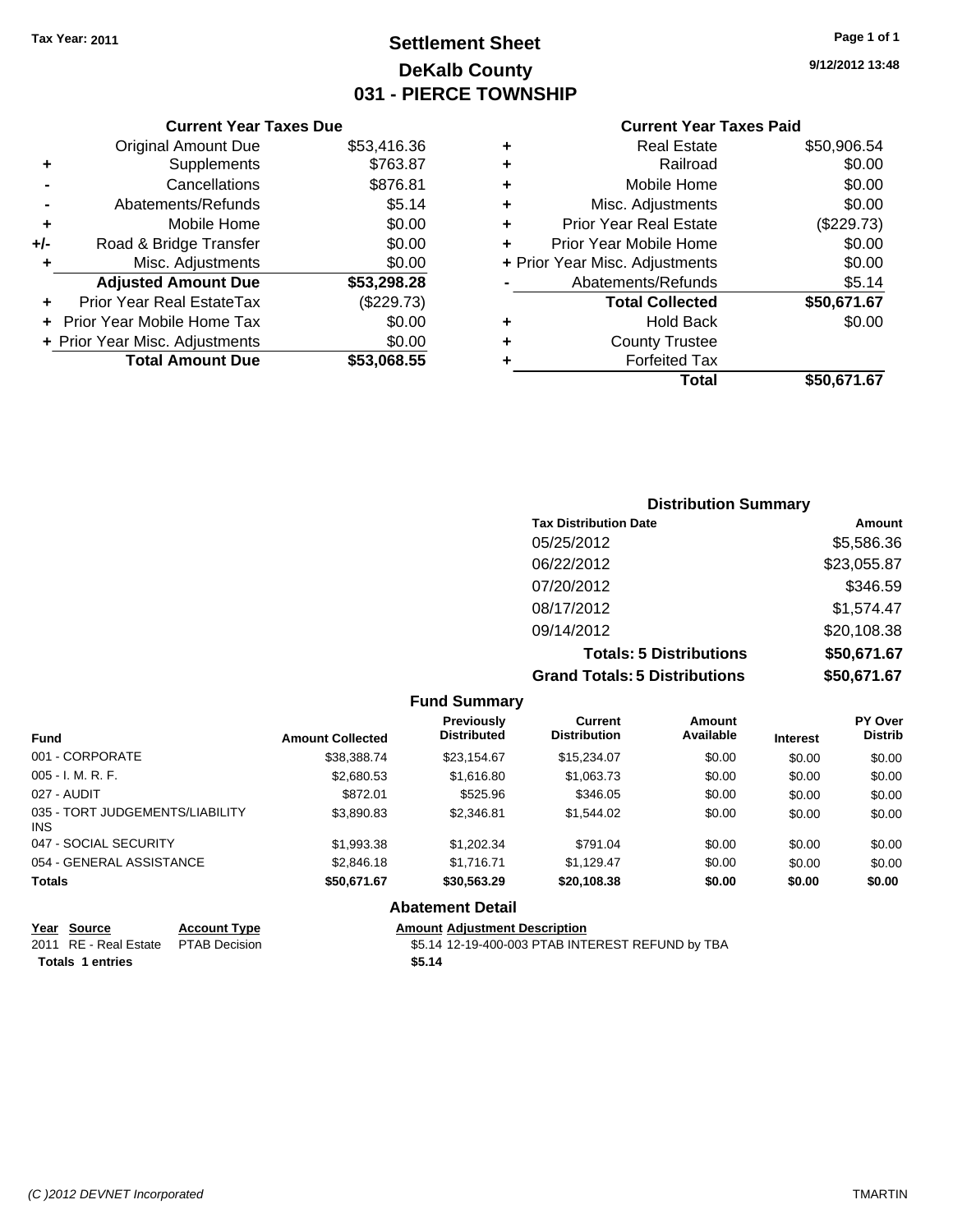**Current Year Taxes Due** Original Amount Due \$158,958.38

**Adjusted Amount Due \$158,606.96**

**+** Supplements \$2,273.09 **-** Cancellations \$2,609.23 **-** Abatements/Refunds \$15.28 **+** Mobile Home \$0.00 **+/-** Road & Bridge Transfer \$0.00 **+** Misc. Adjustments \$0.00

**+** Prior Year Real EstateTax (\$688.26) **+** Prior Year Mobile Home Tax \$0.00 **+** Prior Year Misc. Adjustments  $\frac{\$0.00}{}$ 

## **Settlement Sheet Tax Year: 2011 Page 1 of 1 DeKalb County 032 - PIERCE ROAD & BRIDGE**

**9/12/2012 13:48**

#### **Current Year Taxes Paid**

| ٠ | <b>Real Estate</b>             | \$151,489.52 |
|---|--------------------------------|--------------|
| ٠ | Railroad                       | \$0.00       |
| ٠ | Mobile Home                    | \$0.00       |
| ٠ | Misc. Adjustments              | \$0.00       |
| ٠ | <b>Prior Year Real Estate</b>  | (\$688.26)   |
| ٠ | Prior Year Mobile Home         | \$0.00       |
|   | + Prior Year Misc. Adjustments | \$0.00       |
|   | Abatements/Refunds             | \$15.28      |
|   | <b>Total Collected</b>         | \$150,785.98 |
| ٠ | <b>Hold Back</b>               | \$0.00       |
| ٠ | <b>County Trustee</b>          |              |
|   | <b>Forfeited Tax</b>           |              |
|   | Total                          | \$150.785.98 |

# **Total Amount Due \$157,918.70 Distribution Summary**

| <b>Tax Distribution Date</b>         | Amount       |
|--------------------------------------|--------------|
| 05/25/2012                           | \$16,622.25  |
| 06/22/2012                           | \$68,607.87  |
| 07/20/2012                           | \$1,031.40   |
| 08/17/2012                           | \$4,685.50   |
| 09/14/2012                           | \$59,838.96  |
| <b>Totals: 5 Distributions</b>       | \$150,785.98 |
| <b>Grand Totals: 5 Distributions</b> | \$150,785.98 |

#### **Fund Summary Fund Interest Amount Collected Distributed PY Over Distrib Amount Available Current Distribution Previously** 005 - I. M. R. F. \$102.83 \$62.03 \$40.80 \$0.00 \$0.00 \$0.00 007 - ROAD AND BRIDGE \$106,153.48 \$106,153.48 \$64,026.79 \$42,126.69 \$0.00 \$0.00 \$0.00 008 - BRIDGE CONST W/COUNTY  $$8,428.48$   $$5,083.66$   $$3,344.82$   $$0.00$   $$0.00$   $$0.00$ 009 - PERMANENT ROAD \$29,123.71 \$17,566.05 \$11,557.66 \$0.00 \$0.00 \$0.00 010 - EQUIPMENT AND BUILDING \$5,901.47 \$3,559.49 \$2,341.98 \$0.00 \$0.00 \$0.00 \$0.00 047 - SOCIAL SECURITY \$1,076.01 \$649.00 \$427.01 \$0.00 \$0.00 \$0.00 **Totals \$150,785.98 \$90,947.02 \$59,838.96 \$0.00 \$0.00 \$0.00 Abatement Detail Year Source Account Type Amount Adjustment Description**

**Totals \$15.28 1 entries**

2011 RE - Real Estate \$15.28 12-19-400-003 PTAB INTEREST REFUND by TBA PTAB Decision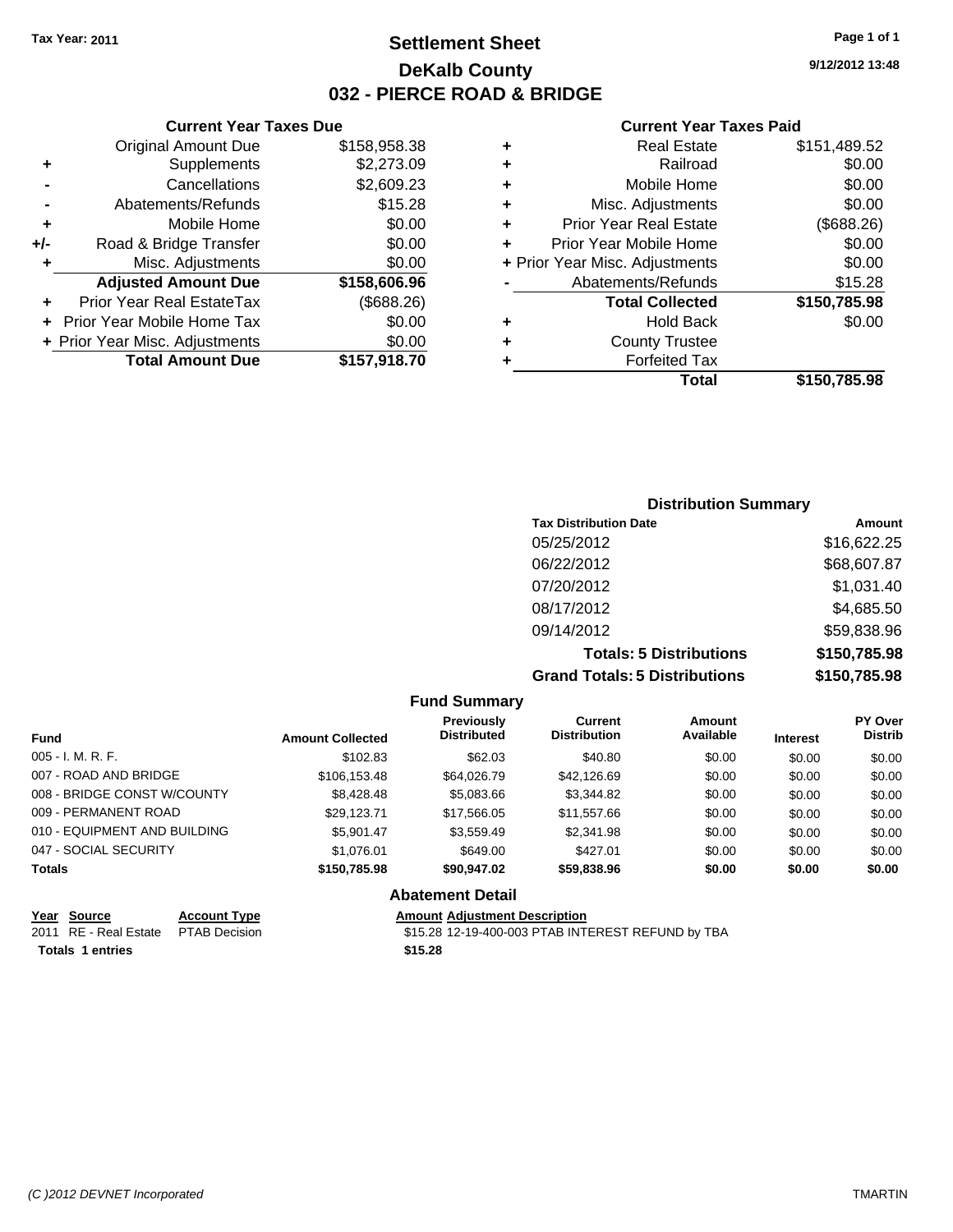## **Settlement Sheet Tax Year: 2011 Page 1 of 1 DeKalb County 033 - SANDWICH TOWNSHIP**

**9/12/2012 13:48**

#### **Current Year Taxes Paid**

| <b>Total Collected</b><br><b>Hold Back</b><br><b>County Trustee</b><br><b>Forfeited Tax</b> | \$215,251.57<br>\$0.00         |
|---------------------------------------------------------------------------------------------|--------------------------------|
|                                                                                             |                                |
|                                                                                             |                                |
|                                                                                             |                                |
|                                                                                             |                                |
| Abatements/Refunds                                                                          | \$1.91                         |
|                                                                                             | \$0.00                         |
| Prior Year Mobile Home                                                                      | \$0.00                         |
| <b>Prior Year Real Estate</b>                                                               | (\$2.08)                       |
| Misc. Adjustments                                                                           | \$73.96                        |
| Mobile Home                                                                                 | \$0.00                         |
| Railroad                                                                                    | \$634.74                       |
| <b>Real Estate</b>                                                                          | \$214,546.86                   |
|                                                                                             | + Prior Year Misc. Adjustments |

|     | <b>Current Year Taxes Due</b>  |              |  |  |
|-----|--------------------------------|--------------|--|--|
|     | <b>Original Amount Due</b>     | \$227,905.17 |  |  |
| ٠   | \$930.75<br>Supplements        |              |  |  |
|     | Cancellations                  | \$1,033.52   |  |  |
|     | Abatements/Refunds             | \$1.91       |  |  |
| ٠   | Mobile Home                    | \$0.00       |  |  |
| +/- | Road & Bridge Transfer         | \$0.00       |  |  |
| ٠   | Misc. Adjustments<br>\$73.96   |              |  |  |
|     | <b>Adjusted Amount Due</b>     | \$227,874.45 |  |  |
|     | Prior Year Real EstateTax      | (\$2.08)     |  |  |
|     | + Prior Year Mobile Home Tax   | \$0.00       |  |  |
|     | + Prior Year Misc. Adjustments | \$0.00       |  |  |
|     | <b>Total Amount Due</b>        | \$227,872.37 |  |  |

### **Distribution Summary Tax Distribution Date Amount** 05/25/2012 \$22,496.71 06/22/2012 \$93,710.82 07/20/2012 \$4,240.69 08/17/2012 \$11,664.84 09/14/2012 \$83,138.51 **Totals: 5 Distributions \$215,251.57 Grand Totals: 5 Distributions \$215,251.57**

#### **Fund Summary**

| <b>Amount Collected</b> | <b>Previously</b><br><b>Distributed</b> | Current<br><b>Distribution</b> | Amount<br>Available | <b>Interest</b> | <b>PY Over</b><br><b>Distrib</b> |
|-------------------------|-----------------------------------------|--------------------------------|---------------------|-----------------|----------------------------------|
| \$113,782.63            | \$69,835.36                             | \$43,947.27                    | \$0.00              | \$0.00          | \$0.00                           |
| \$14.031.17             | \$8.611.79                              | \$5.419.38                     | \$0.00              | \$0.00          | \$0.00                           |
| \$64,067.90             | \$39,322,39                             | \$24,745.51                    | \$0.00              | \$0.00          | \$0.00                           |
| \$4.676.99              | \$2,870.55                              | \$1.806.44                     | \$0.00              | \$0.00          | \$0.00                           |
| \$18,692.88             | \$11.472.97                             | \$7,219.91                     | \$0.00              | \$0.00          | \$0.00                           |
| \$215.251.57            | \$132,113,06                            | \$83,138.51                    | \$0.00              | \$0.00          | \$0.00                           |
|                         |                                         |                                |                     |                 |                                  |

#### **Miscellaneous Adjustment Detail**

| Year Source             | <b>Account Type</b>       | <b>Amount Adjustment Description</b>           |
|-------------------------|---------------------------|------------------------------------------------|
| 2011 RE - Real Estate   | <b>Back Tax Collected</b> | \$8.27 BYRNE REDEMPTION 19-10-201-031 by TBA   |
| 2011 RE - Real Estate   | <b>Back Tax Collected</b> | \$17.78 PRIMUS REDEMPTION 8 PARCELS by TBA     |
| 2011 RE - Real Estate   | <b>Back Tax Collected</b> | \$17.73 BYRNE REDEMPTION 19-10-201-018 by TBA  |
| 2011 RE - Real Estate   | <b>Back Tax Collected</b> | \$30.18 DOBSON REDEMPTION 19-26-481-012 by TBA |
| <b>Totals 4 entries</b> |                           | \$73.96                                        |

|                         |                                     |                     | <b>Abatement Detail</b>                          |
|-------------------------|-------------------------------------|---------------------|--------------------------------------------------|
|                         | Year Source                         | <b>Account Type</b> | <b>Amount Adjustment Description</b>             |
|                         | 2011 RE - Real Estate PTAB Decision |                     | \$1.31 19-27-427-012 PTAB INTEREST REFUND by TBA |
|                         | 2011 RE - Real Estate PTAB Decision |                     | \$0.60 19-26-432-011 PTAB INTEREST REFUND by TBA |
| <b>Totals 2 entries</b> |                                     |                     | \$1.91                                           |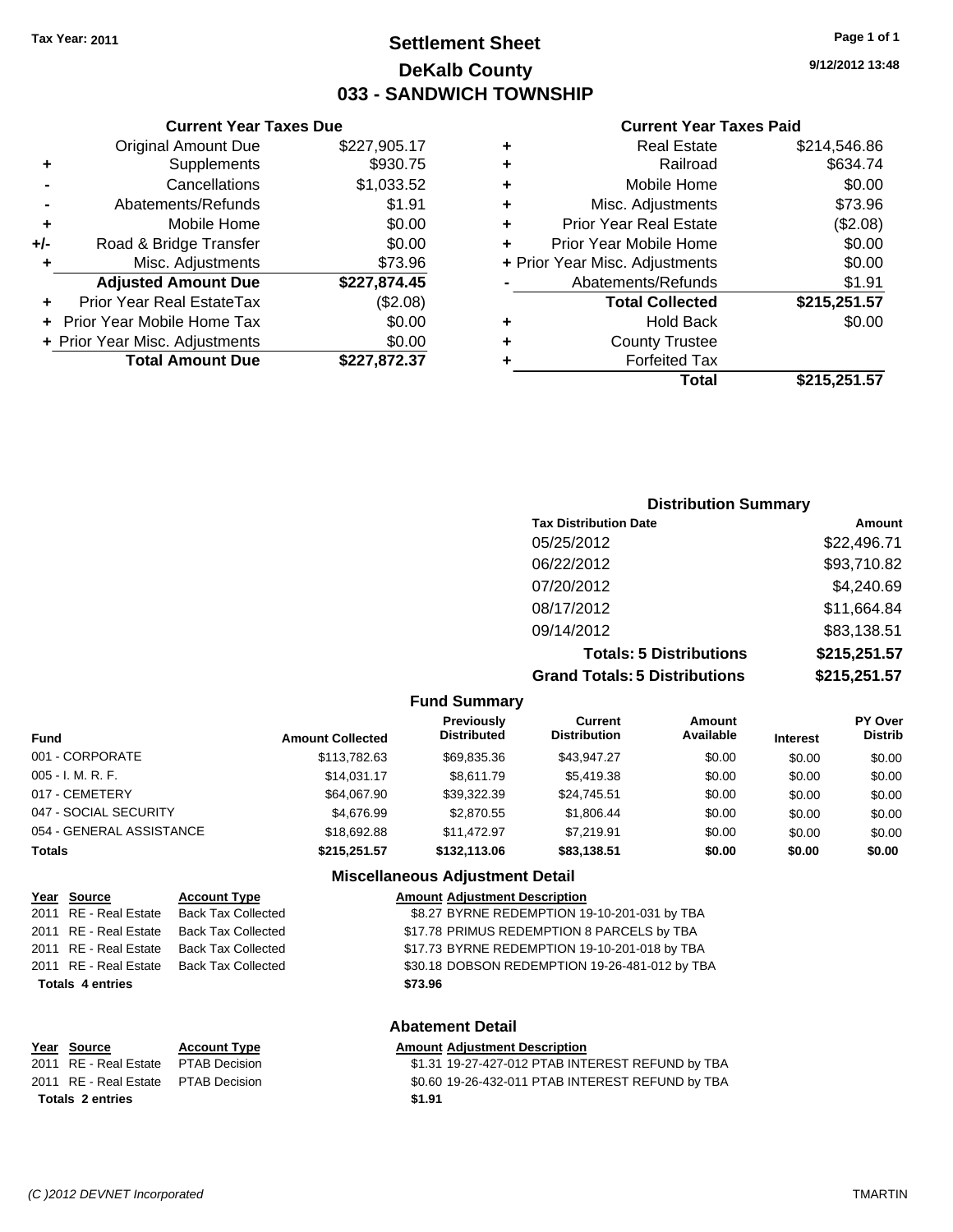**Current Year Taxes Due** Original Amount Due \$323,438.08

**Adjusted Amount Due \$323,394.42**

**Total Amount Due \$323,391.10**

**+** Supplements \$1,320.84 **-** Cancellations \$1,466.75 **-** Abatements/Refunds \$2.71 **+** Mobile Home \$0.00 **+/-** Road & Bridge Transfer \$0.00 **+** Misc. Adjustments \$104.96

**+** Prior Year Real EstateTax (\$3.32) **+** Prior Year Mobile Home Tax \$0.00 **+ Prior Year Misc. Adjustments**  $$0.00$ 

### **Settlement Sheet Tax Year: 2011 Page 1 of 1 DeKalb County 034 - SANDWICH LIBRARY DISTRICT**

**9/12/2012 13:48**

#### **Current Year Taxes Paid**

|   | Total                          | \$305,479.85 |
|---|--------------------------------|--------------|
|   | <b>Forfeited Tax</b>           |              |
| ٠ | <b>County Trustee</b>          |              |
| ٠ | <b>Hold Back</b>               | \$0.00       |
|   | <b>Total Collected</b>         | \$305,479.85 |
|   | Abatements/Refunds             | \$2.71       |
|   | + Prior Year Misc. Adjustments | \$0.00       |
| ٠ | Prior Year Mobile Home         | \$0.00       |
| ٠ | <b>Prior Year Real Estate</b>  | (\$3.32)     |
| ٠ | Misc. Adjustments              | \$104.96     |
| ٠ | Mobile Home                    | \$0.00       |
| ٠ | Railroad                       | \$900.82     |
| ٠ | <b>Real Estate</b>             | \$304,480.10 |

### **Distribution Summary Tax Distribution Date Amount** 05/25/2012 \$31,926.69 06/22/2012 \$132,991.54 07/20/2012 \$6,018.43 08/17/2012 \$16,554.25 09/14/2012 \$117,988.94 **Totals: 5 Distributions \$305,479.85**

**Grand Totals: 5 Distributions \$305,479.85**

| \$305,479 |
|-----------|
|           |

|                                         |                         | <b>Fund Summary</b>              |                                       |                     |                 |                           |
|-----------------------------------------|-------------------------|----------------------------------|---------------------------------------|---------------------|-----------------|---------------------------|
| <b>Fund</b>                             | <b>Amount Collected</b> | Previously<br><b>Distributed</b> | <b>Current</b><br><b>Distribution</b> | Amount<br>Available | <b>Interest</b> | PY Over<br><b>Distrib</b> |
| 001 - CORPORATE                         | \$246.825.25            | \$151.491.12                     | \$95,334.13                           | \$0.00              | \$0.00          | \$0.00                    |
| 004 - OPERATIONS & MAINTENANCE          | \$27,770.87             | \$17,044.63                      | \$10.726.24                           | \$0.00              | \$0.00          | \$0.00                    |
| 005 - I. M. R. F.                       | \$6,869.94              | \$4.216.49                       | \$2,653.45                            | \$0.00              | \$0.00          | \$0.00                    |
| 027 - AUDIT                             | \$1,717.42              | \$1.054.08                       | \$663.34                              | \$0.00              | \$0.00          | \$0.00                    |
| 035 - TORT JUDGEMENTS/LIABILITY<br>INS. | \$10,289.49             | \$6.315.26                       | \$3,974.23                            | \$0.00              | \$0.00          | \$0.00                    |
| 047 - SOCIAL SECURITY                   | \$12,006.88             | \$7,369.33                       | \$4,637.55                            | \$0.00              | \$0.00          | \$0.00                    |
| Totals                                  | \$305,479.85            | \$187,490.91                     | \$117,988.94                          | \$0.00              | \$0.00          | \$0.00                    |

#### **Miscellaneous Adjustment Detail**

| Year Source             | <b>Account Type</b>        | <b>Amount Adjustment Description</b>           |
|-------------------------|----------------------------|------------------------------------------------|
| 2011 RE - Real Estate   | <b>Back Tax Collected</b>  | \$11.74 BYRNE REDEMPTION 19-10-201-031 by TBA  |
| 2011 RE - Real Estate   | <b>Back Tax Collected</b>  | \$25.23 PRIMUS REDEMPTION 8 PARCELS by TBA     |
| 2011 RE - Real Estate   | <b>Back Tax Collected</b>  | \$25.16 BYRNE REDEMPTION 19-10-201-018 by TBA  |
| 2011 RE - Real Estate   | <b>Back Tax Collected</b>  | \$42.83 DOBSON REDEMPTION 19-26-481-012 by TBA |
| <b>Totals 4 entries</b> |                            | \$104.96                                       |
|                         |                            | <b>Abatement Detail</b>                        |
| $M = 0$ . $M = 0$       | <b>A a a a a a a a a a</b> | A contract A discussion of Property of Law     |

# **Totals \$2.71 2 entries**

**Year Source Account Type Amount Adjustment Description**

2011 RE - Real Estate \$1.86 19-27-427-012 PTAB INTEREST REFUND by TBA PTAB Decision 2011 RE - Real Estate \$0.85 19-26-432-011 PTAB INTEREST REFUND by TBA PTAB Decision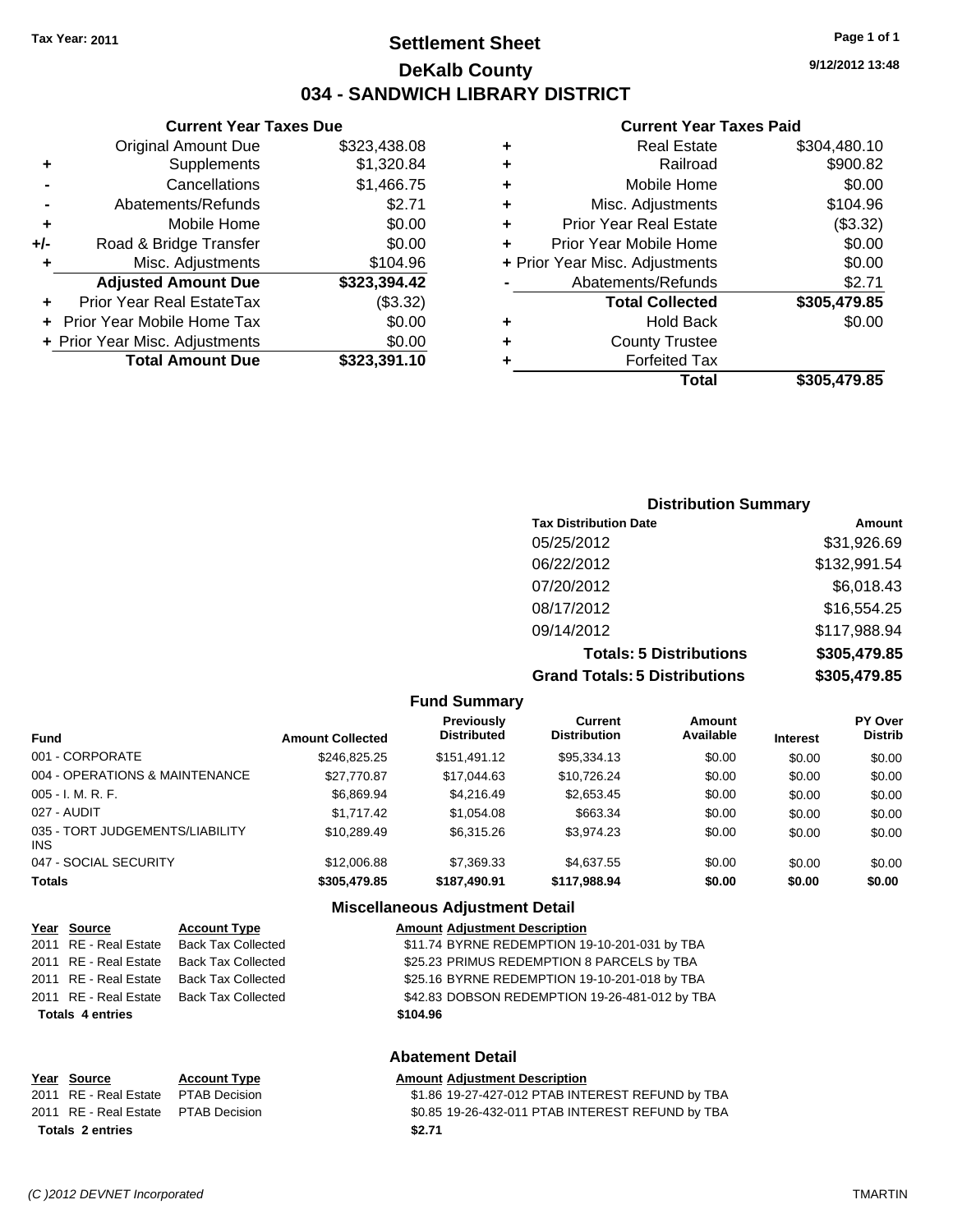### **Settlement Sheet Tax Year: 2011 Page 1 of 1 DeKalb County 035 - SANDWICH ROAD & BRIDGE**

**9/12/2012 13:48**

#### **Current Year Taxes Paid**

|     | <b>Current Year Taxes Due</b>  |               |   |                  |
|-----|--------------------------------|---------------|---|------------------|
|     | <b>Original Amount Due</b>     | \$219,576.15  | ٠ |                  |
|     | <b>Supplements</b>             | \$703.82      | ٠ |                  |
|     | Cancellations                  | \$797.38      | ٠ |                  |
|     | Abatements/Refunds             | \$1.47        | ٠ | Mi:              |
|     | Mobile Home                    | \$0.00        |   | Prior Y          |
| +/- | Road & Bridge Transfer         | (\$41,270.97) |   | Prior Yea        |
|     | Misc. Adjustments              | \$71.26       |   | + Prior Year Mis |
|     | <b>Adjusted Amount Due</b>     | \$178,281.41  |   | Abate            |
|     | Prior Year Real EstateTax      | (\$1.59)      |   |                  |
|     | + Prior Year Mobile Home Tax   | \$0.00        |   |                  |
|     | + Prior Year Misc. Adjustments | \$0.00        | ٠ |                  |
|     | <b>Total Amount Due</b>        | \$178,279.82  |   |                  |
|     |                                |               |   |                  |

| ٠ | <b>Real Estate</b>             | \$165,507.97 |
|---|--------------------------------|--------------|
| ٠ | Railroad                       | \$537.78     |
| ٠ | Mobile Home                    | \$0.00       |
| ٠ | Misc. Adjustments              | \$71.26      |
| ٠ | <b>Prior Year Real Estate</b>  | (\$1.59)     |
|   | Prior Year Mobile Home         | \$0.00       |
|   | + Prior Year Misc. Adjustments | \$0.00       |
|   | Abatements/Refunds             | \$1.47       |
|   | <b>Total Collected</b>         | \$166,113.95 |
| ٠ | <b>Hold Back</b>               | \$0.00       |
| ٠ | <b>County Trustee</b>          |              |
|   | <b>Forfeited Tax</b>           |              |
|   | Total                          | \$166,113.95 |
|   |                                |              |

| <b>Road and Bridge Summary</b> |             | <b>Distribution Summary</b> |                              |             |
|--------------------------------|-------------|-----------------------------|------------------------------|-------------|
| <b>Municipality</b>            | Amt. Due    | Amt. Distrib.               | <b>Tax Distribution Date</b> | Amount      |
| <b>CITY OF SANDWICH</b>        | \$43.693.62 | \$41,270.97                 | 05/25/2012                   | \$17,356.28 |
| <b>Totals</b>                  |             | \$43,693.62 \$41,270.97     | 06/22/2012                   | \$72,321.61 |
|                                |             |                             | 07/20/2012                   | \$3,271.72  |
|                                |             |                             | 08/17/2012                   | \$8,999.29  |
|                                |             |                             | 09/14/2012                   | \$64,165.05 |

**Totals: 5 Distributions \$166,113.95 Grand Totals: 5 Distributions \$166,113.95**

|                              |                         | <b>Fund Summary</b>                     |                                |                     |                 |                           |
|------------------------------|-------------------------|-----------------------------------------|--------------------------------|---------------------|-----------------|---------------------------|
| <b>Fund</b>                  | <b>Amount Collected</b> | <b>Previously</b><br><b>Distributed</b> | Current<br><b>Distribution</b> | Amount<br>Available | <b>Interest</b> | PY Over<br><b>Distrib</b> |
| 007 - ROAD AND BRIDGE        | \$52.147.42             | \$32,000.63                             | \$20,146.79                    | \$0.00              | \$0.00          | \$0.00                    |
| 009 - PERMANENT ROAD         | \$74.740.70             | \$45,872.96                             | \$28.867.74                    | \$0.00              | \$0.00          | \$0.00                    |
| 010 - EQUIPMENT AND BUILDING | \$38,750.48             | \$23,783.56                             | \$14,966.92                    | \$0.00              | \$0.00          | \$0.00                    |
| 047 - SOCIAL SECURITY        | \$475.35                | \$291.75                                | \$183.60                       | \$0.00              | \$0.00          | \$0.00                    |
| <b>Totals</b>                | \$166,113.95            | \$101.948.90                            | \$64,165.05                    | \$0.00              | \$0.00          | \$0.00                    |
|                              |                         | <b>Miscellaneous Adiustment Detail</b>  |                                |                     |                 |                           |

| Year Source             | <b>Account Type</b>       | <b>Amount Adjustment Description</b>             |
|-------------------------|---------------------------|--------------------------------------------------|
| 2011 RE - Real Estate   | <b>Back Tax Collected</b> | \$7.97 BYRNE REDEMPTION 19-10-201-031 by TBA     |
| 2011 RE - Real Estate   | <b>Back Tax Collected</b> | \$17.13 PRIMUS REDEMPTION 8 PARCELS by TBA       |
| 2011 RE - Real Estate   | <b>Back Tax Collected</b> | \$17.08 BYRNE REDEMPTION 19-10-201-018 by TBA    |
| 2011 RE - Real Estate   | <b>Back Tax Collected</b> | \$29.08 DOBSON REDEMPTION 19-26-481-012 by TBA   |
| <b>Totals 4 entries</b> |                           | \$71.26                                          |
|                         |                           | <b>Abatement Detail</b>                          |
| Year Source             | <b>Account Type</b>       | <b>Amount Adjustment Description</b>             |
| 2011 RE - Real Estate   | <b>PTAB Decision</b>      | \$1.26 19-27-427-012 PTAB INTEREST REFUND by TBA |
| 2011 RE - Real Estate   | <b>PTAB Decision</b>      | \$0.58 19-26-432-011 PTAB INTEREST REFUND by TBA |
|                         |                           |                                                  |

**Totals \$1.84 2 entries**

*(C )2012 DEVNET Incorporated* TMARTIN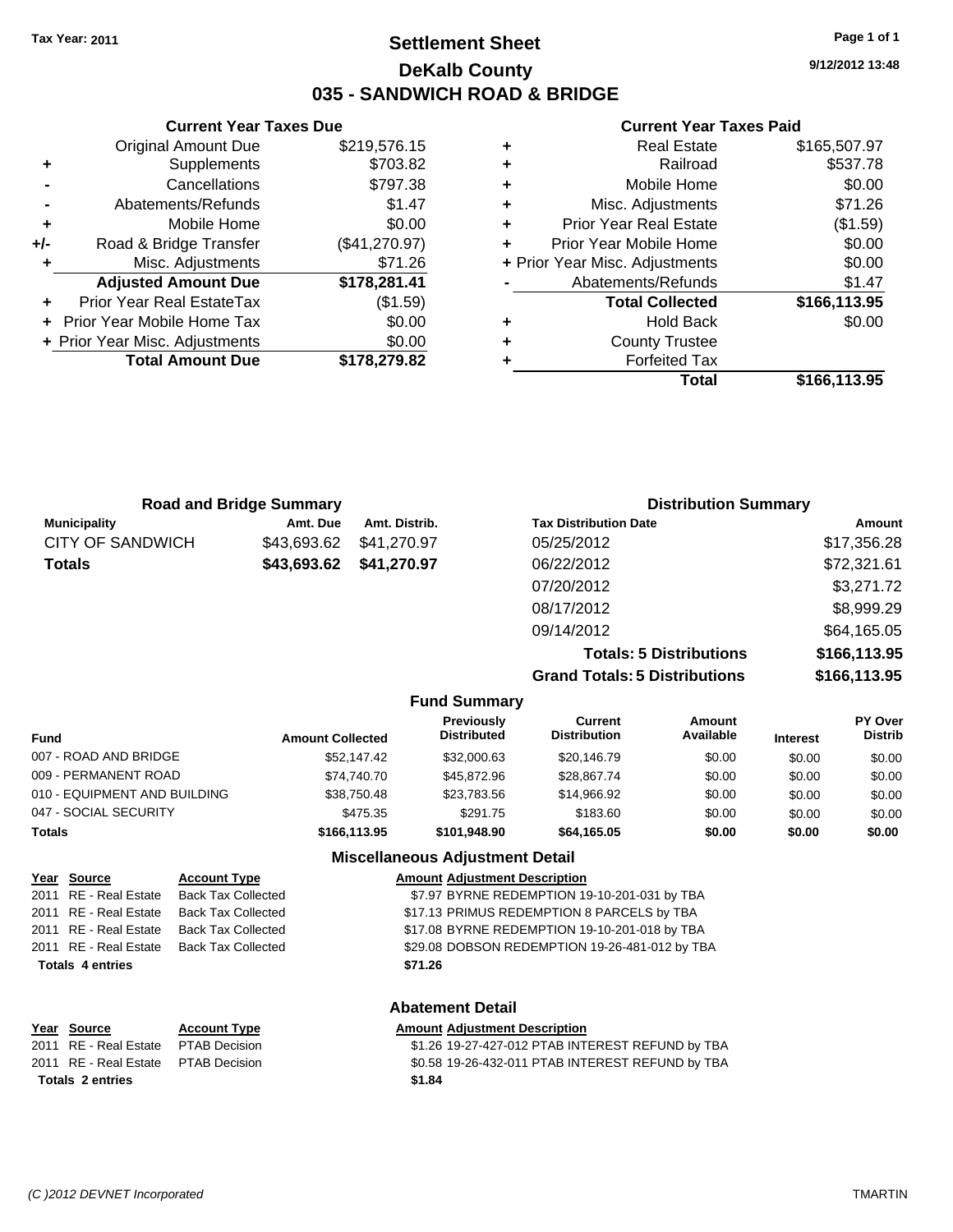### **Settlement Sheet Tax Year: 2011 Page 1 of 1 DeKalb County 036 - SHABBONA TOWNSHIP**

**9/12/2012 13:48**

#### **Current Year Taxes Paid**

|   | Total                          | \$96.760.97 |
|---|--------------------------------|-------------|
|   | <b>Forfeited Tax</b>           |             |
| ٠ | <b>County Trustee</b>          |             |
| ٠ | <b>Hold Back</b>               | \$0.00      |
|   | <b>Total Collected</b>         | \$96,760.97 |
|   | Abatements/Refunds             | \$9.51      |
|   | + Prior Year Misc. Adjustments | \$0.00      |
|   | Prior Year Mobile Home         | \$0.00      |
| ٠ | <b>Prior Year Real Estate</b>  | (\$278.24)  |
| ٠ | Misc. Adjustments              | \$101.16    |
| ٠ | Mobile Home                    | \$0.00      |
|   | Railroad                       | \$2,755.12  |
| ٠ | <b>Real Estate</b>             | \$94,192.44 |
|   |                                |             |

|     | <b>Current Year Taxes Due</b>     |              |
|-----|-----------------------------------|--------------|
|     | <b>Original Amount Due</b>        | \$102,772.40 |
| ٠   | Supplements                       | \$1,174.18   |
|     | Cancellations                     | \$1,324.62   |
|     | Abatements/Refunds                | \$9.51       |
| ٠   | Mobile Home                       | \$0.00       |
| +/- | Road & Bridge Transfer            | \$0.00       |
| ٠   | Misc. Adjustments                 | \$101.16     |
|     | <b>Adjusted Amount Due</b>        | \$102,713.61 |
|     | Prior Year Real EstateTax         | (\$278.24)   |
|     | <b>Prior Year Mobile Home Tax</b> | \$0.00       |
|     | + Prior Year Misc. Adjustments    | \$0.00       |
|     | <b>Total Amount Due</b>           | \$102,435.37 |

| <b>Distribution Summary</b>          |             |
|--------------------------------------|-------------|
| <b>Tax Distribution Date</b>         | Amount      |
| 05/25/2012                           | \$7,315.54  |
| 06/22/2012                           | \$46,121.33 |
| 07/20/2012                           | \$1,071.35  |
| 08/17/2012                           | \$3,493.06  |
| 09/14/2012                           | \$38,759.69 |
| <b>Totals: 5 Distributions</b>       | \$96,760.97 |
| <b>Grand Totals: 5 Distributions</b> | \$96,760.97 |

|  | <b>Fund Summary</b> |  |
|--|---------------------|--|
|--|---------------------|--|

| Fund                     | <b>Amount Collected</b> | <b>Previously</b><br>Distributed | Current<br><b>Distribution</b> | Amount<br>Available | <b>Interest</b> | <b>PY Over</b><br><b>Distrib</b> |  |
|--------------------------|-------------------------|----------------------------------|--------------------------------|---------------------|-----------------|----------------------------------|--|
| 001 - CORPORATE          | \$59,145.83             | \$35,453.69                      | \$23.692.14                    | \$0.00              | \$0.00          | \$0.00                           |  |
| 017 - CEMETERY           | \$36,672.88             | \$21,982.77                      | \$14,690.11                    | \$0.00              | \$0.00          | \$0.00                           |  |
| 054 - GENERAL ASSISTANCE | \$942.26                | \$564.82                         | \$377.44                       | \$0.00              | \$0.00          | \$0.00                           |  |
| Totals                   | \$96,760.97             | \$58,001.28                      | \$38,759.69                    | \$0.00              | \$0.00          | \$0.00                           |  |
|                          |                         |                                  |                                |                     |                 |                                  |  |

#### **Miscellaneous Adjustment Detail**

| Year Source             | <b>Account Type</b>                        | <b>Amount Adiustment Description</b>                  |
|-------------------------|--------------------------------------------|-------------------------------------------------------|
| 2011 RE - Real Estate   | Back Tax Collected                         | \$70.16 HAREAS REDEMPTION 13-35-202-017 by TBA        |
|                         | 2011 RE - Real Estate Paymt In Lieu of Tax | \$31.00 SEQUOYA APARTMENTS - HOUSING AUTHORITY by TBA |
| <b>Totals 2 entries</b> |                                            | \$101.16                                              |

**Abatement Detail**

**Totals \$9.51 2 entries**

**Year Source Account Type Amount Adjustment Description**

2011 RE - Real Estate \$0.20 13-15-176-011 PTAB INTEREST REFUND by TBA PTAB Decision 2011 RE - Real Estate \$9.31 13-15-327-010 PTAB INTEREST REFUND by TBA PTAB Decision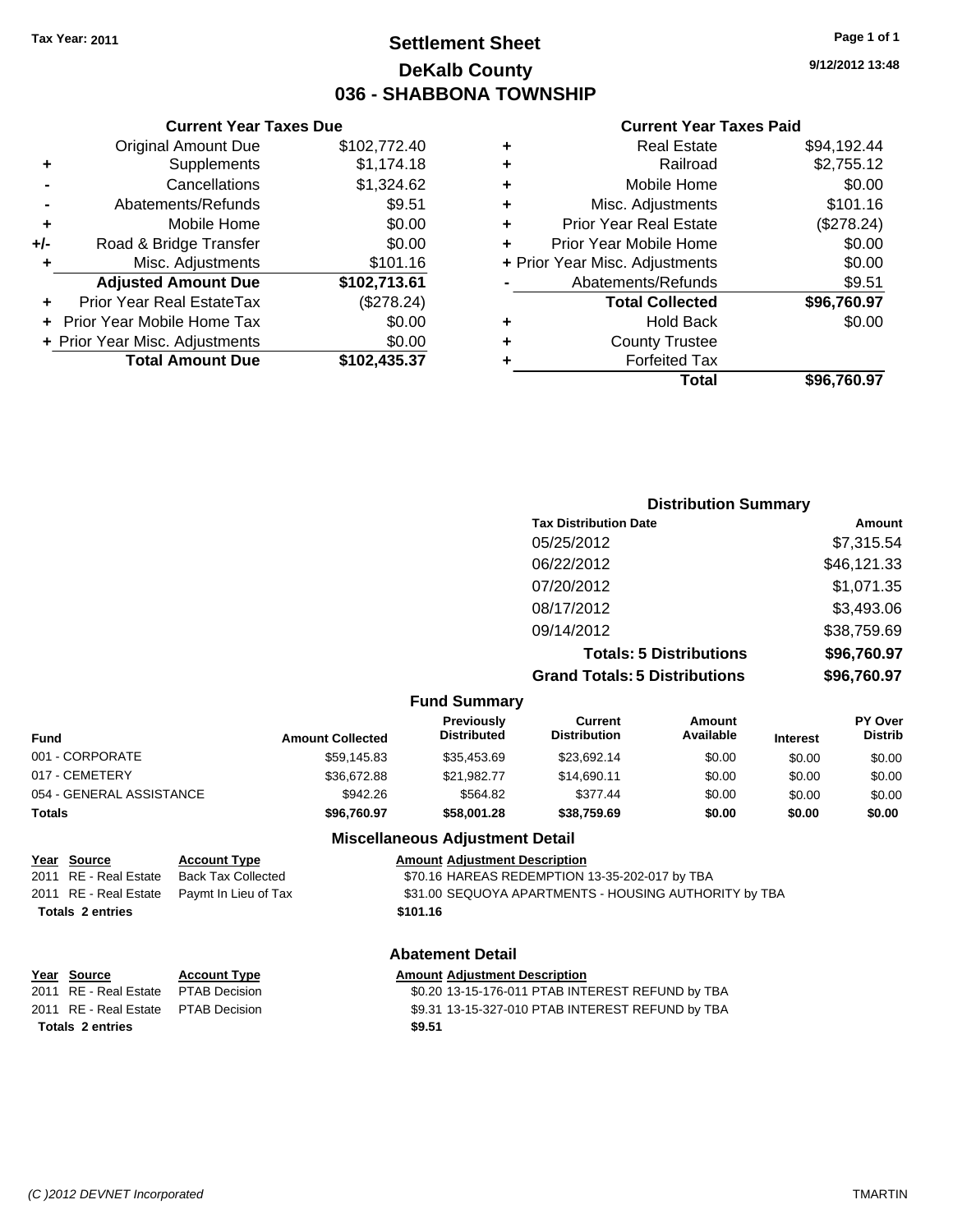### **Settlement Sheet Tax Year: 2011 Page 1 of 1 DeKalb County 037 - SHABBONA ROAD & BRIDGE**

**9/12/2012 13:48**

### **Current Year Taxes Paid**

| ٠ | <b>Real Estate</b>             | \$131,240.89 |
|---|--------------------------------|--------------|
| ٠ | Railroad                       | \$4,007.91   |
| ٠ | Mobile Home                    | \$0.00       |
| ٠ | Misc. Adjustments              | \$154.57     |
| ٠ | <b>Prior Year Real Estate</b>  | (\$385.22)   |
| ÷ | Prior Year Mobile Home         | \$0.00       |
|   | + Prior Year Misc. Adjustments | \$0.00       |
|   | Abatements/Refunds             | \$13.26      |
|   | <b>Total Collected</b>         | \$135,004.89 |
| ٠ | <b>Hold Back</b>               | \$0.00       |
| ٠ | <b>County Trustee</b>          |              |
|   | <b>Forfeited Tax</b>           |              |
|   | Total                          | \$135.004.89 |

|     | <b>Current Year Taxes Due</b>     |               |
|-----|-----------------------------------|---------------|
|     | <b>Original Amount Due</b>        | \$157,022.18  |
| ÷   | Supplements                       | \$1,622.59    |
|     | Cancellations                     | \$1,845.83    |
|     | Abatements/Refunds                | \$13.26       |
| ٠   | Mobile Home                       | \$0.00        |
| +/- | Road & Bridge Transfer            | (\$12,832.65) |
| ٠   | Misc. Adjustments                 | \$154.57      |
|     | <b>Adjusted Amount Due</b>        | \$144,107.60  |
|     | Prior Year Real EstateTax         | (\$385.22)    |
|     | <b>Prior Year Mobile Home Tax</b> | \$0.00        |
|     | + Prior Year Misc. Adjustments    | \$0.00        |
|     | <b>Total Amount Due</b>           | \$143,722.38  |
|     |                                   |               |

| <b>Road and Bridge Summary</b> |             | <b>Distribution Summary</b> |                                      |              |
|--------------------------------|-------------|-----------------------------|--------------------------------------|--------------|
| <b>Municipality</b>            | Amt. Due    | Amt. Distrib.               | <b>Tax Distribution Date</b>         | Amount       |
| <b>VILLAGE OF LEE</b>          | \$1,695.29  | \$1,600.94                  | 05/25/2012                           | \$10,194.06  |
| <b>VILLAGE OF SHABBONA</b>     | \$11,899.96 | \$11.231.71                 | 06/22/2012                           | \$64,353.88  |
| <b>Totals</b>                  | \$13,595.25 | \$12,832.65                 | 07/20/2012                           | \$1,492.87   |
|                                |             |                             | 08/17/2012                           | \$4,869.20   |
|                                |             |                             | 09/14/2012                           | \$54,094.88  |
|                                |             |                             | <b>Totals: 5 Distributions</b>       | \$135,004.89 |
|                                |             |                             | <b>Grand Totals: 5 Distributions</b> | \$135,004.89 |

|  | <b>Fund Summary</b> |  |
|--|---------------------|--|
|  |                     |  |

| <b>Amount Collected</b> | Previously<br><b>Distributed</b> | Current<br><b>Distribution</b> | Amount<br>Available | <b>Interest</b> | PY Over<br><b>Distrib</b> |  |
|-------------------------|----------------------------------|--------------------------------|---------------------|-----------------|---------------------------|--|
| \$40.767.19             | \$24.421.22                      | \$16,345.97                    | \$0.00              | \$0.00          | \$0.00                    |  |
| \$23.511.33             | \$14.093.37                      | \$9,417.96                     | \$0.00              | \$0.00          | \$0.00                    |  |
| \$66,772.60             | \$40.025.42                      | \$26,747.18                    | \$0.00              | \$0.00          | \$0.00                    |  |
| \$3.953.77              | \$2,370,00                       | \$1.583.77                     | \$0.00              | \$0.00          | \$0.00                    |  |
| \$135,004.89            | \$80,910.01                      | \$54,094.88                    | \$0.00              | \$0.00          | \$0.00                    |  |
|                         |                                  |                                |                     |                 |                           |  |

| <b>Miscellaneous Adjustment Detail</b> |                           |                                                       |  |
|----------------------------------------|---------------------------|-------------------------------------------------------|--|
| Year Source                            | <b>Account Type</b>       | <b>Amount Adjustment Description</b>                  |  |
| 2011 RE - Real Estate                  | <b>Back Tax Collected</b> | \$107.20 HAREAS REDEMPTION 13-35-202-017 by TBA       |  |
| 2011 RE - Real Estate                  | Paymt In Lieu of Tax      | \$47.37 SEQUOYA APARTMENTS - HOUSING AUTHORITY by TBA |  |
| <b>Totals 2 entries</b>                |                           | \$154.57                                              |  |
| <b>Abatement Detail</b>                |                           |                                                       |  |
| Year Source                            | <b>Account Type</b>       | <b>Amount Adjustment Description</b>                  |  |
| 2011 RE - Real Estate                  | <b>PTAB Decision</b>      | \$0.31 13-15-176-011 PTAB INTEREST REFUND by TBA      |  |
| 2011 RE - Real Estate                  | <b>PTAB Decision</b>      | \$14.22 13-15-327-010 PTAB INTEREST REFUND by TBA     |  |
| <b>Totals 2 entries</b><br>\$14.53     |                           |                                                       |  |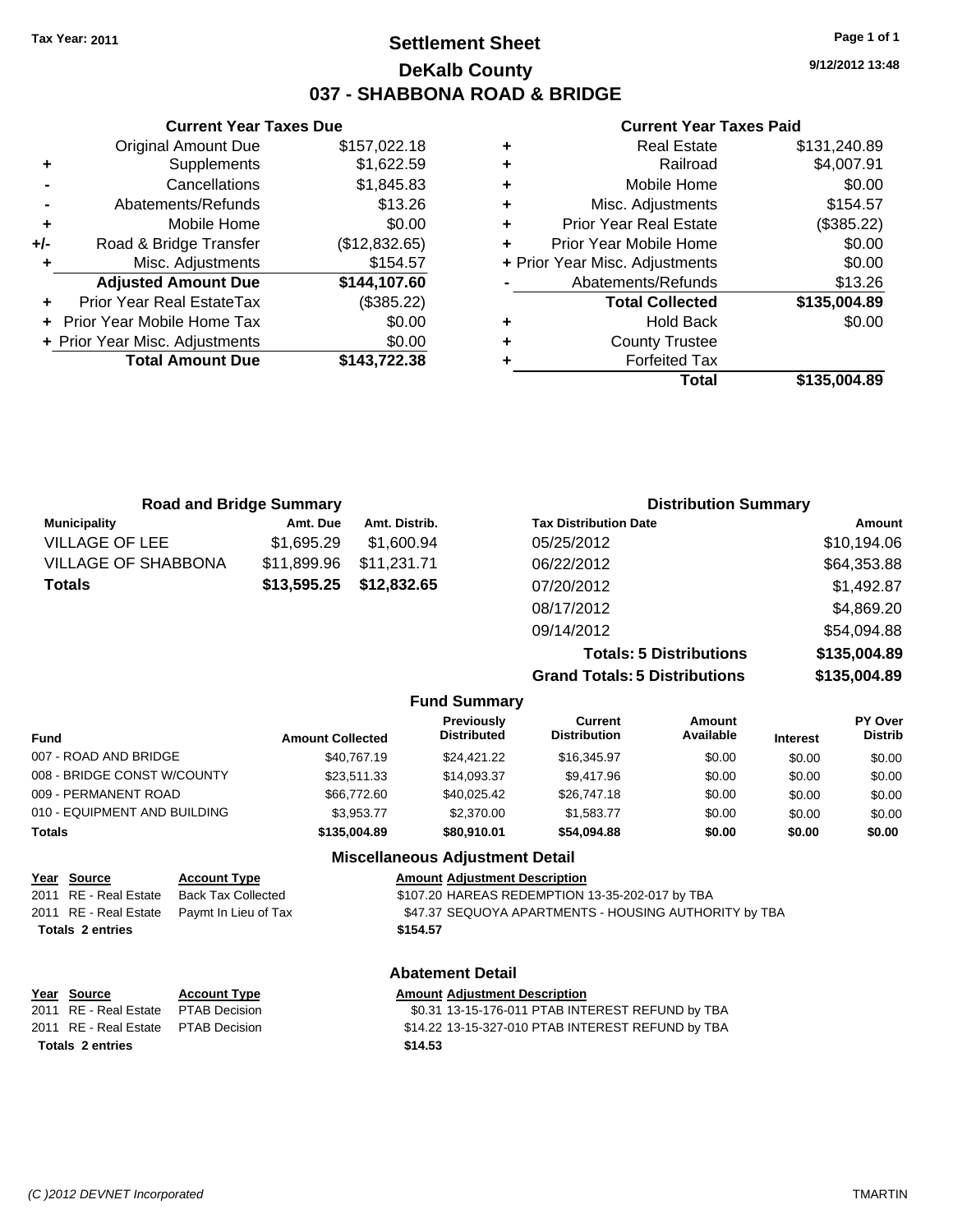### **Settlement Sheet Tax Year: 2011 Page 1 of 1 DeKalb County 038 - SOMONAUK TOWNSHIP**

**9/12/2012 13:48**

#### **Current Year Taxes Paid**

|     | <b>Current Year Taxes Due</b>  |             |
|-----|--------------------------------|-------------|
|     | <b>Original Amount Due</b>     | \$75,782.23 |
| ٠   | Supplements                    | \$661.70    |
|     | Cancellations                  | \$752.16    |
|     | Abatements/Refunds             | \$0.00      |
| ٠   | Mobile Home                    | \$0.00      |
| +/- | Road & Bridge Transfer         | \$0.00      |
| ٠   | Misc. Adjustments              | \$8.63      |
|     | <b>Adjusted Amount Due</b>     | \$75,700.40 |
|     | Prior Year Real EstateTax      | \$0.00      |
|     | Prior Year Mobile Home Tax     | \$0.00      |
|     | + Prior Year Misc. Adjustments | \$0.00      |
|     | <b>Total Amount Due</b>        | \$75,700.40 |
|     |                                |             |

| ٠ | <b>Real Estate</b>             | \$70,358.65 |
|---|--------------------------------|-------------|
| ٠ | Railroad                       | \$1,011.88  |
| ٠ | Mobile Home                    | \$0.00      |
| ٠ | Misc. Adjustments              | \$8.63      |
| ÷ | <b>Prior Year Real Estate</b>  | \$0.00      |
| ÷ | Prior Year Mobile Home         | \$0.00      |
|   | + Prior Year Misc. Adjustments | \$0.00      |
|   | Abatements/Refunds             | \$0.00      |
|   | <b>Total Collected</b>         | \$71,379.16 |
| ٠ | <b>Hold Back</b>               | \$0.00      |
| ٠ | <b>County Trustee</b>          |             |
| ٠ | <b>Forfeited Tax</b>           |             |
|   | Total                          | \$71,379.16 |
|   |                                |             |

| <b>Distribution Summary</b>          |             |
|--------------------------------------|-------------|
| <b>Tax Distribution Date</b>         | Amount      |
| 05/25/2012                           | \$8,599.27  |
| 06/22/2012                           | \$32,499.93 |
| 07/20/2012                           | \$1,059.41  |
| 08/17/2012                           | \$2,839.27  |
| 09/14/2012                           | \$26,381.28 |
| <b>Totals: 5 Distributions</b>       | \$71,379.16 |
| <b>Grand Totals: 5 Distributions</b> | \$71,379.16 |

### **Fund Summary**

| <b>Fund</b>              | <b>Amount Collected</b> | <b>Previously</b><br><b>Distributed</b> | Current<br><b>Distribution</b> | Amount<br>Available | <b>Interest</b> | <b>PY Over</b><br><b>Distrib</b> |
|--------------------------|-------------------------|-----------------------------------------|--------------------------------|---------------------|-----------------|----------------------------------|
| 001 - CORPORATE          | \$71.148.96             | \$44.852.76                             | \$26,296,20                    | \$0.00              | \$0.00          | \$0.00                           |
| 054 - GENERAL ASSISTANCE | \$230.20                | \$145.12                                | \$85.08                        | \$0.00              | \$0.00          | \$0.00                           |
| <b>Totals</b>            | \$71,379.16             | \$44.997.88                             | \$26,381,28                    | \$0.00              | \$0.00          | \$0.00                           |

### **Miscellaneous Adjustment Detail**

| Year Source             | <b>Account Type</b> | <b>Amount Adiustment Description</b>            |
|-------------------------|---------------------|-------------------------------------------------|
| 2011 RE - Real Estate   | Back Tax Collected  | \$8.63 SHISSLER REDEMPTION 18-10-203-008 by TBA |
| <b>Totals 1 entries</b> |                     | \$8.63                                          |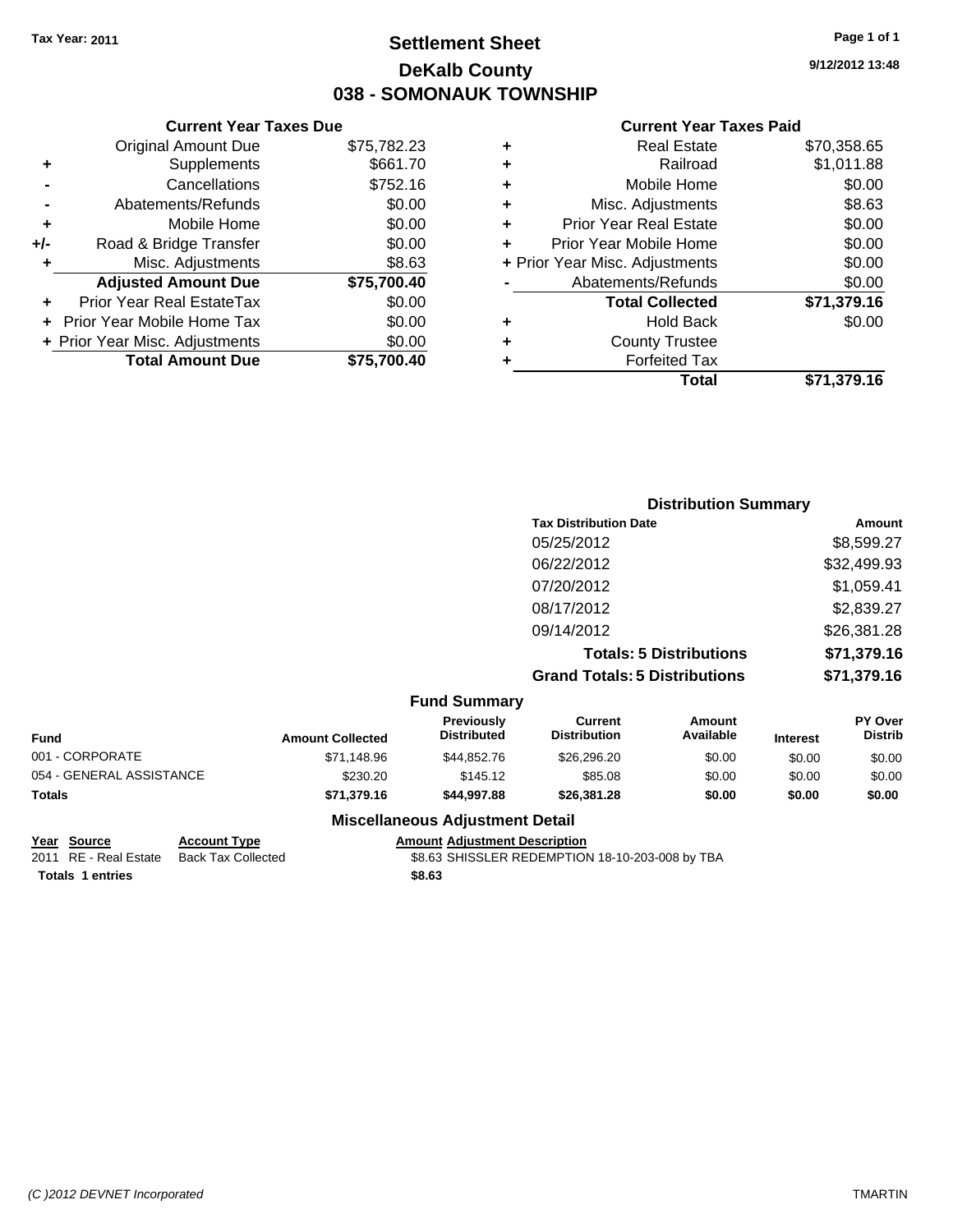### **Settlement Sheet Tax Year: 2011 Page 1 of 1 DeKalb County 039 - SOMONAUK ROAD & BRIDGE**

**9/12/2012 13:48**

#### **Current Year Taxes Paid**

| ٠ | <b>Real Estate</b>             | \$168,140.96 |
|---|--------------------------------|--------------|
| ٠ | Railroad                       | \$2,795.96   |
| ٠ | Mobile Home                    | \$0.00       |
| ٠ | Misc. Adjustments              | \$26.81      |
| ÷ | <b>Prior Year Real Estate</b>  | \$0.00       |
|   | Prior Year Mobile Home         | \$0.00       |
|   | + Prior Year Misc. Adjustments | \$0.00       |
|   | Abatements/Refunds             | \$0.00       |
|   | <b>Total Collected</b>         | \$170,963.73 |
|   | <b>Hold Back</b>               | \$0.00       |
| ÷ | <b>County Trustee</b>          |              |
|   | <b>Forfeited Tax</b>           |              |
|   | Total                          | \$170,963.73 |

|     | <b>Current Year Taxes Due</b>  |               |  |  |  |  |
|-----|--------------------------------|---------------|--|--|--|--|
|     | <b>Original Amount Due</b>     | \$235,321.87  |  |  |  |  |
| ÷   | Supplements                    | \$1,575.24    |  |  |  |  |
|     | Cancellations                  | \$1,797.60    |  |  |  |  |
|     | Abatements/Refunds             | \$0.00        |  |  |  |  |
| ٠   | Mobile Home                    | \$0.00        |  |  |  |  |
| +/- | Road & Bridge Transfer         | (\$50,685.77) |  |  |  |  |
| ٠   | Misc. Adjustments              | \$26.81       |  |  |  |  |
|     | <b>Adjusted Amount Due</b>     | \$184,440.55  |  |  |  |  |
|     | Prior Year Real EstateTax      | \$0.00        |  |  |  |  |
|     | Prior Year Mobile Home Tax     | \$0.00        |  |  |  |  |
|     | + Prior Year Misc. Adjustments | \$0.00        |  |  |  |  |
|     | <b>Total Amount Due</b>        | \$184,440.55  |  |  |  |  |

| <b>Road and Bridge Summary</b> |             |               | <b>Distribution Summary</b>          |               |  |
|--------------------------------|-------------|---------------|--------------------------------------|---------------|--|
| <b>Municipality</b>            | Amt. Due    | Amt. Distrib. | <b>Tax Distribution Date</b>         | <b>Amount</b> |  |
| <b>CITY OF SANDWICH</b>        | \$1,066.99  | \$1,005.30    | 05/25/2012                           | \$20,551.20   |  |
| VILLAGE OF SOMONAUK            | \$52,710.02 | \$49,680.47   | 06/22/2012                           | \$77,859.11   |  |
| Totals                         | \$53,777.01 | \$50,685.77   | 07/20/2012                           | \$2,531.93    |  |
|                                |             |               | 08/17/2012                           | \$6,785.53    |  |
|                                |             |               | 09/14/2012                           | \$63,235.96   |  |
|                                |             |               | <b>Totals: 5 Distributions</b>       | \$170,963.73  |  |
|                                |             |               | <b>Grand Totals: 5 Distributions</b> | \$170,963.73  |  |

|                              |                         | <b>Fund Summary</b>                     |                                |                            |                 |                                  |
|------------------------------|-------------------------|-----------------------------------------|--------------------------------|----------------------------|-----------------|----------------------------------|
| <b>Fund</b>                  | <b>Amount Collected</b> | <b>Previously</b><br><b>Distributed</b> | Current<br><b>Distribution</b> | <b>Amount</b><br>Available | <b>Interest</b> | <b>PY Over</b><br><b>Distrib</b> |
| 007 - ROAD AND BRIDGE        | \$98,686,05             | \$62,163,29                             | \$36,522.76                    | \$0.00                     | \$0.00          | \$0.00                           |
| 008 - BRIDGE CONST W/COUNTY  | \$40.56                 | \$25.57                                 | \$14.99                        | \$0.00                     | \$0.00          | \$0.00                           |
| 009 - PERMANENT ROAD         | \$56,933.77             | \$35,891.54                             | \$21,042.23                    | \$0.00                     | \$0.00          | \$0.00                           |
| 010 - EQUIPMENT AND BUILDING | \$15,303.35             | \$9.647.37                              | \$5,655.98                     | \$0.00                     | \$0.00          | \$0.00                           |
| <b>Totals</b>                | \$170,963,73            | \$107.727.77                            | \$63,235.96                    | \$0.00                     | \$0.00          | \$0.00                           |

**Miscellaneous Adjustment Detail**

| Year Source      | <b>Account Type</b>                      | <b>Amount Adiustment Description</b>             |
|------------------|------------------------------------------|--------------------------------------------------|
|                  | 2011 RE - Real Estate Back Tax Collected | \$26.81 SHISSLER REDEMPTION 18-10-203-008 by TBA |
| Totals 1 entries |                                          | \$26.81                                          |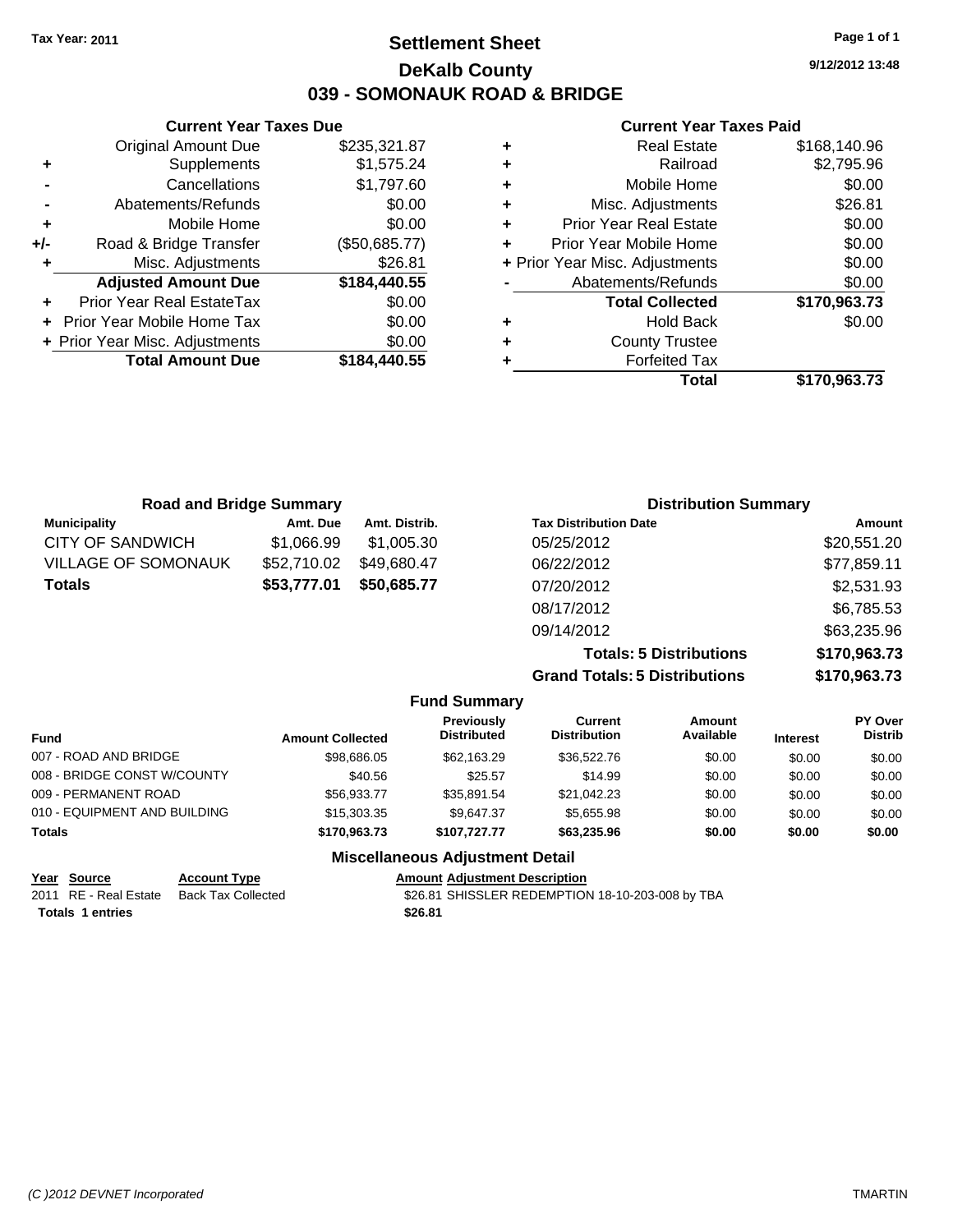**Current Year Taxes Due** Original Amount Due \$78,753.45

**Adjusted Amount Due \$78,613.24**

**Total Amount Due \$78,613.24**

**+** Supplements \$194.08 **-** Cancellations \$334.29 **-** Abatements/Refunds \$0.00 **+** Mobile Home \$0.00 **+/-** Road & Bridge Transfer \$0.00 **+** Misc. Adjustments \$0.00

**+** Prior Year Real EstateTax \$0.00 **+** Prior Year Mobile Home Tax \$0.00 **+ Prior Year Misc. Adjustments**  $$0.00$ 

### **Settlement Sheet Tax Year: 2011 Page 1 of 1 DeKalb County 040 - SOUTH GROVE TOWNSHIP**

**9/12/2012 13:48**

#### **Current Year Taxes Paid**

| ٠ | Real Estate                    | \$74,509.68 |
|---|--------------------------------|-------------|
| ٠ | Railroad                       | \$0.00      |
| ٠ | Mobile Home                    | \$0.00      |
| ٠ | Misc. Adjustments              | \$0.00      |
| ٠ | <b>Prior Year Real Estate</b>  | \$0.00      |
| ٠ | Prior Year Mobile Home         | \$0.00      |
|   | + Prior Year Misc. Adjustments | \$0.00      |
|   | Abatements/Refunds             | \$0.00      |
|   | <b>Total Collected</b>         | \$74,509.68 |
| ٠ | <b>Hold Back</b>               | \$0.00      |
| ٠ | <b>County Trustee</b>          |             |
| ٠ | <b>Forfeited Tax</b>           |             |
|   | Total                          | \$74,509.68 |

| <b>Distribution Summary</b>          |             |  |  |  |  |
|--------------------------------------|-------------|--|--|--|--|
| <b>Tax Distribution Date</b>         | Amount      |  |  |  |  |
| 05/25/2012                           | \$4,091.60  |  |  |  |  |
| 06/22/2012                           | \$37,867.04 |  |  |  |  |
| 07/20/2012                           | \$792.75    |  |  |  |  |
| 08/17/2012                           | \$2,318.98  |  |  |  |  |
| 09/14/2012                           | \$29,439.31 |  |  |  |  |
| <b>Totals: 5 Distributions</b>       | \$74,509.68 |  |  |  |  |
| <b>Grand Totals: 5 Distributions</b> | \$74,509.68 |  |  |  |  |

|                                               |                         | <b>Fund Summary</b>              |                                |                     |                 |                                  |
|-----------------------------------------------|-------------------------|----------------------------------|--------------------------------|---------------------|-----------------|----------------------------------|
| Fund                                          | <b>Amount Collected</b> | Previously<br><b>Distributed</b> | Current<br><b>Distribution</b> | Amount<br>Available | <b>Interest</b> | <b>PY Over</b><br><b>Distrib</b> |
| 001 - CORPORATE                               | \$44.950.86             | \$27.190.46                      | \$17,760.40                    | \$0.00              | \$0.00          | \$0.00                           |
| 027 - AUDIT                                   | \$473.66                | \$286.51                         | \$187.15                       | \$0.00              | \$0.00          | \$0.00                           |
| 034 - GENERAL ASSISTANCE                      | \$17,333,04             | \$10.484.63                      | \$6.848.41                     | \$0.00              | \$0.00          | \$0.00                           |
| 035 - TORT JUDGEMENTS/LIABILITY<br><b>INS</b> | \$6.368.57              | \$3,852,30                       | \$2,516.27                     | \$0.00              | \$0.00          | \$0.00                           |
| 047 - SOCIAL SECURITY                         | \$5,383,55              | \$3.256.47                       | \$2,127.08                     | \$0.00              | \$0.00          | \$0.00                           |
| <b>Totals</b>                                 | \$74,509.68             | \$45.070.37                      | \$29,439.31                    | \$0.00              | \$0.00          | \$0.00                           |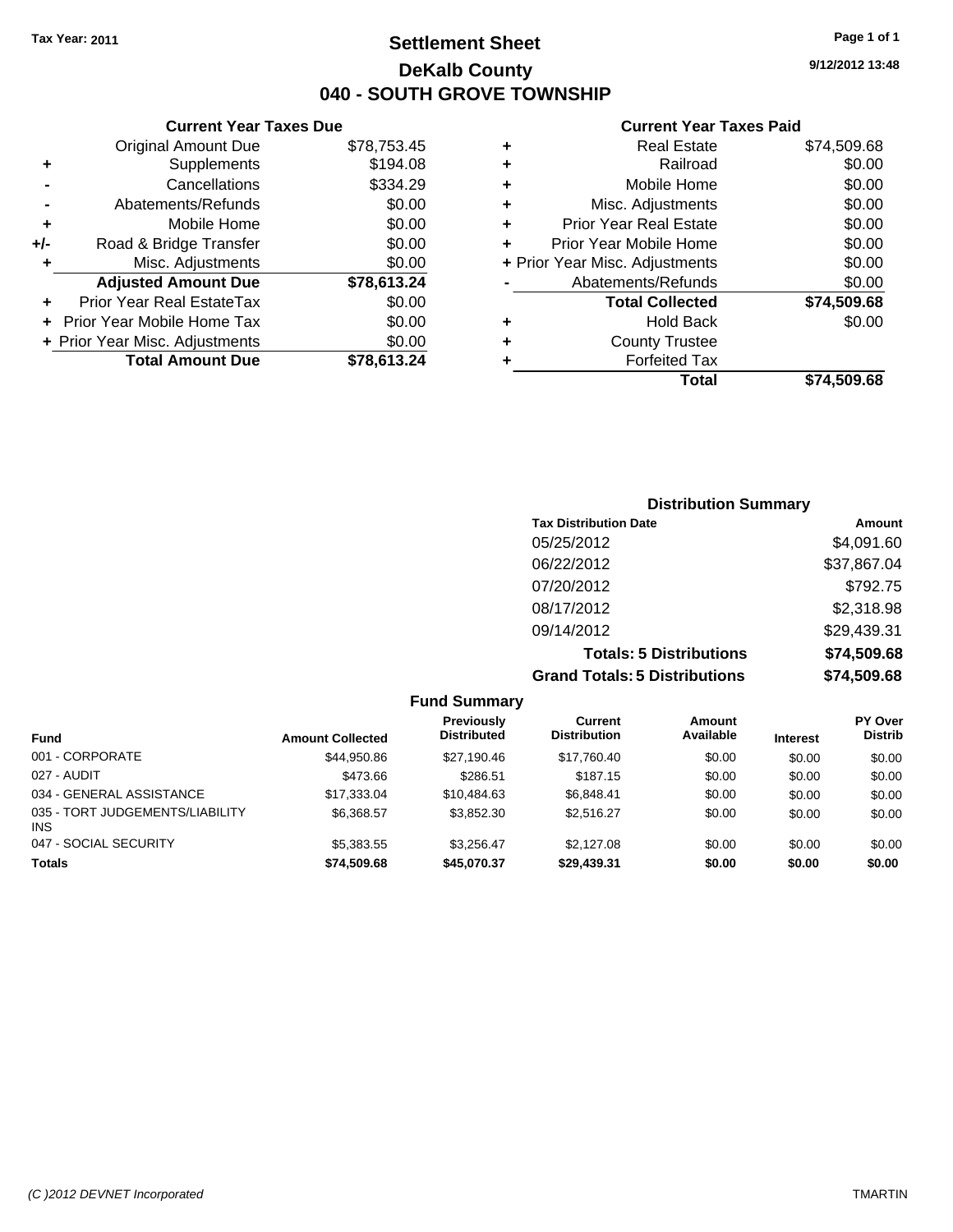### **Settlement Sheet Tax Year: 2011 Page 1 of 1 DeKalb County 041 - SOUTH GROVE ROAD & BRIDGE**

#### **Current Year Taxes Due**

|     | <b>Original Amount Due</b>     | \$110,004.77 |
|-----|--------------------------------|--------------|
| ٠   | Supplements                    | \$271.10     |
|     | Cancellations                  | \$466.94     |
|     | Abatements/Refunds             | \$0.00       |
| ٠   | Mobile Home                    | \$0.00       |
| +/- | Road & Bridge Transfer         | \$0.00       |
| ٠   | Misc. Adjustments              | \$0.00       |
|     | <b>Adjusted Amount Due</b>     | \$109,808.93 |
| ÷   | Prior Year Real EstateTax      | \$0.00       |
|     | Prior Year Mobile Home Tax     | \$0.00       |
|     |                                |              |
|     | + Prior Year Misc. Adjustments | \$0.00       |
|     | <b>Total Amount Due</b>        | \$109,808.93 |

#### **Current Year Taxes Paid**

|   | <b>Real Estate</b>             | \$104,076.93 |
|---|--------------------------------|--------------|
| ٠ | Railroad                       | \$0.00       |
| ٠ | Mobile Home                    | \$0.00       |
| ٠ | Misc. Adjustments              | \$0.00       |
| ٠ | Prior Year Real Estate         | \$0.00       |
| ÷ | Prior Year Mobile Home         | \$0.00       |
|   | + Prior Year Misc. Adjustments | \$0.00       |
|   | Abatements/Refunds             | \$0.00       |
|   | <b>Total Collected</b>         | \$104,076.93 |
| ٠ | <b>Hold Back</b>               | \$0.00       |
| ٠ | <b>County Trustee</b>          |              |
| ٠ | <b>Forfeited Tax</b>           |              |
|   | Total                          | \$104,076.93 |
|   |                                |              |

### **Distribution Summary Tax Distribution Date Amount** 05/25/2012 \$5,715.21 06/22/2012 \$52,893.53 07/20/2012 \$1,107.34 08/17/2012 \$3,239.23 09/14/2012 \$41,121.62 **Totals: 5 Distributions \$104,076.93 Grand Totals: 5 Distributions \$104,076.93**

#### **Fund Summary Fund Interest Amount Collected Distributed PY Over Distrib Amount Available Current Distribution Previously** 007 - ROAD AND BRIDGE 60.00 \$63,390.65 \$38,344.50 \$25,046.15 \$0.00 \$0.00 \$0.00 \$0.00 008 - BRIDGE CONST W/COUNTY  $$7,569.93$   $$4,578.99$   $$2,990.94$   $$0.00$   $$0.00$   $$0.00$ 009 - PERMANENT ROAD \$26,492.06 \$16,024.84 \$10,467.22 \$0.00 \$0.00 \$0.00 010 - EQUIPMENT AND BUILDING \$6,624.29 \$4,006.98 \$2,617.31 \$0.00 \$0.00 \$0.00 **Totals \$104,076.93 \$62,955.31 \$41,121.62 \$0.00 \$0.00 \$0.00**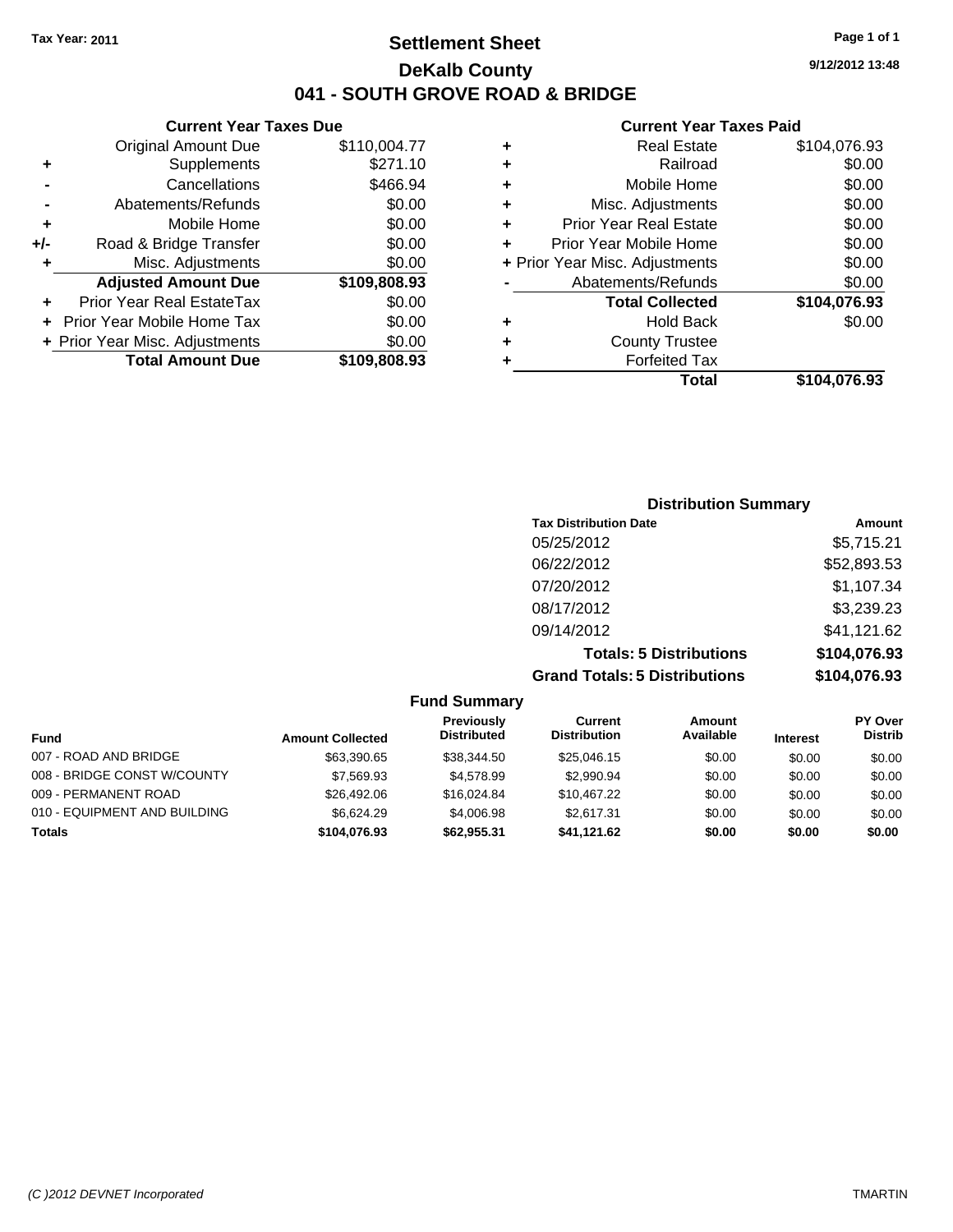### **Settlement Sheet Tax Year: 2011 Page 1 of 1 DeKalb County 042 - SQUAW GROVE TOWNSHIP**

**9/12/2012 13:48**

#### **Current Year Taxes Paid**

| ٠ | <b>Real Estate</b>             | \$113,549.00 |
|---|--------------------------------|--------------|
|   | Railroad                       | \$1,145.78   |
| ٠ | Mobile Home                    | \$0.00       |
| ٠ | Misc. Adjustments              | \$23.92      |
| ٠ | <b>Prior Year Real Estate</b>  | \$0.00       |
|   | Prior Year Mobile Home         | \$0.00       |
|   | + Prior Year Misc. Adjustments | \$0.00       |
|   | Abatements/Refunds             | \$0.00       |
|   | <b>Total Collected</b>         | \$114,718.70 |
| ٠ | <b>Hold Back</b>               | \$0.00       |
| ٠ | <b>County Trustee</b>          |              |
|   | <b>Forfeited Tax</b>           |              |
|   | Total                          | \$114,718.70 |

### **+** Supplements \$720.37 **-** Cancellations \$800.43 **-** Abatements/Refunds \$0.00 **+** Mobile Home \$0.00 **+/-** Road & Bridge Transfer \$0.00 **+** Misc. Adjustments \$23.92 **Adjusted Amount Due \$120,949.13 +** Prior Year Real EstateTax \$0.00 **+** Prior Year Mobile Home Tax \$0.00 **+ Prior Year Misc. Adjustments**  $$0.00$ **Total Amount Due \$120,949.13**

**Current Year Taxes Due** Original Amount Due \$121,005.27

### **Distribution Summary Tax Distribution Date Amount** 05/25/2012 \$10,163.44 06/22/2012 \$52,593.49 07/20/2012 \$1,381.52 08/17/2012 \$5,109.91 09/14/2012 \$45,470.34 **Totals: 5 Distributions \$114,718.70 Grand Totals: 5 Distributions \$114,718.70**

#### **Fund Summary**

| <b>Amount Collected</b> | Previously<br><b>Distributed</b> | Current<br><b>Distribution</b> | Amount<br>Available | <b>Interest</b> | <b>PY Over</b><br><b>Distrib</b> |
|-------------------------|----------------------------------|--------------------------------|---------------------|-----------------|----------------------------------|
| \$73.472.50             | \$44.350.65                      | \$29,121.85                    | \$0.00              | \$0.00          | \$0.00                           |
| \$12,519.48             | \$7.557.22                       | \$4.962.26                     | \$0.00              | \$0.00          | \$0.00                           |
| \$25,408.48             | \$15,337,48                      | \$10.071.00                    | \$0.00              | \$0.00          | \$0.00                           |
| \$3.318.24              | \$2,003.01                       | \$1,315.23                     | \$0.00              | \$0.00          | \$0.00                           |
| \$114,718,70            | \$69,248,36                      | \$45,470.34                    | \$0.00              | \$0.00          | \$0.00                           |
|                         |                                  |                                |                     |                 |                                  |

### **Miscellaneous Adjustment Detail**

| Year Source             | <b>Account Type</b>                        | <b>Amount Adjustment Description</b>                      |
|-------------------------|--------------------------------------------|-----------------------------------------------------------|
|                         | 2011 RE - Real Estate Back Tax Collected   | \$5.71 BUSHNELL REDEMPTION 15-15-426-014 by TBA           |
|                         | 2011 RE - Real Estate Paymt In Lieu of Tax | \$18.21 SUNSET VIEW APARTMENTS - HOUSING AUTHORITY by TBA |
| <b>Totals 2 entries</b> |                                            | \$23.92                                                   |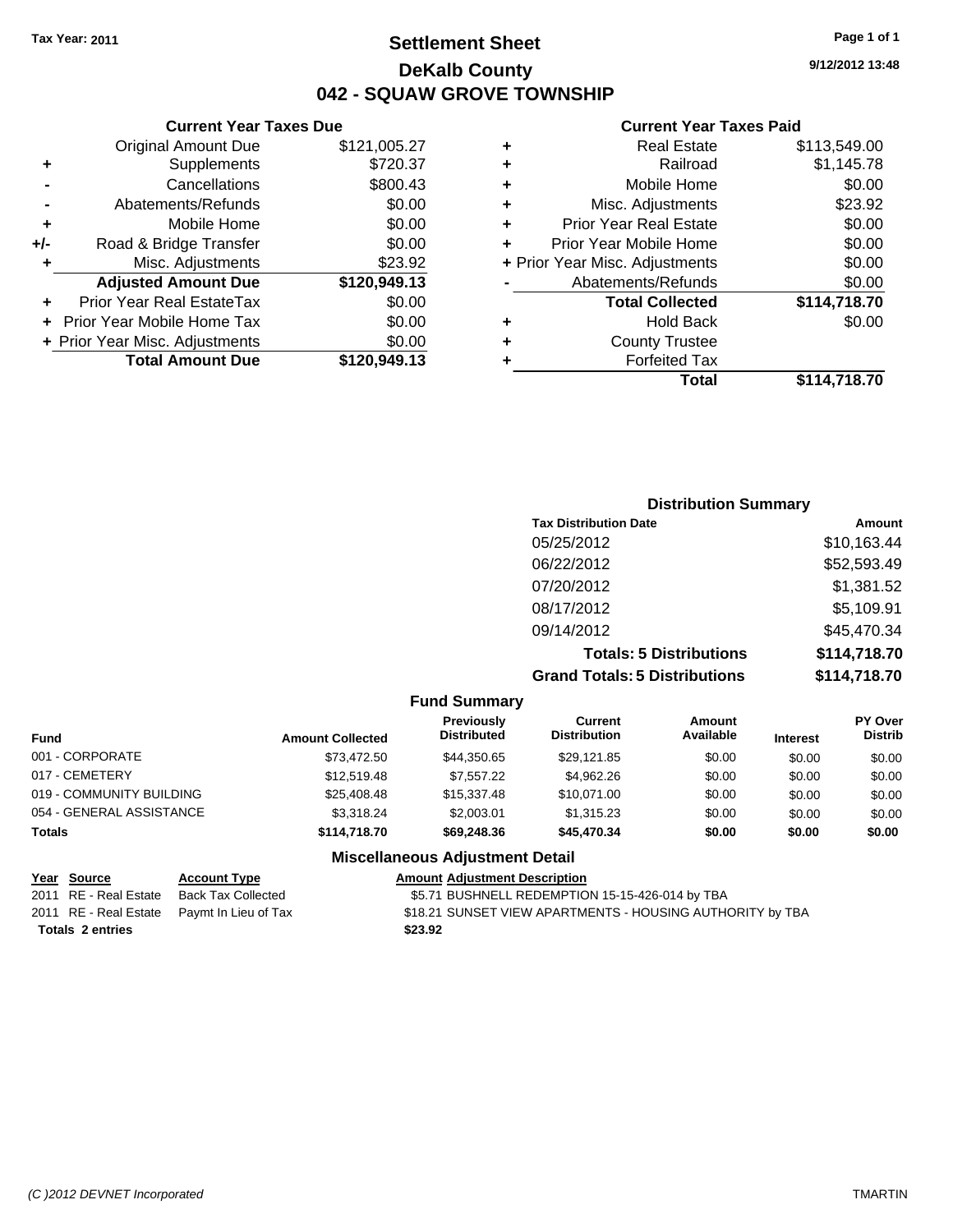### **Settlement Sheet Tax Year: 2011 Page 1 of 1 DeKalb County 043 - HINCKLEY PUBLIC LIBRARY DISTRICT**

#### **Current Year Taxes Due**

|     | <b>Original Amount Due</b>       | \$163,334.77 |
|-----|----------------------------------|--------------|
| ٠   | Supplements                      | \$972.35     |
|     | Cancellations                    | \$1,080.40   |
|     | Abatements/Refunds               | \$0.00       |
| ٠   | Mobile Home                      | \$0.00       |
| +/- | Road & Bridge Transfer           | \$0.00       |
| ٠   | Misc. Adjustments                | \$32.29      |
|     | <b>Adjusted Amount Due</b>       | \$163,259.01 |
|     | <b>Prior Year Real EstateTax</b> | \$0.00       |
|     | Prior Year Mobile Home Tax       | \$0.00       |
|     | + Prior Year Misc. Adjustments   | \$0.00       |
|     | <b>Total Amount Due</b>          | \$163,259.01 |
|     |                                  |              |

#### **Current Year Taxes Paid**

|   | <b>Real Estate</b>             | \$153,270.10 |
|---|--------------------------------|--------------|
| ٠ | Railroad                       | \$1,546.60   |
| ٠ | Mobile Home                    | \$0.00       |
| ٠ | Misc. Adjustments              | \$32.29      |
| ٠ | <b>Prior Year Real Estate</b>  | \$0.00       |
| ٠ | Prior Year Mobile Home         | \$0.00       |
|   | + Prior Year Misc. Adjustments | \$0.00       |
|   | Abatements/Refunds             | \$0.00       |
|   | <b>Total Collected</b>         | \$154,848.99 |
| ٠ | Hold Back                      | \$0.00       |
| ٠ | <b>County Trustee</b>          |              |
| ٠ | <b>Forfeited Tax</b>           |              |
|   | Total                          | \$154,848.99 |
|   |                                |              |

### **Distribution Summary Tax Distribution Date Amount** 05/25/2012 \$13,718.93 06/22/2012 \$70,991.04 07/20/2012 \$1,864.75 08/17/2012 \$6,897.40 09/14/2012 \$61,376.87 **Totals: 5 Distributions \$154,848.99 Grand Totals: 5 Distributions \$154,848.99**

**Fund Summary Fund Interest Amount Collected Distributed PY Over Distrib Amount Available Current Distribution Previously** 001 - CORPORATE \$130,411.33 \$78,720.72 \$51,690.61 \$0.00 \$0.00 \$0.00 004 - OPERATIONS & MAINTENANCE \$4,745.51 \$2,864.55 \$1,880.96 \$0.00 \$0.00 \$0.00 005 - I. M. R. F. \$7,592.88 \$4,583.32 \$3,009.56 \$0.00 \$0.00 \$0.00 027 - AUDIT \$36.23 \$21.87 \$14.36 \$0.00 \$0.00 \$0.00 035 - TORT JUDGEMENTS/LIABILITY INS \$6,180.01 \$3,730.46 \$2,449.55 \$0.00 \$0.00 \$0.00 047 - SOCIAL SECURITY \$5,883.03 \$3,551.20 \$2,331.83 \$0.00 \$0.00 \$0.00 **Totals \$154,848.99 \$93,472.12 \$61,376.87 \$0.00 \$0.00 \$0.00 Miscellaneous Adjustment Detail**

| Year Source             | <b>Account Type</b>                        | <b>Amount Adjustment Description</b>                      |
|-------------------------|--------------------------------------------|-----------------------------------------------------------|
| 2011 RE - Real Estate   | Back Tax Collected                         | \$7.71 BUSHNELL REDEMPTION 15-15-426-014 by TBA           |
|                         | 2011 RE - Real Estate Paymt In Lieu of Tax | \$24.58 SUNSET VIEW APARTMENTS - HOUSING AUTHORITY by TBA |
| <b>Totals 2 entries</b> |                                            | \$32.29                                                   |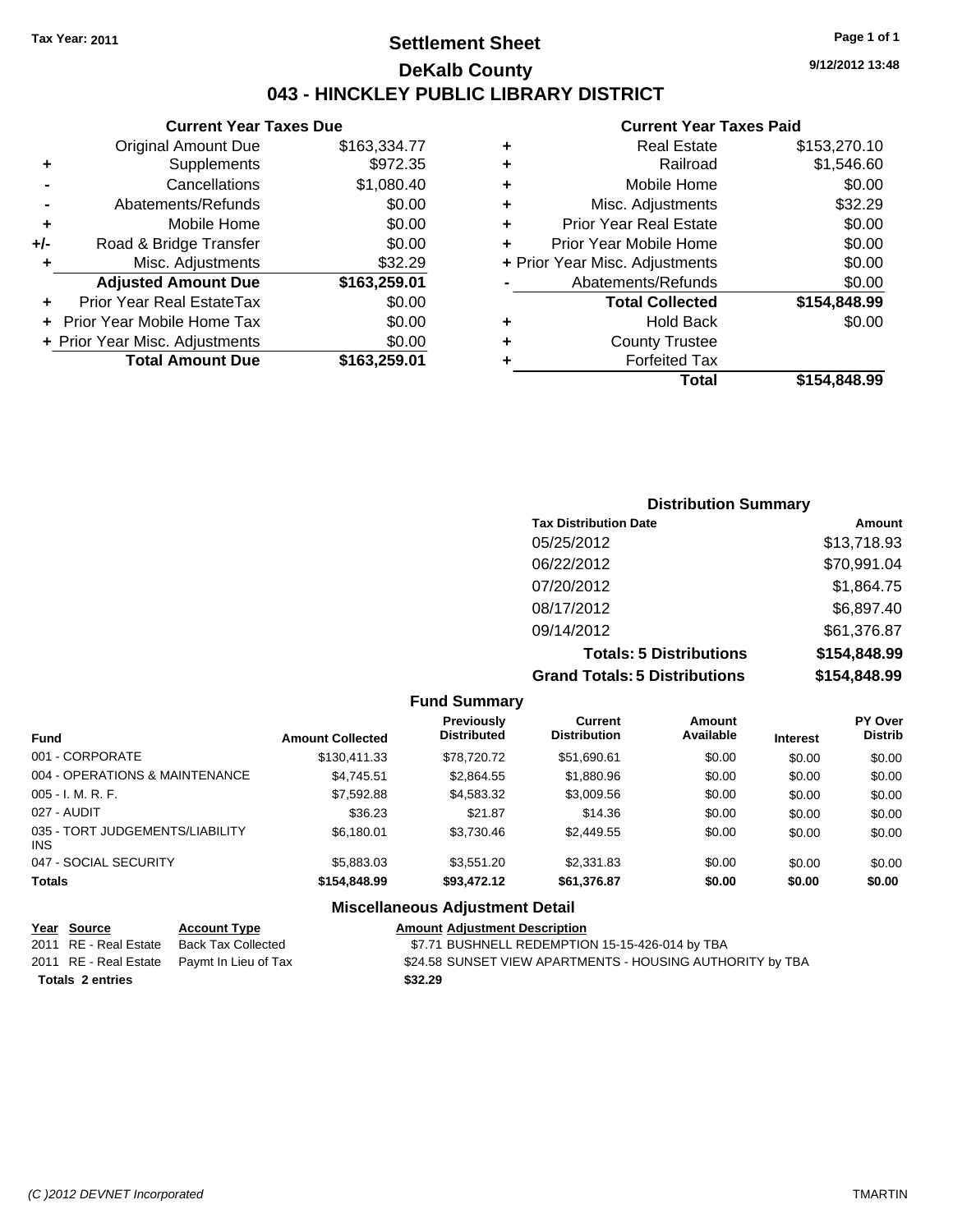### **Settlement Sheet Tax Year: 2011 Page 1 of 1 DeKalb County 044 - SQUAW GROVE ROAD & BRIDGE**

**9/12/2012 13:48**

#### **Current Year Taxes Paid**

|   | Total                          | \$251.726.39 |
|---|--------------------------------|--------------|
|   | <b>Forfeited Tax</b>           |              |
| ٠ | <b>County Trustee</b>          |              |
| ٠ | <b>Hold Back</b>               | \$0.00       |
|   | <b>Total Collected</b>         | \$251,726.39 |
|   | Abatements/Refunds             | \$0.00       |
|   | + Prior Year Misc. Adjustments | \$0.00       |
| ÷ | Prior Year Mobile Home         | \$0.00       |
| ٠ | <b>Prior Year Real Estate</b>  | \$0.00       |
| ٠ | Misc. Adjustments              | \$60.23      |
| ٠ | Mobile Home                    | \$0.00       |
| ٠ | Railroad                       | \$2,738.30   |
| ٠ | <b>Real Estate</b>             | \$248,927.86 |

| <b>Road and Bridge Summary</b> |             |               | <b>Distribution Summary</b>  |              |  |
|--------------------------------|-------------|---------------|------------------------------|--------------|--|
| <b>Municipality</b>            | Amt. Due    | Amt. Distrib. | <b>Tax Distribution Date</b> | Amount       |  |
| <b>VILLAGE OF HINCKLEY</b>     | \$39,117.92 | \$37,091.16   | 05/25/2012                   | \$22,281.69  |  |
| <b>Totals</b>                  | \$39,117.92 | \$37,091.16   | 06/22/2012                   | \$115,414.64 |  |
|                                |             |               | 07/20/2012                   | \$3,028.68   |  |
|                                |             |               | 08/17/2012                   | \$11,202.48  |  |
|                                |             |               | 09/14/2012                   | \$99,798.90  |  |

**Totals: 5 Distributions \$251,726.39 Grand Totals: 5 Distributions \$251,726.39**

|                                         |                     |                         | <b>Fund Summary</b>                     |                                |                     |                 |                           |
|-----------------------------------------|---------------------|-------------------------|-----------------------------------------|--------------------------------|---------------------|-----------------|---------------------------|
| <b>Fund</b>                             |                     | <b>Amount Collected</b> | <b>Previously</b><br><b>Distributed</b> | Current<br><b>Distribution</b> | Amount<br>Available | <b>Interest</b> | PY Over<br><b>Distrib</b> |
| 007 - ROAD AND BRIDGE                   |                     | \$84.263.91             | \$50.841.22                             | \$33,422.69                    | \$0.00              | \$0.00          | \$0.00                    |
| 008 - BRIDGE CONST W/COUNTY             |                     | \$5.694.63              | \$3,437.48                              | \$2,257.15                     | \$0.00              | \$0.00          | \$0.00                    |
| 009 - PERMANENT ROAD                    |                     | \$120,992.58            | \$73.035.40                             | \$47.957.18                    | \$0.00              | \$0.00          | \$0.00                    |
| 010 - EQUIPMENT AND BUILDING            |                     | \$37.927.82             | \$22.894.57                             | \$15.033.25                    | \$0.00              | \$0.00          | \$0.00                    |
| 035 - TORT JUDGEMENTS/LIABILITY<br>INS. |                     | \$2,847.45              | \$1,718.82                              | \$1.128.63                     | \$0.00              | \$0.00          | \$0.00                    |
| <b>Totals</b>                           |                     | \$251.726.39            | \$151.927.49                            | \$99.798.90                    | \$0.00              | \$0.00          | \$0.00                    |
|                                         |                     |                         | <b>Miscellaneous Adjustment Detail</b>  |                                |                     |                 |                           |
| Year Source                             | <b>Account Type</b> |                         | <b>Amount Adiustment Description</b>    |                                |                     |                 |                           |

| <b>Totals 2 entries</b> |                                            | \$60.23                                                   |
|-------------------------|--------------------------------------------|-----------------------------------------------------------|
|                         | 2011 RE - Real Estate Paymt In Lieu of Tax | \$45.85 SUNSET VIEW APARTMENTS - HOUSING AUTHORITY by TBA |
| 2011 RE - Real Estate   | Back Tax Collected                         | \$14.38 BUSHNELL REDEMPTION 15-15-426-014 by TBA          |
| <u>rear source</u>      | ACCOUNT TYPE                               | AINQUIR AQJUSTMENT DESCRIPTION                            |

#### **Current Year Taxes Due** Original Amount Due \$304,644.89

|     | $5.19$ and $7.010$ and $2.00$     | <b>POULD LIGHT</b> |
|-----|-----------------------------------|--------------------|
|     | Supplements                       | \$1,571.48         |
|     | Cancellations                     | \$1,754.78         |
|     | Abatements/Refunds                | \$0.00             |
| ÷   | Mobile Home                       | \$0.00             |
| +/- | Road & Bridge Transfer            | (\$37,091.16)      |
| ٠   | Misc. Adjustments                 | \$60.23            |
|     | <b>Adjusted Amount Due</b>        | \$267,430.66       |
|     | Prior Year Real EstateTax         | \$0.00             |
|     | <b>Prior Year Mobile Home Tax</b> | \$0.00             |
|     | + Prior Year Misc. Adjustments    | \$0.00             |
|     | <b>Total Amount Due</b>           | \$267,430.66       |
|     |                                   |                    |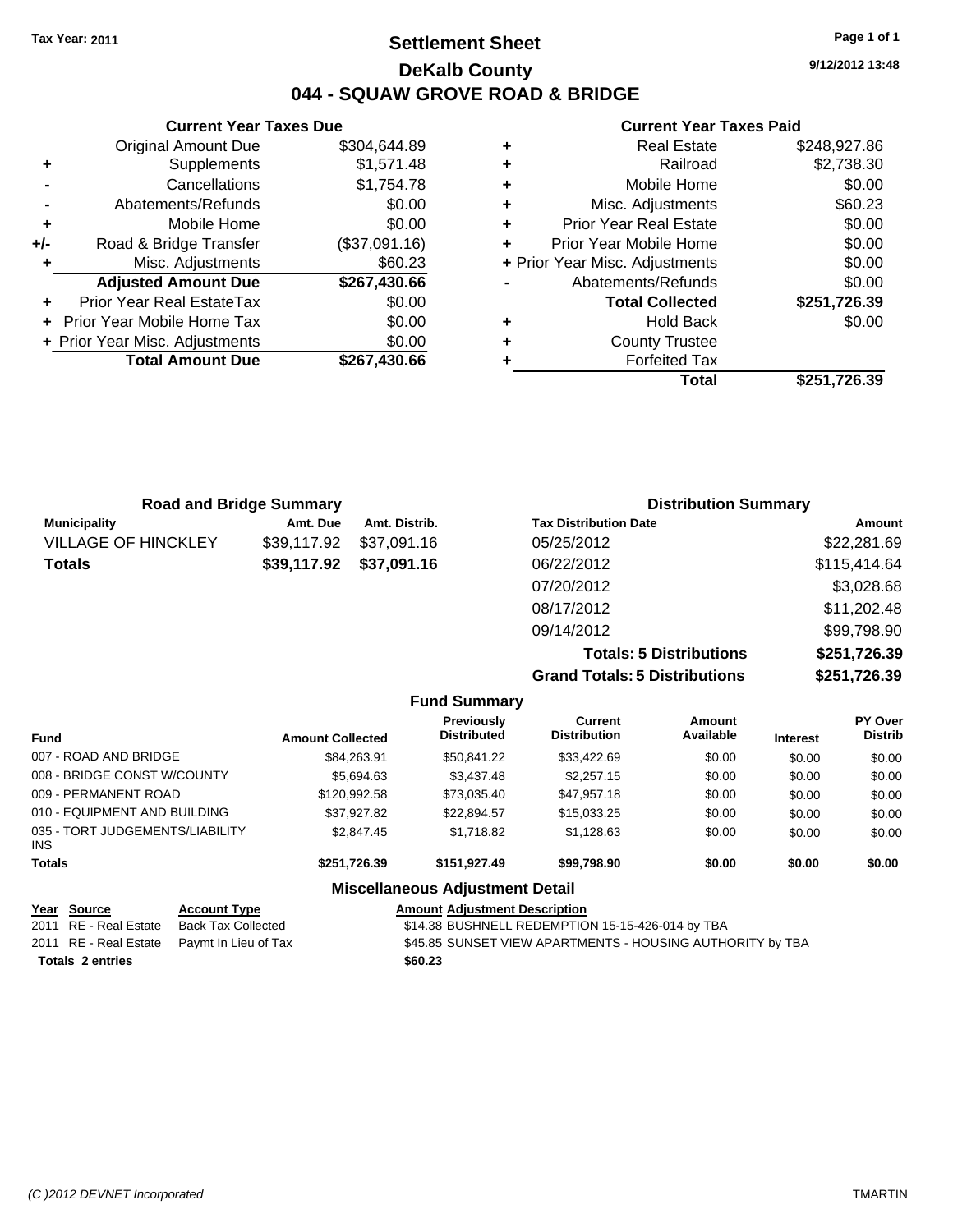### **Settlement Sheet Tax Year: 2011 Page 1 of 1 DeKalb County 045 - SYCAMORE TOWNSHIP**

### **Current Year Taxes Due**

|     | <b>Original Amount Due</b>     | \$374,061.31 |
|-----|--------------------------------|--------------|
| ٠   | Supplements                    | \$2,365.73   |
|     | Cancellations                  | \$2,575.07   |
|     | Abatements/Refunds             | \$0.00       |
| ٠   | Mobile Home                    | \$0.00       |
| +/- | Road & Bridge Transfer         | \$0.00       |
| ٠   | Misc. Adjustments              | \$130.51     |
|     | <b>Adjusted Amount Due</b>     | \$373,982.48 |
|     | Prior Year Real EstateTax      | \$0.00       |
|     | Prior Year Mobile Home Tax     | \$0.00       |
|     |                                |              |
|     | + Prior Year Misc. Adjustments | \$0.00       |
|     | <b>Total Amount Due</b>        | \$373,982.48 |

#### **Current Year Taxes Paid**

|   | <b>Real Estate</b>             | \$358,744.35 |
|---|--------------------------------|--------------|
| ٠ | Railroad                       | \$147.20     |
| ٠ | Mobile Home                    | \$0.00       |
| ٠ | Misc. Adjustments              | \$130.51     |
| ٠ | <b>Prior Year Real Estate</b>  | \$0.00       |
| ÷ | Prior Year Mobile Home         | \$0.00       |
|   | + Prior Year Misc. Adjustments | \$0.00       |
|   | Abatements/Refunds             | \$0.00       |
|   | <b>Total Collected</b>         | \$359,022.06 |
| ٠ | <b>Hold Back</b>               | \$0.00       |
| ٠ | <b>County Trustee</b>          |              |
| ٠ | <b>Forfeited Tax</b>           |              |
|   | Total                          | \$359,022.06 |
|   |                                |              |

### **Distribution Summary Tax Distribution Date Amount** 05/25/2012 \$31,693.55 06/22/2012 \$159,187.77 07/20/2012 \$3,577.93 08/17/2012 \$16,203.70 09/14/2012 \$148,359.11 **Totals: 5 Distributions \$359,022.06 Grand Totals: 5 Distributions \$359,022.06**

#### **Fund Summary**

| Current             | Amount    |                 | <b>PY Over</b> |
|---------------------|-----------|-----------------|----------------|
| <b>Distribution</b> | Available | <b>Interest</b> | <b>Distrib</b> |
| \$141,597.65        | \$0.00    | \$0.00          | \$0.00         |
| \$5,955.58          | \$0.00    | \$0.00          | \$0.00         |
| \$805.88            | \$0.00    | \$0.00          | \$0.00         |
| \$148,359.11        | \$0.00    | \$0.00          | \$0.00         |
|                     |           |                 |                |

#### **Miscellaneous Adjustment Detail**

| Year Source             | <b>Account Type</b>                        | Amount   |
|-------------------------|--------------------------------------------|----------|
|                         | 2011 RE - Real Estate Paymt In Lieu of Tax | \$130.51 |
| <b>Totals 1 entries</b> |                                            | \$130.51 |

**PERR 19 AMOUNT ADDEN IN A ADDEN IN A ADDEN IN A ADDEN IN A ADDEN IN A ADDEN IN A AND A ADDEN IN A ADDEN IN A ADDEN IN A ADDEN IN A ADDEN IN A ADDEN IN A ADDEN IN A ADDEN IN A ADDEN IN A ADDEN IN A ADDEN IN A ADDEN IN A AD** 2011 aymt In Lieu of Tax **Cannes Cannes Act Act Act Act State \$130.51 SYCAMORE UNITS - HOUSING AUTHORITY by TBA**  **9/12/2012 13:48**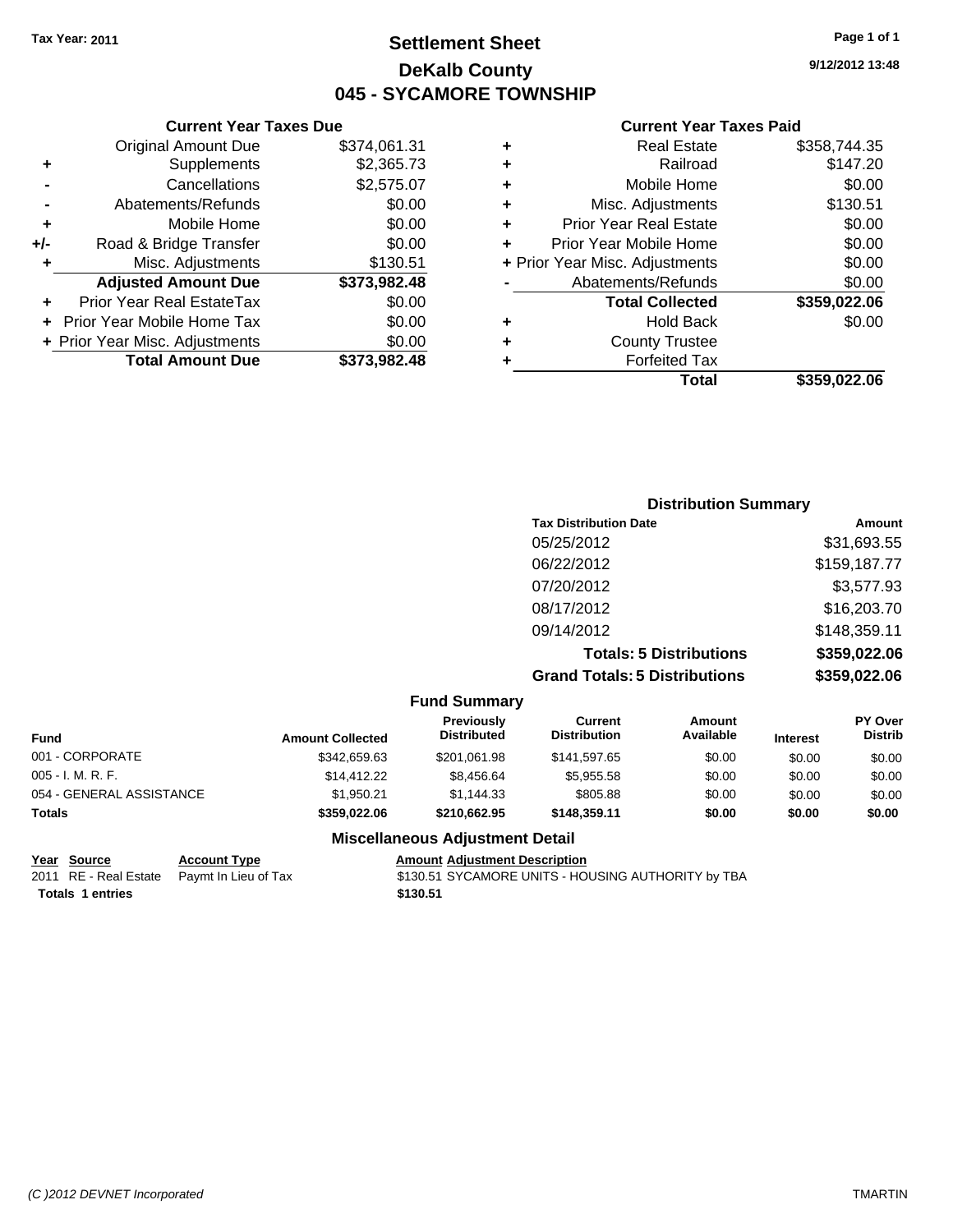### **Settlement Sheet Tax Year: 2011 Page 1 of 1 DeKalb County 046 - SYCAMORE ROAD & BRIDGE**

**9/12/2012 13:48**

#### **Current Year Taxes Paid**

|     | <b>Current Year Taxes Due</b>  |               |   | <b>Current Year Taxes Paid</b> |              |  |
|-----|--------------------------------|---------------|---|--------------------------------|--------------|--|
|     | <b>Original Amount Due</b>     | \$757,550.12  | ٠ | <b>Real Estate</b>             | \$715,789.69 |  |
| ٠   | Supplements                    | \$4,716.42    | ٠ | Railroad                       | \$298.10     |  |
|     | Cancellations                  | \$5,137.88    |   | Mobile Home                    | \$0.00       |  |
|     | Abatements/Refunds             | \$0.00        | ٠ | Misc. Adjustments              | \$264.31     |  |
| ÷   | Mobile Home                    | \$0.00        | ÷ | <b>Prior Year Real Estate</b>  | \$0.00       |  |
| +/- | Road & Bridge Transfer         | (\$10,740.44) | ÷ | Prior Year Mobile Home         | \$0.00       |  |
|     | Misc. Adjustments              | \$264.31      |   | + Prior Year Misc. Adjustments | \$0.00       |  |
|     | <b>Adjusted Amount Due</b>     | \$746,652.53  |   | Abatements/Refunds             | \$0.00       |  |
| ÷.  | Prior Year Real EstateTax      | \$0.00        |   | <b>Total Collected</b>         | \$716,352.10 |  |
|     | + Prior Year Mobile Home Tax   | \$0.00        | ٠ | <b>Hold Back</b>               | \$0.00       |  |
|     | + Prior Year Misc. Adjustments | \$0.00        | ٠ | <b>County Trustee</b>          |              |  |
|     | <b>Total Amount Due</b>        | \$746,652.53  |   | <b>Forfeited Tax</b>           |              |  |
|     |                                |               |   | <b>Total</b>                   | \$716,352.10 |  |

| <b>Road and Bridge Summary</b> |             |               | <b>Distribution Summary</b>  |              |  |
|--------------------------------|-------------|---------------|------------------------------|--------------|--|
| <b>Municipality</b>            | Amt. Due    | Amt. Distrib. | <b>Tax Distribution Date</b> | Amount       |  |
| CITY OF SYCAMORE               | \$11,188.19 | \$10,740.44   | 05/25/2012                   | \$63,239.31  |  |
| Totals                         | \$11,188.19 | \$10,740.44   | 06/22/2012                   | \$317,623.78 |  |
|                                |             |               | 07/20/2012                   | \$7,139.02   |  |
|                                |             |               | 08/17/2012                   | \$32,330.79  |  |
|                                |             |               | 09/14/2012                   | \$296,019.20 |  |

**Totals: 5 Distributions \$716,352.10 Grand Totals: 5 Distributions \$716,352.10**

|                                         |                         | <b>Fund Summary</b>                     |                                       |                     |                 |                           |
|-----------------------------------------|-------------------------|-----------------------------------------|---------------------------------------|---------------------|-----------------|---------------------------|
| <b>Fund</b>                             | <b>Amount Collected</b> | <b>Previously</b><br><b>Distributed</b> | <b>Current</b><br><b>Distribution</b> | Amount<br>Available | <b>Interest</b> | PY Over<br><b>Distrib</b> |
| $005 - I. M. R. F.$                     | \$14,412,47             | \$8.456.81                              | \$5,955.66                            | \$0.00              | \$0.00          | \$0.00                    |
| 007 - ROAD AND BRIDGE                   | \$18,083,67             | \$10,610.55                             | \$7,473.12                            | \$0.00              | \$0.00          | \$0.00                    |
| 008 - BRIDGE CONST W/COUNTY             | \$20.993.34             | \$12,318.24                             | \$8.675.10                            | \$0.00              | \$0.00          | \$0.00                    |
| 009 - PERMANENT ROAD                    | \$534.190.52            | \$313,446.48                            | \$220.744.04                          | \$0.00              | \$0.00          | \$0.00                    |
| 010 - EQUIPMENT AND BUILDING            | \$91.194.86             | \$53,510.33                             | \$37.684.53                           | \$0.00              | \$0.00          | \$0.00                    |
| 035 - TORT JUDGEMENTS/LIABILITY<br>INS. | \$24,010.04             | \$14.088.35                             | \$9.921.69                            | \$0.00              | \$0.00          | \$0.00                    |
| 047 - SOCIAL SECURITY                   | \$13,467.20             | \$7,902.14                              | \$5,565.06                            | \$0.00              | \$0.00          | \$0.00                    |
| <b>Totals</b>                           | \$716.352.10            | \$420,332,90                            | \$296.019.20                          | \$0.00              | \$0.00          | \$0.00                    |
|                                         |                         | <b>Miscellaneous Adjustment Detail</b>  |                                       |                     |                 |                           |

|                  | Year Source | <b>Account Type</b>                        | <b>Amount Adjustment Description</b>               |
|------------------|-------------|--------------------------------------------|----------------------------------------------------|
|                  |             | 2011 RE - Real Estate Paymt In Lieu of Tax | \$264.31 SYCAMORE UNITS - HOUSING AUTHORITY by TBA |
| Totals 1 entries |             |                                            | \$264.31                                           |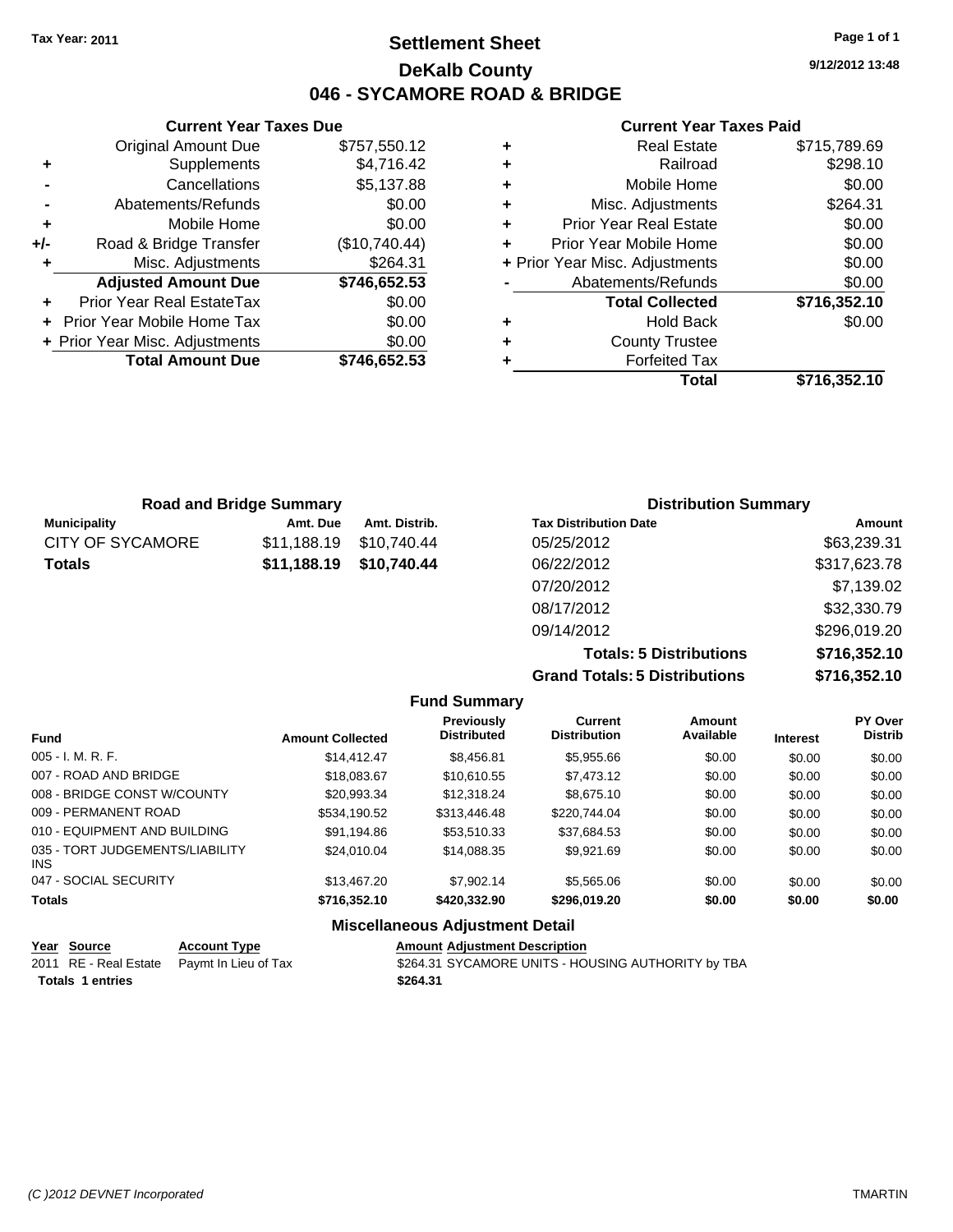### **Settlement Sheet Tax Year: 2011 Page 1 of 1 DeKalb County 047 - VICTOR TOWNSHIP**

**9/12/2012 13:48**

### **Current Year Taxes Paid**

|     | <b>Current Year Taxes Due</b>  |             |  |  |  |  |  |
|-----|--------------------------------|-------------|--|--|--|--|--|
|     | <b>Original Amount Due</b>     | \$48,667.68 |  |  |  |  |  |
| ٠   | Supplements                    | \$53.76     |  |  |  |  |  |
|     | Cancellations                  | \$72.13     |  |  |  |  |  |
|     | Abatements/Refunds             | \$0.00      |  |  |  |  |  |
| ٠   | Mobile Home                    | \$0.00      |  |  |  |  |  |
| +/- | Road & Bridge Transfer         | \$0.00      |  |  |  |  |  |
| ٠   | Misc. Adjustments              | \$0.00      |  |  |  |  |  |
|     | <b>Adjusted Amount Due</b>     | \$48,649.31 |  |  |  |  |  |
| ÷   | Prior Year Real EstateTax      | \$0.00      |  |  |  |  |  |
|     | Prior Year Mobile Home Tax     | \$0.00      |  |  |  |  |  |
|     | + Prior Year Misc. Adjustments | \$0.00      |  |  |  |  |  |
|     | <b>Total Amount Due</b>        | \$48.649.31 |  |  |  |  |  |
|     |                                |             |  |  |  |  |  |

| \$44,876.01<br><b>Total Collected</b><br>\$0.00<br><b>Hold Back</b><br><b>County Trustee</b><br><b>Forfeited Tax</b> |
|----------------------------------------------------------------------------------------------------------------------|
|                                                                                                                      |
|                                                                                                                      |
|                                                                                                                      |
|                                                                                                                      |
| \$0.00<br>Abatements/Refunds                                                                                         |
| \$0.00<br>+ Prior Year Misc. Adjustments                                                                             |
| \$0.00<br>Prior Year Mobile Home                                                                                     |
| \$0.00<br><b>Prior Year Real Estate</b>                                                                              |
| \$0.00<br>Misc. Adjustments                                                                                          |
| \$0.00<br>Mobile Home                                                                                                |
| \$26.36                                                                                                              |
| \$44,849.65                                                                                                          |
| <b>Real Estate</b><br>Railroad                                                                                       |

| <b>Distribution Summary</b>          |             |
|--------------------------------------|-------------|
| <b>Tax Distribution Date</b>         | Amount      |
| 05/25/2012                           | \$3,940.84  |
| 06/22/2012                           | \$23,682.87 |
| 07/20/2012                           | \$995.94    |
| 08/17/2012                           | \$1,703.23  |
| 09/14/2012                           | \$14,553.13 |
| <b>Totals: 5 Distributions</b>       | \$44,876.01 |
| <b>Grand Totals: 5 Distributions</b> | \$44,876.01 |

|                                               |                         | <b>Fund Summary</b>              |                                |                     |                 |                                  |
|-----------------------------------------------|-------------------------|----------------------------------|--------------------------------|---------------------|-----------------|----------------------------------|
| <b>Fund</b>                                   | <b>Amount Collected</b> | Previously<br><b>Distributed</b> | Current<br><b>Distribution</b> | Amount<br>Available | <b>Interest</b> | <b>PY Over</b><br><b>Distrib</b> |
| 001 - CORPORATE                               | \$41,172.88             | \$27,820.66                      | \$13,352.22                    | \$0.00              | \$0.00          | \$0.00                           |
| 034 - GENERAL ASSISTANCE                      | \$1,894.85              | \$1,280.36                       | \$614.49                       | \$0.00              | \$0.00          | \$0.00                           |
| 035 - TORT JUDGEMENTS/LIABILITY<br><b>INS</b> | \$1,808.28              | \$1,221.86                       | \$586.42                       | \$0.00              | \$0.00          | \$0.00                           |
| <b>Totals</b>                                 | \$44.876.01             | \$30,322.88                      | \$14,553,13                    | \$0.00              | \$0.00          | \$0.00                           |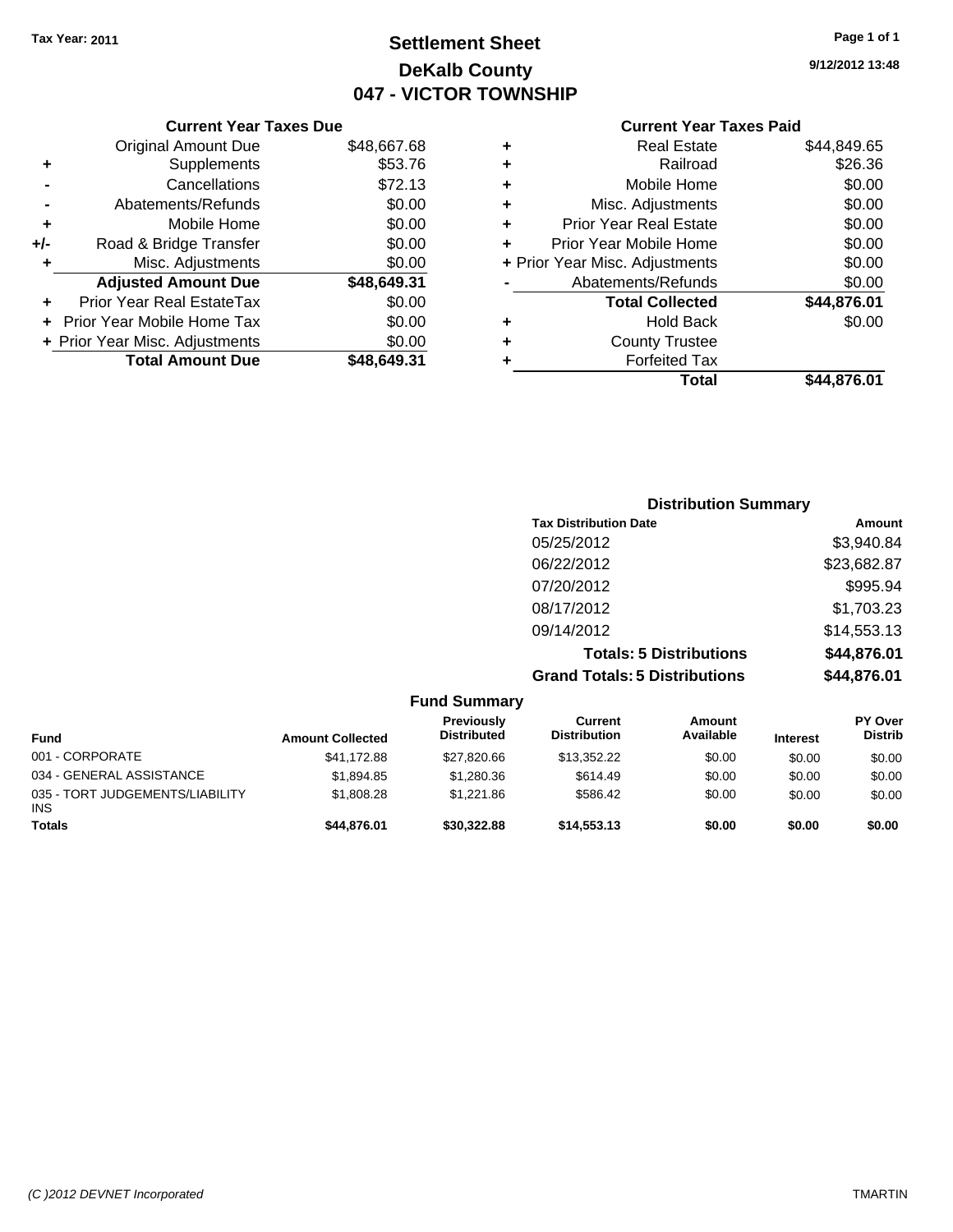**Current Year Taxes Due** Original Amount Due \$92,377.95

**Adjusted Amount Due \$92,343.09**

**Total Amount Due \$92,343.09**

**+** Supplements \$102.04 **-** Cancellations \$136.90 **-** Abatements/Refunds \$0.00 **+** Mobile Home \$0.00 **+/-** Road & Bridge Transfer \$0.00 **+** Misc. Adjustments \$0.00

**+** Prior Year Real EstateTax \$0.00 **+** Prior Year Mobile Home Tax \$0.00 **+ Prior Year Misc. Adjustments**  $$0.00$ 

### **Settlement Sheet Tax Year: 2011 Page 1 of 1 DeKalb County 048 - VICTOR ROAD & BRIDGE**

**9/12/2012 13:48**

#### **Current Year Taxes Paid**

| ٠ | <b>Real Estate</b>             | \$85,130.79 |
|---|--------------------------------|-------------|
| ٠ | Railroad                       | \$50.04     |
| ٠ | Mobile Home                    | \$0.00      |
| ÷ | Misc. Adjustments              | \$0.00      |
| ٠ | <b>Prior Year Real Estate</b>  | \$0.00      |
| ÷ | Prior Year Mobile Home         | \$0.00      |
|   | + Prior Year Misc. Adjustments | \$0.00      |
|   | Abatements/Refunds             | \$0.00      |
|   | <b>Total Collected</b>         | \$85,180.83 |
| ٠ | <b>Hold Back</b>               | \$0.00      |
| ٠ | <b>County Trustee</b>          |             |
|   | <b>Forfeited Tax</b>           |             |
|   | Total                          | \$85.180.83 |

### **Distribution Summary Tax Distribution Date Amount** 05/25/2012 \$7,480.31 06/22/2012 \$44,953.00 07/20/2012 \$1,890.44 08/17/2012 \$3,233.00 09/14/2012 \$27,624.08 **Totals: 5 Distributions \$85,180.83 Grand Totals: 5 Distributions \$85,180.83**

**Fund Summary Fund Interest Amount Collected Distributed PY Over Distrib Amount Available Current Distribution Previously** 007 - ROAD AND BRIDGE 6 .000 \$0.00 \$50,836.34 \$34,350.15 \$16,486.19 \$0.00 \$0.00 \$0.00 \$0.00 008 - BRIDGE CONST W/COUNTY  $$420.87$   $$284.38$   $$136.49$   $$0.00$   $$0.00$   $$0.00$ 009 - PERMANENT ROAD \$21,038.23 \$14,215.55 \$6,822.68 \$0.00 \$0.00 \$0.00 \$0.00 010 - EQUIPMENT AND BUILDING \$11,040.46 \$7,460.05 \$3,580.41 \$0.00 \$0.00 \$0.00 035 - TORT JUDGEMENTS/LIABILITY INS \$1,844.93 \$1,246.62 \$598.31 \$0.00 \$0.00 \$0.00 **Totals \$85,180.83 \$57,556.75 \$27,624.08 \$0.00 \$0.00 \$0.00**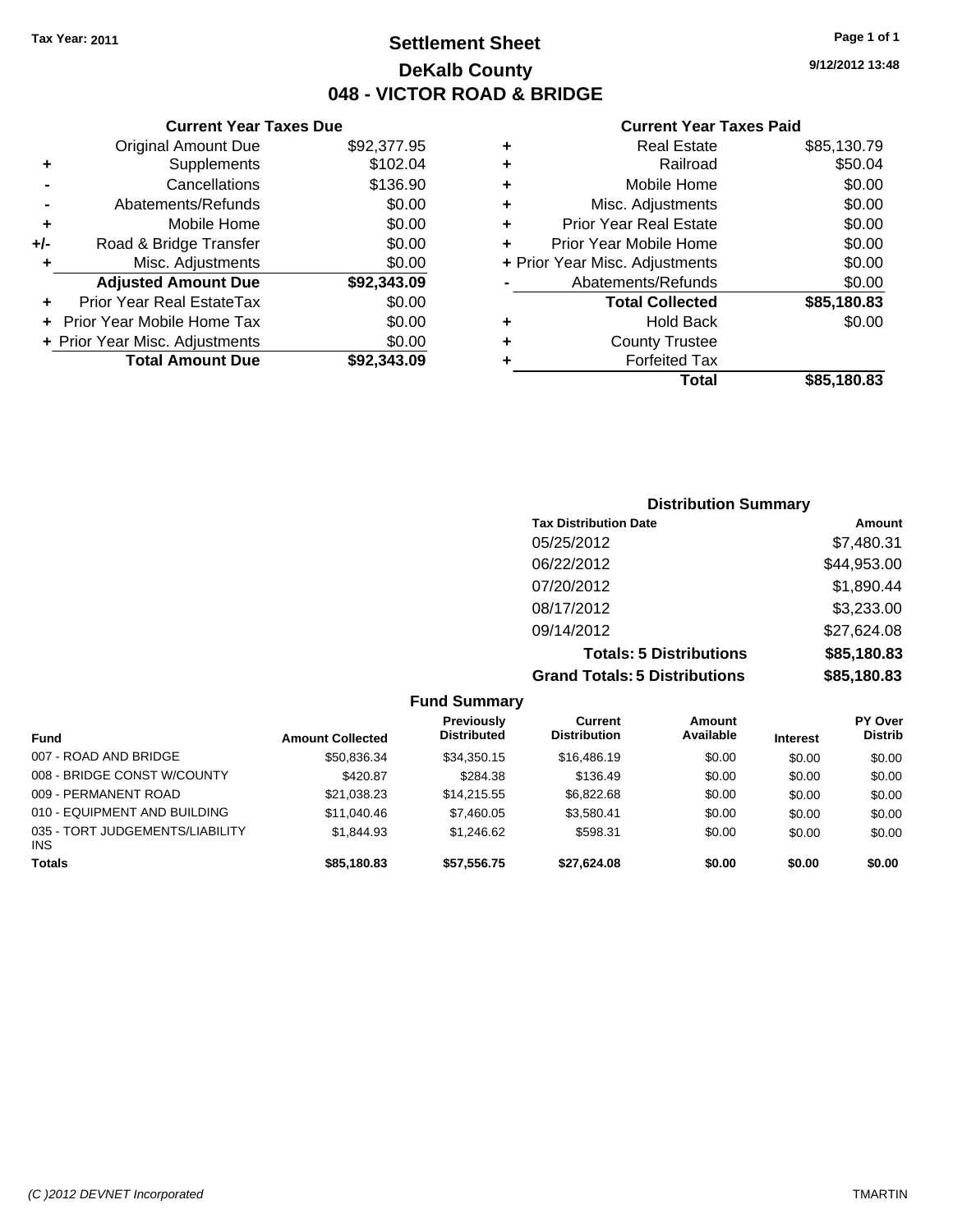### **Settlement Sheet Tax Year: 2011 Page 1 of 1 DeKalb County 056 - TOWN OF CORTLAND**

**9/12/2012 13:48**

#### **Current Year Taxes Paid**

|   | <b>Real Estate</b>             | \$580,833.52 |
|---|--------------------------------|--------------|
| ٠ | Railroad                       | \$815.75     |
| ٠ | Mobile Home                    | \$0.00       |
| ٠ | Misc. Adjustments              | \$0.00       |
| ٠ | <b>Prior Year Real Estate</b>  | (\$99.89)    |
|   | Prior Year Mobile Home         | \$0.00       |
|   | + Prior Year Misc. Adjustments | \$0.00       |
|   | Abatements/Refunds             | \$0.14       |
|   | <b>Total Collected</b>         | \$581,549.24 |
|   | <b>Hold Back</b>               | \$0.00       |
|   | <b>County Trustee</b>          |              |
|   | <b>Forfeited Tax</b>           |              |
|   | Total                          | \$581,549.24 |

|     | <b>Current Year Taxes Due</b>    |              |
|-----|----------------------------------|--------------|
|     | <b>Original Amount Due</b>       | \$593,816.53 |
| ٠   | Supplements                      | \$3,230.73   |
|     | Cancellations                    | \$4,544.91   |
|     | Abatements/Refunds               | \$0.14       |
| ٠   | Mobile Home                      | \$0.00       |
| +/- | Road & Bridge Transfer           | \$9,359.19   |
| ٠   | Misc. Adjustments                | \$0.00       |
|     | <b>Adjusted Amount Due</b>       | \$601,861.40 |
|     | <b>Prior Year Real EstateTax</b> | (\$99.89)    |
|     | Prior Year Mobile Home Tax       | \$0.00       |
|     | + Prior Year Misc. Adjustments   | \$0.00       |
|     | <b>Total Amount Due</b>          | \$601,761.51 |

| <b>Road and Bridge Summary</b>   |            |               | <b>Distribution Summary</b>  |              |  |
|----------------------------------|------------|---------------|------------------------------|--------------|--|
| <b>Rd./Br. District</b>          | Amt. Due   | Amt. Distrib. | <b>Tax Distribution Date</b> | Amount       |  |
| <b>CORTLAND ROAD &amp; BRIDC</b> | \$9,726.45 | \$9,359.19    | 05/25/2012                   | \$54,093.26  |  |
| <b>Totals</b>                    | \$9,726.45 | \$9,359.19    | 06/22/2012                   | \$249,712.05 |  |
|                                  |            |               | 07/20/2012                   | \$3,477.39   |  |
|                                  |            |               | 08/17/2012                   | \$40,520.95  |  |

09/14/2012 \$233,745.59 **Totals: 5 Distributions \$581,549.24 Grand Totals: 5 Distributions \$581,549.24**

| <b>Fund Summary</b>     |                         |                                         |                                |                            |                 |                           |
|-------------------------|-------------------------|-----------------------------------------|--------------------------------|----------------------------|-----------------|---------------------------|
| <b>Fund</b>             | <b>Amount Collected</b> | <b>Previously</b><br><b>Distributed</b> | Current<br><b>Distribution</b> | <b>Amount</b><br>Available | <b>Interest</b> | PY Over<br><b>Distrib</b> |
| 001 - CORPORATE         | \$409.526.71            | \$244.973.22                            | \$164,553,49                   | \$0.00                     | \$0.00          | \$0.00                    |
| $005 - I. M. R. F.$     | \$51,411.29             | \$30,753.52                             | \$20,657.77                    | \$0.00                     | \$0.00          | \$0.00                    |
| 007 - ROAD AND BRIDGE   | \$9,359.19              | \$5.527.47                              | \$3,831.72                     | \$0.00                     | \$0.00          | \$0.00                    |
| 014 - POLICE PROTECTION | \$64,705.54             | \$38,705.96                             | \$25,999.58                    | \$0.00                     | \$0.00          | \$0.00                    |
| 047 - SOCIAL SECURITY   | \$46,546.51             | \$27,843,48                             | \$18,703.03                    | \$0.00                     | \$0.00          | \$0.00                    |
| <b>Totals</b>           | \$581,549.24            | \$347,803.65                            | \$233,745.59                   | \$0.00                     | \$0.00          | \$0.00                    |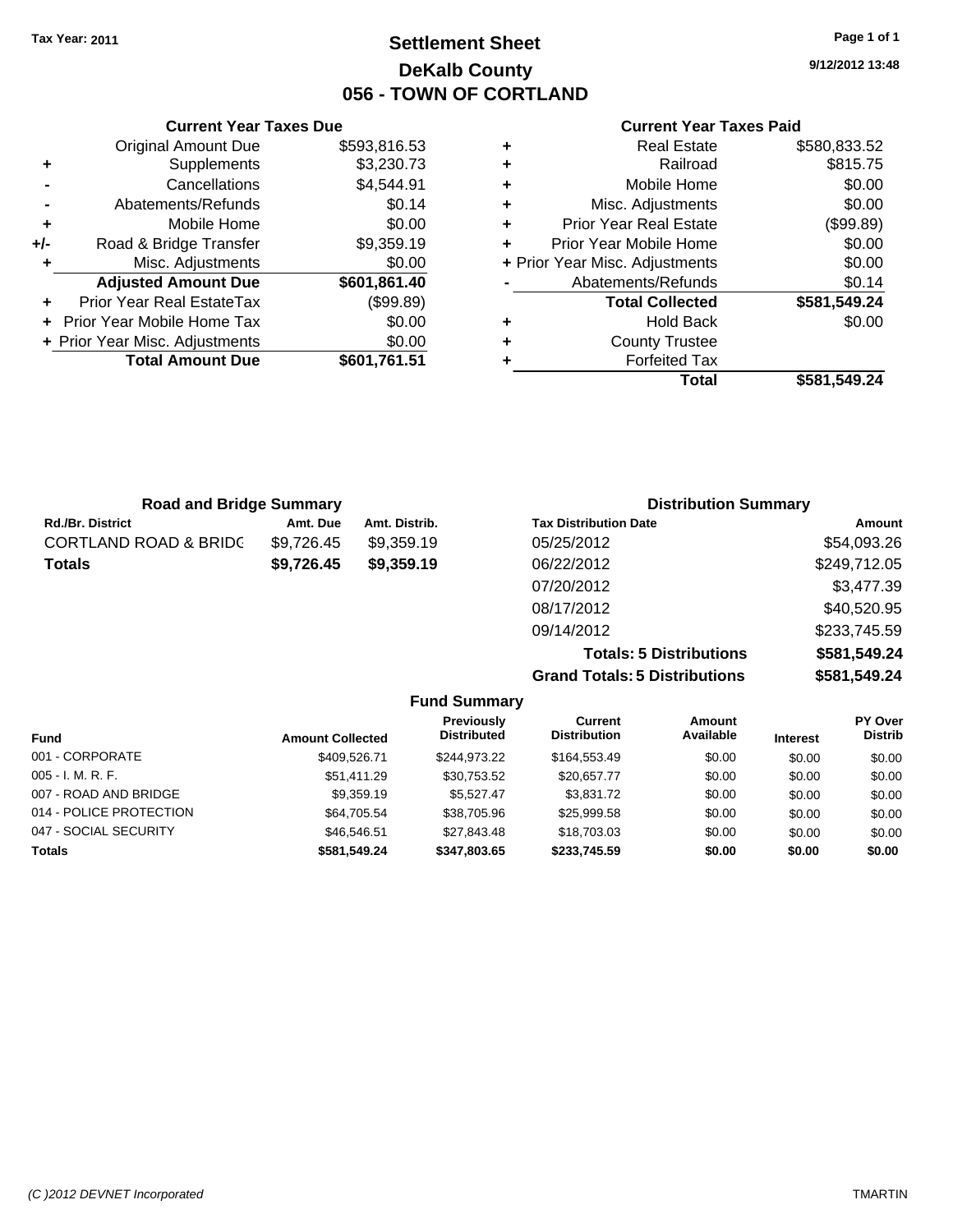Original Amount Due

**Adjusted Amount Due** 

**Total Amount Due** 

**+** Supplements **-** Cancellations **-** Abatements/Refunds **+** Mobile Home **+/-** Road & Bridge Transfer **+** Misc. Adjustments

**+** Prior Year Real EstateTax **+** Prior Year Mobile Home Tax **+ Prior Year Misc. Adjustments** 

### **Settlement Sheet Tax Year: 2011 Page 1 of 1 DeKalb County 057 - CORTLAND LIBRARY**

**9/12/2012 13:48**

#### **Current Year Taxes Paid**

| <b>Current Year Taxes Due</b> |              |   | <b>Current Year Taxe</b>       |
|-------------------------------|--------------|---|--------------------------------|
| ıl Amount Due                 | \$261,234.64 | ٠ | <b>Real Estate</b>             |
| Supplements                   | \$1,322.64   | ٠ | Railroad                       |
| Cancellations                 | \$1,896.53   | ÷ | Mobile Home                    |
| าents/Refunds                 | \$0.00       | ÷ | Misc. Adjustments              |
| Mobile Home                   | \$0.00       | ÷ | <b>Prior Year Real Estate</b>  |
| ridge Transfer                | \$0.00       | ÷ | Prior Year Mobile Home         |
| . Adjustments                 | \$0.00       |   | + Prior Year Misc. Adjustments |
| <b>Amount Due</b>             | \$260,660.75 |   | Abatements/Refunds             |
| leal EstateTax                | (\$41.70)    |   | <b>Total Collected</b>         |
| pile Home Tax                 | \$0.00       | ٠ | <b>Hold Back</b>               |
| . Adjustments                 | \$0.00       | ٠ | <b>County Trustee</b>          |
| <b>Amount Due</b>             | \$260,619.05 |   | <b>Forfeited Tax</b>           |
|                               |              |   | Total                          |

| ÷  | <b>Real Estate</b>             | \$251,408.79 |
|----|--------------------------------|--------------|
| ÷. | Railroad                       | \$353.08     |
| ÷  | Mobile Home                    | \$0.00       |
| ÷. | Misc. Adjustments              | \$0.00       |
| ÷. | <b>Prior Year Real Estate</b>  | (\$41.70)    |
| ÷  | Prior Year Mobile Home         | \$0.00       |
|    | + Prior Year Misc. Adjustments | \$0.00       |
|    | Abatements/Refunds             | \$0.00       |
|    | <b>Total Collected</b>         | \$251,720.17 |
| ÷  | <b>Hold Back</b>               | \$0.00       |
| ÷  | <b>County Trustee</b>          |              |
|    | Earfaited Tav                  |              |

\$251,720.17

### **Distribution Summary Tax Distribution Date Amount** 05/25/2012 \$23,427.17 06/22/2012 \$108,045.52 07/20/2012 \$1,497.14 08/17/2012 \$17,605.78 09/14/2012 \$101,144.56 **Totals: 5 Distributions \$251,720.17 Grand Totals: 5 Distributions \$251,720.17**

|                                                     |                         | <b>Fund Summary</b>                     |                                       |                     |                 |                                  |
|-----------------------------------------------------|-------------------------|-----------------------------------------|---------------------------------------|---------------------|-----------------|----------------------------------|
| <b>Fund</b>                                         | <b>Amount Collected</b> | <b>Previously</b><br><b>Distributed</b> | <b>Current</b><br><b>Distribution</b> | Amount<br>Available | <b>Interest</b> | <b>PY Over</b><br><b>Distrib</b> |
| 004 - OPERATIONS & MAINTENANCE                      | \$13.684.24             | \$8.185.74                              | \$5,498.50                            | \$0.00              | \$0.00          | \$0.00                           |
| $005 - I. M. R. F.$                                 | \$11,563.02             | \$6.916.84                              | \$4,646.18                            | \$0.00              | \$0.00          | \$0.00                           |
| 016 - LIBRARY (township, municipalities)            | \$205,262.46            | \$122,785.23                            | \$82,477.23                           | \$0.00              | \$0.00          | \$0.00                           |
| 027 - AUDIT                                         | \$2,894.29              | \$1.731.32                              | \$1.162.97                            | \$0.00              | \$0.00          | \$0.00                           |
| 035 - TORT JUDGMENTS, LIABILITY<br><b>INSURANCE</b> | \$7,710.94              | \$4,612.58                              | \$3,098.36                            | \$0.00              | \$0.00          | \$0.00                           |
| 047 - SOCIAL SECURITY                               | \$10,605.22             | \$6,343,90                              | \$4.261.32                            | \$0.00              | \$0.00          | \$0.00                           |
| <b>Totals</b>                                       | \$251,720.17            | \$150,575.61                            | \$101,144.56                          | \$0.00              | \$0.00          | \$0.00                           |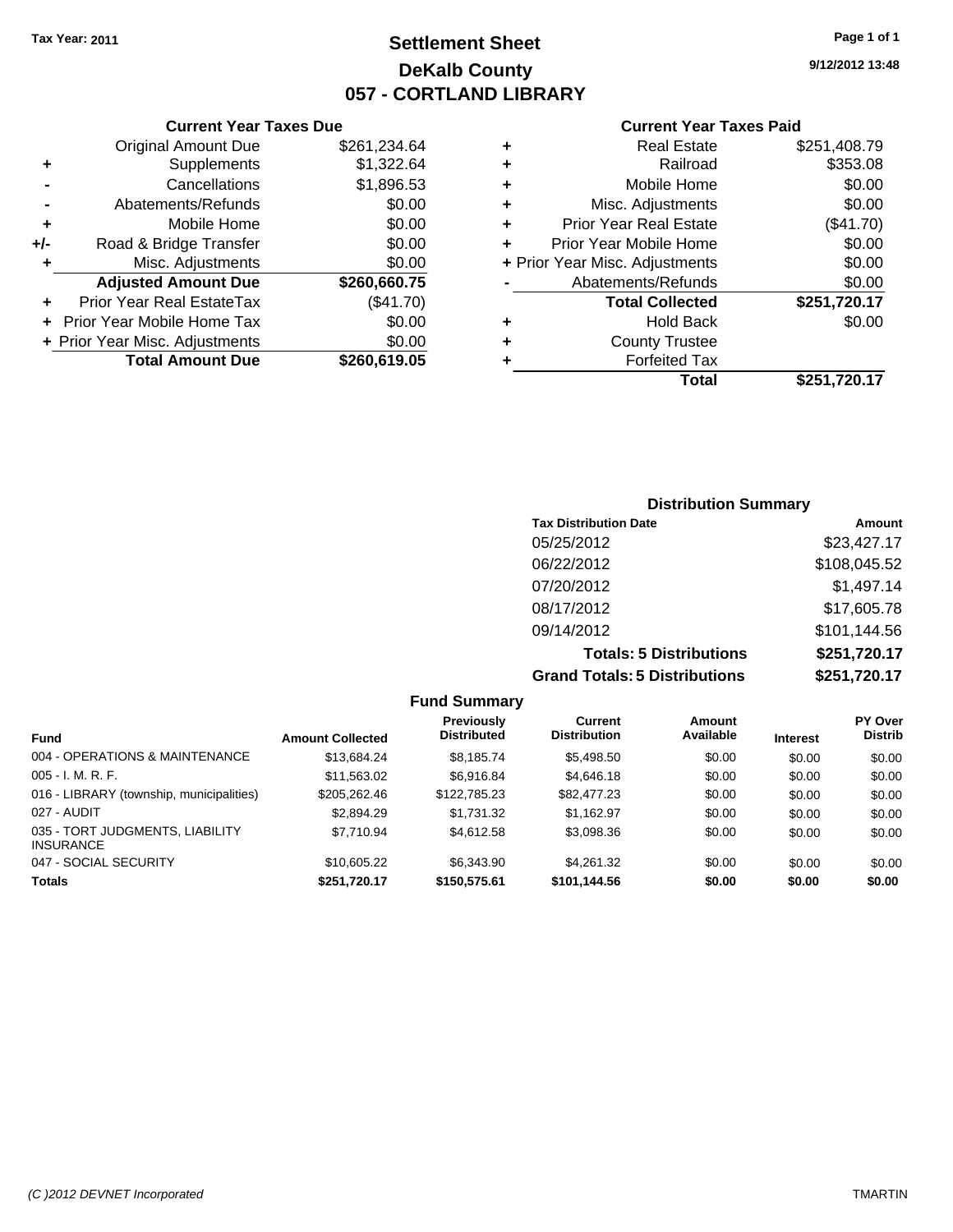**Current Year Taxes Due** Original Amount Due \$4,197,062.63

**Adjusted Amount Due \$4,341,470.51**

**Total Amount Due \$4,341,823.39**

**+** Supplements \$127,528.43 **-** Cancellations \$200,884.08 **-** Abatements/Refunds \$0.01 **+** Mobile Home \$0.00 **+/-** Road & Bridge Transfer \$216,588.30 **+** Misc. Adjustments \$1,175.24

**+** Prior Year Real EstateTax \$352.88 **+** Prior Year Mobile Home Tax \$0.00 **+ Prior Year Misc. Adjustments**  $$0.00$ 

### **Settlement Sheet Tax Year: 2011 Page 1 of 1 DeKalb County 058 - CITY OF DEKALB**

**9/12/2012 13:48**

### **Current Year Taxes Paid**

| <b>Real Estate</b>                 | \$4,154,138.75          |
|------------------------------------|-------------------------|
| Railroad<br>٠                      | \$8,382.58              |
| Mobile Home<br>٠                   | \$0.00                  |
| Misc. Adjustments<br>÷             | \$1,175.24              |
| <b>Prior Year Real Estate</b><br>÷ | \$352.88                |
| Prior Year Mobile Home<br>÷        | \$0.00                  |
| + Prior Year Misc. Adjustments     | \$0.00                  |
| Abatements/Refunds                 | \$0.01                  |
| <b>Total Collected</b>             | \$4,164,049.44          |
| <b>Hold Back</b><br>٠              | \$0.00                  |
| <b>County Trustee</b><br>÷         |                         |
| <b>Forfeited Tax</b>               |                         |
|                                    | Total<br>\$4,164,049.44 |

| <b>Road and Bridge Summary</b>   |             |                           |                              | <b>Distribution Summary</b> |
|----------------------------------|-------------|---------------------------|------------------------------|-----------------------------|
| Rd./Br. District                 | Amt. Due    | Amt. Distrib.             | <b>Tax Distribution Date</b> | Amount                      |
| AFTON ROAD & BRIDGE              | \$18,039.30 | \$17,029.54               | 05/25/2012                   | \$422,677.18                |
| <b>CORTLAND ROAD &amp; BRIDC</b> | \$720.76    | \$693.52                  | 06/22/2012                   | \$1,772,874.18              |
| DEKALB ROAD & BRIDGE             |             | \$208,540.64 \$198,865.24 | 07/20/2012                   | \$29,831.29                 |
| <b>Totals</b>                    |             | \$227,300.70 \$216,588.30 | 08/17/2012                   | \$197,615.54                |

**Totals: 5 Distributions \$4,164,049.44 Grand Totals: 5 Distributions** 

09/14/2012 \$1,741,051.25

| ns | \$4,164,049.44 |
|----|----------------|
|    |                |
| nt | <b>PY Over</b> |

|                             |                         | . and January                          |                                       |                     |                 |                           |
|-----------------------------|-------------------------|----------------------------------------|---------------------------------------|---------------------|-----------------|---------------------------|
| <b>Fund</b>                 | <b>Amount Collected</b> | Previously<br><b>Distributed</b>       | <b>Current</b><br><b>Distribution</b> | Amount<br>Available | <b>Interest</b> | PY Over<br><b>Distrib</b> |
| 001 - CORPORATE             | \$139,594.10            | \$81,216,48                            | \$58,377.62                           | \$0.00              | \$0.00          | \$0.00                    |
| 003 - BONDS AND INTEREST    | \$0.00                  | \$0.00                                 | \$0.00                                | \$0.00              | \$0.00          | \$0.00                    |
| $005 - I. M. R. F.$         | \$628,617.38            | \$365,732.42                           | \$262,884.96                          | \$0.00              | \$0.00          | \$0.00                    |
| 007 - ROAD AND BRIDGE       | \$216,588,30            | \$126,347.53                           | \$90,240.77                           | \$0.00              | \$0.00          | \$0.00                    |
| 013 - FIREFIGHTER'S PENSION | \$1.728.289.28          | \$1,005,526.48                         | \$722,762.80                          | \$0.00              | \$0.00          | \$0.00                    |
| 015 - POLICE PENSION        | \$1,032,284.75          | \$600.587.91                           | \$431,696.84                          | \$0.00              | \$0.00          | \$0.00                    |
| 047 - SOCIAL SECURITY       | \$418,675,63            | \$243.587.37                           | \$175,088,26                          | \$0.00              | \$0.00          | \$0.00                    |
| <b>Totals</b>               | \$4,164,049.44          | \$2.422.998.19                         | \$1,741,051.25                        | \$0.00              | \$0.00          | \$0.00                    |
|                             |                         | <b>Miscellaneous Adjustment Detail</b> |                                       |                     |                 |                           |

**Fund Summary**

#### **Year Source Account Type Amount Adjustment Description** 2011 RE - Real Estate Paymt In Lieu of Tax \$1,034.39 DEKALB UNITS - HOUSING AUTHORITY by TBA 2011 RE - Real Estate Real Estate Tax \$140.85 HEL ADJUSTMENT 08-22-476-004 2007-2010 by TBA **Totals \$1,175.24 2 entries**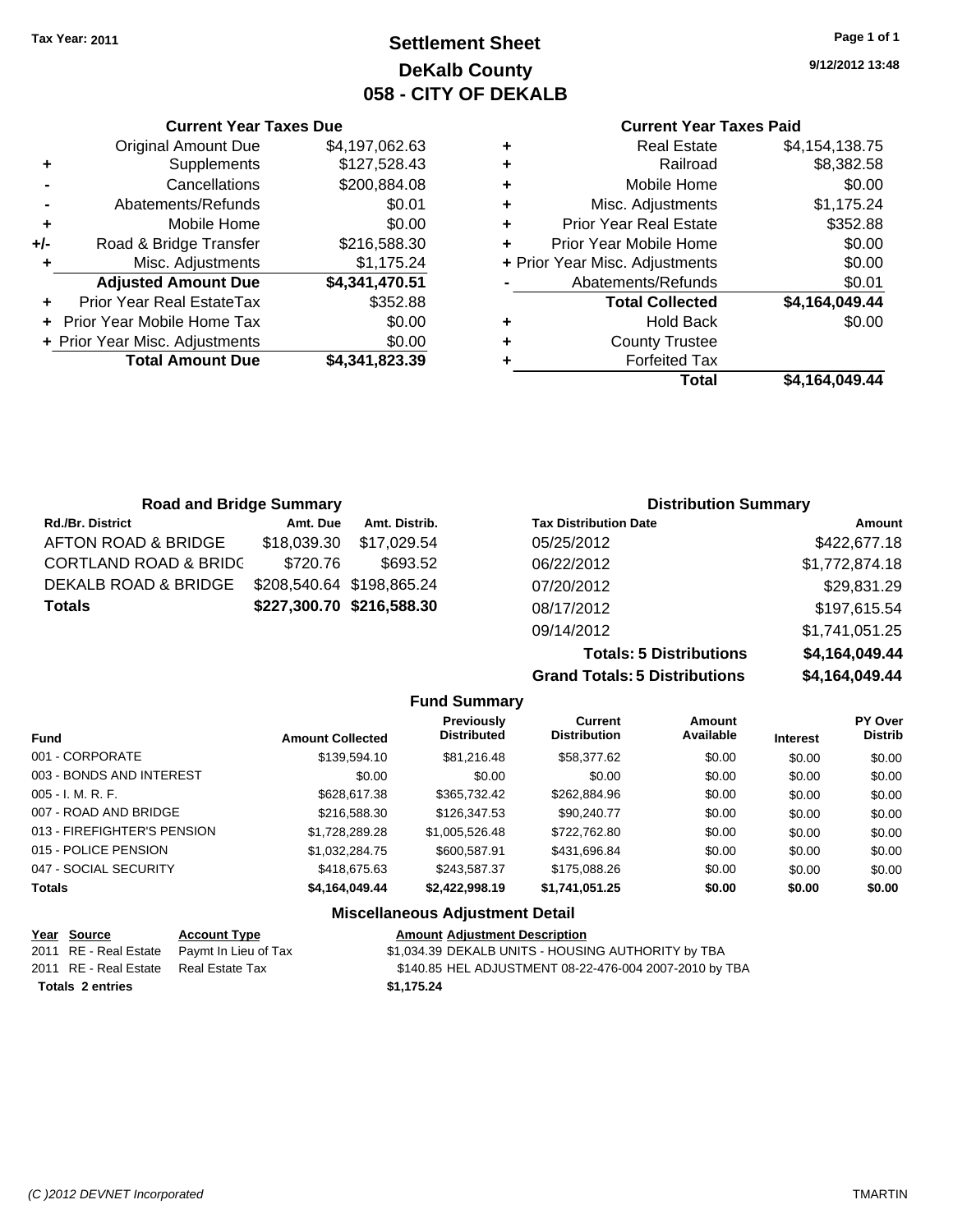### **Settlement Sheet Tax Year: 2011 Page 1 of 1 DeKalb County 059 - DE KALB LIBRARY**

**9/12/2012 13:48**

#### **Current Year Taxes Paid**

|  | Total                          | \$1,690,263.55 |
|--|--------------------------------|----------------|
|  | <b>Forfeited Tax</b>           |                |
|  | <b>County Trustee</b>          |                |
|  | <b>Hold Back</b>               | \$0.00         |
|  | <b>Total Collected</b>         | \$1,690,263.55 |
|  | Abatements/Refunds             | \$0.00         |
|  | + Prior Year Misc. Adjustments | \$0.00         |
|  | Prior Year Mobile Home         | \$0.00         |
|  | <b>Prior Year Real Estate</b>  | \$151.95       |
|  | Misc. Adjustments              | \$503.62       |
|  | Mobile Home                    | \$0.00         |
|  | Railroad                       | \$3,418.48     |
|  | <b>Real Estate</b>             | \$1,686,189.50 |
|  |                                |                |

### **Current Year Taxes Due** Original Amount Due \$1,798,541.85 **+** Supplements \$50,006.80 **-** Cancellations \$82,745.80 **-** Abatements/Refunds \$0.00 **+** Mobile Home \$0.00 **+/-** Road & Bridge Transfer \$0.00 **+** Misc. Adjustments \$503.62 **Adjusted Amount Due \$1,766,306.47 +** Prior Year Real EstateTax \$151.95 **+** Prior Year Mobile Home Tax \$0.00 **+ Prior Year Misc. Adjustments \$0.00 Total Amount Due \$1,766,458.42**

### **Distribution Summary Tax Distribution Date Amount** 05/25/2012 \$172,278.47 06/22/2012 \$718,522.11 07/20/2012 \$12,132.01 08/17/2012 \$80,579.09 09/14/2012 \$706,751.87 **Totals: 5 Distributions \$1,690,263.55 Grand Totals: 5 Distributions \$1,690,263.55**

|  | <b>Fund Summary</b> |
|--|---------------------|
|--|---------------------|

| Fund                                     | <b>Amount Collected</b> | <b>Previously</b><br><b>Distributed</b> | Current<br>Distribution | Amount<br>Available | <b>Interest</b> | <b>PY Over</b><br><b>Distrib</b> |
|------------------------------------------|-------------------------|-----------------------------------------|-------------------------|---------------------|-----------------|----------------------------------|
| 016 - LIBRARY (township, municipalities) | \$1,690,263.55          | \$983.511.68                            | \$706.751.87            | \$0.00              | \$0.00          | \$0.00                           |
| Totals                                   | \$1.690.263.55          | \$983.511.68                            | \$706.751.87            | \$0.00              | \$0.00          | \$0.00                           |
|                                          |                         |                                         |                         |                     |                 |                                  |

#### **Miscellaneous Adjustment Detail**

#### **Year Source Account Type Amount Adjustment Description**

2011 RE - Real Estate Paymt In Lieu of Tax \$443.26 DEKALB UNITS - HOUSING AUTHORITY by TBA 2011 RE - Real Estate Real Estate Tax \$60.36 HEL ADJUSTMENT 08-22-476-004 2007-2010 by TBA

**Totals \$503.62 2 entries**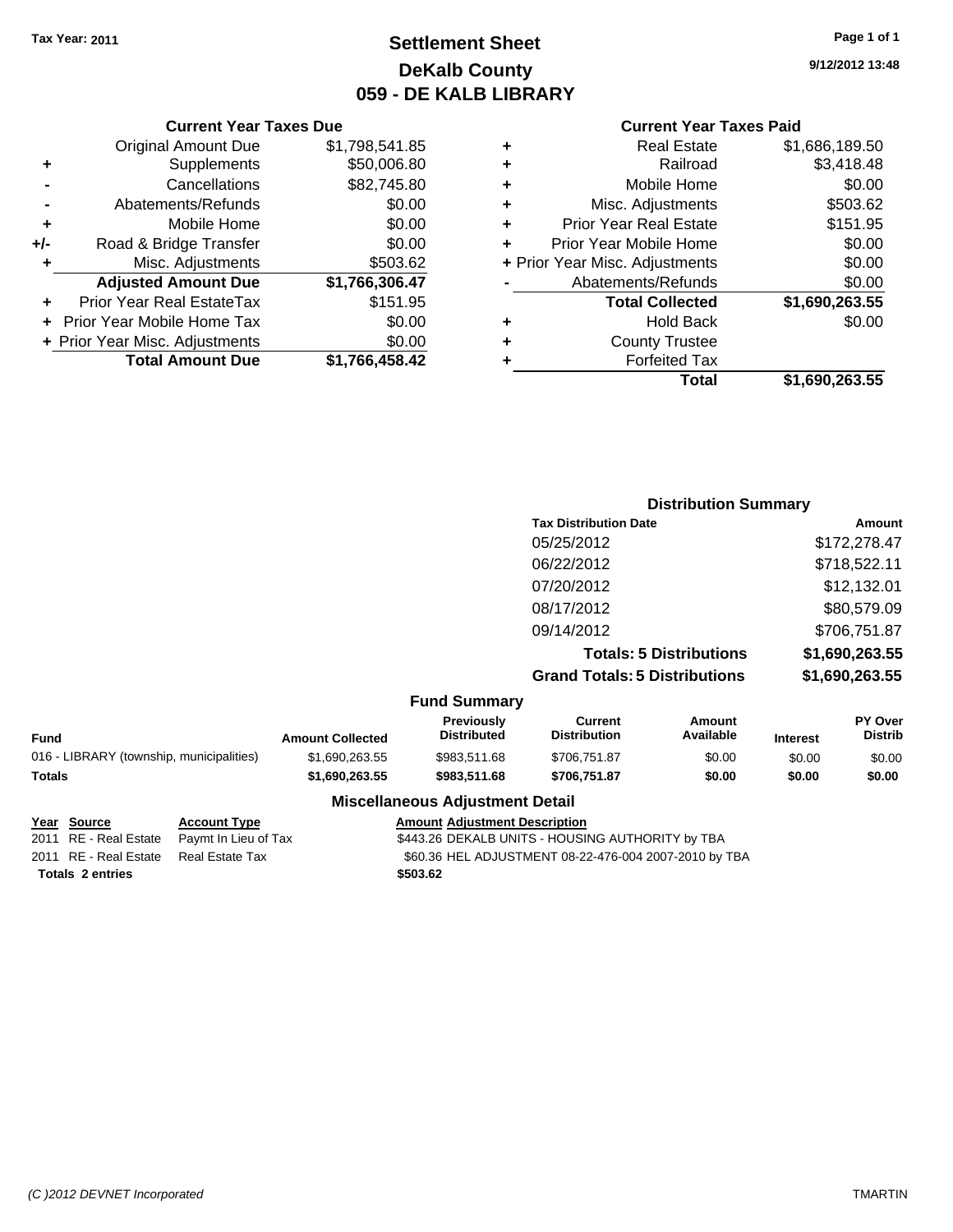## **Settlement Sheet Tax Year: 2011 Page 1 of 1 DeKalb County 060 - DEKALB SSA #3**

**9/12/2012 13:48**

### **Current Year Taxes Due**

|     | <b>Original Amount Due</b>       | \$2,788.08 |
|-----|----------------------------------|------------|
| ٠   | Supplements                      | \$0.00     |
|     | Cancellations                    | \$0.00     |
|     | Abatements/Refunds               | \$0.00     |
| ٠   | Mobile Home                      | \$0.00     |
| +/- | Road & Bridge Transfer           | \$0.00     |
| ٠   | Misc. Adjustments                | \$0.00     |
|     | <b>Adjusted Amount Due</b>       | \$2,788.08 |
|     | <b>Prior Year Real EstateTax</b> | \$0.00     |
|     | Prior Year Mobile Home Tax       | \$0.00     |
|     | + Prior Year Misc. Adjustments   | \$0.00     |
|     | <b>Total Amount Due</b>          | \$2.788.08 |

### **Current Year Taxes Paid +** Real Estate \$2,788.08

|   | Total                          | \$2,788.08 |
|---|--------------------------------|------------|
| ٠ | <b>Forfeited Tax</b>           |            |
| ٠ | <b>County Trustee</b>          |            |
| ٠ | <b>Hold Back</b>               | \$0.00     |
|   | <b>Total Collected</b>         | \$2,788.08 |
|   | Abatements/Refunds             | \$0.00     |
|   | + Prior Year Misc. Adjustments | \$0.00     |
| ٠ | Prior Year Mobile Home         | \$0.00     |
| ٠ | <b>Prior Year Real Estate</b>  | \$0.00     |
| ٠ | Misc. Adjustments              | \$0.00     |
| ٠ | Mobile Home                    | \$0.00     |
| ٠ | Railroad                       | \$0.00     |
| т | noar Loiaio                    | 94. JUU.UU |

|                            |                         | <b>Distribution Summary</b>      |                                       |                                |                 |                                  |  |
|----------------------------|-------------------------|----------------------------------|---------------------------------------|--------------------------------|-----------------|----------------------------------|--|
|                            |                         |                                  | <b>Tax Distribution Date</b>          |                                |                 | <b>Amount</b>                    |  |
|                            |                         |                                  | 05/25/2012                            |                                |                 | \$363.12                         |  |
|                            |                         |                                  | 06/22/2012                            |                                |                 | \$1,147.09                       |  |
|                            |                         |                                  | 08/17/2012                            |                                |                 | \$55.53                          |  |
|                            |                         |                                  | 09/14/2012                            |                                |                 | \$1,222.34                       |  |
|                            |                         |                                  |                                       | <b>Totals: 4 Distributions</b> |                 | \$2,788.08                       |  |
|                            |                         |                                  | <b>Grand Totals: 4 Distributions</b>  |                                |                 | \$2,788.08                       |  |
|                            |                         | <b>Fund Summary</b>              |                                       |                                |                 |                                  |  |
| Fund                       | <b>Amount Collected</b> | Previously<br><b>Distributed</b> | <b>Current</b><br><b>Distribution</b> | <b>Amount</b><br>Available     | <b>Interest</b> | <b>PY Over</b><br><b>Distrib</b> |  |
| 023 - SPECIAL SERVICE AREA | \$2,788.08              | \$1,565.74                       | \$1,222.34                            | \$0.00                         | \$0.00          | \$0.00                           |  |
| Totals                     | \$2,788.08              | \$1,565.74                       | \$1.222.34                            | \$0.00                         | \$0.00          | \$0.00                           |  |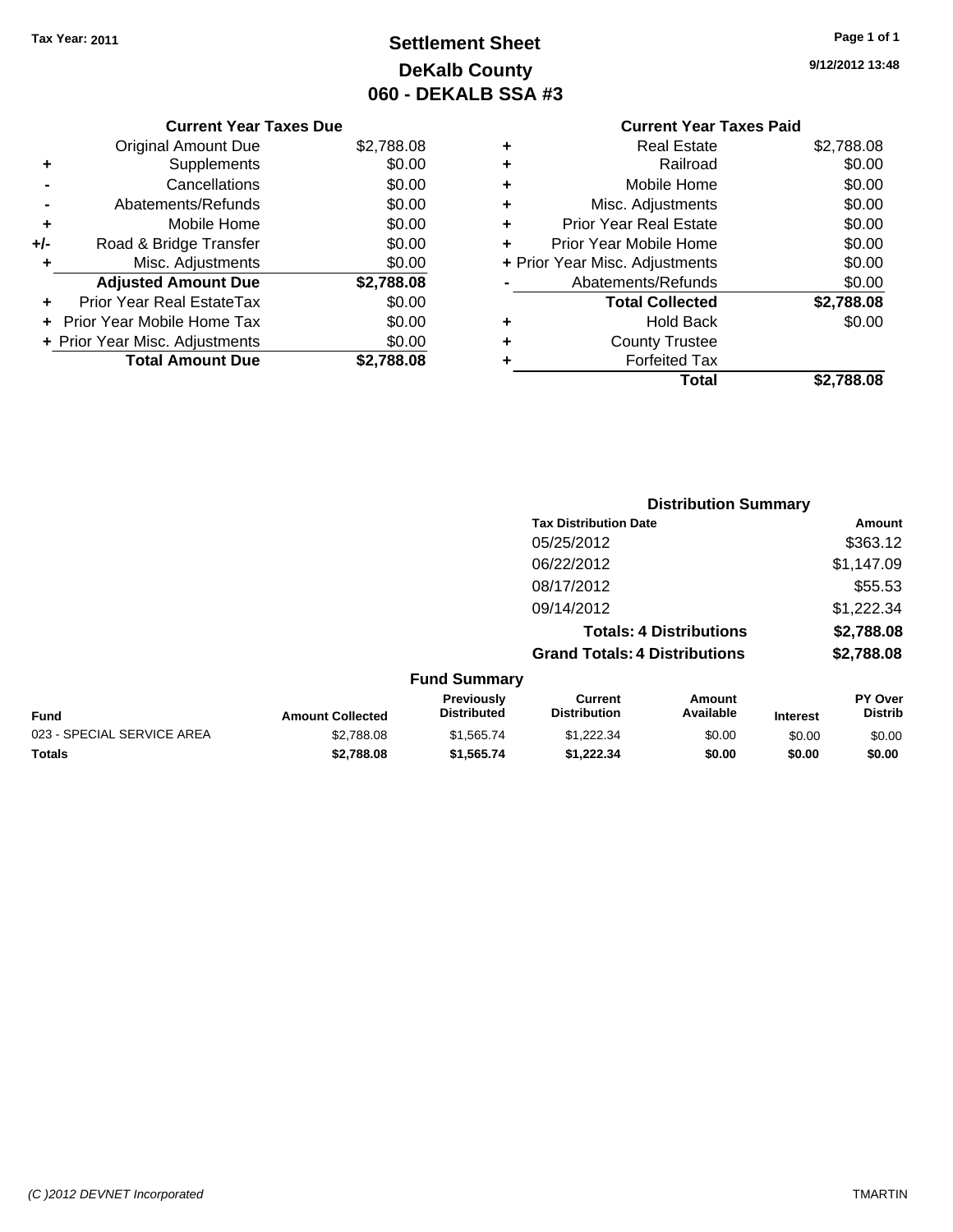## **Settlement Sheet Tax Year: 2011 Page 1 of 1 DeKalb County 061 - DEKALB SSA #4**

**9/12/2012 13:48**

| <b>Current Year Taxes Due</b> |  |  |
|-------------------------------|--|--|
|                               |  |  |

| <b>Original Amount Due</b> | \$1,487.10                     |
|----------------------------|--------------------------------|
| Supplements                | \$7.29                         |
| Cancellations              | \$8.32                         |
| Abatements/Refunds         | \$0.00                         |
| Mobile Home                | \$0.00                         |
| Road & Bridge Transfer     | \$0.00                         |
| Misc. Adjustments          | \$0.00                         |
| <b>Adjusted Amount Due</b> | \$1,486.07                     |
| Prior Year Real EstateTax  | \$0.00                         |
| Prior Year Mobile Home Tax | \$0.00                         |
|                            | \$0.00                         |
| <b>Total Amount Due</b>    | \$1,486.07                     |
|                            | + Prior Year Misc. Adjustments |

### **Current Year Taxes Paid +** Real Estate \$1,465.98 **+** Railroad \$0.00 **+** Mobile Home \$0.00 **+** Misc. Adjustments \$0.00 **+** Prior Year Real Estate \$0.00 **+** Prior Year Mobile Home \$0.00 **+ Prior Year Misc. Adjustments**  $$0.00$ **-** Abatements/Refunds \$0.00 **Total Collected \$1,465.98 +** Hold Back \$0.00

| <b>Total</b>          | \$1,465.98 |
|-----------------------|------------|
| <b>Forfeited Tax</b>  |            |
| <b>County Trustee</b> |            |
|                       |            |

|                            |                         |                                  | <b>Distribution Summary</b>           |                                |                 |                                  |
|----------------------------|-------------------------|----------------------------------|---------------------------------------|--------------------------------|-----------------|----------------------------------|
|                            |                         |                                  | <b>Tax Distribution Date</b>          |                                |                 | Amount                           |
|                            |                         |                                  | 05/25/2012                            |                                |                 | \$97.77                          |
|                            |                         |                                  | 06/22/2012                            |                                |                 | \$664.24                         |
|                            |                         |                                  | 07/20/2012                            |                                |                 | \$12.76                          |
|                            |                         |                                  | 08/17/2012                            |                                |                 | \$82.76                          |
|                            |                         |                                  | 09/14/2012                            |                                |                 | \$608.45                         |
|                            |                         |                                  |                                       | <b>Totals: 5 Distributions</b> |                 | \$1,465.98                       |
|                            |                         |                                  | <b>Grand Totals: 5 Distributions</b>  |                                |                 | \$1,465.98                       |
|                            |                         | <b>Fund Summary</b>              |                                       |                                |                 |                                  |
| Fund                       | <b>Amount Collected</b> | Previously<br><b>Distributed</b> | <b>Current</b><br><b>Distribution</b> | Amount<br>Available            | <b>Interest</b> | <b>PY Over</b><br><b>Distrib</b> |
| 023 - SPECIAL SERVICE AREA | \$1,465.98              | \$857.53                         | \$608.45                              | \$0.00                         | \$0.00          | \$0.00                           |
|                            |                         |                                  |                                       |                                |                 |                                  |

**Totals \$1,465.98 \$857.53 \$608.45 \$0.00 \$0.00 \$0.00**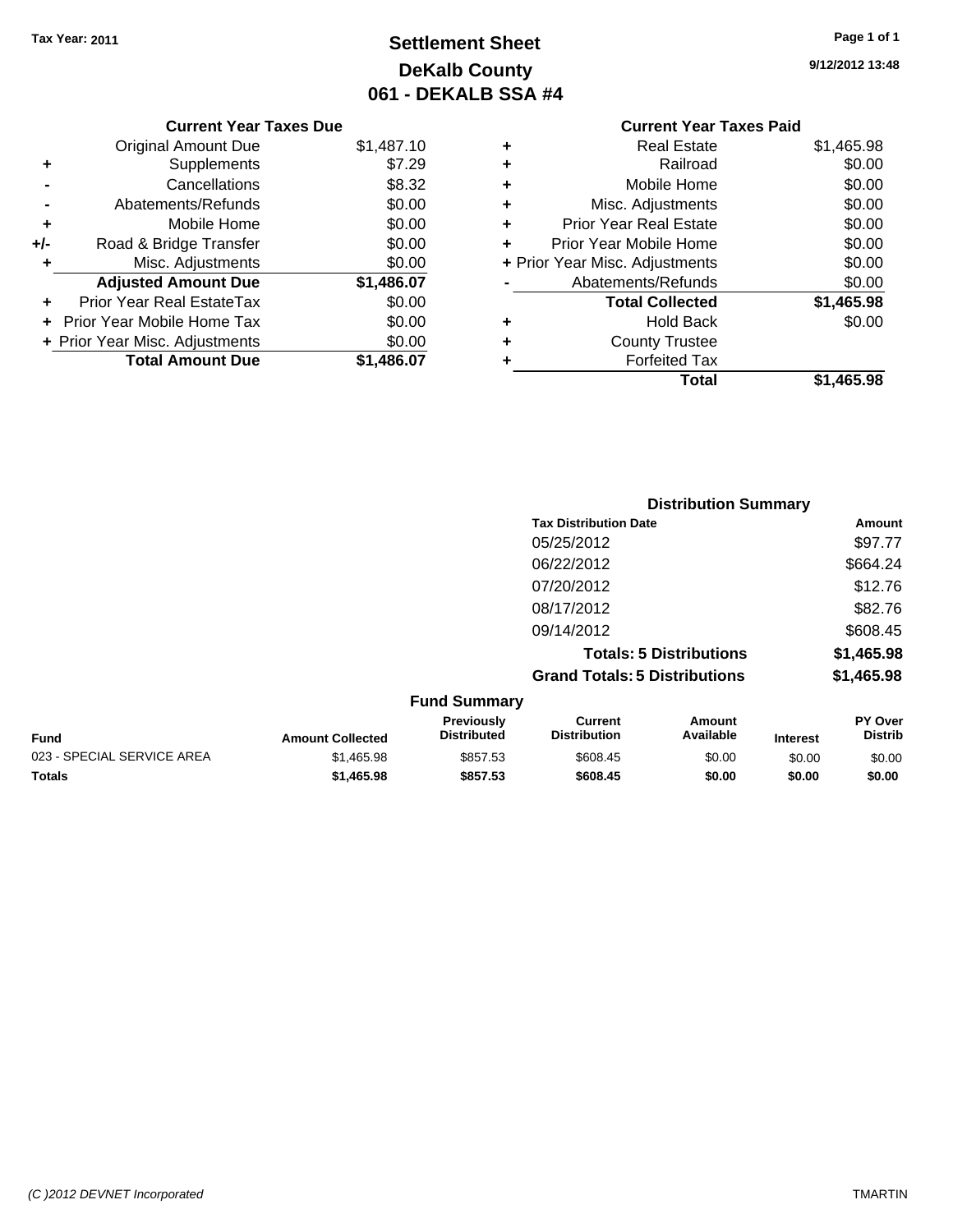### **Settlement Sheet Tax Year: 2011 Page 1 of 1 DeKalb County 062 - CITY OF GENOA**

**9/12/2012 13:48**

### **Current Year Taxes Paid**

|   | <b>Real Estate</b>             | \$642,558.53 |
|---|--------------------------------|--------------|
| ٠ | Railroad                       | \$1,515.83   |
| ٠ | Mobile Home                    | \$0.00       |
| ٠ | Misc. Adjustments              | \$0.00       |
| ٠ | <b>Prior Year Real Estate</b>  | (\$295.94)   |
| ٠ | Prior Year Mobile Home         | \$0.00       |
|   | + Prior Year Misc. Adjustments | \$0.00       |
|   | Abatements/Refunds             | \$0.00       |
|   | <b>Total Collected</b>         | \$643,778.42 |
| ٠ | <b>Hold Back</b>               | \$0.00       |
| ٠ | <b>County Trustee</b>          |              |
|   | <b>Forfeited Tax</b>           |              |
|   | Total                          | \$643.778.42 |

|     | <b>Current Year Taxes Due</b>  |              |
|-----|--------------------------------|--------------|
|     | <b>Original Amount Due</b>     | \$648,686.36 |
| ٠   | Supplements                    | \$2,283.05   |
|     | Cancellations                  | \$3,951.83   |
|     | Abatements/Refunds             | \$0.00       |
| ٠   | Mobile Home                    | \$0.00       |
| +/- | Road & Bridge Transfer         | \$33,804.19  |
| ٠   | Misc. Adjustments              | \$0.00       |
|     | <b>Adjusted Amount Due</b>     | \$680,821.77 |
|     | Prior Year Real EstateTax      | (\$295.94)   |
|     | Prior Year Mobile Home Tax     | \$0.00       |
|     | + Prior Year Misc. Adjustments | \$0.00       |
|     | <b>Total Amount Due</b>        | \$680,525.83 |
|     |                                |              |

| <b>Road and Bridge Summary</b> |             | <b>Distribution Summary</b> |                              |              |
|--------------------------------|-------------|-----------------------------|------------------------------|--------------|
| <b>Rd./Br. District</b>        | Amt. Due    | Amt. Distrib.               | <b>Tax Distribution Date</b> | Amount       |
| <b>GENOA ROAD &amp; BRIDGE</b> | \$24,168.87 | \$23.081.19                 | 05/25/2012                   | \$63,416.48  |
| KINGSTON ROAD & BRIDG          | \$11,133.35 | \$10,723.00                 | 06/22/2012                   | \$279,931.40 |
| <b>Totals</b>                  | \$35,302.22 | \$33,804.19                 | 07/20/2012                   | \$4,761.20   |
|                                |             |                             | 08/17/2012                   | \$33,721.81  |
|                                |             |                             | 09/14/2012                   | \$261,947.53 |

**Totals: 5 Distributions \$643,778.42 Grand Totals: 5 Distributions \$643,778.42**

| <b>Fund Summary</b>      |                         |                                         |                                |                     |                 |                           |
|--------------------------|-------------------------|-----------------------------------------|--------------------------------|---------------------|-----------------|---------------------------|
| Fund                     | <b>Amount Collected</b> | <b>Previously</b><br><b>Distributed</b> | Current<br><b>Distribution</b> | Amount<br>Available | <b>Interest</b> | PY Over<br><b>Distrib</b> |
| 001 - CORPORATE          | \$281,528.13            | \$166,830,83                            | \$114,697,30                   | \$0.00              | \$0.00          | \$0.00                    |
| 003 - BONDS AND INTEREST | \$0.00                  | \$0.00                                  | \$0.00                         | \$0.00              | \$0.00          | \$0.00                    |
| 007 - ROAD AND BRIDGE    | \$33,804.19             | \$20.366.11                             | \$13,438.08                    | \$0.00              | \$0.00          | \$0.00                    |
| 014 - POLICE PROTECTION  | \$328,446.10            | \$194.633.95                            | \$133,812.15                   | \$0.00              | \$0.00          | \$0.00                    |
| <b>Totals</b>            | \$643,778.42            | \$381,830.89                            | \$261.947.53                   | \$0.00              | \$0.00          | \$0.00                    |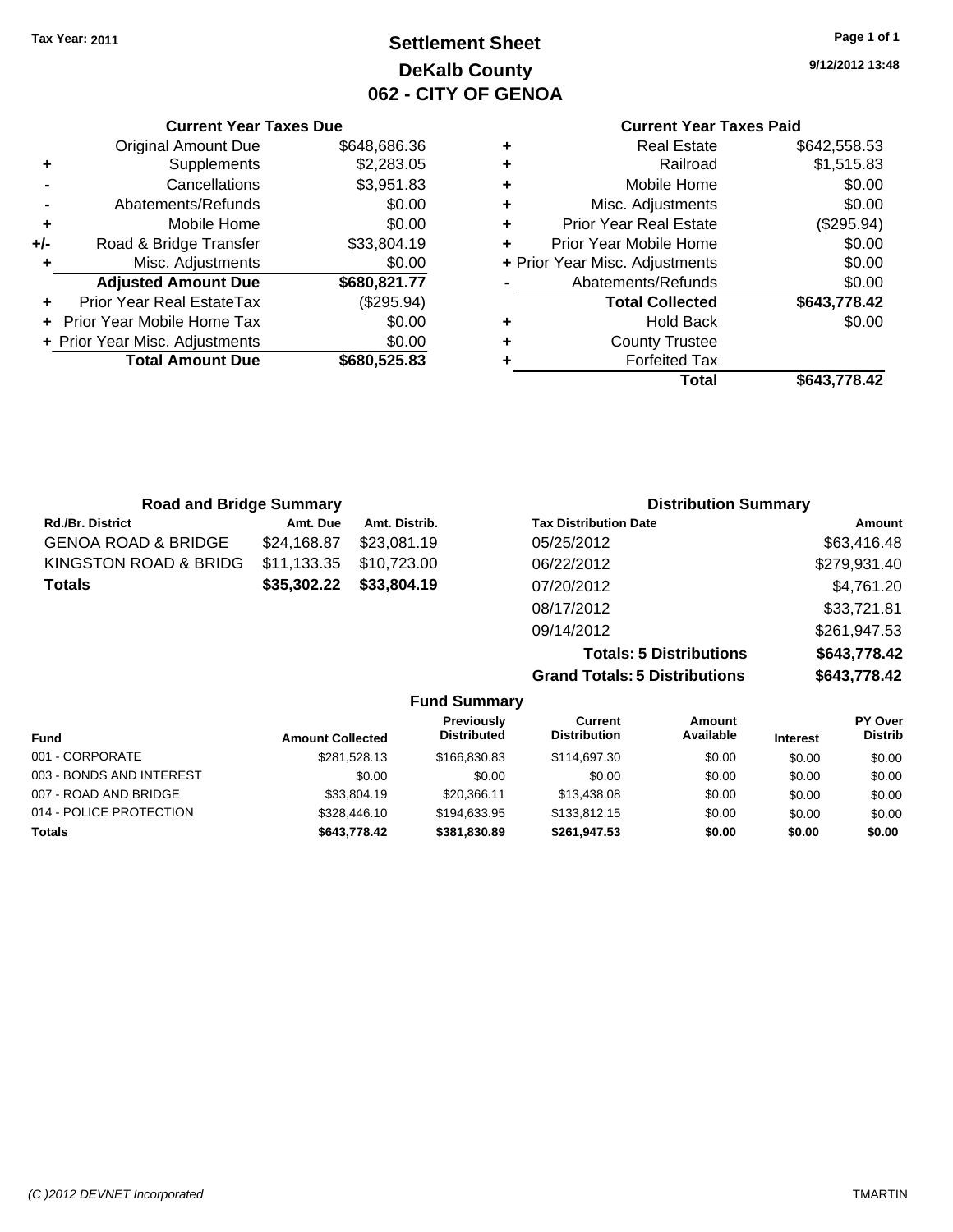**Current Year Taxes Due** Original Amount Due \$253,396.86

**Adjusted Amount Due \$290,279.69**

**Total Amount Due \$290,279.69**

**+** Supplements \$1,467.11 **-** Cancellations \$1,737.81 **-** Abatements/Refunds \$0.00 **+** Mobile Home \$0.00 **+/-** Road & Bridge Transfer \$37,091.16 **+** Misc. Adjustments \$62.37

**+** Prior Year Real EstateTax \$0.00 **+** Prior Year Mobile Home Tax \$0.00 **+ Prior Year Misc. Adjustments**  $$0.00$ 

### **Settlement Sheet Tax Year: 2011 Page 1 of 1 DeKalb County 063 - VILLAGE OF HINCKLEY**

**9/12/2012 13:48**

#### **Current Year Taxes Paid**

|   | Total                          | \$277,372.73 |
|---|--------------------------------|--------------|
|   | <b>Forfeited Tax</b>           |              |
| ÷ | <b>County Trustee</b>          |              |
| ÷ | <b>Hold Back</b>               | \$0.00       |
|   | <b>Total Collected</b>         | \$277,372.73 |
|   | Abatements/Refunds             | \$0.00       |
|   | + Prior Year Misc. Adjustments | \$0.00       |
|   | Prior Year Mobile Home         | \$0.00       |
| ٠ | <b>Prior Year Real Estate</b>  | \$0.00       |
| ٠ | Misc. Adjustments              | \$62.37      |
| ÷ | Mobile Home                    | \$0.00       |
| ٠ | Railroad                       | \$1,093.96   |
|   | <b>Real Estate</b>             | \$276,216.40 |
|   |                                |              |

| <b>Road and Bridge Summary</b> |             |               | <b>Distribution Summary</b>  |              |
|--------------------------------|-------------|---------------|------------------------------|--------------|
| <b>Rd./Br. District</b>        | Amt. Due    | Amt. Distrib. | <b>Tax Distribution Date</b> | Amount       |
| SQUAW GROVE ROAD & B           | \$39,117.92 | \$37,091.16   | 05/25/2012                   | \$23,075.14  |
| <b>Totals</b>                  | \$39,117.92 | \$37,091.16   | 06/22/2012                   | \$125,159.25 |
|                                |             |               | 07/20/2012                   | \$3,704.45   |
|                                |             |               | 08/17/2012                   | \$12,974.67  |
|                                |             |               | 09/14/2012                   | \$112,459.22 |

**Totals: 5 Distributions \$277,372.73 Grand Totals: 5 Distributions \$277,372.73**

|                                         |                         | <b>Fund Summary</b>                     |                                       |                     |                 |                           |
|-----------------------------------------|-------------------------|-----------------------------------------|---------------------------------------|---------------------|-----------------|---------------------------|
| <b>Fund</b>                             | <b>Amount Collected</b> | <b>Previously</b><br><b>Distributed</b> | <b>Current</b><br><b>Distribution</b> | Amount<br>Available | <b>Interest</b> | PY Over<br><b>Distrib</b> |
| 001 - CORPORATE                         | \$107,729.07            | \$63.889.41                             | \$43,839.66                           | \$0.00              | \$0.00          | \$0.00                    |
| 005 - I. M. R. F.                       | \$36,020.61             | \$21.362.25                             | \$14,658.36                           | \$0.00              | \$0.00          | \$0.00                    |
| 007 - ROAD AND BRIDGE                   | \$37.091.16             | \$22,413.00                             | \$14,678.16                           | \$0.00              | \$0.00          | \$0.00                    |
| 014 - POLICE PROTECTION                 | \$30.667.60             | \$18,187.61                             | \$12,479.99                           | \$0.00              | \$0.00          | \$0.00                    |
| 027 - AUDIT                             | \$7.776.71              | \$4,612.03                              | \$3,164.68                            | \$0.00              | \$0.00          | \$0.00                    |
| 035 - TORT JUDGEMENTS/LIABILITY<br>INS. | \$13,483.88             | \$7,996.70                              | \$5,487.18                            | \$0.00              | \$0.00          | \$0.00                    |
| 047 - SOCIAL SECURITY                   | \$31.554.01             | \$18,713.31                             | \$12,840.70                           | \$0.00              | \$0.00          | \$0.00                    |
| 048 - SCHOOL CROSSING GUARDS            | \$4,936.33              | \$2,927.52                              | \$2,008.81                            | \$0.00              | \$0.00          | \$0.00                    |
| 062 - WORKERS COMPENSATION              | \$8,113,36              | \$4.811.68                              | \$3,301.68                            | \$0.00              | \$0.00          | \$0.00                    |
| Totals                                  | \$277,372.73            | \$164,913.51                            | \$112,459.22                          | \$0.00              | \$0.00          | \$0.00                    |
|                                         |                         | Missellanesses Adioatosset Batall       |                                       |                     |                 |                           |

#### **Miscellaneous Adjustment Detail**

| Year Source             | <b>Account Type</b>                        | <b>Amount Adiustment Description</b>                      |
|-------------------------|--------------------------------------------|-----------------------------------------------------------|
|                         | 2011 RE - Real Estate Paymt In Lieu of Tax | \$62.37 SUNSET VIEW APARTMENTS - HOUSING AUTHORITY by TBA |
| <b>Totals 1 entries</b> |                                            | \$62.37                                                   |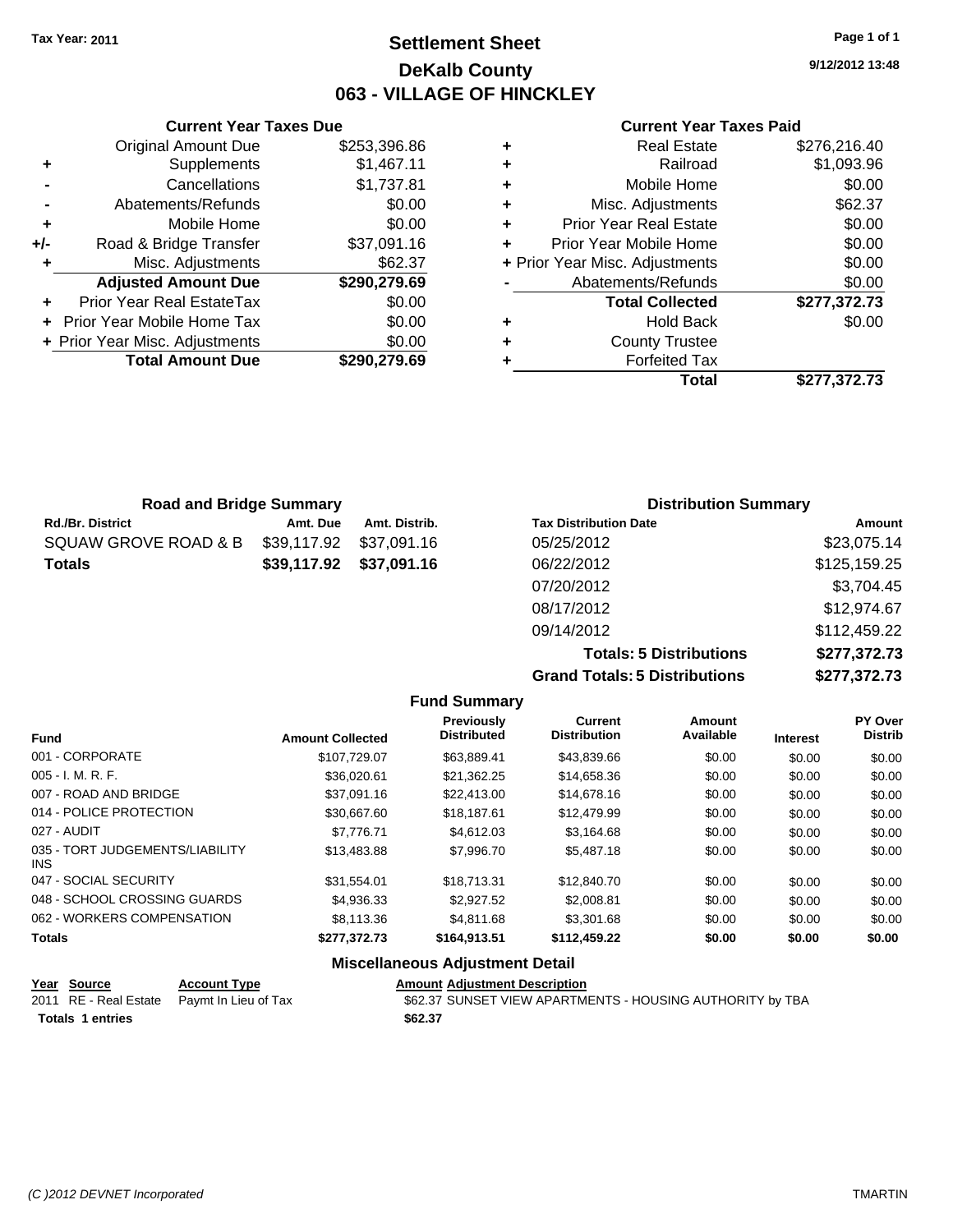### **Settlement Sheet Tax Year: 2011 Page 1 of 1 DeKalb County 064 - VILLAGE OF KINGSTON**

**9/12/2012 13:48**

#### **Current Year Taxes Paid**

|     | <b>Current Year Taxes Due</b>     |              |           |    |
|-----|-----------------------------------|--------------|-----------|----|
|     | <b>Original Amount Due</b>        | \$138,659.19 | ٠         |    |
|     | Supplements                       | \$342.61     | ٠         |    |
|     | Cancellations                     | \$414.88     | ٠         |    |
|     | Abatements/Refunds                | \$0.00       | ٠         |    |
|     | Mobile Home                       | \$0.00       | ٠         |    |
| +/- | Road & Bridge Transfer            | \$16,068.76  |           | Pr |
|     | Misc. Adjustments                 | \$0.00       | + Prior Y |    |
|     | <b>Adjusted Amount Due</b>        | \$154,655.68 |           |    |
|     | Prior Year Real EstateTax         | \$225.61     |           |    |
|     | <b>Prior Year Mobile Home Tax</b> | \$0.00       | ٠         |    |
|     | + Prior Year Misc. Adjustments    | \$0.00       | ٠         |    |
|     | <b>Total Amount Due</b>           | \$154,881.29 |           |    |
|     |                                   |              |           |    |

|   | Total                          | \$147,719.21 |
|---|--------------------------------|--------------|
|   | <b>Forfeited Tax</b>           |              |
| ٠ | <b>County Trustee</b>          |              |
| ٠ | <b>Hold Back</b>               | \$0.00       |
|   | <b>Total Collected</b>         | \$147,719.21 |
|   | Abatements/Refunds             | \$0.00       |
|   | + Prior Year Misc. Adjustments | \$0.00       |
|   | Prior Year Mobile Home         | \$0.00       |
| ٠ | <b>Prior Year Real Estate</b>  | \$225.61     |
| ٠ | Misc. Adjustments              | \$0.00       |
| ٠ | Mobile Home                    | \$0.00       |
|   | Railroad                       | \$549.96     |
|   | <b>Real Estate</b>             | \$146,943.64 |

| <b>Road and Bridge Summary</b> |             |                         | <b>Distribution Summary</b>  |             |  |
|--------------------------------|-------------|-------------------------|------------------------------|-------------|--|
| <b>Rd./Br. District</b>        | Amt. Due    | Amt. Distrib.           | <b>Tax Distribution Date</b> | Amount      |  |
| KINGSTON ROAD & BRIDG          | \$16,681.46 | \$16,068.76             | 05/25/2012                   | \$16,685.85 |  |
| <b>Totals</b>                  |             | \$16,681.46 \$16,068.76 | 06/22/2012                   | \$62,301.65 |  |
|                                |             |                         | 07/20/2012                   | \$1,810.39  |  |
|                                |             |                         | 08/17/2012                   | \$8,231.33  |  |

**Totals: 5 Distributions \$147,719.21 Grand Totals: 5 Distributions \$147,719.21**

09/14/2012 \$58,689.99

| <b>Amount Collected</b> | Previously<br><b>Distributed</b> | <b>Current</b><br><b>Distribution</b> | Amount<br>Available | <b>Interest</b> | PY Over<br><b>Distrib</b> |
|-------------------------|----------------------------------|---------------------------------------|---------------------|-----------------|---------------------------|
| \$48,424.04             | \$29.167.20                      | \$19,256.84                           | \$0.00              | \$0.00          | \$0.00                    |
| \$10.255.43             | \$6.177.14                       | \$4,078.29                            | \$0.00              | \$0.00          | \$0.00                    |
| \$16,068.76             | \$9,732.35                       | \$6,336.41                            | \$0.00              | \$0.00          | \$0.00                    |
| \$16,045.83             | \$9.664.87                       | \$6,380.96                            | \$0.00              | \$0.00          | \$0.00                    |
| \$4.891.61              | \$2.946.36                       | \$1.945.25                            | \$0.00              | \$0.00          | \$0.00                    |
| \$7.311.72              | \$4,404.06                       | \$2,907.66                            | \$0.00              | \$0.00          | \$0.00                    |
| \$476.19                | \$286.82                         | \$189.37                              | \$0.00              | \$0.00          | \$0.00                    |
| \$37.028.68             | \$22,303.45                      | \$14,725.23                           | \$0.00              | \$0.00          | \$0.00                    |
| \$7.216.95              | \$4.346.97                       | \$2,869.98                            | \$0.00              | \$0.00          | \$0.00                    |
| \$147,719.21            | \$89,029.22                      | \$58,689.99                           | \$0.00              | \$0.00          | \$0.00                    |
|                         |                                  | <b>Fund Summary</b>                   |                     |                 |                           |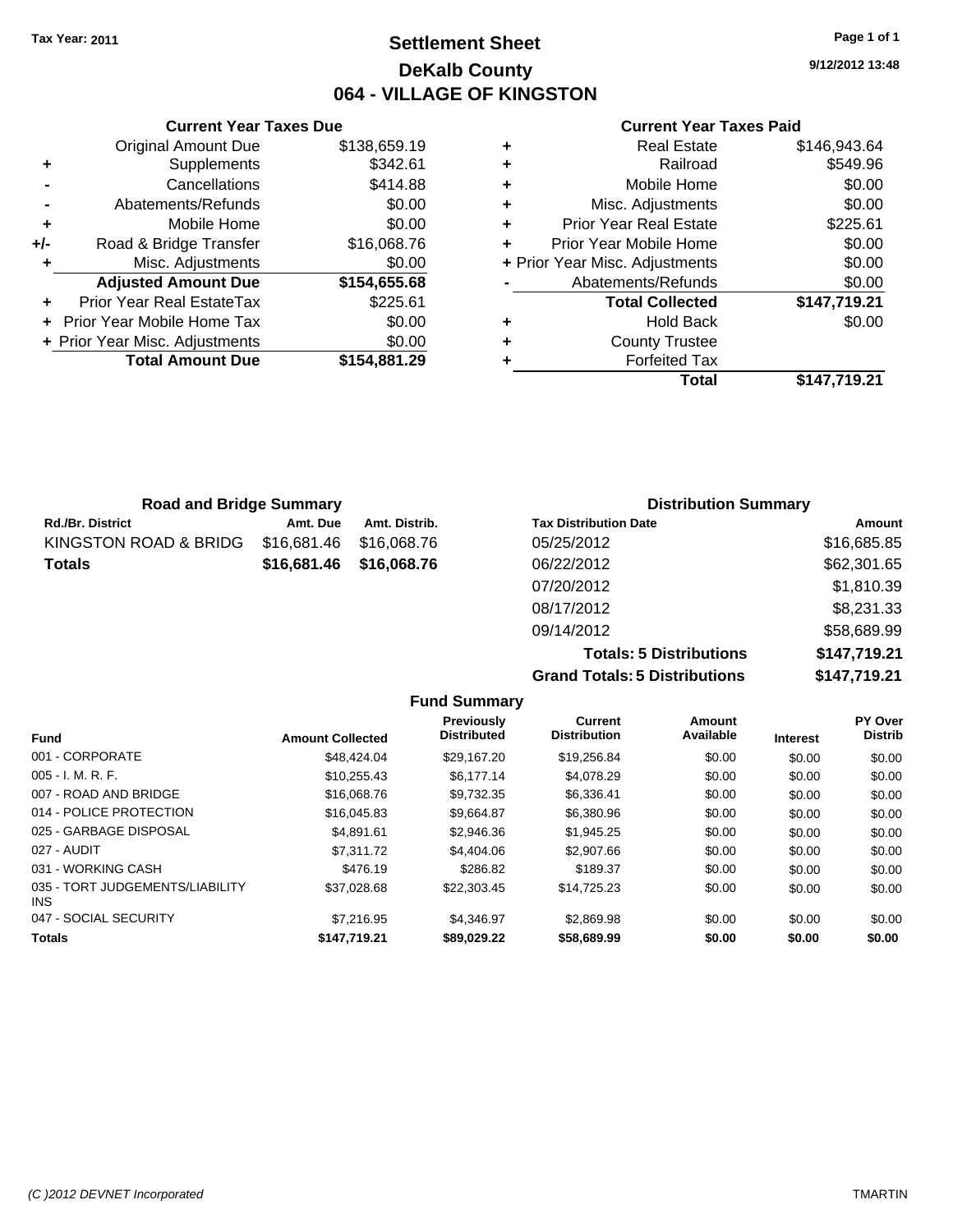### **Settlement Sheet Tax Year: 2011 Page 1 of 1 DeKalb County 065 - VILLAGE OF KIRKLAND**

**9/12/2012 13:48**

### **Current Year Taxes Paid**

|   | Total                          | \$199,247.74 |
|---|--------------------------------|--------------|
| ٠ | <b>Forfeited Tax</b>           |              |
| ÷ | <b>County Trustee</b>          |              |
| ٠ | <b>Hold Back</b>               | \$0.00       |
|   | <b>Total Collected</b>         | \$199,247.74 |
|   | Abatements/Refunds             | \$4.44       |
|   | + Prior Year Misc. Adjustments | \$0.00       |
| ÷ | Prior Year Mobile Home         | \$0.00       |
| ٠ | <b>Prior Year Real Estate</b>  | (\$62.30)    |
| ٠ | Misc. Adjustments              | \$0.00       |
| ٠ | Mobile Home                    | \$0.00       |
| ٠ | Railroad                       | \$553.24     |
| ٠ | <b>Real Estate</b>             | \$198,761.24 |

|     | <b>Current Year Taxes Due</b>  |              |
|-----|--------------------------------|--------------|
|     | <b>Original Amount Due</b>     | \$184,006.74 |
| ٠   | Supplements                    | \$589.24     |
|     | Cancellations                  | \$682.34     |
|     | Abatements/Refunds             | \$4.44       |
| ٠   | Mobile Home                    | \$0.00       |
| +/- | Road & Bridge Transfer         | \$25,342.21  |
| ٠   | Misc. Adjustments              | \$0.00       |
|     | <b>Adjusted Amount Due</b>     | \$209,251.41 |
|     | Prior Year Real EstateTax      | (\$62.30)    |
|     | Prior Year Mobile Home Tax     | \$0.00       |
|     | + Prior Year Misc. Adjustments | \$0.00       |
|     | <b>Total Amount Due</b>        | \$209,189.11 |
|     |                                |              |

| <b>Road and Bridge Summary</b> |             |               | <b>Distribution Summary</b>  |             |  |
|--------------------------------|-------------|---------------|------------------------------|-------------|--|
| <b>Rd./Br. District</b>        | Amt. Due    | Amt. Distrib. | <b>Tax Distribution Date</b> | Amount      |  |
| FRANKLIN ROAD & BRIDGI         | \$26,913.53 | \$25.342.21   | 05/25/2012                   | \$22,860.47 |  |
| Totals                         | \$26,913.53 | \$25,342.21   | 06/22/2012                   | \$85,507.65 |  |
|                                |             |               | 07/20/2012                   | \$2,321.84  |  |
|                                |             |               | 08/17/2012                   | \$14,475.02 |  |
|                                |             |               | 09/14/2012                   | \$74,082.76 |  |

**Totals: 5 Distributions \$199,247.74 Grand Totals: 5 Distributions \$199,247.74**

|                                                         |                         | <b>Fund Summary</b>                  |                                                  |                     |                 |                           |
|---------------------------------------------------------|-------------------------|--------------------------------------|--------------------------------------------------|---------------------|-----------------|---------------------------|
| <b>Fund</b>                                             | <b>Amount Collected</b> | Previously<br><b>Distributed</b>     | Current<br><b>Distribution</b>                   | Amount<br>Available | <b>Interest</b> | PY Over<br><b>Distrib</b> |
| 001 - CORPORATE                                         | \$74,665.13             | \$46,945.79                          | \$27.719.34                                      | \$0.00              | \$0.00          | \$0.00                    |
| 003 - BONDS AND INTEREST                                | \$0.00                  | \$0.00                               | \$0.00                                           | \$0.00              | \$0.00          | \$0.00                    |
| 007 - ROAD AND BRIDGE                                   | \$25,342.21             | \$15,821.67                          | \$9,520.54                                       | \$0.00              | \$0.00          | \$0.00                    |
| 014 - POLICE PROTECTION                                 | \$75,610.81             | \$47,540.39                          | \$28.070.42                                      | \$0.00              | \$0.00          | \$0.00                    |
| 025 - GARBAGE DISPOSAL                                  | \$0.00                  | \$0.00                               | \$0.00                                           | \$0.00              | \$0.00          | \$0.00                    |
| 027 - AUDIT                                             | \$4.726.93              | \$2,972.06                           | \$1,754.87                                       | \$0.00              | \$0.00          | \$0.00                    |
| 035 - TORT JUDGEMENTS/LIABILITY<br>INS.                 | \$18,902.66             | \$11,885.07                          | \$7,017.59                                       | \$0.00              | \$0.00          | \$0.00                    |
| <b>Totals</b>                                           | \$199,247.74            | \$125,164.98                         | \$74,082.76                                      | \$0.00              | \$0.00          | \$0.00                    |
|                                                         |                         | <b>Abatement Detail</b>              |                                                  |                     |                 |                           |
| <b>Account Type</b><br>Year<br>Source                   |                         | <b>Amount Adiustment Description</b> |                                                  |                     |                 |                           |
| <b>RE</b> - Real Estate<br>2011<br><b>PTAB Decision</b> |                         |                                      | \$4.11 01-26-475-004 PTAB INTEREST REFUND by TBA |                     |                 |                           |

Totals 1 entries \$4.11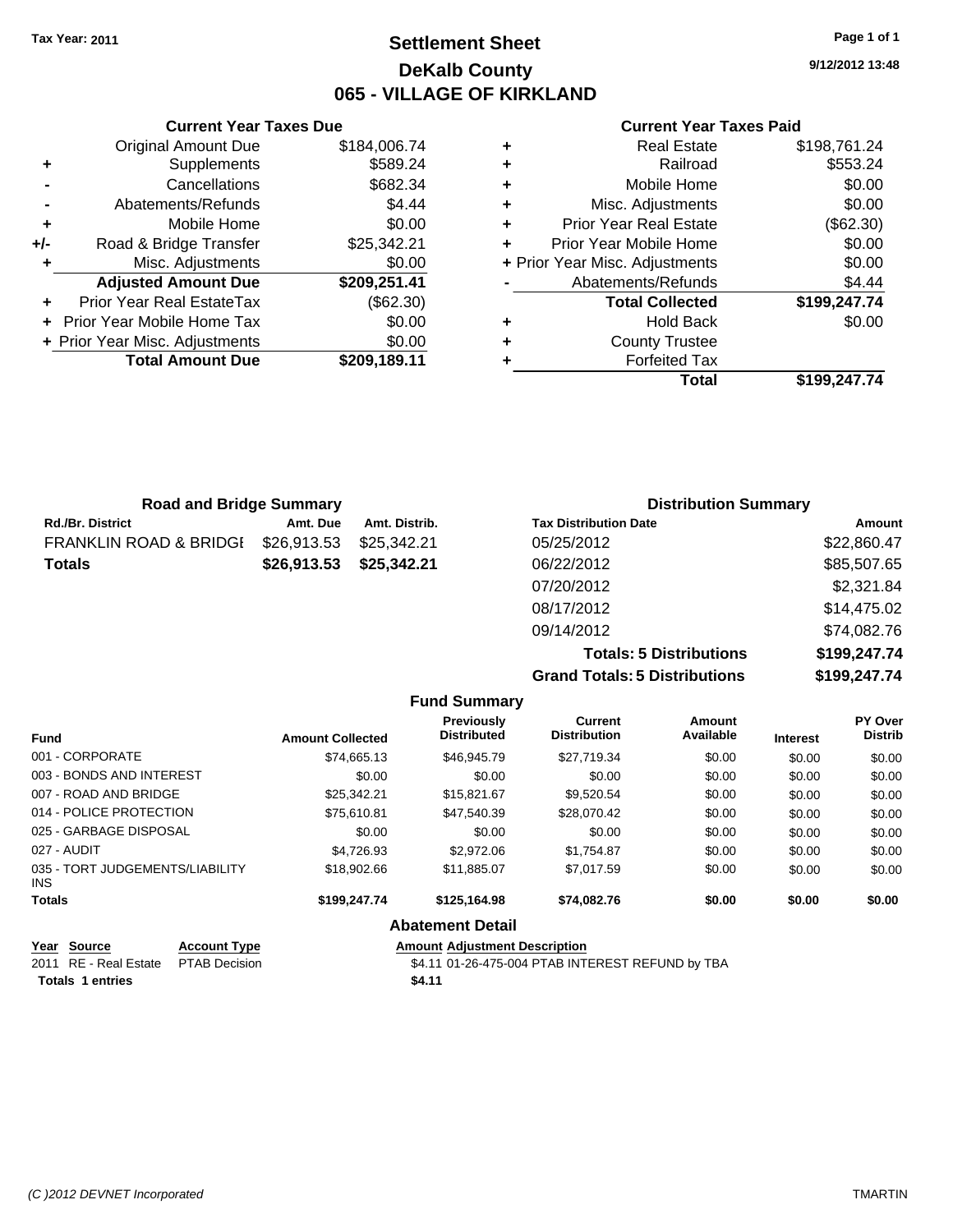### **Settlement Sheet Tax Year: 2011 Page 1 of 1 DeKalb County 066 - KIRKLAND LIBRARY**

#### **Current Year Taxes Due**

|     | <b>Original Amount Due</b>       | \$45,005.54 |
|-----|----------------------------------|-------------|
| ٠   | Supplements                      | \$96.58     |
|     | Cancellations                    | \$115.76    |
|     | Abatements/Refunds               | \$1.00      |
| ÷   | Mobile Home                      | \$0.00      |
| +/- | Road & Bridge Transfer           | \$0.00      |
| ٠   | Misc. Adjustments                | \$0.00      |
|     | <b>Adjusted Amount Due</b>       | \$44,985.36 |
|     | <b>Prior Year Real EstateTax</b> | (\$13.86)   |
|     | Prior Year Mobile Home Tax       | \$0.00      |
|     | + Prior Year Misc. Adjustments   | \$0.00      |
|     | <b>Total Amount Due</b>          | \$44.971.50 |

#### **Current Year Taxes Paid**

| ٠ | <b>Real Estate</b>             | \$42,431.79 |
|---|--------------------------------|-------------|
| ٠ | Railroad                       | \$118.04    |
| ٠ | Mobile Home                    | \$0.00      |
| ٠ | Misc. Adjustments              | \$0.00      |
| ÷ | <b>Prior Year Real Estate</b>  | (\$13.86)   |
| ÷ | Prior Year Mobile Home         | \$0.00      |
|   | + Prior Year Misc. Adjustments | \$0.00      |
|   | Abatements/Refunds             | \$1.00      |
|   | <b>Total Collected</b>         | \$42,534.97 |
| ٠ | Hold Back                      | \$0.00      |
| ٠ | <b>County Trustee</b>          |             |
| ٠ | <b>Forfeited Tax</b>           |             |
|   | Total                          | \$42.534.97 |
|   |                                |             |

### **Distribution Summary Tax Distribution Date Amount** 05/25/2012 \$4,908.96 06/22/2012 \$18,146.58 07/20/2012 \$493.44 08/17/2012 \$3,195.06 09/14/2012 \$15,790.93 **Totals: 5 Distributions \$42,534.97 Grand Totals: 5 Distributions \$42,534.97**

#### **Fund Summary**

| <b>Fund</b>                              | <b>Amount Collected</b> | <b>Previously</b><br><b>Distributed</b> | Current<br><b>Distribution</b> | Amount<br>Available | <b>Interest</b> | <b>PY Over</b><br><b>Distrib</b> |
|------------------------------------------|-------------------------|-----------------------------------------|--------------------------------|---------------------|-----------------|----------------------------------|
| $005 - I. M. R. F.$                      | \$10.17                 | \$6.40                                  | \$3.77                         | \$0.00              | \$0.00          | \$0.00                           |
| 016 - LIBRARY (township, municipalities) | \$40,688.95             | \$25,583.34                             | \$15,105.61                    | \$0.00              | \$0.00          | \$0.00                           |
| 047 - SOCIAL SECURITY                    | \$1,835.85              | \$1.154.30                              | \$681.55                       | \$0.00              | \$0.00          | \$0.00                           |
| <b>Totals</b>                            | \$42,534.97             | \$26,744.04                             | \$15,790.93                    | \$0.00              | \$0.00          | \$0.00                           |

### **Abatement Detail**

**Year Source Account Type Amount Adjustment Description**

2011 RE - Real Estate \$1.00 01-26-475-004 PTAB INTEREST REFUND by TBA PTAB Decision **Totals 1 entries** \$1.00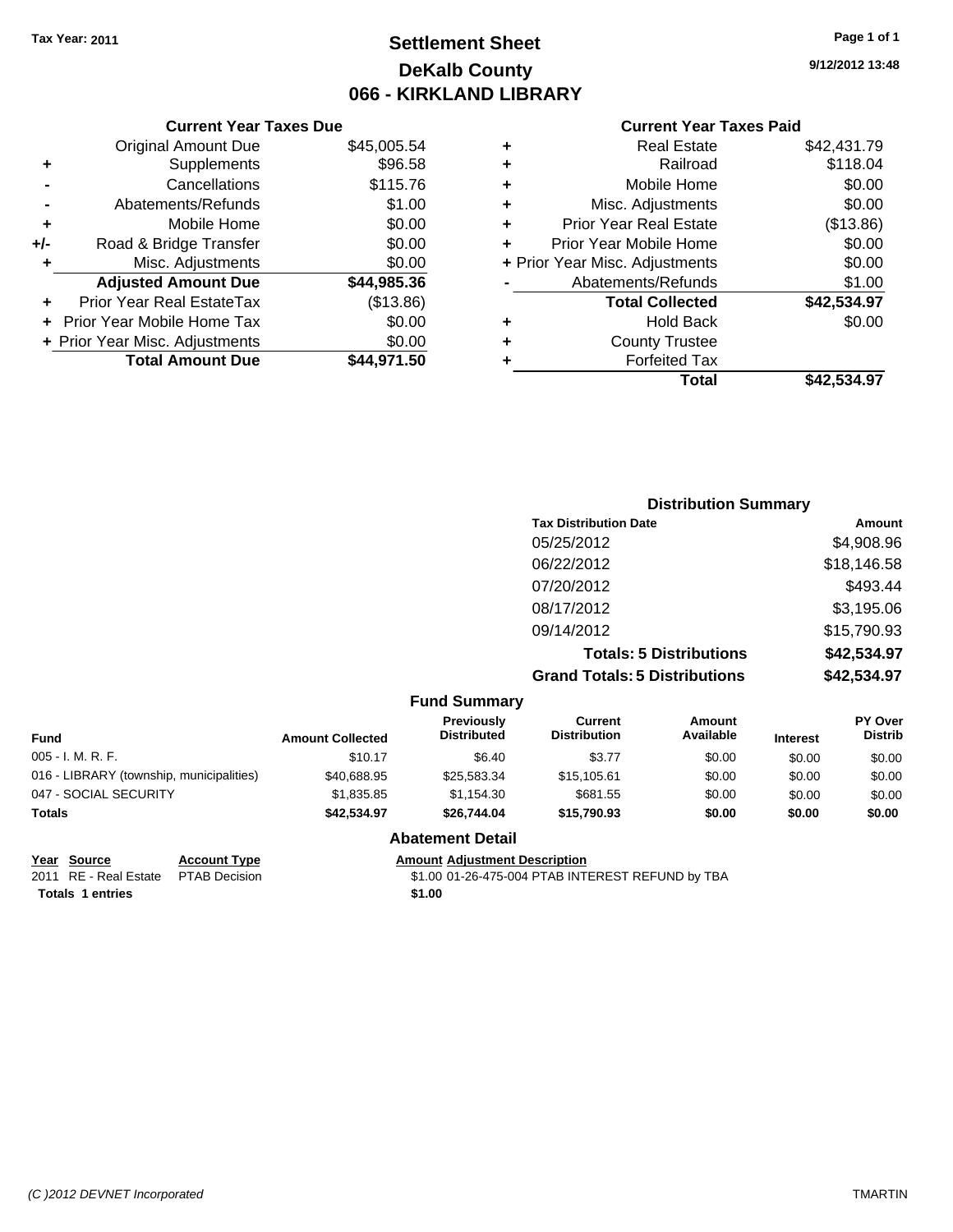## **Settlement Sheet Tax Year: 2011 Page 1 of 1 DeKalb County 067 - VILLAGE OF LEE**

**9/12/2012 13:48**

### **Current Year Taxes Paid**

|   | Total                          | \$7.826.34 |
|---|--------------------------------|------------|
|   | <b>Forfeited Tax</b>           |            |
| ٠ | <b>County Trustee</b>          |            |
| ٠ | <b>Hold Back</b>               | \$0.00     |
|   | <b>Total Collected</b>         | \$7,826.34 |
|   | Abatements/Refunds             | \$0.15     |
|   | + Prior Year Misc. Adjustments | \$0.00     |
| ÷ | Prior Year Mobile Home         | \$0.00     |
| ٠ | <b>Prior Year Real Estate</b>  | (\$105.05) |
| ٠ | Misc. Adjustments              | \$0.00     |
| ٠ | Mobile Home                    | \$0.00     |
| ٠ | Railroad                       | \$230.72   |
|   | <b>Real Estate</b>             | \$7,700.82 |

|     | <b>Current Year Taxes Due</b>  |             |
|-----|--------------------------------|-------------|
|     | <b>Original Amount Due</b>     | \$8,545.96  |
| ٠   | Supplements                    | \$21.21     |
|     | Cancellations                  | \$22.02     |
|     | Abatements/Refunds             | \$0.15      |
| ٠   | Mobile Home                    | \$0.00      |
| +/- | Road & Bridge Transfer         | \$1,600.94  |
| ٠   | Misc. Adjustments              | \$0.00      |
|     | <b>Adjusted Amount Due</b>     | \$10,145.94 |
|     | Prior Year Real EstateTax      | (\$105.05)  |
|     | Prior Year Mobile Home Tax     | \$0.00      |
|     | + Prior Year Misc. Adjustments | \$0.00      |
|     | <b>Total Amount Due</b>        | \$10,040.89 |
|     |                                |             |

| <b>Road and Bridge Summary</b> |            |               | <b>Distribution Summary</b>  |            |
|--------------------------------|------------|---------------|------------------------------|------------|
| <b>Rd./Br. District</b>        | Amt. Due   | Amt. Distrib. | <b>Tax Distribution Date</b> | Amount     |
| SHABBONA ROAD & BRIDC          | \$1.695.29 | \$1.600.94    | 05/25/2012                   | \$1,031.50 |
| <b>Totals</b>                  | \$1,695.29 | \$1,600.94    | 06/22/2012                   | \$3,159.12 |
|                                |            |               | 07/20/2012                   | \$189.92   |
|                                |            |               | 08/17/2012                   | \$243.68   |
|                                |            |               | 09/14/2012                   | \$3,202.12 |

**Totals: 5 Distributions \$7,826.34 Grand Totals: 5 Distributions \$7,826.34**

| <b>Fund Summary</b>                     |                         |                                         |                                |                     |                 |                           |  |
|-----------------------------------------|-------------------------|-----------------------------------------|--------------------------------|---------------------|-----------------|---------------------------|--|
| <b>Fund</b>                             | <b>Amount Collected</b> | <b>Previously</b><br><b>Distributed</b> | Current<br><b>Distribution</b> | Amount<br>Available | <b>Interest</b> | PY Over<br><b>Distrib</b> |  |
| 001 - CORPORATE                         | \$2,532.64              | \$1,490.59                              | \$1,042.05                     | \$0.00              | \$0.00          | \$0.00                    |  |
| 007 - ROAD AND BRIDGE                   | \$1,600.94              | \$960.26                                | \$640.68                       | \$0.00              | \$0.00          | \$0.00                    |  |
| 025 - GARBAGE DISPOSAL                  | \$890.51                | \$524.11                                | \$366.40                       | \$0.00              | \$0.00          | \$0.00                    |  |
| 027 - AUDIT                             | \$642.40                | \$378.08                                | \$264.32                       | \$0.00              | \$0.00          | \$0.00                    |  |
| 035 - TORT JUDGEMENTS/LIABILITY<br>INS. | \$1,845.41              | \$1,086.12                              | \$759.29                       | \$0.00              | \$0.00          | \$0.00                    |  |
| 072 - WATERWORKS SYSTEM                 | \$314.44                | \$185.06                                | \$129.38                       | \$0.00              | \$0.00          | \$0.00                    |  |
| <b>Totals</b>                           | \$7,826.34              | \$4,624,22                              | \$3,202.12                     | \$0.00              | \$0.00          | \$0.00                    |  |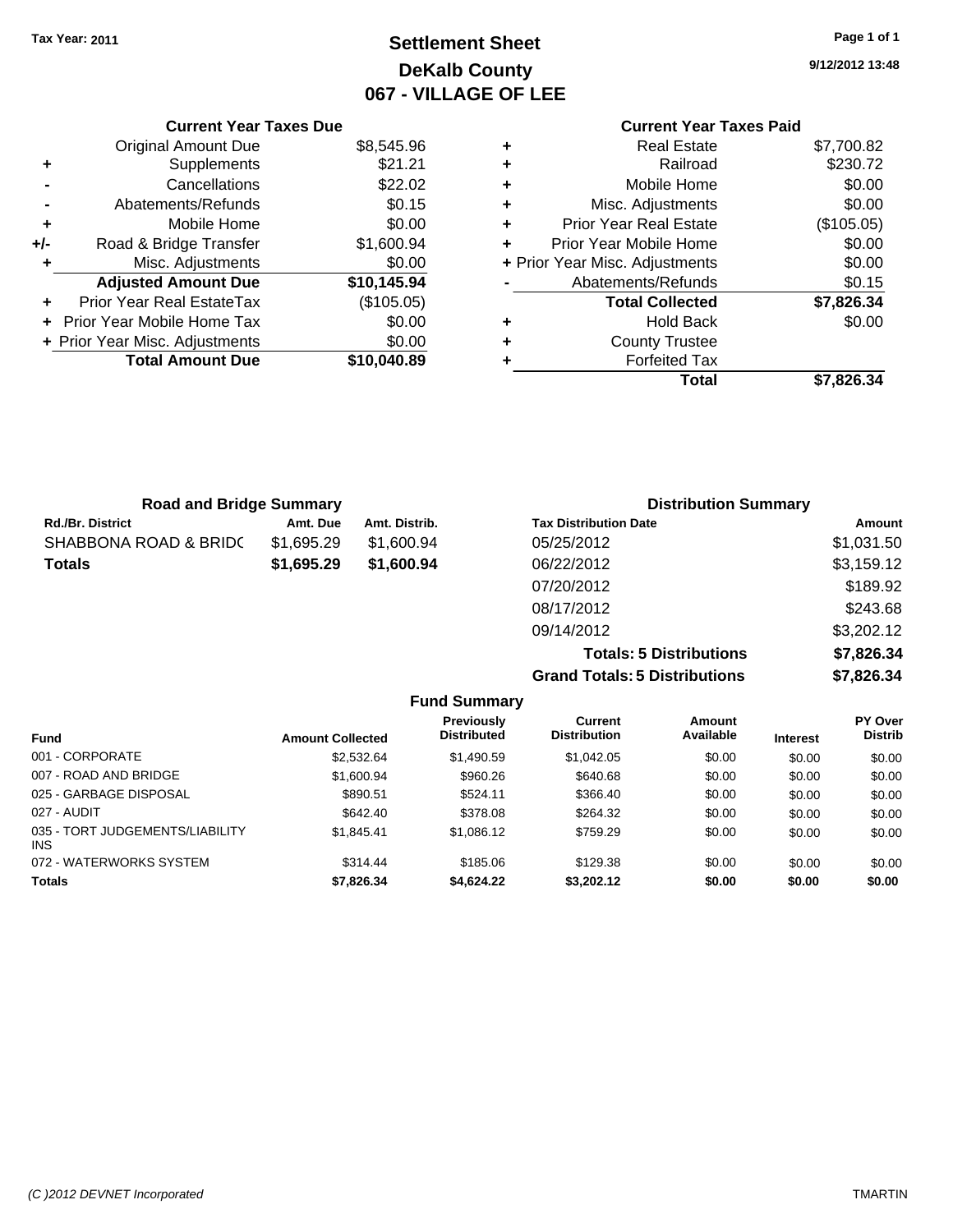### **Settlement Sheet Tax Year: 2011 Page 1 of 1 DeKalb County 068 - VILLAGE OF MALTA**

**9/12/2012 13:48**

### **Current Year Taxes Paid**

|     | <b>Current Year Taxes Due</b>    |              |   |                  |
|-----|----------------------------------|--------------|---|------------------|
|     | <b>Original Amount Due</b>       | \$109,032.34 |   |                  |
|     | Supplements                      | \$439.78     | ٠ |                  |
|     | Cancellations                    | \$523.48     | ٠ |                  |
|     | Abatements/Refunds               | \$0.00       | ٠ | Mis              |
|     | Mobile Home                      | \$0.00       | ÷ | Prior Y          |
| +/- | Road & Bridge Transfer           | \$11,236.37  |   | Prior Yea        |
| ٠   | Misc. Adjustments                | \$0.00       |   | + Prior Year Mis |
|     | <b>Adjusted Amount Due</b>       | \$120,185.01 |   | Abate            |
|     | <b>Prior Year Real EstateTax</b> | \$0.00       |   |                  |
|     | Prior Year Mobile Home Tax       | \$0.00       | ٠ |                  |
|     | + Prior Year Misc. Adjustments   | \$0.00       | ٠ |                  |
|     | <b>Total Amount Due</b>          | \$120,185.01 |   |                  |
|     |                                  |              |   |                  |

|   | Real Estate                    | \$112,884.81 |
|---|--------------------------------|--------------|
| ٠ | Railroad                       | \$679.58     |
| ٠ | Mobile Home                    | \$0.00       |
| ٠ | Misc. Adjustments              | \$0.00       |
| ٠ | <b>Prior Year Real Estate</b>  | \$0.00       |
|   | Prior Year Mobile Home         | \$0.00       |
|   | + Prior Year Misc. Adjustments | \$0.00       |
|   | Abatements/Refunds             | \$0.00       |
|   | <b>Total Collected</b>         | \$113,564.39 |
| ٠ | <b>Hold Back</b>               | \$0.00       |
| ٠ | <b>County Trustee</b>          |              |
|   | <b>Forfeited Tax</b>           |              |
|   | Total                          | \$113,564.39 |
|   |                                |              |

| <b>Road and Bridge Summary</b> |             |               | <b>Distribution Summary</b>  |             |
|--------------------------------|-------------|---------------|------------------------------|-------------|
| <b>Rd./Br. District</b>        | Amt. Due    | Amt. Distrib. | <b>Tax Distribution Date</b> | Amount      |
| MALTA ROAD & BRIDGE            | \$11,770.00 | \$11,236.37   | 05/25/2012                   | \$10,359.10 |
| Totals                         | \$11,770.00 | \$11,236.37   | 06/22/2012                   | \$51,078.22 |
|                                |             |               | 07/20/2012                   | \$1,037.49  |
|                                |             |               | 08/17/2012                   | \$5,258.86  |
|                                |             |               | 09/14/2012                   | \$45,830.72 |

|                          |                         |                                  | <b>Totals: 5 Distributions</b> | \$113,564.39                         |                            |                                  |  |
|--------------------------|-------------------------|----------------------------------|--------------------------------|--------------------------------------|----------------------------|----------------------------------|--|
|                          |                         |                                  |                                | <b>Grand Totals: 5 Distributions</b> |                            | \$113,564.39                     |  |
|                          |                         | <b>Fund Summary</b>              |                                |                                      |                            |                                  |  |
| Fund                     | <b>Amount Collected</b> | Previously<br><b>Distributed</b> | Current<br><b>Distribution</b> | Amount<br>Available                  | <b>Interest</b>            | <b>PY Over</b><br><b>Distrib</b> |  |
| 001 - CORPORATE          | \$28,625.26             | \$17.055.77                      | \$11.569.49                    | \$0.00                               | \$0.00                     | \$0.00                           |  |
| 003 - RONDS AND INTEREST | <b>AN UD</b>            | ®∩ ∩∩                            | ድስ ሰስ                          | ድስ ሰሰ                                | $\mathfrak{e}_{\Omega}$ on | $\mathfrak{e}_{\Omega}$ on       |  |

| 001 - CORPORATE                         | \$28,625.26  | \$17.055.77 | \$11.569.49 | \$0.00 | \$0.00 | \$0.00 |
|-----------------------------------------|--------------|-------------|-------------|--------|--------|--------|
| 003 - BONDS AND INTEREST                | \$0.00       | \$0.00      | \$0.00      | \$0.00 | \$0.00 | \$0.00 |
| $005 - I. M. R. F.$                     | \$6,570.16   | \$3.914.69  | \$2.655.47  | \$0.00 | \$0.00 | \$0.00 |
| 007 - ROAD AND BRIDGE                   | \$11.236.37  | \$6,763,63  | \$4,472.74  | \$0.00 | \$0.00 | \$0.00 |
| 014 - POLICE PROTECTION                 | \$9,855.33   | \$5,872.10  | \$3,983.23  | \$0.00 | \$0.00 | \$0.00 |
| 025 - GARBAGE DISPOSAL                  | \$1,126.63   | \$671.28    | \$455.35    | \$0.00 | \$0.00 | \$0.00 |
| 027 - AUDIT                             | \$20.647.65  | \$12,302.48 | \$8.345.17  | \$0.00 | \$0.00 | \$0.00 |
| 035 - TORT JUDGEMENTS/LIABILITY<br>INS. | \$21.585.87  | \$12.861.49 | \$8.724.38  | \$0.00 | \$0.00 | \$0.00 |
| 041 - STREET LIGHTING                   | \$6,408.70   | \$3.818.49  | \$2.590.21  | \$0.00 | \$0.00 | \$0.00 |
| 047 - SOCIAL SECURITY                   | \$7,508.42   | \$4,473.74  | \$3.034.68  | \$0.00 | \$0.00 | \$0.00 |
| <b>Totals</b>                           | \$113,564,39 | \$67.733.67 | \$45,830,72 | \$0.00 | \$0.00 | \$0.00 |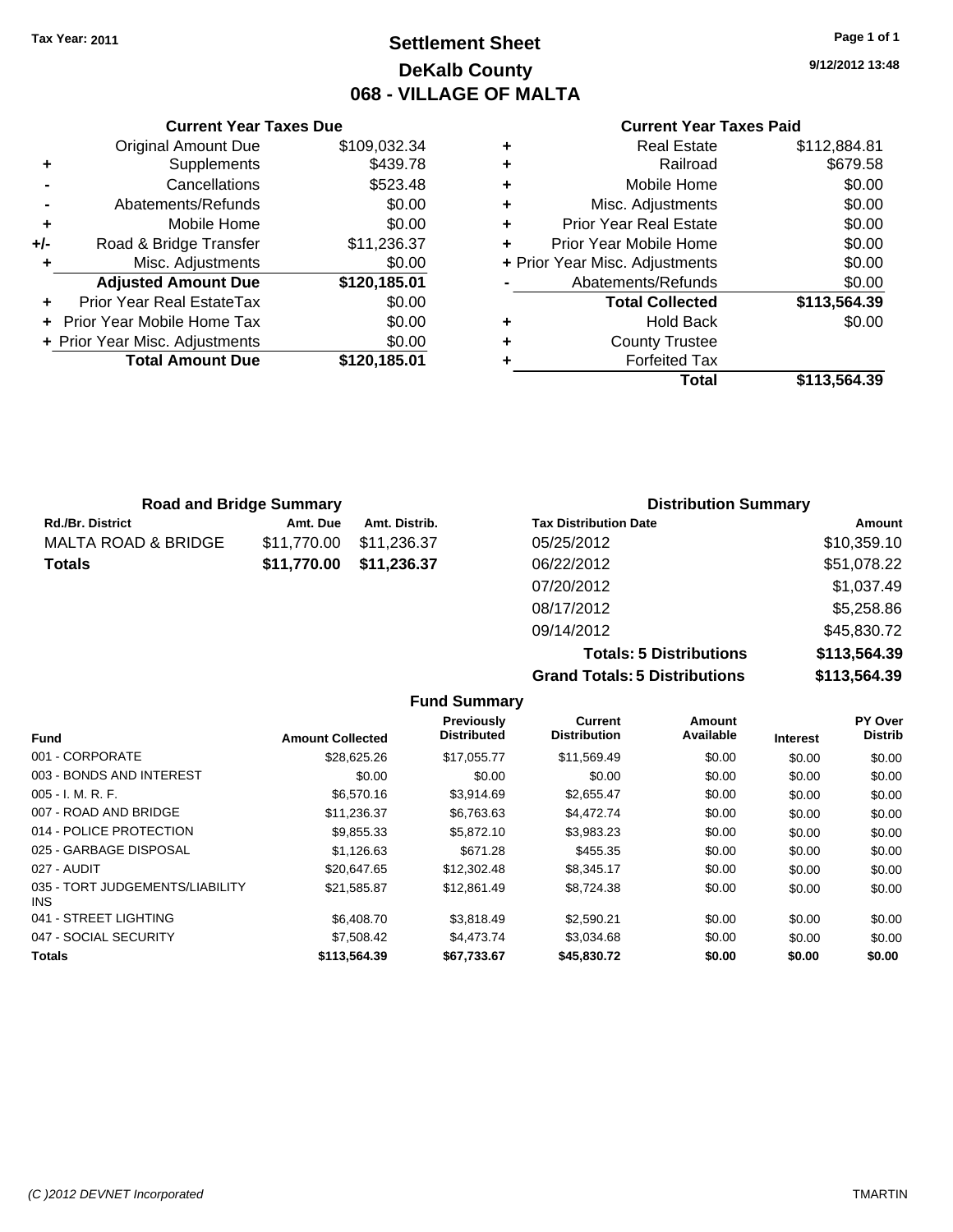**Current Year Taxes Due** Original Amount Due \$99,196.08

**Adjusted Amount Due \$101,251.87**

**Total Amount Due \$101,210.16**

**+** Supplements \$482.28 **-** Cancellations \$521.83 **-** Abatements/Refunds \$0.03 **+** Mobile Home \$0.00 **+/-** Road & Bridge Transfer \$2,095.37 **+** Misc. Adjustments \$0.00

**+** Prior Year Real EstateTax (\$41.71) **+** Prior Year Mobile Home Tax \$0.00 **+ Prior Year Misc. Adjustments**  $$0.00$ 

### **Settlement Sheet Tax Year: 2011 Page 1 of 1 DeKalb County 069 - VILLAGE OF MAPLE PARK**

**9/12/2012 13:48**

#### **Current Year Taxes Paid**

| ٠ | <b>Real Estate</b>             | \$99,502.31 |
|---|--------------------------------|-------------|
| ٠ | Railroad                       | \$0.00      |
| ٠ | Mobile Home                    | \$0.00      |
| ٠ | Misc. Adjustments              | \$0.00      |
| ٠ | <b>Prior Year Real Estate</b>  | (\$41.71)   |
| ٠ | Prior Year Mobile Home         | \$0.00      |
|   | + Prior Year Misc. Adjustments | \$0.00      |
|   | Abatements/Refunds             | \$0.03      |
|   | <b>Total Collected</b>         | \$99,460.57 |
| ٠ | <b>Hold Back</b>               | \$0.00      |
| ٠ | <b>County Trustee</b>          |             |
|   | <b>Forfeited Tax</b>           |             |
|   | Total                          | \$99,460.57 |

| <b>Road and Bridge Summary</b>   |            |               | <b>Distribution Summary</b>  |             |
|----------------------------------|------------|---------------|------------------------------|-------------|
| <b>Rd./Br. District</b>          | Amt. Due   | Amt. Distrib. | <b>Tax Distribution Date</b> | Amount      |
| <b>CORTLAND ROAD &amp; BRIDC</b> | \$2.177.72 | \$2,095.37    | 05/25/2012                   | \$9,472.43  |
| <b>Totals</b>                    | \$2,177.72 | \$2,095.37    | 06/22/2012                   | \$41,743.02 |
|                                  |            |               | 07/20/2012                   | \$877.81    |
|                                  |            |               | 08/17/2012                   | \$5,301.72  |

**Totals: 5 Distributions \$99,460.57 Grand Totals: 5 Distributions \$99,460.57**

09/14/2012 \$42,065.59

|                                         |                         | <b>Fund Summary</b>                     |                                |                     |                 |                           |
|-----------------------------------------|-------------------------|-----------------------------------------|--------------------------------|---------------------|-----------------|---------------------------|
| <b>Fund</b>                             | <b>Amount Collected</b> | <b>Previously</b><br><b>Distributed</b> | Current<br><b>Distribution</b> | Amount<br>Available | <b>Interest</b> | PY Over<br><b>Distrib</b> |
| 001 - CORPORATE                         | \$44,388.98             | \$25,602.18                             | \$18,786.80                    | \$0.00              | \$0.00          | \$0.00                    |
| 003 - BONDS AND INTEREST                | \$0.00                  | \$0.00                                  | \$0.00                         | \$0.00              | \$0.00          | \$0.00                    |
| 007 - ROAD AND BRIDGE                   | \$2,095.37              | \$1,237.77                              | \$857.60                       | \$0.00              | \$0.00          | \$0.00                    |
| 014 - POLICE PROTECTION                 | \$37,838.15             | \$21,823.86                             | \$16,014.29                    | \$0.00              | \$0.00          | \$0.00                    |
| 027 - AUDIT                             | \$5,047.03              | \$2.910.97                              | \$2,136.06                     | \$0.00              | \$0.00          | \$0.00                    |
| 035 - TORT JUDGEMENTS/LIABILITY<br>INS. | \$10.091.04             | \$5,820,20                              | \$4,270.84                     | \$0.00              | \$0.00          | \$0.00                    |
| <b>Totals</b>                           | \$99,460.57             | \$57,394.98                             | \$42,065.59                    | \$0.00              | \$0.00          | \$0.00                    |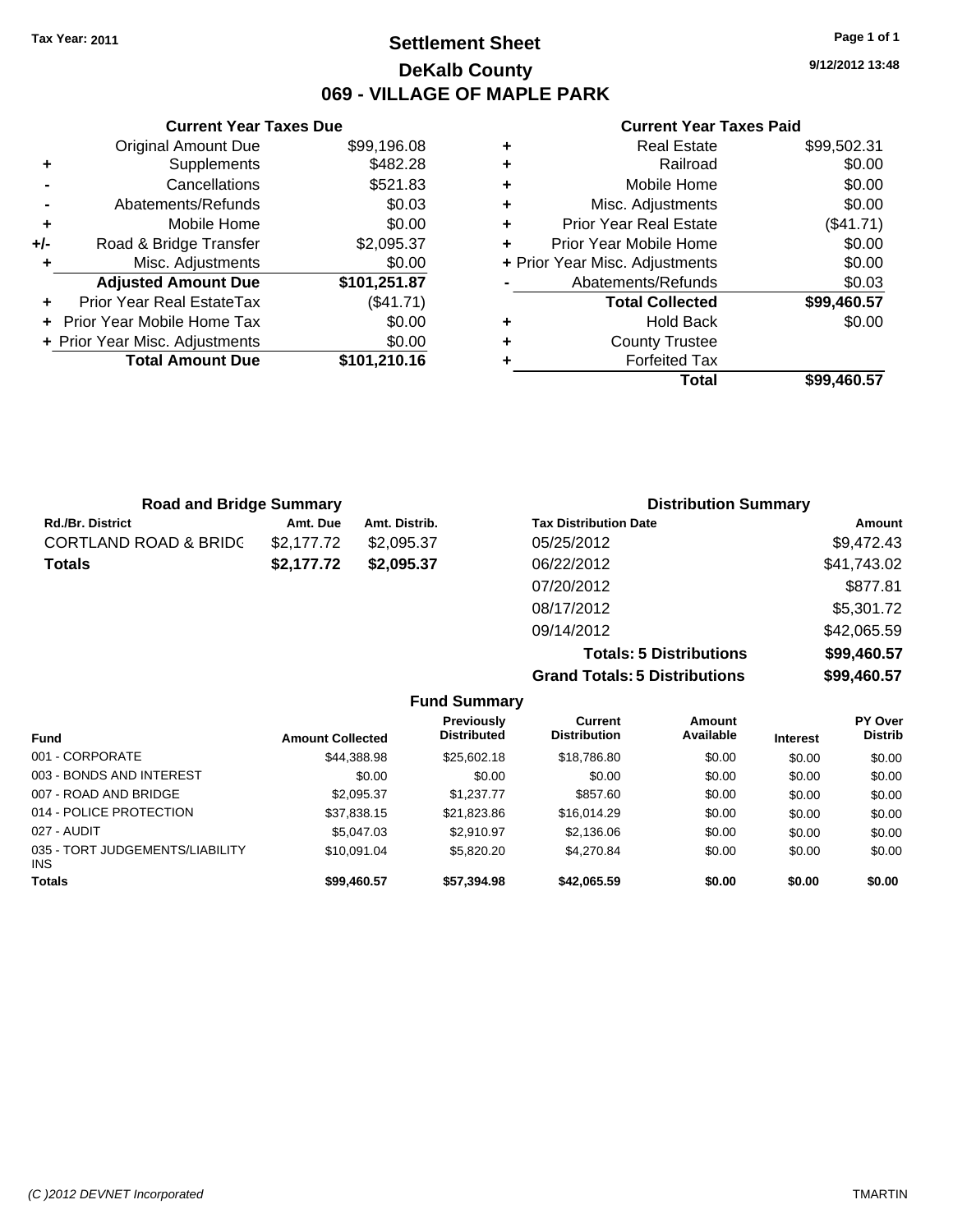**Current Year Taxes Due** Original Amount Due \$9,628.43

**Adjusted Amount Due \$9,624.70**

**Total Amount Due \$9,621.77**

**+** Supplements \$43.21 **-** Cancellations \$46.94 **-** Abatements/Refunds \$0.00 **+** Mobile Home \$0.00 **+/-** Road & Bridge Transfer \$0.00 **+** Misc. Adjustments \$0.00

**+** Prior Year Real EstateTax (\$2.93) **+** Prior Year Mobile Home Tax \$0.00 **+ Prior Year Misc. Adjustments**  $$0.00$ 

### **Settlement Sheet Tax Year: 2011 Page 1 of 1 DeKalb County 070 - MAPLE PARK LIBRARY**

**9/12/2012 13:48**

#### **Current Year Taxes Paid**

| ٠ | <b>Real Estate</b>             | \$9,449.36 |
|---|--------------------------------|------------|
| ÷ | Railroad                       | \$0.00     |
| ÷ | Mobile Home                    | \$0.00     |
| ÷ | Misc. Adjustments              | \$0.00     |
| ٠ | <b>Prior Year Real Estate</b>  | (\$2.93)   |
| ٠ | Prior Year Mobile Home         | \$0.00     |
|   | + Prior Year Misc. Adjustments | \$0.00     |
|   | Abatements/Refunds             | \$0.00     |
|   | <b>Total Collected</b>         | \$9,446.43 |
| ٠ | <b>Hold Back</b>               | \$0.00     |
| ٠ | <b>County Trustee</b>          |            |
|   | <b>Forfeited Tax</b>           |            |
|   | Total                          | \$9.446.43 |

|                 |                         |                                  |                                       | <b>Distribution Summary</b>    |                 |                           |
|-----------------|-------------------------|----------------------------------|---------------------------------------|--------------------------------|-----------------|---------------------------|
|                 |                         |                                  | <b>Tax Distribution Date</b>          |                                |                 | Amount                    |
|                 |                         |                                  | 05/25/2012                            |                                |                 | \$900.84                  |
|                 |                         |                                  | 06/22/2012                            |                                |                 | \$3,946.25                |
|                 |                         |                                  | 07/20/2012                            |                                |                 | \$86.15                   |
|                 |                         |                                  | 08/17/2012                            |                                |                 | \$498.35                  |
|                 |                         |                                  | 09/14/2012                            |                                |                 | \$4,014.84                |
|                 |                         |                                  |                                       | <b>Totals: 5 Distributions</b> |                 | \$9,446.43                |
|                 |                         |                                  | <b>Grand Totals: 5 Distributions</b>  |                                |                 | \$9,446.43                |
|                 |                         | <b>Fund Summary</b>              |                                       |                                |                 |                           |
| Fund            | <b>Amount Collected</b> | Previously<br><b>Distributed</b> | <b>Current</b><br><b>Distribution</b> | <b>Amount</b><br>Available     | <b>Interest</b> | PY Over<br><b>Distrib</b> |
| 001 - CORPORATE | \$9,446.43              | \$5,431.59                       | \$4,014.84                            | \$0.00                         | \$0.00          | \$0.00                    |

**Totals \$9,446.43 \$5,431.59 \$4,014.84 \$0.00 \$0.00 \$0.00**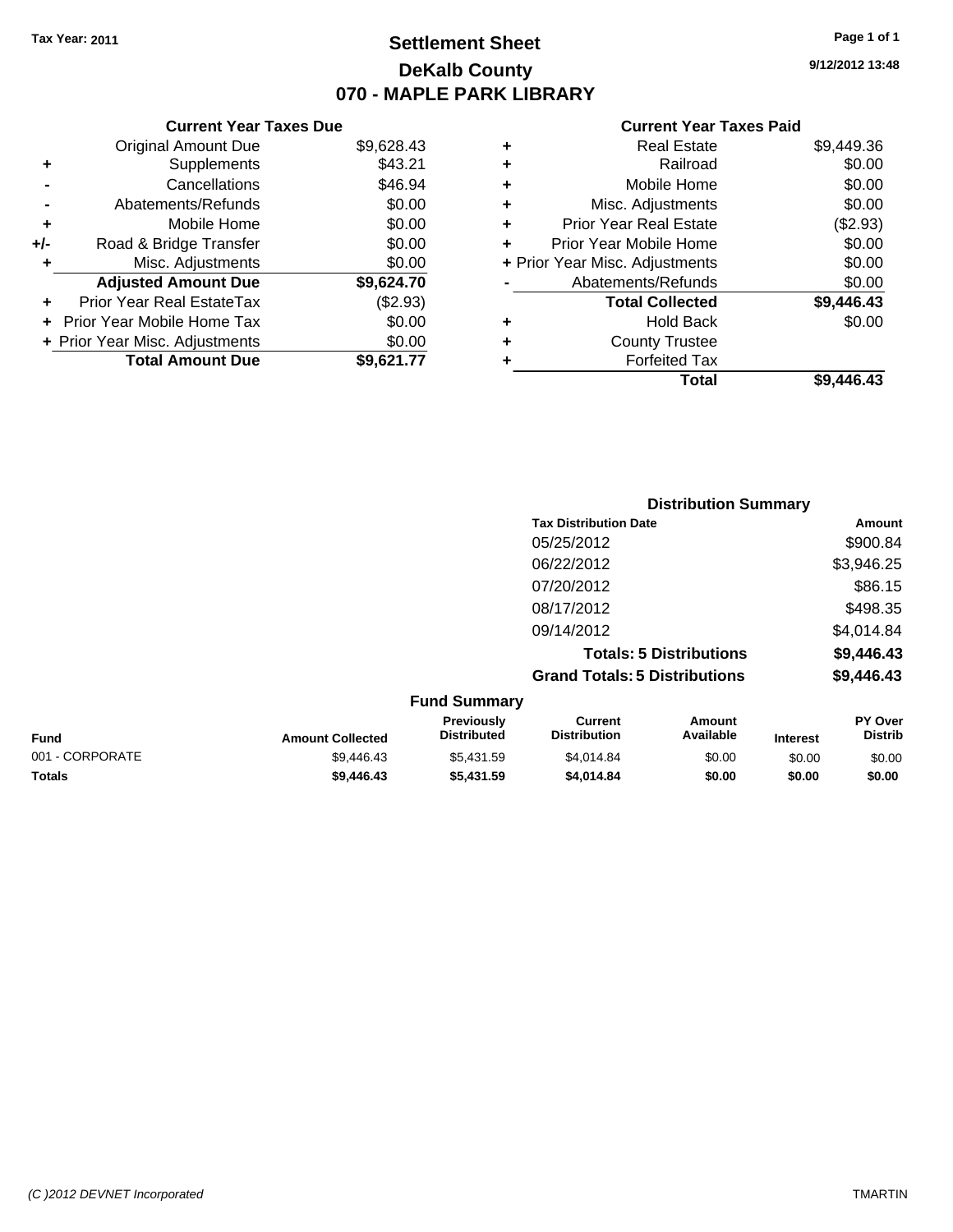**Current Year Taxes Due**

### **Settlement Sheet Tax Year: 2011 Page 1 of 2 DeKalb County 071 - CITY OF SANDWICH**

**9/12/2012 13:48**

#### **Current Year Taxes Paid**

| <b>Total Amount Due</b>        | \$1,236,728.73 |   | <b>Forfeited Tax</b>           |                |
|--------------------------------|----------------|---|--------------------------------|----------------|
|                                |                |   |                                |                |
| + Prior Year Misc. Adjustments | \$0.00         | ÷ | <b>County Trustee</b>          |                |
| + Prior Year Mobile Home Tax   | \$0.00         | ٠ | <b>Hold Back</b>               | \$0.00         |
| Prior Year Real EstateTax      | (\$13.74)      |   | <b>Total Collected</b>         | \$1,171,748.26 |
| <b>Adjusted Amount Due</b>     | \$1,236,742.47 |   | Abatements/Refunds             | \$11.63        |
| Misc. Adjustments              | \$283.27       |   | + Prior Year Misc. Adjustments | \$0.00         |
| Road & Bridge Transfer         | \$42,276.27    |   | Prior Year Mobile Home         | \$0.00         |
| Mobile Home                    | \$0.00         | ٠ | <b>Prior Year Real Estate</b>  | (\$13.74)      |
| Abatements/Refunds             | \$11.63        | ٠ | Misc. Adjustments              | \$283.27       |
| Cancellations                  | \$5,707.75     | ٠ | Mobile Home                    | \$0.00         |
| Supplements                    | \$5,110.46     | ٠ | Railroad                       | \$2,081.46     |
| <b>Original Amount Due</b>     | \$1,194,791.85 | ٠ | <b>Real Estate</b>             | \$1,169,408.90 |
|                                |                |   |                                |                |

| <b>Road and Bridge Summary</b> |             |               | <b>Distribution Summary</b>  |  |
|--------------------------------|-------------|---------------|------------------------------|--|
| <b>Rd./Br. District</b>        | Amt. Due    | Amt. Distrib. | <b>Tax Distribution Date</b> |  |
| SANDWICH ROAD & BRIDG          | \$43.693.62 | \$41,270.97   | 05/25/2012                   |  |
| SOMONAUK ROAD & BRID           | \$1.066.99  | \$1,005.30    | 06/22/2012                   |  |
| <b>Totals</b>                  | \$44,760.61 | \$42,276,27   | 07/20/2012                   |  |

| <b>Tax Distribution Date</b>         | Amount         |
|--------------------------------------|----------------|
| 05/25/2012                           | \$122,695.83   |
| 06/22/2012                           | \$505,848.53   |
| 07/20/2012                           | \$23,400.25    |
| 08/17/2012                           | \$67,118.99    |
| 09/14/2012                           | \$452,684.66   |
| <b>Totals: 5 Distributions</b>       | \$1,171,748.26 |
| <b>Grand Totals: 5 Distributions</b> | \$1,171,748.26 |

|                                                     |                         | <b>Fund Summary</b>              |                                       |                     |                 |                           |
|-----------------------------------------------------|-------------------------|----------------------------------|---------------------------------------|---------------------|-----------------|---------------------------|
| <b>Fund</b>                                         | <b>Amount Collected</b> | Previously<br><b>Distributed</b> | <b>Current</b><br><b>Distribution</b> | Amount<br>Available | <b>Interest</b> | PY Over<br><b>Distrib</b> |
| 001 - CORPORATE                                     | \$376,713.98            | \$231,167.69                     | \$145,546.29                          | \$0.00              | \$0.00          | \$0.00                    |
| 003 - BONDS AND INTEREST                            | \$0.00                  | \$0.00                           | \$0.00                                | \$0.00              | \$0.00          | \$0.00                    |
| 005 - I. M. R. F.                                   | \$112,842.16            | \$69,244.75                      | \$43,597.41                           | \$0.00              | \$0.00          | \$0.00                    |
| 007 - ROAD AND BRIDGE                               | \$42,276.27             | \$25,971.59                      | \$16,304.68                           | \$0.00              | \$0.00          | \$0.00                    |
| 014 - POLICE PROTECTION                             | \$140,879.03            | \$86,449.36                      | \$54,429.67                           | \$0.00              | \$0.00          | \$0.00                    |
| 015 - POLICE PENSION                                | \$81,454.12             | \$49.983.71                      | \$31,470.41                           | \$0.00              | \$0.00          | \$0.00                    |
| 027 - AUDIT                                         | \$14,876.28             | \$9,128.72                       | \$5,747.56                            | \$0.00              | \$0.00          | \$0.00                    |
| 035 - TORT JUDGMENTS, LIABILITY<br><b>INSURANCE</b> | \$33,826.53             | \$20,757.39                      | \$13,069.14                           | \$0.00              | \$0.00          | \$0.00                    |
| 040 - STREET AND BRIDGE                             | \$39,222.06             | \$24,068.33                      | \$15,153.73                           | \$0.00              | \$0.00          | \$0.00                    |
| 041 - STREET LIGHTING                               | \$67,789.79             | \$41,598.70                      | \$26,191.09                           | \$0.00              | \$0.00          | \$0.00                    |
| 045 - PUBLIC BENEFIT                                | \$0.00                  | \$0.00                           | \$0.00                                | \$0.00              | \$0.00          | \$0.00                    |
| 046 - EMERGENCY SERV & DISASTER<br><b>OPER</b>      | \$2,615.83              | \$1,605.18                       | \$1,010.65                            | \$0.00              | \$0.00          | \$0.00                    |
| 047 - SOCIAL SECURITY                               | \$101.807.21            | \$62,473.23                      | \$39,333.98                           | \$0.00              | \$0.00          | \$0.00                    |
| 048 - SCHOOL CROSSING GUARDS                        | \$10,039.87             | \$6,160.89                       | \$3,878.98                            | \$0.00              | \$0.00          | \$0.00                    |
| 060 - UNEMPLOYMENT INSURANCE                        | \$16,320.87             | \$10,015.18                      | \$6,305.69                            | \$0.00              | \$0.00          | \$0.00                    |
| 062 - WORKERS COMPENSATION                          | \$69,234.36             | \$42,485.15                      | \$26,749.21                           | \$0.00              | \$0.00          | \$0.00                    |
| 065 - FORESTRY PROGRAM                              | \$61,849.90             | \$37,953.73                      | \$23,896.17                           | \$0.00              | \$0.00          | \$0.00                    |
| <b>Totals</b>                                       | \$1,171,748.26          | \$719,063.60                     | \$452,684.66                          | \$0.00              | \$0.00          | \$0.00                    |

### **Miscellaneous Adjustment Detail**

**Year Source Account Type Amount Adjustment Description**

2011 RE - Real Estate Back Tax Collected \$105.00 PRIMUS REDEMPTION 8 PARCELS by TBA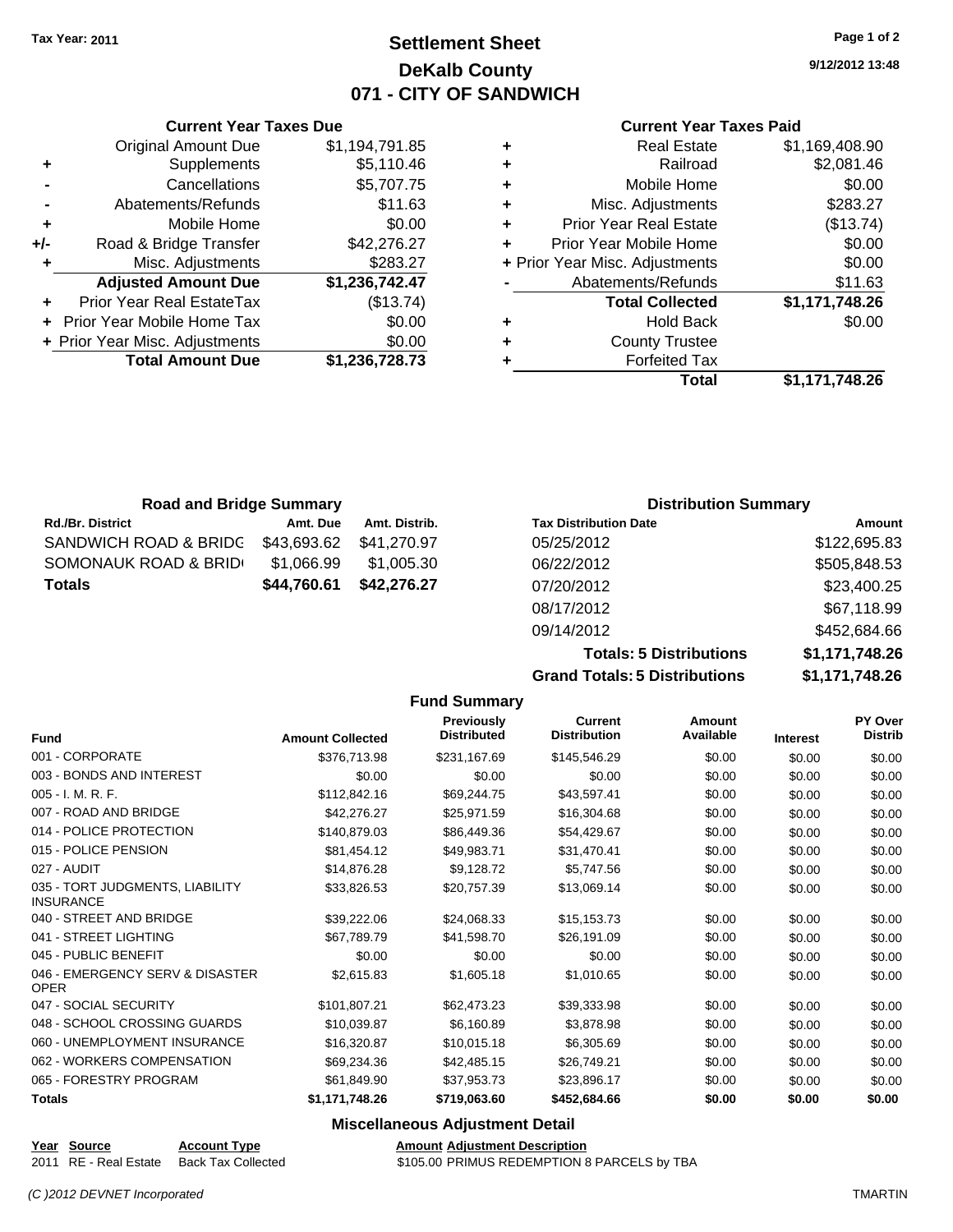### **Settlement Sheet Tax Year: 2011 Page 2 of 2 DeKalb County**

### **9/12/2012 13:48**

### **Miscellaneous Adjustment Detail**

**Totals \$283.27 2 entries**

**Year Source Account Type Amount Adjustment Description**<br>
2011 RE - Real Estate Back Tax Collected \$178.27 DOBSON REDEMPTION \$178.27 DOBSON REDEMPTION 19-26-481-012 by TBA

### **Abatement Detail**

#### **Year Source Account Type Amount Adjustment Description**

2011 RE - Real Estate \$7.73 19-27-427-012 PTAB INTEREST REFUND by TBA PTAB Decision 2011 RE - Real Estate \$3.53 19-26-432-011 PTAB INTEREST REFUND by TBA PTAB Decision

**Totals \$11.26 2 entries**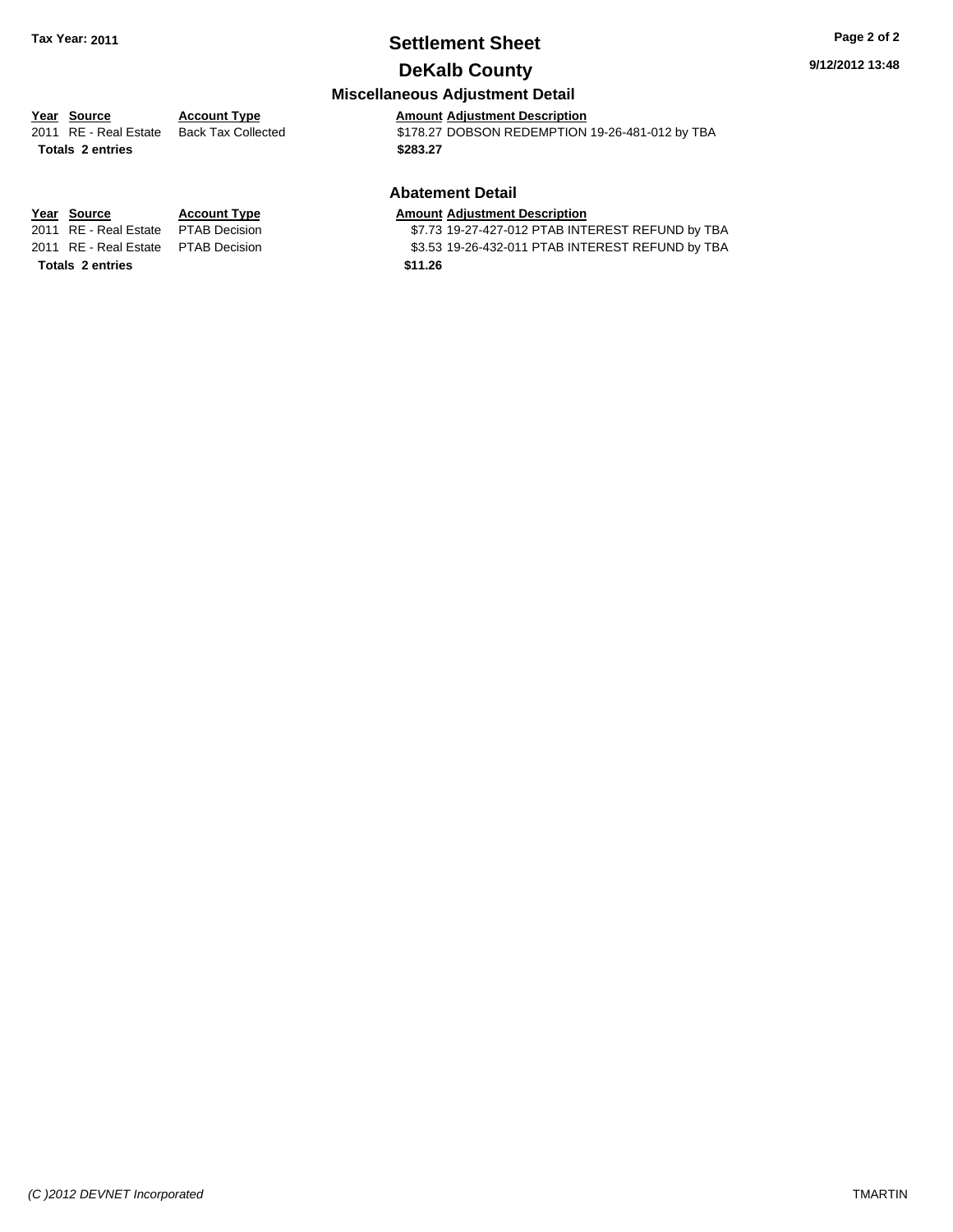### **Settlement Sheet Tax Year: 2011 Page 1 of 1 DeKalb County 072 - VILLAGE OF SHABBONA**

**9/12/2012 13:48**

#### **Current Year Taxes Paid**

|   | <b>Real Estate</b>             | \$94,556.18 |
|---|--------------------------------|-------------|
| ٠ | Railroad                       | \$1,389.65  |
| ٠ | Mobile Home                    | \$0.00      |
| ٠ | Misc. Adjustments              | \$64.51     |
| ٠ | <b>Prior Year Real Estate</b>  | (\$454.69)  |
| ÷ | Prior Year Mobile Home         | \$0.00      |
|   | + Prior Year Misc. Adjustments | \$0.00      |
|   | Abatements/Refunds             | \$20.91     |
|   | <b>Total Collected</b>         | \$95,534.74 |
| ٠ | <b>Hold Back</b>               | \$0.00      |
| ٠ | <b>County Trustee</b>          |             |
|   | <b>Forfeited Tax</b>           |             |
|   | Total                          | \$95,534.74 |

|     | <b>Current Year Taxes Due</b>  |              |
|-----|--------------------------------|--------------|
|     | <b>Original Amount Due</b>     | \$89,721.09  |
| ٠   | Supplements                    | \$875.73     |
|     | Cancellations                  | \$1,094.93   |
|     | Abatements/Refunds             | \$20.91      |
| ٠   | Mobile Home                    | \$0.00       |
| +/- | Road & Bridge Transfer         | \$11,231.71  |
|     | Misc. Adjustments              | \$64.51      |
|     | <b>Adjusted Amount Due</b>     | \$100,777.20 |
|     | Prior Year Real EstateTax      | (\$454.69)   |
|     | Prior Year Mobile Home Tax     | \$0.00       |
|     | + Prior Year Misc. Adjustments | \$0.00       |
|     | <b>Total Amount Due</b>        | \$100,322.51 |
|     |                                |              |

| <b>Road and Bridge Summary</b> |               |                              |                             |
|--------------------------------|---------------|------------------------------|-----------------------------|
| Amt. Due                       | Amt. Distrib. | <b>Tax Distribution Date</b> | Amount                      |
| \$11,899.96                    | \$11.231.71   | 05/25/2012                   | \$8,079.40                  |
| \$11,899.96                    | \$11,231.71   | 06/22/2012                   | \$44,366.85                 |
|                                |               | 07/20/2012                   | \$472.93                    |
|                                |               | 08/17/2012                   | \$6,054.96                  |
|                                |               | 09/14/2012                   | \$36,560.60                 |
|                                |               |                              | <b>Distribution Summary</b> |

**Totals: 5 Distributions \$95,534.74 Grand Totals: 5 Distributions \$95,534.74**

|                                        |                         | <b>Fund Summary</b>              |                                |                     |                 |                           |  |
|----------------------------------------|-------------------------|----------------------------------|--------------------------------|---------------------|-----------------|---------------------------|--|
| <b>Fund</b>                            | <b>Amount Collected</b> | Previously<br><b>Distributed</b> | Current<br><b>Distribution</b> | Amount<br>Available | <b>Interest</b> | PY Over<br><b>Distrib</b> |  |
| 001 - CORPORATE                        | \$44.268.90             | \$27.424.90                      | \$16,844.00                    | \$0.00              | \$0.00          | \$0.00                    |  |
| $005 - I. M. R. F.$                    | \$1,362.34              | \$843.98                         | \$518.36                       | \$0.00              | \$0.00          | \$0.00                    |  |
| 007 - ROAD AND BRIDGE                  | \$11.231.71             | \$6.747.80                       | \$4,483.91                     | \$0.00              | \$0.00          | \$0.00                    |  |
| 014 - POLICE PROTECTION                | \$25,834.26             | \$16,004.51                      | \$9,829.75                     | \$0.00              | \$0.00          | \$0.00                    |  |
| 047 - SOCIAL SECURITY                  | \$9,629.70              | \$5,965.67                       | \$3,664.03                     | \$0.00              | \$0.00          | \$0.00                    |  |
| 060 - UNEMPLOYMENT INSURANCE           | \$977.51                | \$605.58                         | \$371.93                       | \$0.00              | \$0.00          | \$0.00                    |  |
| 062 - WORKERS COMPENSATION             | \$2,230.32              | \$1,381.70                       | \$848.62                       | \$0.00              | \$0.00          | \$0.00                    |  |
| <b>Totals</b>                          | \$95,534.74             | \$58,974.14                      | \$36,560.60                    | \$0.00              | \$0.00          | \$0.00                    |  |
| <b>Miscellaneous Adjustment Detail</b> |                         |                                  |                                |                     |                 |                           |  |

| Year Source             | <b>Account Type</b>  | <b>Amount Adjustment Description</b>                  |
|-------------------------|----------------------|-------------------------------------------------------|
| 2011 RE - Real Estate   | Paymt In Lieu of Tax | \$64.51 SEQUOYA APARTMENTS - HOUSING AUTHORITY by TBA |
| <b>Totals 1 entries</b> |                      | \$64.51                                               |
|                         |                      | <b>Abatement Detail</b>                               |
| Year Source             | <b>Account Type</b>  | <b>Amount Adjustment Description</b>                  |
| 2011 RE - Real Estate   | <b>PTAB Decision</b> | \$0.42 13-15-176-011 PTAB INTEREST REFUND by TBA      |
| 2011 RE - Real Estate   | PTAB Decision        | \$19.37 13-15-327-010 PTAB INTEREST REFUND by TBA     |

**Totals \$19.79 2 entries**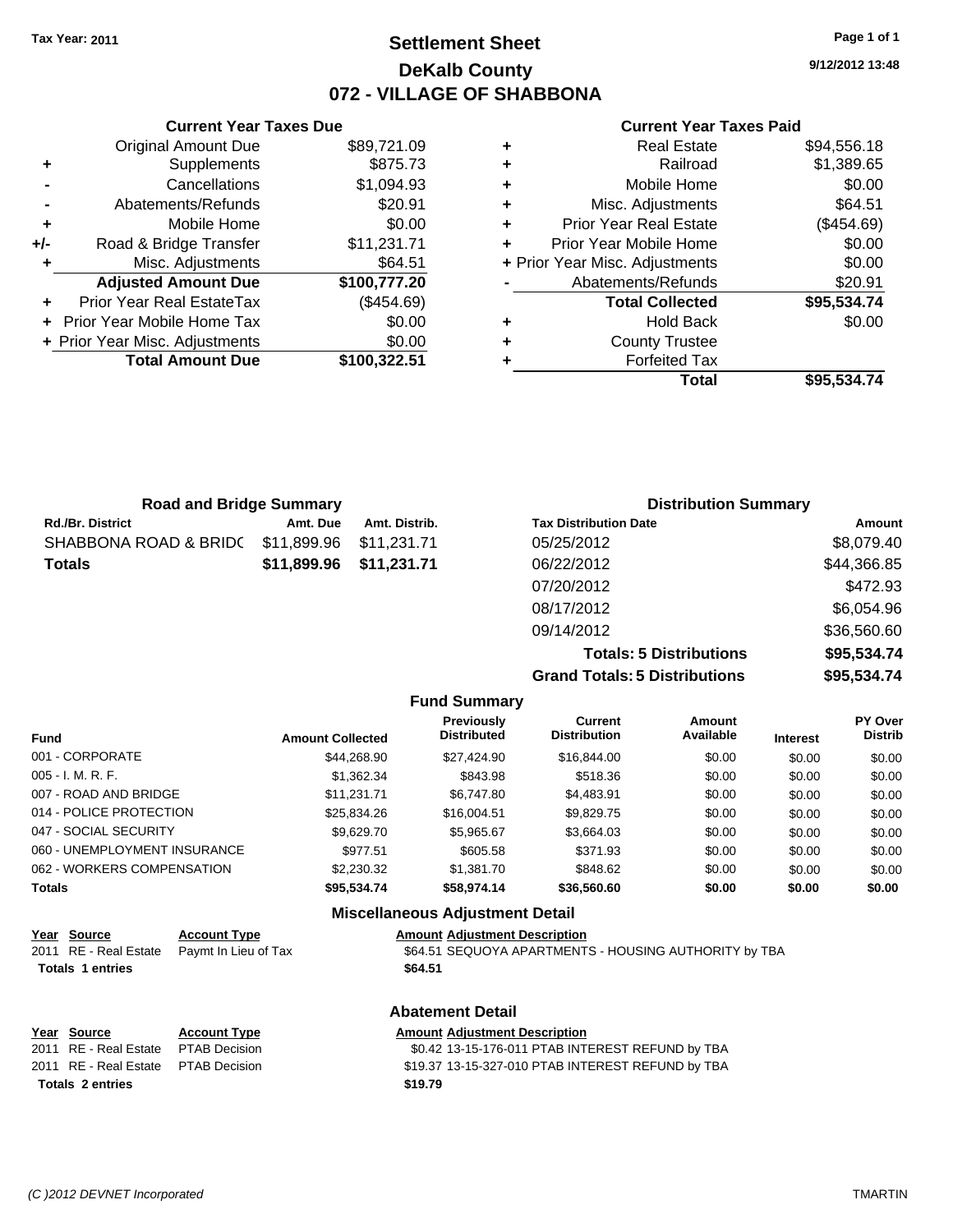**Original Amount Due** 

**Adjusted Amount Due** 

**Total Amount Due** 

**+** Supplements **-** Cancellations **-** Abatements/Refunds **+** Mobile Home **+/-** Road & Bridge Transfer **+** Misc. Adjustments

**+** Prior Year Real EstateTax **+** Prior Year Mobile Home Tax \$0.00 **+ Prior Year Misc. Adjustments** 

### **Settlement Sheet Tax Year: 2011 Page 1 of 1 DeKalb County 073 - FLEWELLIN MEMORIAL LIBRARY**

**9/12/2012 13:48**

**Total \$22,645.83**

### **Current Year Taxes Paid**

| <b>Current Year Taxes Due</b> |             |   | <b>Current Year Taxes Paid</b> |             |
|-------------------------------|-------------|---|--------------------------------|-------------|
| ıl Amount Due                 | \$24,101.19 | ٠ | <b>Real Estate</b>             | \$22,417.12 |
| Supplements                   | \$194.90    | ٠ | Railroad                       | \$329.44    |
| Cancellations                 | \$252.23    | ٠ | Mobile Home                    | \$0.00      |
| าents/Refunds                 | \$5.31      | ٠ | Misc. Adjustments              | \$17.33     |
| Mobile Home                   | \$0.00      | ÷ | <b>Prior Year Real Estate</b>  | (\$112.75)  |
| ridge Transfer                | \$0.00      | ٠ | Prior Year Mobile Home         | \$0.00      |
| . Adjustments                 | \$17.33     |   | + Prior Year Misc. Adjustments | \$0.00      |
| <b>Amount Due</b>             | \$24,055.88 |   | Abatements/Refunds             | \$5.31      |
| eal EstateTax                 | (\$112.75)  |   | <b>Total Collected</b>         | \$22,645.83 |
| pile Home Tax                 | \$0.00      | ٠ | <b>Hold Back</b>               | \$0.00      |
| . Adjustments                 | \$0.00      | ٠ | <b>County Trustee</b>          |             |
| <b>Amount Due</b>             | \$23,943.13 |   | <b>Forfeited Tax</b>           |             |
|                               |             |   | Total                          | \$22,645.83 |

| <b>Distribution Summary</b>          |             |
|--------------------------------------|-------------|
| <b>Tax Distribution Date</b>         | Amount      |
| 05/25/2012                           | \$1,938.97  |
| 06/22/2012                           | \$10,480.85 |
| 07/20/2012                           | \$93.15     |
| 08/17/2012                           | \$1,516.34  |
| 09/14/2012                           | \$8,616.52  |
| <b>Totals: 5 Distributions</b>       | \$22,645.83 |
| <b>Grand Totals: 5 Distributions</b> | \$22,645.83 |

|                         | <b>Fund Summary</b> |                     |           |
|-------------------------|---------------------|---------------------|-----------|
| <b>Amount Collected</b> | <b>Previously</b>   | Current             | Amount    |
|                         | <b>Distributed</b>  | <b>Distribution</b> | Available |

| Fund            | <b>Amount Collected</b> | <b>Distributed</b> | <b>Distribution</b> | Available | <b>Interest</b> | <b>Distrib</b> |
|-----------------|-------------------------|--------------------|---------------------|-----------|-----------------|----------------|
| 001 - CORPORATE | \$22.645.83             | \$14.029.31        | \$8.616.52          | \$0.00    | \$0.00          | \$0.00         |
| Totals          | \$22,645.83             | \$14,029.31        | \$8.616.52          | \$0.00    | \$0.00          | \$0.00         |
|                 |                         |                    |                     |           |                 |                |

## **Year Source Account Type Amount Adjustment Description Totals \$17.33 1 entries**

### **Miscellaneous Adjustment Detail**

Paymt In Lieu of Tax **612 State State State State State State State 3** SEQUOYA APARTMENTS - HOUSING AUTHORITY by TBA

**Year Source Account Type Amount Adjustment Description Totals \$5.31 2 entries**

#### **Abatement Detail**

2011 RE - Real Estate \$0.11 13-15-176-011 PTAB INTEREST REFUND by TBA PTAB Decision 2011 RE - Real Estate \$5.20 13-15-327-010 PTAB INTEREST REFUND by TBA PTAB Decision **PY Over**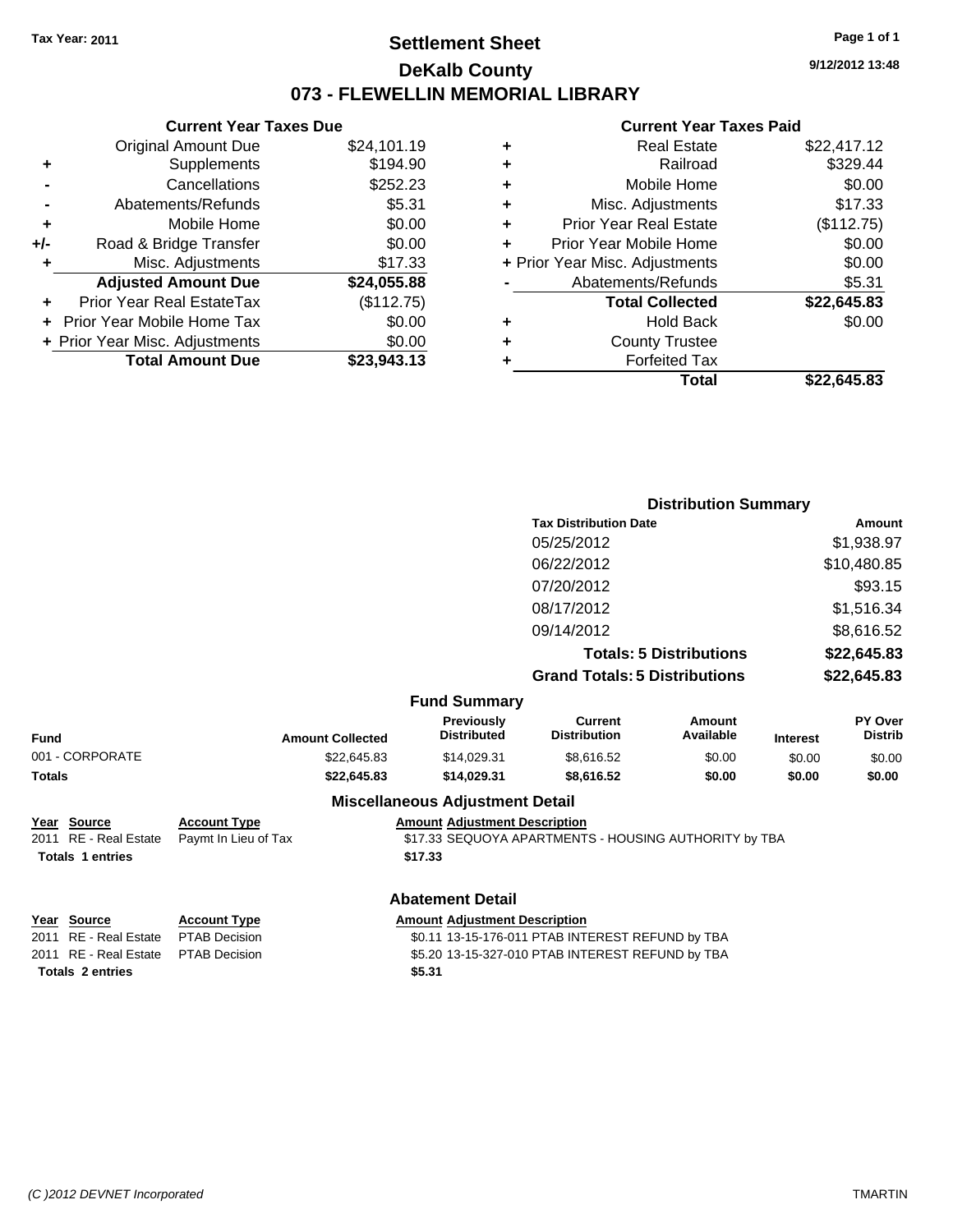### **Settlement Sheet Tax Year: 2011 Page 1 of 1 DeKalb County 074 - VILLAGE OF SOMONAUK**

**9/12/2012 13:48**

### **Current Year Taxes Paid**

|   | <b>Real Estate</b>             | \$383,978.38 |
|---|--------------------------------|--------------|
| ٠ | Railroad                       | \$2,712.62   |
| ٠ | Mobile Home                    | \$0.00       |
| ٠ | Misc. Adjustments              | \$0.00       |
| ÷ | <b>Prior Year Real Estate</b>  | \$0.00       |
| ÷ | Prior Year Mobile Home         | \$0.00       |
|   | + Prior Year Misc. Adjustments | \$0.00       |
|   | Abatements/Refunds             | \$0.00       |
|   | <b>Total Collected</b>         | \$386,691.00 |
| ٠ | <b>Hold Back</b>               | \$0.00       |
| ÷ | <b>County Trustee</b>          |              |
| ٠ | <b>Forfeited Tax</b>           |              |
|   | Total                          | \$386.691.00 |

|     | <b>Current Year Taxes Due</b>    |              |
|-----|----------------------------------|--------------|
|     | <b>Original Amount Due</b>       | \$360,760.72 |
| ٠   | Supplements                      | \$2,931.24   |
|     | Cancellations                    | \$3,282.75   |
|     | Abatements/Refunds               | \$0.00       |
| ٠   | Mobile Home                      | \$0.00       |
| +/- | Road & Bridge Transfer           | \$49,680.47  |
|     | Misc. Adjustments                | \$0.00       |
|     | <b>Adjusted Amount Due</b>       | \$410,089.68 |
|     | <b>Prior Year Real EstateTax</b> | \$0.00       |
|     | Prior Year Mobile Home Tax       | \$0.00       |
|     | + Prior Year Misc. Adjustments   | \$0.00       |
|     | <b>Total Amount Due</b>          | \$410,089.68 |

| <b>Road and Bridge Summary</b> |             |               | <b>Distribution Summary</b>  |              |  |  |
|--------------------------------|-------------|---------------|------------------------------|--------------|--|--|
| <b>Rd./Br. District</b>        | Amt. Due    | Amt. Distrib. | <b>Tax Distribution Date</b> | Amount       |  |  |
| SOMONAUK ROAD & BRID           | \$52,710.02 | \$49,680.47   | 05/25/2012                   | \$45,149.11  |  |  |
| Totals                         | \$52,710.02 | \$49,680.47   | 06/22/2012                   | \$173,622.47 |  |  |
|                                |             |               | 07/20/2012                   | \$6,212.40   |  |  |
|                                |             |               | 08/17/2012                   | \$17,694.86  |  |  |
|                                |             |               | 09/14/2012                   | \$144,012.16 |  |  |

**Totals: 5 Distributions \$386,691.00 Grand Totals: 5 Distributions \$386,691.00**

| <b>Fund Summary</b>                           |                         |                                  |                                |                     |                 |                           |  |
|-----------------------------------------------|-------------------------|----------------------------------|--------------------------------|---------------------|-----------------|---------------------------|--|
| Fund                                          | <b>Amount Collected</b> | Previously<br><b>Distributed</b> | Current<br><b>Distribution</b> | Amount<br>Available | <b>Interest</b> | PY Over<br><b>Distrib</b> |  |
| 001 - CORPORATE                               | \$98.751.21             | \$61,919.03                      | \$36,832.18                    | \$0.00              | \$0.00          | \$0.00                    |  |
| 003 - BONDS AND INTEREST                      | \$121.394.21            | \$76.116.64                      | \$45,277.57                    | \$0.00              | \$0.00          | \$0.00                    |  |
| 007 - ROAD AND BRIDGE                         | \$49.680.47             | \$31,366.37                      | \$18,314.10                    | \$0.00              | \$0.00          | \$0.00                    |  |
| 014 - POLICE PROTECTION                       | \$21.913.11             | \$13.739.97                      | \$8.173.14                     | \$0.00              | \$0.00          | \$0.00                    |  |
| 025 - GARBAGE DISPOSAL                        | \$13,392.12             | \$8,397.13                       | \$4,994.99                     | \$0.00              | \$0.00          | \$0.00                    |  |
| 027 - AUDIT                                   | \$17,855.14             | \$11,195.53                      | \$6.659.61                     | \$0.00              | \$0.00          | \$0.00                    |  |
| 035 - TORT JUDGEMENTS/LIABILITY<br><b>INS</b> | \$34,894.40             | \$21,879.50                      | \$13,014.90                    | \$0.00              | \$0.00          | \$0.00                    |  |
| 047 - SOCIAL SECURITY                         | \$28.810.34             | \$18,064.67                      | \$10.745.67                    | \$0.00              | \$0.00          | \$0.00                    |  |
| <b>Totals</b>                                 | \$386.691.00            | \$242,678.84                     | \$144.012.16                   | \$0.00              | \$0.00          | \$0.00                    |  |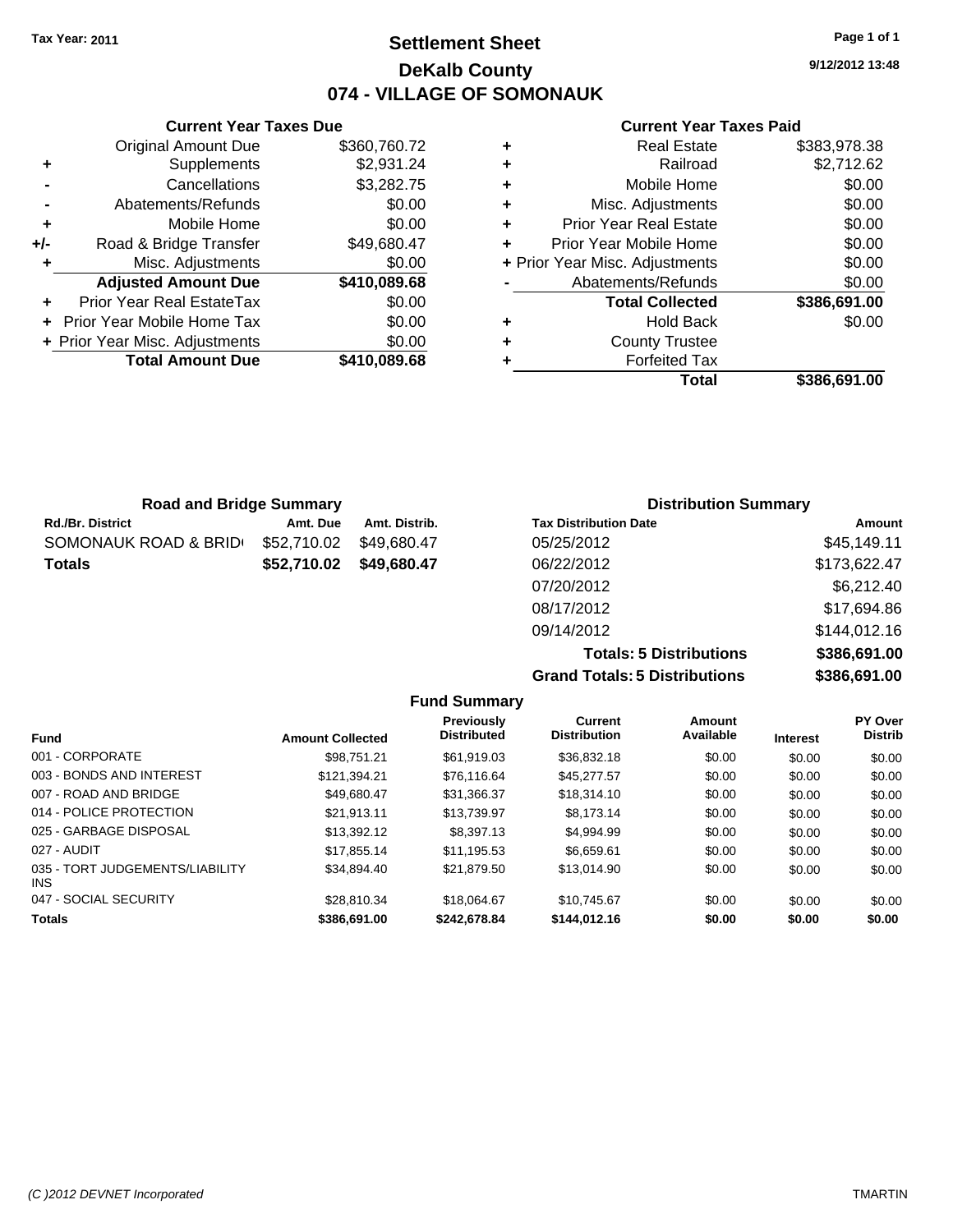### **Settlement Sheet Tax Year: 2011 Page 1 of 1 DeKalb County 075 - SOMONAUK LIBRARY**

#### **Current Year Taxes Due**

|     | <b>Total Amount Due</b>        | \$136,995.58 |  |  |  |
|-----|--------------------------------|--------------|--|--|--|
|     | + Prior Year Misc. Adjustments | \$0.00       |  |  |  |
|     | Prior Year Mobile Home Tax     | \$0.00       |  |  |  |
|     | Prior Year Real EstateTax      | \$0.00       |  |  |  |
|     | <b>Adjusted Amount Due</b>     | \$136,995.58 |  |  |  |
| ٠   | Misc. Adjustments              | \$17.74      |  |  |  |
| +/- | Road & Bridge Transfer         | \$0.00       |  |  |  |
| ÷   | Mobile Home                    | \$0.00       |  |  |  |
|     | Abatements/Refunds             | \$0.00       |  |  |  |
|     | Cancellations                  | \$1,184.79   |  |  |  |
| ٠   | Supplements                    | \$1,018.46   |  |  |  |
|     | <b>Original Amount Due</b>     | \$137,144.17 |  |  |  |
|     |                                |              |  |  |  |

#### **Current Year Taxes Paid**

| ٠ | <b>Real Estate</b>             | \$127,589.04 |  |  |  |
|---|--------------------------------|--------------|--|--|--|
| ٠ | Railroad                       | \$1,001.96   |  |  |  |
| ٠ | Mobile Home                    | \$0.00       |  |  |  |
| ٠ | Misc. Adjustments              | \$17.74      |  |  |  |
| ÷ | <b>Prior Year Real Estate</b>  | \$0.00       |  |  |  |
| ٠ | Prior Year Mobile Home         | \$0.00       |  |  |  |
|   | + Prior Year Misc. Adjustments | \$0.00       |  |  |  |
|   | Abatements/Refunds             | \$0.00       |  |  |  |
|   | <b>Total Collected</b>         | \$128,608.74 |  |  |  |
| ٠ | <b>Hold Back</b>               | \$0.00       |  |  |  |
| ٠ | <b>County Trustee</b>          |              |  |  |  |
| ٠ | <b>Forfeited Tax</b>           |              |  |  |  |
|   | Total                          | \$128,608.74 |  |  |  |
|   |                                |              |  |  |  |

### **Distribution Summary Tax Distribution Date Amount** 05/25/2012 \$15,027.37 06/22/2012 \$58,112.03 07/20/2012 \$2,011.01 08/17/2012 \$5,602.88 09/14/2012 \$47,855.45 **Totals: 5 Distributions \$128,608.74 Grand Totals: 5 Distributions \$128,608.74**

| <b>Fund Summary</b>                     |                         |                                         |                                       |                     |                 |                           |  |  |  |
|-----------------------------------------|-------------------------|-----------------------------------------|---------------------------------------|---------------------|-----------------|---------------------------|--|--|--|
| <b>Fund</b>                             | <b>Amount Collected</b> | <b>Previously</b><br><b>Distributed</b> | <b>Current</b><br><b>Distribution</b> | Amount<br>Available | <b>Interest</b> | PY Over<br><b>Distrib</b> |  |  |  |
| 001 - CORPORATE                         | \$59.394.34             | \$37.293.65                             | \$22,100.69                           | \$0.00              | \$0.00          | \$0.00                    |  |  |  |
| 003 - BONDS AND INTEREST                | \$51.110.92             | \$32,092.49                             | \$19,018.43                           | \$0.00              | \$0.00          | \$0.00                    |  |  |  |
| 004 - OPERATIONS & MAINTENANCE          | \$7.919.23              | \$4.972.48                              | \$2,946.75                            | \$0.00              | \$0.00          | \$0.00                    |  |  |  |
| $005 - I. M. R. F.$                     | \$3,064.75              | \$1,924.35                              | \$1,140.40                            | \$0.00              | \$0.00          | \$0.00                    |  |  |  |
| 027 - AUDIT                             | \$902.83                | \$566.88                                | \$335.95                              | \$0.00              | \$0.00          | \$0.00                    |  |  |  |
| 035 - TORT JUDGEMENTS/LIABILITY<br>INS. | \$2,973.68              | \$1,867.17                              | \$1,106.51                            | \$0.00              | \$0.00          | \$0.00                    |  |  |  |
| 047 - SOCIAL SECURITY                   | \$3.242.99              | \$2.036.27                              | \$1,206.72                            | \$0.00              | \$0.00          | \$0.00                    |  |  |  |
| <b>Totals</b>                           | \$128,608.74            | \$80,753.29                             | \$47,855.45                           | \$0.00              | \$0.00          | \$0.00                    |  |  |  |
|                                         |                         | <b>Miscellaneous Adjustment Detail</b>  |                                       |                     |                 |                           |  |  |  |

#### **Year Source Account Type Amount Adjustment Description**<br>
2011 RE - Real Estate Back Tax Collected \$17.74 SHISSLER REDEMPTION \$17.74 SHISSLER REDEMPTION 18-10-203-008 by TBA **Totals \$17.74 1 entries**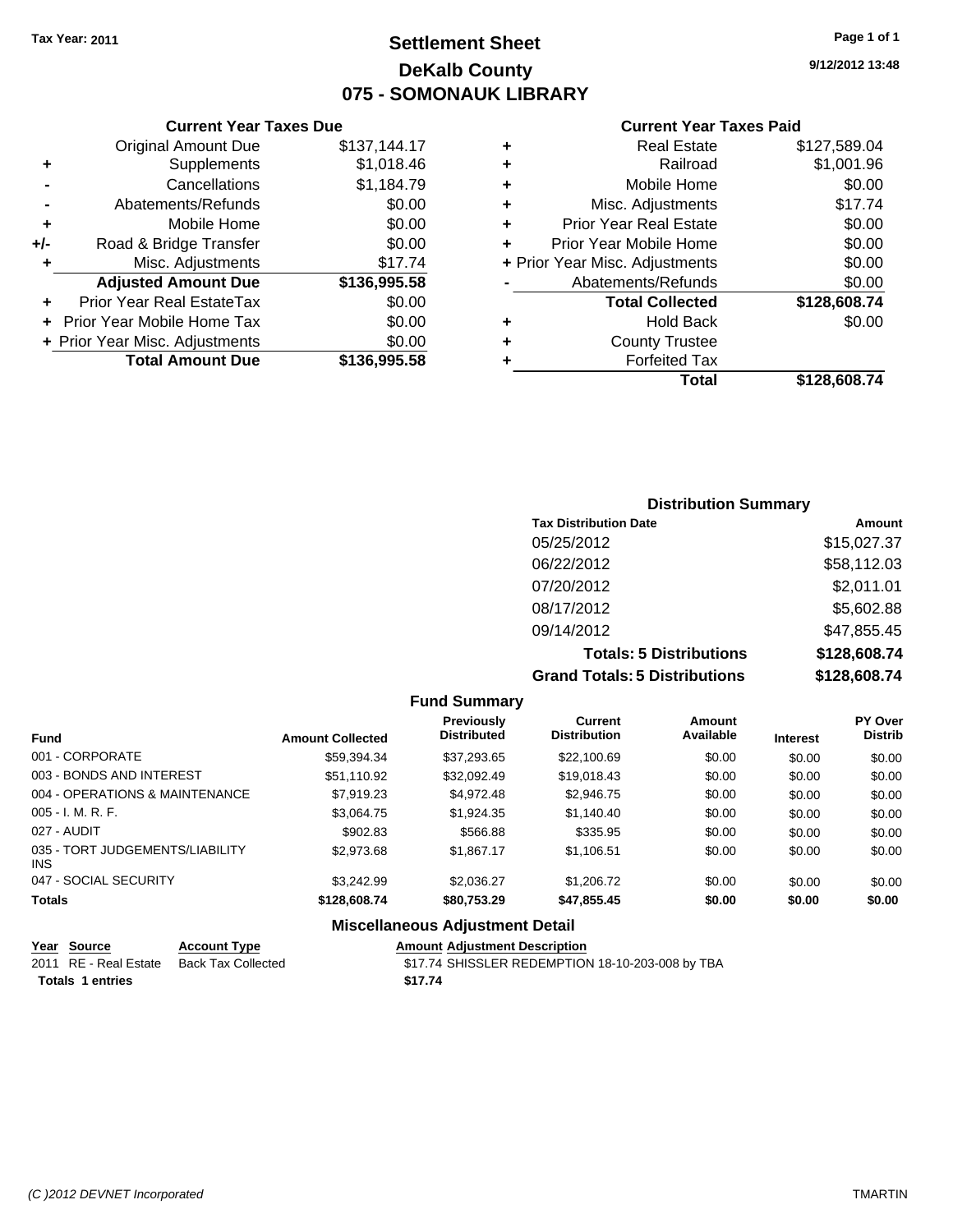## **Settlement Sheet Tax Year: 2011 Page 1 of 1 DeKalb County 076 - CITY OF SYCAMORE**

**9/12/2012 13:48**

#### **Current Year Taxes Paid**

| Total                          | \$2.548.193.80 |
|--------------------------------|----------------|
| <b>Forfeited Tax</b>           |                |
| <b>County Trustee</b>          |                |
| <b>Hold Back</b>               | \$0.00         |
| <b>Total Collected</b>         | \$2,548,193.80 |
| Abatements/Refunds             | \$19.40        |
| + Prior Year Misc. Adjustments | \$0.00         |
| Prior Year Mobile Home         | \$0.00         |
| <b>Prior Year Real Estate</b>  | (\$729.77)     |
| Misc. Adjustments              | \$708.31       |
| Mobile Home                    | \$0.00         |
| Railroad                       | \$0.32         |
| <b>Real Estate</b>             | \$2,548,234.34 |
|                                |                |

|                | <b>Total Amount Due</b>        | \$2,661,136.46 |
|----------------|--------------------------------|----------------|
|                | + Prior Year Misc. Adjustments | \$0.00         |
|                | + Prior Year Mobile Home Tax   | \$0.00         |
| ٠              | Prior Year Real EstateTax      | (\$729.77)     |
|                | <b>Adjusted Amount Due</b>     | \$2,661,866.23 |
| ٠              | Misc. Adjustments              | \$708.31       |
| +/-            | Road & Bridge Transfer         | \$42,458.41    |
| ٠              | Mobile Home                    | \$0.00         |
| $\blacksquare$ | Abatements/Refunds             | \$19.40        |
|                | Cancellations                  | \$22,419.88    |
| ٠              | Supplements                    | \$14,813.92    |

**Current Year Taxes Due** Original Amount Due \$2,626,324.87

| <b>Road and Bridge Summary</b>   |                         |               | <b>Distribution Summary</b>  |                |  |
|----------------------------------|-------------------------|---------------|------------------------------|----------------|--|
| <b>Rd./Br. District</b>          | Amt. Due                | Amt. Distrib. | <b>Tax Distribution Date</b> | Amount         |  |
| <b>CORTLAND ROAD &amp; BRIDC</b> | \$18,314.58 \$17,622.21 |               | 05/25/2012                   | \$222,038.27   |  |
| DEKALB ROAD & BRIDGE             | \$14,782.81             | \$14,095.76   | 06/22/2012                   | \$1,126,841.62 |  |
| SYCAMORE ROAD & BRID(            | \$11,188.19             | \$10,740.44   | 07/20/2012                   | \$24,643.11    |  |
| <b>Totals</b>                    | \$44,285.58             | \$42,458.41   | 08/17/2012                   | \$121,528.11   |  |
|                                  |                         |               | 09/14/2012                   | \$1,053,142.69 |  |

**Totals: 5 Distributions \$2,548,193.80 Grand Totals: 5 Distributions \$2,548,193.80**

|                             |                         |                                         | Grand Tolais. 9 Distributions  |                     |                 | 94,070,100.00             |
|-----------------------------|-------------------------|-----------------------------------------|--------------------------------|---------------------|-----------------|---------------------------|
|                             |                         | <b>Fund Summary</b>                     |                                |                     |                 |                           |
| <b>Fund</b>                 | <b>Amount Collected</b> | <b>Previously</b><br><b>Distributed</b> | Current<br><b>Distribution</b> | Amount<br>Available | <b>Interest</b> | PY Over<br><b>Distrib</b> |
| 001 - CORPORATE             | \$1,194,837.40          | \$701.010.76                            | \$493,826.64                   | \$0.00              | \$0.00          | \$0.00                    |
| 003 - BONDS AND INTEREST    | \$149,404,47            | \$87,655.56                             | \$61,748.91                    | \$0.00              | \$0.00          | \$0.00                    |
| $005 - I. M. R. F.$         | \$148,933.38            | \$87.379.17                             | \$61,554.21                    | \$0.00              | \$0.00          | \$0.00                    |
| 007 - ROAD AND BRIDGE       | \$42,458,41             | \$24,936.86                             | \$17,521.55                    | \$0.00              | \$0.00          | \$0.00                    |
| 013 - FIREFIGHTER'S PENSION | \$494,800.05            | \$290,299.06                            | \$204,500.99                   | \$0.00              | \$0.00          | \$0.00                    |
| 015 - POLICE PENSION        | \$325,883.41            | \$191,195.71                            | \$134,687.70                   | \$0.00              | \$0.00          | \$0.00                    |

| <b>Totals</b>                | \$2,548,193.80 | \$1,495,051.11 | \$1,053,142.69 | \$0.00 | \$0.00 | \$0.00 |
|------------------------------|----------------|----------------|----------------|--------|--------|--------|
| 143 - MEDICARE               | \$83.811.85    | \$49.172.39    | \$34,639.46    | \$0.00 | \$0.00 | \$0.00 |
| 048 - SCHOOL CROSSING GUARDS | \$19,081.15    | \$11.194.90    | \$7,886.25     | \$0.00 | \$0.00 | \$0.00 |
| 047 - SOCIAL SECURITY        | \$88.983.68    | \$52,206.70    | \$36,776.98    | \$0.00 | \$0.00 | \$0.00 |
| 015 - POLICE PENSION         | \$325.883.41   | \$191.195.71   | \$134,687.70   | \$0.00 | \$0.00 | \$0.00 |
|                              |                |                |                |        |        |        |

| <b>Miscellaneous Adjustment Detail</b>                                                                                                     |                      |                                                  |  |  |  |
|--------------------------------------------------------------------------------------------------------------------------------------------|----------------------|--------------------------------------------------|--|--|--|
| Year Source                                                                                                                                | <b>Account Type</b>  | <b>Amount Adiustment Description</b>             |  |  |  |
| 2011 RE - Real Estate<br>Paymt In Lieu of Tax<br>\$708.31 SYCAMORE UNITS - HOUSING AUTHORITY by TBA<br><b>Totals 1 entries</b><br>\$708.31 |                      |                                                  |  |  |  |
|                                                                                                                                            |                      |                                                  |  |  |  |
|                                                                                                                                            |                      | <b>Abatement Detail</b>                          |  |  |  |
| Year Source                                                                                                                                | <b>Account Type</b>  | <b>Amount Adiustment Description</b>             |  |  |  |
| 2011 RE - Real Estate                                                                                                                      | <b>PTAB Decision</b> | \$9.95 09-05-105-007 PTAB INTEREST REFUND by TBA |  |  |  |
| 2011 RE - Real Estate                                                                                                                      | <b>PTAB Decision</b> | \$9.19 09-05-105-006 PTAB INTEREST REFUND by TBA |  |  |  |

**Totals \$19.14 2 entries**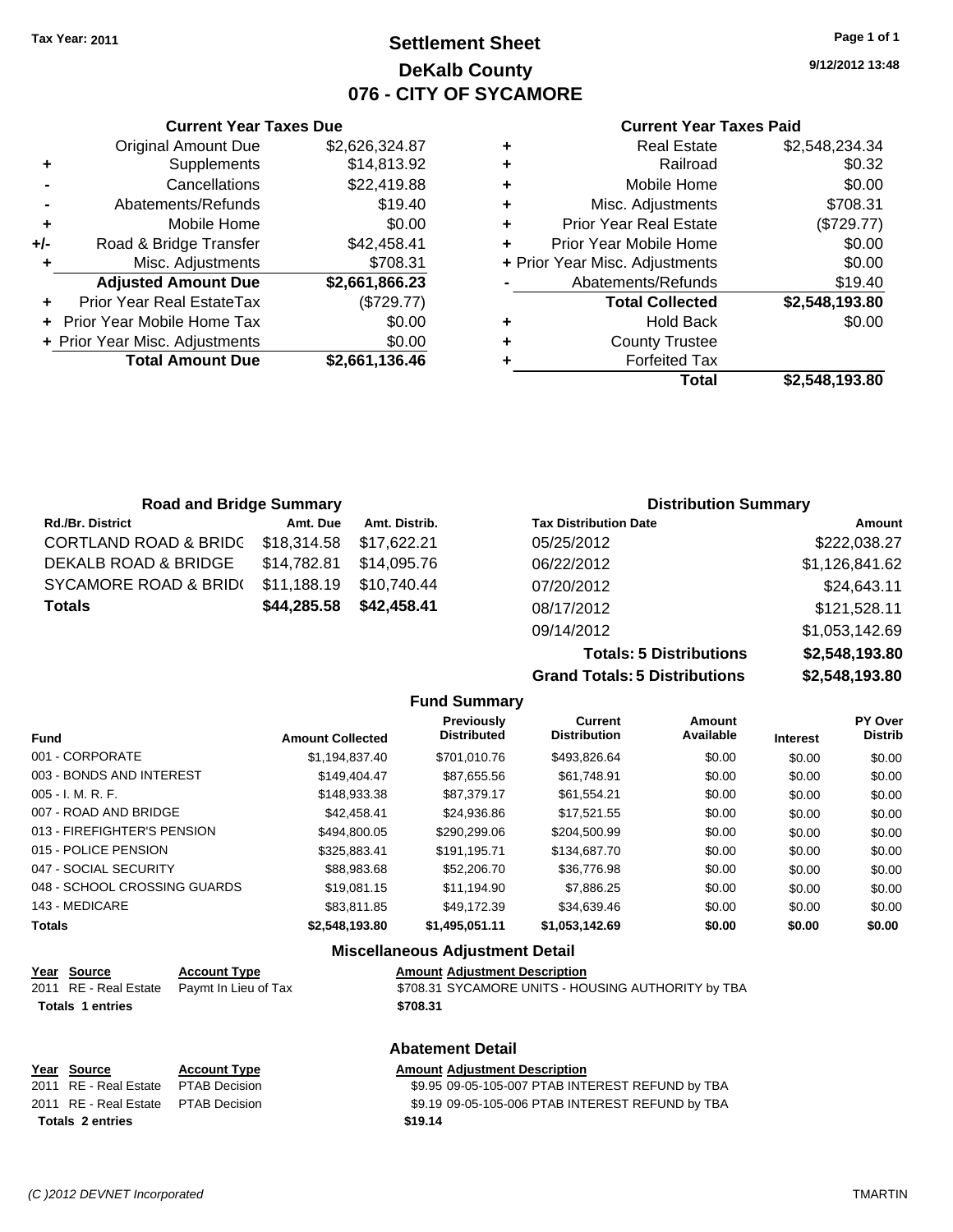## **Settlement Sheet Tax Year: 2011 Page 1 of 1 DeKalb County 077 - SYCAMORE LIBRARY**

**9/12/2012 13:48**

#### **Current Year Taxes Paid**

| Total                          | \$873,359.45 |
|--------------------------------|--------------|
| <b>Forfeited Tax</b>           |              |
| <b>County Trustee</b>          |              |
| <b>Hold Back</b>               | \$0.00       |
| <b>Total Collected</b>         | \$873,359.45 |
| Abatements/Refunds             | \$6.67       |
| + Prior Year Misc. Adjustments | \$0.00       |
| Prior Year Mobile Home         | \$0.00       |
| <b>Prior Year Real Estate</b>  | $(\$235.09)$ |
| Misc. Adjustments              | \$246.87     |
| Mobile Home                    | \$0.00       |
| Railroad                       | \$0.12       |
| <b>Real Estate</b>             | \$873,354.22 |
|                                |              |

#### **Current Year Taxes Due** Original Amount Due \$915,373.81 **+** Supplements \$4,799.93 **-** Cancellations \$7,442.92 **-** Abatements/Refunds \$6.67 **+** Mobile Home \$0.00 **+/-** Road & Bridge Transfer \$0.00 **+** Misc. Adjustments \$246.87 **Adjusted Amount Due \$912,971.02 +** Prior Year Real EstateTax (\$235.09) **+** Prior Year Mobile Home Tax \$0.00 **+ Prior Year Misc. Adjustments**  $$0.00$ **Total Amount Due \$912,735.93**

### **Distribution Summary**

| <b>Tax Distribution Date</b>         | Amount       |
|--------------------------------------|--------------|
| 05/25/2012                           | \$76,027.94  |
| 06/22/2012                           | \$386,266.85 |
| 07/20/2012                           | \$8,475.64   |
| 08/17/2012                           | \$41,635.15  |
| 09/14/2012                           | \$360,953.87 |
| <b>Totals: 5 Distributions</b>       | \$873,359.45 |
| <b>Grand Totals: 5 Distributions</b> | \$873,359.45 |

#### **Fund Summary**

| <b>Fund</b>                              | <b>Amount Collected</b> | <b>Previously</b><br><b>Distributed</b> | Current<br><b>Distribution</b> | Amount<br>Available | <b>Interest</b> | <b>PY Over</b><br><b>Distrib</b> |
|------------------------------------------|-------------------------|-----------------------------------------|--------------------------------|---------------------|-----------------|----------------------------------|
| $005 - I. M. R. F.$                      | \$0.00                  | \$0.00                                  | \$0.00                         | \$0.00              | \$0.00          | \$0.00                           |
| 016 - LIBRARY (township, municipalities) | \$873,359.45            | \$512,405.58                            | \$360,953.87                   | \$0.00              | \$0.00          | \$0.00                           |
| 027 - AUDIT                              | \$0.00                  | \$0.00                                  | \$0.00                         | \$0.00              | \$0.00          | \$0.00                           |
| 047 - SOCIAL SECURITY                    | \$0.00                  | \$0.00                                  | \$0.00                         | \$0.00              | \$0.00          | \$0.00                           |
| <b>Totals</b>                            | \$873.359.45            | \$512,405.58                            | \$360,953.87                   | \$0.00              | \$0.00          | \$0.00                           |

#### **Miscellaneous Adjustment Detail**

#### **Year Source Account Type Amount Adjustment Description**

2011 RE - Real Estate Paymt In Lieu of Tax \$246.87 SYCAMORE UNITS - HOUSING AUTHORITY by TBA **Totals \$246.87 1 entries**

#### **Abatement Detail**

#### **Year Source Account Type Amount Adjustment Description** 2011 RE - Real Estate \$3.47 09-05-105-007 PTAB INTEREST REFUND by TBA PTAB Decision 2011 RE - Real Estate \$3.20 09-05-105-006 PTAB INTEREST REFUND by TBA PTAB Decision **Totals \$6.67 2 entries**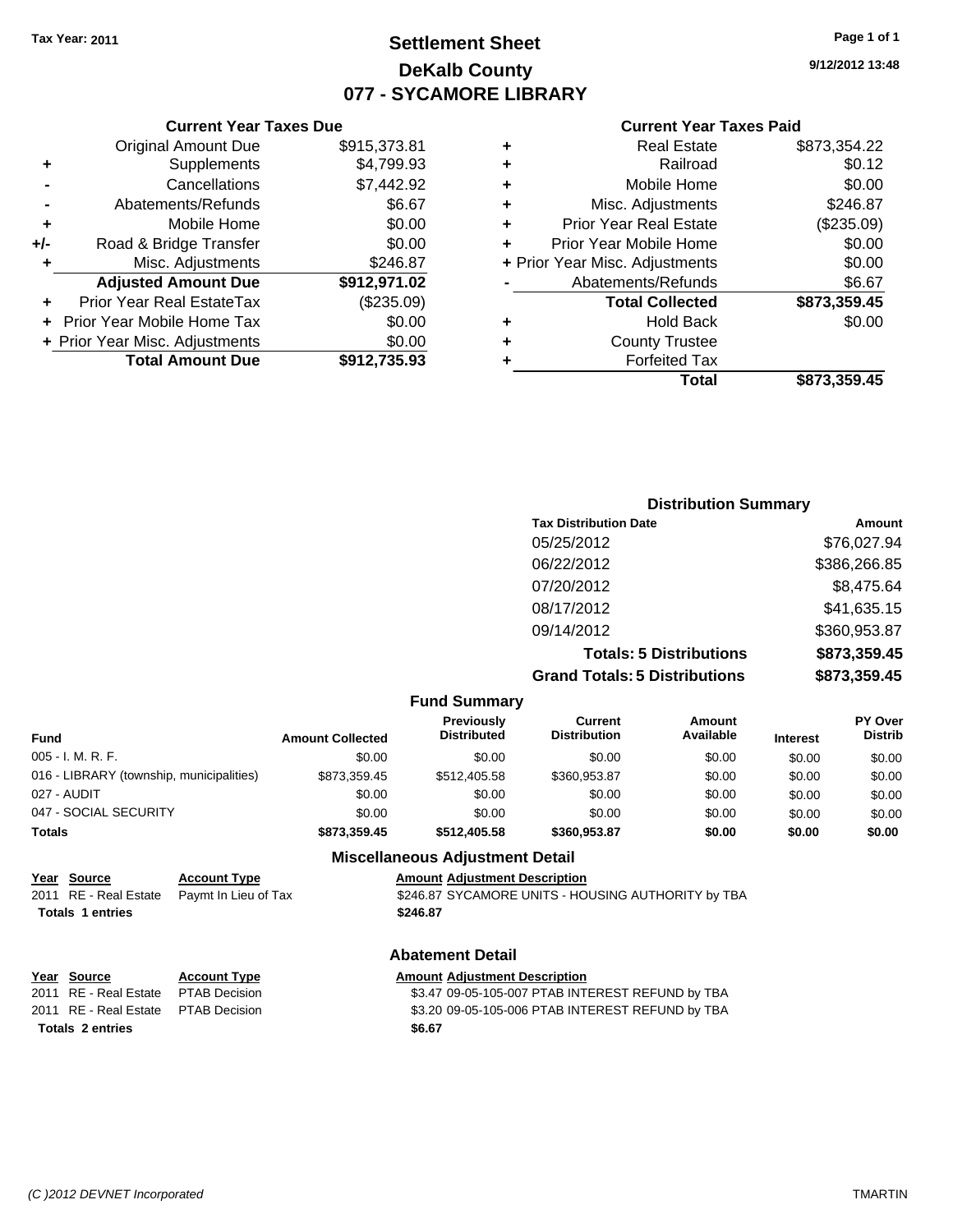## **Settlement Sheet Tax Year: 2011 Page 1 of 1 DeKalb County 078 - VILLAGE OF WATERMAN**

**9/12/2012 13:48**

#### **Current Year Taxes Paid**

|     | <b>Current Year Taxes Due</b>  |              |        |
|-----|--------------------------------|--------------|--------|
|     | <b>Original Amount Due</b>     | \$163,931.05 |        |
|     | Supplements                    | \$167.73     | ٠      |
|     | Cancellations                  | \$197.71     | ٠      |
|     | Abatements/Refunds             | \$11.01      | ٠      |
|     | Mobile Home                    | \$0.00       |        |
| +/- | Road & Bridge Transfer         | \$32,700.88  |        |
|     | Misc. Adjustments              | \$0.00       | + Prio |
|     | <b>Adjusted Amount Due</b>     | \$196,590.94 |        |
|     | Prior Year Real EstateTax      | (\$150.03)   |        |
|     | Prior Year Mobile Home Tax     | \$0.00       |        |
|     | + Prior Year Misc. Adjustments | \$0.00       | ٠      |
|     | <b>Total Amount Due</b>        | \$196,440.91 |        |
|     |                                |              |        |

|   | Real Estate                    | \$182,690.95 |
|---|--------------------------------|--------------|
| ٠ | Railroad                       | \$1,036.62   |
| ÷ | Mobile Home                    | \$0.00       |
| ٠ | Misc. Adjustments              | \$0.00       |
| ٠ | <b>Prior Year Real Estate</b>  | (\$150.03)   |
|   | Prior Year Mobile Home         | \$0.00       |
|   | + Prior Year Misc. Adjustments | \$0.00       |
|   | Abatements/Refunds             | \$11.01      |
|   | <b>Total Collected</b>         | \$183,566.53 |
| ٠ | <b>Hold Back</b>               | \$0.00       |
| ٠ | <b>County Trustee</b>          |              |
|   | <b>Forfeited Tax</b>           |              |
|   | Total                          | \$183,566.53 |
|   |                                |              |

| <b>Road and Bridge Summary</b>   |             |               | <b>Distribution Summary</b>  |             |  |
|----------------------------------|-------------|---------------|------------------------------|-------------|--|
| <b>Rd./Br. District</b>          | Amt. Due    | Amt. Distrib. | <b>Tax Distribution Date</b> | Amount      |  |
| <b>CLINTON ROAD &amp; BRIDGE</b> | \$35,612.74 | \$32,700.88   | 05/25/2012                   | \$16,094.60 |  |
| <b>Totals</b>                    | \$35,612.74 | \$32,700.88   | 06/22/2012                   | \$86,767.83 |  |
|                                  |             |               | 07/20/2012                   | \$1,935.81  |  |
|                                  |             |               | 08/17/2012                   | \$10,126.12 |  |
|                                  |             |               | 09/14/2012                   | \$68,642.17 |  |

**Totals: 5 Distributions \$183,566.53 Grand Totals: 5 Distributions \$183,566.53**

|                                                  |                         | <b>Fund Summary</b>                  |                                                  |                            |                 |                           |
|--------------------------------------------------|-------------------------|--------------------------------------|--------------------------------------------------|----------------------------|-----------------|---------------------------|
| <b>Fund</b>                                      | <b>Amount Collected</b> | Previously<br><b>Distributed</b>     | Current<br><b>Distribution</b>                   | <b>Amount</b><br>Available | <b>Interest</b> | PY Over<br><b>Distrib</b> |
| 001 - CORPORATE                                  | \$83,694.53             | \$52,355.91                          | \$31,338.62                                      | \$0.00                     | \$0.00          | \$0.00                    |
| 007 - ROAD AND BRIDGE                            | \$32,700.88             | \$20,548.93                          | \$12,151.95                                      | \$0.00                     | \$0.00          | \$0.00                    |
| 014 - POLICE PROTECTION                          | \$24,810.31             | \$15,520.32                          | \$9,289.99                                       | \$0.00                     | \$0.00          | \$0.00                    |
| 027 - AUDIT                                      | \$12,638.16             | \$7,905.92                           | \$4,732.24                                       | \$0.00                     | \$0.00          | \$0.00                    |
| 035 - TORT JUDGEMENTS/LIABILITY<br>INS.          | \$26,900.85             | \$16,828.08                          | \$10,072.77                                      | \$0.00                     | \$0.00          | \$0.00                    |
| 047 - SOCIAL SECURITY                            | \$2,458.96              | \$1,538.22                           | \$920.74                                         | \$0.00                     | \$0.00          | \$0.00                    |
| 073 - CHLORINATION OF SEWAGE                     | \$362.84                | \$226.98                             | \$135.86                                         | \$0.00                     | \$0.00          | \$0.00                    |
| <b>Totals</b>                                    | \$183,566.53            | \$114,924.36                         | \$68,642.17                                      | \$0.00                     | \$0.00          | \$0.00                    |
|                                                  |                         | <b>Abatement Detail</b>              |                                                  |                            |                 |                           |
| <b>Source</b><br><b>Account Type</b><br>Year     |                         | <b>Amount Adjustment Description</b> |                                                  |                            |                 |                           |
| RE - Real Estate<br>2011<br><b>PTAB Decision</b> |                         |                                      | \$3.68 14-15-376-004 PTAB INTEREST REFUND by TBA |                            |                 |                           |

| Totals 2 entries                     | \$9.71                                           |
|--------------------------------------|--------------------------------------------------|
| 2011 RE - Real Estate PTAB Decision  | \$6.03 14-15-102-005 PTAB INTEREST REFUND by TBA |
| 2011 RE - Real Estate  PTAB Decision | \$3.68 14-15-376-004 PTAB INTEREST REFUND by TBA |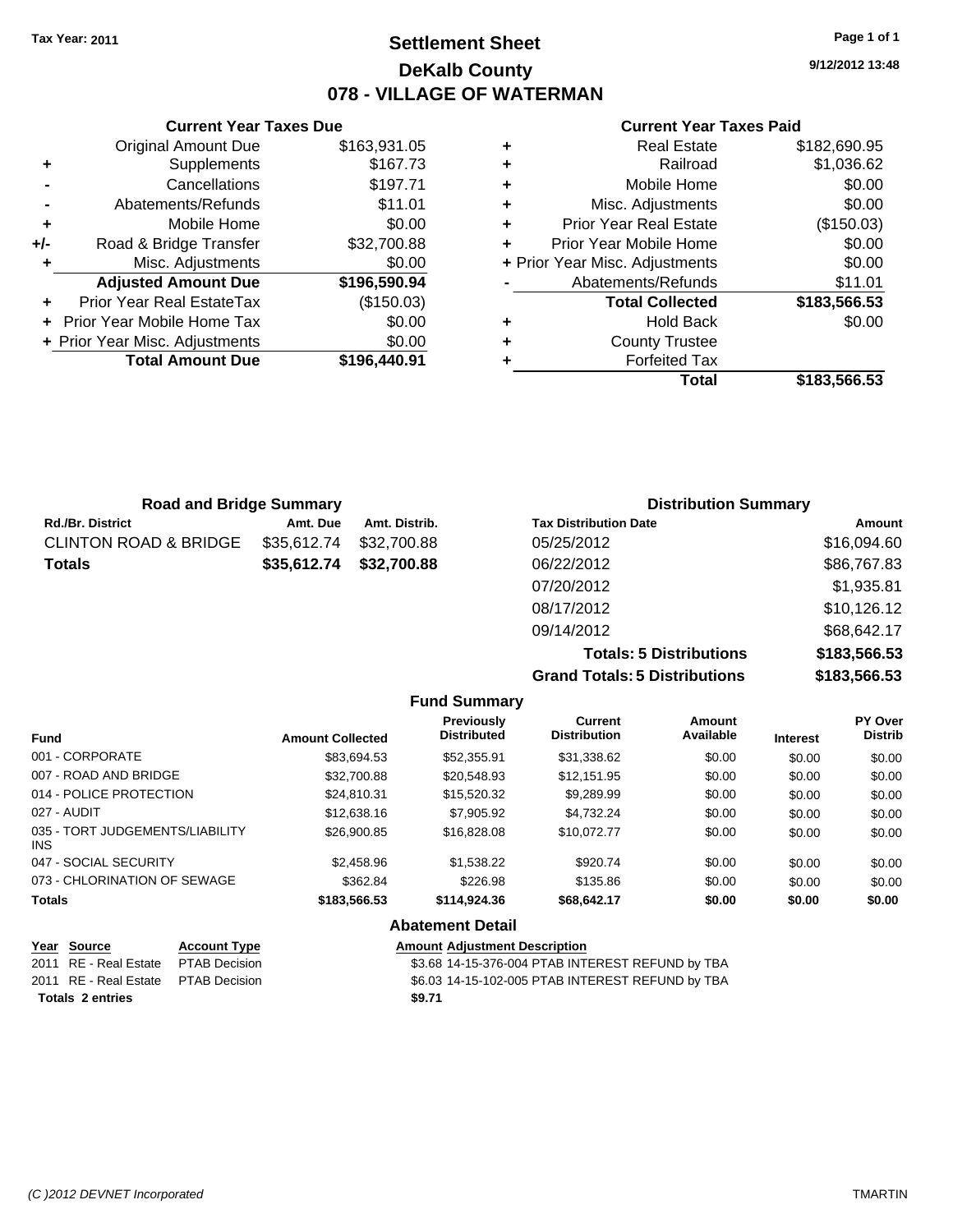## **Settlement Sheet Tax Year: 2011 Page 1 of 1 DeKalb County 079 - HINCKLEY SPEC SERV #1**

**9/12/2012 13:48**

#### **Current Year Taxes Paid**

|     | <b>Current Year Taxes Due</b>  |            |
|-----|--------------------------------|------------|
|     | <b>Original Amount Due</b>     | \$1,445.21 |
| ٠   | Supplements                    | \$0.00     |
|     | Cancellations                  | \$0.00     |
|     | Abatements/Refunds             | \$0.00     |
| ÷   | Mobile Home                    | \$0.00     |
| +/- | Road & Bridge Transfer         | \$0.00     |
|     | Misc. Adjustments              | \$0.00     |
|     | <b>Adjusted Amount Due</b>     | \$1,445.21 |
|     | Prior Year Real EstateTax      | \$0.00     |
|     | Prior Year Mobile Home Tax     | \$0.00     |
|     | + Prior Year Misc. Adjustments | \$0.00     |
|     | <b>Total Amount Due</b>        | \$1.445.21 |

|   | <b>Real Estate</b>             | \$1,368.59 |
|---|--------------------------------|------------|
| ٠ | Railroad                       | \$0.00     |
| ٠ | Mobile Home                    | \$0.00     |
| ٠ | Misc. Adjustments              | \$0.00     |
| ÷ | <b>Prior Year Real Estate</b>  | \$0.00     |
| ٠ | Prior Year Mobile Home         | \$0.00     |
|   | + Prior Year Misc. Adjustments | \$0.00     |
|   | Abatements/Refunds             | \$0.00     |
|   | <b>Total Collected</b>         | \$1,368.59 |
| ٠ | <b>Hold Back</b>               | \$0.00     |
| ٠ | <b>County Trustee</b>          |            |
| ٠ | <b>Forfeited Tax</b>           |            |
|   | Total                          | \$1,368.59 |
|   |                                |            |

|                            | <b>Distribution Summary</b> |                                  |                                       |                                |                 |                           |
|----------------------------|-----------------------------|----------------------------------|---------------------------------------|--------------------------------|-----------------|---------------------------|
|                            |                             |                                  | <b>Tax Distribution Date</b>          |                                |                 | Amount                    |
|                            |                             |                                  | 05/25/2012                            |                                |                 | \$48.94                   |
|                            |                             |                                  | 06/22/2012                            |                                |                 | \$645.48                  |
|                            |                             |                                  | 07/20/2012                            |                                |                 | \$29.88                   |
|                            |                             |                                  | 08/17/2012                            |                                |                 | \$21.50                   |
|                            |                             |                                  | 09/14/2012                            |                                |                 | \$622.79                  |
|                            |                             |                                  |                                       | <b>Totals: 5 Distributions</b> |                 | \$1,368.59                |
|                            |                             |                                  | <b>Grand Totals: 5 Distributions</b>  |                                |                 | \$1,368.59                |
|                            |                             | <b>Fund Summary</b>              |                                       |                                |                 |                           |
| Fund                       | <b>Amount Collected</b>     | Previously<br><b>Distributed</b> | <b>Current</b><br><b>Distribution</b> | Amount<br>Available            | <b>Interest</b> | PY Over<br><b>Distrib</b> |
| 023 - SPECIAL SERVICE AREA | \$1,368.59                  | \$745.80                         | \$622.79                              | \$0.00                         | \$0.00          | \$0.00                    |

**Totals \$1,368.59 \$745.80 \$622.79 \$0.00 \$0.00 \$0.00**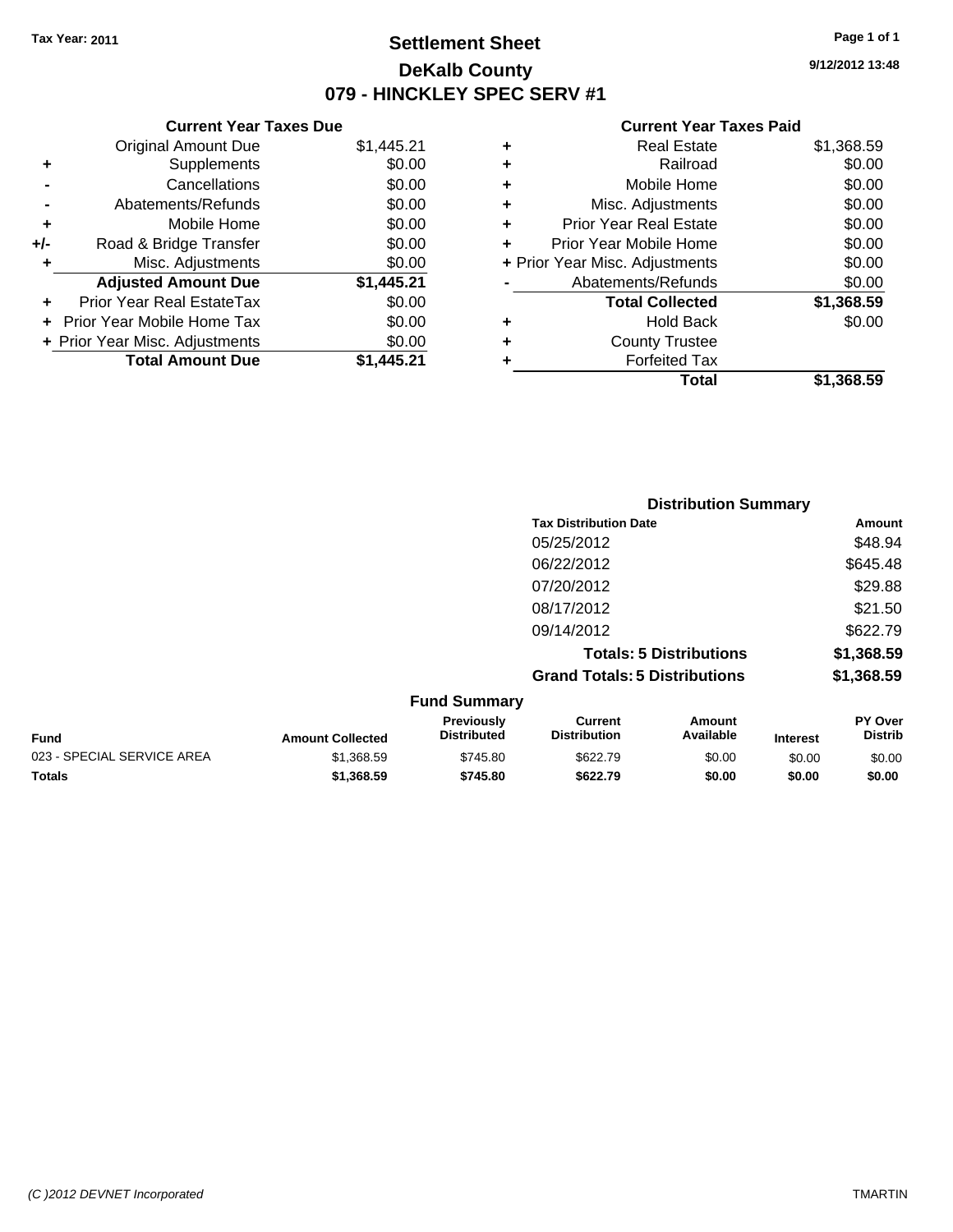## **Settlement Sheet Tax Year: 2011 Page 1 of 1 DeKalb County 080 - HINCKLEY SPEC SERV #2**

**9/12/2012 13:48**

|     | <b>Current Year Taxes Due</b>  |        |
|-----|--------------------------------|--------|
|     | Original Amount Due            | \$0.00 |
| ÷   | Supplements                    | \$0.00 |
|     | Cancellations                  | \$0.00 |
|     | Abatements/Refunds             | \$0.00 |
| ٠   | Mobile Home                    | \$0.00 |
| +/- | Road & Bridge Transfer         | \$0.00 |
| ٠   | Misc. Adjustments              | \$0.00 |
|     | <b>Adjusted Amount Due</b>     | \$0.00 |
|     | Prior Year Real EstateTax      | \$0.00 |
|     | Prior Year Mobile Home Tax     | \$0.00 |
|     | + Prior Year Misc. Adjustments | \$0.00 |
|     | <b>Total Amount Due</b>        | \$0.00 |
|     |                                |        |

|   | <b>Real Estate</b>             | \$0.00 |
|---|--------------------------------|--------|
|   | Railroad                       | \$0.00 |
| ٠ | Mobile Home                    | \$0.00 |
| ٠ | Misc. Adjustments              | \$0.00 |
| ٠ | <b>Prior Year Real Estate</b>  | \$0.00 |
| ٠ | Prior Year Mobile Home         | \$0.00 |
|   | + Prior Year Misc. Adjustments | \$0.00 |
|   | Abatements/Refunds             | \$0.00 |
|   | <b>Total Collected</b>         | \$0.00 |
|   | <b>Hold Back</b>               | \$0.00 |
|   | <b>County Trustee</b>          |        |
|   | <b>Forfeited Tax</b>           |        |
|   | Total                          |        |

| <b>Fund Summary</b>        |                         |                                  |                                |                     |                 |                                  |
|----------------------------|-------------------------|----------------------------------|--------------------------------|---------------------|-----------------|----------------------------------|
| <b>Fund</b>                | <b>Amount Collected</b> | Previously<br><b>Distributed</b> | Current<br><b>Distribution</b> | Amount<br>Available | <b>Interest</b> | <b>PY Over</b><br><b>Distrib</b> |
| 023 - SPECIAL SERVICE AREA | \$0.00                  | \$0.00                           | \$0.00                         | \$0.00              | \$0.00          | \$0.00                           |
| Totals                     | \$0.00                  | \$0.00                           | \$0.00                         | \$0.00              | \$0.00          | \$0.00                           |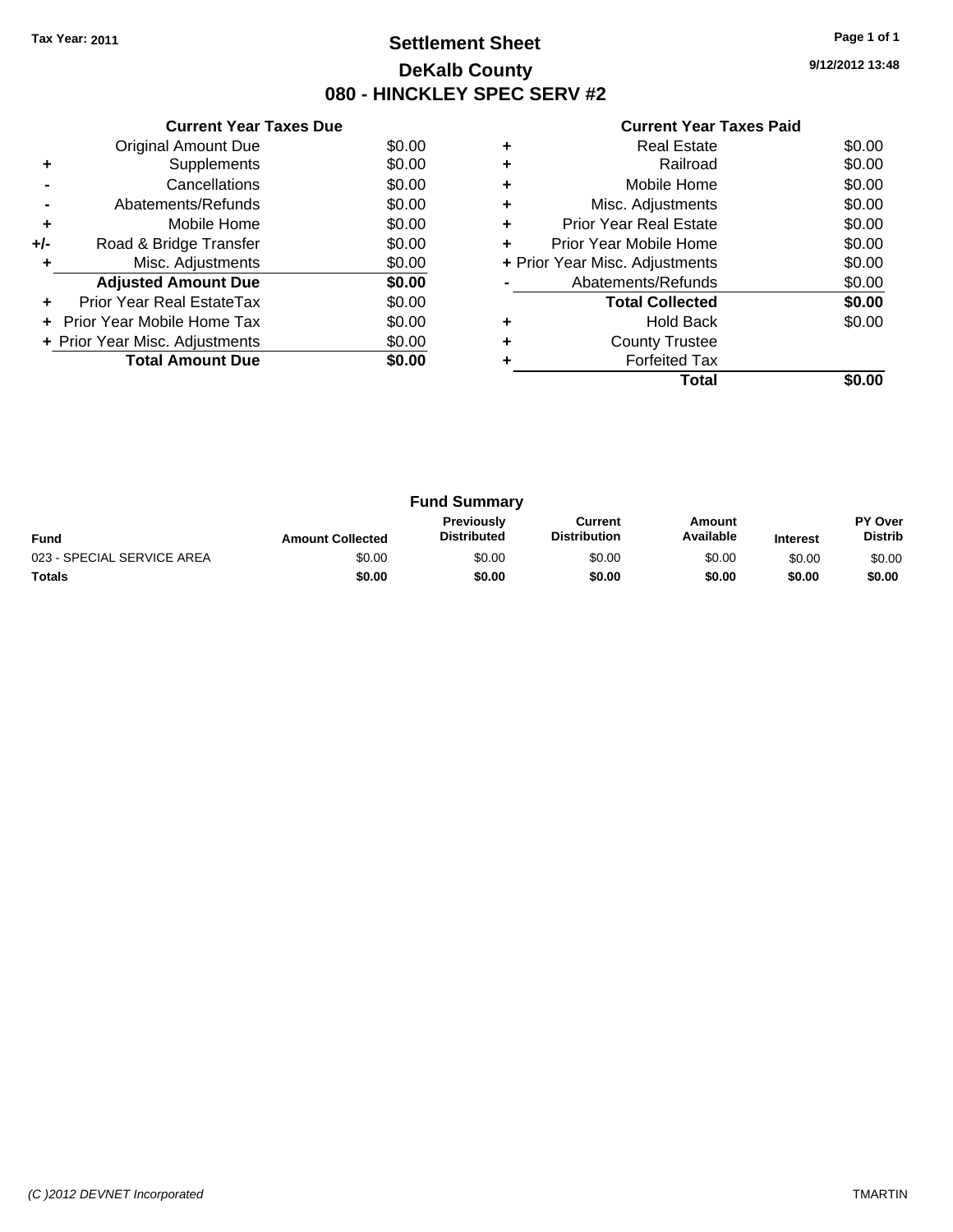## **Settlement Sheet Tax Year: 2011 Page 1 of 1 DeKalb County 081 - MAPLE PARK SSA#1**

**9/12/2012 13:48**

|     | <b>Current Year Taxes Due</b>  |        |
|-----|--------------------------------|--------|
|     | <b>Original Amount Due</b>     | \$0.00 |
| ٠   | Supplements                    | \$0.00 |
|     | Cancellations                  | \$0.00 |
|     | Abatements/Refunds             | \$0.00 |
| ٠   | Mobile Home                    | \$0.00 |
| +/- | Road & Bridge Transfer         | \$0.00 |
| ٠   | Misc. Adjustments              | \$0.00 |
|     | <b>Adjusted Amount Due</b>     | \$0.00 |
|     | Prior Year Real EstateTax      | \$0.00 |
| ÷   | - Prior Year Mobile Home Tax   | \$0.00 |
|     | + Prior Year Misc. Adjustments | \$0.00 |
|     | <b>Total Amount Due</b>        | \$0.00 |
|     |                                |        |

|   | <b>Real Estate</b>             | \$0.00 |
|---|--------------------------------|--------|
| ٠ | Railroad                       | \$0.00 |
| ٠ | Mobile Home                    | \$0.00 |
| ٠ | Misc. Adjustments              | \$0.00 |
| ٠ | <b>Prior Year Real Estate</b>  | \$0.00 |
| ٠ | Prior Year Mobile Home         | \$0.00 |
|   | + Prior Year Misc. Adjustments | \$0.00 |
|   | Abatements/Refunds             | \$0.00 |
|   | <b>Total Collected</b>         | \$0.00 |
| ٠ | <b>Hold Back</b>               | \$0.00 |
| ٠ | <b>County Trustee</b>          |        |
|   | <b>Forfeited Tax</b>           |        |
|   | Total                          |        |

| <b>Fund Summary</b>        |                         |                                         |                                |                     |                 |                           |
|----------------------------|-------------------------|-----------------------------------------|--------------------------------|---------------------|-----------------|---------------------------|
| <b>Fund</b>                | <b>Amount Collected</b> | <b>Previously</b><br><b>Distributed</b> | Current<br><b>Distribution</b> | Amount<br>Available | <b>Interest</b> | PY Over<br><b>Distrib</b> |
| 023 - SPECIAL SERVICE AREA | \$0.00                  | \$0.00                                  | \$0.00                         | \$0.00              | \$0.00          | \$0.00                    |
| <b>Totals</b>              | \$0.00                  | \$0.00                                  | \$0.00                         | \$0.00              | \$0.00          | \$0.00                    |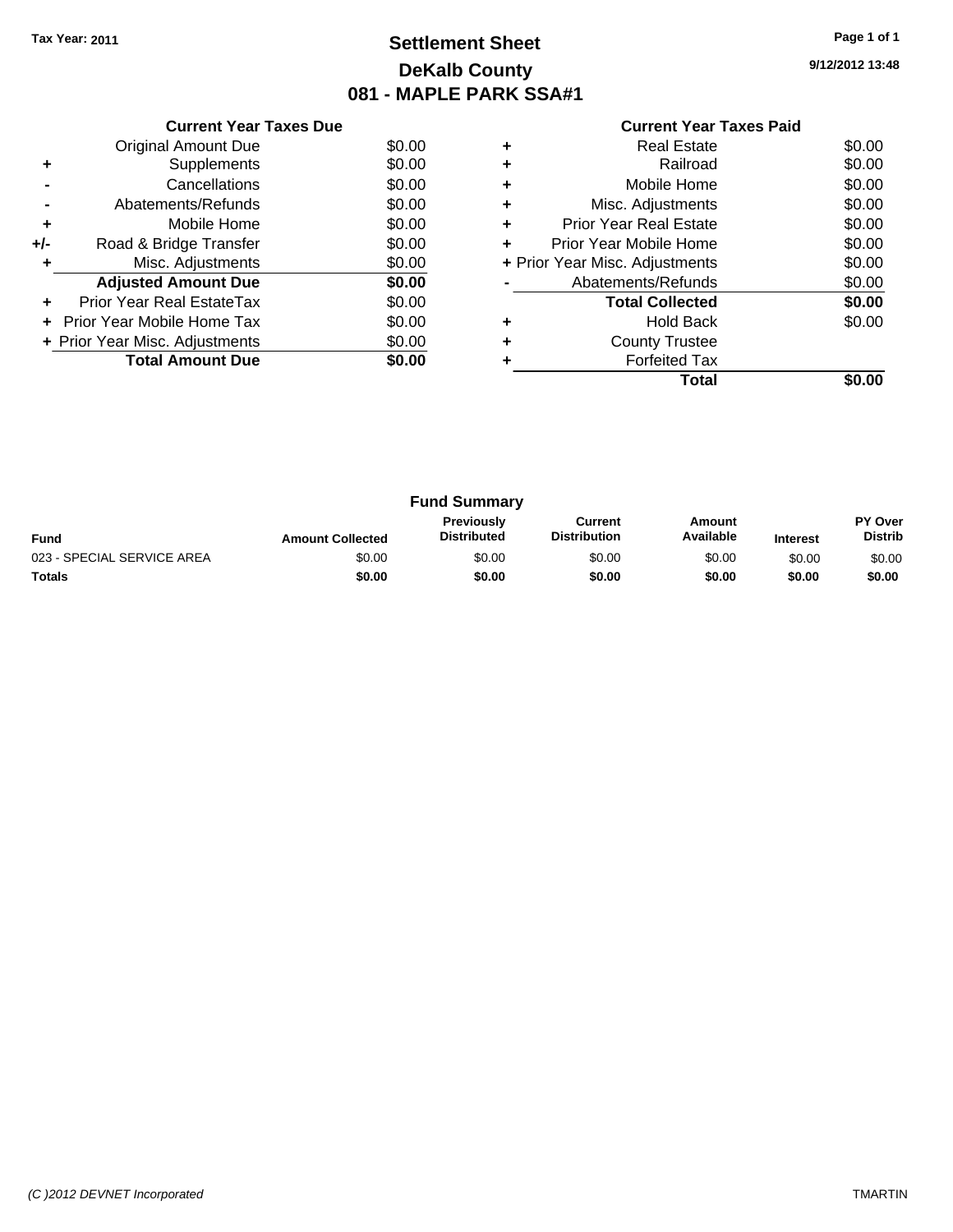## **Settlement Sheet Tax Year: 2011 Page 1 of 1 DeKalb County 082 - MAPLE PARK SSA #2**

**9/12/2012 13:48**

|     | <b>Current Year Taxes Due</b>     |        |
|-----|-----------------------------------|--------|
|     | Original Amount Due               | \$0.00 |
| ٠   | Supplements                       | \$0.00 |
|     | Cancellations                     | \$0.00 |
|     | Abatements/Refunds                | \$0.00 |
| ٠   | Mobile Home                       | \$0.00 |
| +/- | Road & Bridge Transfer            | \$0.00 |
| ٠   | Misc. Adjustments                 | \$0.00 |
|     | <b>Adjusted Amount Due</b>        | \$0.00 |
|     | Prior Year Real EstateTax         | \$0.00 |
|     | <b>Prior Year Mobile Home Tax</b> | \$0.00 |
|     | + Prior Year Misc. Adjustments    | \$0.00 |
|     | <b>Total Amount Due</b>           | \$0.00 |
|     |                                   |        |

|   | <b>Real Estate</b>             | \$0.00 |
|---|--------------------------------|--------|
| ٠ | Railroad                       | \$0.00 |
| ٠ | Mobile Home                    | \$0.00 |
| ٠ | Misc. Adjustments              | \$0.00 |
| ٠ | <b>Prior Year Real Estate</b>  | \$0.00 |
|   | Prior Year Mobile Home         | \$0.00 |
|   | + Prior Year Misc. Adjustments | \$0.00 |
|   | Abatements/Refunds             | \$0.00 |
|   | <b>Total Collected</b>         | \$0.00 |
|   | <b>Hold Back</b>               | \$0.00 |
|   | <b>County Trustee</b>          |        |
|   | <b>Forfeited Tax</b>           |        |
|   | Total                          |        |

| <b>Fund Summary</b>        |                         |                                         |                                |                     |                 |                           |
|----------------------------|-------------------------|-----------------------------------------|--------------------------------|---------------------|-----------------|---------------------------|
| <b>Fund</b>                | <b>Amount Collected</b> | <b>Previously</b><br><b>Distributed</b> | Current<br><b>Distribution</b> | Amount<br>Available | <b>Interest</b> | PY Over<br><b>Distrib</b> |
| 023 - SPECIAL SERVICE AREA | \$0.00                  | \$0.00                                  | \$0.00                         | \$0.00              | \$0.00          | \$0.00                    |
| <b>Totals</b>              | \$0.00                  | \$0.00                                  | \$0.00                         | \$0.00              | \$0.00          | \$0.00                    |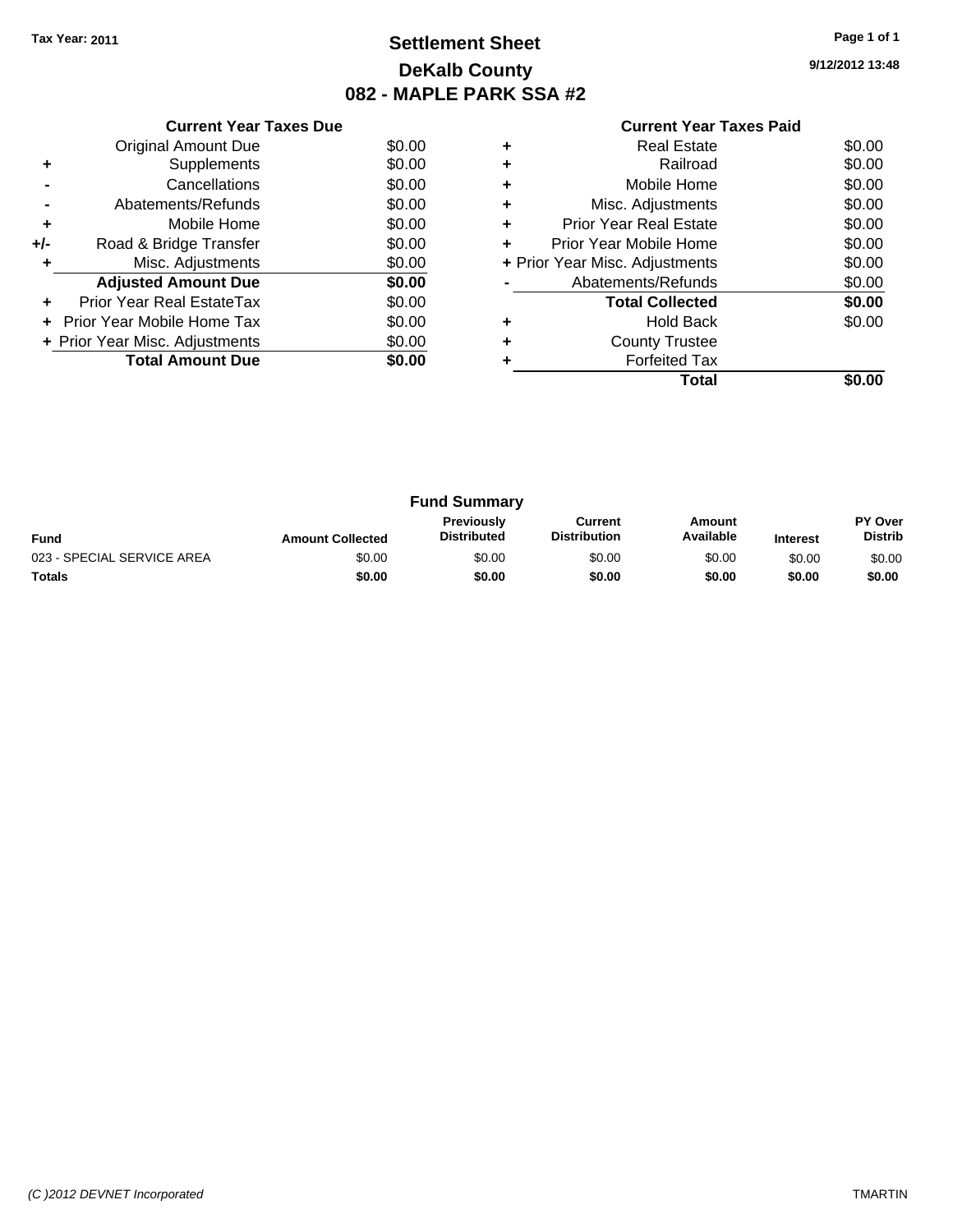## **Settlement Sheet Tax Year: 2011 Page 1 of 1 DeKalb County 083 - TOWN OF CORTLAND SBA #1**

**9/12/2012 13:48**

| <b>Current Year Taxes Paid</b> |  |  |  |  |
|--------------------------------|--|--|--|--|
|--------------------------------|--|--|--|--|

|       | <b>Current Year Taxes Due</b>  |        |
|-------|--------------------------------|--------|
|       | Original Amount Due            | \$0.00 |
| ٠     | Supplements                    | \$0.00 |
|       | Cancellations                  | \$0.00 |
|       | Abatements/Refunds             | \$0.00 |
| ٠     | Mobile Home                    | \$0.00 |
| $+/-$ | Road & Bridge Transfer         | \$0.00 |
|       | Misc. Adjustments              | \$0.00 |
|       | <b>Adjusted Amount Due</b>     | \$0.00 |
|       | Prior Year Real EstateTax      | \$0.00 |
|       | Prior Year Mobile Home Tax     | \$0.00 |
|       | + Prior Year Misc. Adjustments | \$0.00 |
|       | <b>Total Amount Due</b>        | \$0.00 |
|       |                                |        |

|   | <b>Real Estate</b>             | \$0.00 |
|---|--------------------------------|--------|
| ٠ | Railroad                       | \$0.00 |
| ٠ | Mobile Home                    | \$0.00 |
| ٠ | Misc. Adjustments              | \$0.00 |
| ٠ | <b>Prior Year Real Estate</b>  | \$0.00 |
| ÷ | Prior Year Mobile Home         | \$0.00 |
|   | + Prior Year Misc. Adjustments | \$0.00 |
|   | Abatements/Refunds             | \$0.00 |
|   | <b>Total Collected</b>         | \$0.00 |
|   | <b>Hold Back</b>               | \$0.00 |
| ٠ | <b>County Trustee</b>          |        |
|   | <b>Forfeited Tax</b>           |        |
|   | Total                          |        |

| <b>Fund Summary</b>      |                         |                                  |                                |                     |                 |                                  |
|--------------------------|-------------------------|----------------------------------|--------------------------------|---------------------|-----------------|----------------------------------|
| <b>Fund</b>              | <b>Amount Collected</b> | Previously<br><b>Distributed</b> | Current<br><b>Distribution</b> | Amount<br>Available | <b>Interest</b> | <b>PY Over</b><br><b>Distrib</b> |
| 003 - BONDS AND INTEREST | \$0.00                  | \$0.00                           | \$0.00                         | \$0.00              | \$0.00          | \$0.00                           |
| <b>Totals</b>            | \$0.00                  | \$0.00                           | \$0.00                         | \$0.00              | \$0.00          | \$0.00                           |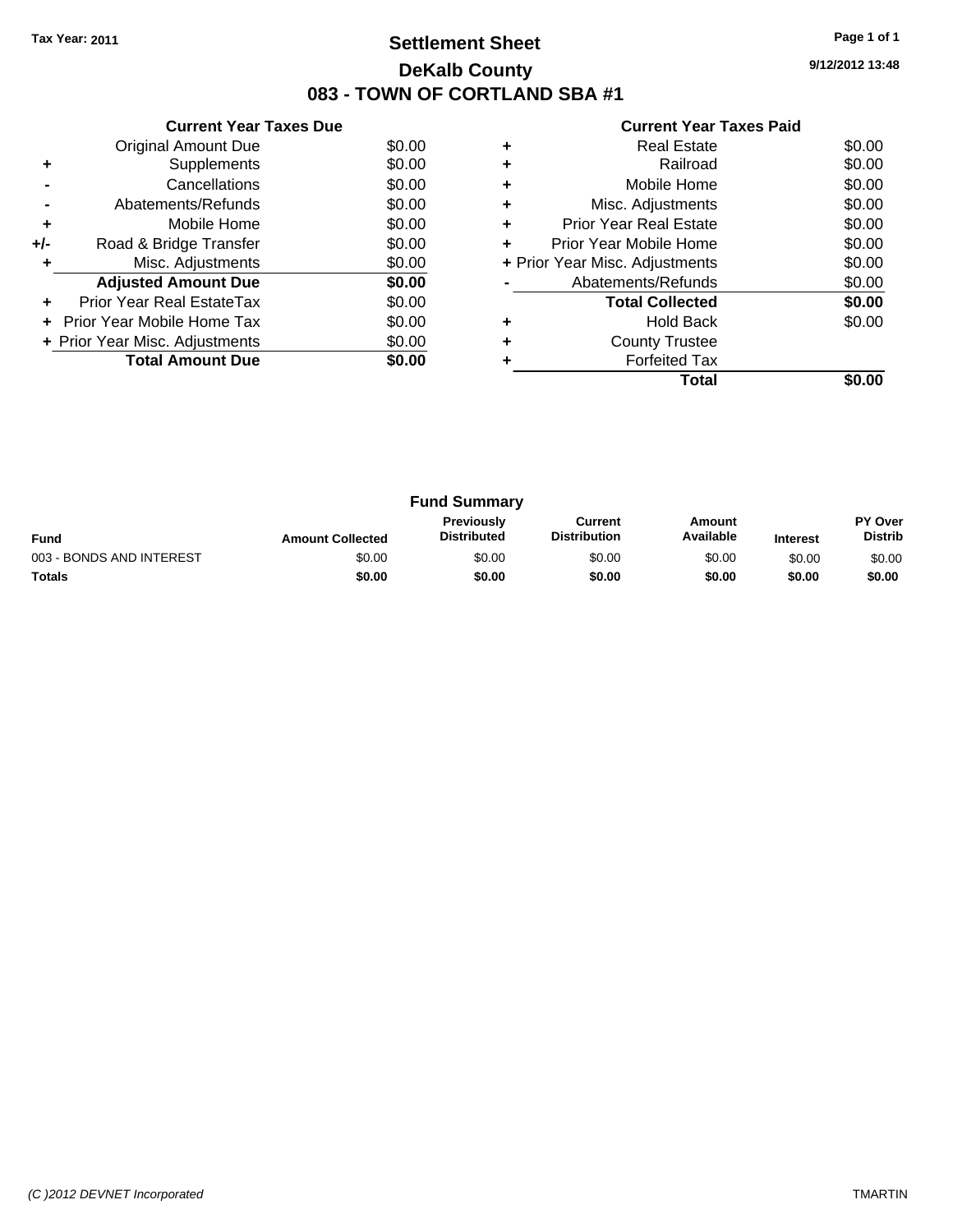## **Settlement Sheet Tax Year: 2011 Page 1 of 1 DeKalb County 084 - SANDWICH SSA #1**

**9/12/2012 13:48**

|     | <b>Current Year Taxes Due</b>  |        |
|-----|--------------------------------|--------|
|     | Original Amount Due            | \$0.00 |
|     | Supplements                    | \$0.00 |
|     | Cancellations                  | \$0.00 |
|     | Abatements/Refunds             | \$0.00 |
| ٠   | Mobile Home                    | \$0.00 |
| +/- | Road & Bridge Transfer         | \$0.00 |
|     | Misc. Adjustments              | \$0.00 |
|     | <b>Adjusted Amount Due</b>     | \$0.00 |
|     | Prior Year Real EstateTax      | \$0.00 |
|     | Prior Year Mobile Home Tax     | \$0.00 |
|     | + Prior Year Misc. Adjustments | \$0.00 |
|     | <b>Total Amount Due</b>        | \$0.00 |
|     |                                |        |

#### **Current Year Taxes Paid +** Real Estate \$0.00 **+** Railroad \$0.00 **+** Mobile Home \$0.00 **+** Misc. Adjustments \$0.00 **+** Prior Year Real Estate \$0.00 **+** Prior Year Mobile Home \$0.00 **+ Prior Year Misc. Adjustments**  $$0.00$ **-** Abatements/Refunds \$0.00 **Total Collected \$0.00 +** Hold Back \$0.00 **+** County Trustee **+** Forfeited Tax **Total \$0.00**

|                 |                         | <b>Fund Summary</b>                     |                                |                     |                 |                                  |
|-----------------|-------------------------|-----------------------------------------|--------------------------------|---------------------|-----------------|----------------------------------|
| Fund            | <b>Amount Collected</b> | <b>Previously</b><br><b>Distributed</b> | Current<br><b>Distribution</b> | Amount<br>Available | <b>Interest</b> | <b>PY Over</b><br><b>Distrib</b> |
| 023 - CORPORATE | \$0.00                  | \$0.00                                  | \$0.00                         | \$0.00              | \$0.00          | \$0.00                           |
| Totals          | \$0.00                  | \$0.00                                  | \$0.00                         | \$0.00              | \$0.00          | \$0.00                           |
|                 |                         |                                         |                                |                     |                 |                                  |

#### **Miscellaneous Adjustment Detail**

**Year Source Account Type Amount Adjustment Description**<br>2011 RE - Real Estate Back Tax Collected **Amount SO.00 PRIMUS REDEMPTION** Back Tax Collected **2011 COLLECTED** S0.00 PRIMUS REDEMPTION 8 PARCELS by TBA

**Totals 1 entries** \$0.00

*(C )2012 DEVNET Incorporated* TMARTIN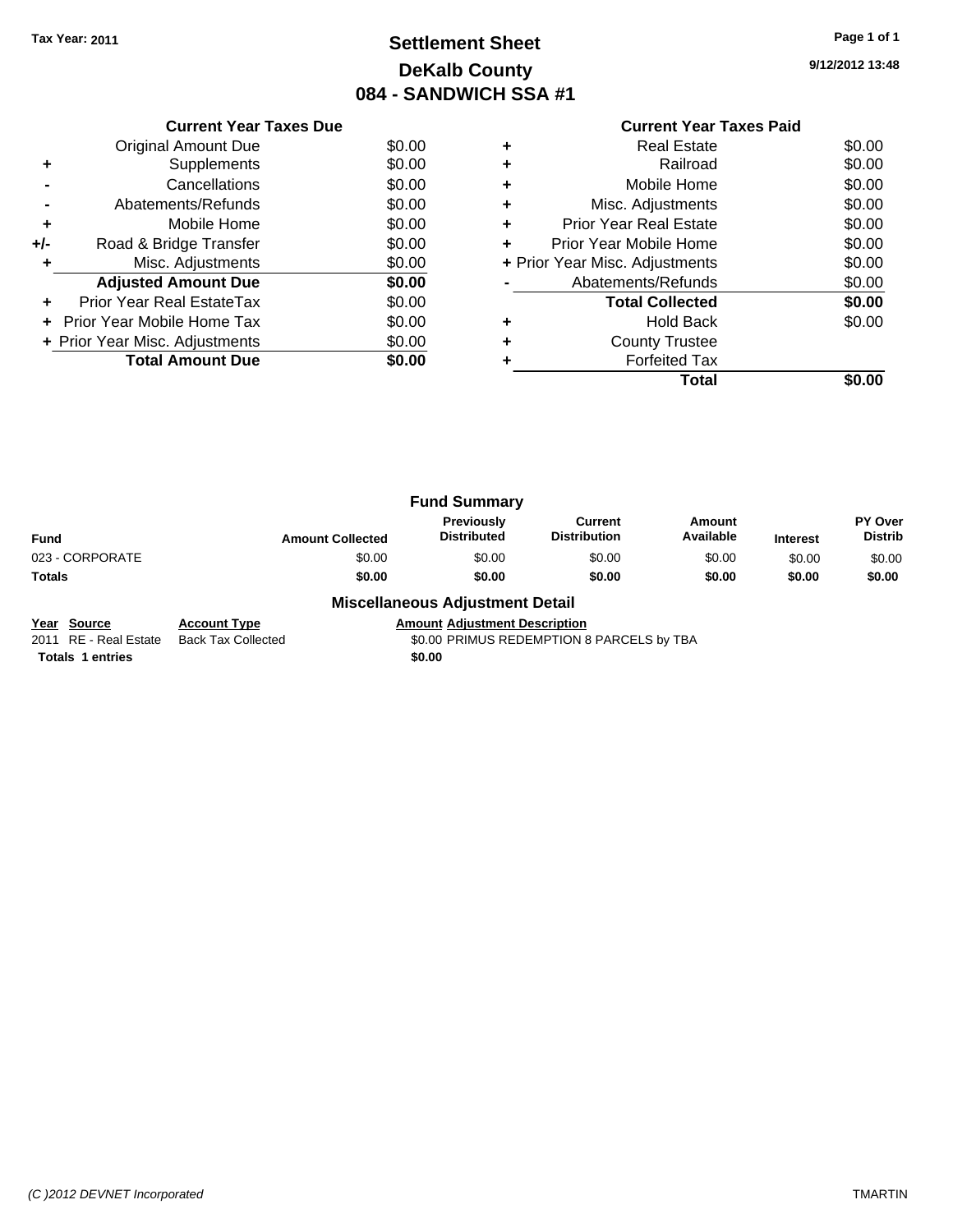## **Settlement Sheet Tax Year: 2011 Page 1 of 1 DeKalb County 085 - BURLINGTON FIRE**

**9/12/2012 13:48**

|     | <b>Current Year Taxes Due</b>     |            |
|-----|-----------------------------------|------------|
|     | <b>Original Amount Due</b>        | \$7,757.67 |
| ٠   | Supplements                       | \$0.00     |
|     | Cancellations                     | \$0.00     |
|     | Abatements/Refunds                | \$0.00     |
| ٠   | Mobile Home                       | \$0.00     |
| +/- | Road & Bridge Transfer            | \$0.00     |
| ٠   | Misc. Adjustments                 | \$0.00     |
|     | <b>Adjusted Amount Due</b>        | \$7,757.67 |
|     | <b>Prior Year Real EstateTax</b>  | \$0.00     |
|     | <b>Prior Year Mobile Home Tax</b> | \$0.00     |
|     | + Prior Year Misc. Adjustments    | \$0.00     |
|     | <b>Total Amount Due</b>           | \$7.757.67 |

| ٠ | <b>Real Estate</b>             | \$7,407.18 |
|---|--------------------------------|------------|
| ٠ | Railroad                       | \$271.72   |
| ٠ | Mobile Home                    | \$0.00     |
| ٠ | Misc. Adjustments              | \$0.00     |
| ÷ | <b>Prior Year Real Estate</b>  | \$0.00     |
| ٠ | Prior Year Mobile Home         | \$0.00     |
|   | + Prior Year Misc. Adjustments | \$0.00     |
|   | Abatements/Refunds             | \$0.00     |
|   | <b>Total Collected</b>         | \$7,678.90 |
| ٠ | <b>Hold Back</b>               | \$0.00     |
| ٠ | <b>County Trustee</b>          |            |
| ٠ | <b>Forfeited Tax</b>           |            |
|   | Total                          | \$7.678.90 |
|   |                                |            |

|                     | <b>Distribution Summary</b>          |            |
|---------------------|--------------------------------------|------------|
|                     | <b>Tax Distribution Date</b>         | Amount     |
|                     | 05/25/2012                           | \$496.73   |
|                     | 06/22/2012                           | \$3,401.21 |
|                     | 07/20/2012                           | \$219.65   |
|                     | 08/17/2012                           | \$522.19   |
|                     | 09/14/2012                           | \$3,039.12 |
|                     | <b>Totals: 5 Distributions</b>       | \$7,678.90 |
|                     | <b>Grand Totals: 5 Distributions</b> | \$7,678.90 |
| <b>Fund Summary</b> |                                      |            |

| unu vunnary     |                         |                                         |                                |                     |                 |                                  |
|-----------------|-------------------------|-----------------------------------------|--------------------------------|---------------------|-----------------|----------------------------------|
| <b>Fund</b>     | <b>Amount Collected</b> | <b>Previously</b><br><b>Distributed</b> | Current<br><b>Distribution</b> | Amount<br>Available | <b>Interest</b> | <b>PY Over</b><br><b>Distrib</b> |
| 001 - CORPORATE | \$4,646,48              | \$2,807.52                              | \$1,838.96                     | \$0.00              | \$0.00          | \$0.00                           |
| 064 - AMBULANCE | \$3.032.42              | \$1,832,26                              | \$1,200.16                     | \$0.00              | \$0.00          | \$0.00                           |
| Totals          | \$7,678.90              | \$4,639,78                              | \$3,039.12                     | \$0.00              | \$0.00          | \$0.00                           |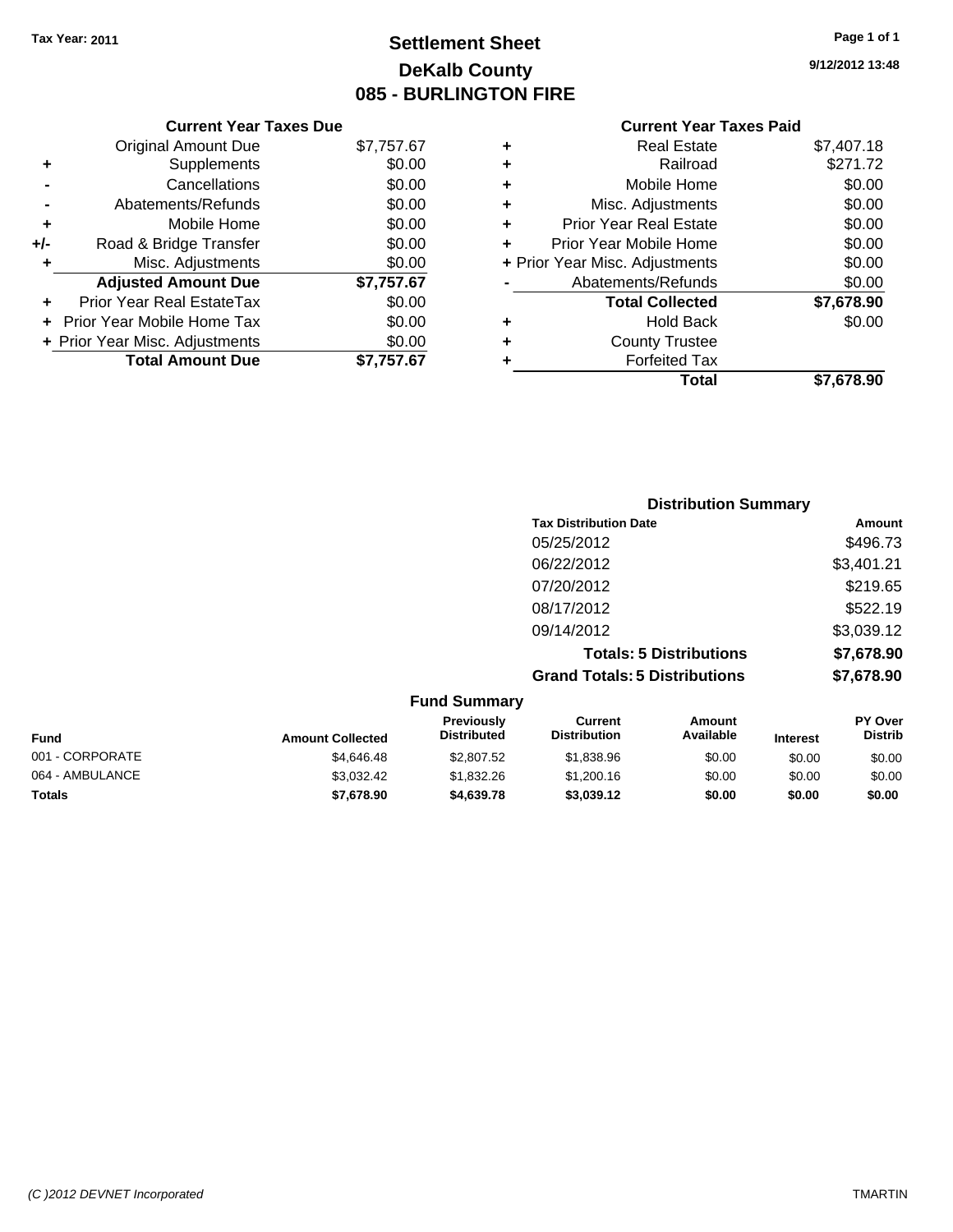## **Settlement Sheet Tax Year: 2011 Page 1 of 1 DeKalb County 086 - CORTLAND FIRE**

## **9/12/2012 13:48**

|   | Real Estate                    | \$418,717.18 |
|---|--------------------------------|--------------|
| ٠ | Railroad                       | \$1,935.44   |
| ٠ | Mobile Home                    | \$0.00       |
| ÷ | Misc. Adjustments              | \$0.00       |
| ÷ | <b>Prior Year Real Estate</b>  | (\$58.45)    |
| ٠ | Prior Year Mobile Home         | \$0.00       |
|   | + Prior Year Misc. Adjustments | \$0.00       |
|   | Abatements/Refunds             | \$0.00       |
|   | <b>Total Collected</b>         | \$420,594.17 |
| ٠ | <b>Hold Back</b>               | \$0.00       |
|   | <b>County Trustee</b>          |              |
|   | <b>Forfeited Tax</b>           |              |
|   | Total                          | \$420,594.17 |

|     | <b>Current Year Taxes Due</b>  |              |
|-----|--------------------------------|--------------|
|     | <b>Original Amount Due</b>     | \$437,300.32 |
| ٠   | Supplements                    | \$2,185.26   |
|     | Cancellations                  | \$3,021.94   |
|     | Abatements/Refunds             | \$0.00       |
| ٠   | Mobile Home                    | \$0.00       |
| +/- | Road & Bridge Transfer         | \$0.00       |
| ٠   | Misc. Adjustments              | \$0.00       |
|     | <b>Adjusted Amount Due</b>     | \$436,463.64 |
|     | Prior Year Real EstateTax      | (\$58.45)    |
|     | Prior Year Mobile Home Tax     | \$0.00       |
|     | + Prior Year Misc. Adjustments | \$0.00       |
|     | <b>Total Amount Due</b>        | \$436,405.19 |

| <b>Distribution Summary</b>          |              |
|--------------------------------------|--------------|
| <b>Tax Distribution Date</b>         | Amount       |
| 05/25/2012                           | \$37,611.71  |
| 06/22/2012                           | \$184,250.27 |
| 07/20/2012                           | \$2,530.27   |
| 08/17/2012                           | \$26,070.57  |
| 09/14/2012                           | \$170,131.35 |
| <b>Totals: 5 Distributions</b>       | \$420,594.17 |
| <b>Grand Totals: 5 Distributions</b> | \$420,594.17 |
|                                      |              |

| <b>Fund Summary</b> |                         |                                         |                                |                     |                 |                                  |
|---------------------|-------------------------|-----------------------------------------|--------------------------------|---------------------|-----------------|----------------------------------|
| <b>Fund</b>         | <b>Amount Collected</b> | <b>Previously</b><br><b>Distributed</b> | Current<br><b>Distribution</b> | Amount<br>Available | <b>Interest</b> | <b>PY Over</b><br><b>Distrib</b> |
| 001 - CORPORATE     | \$183,028,30            | \$108.992.92                            | \$74,035.38                    | \$0.00              | \$0.00          | \$0.00                           |
| 064 - AMBULANCE     | \$237,565.87            | \$141,469.90                            | \$96,095.97                    | \$0.00              | \$0.00          | \$0.00                           |
| <b>Totals</b>       | \$420,594.17            | \$250,462.82                            | \$170,131.35                   | \$0.00              | \$0.00          | \$0.00                           |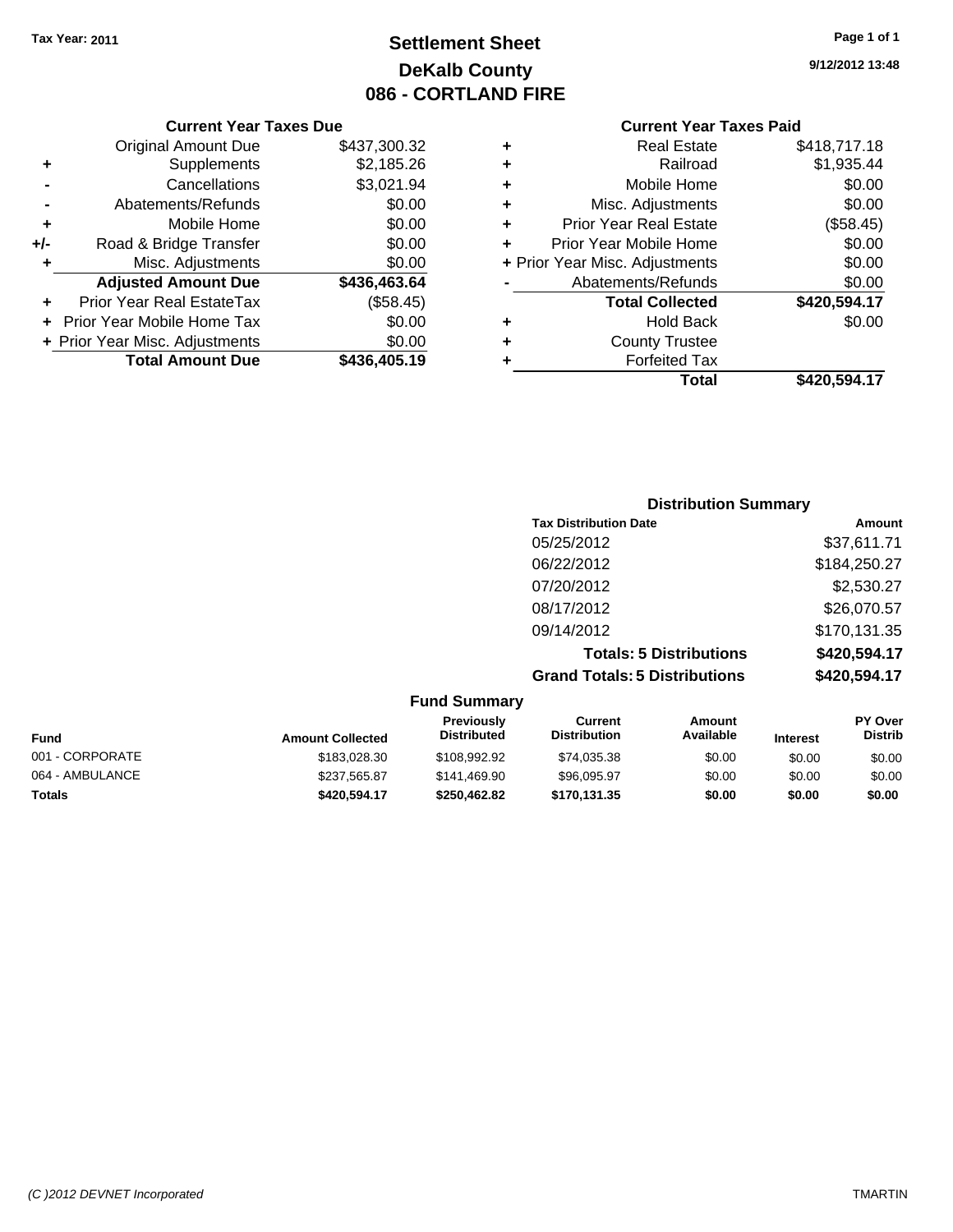## **Settlement Sheet Tax Year: 2011 Page 1 of 1 DeKalb County 087 - DE KALB FIRE**

**9/12/2012 13:48**

| <b>Current Year Taxes Due</b> |                                |              |  |  |
|-------------------------------|--------------------------------|--------------|--|--|
|                               | <b>Original Amount Due</b>     | \$122,739.66 |  |  |
| ٠                             | Supplements                    | \$654.16     |  |  |
|                               | Cancellations                  | \$694.55     |  |  |
|                               | Abatements/Refunds             | \$0.00       |  |  |
| ٠                             | Mobile Home                    | \$0.00       |  |  |
| +/-                           | Road & Bridge Transfer         | \$0.00       |  |  |
|                               | Misc. Adjustments              | \$1.41       |  |  |
|                               | <b>Adjusted Amount Due</b>     | \$122,700.68 |  |  |
|                               | Prior Year Real EstateTax      | \$0.00       |  |  |
|                               | Prior Year Mobile Home Tax     | \$0.00       |  |  |
|                               | + Prior Year Misc. Adjustments | \$0.00       |  |  |
|                               | <b>Total Amount Due</b>        | \$122,700.68 |  |  |
|                               |                                |              |  |  |

## **Current Year Taxes Paid**

| ٠ | <b>Real Estate</b>             | \$109,254.24 |
|---|--------------------------------|--------------|
| ٠ | Railroad                       | \$1,918.78   |
| ٠ | Mobile Home                    | \$0.00       |
| ٠ | Misc. Adjustments              | \$1.41       |
| ٠ | <b>Prior Year Real Estate</b>  | \$0.00       |
| ٠ | Prior Year Mobile Home         | \$0.00       |
|   | + Prior Year Misc. Adjustments | \$0.00       |
|   | Abatements/Refunds             | \$0.00       |
|   | <b>Total Collected</b>         | \$111,174.43 |
| ٠ | <b>Hold Back</b>               | \$0.00       |
| ٠ | <b>County Trustee</b>          |              |
| ٠ | <b>Forfeited Tax</b>           |              |
|   | Total                          | \$111,174.43 |
|   |                                |              |

|                 |                         |                                  | <b>Distribution Summary</b>           |                                |                 |                           |  |
|-----------------|-------------------------|----------------------------------|---------------------------------------|--------------------------------|-----------------|---------------------------|--|
|                 |                         |                                  | <b>Tax Distribution Date</b>          |                                |                 | Amount                    |  |
|                 |                         |                                  | 05/25/2012                            |                                |                 | \$8,492.08                |  |
|                 |                         |                                  | 06/22/2012                            |                                |                 | \$56,533.27               |  |
|                 |                         |                                  | 07/20/2012                            |                                |                 | \$613.58                  |  |
|                 |                         |                                  | 08/17/2012                            |                                |                 | \$2,900.60                |  |
|                 |                         |                                  | 09/14/2012                            |                                |                 | \$42,634.90               |  |
|                 |                         |                                  |                                       | <b>Totals: 5 Distributions</b> |                 | \$111,174.43              |  |
|                 |                         |                                  | <b>Grand Totals: 5 Distributions</b>  |                                |                 | \$111,174.43              |  |
|                 |                         | <b>Fund Summary</b>              |                                       |                                |                 |                           |  |
| <b>Fund</b>     | <b>Amount Collected</b> | Previously<br><b>Distributed</b> | <b>Current</b><br><b>Distribution</b> | Amount<br>Available            | <b>Interest</b> | PY Over<br><b>Distrib</b> |  |
| 001 - CORPORATE | \$111,174.43            | \$68,539.53                      | \$42,634.90                           | \$0.00                         | \$0.00          | \$0.00                    |  |

| <b>Totals</b> | \$111.174.43 | \$68,539.53 | \$42,634.90 | \$0.00 | \$0.00 | \$0.00 |
|---------------|--------------|-------------|-------------|--------|--------|--------|
|               |              |             |             |        |        |        |

**Year Source Account Type Amount Adjustment Description**

# **Totals 1 entries** \$1.41

## **Miscellaneous Adjustment Detail**

2011 RE - Real Estate Back Tax Collected **\$1.41 SOUTH POINT GREENS REDEMPTION 11-03-128-016 by TBA**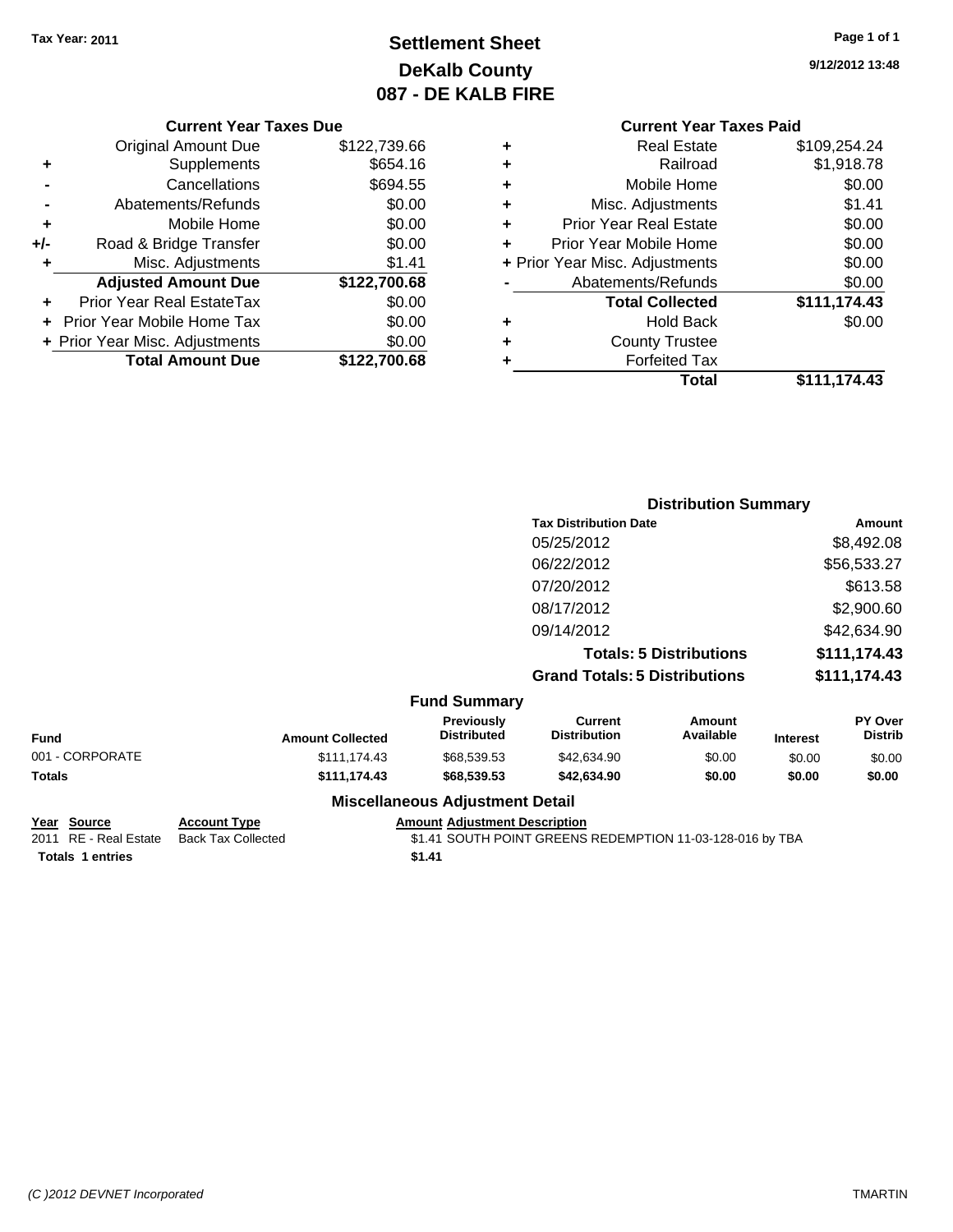## **Settlement Sheet Tax Year: 2011 Page 1 of 1 DeKalb County 088 - EARLVILLE FIRE**

**9/12/2012 13:48**

## **Current Year Taxes Paid**

|     | <b>Current Year Taxes Due</b>     |            |   |             |
|-----|-----------------------------------|------------|---|-------------|
|     | <b>Original Amount Due</b>        | \$2,564.87 | ٠ |             |
|     | Supplements                       | \$1,839.17 | ٠ |             |
|     | Cancellations                     | \$1,839.17 | ٠ |             |
|     | Abatements/Refunds                | \$0.00     |   |             |
|     | Mobile Home                       | \$0.00     |   | Pr          |
| +/- | Road & Bridge Transfer            | \$0.00     |   | Prio        |
| ٠   | Misc. Adjustments                 | \$0.00     |   | + Prior Yea |
|     | <b>Adjusted Amount Due</b>        | \$2,564.87 |   | ŀ           |
|     | Prior Year Real EstateTax         | \$0.00     |   |             |
|     | <b>Prior Year Mobile Home Tax</b> | \$0.00     |   |             |
|     | + Prior Year Misc. Adjustments    | \$0.00     |   |             |
|     | <b>Total Amount Due</b>           | \$2,564.87 |   |             |
|     |                                   |            |   |             |

|   | Total                          | \$2,471.75 |
|---|--------------------------------|------------|
| ٠ | <b>Forfeited Tax</b>           |            |
| ٠ | <b>County Trustee</b>          |            |
| ٠ | <b>Hold Back</b>               | \$0.00     |
|   | <b>Total Collected</b>         | \$2,471.75 |
|   | Abatements/Refunds             | \$0.00     |
|   | + Prior Year Misc. Adjustments | \$0.00     |
| ٠ | Prior Year Mobile Home         | \$0.00     |
| ÷ | <b>Prior Year Real Estate</b>  | \$0.00     |
| ÷ | Misc. Adjustments              | \$0.00     |
| ٠ | Mobile Home                    | \$0.00     |
| ÷ | Railroad                       | \$156.80   |
| ٠ | <b>Real Estate</b>             | \$2,314.95 |
|   |                                |            |

|                 |                         |                                  |                                       | <b>Distribution Summary</b>    |                 |                           |
|-----------------|-------------------------|----------------------------------|---------------------------------------|--------------------------------|-----------------|---------------------------|
|                 |                         |                                  | <b>Tax Distribution Date</b>          |                                |                 | Amount                    |
|                 |                         |                                  | 05/25/2012                            |                                |                 | \$144.05                  |
|                 |                         |                                  | 06/22/2012                            |                                |                 | \$1,297.12                |
|                 |                         |                                  | 07/20/2012                            |                                |                 | \$42.63                   |
|                 |                         |                                  | 09/14/2012                            |                                |                 | \$987.95                  |
|                 |                         |                                  |                                       | <b>Totals: 4 Distributions</b> |                 | \$2,471.75                |
|                 |                         |                                  | <b>Grand Totals: 4 Distributions</b>  |                                |                 | \$2,471.75                |
|                 |                         | <b>Fund Summary</b>              |                                       |                                |                 |                           |
| <b>Fund</b>     | <b>Amount Collected</b> | Previously<br><b>Distributed</b> | <b>Current</b><br><b>Distribution</b> | Amount<br>Available            | <b>Interest</b> | PY Over<br><b>Distrib</b> |
| 001 - CORPORATE | \$1,195.75              | \$717.81                         | \$477.94                              | \$0.00                         | \$0.00          | \$0.00                    |
| 064 - AMBULANCE | \$1,276.00              | \$765.99                         | \$510.01                              | \$0.00                         | \$0.00          | \$0.00                    |
|                 |                         |                                  |                                       |                                |                 |                           |

**Totals \$2,471.75 \$1,483.80 \$987.95 \$0.00 \$0.00 \$0.00**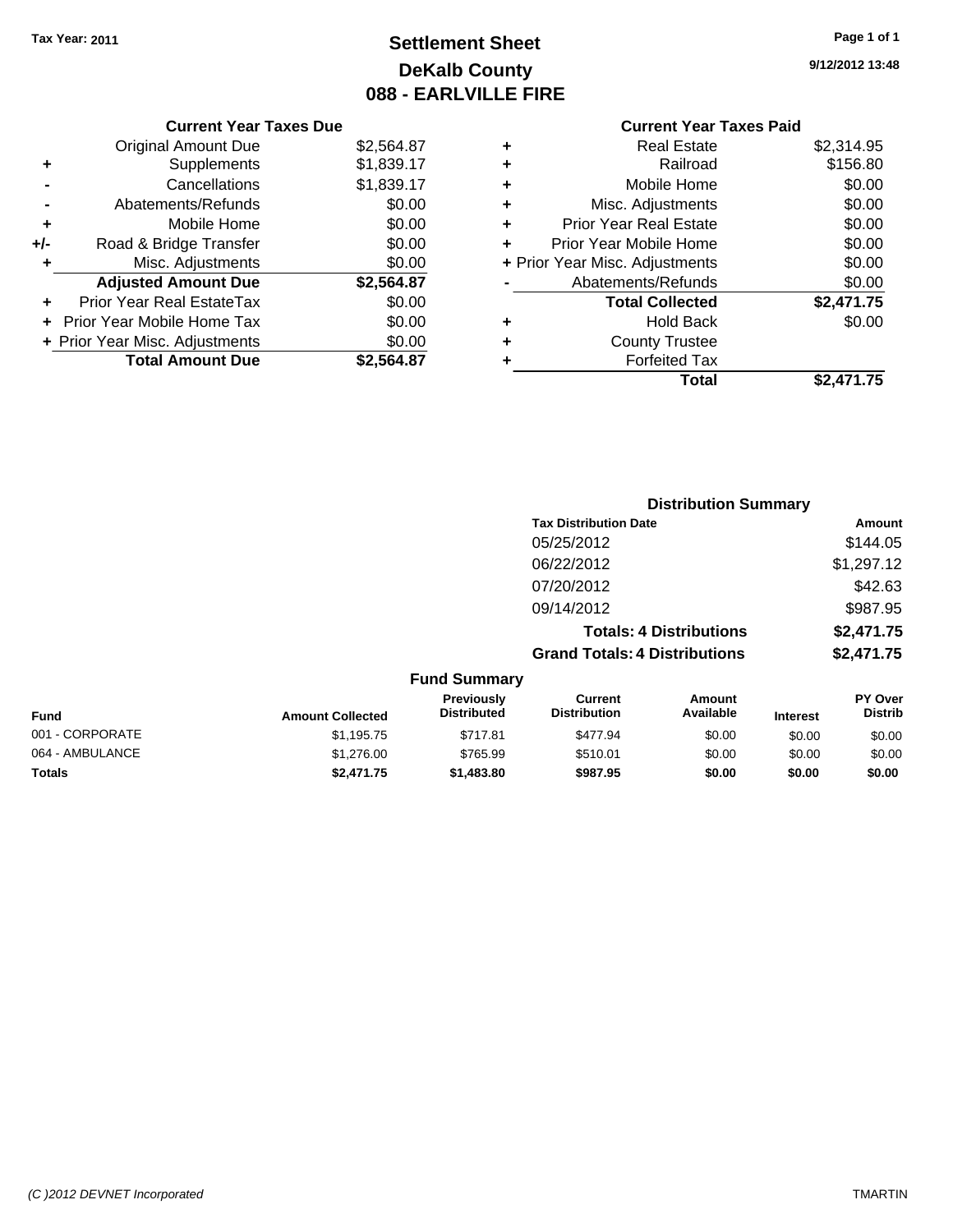## **Settlement Sheet Tax Year: 2011 Page 1 of 1 DeKalb County 089 - GENOA-KINGSTON FIRE**

**9/12/2012 13:48**

|   | Total                          | \$838.350.63 |
|---|--------------------------------|--------------|
| ٠ | <b>Forfeited Tax</b>           |              |
| ٠ | <b>County Trustee</b>          |              |
| ٠ | <b>Hold Back</b>               | \$0.00       |
|   | <b>Total Collected</b>         | \$838,350.63 |
|   | Abatements/Refunds             | \$0.00       |
|   | + Prior Year Misc. Adjustments | \$0.00       |
| ٠ | Prior Year Mobile Home         | \$0.00       |
| ٠ | <b>Prior Year Real Estate</b>  | \$244.82     |
| ٠ | Misc. Adjustments              | \$0.00       |
| ٠ | Mobile Home                    | \$0.00       |
| ٠ | Railroad                       | \$5,919.08   |
| ٠ | <b>Real Estate</b>             | \$832,186.73 |

| <b>Current Year Taxes Due</b>     |              |
|-----------------------------------|--------------|
| <b>Original Amount Due</b>        | \$874,879.46 |
| Supplements                       | \$6,220.88   |
| Cancellations                     | \$7,442.88   |
| Abatements/Refunds                | \$0.00       |
| Mobile Home                       | \$0.00       |
| Road & Bridge Transfer            | \$0.00       |
| Misc. Adjustments                 | \$0.00       |
| <b>Adjusted Amount Due</b>        | \$873,657.46 |
| Prior Year Real EstateTax         | \$244.82     |
| <b>Prior Year Mobile Home Tax</b> | \$0.00       |
| + Prior Year Misc. Adjustments    | \$0.00       |
| <b>Total Amount Due</b>           | \$873.902.28 |
|                                   |              |

| <b>Distribution Summary</b> |
|-----------------------------|
| Amount                      |
| \$83,655.36                 |
| \$374,964.98                |
| \$6,517.25                  |
| \$38,018.09                 |
| \$335,194.95                |
| \$838,350.63                |
| \$838,350.63                |
|                             |

|                                        |                         | <b>Fund Summary</b>              |                                |                     |                 |                           |
|----------------------------------------|-------------------------|----------------------------------|--------------------------------|---------------------|-----------------|---------------------------|
| <b>Fund</b>                            | <b>Amount Collected</b> | Previously<br><b>Distributed</b> | Current<br><b>Distribution</b> | Amount<br>Available | <b>Interest</b> | PY Over<br><b>Distrib</b> |
| 001 - CORPORATE                        | \$254.151.04            | \$152,534.67                     | \$101.616.37                   | \$0.00              | \$0.00          | \$0.00                    |
| 035 - TORT JUDGEMENTS/LIABILITY<br>INS | \$59.371.98             | \$35.633.48                      | \$23.738.50                    | \$0.00              | \$0.00          | \$0.00                    |
| 064 - AMBULANCE                        | \$524.827.61            | \$314.987.53                     | \$209.840.08                   | \$0.00              | \$0.00          | \$0.00                    |
| <b>Totals</b>                          | \$838,350.63            | \$503.155.68                     | \$335.194.95                   | \$0.00              | \$0.00          | \$0.00                    |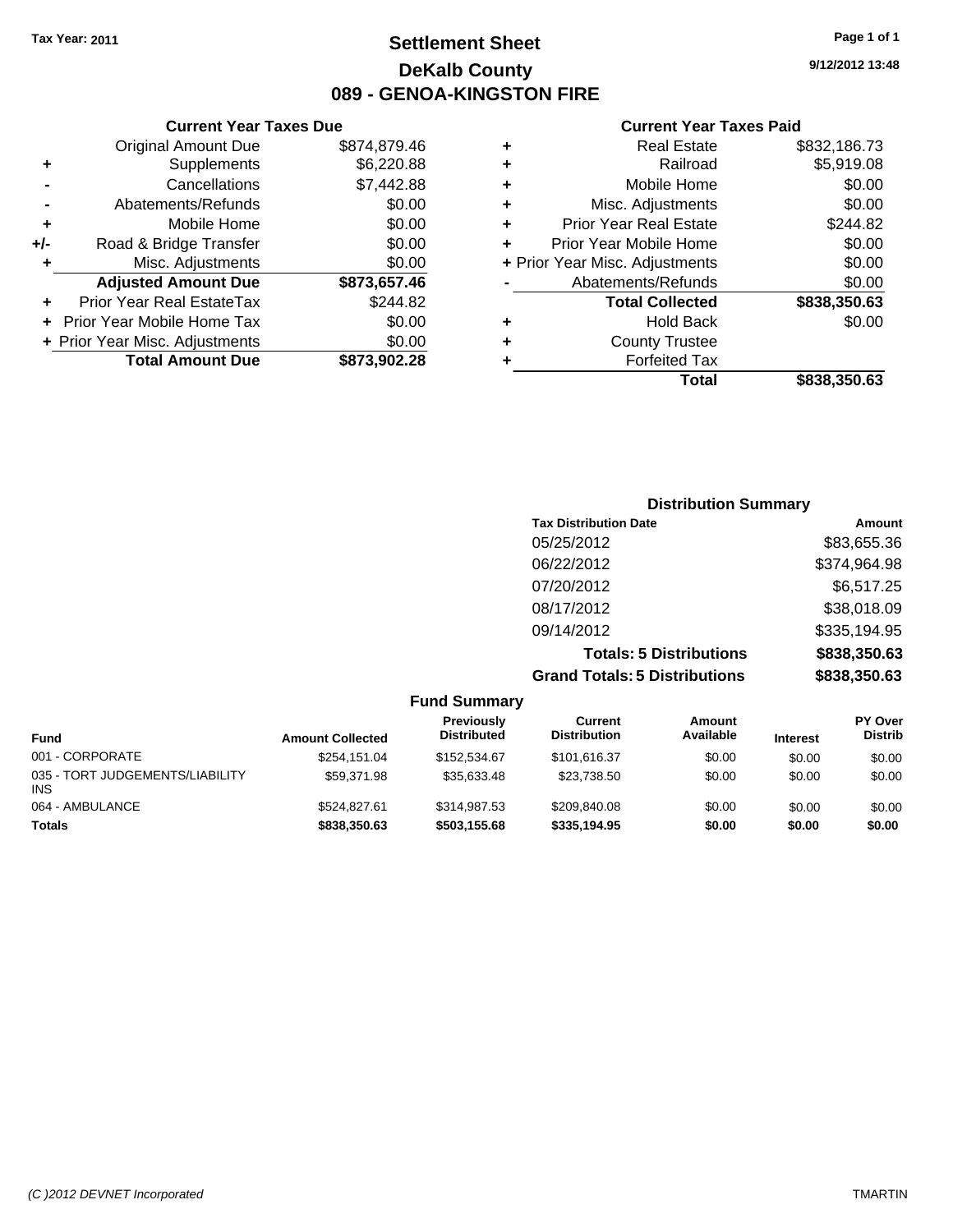## **Settlement Sheet Tax Year: 2011 Page 1 of 1 DeKalb County 090 - HAMPSHIRE FIRE**

**9/12/2012 13:48**

| \$24,046.67 |
|-------------|
| \$0.00      |
| \$0.00      |
| \$0.00      |
| \$0.00      |
| \$0.00      |
| \$0.00      |
| \$24,046.67 |
| \$0.00      |
| \$0.00      |
| \$0.00      |
| \$24,046.67 |
|             |

| <b>Real Estate</b>             | \$23,461.59 |
|--------------------------------|-------------|
| Railroad                       | \$510.66    |
| Mobile Home                    | \$0.00      |
| Misc. Adjustments              | \$0.00      |
| <b>Prior Year Real Estate</b>  | \$0.00      |
| Prior Year Mobile Home         | \$0.00      |
| + Prior Year Misc. Adjustments | \$0.00      |
| Abatements/Refunds             | \$0.00      |
| <b>Total Collected</b>         | \$23,972.25 |
| <b>Hold Back</b>               | \$0.00      |
| <b>County Trustee</b>          |             |
| <b>Forfeited Tax</b>           |             |
| Total                          | \$23,972.25 |
|                                |             |

| <b>Distribution Summary</b>          |             |
|--------------------------------------|-------------|
| <b>Tax Distribution Date</b>         | Amount      |
| 05/25/2012                           | \$2,725.00  |
| 06/22/2012                           | \$11,582.26 |
| 07/20/2012                           | \$182.09    |
| 08/17/2012                           | \$748.59    |
| 09/14/2012                           | \$8,734.31  |
| <b>Totals: 5 Distributions</b>       | \$23,972.25 |
| <b>Grand Totals: 5 Distributions</b> | \$23,972.25 |

|                             |                         | <b>Fund Summary</b>                     |                                |                     |                 |                                  |
|-----------------------------|-------------------------|-----------------------------------------|--------------------------------|---------------------|-----------------|----------------------------------|
| Fund                        | <b>Amount Collected</b> | <b>Previously</b><br><b>Distributed</b> | Current<br><b>Distribution</b> | Amount<br>Available | <b>Interest</b> | <b>PY Over</b><br><b>Distrib</b> |
| 001 - CORPORATE             | \$13,470.98             | \$8,562.82                              | \$4,908.16                     | \$0.00              | \$0.00          | \$0.00                           |
| 013 - FIREFIGHTER'S PENSION | \$398.05                | \$253.02                                | \$145.03                       | \$0.00              | \$0.00          | \$0.00                           |
| 064 - AMBULANCE             | \$10.103.22             | \$6,422.10                              | \$3.681.12                     | \$0.00              | \$0.00          | \$0.00                           |
| Totals                      | \$23,972.25             | \$15,237.94                             | \$8,734.31                     | \$0.00              | \$0.00          | \$0.00                           |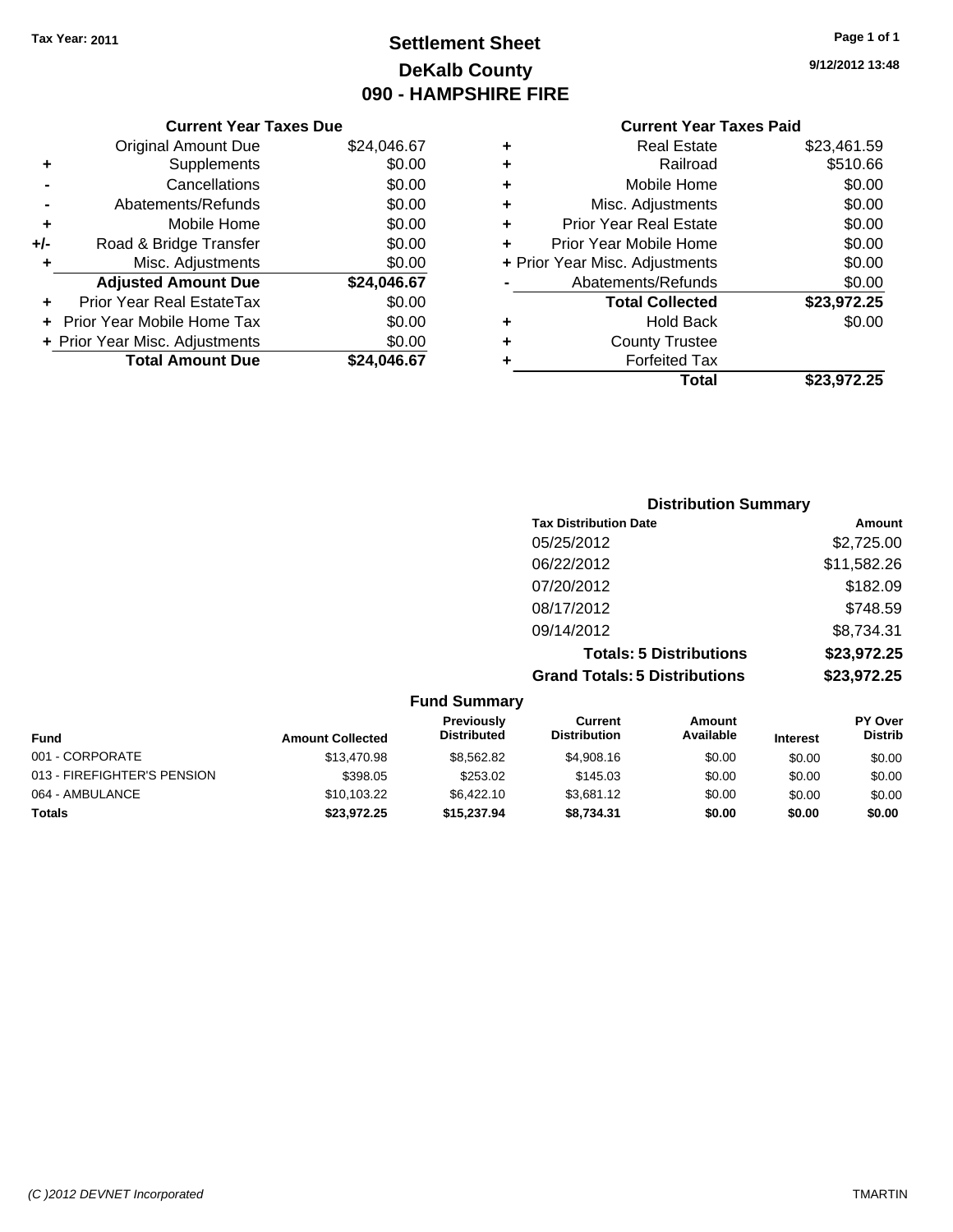## **Settlement Sheet Tax Year: 2011 Page 1 of 1 DeKalb County 091 - HINCKLEY FIRE**

**9/12/2012 13:48**

#### **Current Year Taxes Due**

|     | <b>Original Amount Due</b>     | \$363,727.88 |
|-----|--------------------------------|--------------|
| ٠   | Supplements                    | \$3,122.53   |
|     | Cancellations                  | \$3,511.55   |
|     | Abatements/Refunds             | \$7.69       |
| ٠   | Mobile Home                    | \$0.00       |
| +/- | Road & Bridge Transfer         | \$0.00       |
| ٠   | Misc. Adjustments              | \$65.72      |
|     | <b>Adjusted Amount Due</b>     | \$363,396.89 |
|     | Prior Year Real EstateTax      | (\$208.14)   |
|     | Prior Year Mobile Home Tax     | \$0.00       |
|     | + Prior Year Misc. Adjustments | \$0.00       |
|     | <b>Total Amount Due</b>        | \$363,188.75 |

## **Current Year Taxes Paid**

|   | <b>Real Estate</b>             | \$341,923.52 |
|---|--------------------------------|--------------|
| ٠ | Railroad                       | \$3,147.60   |
| ٠ | Mobile Home                    | \$0.00       |
| ٠ | Misc. Adjustments              | \$65.72      |
| ٠ | <b>Prior Year Real Estate</b>  | (\$208.14)   |
| ٠ | Prior Year Mobile Home         | \$0.00       |
|   | + Prior Year Misc. Adjustments | \$0.00       |
|   | Abatements/Refunds             | \$7.69       |
|   | <b>Total Collected</b>         | \$344,921.01 |
| ٠ | Hold Back                      | \$0.00       |
| ٠ | <b>County Trustee</b>          |              |
|   | <b>Forfeited Tax</b>           |              |
|   | Total                          | \$344,921.01 |
|   |                                |              |

## **Distribution Summary Tax Distribution Date Amount** 05/25/2012 \$31,138.59 06/22/2012 \$158,481.34 07/20/2012 \$3,953.15 08/17/2012 \$15,587.32 09/14/2012 \$135,760.61 **Totals: 5 Distributions \$344,921.01 Grand Totals: 5 Distributions \$344,921.01**

#### **Fund Summary**

| Fund                        | <b>Amount Collected</b> | Previously<br><b>Distributed</b> | Current<br>Distribution | Amount<br>Available | <b>Interest</b> | <b>PY Over</b><br><b>Distrib</b> |
|-----------------------------|-------------------------|----------------------------------|-------------------------|---------------------|-----------------|----------------------------------|
| 001 - CORPORATE             | \$216,644.18            | \$131,373,22                     | \$85,270.96             | \$0.00              | \$0.00          | \$0.00                           |
| 013 - FIREFIGHTER'S PENSION | \$9,333,22              | \$5.659.67                       | \$3.673.55              | \$0.00              | \$0.00          | \$0.00                           |
| 064 - AMBULANCE             | \$118.943.61            | \$72.127.51                      | \$46,816.10             | \$0.00              | \$0.00          | \$0.00                           |
| Totals                      | \$344.921.01            | \$209.160.40                     | \$135,760.61            | \$0.00              | \$0.00          | \$0.00                           |
|                             |                         |                                  |                         |                     |                 |                                  |

#### **Miscellaneous Adjustment Detail**

| Year Source             | <b>Account Type</b>                        | <b>Amount Adiustment Description</b>                      |
|-------------------------|--------------------------------------------|-----------------------------------------------------------|
| 2011 RE - Real Estate   | Back Tax Collected                         | \$15.69 BUSHNELL REDEMPTION 15-15-426-014 by TBA          |
|                         | 2011 RE - Real Estate Paymt In Lieu of Tax | \$50.03 SUNSET VIEW APARTMENTS - HOUSING AUTHORITY by TBA |
| <b>Totals 2 entries</b> |                                            | \$65.72                                                   |

### **Abatement Detail**

#### **Year Source Account Type Amount Adjustment Description**

2011 RE - Real Estate \$7.69 12-19-400-003 PTAB INTEREST REFUND by TBA PTAB Decision **Totals \$7.69 1 entries**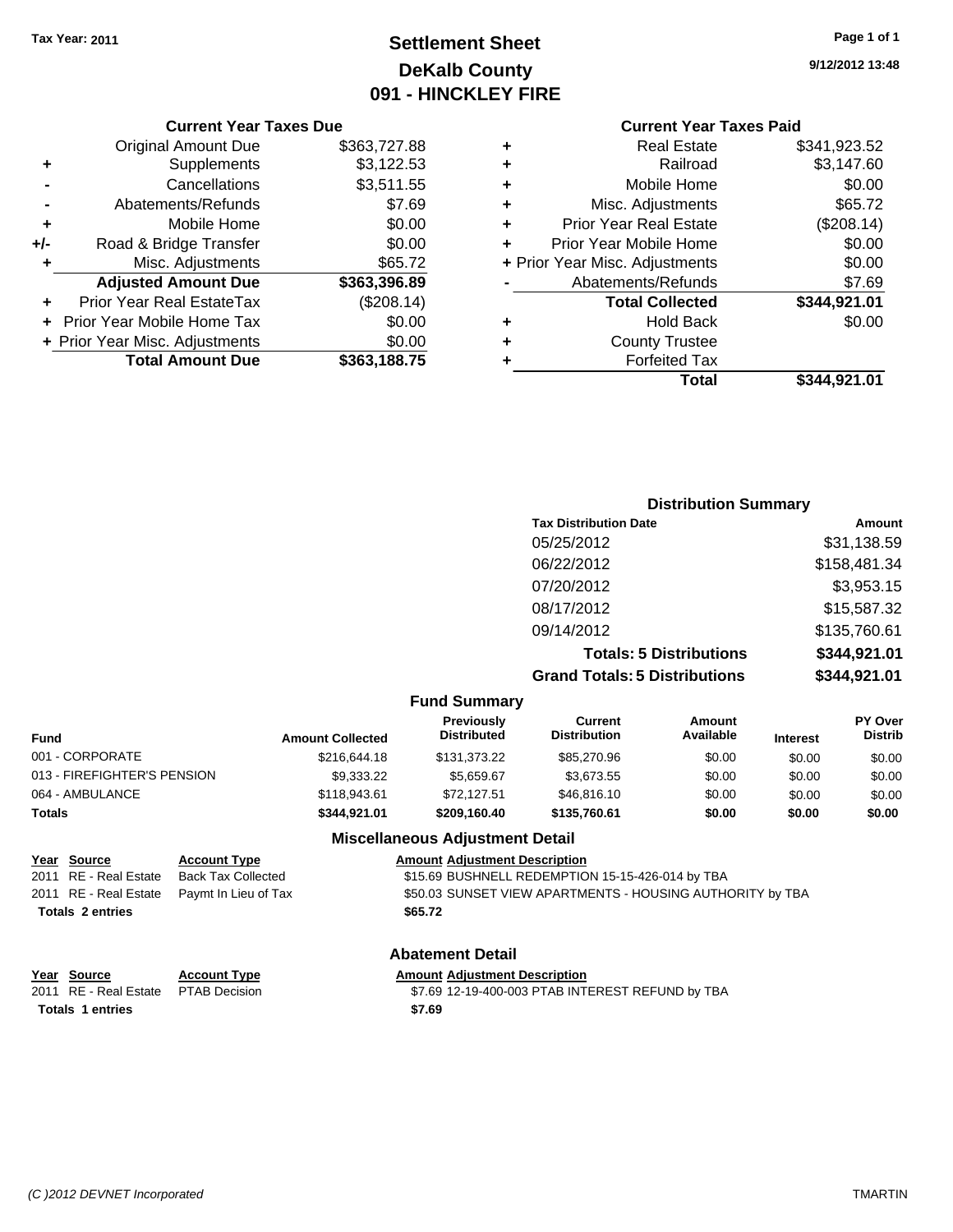## **Settlement Sheet Tax Year: 2011 Page 1 of 1 DeKalb County 092 - KIRKLAND FIRE**

**9/12/2012 13:48**

#### **Current Year Taxes Due**

| <b>Original Amount Due</b>     | \$314,736.71 |
|--------------------------------|--------------|
| Supplements                    | \$1,853.05   |
| Cancellations                  | \$1,985.45   |
| Abatements/Refunds             | \$2.59       |
| Mobile Home                    | \$0.00       |
| Road & Bridge Transfer         | \$0.00       |
| Misc. Adjustments              | \$0.00       |
| <b>Adjusted Amount Due</b>     | \$314,601.72 |
| Prior Year Real EstateTax      | (\$37.85)    |
| Prior Year Mobile Home Tax     | \$0.00       |
| + Prior Year Misc. Adjustments | \$0.00       |
| <b>Total Amount Due</b>        | \$314,563.87 |
|                                |              |

### **Current Year Taxes Paid**

| ٠ | <b>Real Estate</b>             | \$294,834.79 |
|---|--------------------------------|--------------|
| ٠ | Railroad                       | \$2,612.02   |
| ٠ | Mobile Home                    | \$0.00       |
| ٠ | Misc. Adjustments              | \$0.00       |
| ٠ | <b>Prior Year Real Estate</b>  | (\$37.85)    |
| ÷ | Prior Year Mobile Home         | \$0.00       |
|   | + Prior Year Misc. Adjustments | \$0.00       |
|   | Abatements/Refunds             | \$2.59       |
|   | <b>Total Collected</b>         | \$297,406.37 |
| ٠ | <b>Hold Back</b>               | \$0.00       |
| ٠ | <b>County Trustee</b>          |              |
| ٠ | <b>Forfeited Tax</b>           |              |
|   | Total                          | \$297,406.37 |
|   |                                |              |

### **Distribution Summary Tax Distribution Date Amount** 05/25/2012 \$30,360.98 06/22/2012 \$137,690.65 07/20/2012 \$2,911.05 08/17/2012 \$14,668.85 09/14/2012 \$111,774.84 **Totals: 5 Distributions \$297,406.37 Grand Totals: 5 Distributions \$297,406.37**

#### **Fund Summary Fund Interest Amount Collected Distributed PY Over Distrib Amount Available Current Distribution Previously** 001 - CORPORATE \$172,326.77 \$107,560.85 \$64,765.92 \$0.00 \$0.00 \$0.00 027 - AUDIT \$1,950.37 \$1,217.36 \$733.01 \$0.00 \$0.00 \$0.00 035 - TORT JUDGMENTS, LIABILITY INSURANCE \$10,578.45 \$6,602.73 \$3,975.72 \$0.00 \$0.00 \$0.00 062 - WORKERS COMPENSATION \$6,608.96 \$4,125.10 \$2,483.86 \$0.00 \$0.00 \$0.00 \$0.00 064 - AMBULANCE \$105,941.82 \$66,125.49 \$39,816.33 \$0.00 \$0.00 \$0.00 **Totals \$297,406.37 \$185,631.53 \$111,774.84 \$0.00 \$0.00 \$0.00 Abatement Detail**

**Year Source Account Type Amount Adjustment Description** \$2.59 01-26-475-004 PTAB INTEREST REFUND by TBA **Totals \$2.59 1 entries**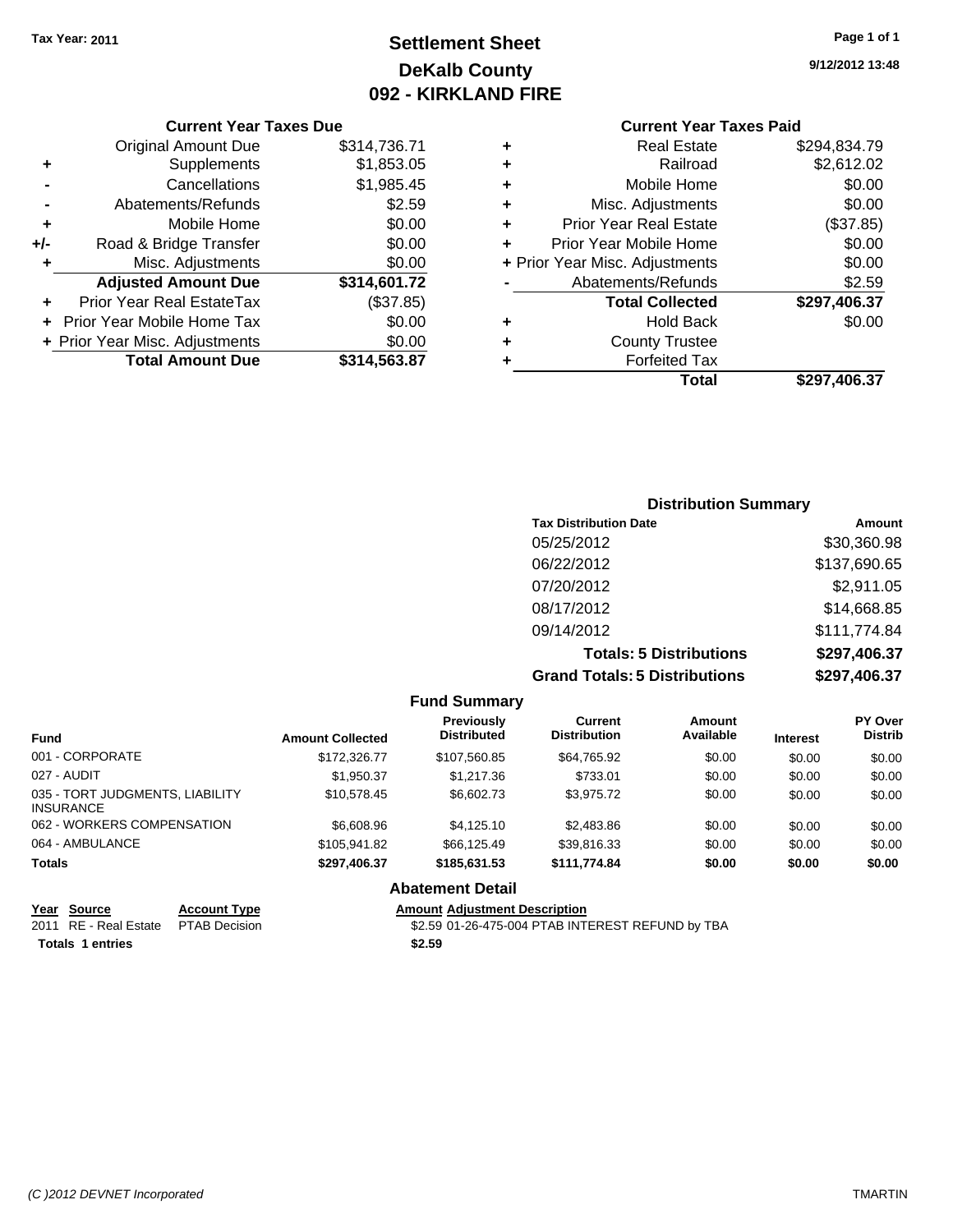## **Settlement Sheet Tax Year: 2011 Page 1 of 1 DeKalb County 093 - LEE FIRE**

| <b>FIRE</b> |                                |             |
|-------------|--------------------------------|-------------|
|             | <b>Current Year Taxes Paid</b> |             |
| ٠           | Real Estate                    | \$39,168.04 |
| ٠           | Railroad                       | \$775.60    |
| ٠           | Mobile Home                    | \$0.00      |
| ٠           | Misc. Adjustments              | \$0.00      |
| ٠           | <b>Prior Year Real Estate</b>  | (\$140.81)  |
|             | Prior Year Mobile Home         | \$0.00      |
|             | + Prior Year Misc. Adjustments | \$0.00      |
|             | Abatements/Refunds             | \$0.00      |
|             |                                |             |

|   | Total                          | \$39,802.83 |
|---|--------------------------------|-------------|
| ÷ | <b>Forfeited Tax</b>           |             |
| ٠ | <b>County Trustee</b>          |             |
| ٠ | <b>Hold Back</b>               | \$0.00      |
|   | <b>Total Collected</b>         | \$39,802.83 |
|   | Abatements/Refunds             | \$0.00      |
|   | + Prior Year Misc. Adjustments | \$0.00      |
|   | Prior Year Mobile Home         | \$0.00      |

| <b>Distribution Summary</b>          |             |
|--------------------------------------|-------------|
| <b>Tax Distribution Date</b>         | Amount      |
| 05/25/2012                           | \$1,846.49  |
| 06/22/2012                           | \$19,112.21 |
| 07/20/2012                           | \$247.93    |
| 08/17/2012                           | \$1,021.83  |
| 09/14/2012                           | \$17,574.37 |
| <b>Totals: 5 Distributions</b>       | \$39,802.83 |
| <b>Grand Totals: 5 Distributions</b> | \$39,802.83 |

|                                               |                         | <b>Fund Summary</b>              |                                |                     |                 |                                  |
|-----------------------------------------------|-------------------------|----------------------------------|--------------------------------|---------------------|-----------------|----------------------------------|
| <b>Fund</b>                                   | <b>Amount Collected</b> | Previously<br><b>Distributed</b> | Current<br><b>Distribution</b> | Amount<br>Available | <b>Interest</b> | <b>PY Over</b><br><b>Distrib</b> |
| 001 - CORPORATE                               | \$25,287.53             | \$14,122,18                      | \$11,165.35                    | \$0.00              | \$0.00          | \$0.00                           |
| 035 - TORT JUDGEMENTS/LIABILITY<br><b>INS</b> | \$2,808.77              | \$1,568.60                       | \$1.240.17                     | \$0.00              | \$0.00          | \$0.00                           |
| 064 - AMBULANCE                               | \$12,942.11             | \$7.227.71                       | \$5.714.40                     | \$0.00              | \$0.00          | \$0.00                           |
| 109 - PRIOR YEAR ADJUSTMENT                   | $$-1,235.58$            | $$-690.03$                       | $$-545.55$                     | \$0.00              | \$0.00          | \$0.00                           |
| <b>Totals</b>                                 | \$39,802.83             | \$22,228,46                      | \$17.574.37                    | \$0.00              | \$0.00          | \$0.00                           |

#### **Current Year Taxes Due**

|     | <b>Original Amount Due</b>     | \$43,698.15 |
|-----|--------------------------------|-------------|
| ٠   | Supplements                    | \$415.22    |
|     | Cancellations                  | \$443.44    |
|     | Abatements/Refunds             | \$0.00      |
| ٠   | Mobile Home                    | \$0.00      |
| +/- | Road & Bridge Transfer         | \$0.00      |
|     | Misc. Adjustments              | \$0.00      |
|     |                                |             |
|     | <b>Adjusted Amount Due</b>     | \$43,669.93 |
| ٠   | Prior Year Real EstateTax      | (\$140.81)  |
|     | Prior Year Mobile Home Tax     | \$0.00      |
|     | + Prior Year Misc. Adjustments | \$0.00      |
|     | <b>Total Amount Due</b>        | \$43,529.12 |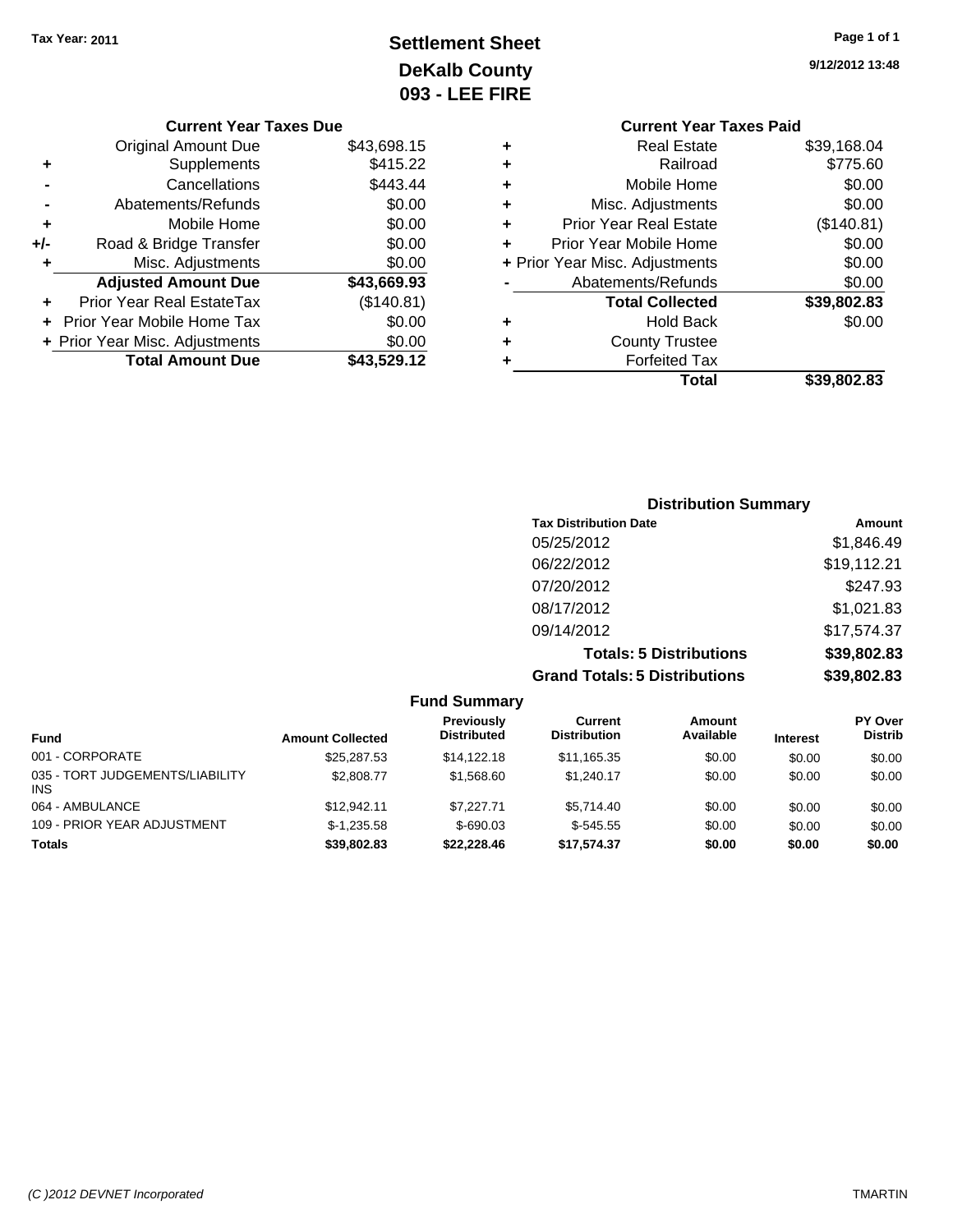## **Settlement Sheet Tax Year: 2011 Page 1 of 1 DeKalb County 094 - LELAND FIRE**

**9/12/2012 13:48**

# **Current Year Taxes Paid**

|     | <b>Original Amount Due</b>       | \$25,023.45 |
|-----|----------------------------------|-------------|
| ٠   | Supplements                      | \$277.11    |
|     | Cancellations                    | \$289.22    |
|     | Abatements/Refunds               | \$0.00      |
| ÷   | Mobile Home                      | \$0.00      |
| +/- | Road & Bridge Transfer           | \$0.00      |
| ÷   | Misc. Adjustments                | \$0.00      |
|     | <b>Adjusted Amount Due</b>       | \$25,011.34 |
|     | <b>Prior Year Real EstateTax</b> | \$0.00      |
|     | Prior Year Mobile Home Tax       | \$0.00      |
|     | + Prior Year Misc. Adjustments   | \$0.00      |
|     |                                  |             |

**Current Year Taxes Due**

| ٠ | <b>Real Estate</b>             | \$23,365.77 |
|---|--------------------------------|-------------|
| ٠ | Railroad                       | \$0.00      |
| ٠ | Mobile Home                    | \$0.00      |
| ٠ | Misc. Adjustments              | \$0.00      |
| ٠ | <b>Prior Year Real Estate</b>  | \$0.00      |
| ٠ | Prior Year Mobile Home         | \$0.00      |
|   | + Prior Year Misc. Adjustments | \$0.00      |
|   | Abatements/Refunds             | \$0.00      |
|   | <b>Total Collected</b>         | \$23,365.77 |
| ٠ | <b>Hold Back</b>               | \$0.00      |
| ٠ | <b>County Trustee</b>          |             |
| ٠ | <b>Forfeited Tax</b>           |             |
|   | Total                          | \$23,365.77 |

|                     | <b>Distribution Summary</b>          |             |
|---------------------|--------------------------------------|-------------|
|                     | <b>Tax Distribution Date</b>         | Amount      |
|                     | 05/25/2012                           | \$2,598.58  |
|                     | 06/22/2012                           | \$11,580.58 |
|                     | 07/20/2012                           | \$476.17    |
|                     | 08/17/2012                           | \$927.69    |
|                     | 09/14/2012                           | \$7,782.75  |
|                     | <b>Totals: 5 Distributions</b>       | \$23,365.77 |
|                     | <b>Grand Totals: 5 Distributions</b> | \$23,365.77 |
| <b>Fund Summary</b> |                                      |             |

| <b>Fund</b>     | <b>Amount Collected</b> | <b>Previously</b><br><b>Distributed</b> | Current<br><b>Distribution</b> | Amount<br>Available | <b>Interest</b> | <b>PY Over</b><br><b>Distrib</b> |
|-----------------|-------------------------|-----------------------------------------|--------------------------------|---------------------|-----------------|----------------------------------|
| 001 - CORPORATE | \$23,365,77             | \$15,583,02                             | \$7.782.75                     | \$0.00              | \$0.00          | \$0.00                           |
| Totals          | \$23.365.77             | \$15,583,02                             | \$7.782.75                     | \$0.00              | \$0.00          | \$0.00                           |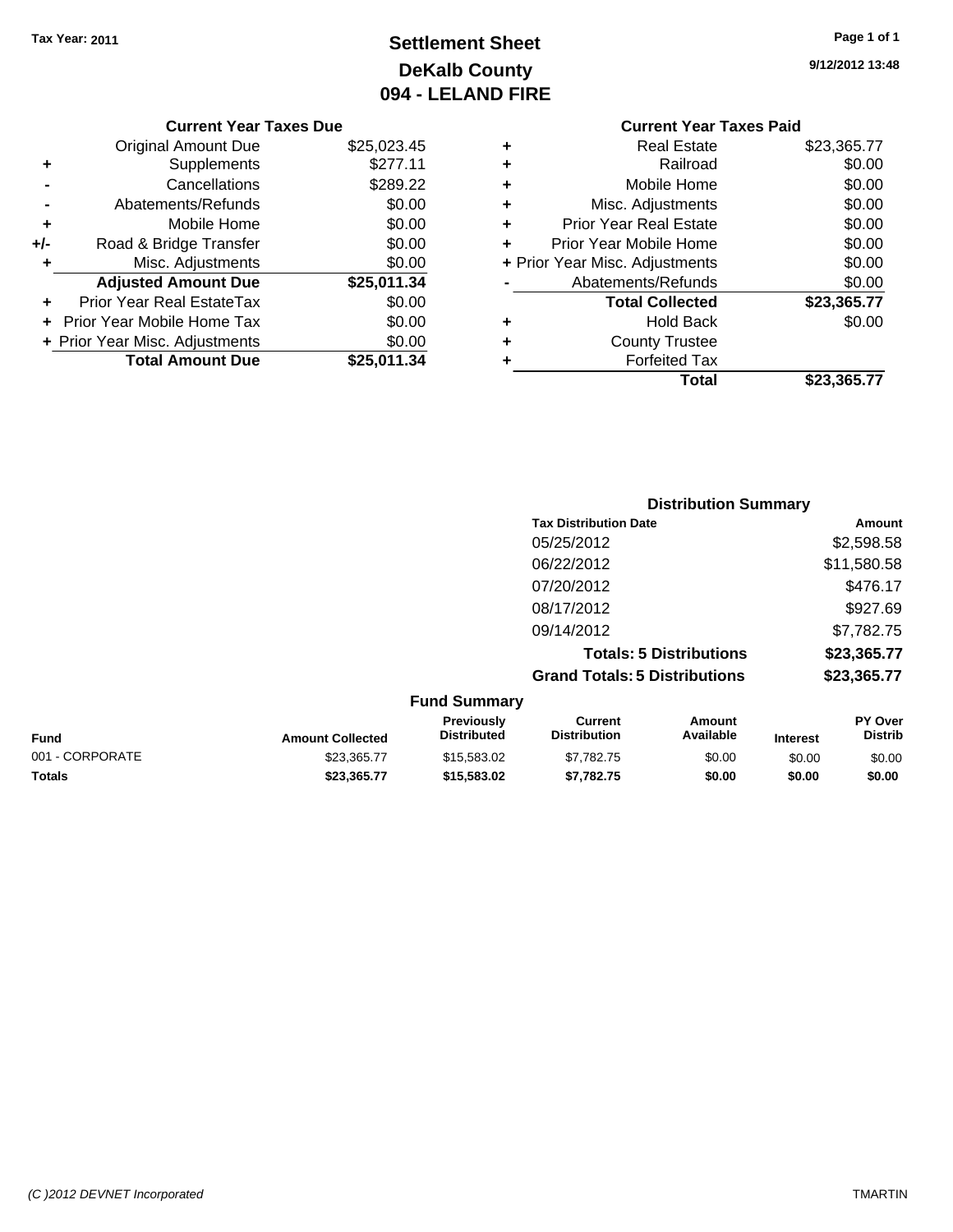## **Settlement Sheet Tax Year: 2011 Page 1 of 1 DeKalb County 095 - MALTA FIRE**

**9/12/2012 13:48**

|   | Total                          | \$81,552.67 |
|---|--------------------------------|-------------|
|   | <b>Forfeited Tax</b>           |             |
| ٠ | <b>County Trustee</b>          |             |
| ٠ | <b>Hold Back</b>               | \$0.00      |
|   | <b>Total Collected</b>         | \$81,552.67 |
|   | Abatements/Refunds             | \$0.00      |
|   | + Prior Year Misc. Adjustments | \$0.00      |
|   | Prior Year Mobile Home         | \$0.00      |
| ÷ | <b>Prior Year Real Estate</b>  | \$0.00      |
| ÷ | Misc. Adjustments              | \$0.00      |
| ÷ | Mobile Home                    | \$0.00      |
| ÷ | Railroad                       | \$1,586.48  |
| ÷ | <b>Real Estate</b>             | \$79,966.19 |
|   | <b>Current Year Taxes Paid</b> |             |

|     | <b>Current Year Taxes Due</b>      |             |
|-----|------------------------------------|-------------|
|     |                                    | \$84,501.90 |
| ٠   | Original Amount Due<br>Supplements | \$173.44    |
|     | Cancellations                      | \$248.87    |
|     | Abatements/Refunds                 | \$0.00      |
|     |                                    |             |
| ٠   | Mobile Home                        | \$0.00      |
| +/- | Road & Bridge Transfer             | \$0.00      |
| ٠   | Misc. Adjustments                  | \$0.00      |
|     | <b>Adjusted Amount Due</b>         | \$84,426.47 |
|     | Prior Year Real EstateTax          | \$0.00      |
|     | Prior Year Mobile Home Tax         | \$0.00      |
|     | + Prior Year Misc. Adjustments     | \$0.00      |
|     | <b>Total Amount Due</b>            | \$84,426.47 |
|     |                                    |             |

|                     | <b>Distribution Summary</b>          |             |
|---------------------|--------------------------------------|-------------|
|                     | <b>Tax Distribution Date</b>         | Amount      |
|                     | 05/25/2012                           | \$6,456.79  |
|                     | 06/22/2012                           | \$38,651.04 |
|                     | 07/20/2012                           | \$588.31    |
|                     | 08/17/2012                           | \$2,220.89  |
|                     | 09/14/2012                           | \$33,635.64 |
|                     | <b>Totals: 5 Distributions</b>       | \$81,552.67 |
|                     | <b>Grand Totals: 5 Distributions</b> | \$81,552.67 |
| <b>Fund Summary</b> |                                      |             |

| unu vunnuary            |                                         |                                |                     |                 |                                  |  |
|-------------------------|-----------------------------------------|--------------------------------|---------------------|-----------------|----------------------------------|--|
| <b>Amount Collected</b> | <b>Previously</b><br><b>Distributed</b> | Current<br><b>Distribution</b> | Amount<br>Available | <b>Interest</b> | <b>PY Over</b><br><b>Distrib</b> |  |
| \$81,552.67             | \$47.917.03                             | \$33.635.64                    | \$0.00              | \$0.00          | \$0.00                           |  |
| \$81.552.67             | \$47.917.03                             | \$33,635,64                    | \$0.00              | \$0.00          | \$0.00                           |  |
|                         |                                         |                                |                     |                 |                                  |  |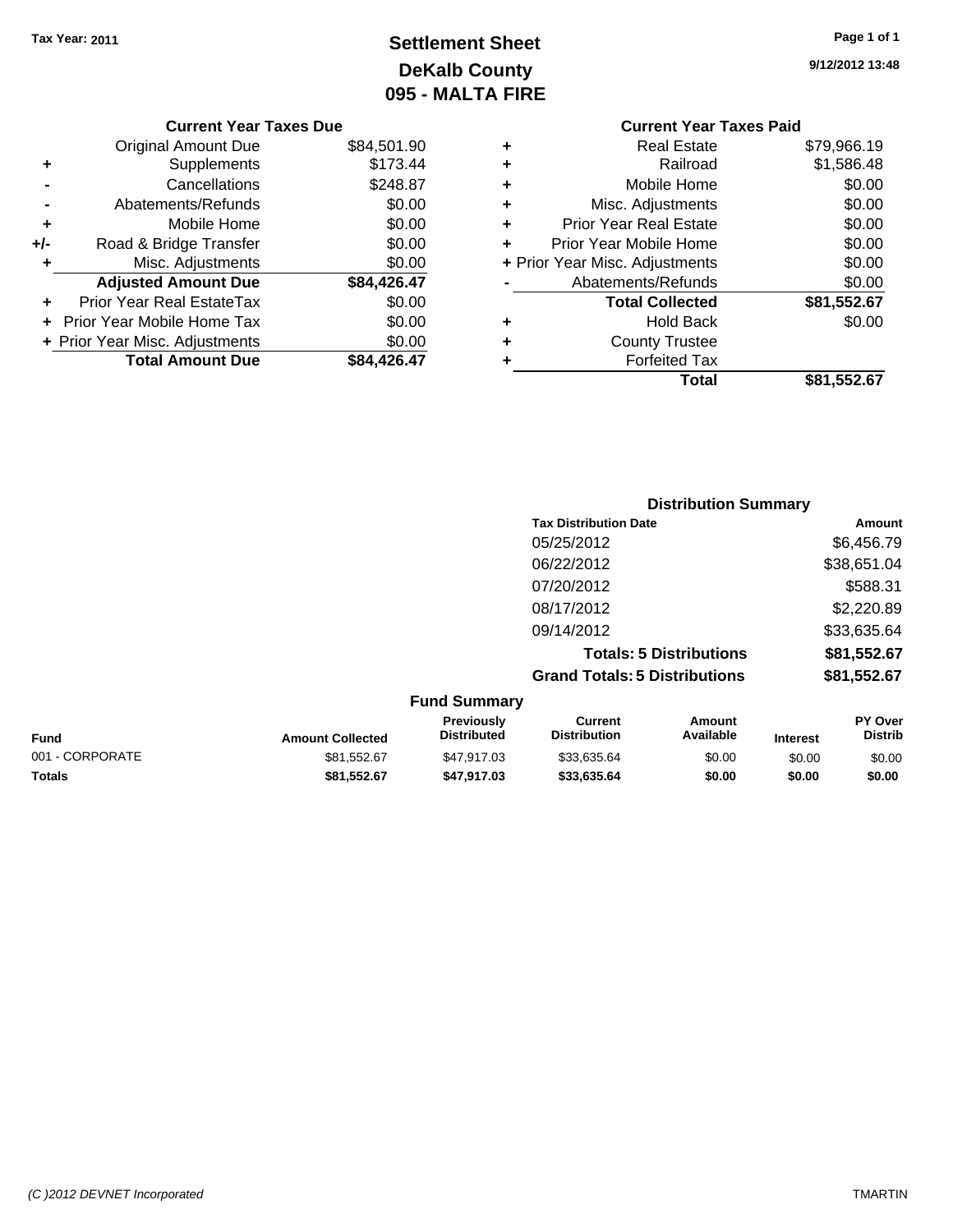## **Settlement Sheet Tax Year: 2011 Page 1 of 1 DeKalb County 096 - MAPLE PARK FIRE**

**9/12/2012 13:48**

| ٠ | <b>Real Estate</b>             | \$153,738.87 |
|---|--------------------------------|--------------|
| ٠ | Railroad                       | \$2,988.48   |
| ٠ | Mobile Home                    | \$0.00       |
| ٠ | Misc. Adjustments              | \$0.00       |
| ٠ | <b>Prior Year Real Estate</b>  | (\$73.91)    |
|   | Prior Year Mobile Home         | \$0.00       |
|   | + Prior Year Misc. Adjustments | \$0.00       |
|   | Abatements/Refunds             | \$2.89       |
|   | <b>Total Collected</b>         | \$156,650.55 |
| ٠ | <b>Hold Back</b>               | \$0.00       |
| ٠ | <b>County Trustee</b>          |              |
|   | <b>Forfeited Tax</b>           |              |
|   | Total                          | \$156,650.55 |

|     | <b>Current Year Taxes Due</b>     |              |
|-----|-----------------------------------|--------------|
|     | <b>Original Amount Due</b>        | \$161,276.80 |
| ٠   | Supplements                       | \$381.11     |
|     | Cancellations                     | \$414.09     |
|     | Abatements/Refunds                | \$2.89       |
| ٠   | Mobile Home                       | \$0.00       |
| +/- | Road & Bridge Transfer            | \$0.00       |
| ٠   | Misc. Adjustments                 | \$0.00       |
|     | <b>Adjusted Amount Due</b>        | \$161,240.93 |
|     | Prior Year Real EstateTax         | (\$73.91)    |
|     | <b>Prior Year Mobile Home Tax</b> | \$0.00       |
|     | + Prior Year Misc. Adjustments    | \$0.00       |
|     | <b>Total Amount Due</b>           | \$161,167.02 |

| <b>Distribution Summary</b>          |              |  |  |  |
|--------------------------------------|--------------|--|--|--|
| <b>Tax Distribution Date</b>         | Amount       |  |  |  |
| 05/25/2012                           | \$15,664.16  |  |  |  |
| 06/22/2012                           | \$66,841.45  |  |  |  |
| 07/20/2012                           | \$1,305.69   |  |  |  |
| 08/17/2012                           | \$6,555.95   |  |  |  |
| 09/14/2012                           | \$66,283.30  |  |  |  |
| <b>Totals: 5 Distributions</b>       | \$156,650.55 |  |  |  |
| <b>Grand Totals: 5 Distributions</b> | \$156,650.55 |  |  |  |

|                                         |                         | <b>Fund Summary</b>                     |                                       |                     |                 |                           |
|-----------------------------------------|-------------------------|-----------------------------------------|---------------------------------------|---------------------|-----------------|---------------------------|
| <b>Fund</b>                             | <b>Amount Collected</b> | <b>Previously</b><br><b>Distributed</b> | <b>Current</b><br><b>Distribution</b> | Amount<br>Available | <b>Interest</b> | PY Over<br><b>Distrib</b> |
| 001 - CORPORATE                         | \$78.653.13             | \$45,372.75                             | \$33,280.38                           | \$0.00              | \$0.00          | \$0.00                    |
| 013 - FIREFIGHTER'S PENSION             | \$2,283,34              | \$1,317.19                              | \$966.15                              | \$0.00              | \$0.00          | \$0.00                    |
| 027 - AUDIT                             | \$381.92                | \$220.32                                | \$161.60                              | \$0.00              | \$0.00          | \$0.00                    |
| 035 - TORT JUDGEMENTS/LIABILITY<br>INS. | \$14.259.11             | \$8,225.68                              | \$6.033.43                            | \$0.00              | \$0.00          | \$0.00                    |
| 064 - AMBULANCE                         | \$61.073.05             | \$35.231.31                             | \$25.841.74                           | \$0.00              | \$0.00          | \$0.00                    |
| <b>Totals</b>                           | \$156,650.55            | \$90.367.25                             | \$66,283,30                           | \$0.00              | \$0.00          | \$0.00                    |
|                                         |                         | <b>Abatement Detail</b>                 |                                       |                     |                 |                           |

|                         | Year Source                         | <b>Account Type</b> | <b>Amount Adiustment Description</b>             |
|-------------------------|-------------------------------------|---------------------|--------------------------------------------------|
|                         | 2011 RE - Real Estate PTAB Decision |                     | \$2.89 09-34-100-004 PTAB INTEREST REFUND by TBA |
| <b>Totals 1 entries</b> |                                     |                     | \$2.89                                           |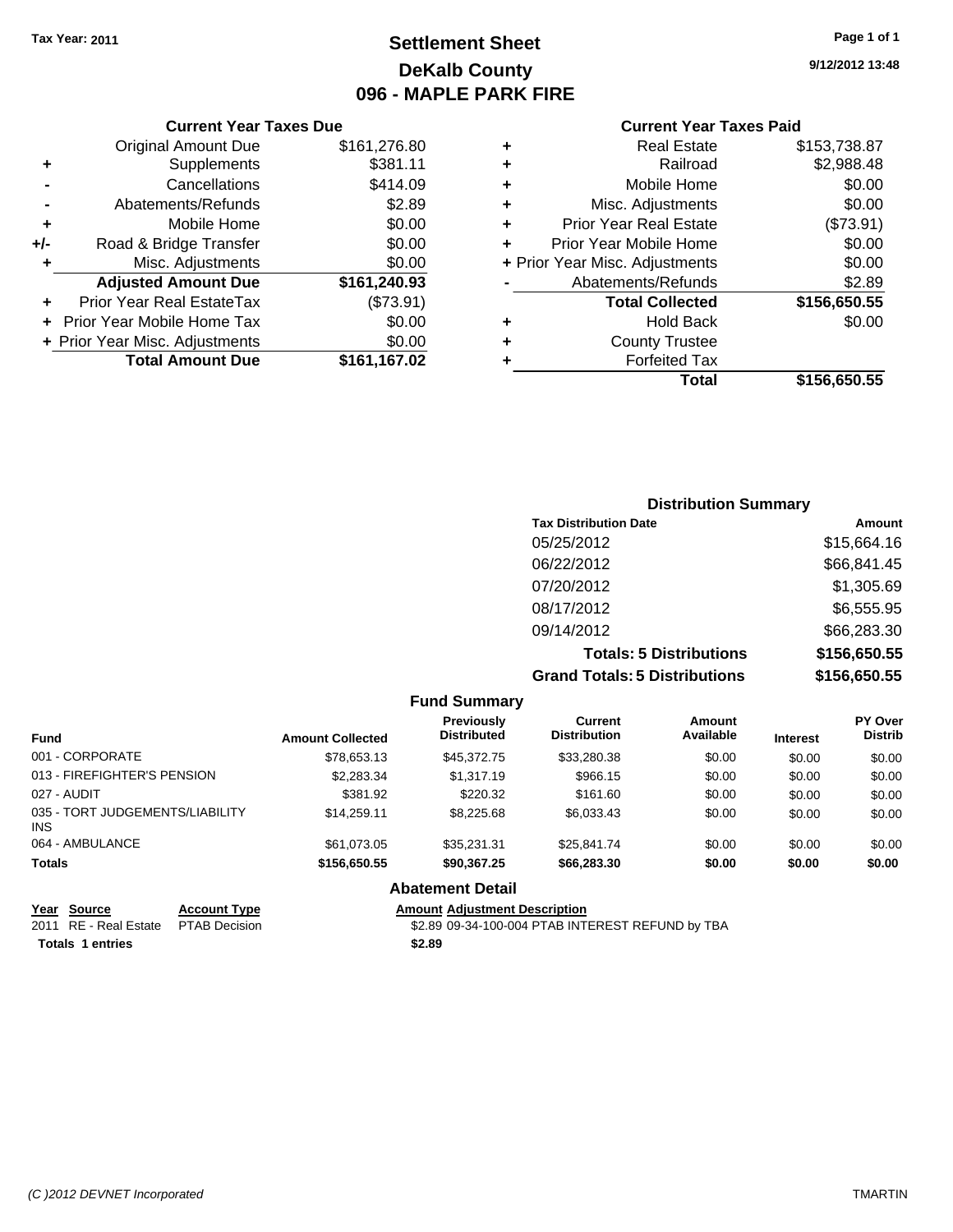## **Settlement Sheet Tax Year: 2011 Page 1 of 1 DeKalb County 097 - PAW PAW FIRE**

**9/12/2012 13:48**

|     | <b>Current Year Taxes Due</b>  |             |  |  |  |
|-----|--------------------------------|-------------|--|--|--|
|     | Original Amount Due            | \$27,230.91 |  |  |  |
|     | Supplements                    | \$1,130.66  |  |  |  |
|     | Cancellations                  | \$1,130.66  |  |  |  |
|     | Abatements/Refunds             | \$0.00      |  |  |  |
| ٠   | Mobile Home                    | \$0.00      |  |  |  |
| +/- | Road & Bridge Transfer         | \$0.00      |  |  |  |
|     | Misc. Adjustments              | \$0.00      |  |  |  |
|     | <b>Adjusted Amount Due</b>     | \$27,230.91 |  |  |  |
|     | Prior Year Real EstateTax      | \$0.00      |  |  |  |
|     | Prior Year Mobile Home Tax     | \$0.00      |  |  |  |
|     | + Prior Year Misc. Adjustments | \$0.00      |  |  |  |
|     | <b>Total Amount Due</b>        | \$27,230.91 |  |  |  |
|     |                                |             |  |  |  |

#### **Current Year Taxes Paid +** Real Estate \$25,227.39 **+** Railroad \$1,053.42 **+** Mobile Home \$0.00<br> **+** Misc. Adjustments \$0.00 **+** Misc. Adjustments **+** Prior Year Real Estate \$0.00<br> **+** Prior Year Mobile Home \$0.00 **+** Prior Year Mobile Home

|   | Total                                | \$26,280.81 |
|---|--------------------------------------|-------------|
| ÷ | <b>Forfeited Tax</b>                 |             |
| ÷ | <b>County Trustee</b>                |             |
| ٠ | <b>Hold Back</b>                     | \$0.00      |
|   | <b>Total Collected</b>               | \$26,280.81 |
|   | Abatements/Refunds                   | \$0.00      |
|   | + Prior Year Misc. Adjustments       | \$0.00      |
|   | <b>A THE UNIVERSITY OF THE LIGHT</b> | 90.UU       |

| <b>Distribution Summary</b>          |             |
|--------------------------------------|-------------|
| <b>Tax Distribution Date</b>         | Amount      |
| 05/25/2012                           | \$1,687.32  |
| 06/22/2012                           | \$12,634.27 |
| 07/20/2012                           | \$112.20    |
| 08/17/2012                           | \$803.28    |
| 09/14/2012                           | \$11,043.74 |
| <b>Totals: 5 Distributions</b>       | \$26,280.81 |
| <b>Grand Totals: 5 Distributions</b> | \$26,280.81 |

|                                        |                         | <b>Fund Summary</b>              |                                |                     |                 |                                  |
|----------------------------------------|-------------------------|----------------------------------|--------------------------------|---------------------|-----------------|----------------------------------|
| <b>Fund</b>                            | <b>Amount Collected</b> | Previously<br><b>Distributed</b> | Current<br><b>Distribution</b> | Amount<br>Available | <b>Interest</b> | <b>PY Over</b><br><b>Distrib</b> |
| 001 - CORPORATE                        | \$24.759.88             | \$14.355.27                      | \$10.404.61                    | \$0.00              | \$0.00          | \$0.00                           |
| 035 - TORT JUDGEMENTS/LIABILITY<br>INS | \$2.821.61              | \$1.635.91                       | \$1.185.70                     | \$0.00              | \$0.00          | \$0.00                           |
| 109 - PRIOR YEAR ADJUSTMENT            | $$-1.300.68$            | $$-754.11$                       | $$-546.57$                     | \$0.00              | \$0.00          | \$0.00                           |
| <b>Totals</b>                          | \$26,280.81             | \$15.237.07                      | \$11.043.74                    | \$0.00              | \$0.00          | \$0.00                           |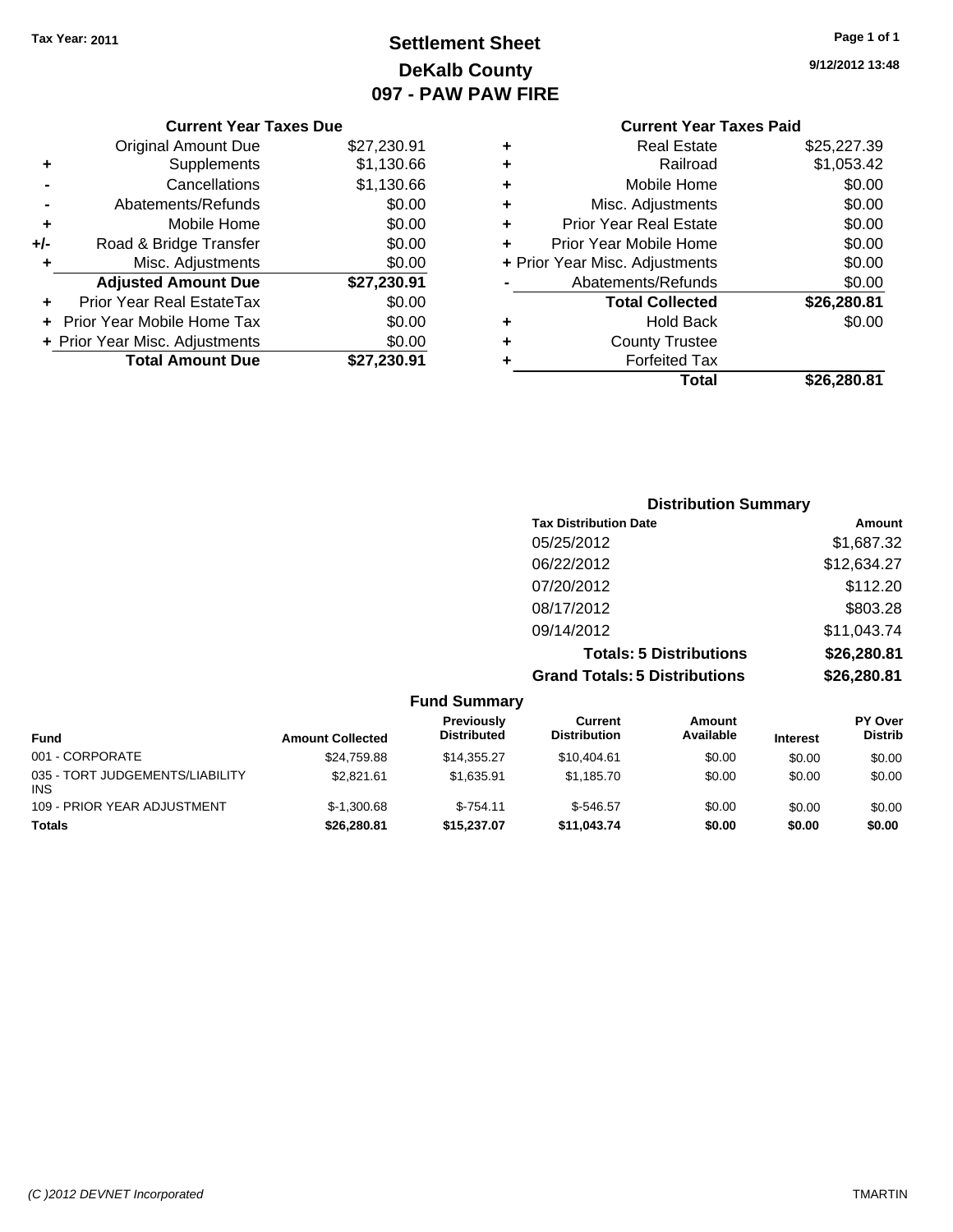## **Settlement Sheet Tax Year: 2011 Page 1 of 1 DeKalb County 098 - SANDWICH FIRE**

**9/12/2012 13:48**

## **Current Year Taxes Paid**

| \$502,938.96 |
|--------------|
| \$1,480.76   |
| \$0.00       |
| \$190.42     |
| (\$4.73)     |
| \$0.00       |
| \$0.00       |
| \$4.45       |
| \$504,600.96 |
| \$0.00       |
|              |
|              |
| \$504.600.96 |
|              |

### **Current Year Taxes Due** Original Amount Due \$534,262.70 **+** Supplements \$2,171.24 **-** Cancellations \$2,411.03 **-** Abatements/Refunds \$4.45 **+** Mobile Home \$0.00 **+/-** Road & Bridge Transfer \$0.00

| ٠ | Misc. Adjustments              | \$190.42     |
|---|--------------------------------|--------------|
|   | <b>Adjusted Amount Due</b>     | \$534,208.88 |
| ÷ | Prior Year Real EstateTax      | (\$4.73)     |
|   | + Prior Year Mobile Home Tax   | \$0.00       |
|   | + Prior Year Misc. Adjustments | \$0.00       |
|   | <b>Total Amount Due</b>        | \$534,204.15 |

#### **Distribution Summary Tax Distribution Date Amount**

| TAA DISUTDULION DALE                 | ----------   |
|--------------------------------------|--------------|
| 05/25/2012                           | \$52,878.12  |
| 06/22/2012                           | \$219,858.14 |
| 07/20/2012                           | \$9,893.00   |
| 08/17/2012                           | \$27,220.05  |
| 09/14/2012                           | \$194,751.65 |
| <b>Totals: 5 Distributions</b>       | \$504,600.96 |
| <b>Grand Totals: 5 Distributions</b> | \$504,600.96 |

#### **Fund Summary**

| <b>Fund</b>                                   | <b>Amount Collected</b> | Previously<br><b>Distributed</b> | Current<br><b>Distribution</b> | Amount<br>Available | <b>Interest</b> | <b>PY Over</b><br><b>Distrib</b> |
|-----------------------------------------------|-------------------------|----------------------------------|--------------------------------|---------------------|-----------------|----------------------------------|
| 001 - CORPORATE                               | \$436,028.72            | \$267.742.66                     | \$168,286,06                   | \$0.00              | \$0.00          | \$0.00                           |
| 027 - AUDIT                                   | \$4,299.18              | \$2.639.90                       | \$1.659.28                     | \$0.00              | \$0.00          | \$0.00                           |
| 035 - TORT JUDGEMENTS/LIABILITY<br><b>INS</b> | \$64,273.06             | \$39.466.75                      | \$24.806.31                    | \$0.00              | \$0.00          | \$0.00                           |
| <b>Totals</b>                                 | \$504,600.96            | \$309,849.31                     | \$194.751.65                   | \$0.00              | \$0.00          | \$0.00                           |

#### **Miscellaneous Adjustment Detail**

| Year Source             | <b>Account Type</b>       | <b>Amount Adjustment Description</b>             |
|-------------------------|---------------------------|--------------------------------------------------|
| 2011 RE - Real Estate   | <b>Back Tax Collected</b> | \$19.30 BYRNE REDEMPTION 19-10-201-031 by TBA    |
| 2011 RE - Real Estate   | <b>Back Tax Collected</b> | \$17.88 SHISSLER REDEMPTION 18-10-203-008 by TBA |
| 2011 RE - Real Estate   | Back Tax Collected        | \$41.47 PRIMUS REDEMPTION 8 PARCELS by TBA       |
| 2011 RE - Real Estate   | <b>Back Tax Collected</b> | \$41.36 BYRNE REDEMPTION 19-10-201-018 by TBA    |
| 2011 RE - Real Estate   | Back Tax Collected        | \$70.41 DOBSON REDEMPTION 19-26-481-012 by TBA   |
| <b>Totals 5 entries</b> |                           | \$190.42                                         |
|                         |                           |                                                  |

#### **Abatement Detail**

|                         | Year Source                         | <b>Account Type</b> | <b>Amount Adiustment Description</b>             |
|-------------------------|-------------------------------------|---------------------|--------------------------------------------------|
|                         | 2011 RE - Real Estate PTAB Decision |                     | \$3.05 19-27-427-012 PTAB INTEREST REFUND by TBA |
|                         | 2011 RE - Real Estate PTAB Decision |                     | \$1.39 19-26-432-011 PTAB INTEREST REFUND by TBA |
| <b>Totals 2 entries</b> |                                     |                     | \$4.44                                           |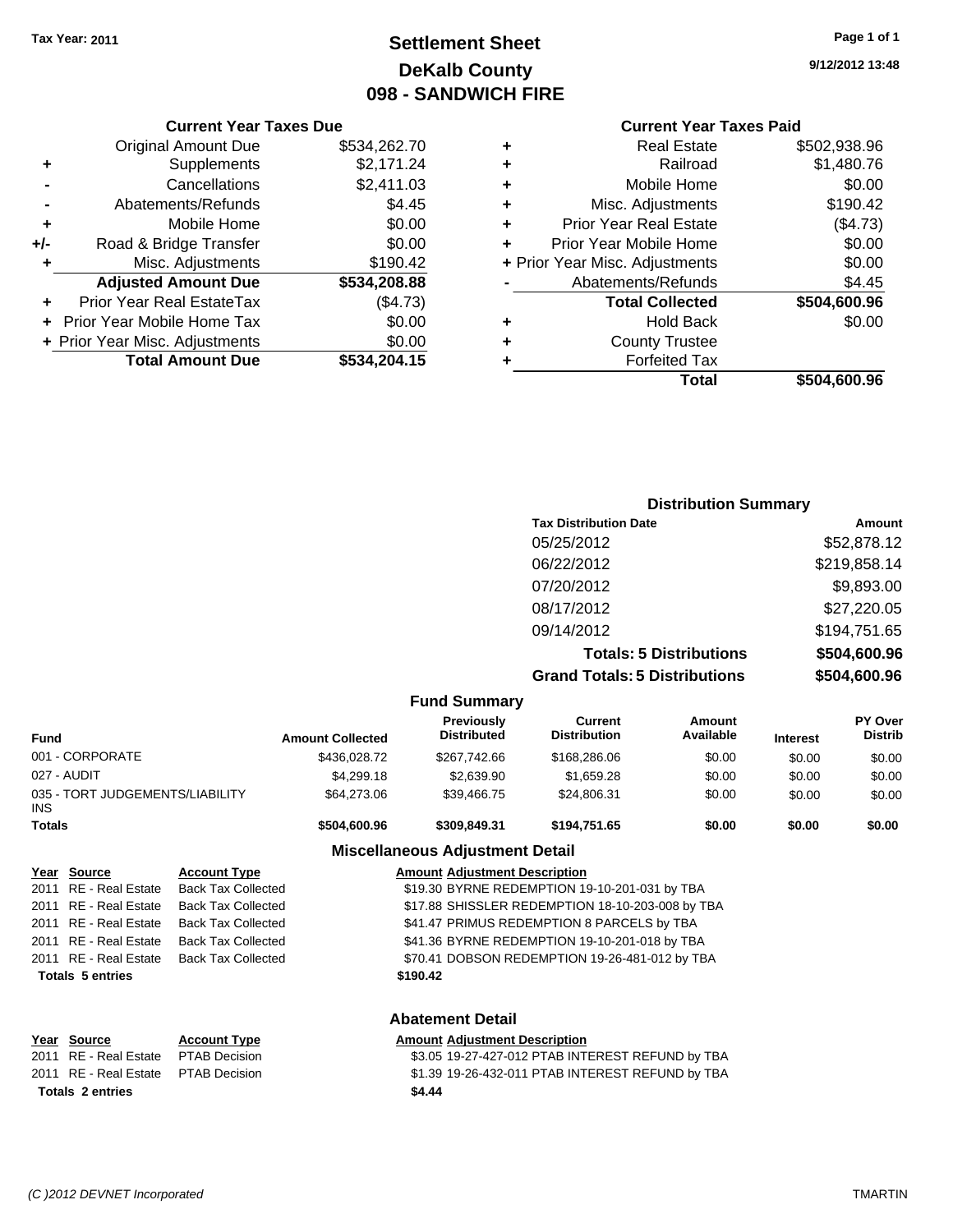## **Settlement Sheet Tax Year: 2011 Page 1 of 1 DeKalb County 099 - SHABBONA FIRE**

**9/12/2012 13:48**

#### **Current Year Taxes Paid**

|       | Total                              | \$165,681.67 |
|-------|------------------------------------|--------------|
| 2.11  | <b>Forfeited Tax</b>               |              |
| 0.00  | <b>County Trustee</b><br>٠         |              |
| 0.00  | <b>Hold Back</b><br>٠              | \$0.00       |
| 7.07) | <b>Total Collected</b>             | \$165,681.67 |
| 9.18  | Abatements/Refunds                 | \$14.46      |
| 3.82  | + Prior Year Misc. Adjustments     | \$0.00       |
| 0.00  | Prior Year Mobile Home             | \$0.00       |
| 0.00  | <b>Prior Year Real Estate</b><br>٠ | (\$317.07)   |
| 4.46  | Misc. Adjustments<br>٠             | \$153.82     |
| 8.21  | Mobile Home<br>٠                   | \$0.00       |
| 9.45  | Railroad<br>٠                      | \$3,395.20   |
| 8.58  | <b>Real Estate</b><br>٠            | \$162,464.18 |
|       |                                    |              |

#### **Current Year Taxes Due** Original Amount Due \$172,40 **+** Supplements \$1,659 **-** Cancellations \$1,88 **-** Abatements/Refunds \$1 **+** Mobile Home \$0.00 **+/-** Road & Bridge Transfer \$ **+** Misc. Adjustments \$15 Adjusted Amount Due \$172,31 **+** Prior Year Real EstateTax (\$317.07) **+** Prior Year Mobile Home Tax  $\text{\$}$ **+** Prior Year Misc. Adjustments \$0.00 Total Amount Due \$172,00

| <b>Distribution Summary</b>          |              |
|--------------------------------------|--------------|
| <b>Tax Distribution Date</b>         | Amount       |
| 05/25/2012                           | \$11,023.46  |
| 06/22/2012                           | \$81,773.92  |
| 07/20/2012                           | \$1,685.19   |
| 08/17/2012                           | \$5,098.55   |
| 09/14/2012                           | \$66,100.55  |
| <b>Totals: 5 Distributions</b>       | \$165,681.67 |
| <b>Grand Totals: 5 Distributions</b> | \$165,681.67 |

|                                         |                           |                                                 | <b>Fund Summary</b>                     |                                |                     |                 |                           |
|-----------------------------------------|---------------------------|-------------------------------------------------|-----------------------------------------|--------------------------------|---------------------|-----------------|---------------------------|
| <b>Fund</b>                             |                           | <b>Amount Collected</b>                         | <b>Previously</b><br><b>Distributed</b> | Current<br><b>Distribution</b> | Amount<br>Available | <b>Interest</b> | PY Over<br><b>Distrib</b> |
| 001 - CORPORATE                         |                           | \$113,915.09                                    | \$68,467.39                             | \$45,447.70                    | \$0.00              | \$0.00          | \$0.00                    |
| 035 - TORT JUDGEMENTS/LIABILITY<br>INS. |                           | \$22.621.85                                     | \$13,596.61                             | \$9,025.24                     | \$0.00              | \$0.00          | \$0.00                    |
| 064 - AMBULANCE                         |                           | \$29.144.73                                     | \$17.517.12                             | \$11.627.61                    | \$0.00              | \$0.00          | \$0.00                    |
| Totals                                  |                           | \$165,681.67                                    | \$99.581.12                             | \$66,100.55                    | \$0.00              | \$0.00          | \$0.00                    |
|                                         |                           |                                                 | <b>Miscellaneous Adjustment Detail</b>  |                                |                     |                 |                           |
| Year Source                             | <b>Account Type</b>       | <b>Amount Adjustment Description</b>            |                                         |                                |                     |                 |                           |
| 2011 RE - Real Estate                   | <b>Back Tax Collected</b> | \$106.68 HAREAS REDEMPTION 13-35-202-017 by TBA |                                         |                                |                     |                 |                           |

| <b>Abatement Detail</b>                     |                       |                                                                 |
|---------------------------------------------|-----------------------|-----------------------------------------------------------------|
| <b>Totals 2 entries</b>                     |                       | \$153.82                                                        |
| 2011 RE - Real Estate  Paymt In Lieu of Tax |                       | \$47.14 SEQUOYA APARTMENTS - HOUSING AUTHORITY by TBA           |
| 2011 - INL - INGHI LUNGNO                   | Public Lux Oblication | <b>WIDDO.OO IN WALKERS IN LIGHT TIGHT TO OO LOL OTT BY TEAT</b> |

| Year Source                         | <b>Account Type</b> | <b>Amount Adjustment Description</b>              |
|-------------------------------------|---------------------|---------------------------------------------------|
| 2011 RE - Real Estate PTAB Decision |                     | \$0.31 13-15-176-011 PTAB INTEREST REFUND by TBA  |
| 2011 RE - Real Estate PTAB Decision |                     | \$14.15 13-15-327-010 PTAB INTEREST REFUND by TBA |
| <b>Totals 2 entries</b>             |                     | \$14.46                                           |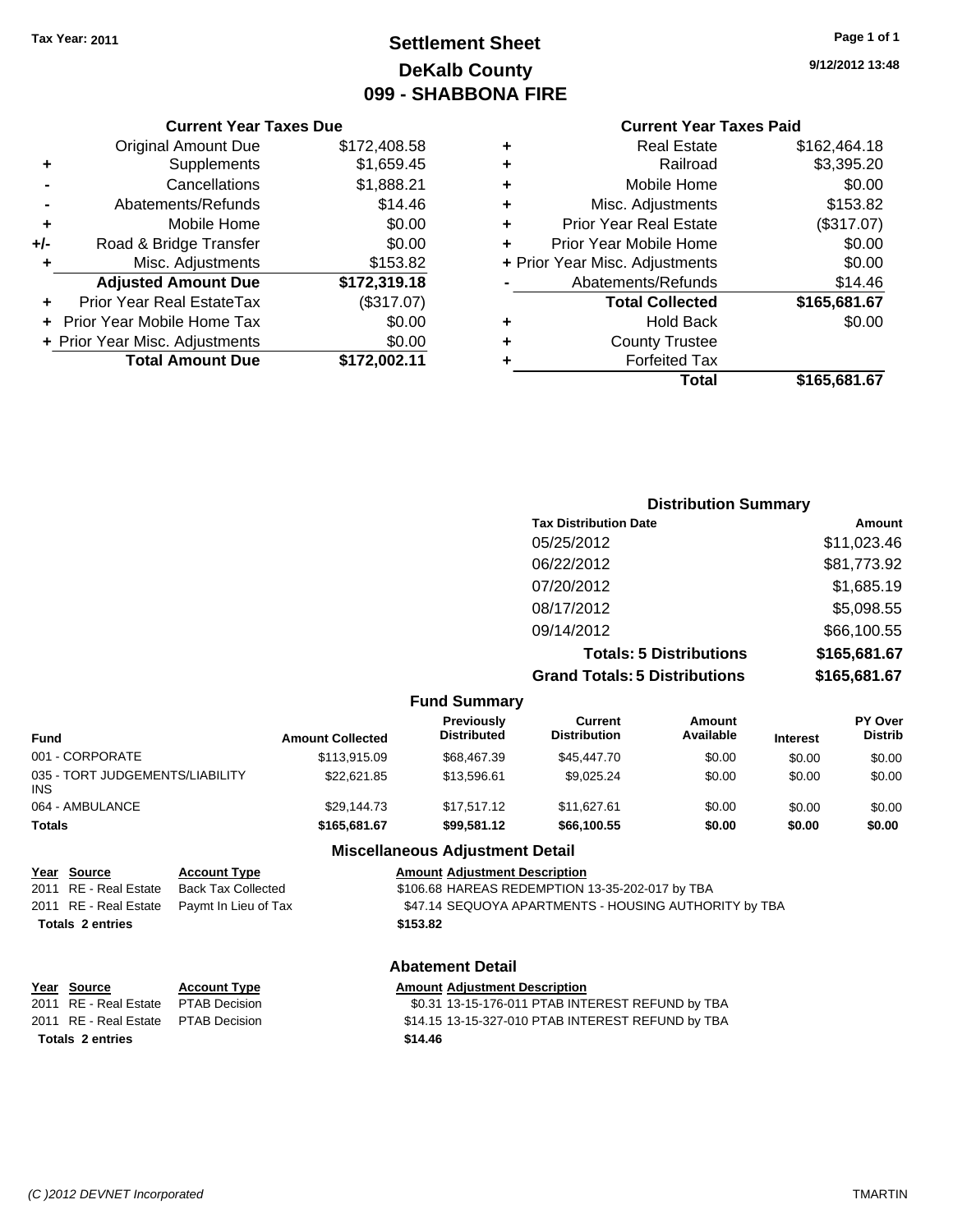## **Settlement Sheet Tax Year: 2011 Page 1 of 1 DeKalb County 100 - SOMONAUK FIRE**

| ٠ | <b>Real Estate</b>             | \$231,904.61 |
|---|--------------------------------|--------------|
| ٠ | Railroad                       | \$3,070.12   |
| ٠ | Mobile Home                    | \$0.00       |
| ٠ | Misc. Adjustments              | \$0.00       |
| ٠ | <b>Prior Year Real Estate</b>  | \$0.00       |
| ÷ | Prior Year Mobile Home         | \$0.00       |
|   | + Prior Year Misc. Adjustments | \$0.00       |
|   | Abatements/Refunds             | \$0.00       |
|   | <b>Total Collected</b>         | \$234,974.73 |
| ٠ | <b>Hold Back</b>               | \$0.00       |
| ٠ | <b>County Trustee</b>          |              |
| ٠ | <b>Forfeited Tax</b>           |              |
|   | Total                          | \$234,974.73 |
|   |                                |              |

|     | <b>Current Year Taxes Due</b>     |              |
|-----|-----------------------------------|--------------|
|     | <b>Original Amount Due</b>        | \$248,900.21 |
| ٠   | Supplements                       | \$1,981.01   |
|     | Cancellations                     | \$2,251.85   |
|     | Abatements/Refunds                | \$0.00       |
| ٠   | Mobile Home                       | \$0.00       |
| +/- | Road & Bridge Transfer            | \$0.00       |
| ٠   | Misc. Adjustments                 | \$0.00       |
|     | <b>Adjusted Amount Due</b>        | \$248,629.37 |
|     | Prior Year Real EstateTax         | \$0.00       |
|     | <b>Prior Year Mobile Home Tax</b> | \$0.00       |
|     | + Prior Year Misc. Adjustments    | \$0.00       |
|     | <b>Total Amount Due</b>           | \$248.629.37 |

| <b>Distribution Summary</b>          |              |
|--------------------------------------|--------------|
| <b>Tax Distribution Date</b>         | Amount       |
| 05/25/2012                           | \$26,890.47  |
| 06/22/2012                           | \$108,529.32 |
| 07/20/2012                           | \$3,520.84   |
| 08/17/2012                           | \$9,575.09   |
| 09/14/2012                           | \$86,459.01  |
| <b>Totals: 5 Distributions</b>       | \$234,974.73 |
| <b>Grand Totals: 5 Distributions</b> | \$234,974.73 |
|                                      |              |

| <b>Fund Summary</b>                                                                                                                                                         |              |              |             |        |        |                           |
|-----------------------------------------------------------------------------------------------------------------------------------------------------------------------------|--------------|--------------|-------------|--------|--------|---------------------------|
| <b>Previously</b><br><b>Current</b><br><b>Amount</b><br>Available<br><b>Distribution</b><br><b>Distributed</b><br><b>Fund</b><br><b>Interest</b><br><b>Amount Collected</b> |              |              |             |        |        | PY Over<br><b>Distrib</b> |
| 001 - CORPORATE                                                                                                                                                             | \$124,451.55 | \$78,659.57  | \$45,791.98 | \$0.00 | \$0.00 | \$0.00                    |
| 064 - AMBULANCE                                                                                                                                                             | \$110,523.18 | \$69,856.15  | \$40,667.03 | \$0.00 | \$0.00 | \$0.00                    |
| Totals                                                                                                                                                                      | \$234.974.73 | \$148,515,72 | \$86,459.01 | \$0.00 | \$0.00 | \$0.00                    |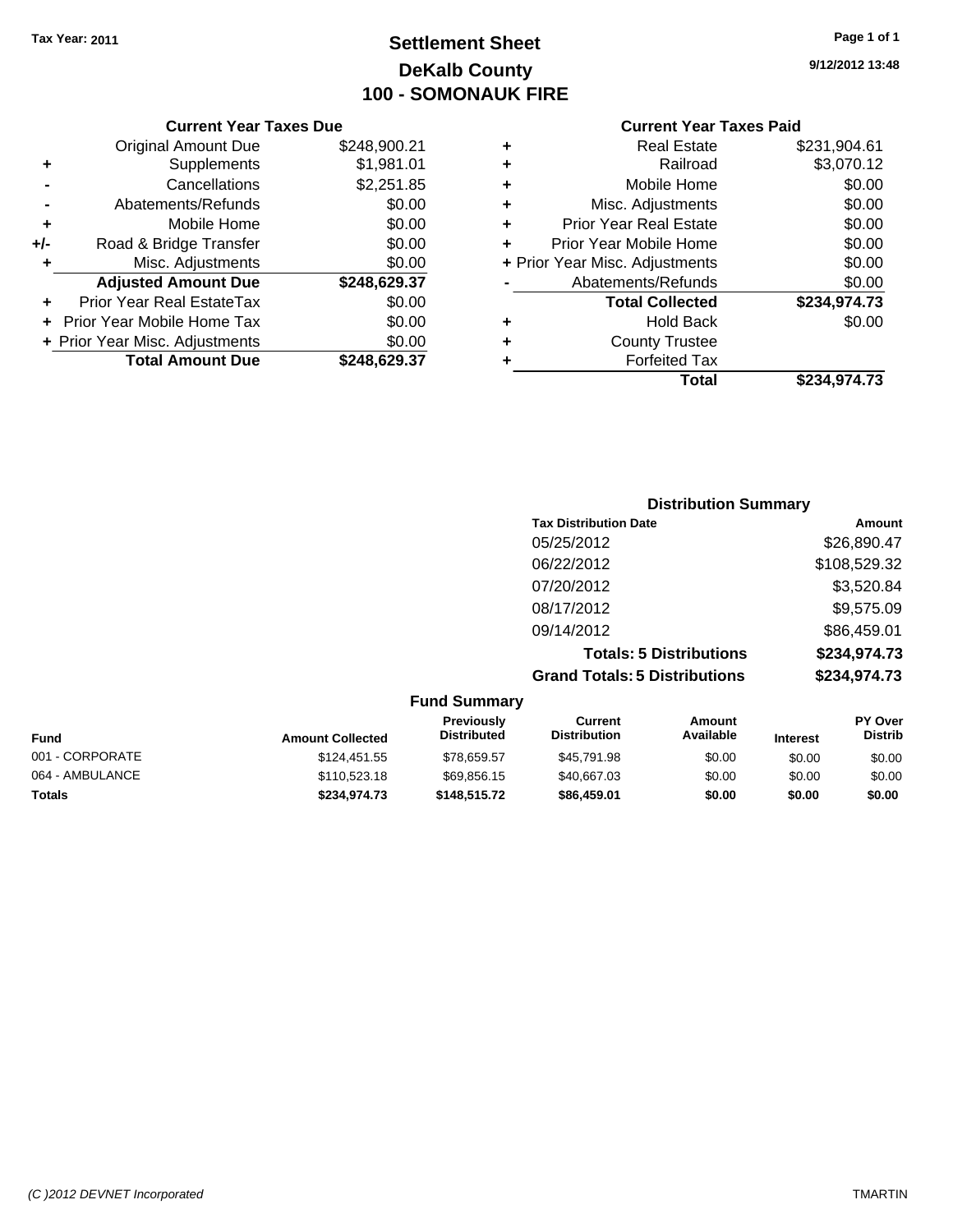Original Amount Due

**Adjusted Amount Due** 

**Total Amount Due** 

**+** Supplements **-** Cancellations **-** Abatements/Refunds **+** Mobile Home **+/-** Road & Bridge Transfer **+** Misc. Adjustments

**+** Prior Year Real EstateTax **+** Prior Year Mobile Home Tax **+ Prior Year Misc. Adjustments** 

## **Settlement Sheet Tax Year: 2011 Page 1 of 1 DeKalb County 101 - SYCAMORE FIRE**

**9/12/2012 13:48**

#### **Current Year Taxes Paid**

| <b>Current Year Taxes Due</b> |              |   | <b>Current Year Tax</b>        |
|-------------------------------|--------------|---|--------------------------------|
| ıl Amount Due                 | \$311,773.42 | ٠ | <b>Real Estate</b>             |
| Supplements                   | \$2,091.19   | ٠ | Railroad                       |
| Cancellations                 | \$2,322.11   | ٠ | Mobile Home                    |
| าents/Refunds                 | \$0.00       | ٠ | Misc. Adjustments              |
| Mobile Home                   | \$0.00       | ٠ | <b>Prior Year Real Estate</b>  |
| ridge Transfer                | \$0.00       | ÷ | Prior Year Mobile Home         |
| . Adjustments                 | \$0.00       |   | + Prior Year Misc. Adjustments |
| <b>Amount Due</b>             | \$311,542.50 |   | Abatements/Refunds             |
| eal EstateTax                 | \$0.00       |   | <b>Total Collected</b>         |
| pile Home Tax                 | \$0.00       | ٠ | <b>Hold Back</b>               |
| . Adjustments                 | \$0.00       | ٠ | <b>County Trustee</b>          |
| <b>Amount Due</b>             | \$311,542.50 |   | <b>Forfeited Tax</b>           |
|                               |              |   | Total                          |

|   | <b>Real Estate</b>             | \$300,757.70 |
|---|--------------------------------|--------------|
| ٠ | Railroad                       | \$0.00       |
| ٠ | Mobile Home                    | \$0.00       |
| ٠ | Misc. Adjustments              | \$0.00       |
|   | <b>Prior Year Real Estate</b>  | \$0.00       |
|   | Prior Year Mobile Home         | \$0.00       |
|   | + Prior Year Misc. Adjustments | \$0.00       |
|   | Abatements/Refunds             | \$0.00       |
|   | <b>Total Collected</b>         | \$300,757.70 |
|   | <b>Hold Back</b>               | \$0.00       |
|   | <b>County Trustee</b>          |              |
|   | <b>Forfeited Tax</b>           |              |
|   | Total                          | \$300,757.70 |
|   |                                |              |

#### **Distribution Summary Tax Distribution Date Amount** 05/25/2012 \$32,177.51 06/22/2012 \$132,791.17 07/20/2012 \$2,639.86 08/17/2012 \$9,605.98 09/14/2012 \$123,543.18 **Totals: 5 Distributions \$300,757.70 Grand Totals: 5 Distributions \$300,757.70 Fund Summary PY Over Distrib Amount Available Current Distribution Previously Amount Collected Distributed**

| <b>Fund</b>     | <b>Amount Collected</b> | ו ו שטושטו<br><b>Distributed</b> | <u>vuutu</u><br><b>Distribution</b> | <u>Allivulit</u><br>Available | <b>Interest</b> | .v<br>Distrib |
|-----------------|-------------------------|----------------------------------|-------------------------------------|-------------------------------|-----------------|---------------|
| 001 - CORPORATE | \$149,305.75            | \$87.974.96                      | \$61,330.79                         | \$0.00                        | \$0.00          | \$0.00        |
| 064 - AMBULANCE | \$151.451.95            | \$89,239.56                      | \$62,212,39                         | \$0.00                        | \$0.00          | \$0.00        |
| Totals          | \$300,757.70            | \$177.214.52                     | \$123,543.18                        | \$0.00                        | \$0.00          | \$0.00        |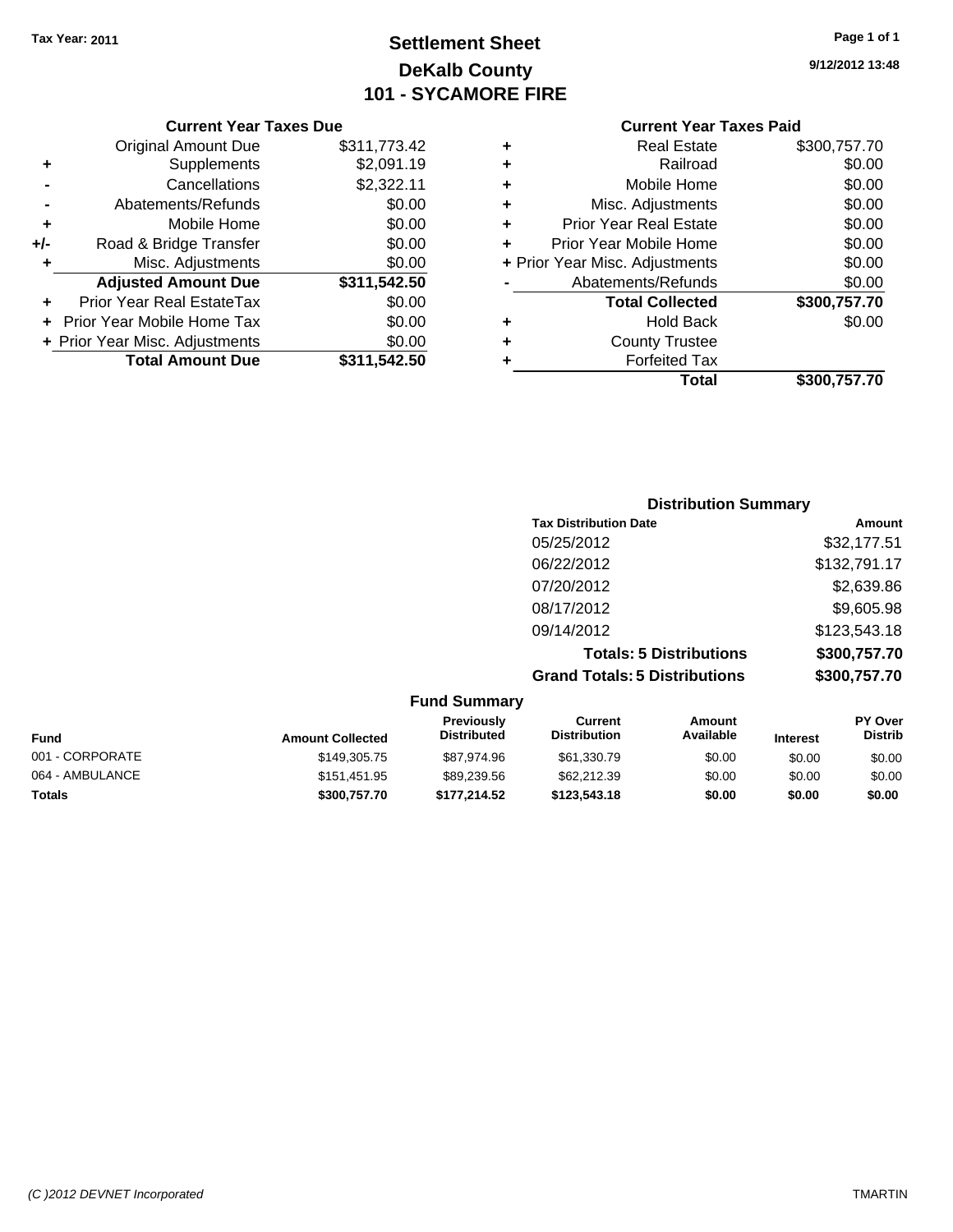## **Settlement Sheet Tax Year: 2011 Page 1 of 1 DeKalb County 102 - WATERMAN FIRE**

**9/12/2012 13:48**

| <b>Current Year Taxes Due</b> |
|-------------------------------|
|-------------------------------|

| ٠   | Supplements                    | \$285.23     |
|-----|--------------------------------|--------------|
|     | Cancellations                  | \$350.16     |
|     | Abatements/Refunds             | \$3.83       |
| ٠   | Mobile Home                    | \$0.00       |
| +/- | Road & Bridge Transfer         | \$0.00       |
|     | Misc. Adjustments              | \$0.00       |
|     |                                |              |
|     | <b>Adjusted Amount Due</b>     | \$136,549.90 |
|     | Prior Year Real EstateTax      | (\$55.17)    |
|     | Prior Year Mobile Home Tax     | \$0.00       |
|     | + Prior Year Misc. Adjustments | \$0.00       |

#### **Current Year Taxes Paid**

| ٠ | <b>Real Estate</b>             | \$123,756.92 |
|---|--------------------------------|--------------|
| ٠ | Railroad                       | \$1,795.20   |
| ٠ | Mobile Home                    | \$0.00       |
| ٠ | Misc. Adjustments              | \$0.00       |
| ٠ | <b>Prior Year Real Estate</b>  | (\$55.17)    |
| ٠ | Prior Year Mobile Home         | \$0.00       |
|   | + Prior Year Misc. Adjustments | \$0.00       |
|   | Abatements/Refunds             | \$3.83       |
|   | <b>Total Collected</b>         | \$125,493.12 |
| ٠ | <b>Hold Back</b>               | \$0.00       |
| ٠ | <b>County Trustee</b>          |              |
| ٠ | <b>Forfeited Tax</b>           |              |
|   | Total                          | \$125,493.12 |
|   |                                |              |

|                 |                         |                                         |                                       | <b>Distribution Summary</b>    |                 |                           |
|-----------------|-------------------------|-----------------------------------------|---------------------------------------|--------------------------------|-----------------|---------------------------|
|                 |                         |                                         | <b>Tax Distribution Date</b>          |                                |                 | Amount                    |
|                 |                         |                                         | 05/25/2012                            |                                |                 | \$9,073.71                |
|                 |                         |                                         | 06/22/2012                            |                                |                 | \$62,183.93               |
|                 |                         |                                         | 07/20/2012                            |                                |                 | \$1,420.49                |
|                 |                         |                                         | 08/17/2012                            |                                |                 | \$5,246.72                |
|                 |                         |                                         | 09/14/2012                            |                                |                 | \$47,568.27               |
|                 |                         |                                         |                                       | <b>Totals: 5 Distributions</b> |                 | \$125,493.12              |
|                 |                         |                                         | <b>Grand Totals: 5 Distributions</b>  |                                |                 | \$125,493.12              |
|                 |                         | <b>Fund Summary</b>                     |                                       |                                |                 |                           |
| Fund            | <b>Amount Collected</b> | <b>Previously</b><br><b>Distributed</b> | <b>Current</b><br><b>Distribution</b> | Amount<br>Available            | <b>Interest</b> | PY Over<br><b>Distrib</b> |
| 001 - CORPORATE | \$125,493.12            | \$77,924.85                             | \$47,568.27                           | \$0.00                         | \$0.00          | \$0.00                    |
| Totals          | \$125,493.12            | \$77,924.85                             | \$47,568.27                           | \$0.00                         | \$0.00          | \$0.00                    |
|                 |                         | <b>Abatement Detail</b>                 |                                       |                                |                 |                           |

**Totals \$3.83 2 entries**

# **Year Source Account Type Amount Adjustment Description**<br>2011 RE - Real Estate PTAB Decision **Amount Adjustment Description**

\$1.45 14-15-376-004 PTAB INTEREST REFUND by TBA 2011 RE - Real Estate \$2.38 14-15-102-005 PTAB INTEREST REFUND by TBA PTAB Decision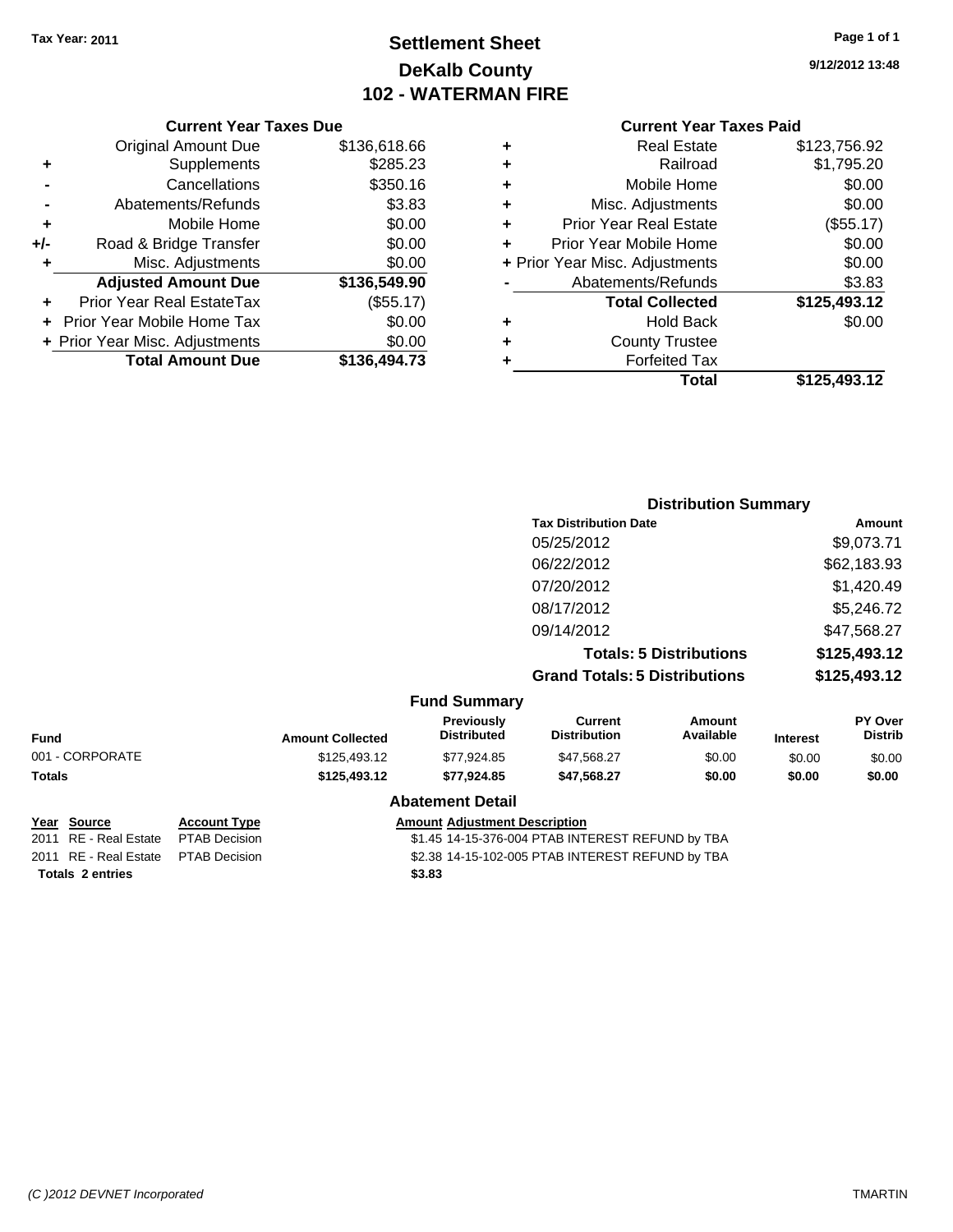**Current Year Taxes Due** Original Amount Due \$3,815.35

**Adjusted Amount Due \$3,815.35**

Total Amount Due \$3,815.35

**+** Supplements \$3,815.34 **-** Cancellations \$3,815.34 **-** Abatements/Refunds \$0.00 **+** Mobile Home \$0.00 **+/-** Road & Bridge Transfer \$0.00 **+** Misc. Adjustments \$0.00

**+** Prior Year Real EstateTax \$0.00 **+** Prior Year Mobile Home Tax \$0.00 **+ Prior Year Misc. Adjustments**  $$0.00$ 

## **Settlement Sheet Tax Year: 2011 Page 1 of 1 DeKalb County 103 - EARLVILLE LIBRARY DISTRICT**

**9/12/2012 13:48**

| <b>County Trustee</b><br><b>Forfeited Tax</b> |                                |
|-----------------------------------------------|--------------------------------|
|                                               |                                |
|                                               |                                |
| <b>Hold Back</b>                              | \$0.00                         |
| <b>Total Collected</b>                        | \$3,693.99                     |
| Abatements/Refunds                            | \$0.00                         |
|                                               | \$0.00                         |
| Prior Year Mobile Home                        | \$0.00                         |
| <b>Prior Year Real Estate</b>                 | \$0.00                         |
| Misc. Adjustments                             | \$0.00                         |
| Mobile Home                                   | \$0.00                         |
| Railroad                                      | \$0.00                         |
| <b>Real Estate</b>                            | \$3,693.99                     |
|                                               | + Prior Year Misc. Adjustments |

| <b>Distribution Summary</b>          |            |
|--------------------------------------|------------|
| <b>Tax Distribution Date</b>         | Amount     |
| 05/25/2012                           | \$229.34   |
| 06/22/2012                           | \$2,042.71 |
| 07/20/2012                           | \$55.55    |
| 08/17/2012                           | \$34.26    |
| 09/14/2012                           | \$1,332.13 |
| <b>Totals: 5 Distributions</b>       | \$3,693.99 |
| <b>Grand Totals: 5 Distributions</b> | \$3,693.99 |

|                                                     |                         | <b>Fund Summary</b>                     |                                |                     |                 |                                  |
|-----------------------------------------------------|-------------------------|-----------------------------------------|--------------------------------|---------------------|-----------------|----------------------------------|
| <b>Fund</b>                                         | <b>Amount Collected</b> | <b>Previously</b><br><b>Distributed</b> | Current<br><b>Distribution</b> | Amount<br>Available | <b>Interest</b> | <b>PY Over</b><br><b>Distrib</b> |
| 001 - CORPORATE                                     | \$2,230.61              | \$1,426.21                              | \$804.40                       | \$0.00              | \$0.00          | \$0.00                           |
| 004 - OPERATIONS & MAINTENANCE                      | \$297.40                | \$190.15                                | \$107.25                       | \$0.00              | \$0.00          | \$0.00                           |
| 027 - AUDIT                                         | \$68.39                 | \$43.72                                 | \$24.67                        | \$0.00              | \$0.00          | \$0.00                           |
| 031 - WORKING CASH                                  | \$743.53                | \$475.40                                | \$268.13                       | \$0.00              | \$0.00          | \$0.00                           |
| 035 - TORT JUDGMENTS, LIABILITY<br><b>INSURANCE</b> | \$160.01                | \$102.31                                | \$57.70                        | \$0.00              | \$0.00          | \$0.00                           |
| 047 - SOCIAL SECURITY                               | \$194.05                | \$124.07                                | \$69.98                        | \$0.00              | \$0.00          | \$0.00                           |
| <b>Totals</b>                                       | \$3,693.99              | \$2,361.86                              | \$1,332.13                     | \$0.00              | \$0.00          | \$0.00                           |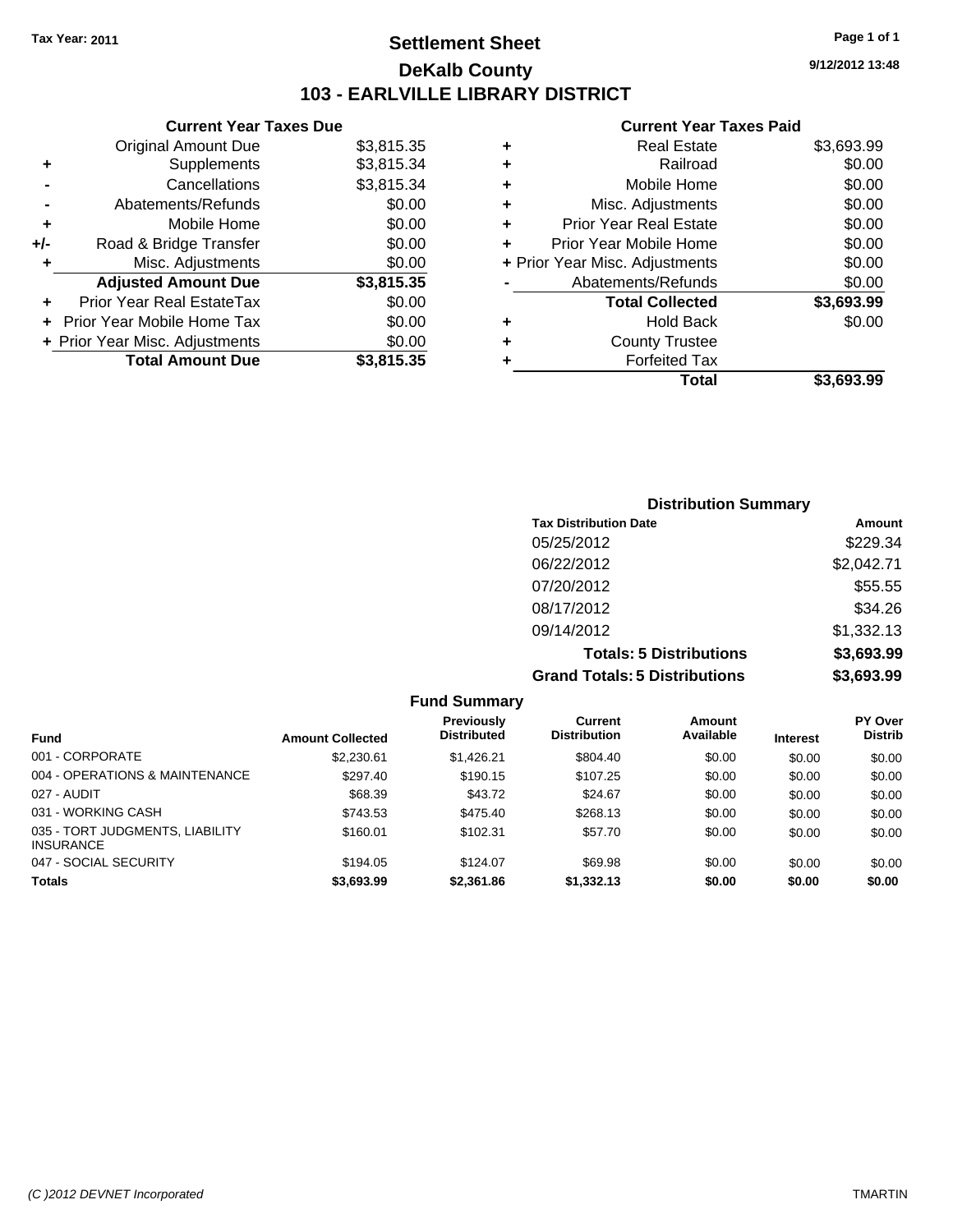## **Settlement Sheet Tax Year: 2011 Page 1 of 1 DeKalb County 110 - DEKALB PARK**

#### **Current Year Taxes Due**

|     | <b>Original Amount Due</b>        | \$3,499,929.40 |
|-----|-----------------------------------|----------------|
| ٠   | Supplements                       | \$96,960.67    |
|     | Cancellations                     | \$160,439.88   |
|     | Abatements/Refunds                | \$0.00         |
| ÷   | Mobile Home                       | \$0.00         |
| +/- | Road & Bridge Transfer            | \$0.00         |
| ٠   | Misc. Adjustments                 | \$976.48       |
|     | <b>Adjusted Amount Due</b>        | \$3,437,426.67 |
|     | Prior Year Real EstateTax         | \$277.46       |
|     | <b>Prior Year Mobile Home Tax</b> | \$0.00         |
|     | + Prior Year Misc. Adjustments    | \$0.00         |
|     | <b>Total Amount Due</b>           | \$3,437,704.13 |

## **Current Year Taxes Paid**

| ٠ | <b>Real Estate</b>             | \$3,282,925.98 |
|---|--------------------------------|----------------|
| ٠ | Railroad                       | \$6,628.26     |
| ÷ | Mobile Home                    | \$0.00         |
| ٠ | Misc. Adjustments              | \$976.48       |
| ٠ | <b>Prior Year Real Estate</b>  | \$277.46       |
| ٠ | Prior Year Mobile Home         | \$0.00         |
|   | + Prior Year Misc. Adjustments | \$0.00         |
|   | Abatements/Refunds             | \$0.00         |
|   | <b>Total Collected</b>         | \$3,290,808.18 |
| ٠ | <b>Hold Back</b>               | \$0.00         |
| ٠ | <b>County Trustee</b>          |                |
|   | <b>Forfeited Tax</b>           |                |
|   | Total                          | \$3,290,808.18 |

### **Distribution Summary**

| <b>Tax Distribution Date</b>         | Amount         |
|--------------------------------------|----------------|
| 05/25/2012                           | \$334,401.31   |
| 06/22/2012                           | \$1,399,646.26 |
| 07/20/2012                           | \$23,778.45    |
| 08/17/2012                           | \$156,986.22   |
| 09/14/2012                           | \$1,375,995.94 |
| <b>Totals: 5 Distributions</b>       | \$3,290,808.18 |
| <b>Grand Totals: 5 Distributions</b> | \$3,290,808.18 |

#### **Fund Summary**

| <b>Amount Collected</b> | <b>Previously</b><br><b>Distributed</b> | <b>Current</b><br><b>Distribution</b> | Amount<br>Available | <b>Interest</b> | <b>PY Over</b><br><b>Distrib</b> |
|-------------------------|-----------------------------------------|---------------------------------------|---------------------|-----------------|----------------------------------|
| \$824.525.22            | \$479.763.94                            | \$344,761.28                          | \$0.00              | \$0.00          | \$0.00                           |
| \$1,069,746.28          | \$622,449.90                            | \$447,296.38                          | \$0.00              | \$0.00          | \$0.00                           |
| \$235,101.92            | \$136,798.02                            | \$98,303.90                           | \$0.00              | \$0.00          | \$0.00                           |
| \$27,484.84             | \$15,992.51                             | \$11,492.33                           | \$0.00              | \$0.00          | \$0.00                           |
| \$85,587.30             | \$49,800.41                             | \$35,786.89                           | \$0.00              | \$0.00          | \$0.00                           |
| \$184.308.28            | \$107,242.88                            | \$77,065.40                           | \$0.00              | \$0.00          | \$0.00                           |
| \$45.182.80             | \$26,290.37                             | \$18,892.43                           | \$0.00              | \$0.00          | \$0.00                           |
| \$61,126.77             | \$35,567.64                             | \$25,559.13                           | \$0.00              | \$0.00          | \$0.00                           |
| \$413,750.02            | \$240,747.43                            | \$173,002.59                          | \$0.00              | \$0.00          | \$0.00                           |
| \$124,119.40            | \$72,220.96                             | \$51,898.44                           | \$0.00              | \$0.00          | \$0.00                           |
| \$219.875.35            | \$127,938.18                            | \$91.937.17                           | \$0.00              | \$0.00          | \$0.00                           |
| \$3,290,808.18          | \$1,914,812.24                          | \$1,375,995.94                        | \$0.00              | \$0.00          | \$0.00                           |
|                         |                                         |                                       |                     |                 |                                  |

#### **Miscellaneous Adjustment Detail**

| Year Source             | <b>Account Type</b>                        | <b>Amount Adjustment Description</b>                   |
|-------------------------|--------------------------------------------|--------------------------------------------------------|
|                         | 2011 RE - Real Estate Paymt In Lieu of Tax | \$859.45 DEKALB UNITS - HOUSING AUTHORITY by TBA       |
| 2011 RE - Real Estate   | Real Estate Tax                            | \$117.03 HEL ADJUSTMENT 08-22-476-004 2007-2010 by TBA |
| <b>Totals 2 entries</b> |                                            | \$976.48                                               |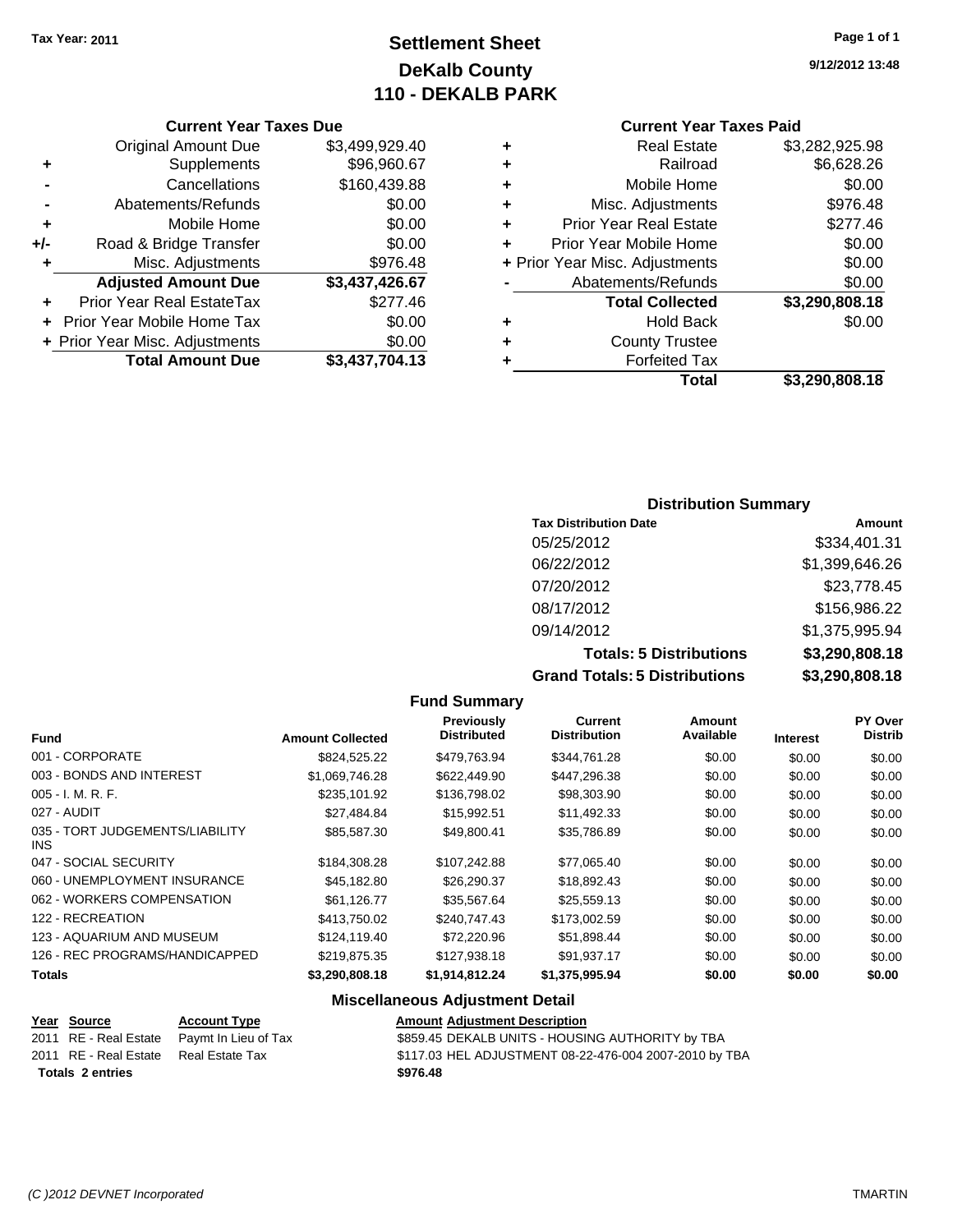## **Settlement Sheet Tax Year: 2011 Page 1 of 1 DeKalb County 111 - FRANKLIN TWP PARK**

**9/12/2012 13:48**

#### **Current Year Taxes Paid**

|     | <b>Current Year Taxes Due</b>  |             |
|-----|--------------------------------|-------------|
|     | <b>Original Amount Due</b>     | \$37,643.74 |
| ٠   | Supplements                    | \$269.94    |
|     | Cancellations                  | \$290.24    |
|     | Abatements/Refunds             | \$0.46      |
| ٠   | Mobile Home                    | \$0.00      |
| +/- | Road & Bridge Transfer         | \$0.00      |
| ٠   | Misc. Adjustments              | \$0.00      |
|     | <b>Adjusted Amount Due</b>     | \$37,622.98 |
| ÷   | Prior Year Real EstateTax      | (\$6.54)    |
|     | Prior Year Mobile Home Tax     | \$0.00      |
|     | + Prior Year Misc. Adjustments | \$0.00      |
|     | <b>Total Amount Due</b>        | \$37.616.44 |
|     |                                |             |

| ٠ | <b>Real Estate</b>             | \$35,093.96 |
|---|--------------------------------|-------------|
| ٠ | Railroad                       | \$347.98    |
| ٠ | Mobile Home                    | \$0.00      |
| ٠ | Misc. Adjustments              | \$0.00      |
| ÷ | <b>Prior Year Real Estate</b>  | (\$6.54)    |
|   | Prior Year Mobile Home         | \$0.00      |
|   | + Prior Year Misc. Adjustments | \$0.00      |
|   | Abatements/Refunds             | \$0.46      |
|   | <b>Total Collected</b>         | \$35,434.94 |
| ٠ | Hold Back                      | \$0.00      |
| ٠ | <b>County Trustee</b>          |             |
| ٠ | <b>Forfeited Tax</b>           |             |
|   | Total                          | \$35,434.94 |
|   |                                |             |

|                                               |                         |                                         |                                       | <b>Distribution Summary</b>    |                 |                           |
|-----------------------------------------------|-------------------------|-----------------------------------------|---------------------------------------|--------------------------------|-----------------|---------------------------|
|                                               |                         |                                         | <b>Tax Distribution Date</b>          |                                |                 | Amount                    |
|                                               |                         |                                         | 05/25/2012                            |                                |                 | \$3,886.58                |
|                                               |                         |                                         | 06/22/2012                            |                                |                 | \$15,822.49               |
|                                               |                         |                                         | 07/20/2012                            |                                |                 | \$422.58                  |
|                                               |                         |                                         | 08/17/2012                            |                                |                 | \$1,960.24                |
|                                               |                         |                                         | 09/14/2012                            |                                |                 | \$13,343.05               |
|                                               |                         |                                         |                                       | <b>Totals: 5 Distributions</b> |                 | \$35,434.94               |
|                                               |                         |                                         | <b>Grand Totals: 5 Distributions</b>  |                                |                 | \$35,434.94               |
|                                               |                         | <b>Fund Summary</b>                     |                                       |                                |                 |                           |
| <b>Fund</b>                                   | <b>Amount Collected</b> | <b>Previously</b><br><b>Distributed</b> | <b>Current</b><br><b>Distribution</b> | <b>Amount</b><br>Available     | <b>Interest</b> | PY Over<br><b>Distrib</b> |
| 001 - CORPORATE                               | \$33,149.56             | \$20,667.07                             | \$12,482.49                           | \$0.00                         | \$0.00          | \$0.00                    |
| 035 - TORT JUDGEMENTS/LIABILITY<br><b>INS</b> | \$2,285.38              | \$1,424.82                              | \$860.56                              | \$0.00                         | \$0.00          | \$0.00                    |
| <b>Totals</b>                                 | \$35,434.94             | \$22,091.89                             | \$13,343.05                           | \$0.00                         | \$0.00          | \$0.00                    |
|                                               |                         |                                         |                                       |                                |                 |                           |

**Abatement Detail**

**Year Source Account Type Amount Adjustment Description**<br>2011 RE - Real Estate PTAB Decision **Amount** \$0.46 01-26-475-004 PTAB INT **Totals \$0.46 1 entries**

 $\overline{30.46}$  01-26-475-004 PTAB INTEREST REFUND by TBA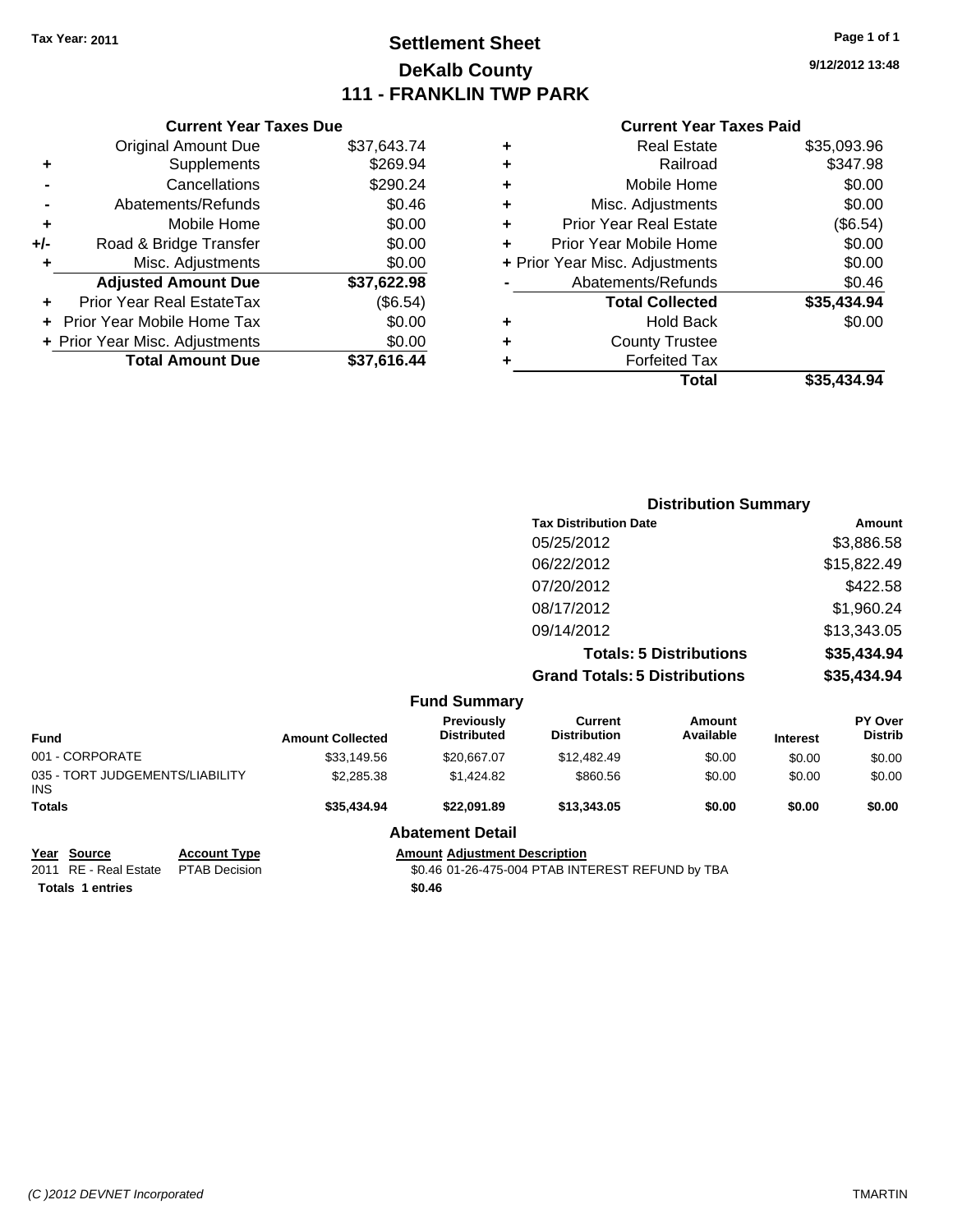## **Settlement Sheet Tax Year: 2011 Page 1 of 1 DeKalb County 112 - GENOA TWP PARK**

**9/12/2012 13:48**

#### **Current Year Taxes Due**

|       | <b>Original Amount Due</b>       | \$572,749.09 |
|-------|----------------------------------|--------------|
| ٠     | Supplements                      | \$2,504.65   |
|       | Cancellations                    | \$3,700.21   |
|       | Abatements/Refunds               | \$0.00       |
| ÷     | Mobile Home                      | \$0.00       |
| $+/-$ | Road & Bridge Transfer           | \$0.00       |
| ٠     | Misc. Adjustments                | \$0.00       |
|       | <b>Adjusted Amount Due</b>       | \$571,553.53 |
|       | <b>Prior Year Real EstateTax</b> | \$119.64     |
|       | Prior Year Mobile Home Tax       | \$0.00       |
|       | + Prior Year Misc. Adjustments   | \$0.00       |
|       | <b>Total Amount Due</b>          | \$571,673.17 |

#### **Current Year Taxes Paid**

| \$542,242.54 |
|--------------|
| \$3,649.50   |
| \$0.00       |
| \$0.00       |
| \$119.64     |
| \$0.00       |
| \$0.00       |
| \$0.00       |
| \$546,011.68 |
| \$0.00       |
|              |
|              |
| \$546,011.68 |
|              |

## **Distribution Summary**

| <b>Tax Distribution Date</b>         | Amount       |
|--------------------------------------|--------------|
| 05/25/2012                           | \$53,889.21  |
| 06/22/2012                           | \$246,177.80 |
| 07/20/2012                           | \$3,618.10   |
| 08/17/2012                           | \$24,213.69  |
| 09/14/2012                           | \$218,112.88 |
| <b>Totals: 5 Distributions</b>       | \$546,011.68 |
| <b>Grand Totals: 5 Distributions</b> | \$546,011.68 |

|                                         |                         | <b>Fund Summary</b>              |                                |                     |                 |                                  |
|-----------------------------------------|-------------------------|----------------------------------|--------------------------------|---------------------|-----------------|----------------------------------|
| <b>Fund</b>                             | <b>Amount Collected</b> | Previously<br><b>Distributed</b> | Current<br><b>Distribution</b> | Amount<br>Available | <b>Interest</b> | <b>PY Over</b><br><b>Distrib</b> |
| 001 - CORPORATE                         | \$92,647.79             | \$55,638.20                      | \$37,009.59                    | \$0.00              | \$0.00          | \$0.00                           |
| 003 - BONDS AND INTEREST                | \$241,376.47            | \$144.954.87                     | \$96,421.60                    | \$0.00              | \$0.00          | \$0.00                           |
| $005 - I. M. R. F.$                     | \$16,723.79             | \$10,043.21                      | \$6,680.58                     | \$0.00              | \$0.00          | \$0.00                           |
| 027 - AUDIT                             | \$4.101.65              | \$2,463.18                       | \$1,638.47                     | \$0.00              | \$0.00          | \$0.00                           |
| 035 - TORT JUDGEMENTS/LIABILITY<br>INS. | \$0.00                  | \$0.00                           | \$0.00                         | \$0.00              | \$0.00          | \$0.00                           |
| 047 - SOCIAL SECURITY                   | \$28,426.46             | \$17,071.07                      | \$11,355.39                    | \$0.00              | \$0.00          | \$0.00                           |
| 060 - UNEMPLOYMENT INSURANCE            | \$0.00                  | \$0.00                           | \$0.00                         | \$0.00              | \$0.00          | \$0.00                           |
| 062 - WORKERS COMPENSATION              | \$2,103.78              | \$1,263.39                       | \$840.39                       | \$0.00              | \$0.00          | \$0.00                           |
| 122 - RECREATION                        | \$108,303.61            | \$65,040,04                      | \$43.263.57                    | \$0.00              | \$0.00          | \$0.00                           |
| 126 - REC PROGRAMS/HANDICAPPED          | \$42,285.33             | \$25,393.79                      | \$16,891.54                    | \$0.00              | \$0.00          | \$0.00                           |
| 143 - MEDICARE                          | \$10.042.80             | \$6,031,05                       | \$4,011.75                     | \$0.00              | \$0.00          | \$0.00                           |
| Totals                                  | \$546,011.68            | \$327,898.80                     | \$218,112.88                   | \$0.00              | \$0.00          | \$0.00                           |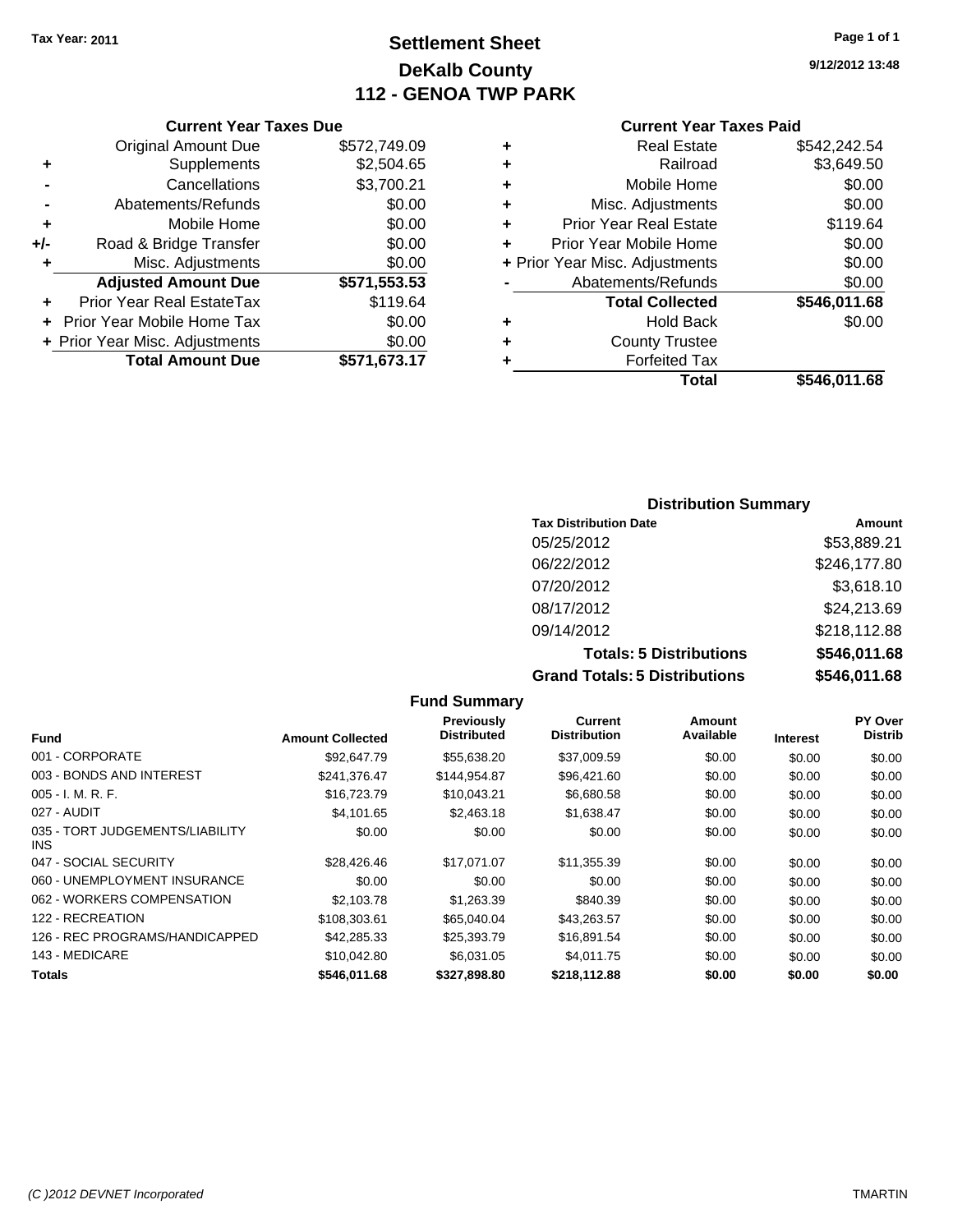## **Settlement Sheet Tax Year: 2011 Page 1 of 1 DeKalb County 113 - KINGSTON TWP PARK**

**-** Cancellations \$387.85

**9/12/2012 13:48**

#### **Current Year Taxes Paid**

|   | Total                          | \$46.029.17 |
|---|--------------------------------|-------------|
| ٠ | <b>Forfeited Tax</b>           |             |
| ÷ | <b>County Trustee</b>          |             |
| ٠ | <b>Hold Back</b>               | \$0.00      |
|   | <b>Total Collected</b>         | \$46,029.17 |
|   | Abatements/Refunds             | \$0.00      |
|   | + Prior Year Misc. Adjustments | \$0.00      |
| ٠ | Prior Year Mobile Home         | \$0.00      |
| ٠ | Prior Year Real Estate         | \$19.54     |
| ٠ | Misc. Adjustments              | \$0.00      |
| ٠ | Mobile Home                    | \$0.00      |
| ٠ | Railroad                       | \$479.02    |
| ٠ | <b>Real Estate</b>             | \$45,530.61 |

| <b>Distribution Summary</b>          |             |
|--------------------------------------|-------------|
| <b>Tax Distribution Date</b>         | Amount      |
| 05/25/2012                           | \$5,125.91  |
| 06/22/2012                           | \$20,144.86 |
| 07/20/2012                           | \$414.74    |
| 08/17/2012                           | \$2,160.00  |
| 09/14/2012                           | \$18,183.66 |
| <b>Totals: 5 Distributions</b>       | \$46,029.17 |
| <b>Grand Totals: 5 Distributions</b> | \$46,029.17 |

|                                               |                         | <b>Fund Summary</b>              |                                |                     |                 |                                  |
|-----------------------------------------------|-------------------------|----------------------------------|--------------------------------|---------------------|-----------------|----------------------------------|
| <b>Fund</b>                                   | <b>Amount Collected</b> | Previously<br><b>Distributed</b> | Current<br><b>Distribution</b> | Amount<br>Available | <b>Interest</b> | <b>PY Over</b><br><b>Distrib</b> |
| 001 - CORPORATE                               | \$34,990.24             | \$21.167.48                      | \$13,822.76                    | \$0.00              | \$0.00          | \$0.00                           |
| 035 - TORT JUDGEMENTS/LIABILITY<br><b>INS</b> | \$6.436.02              | \$3.893.49                       | \$2,542.53                     | \$0.00              | \$0.00          | \$0.00                           |
| 122 - RECREATION                              | \$4,602.91              | \$2.784.54                       | \$1.818.37                     | \$0.00              | \$0.00          | \$0.00                           |
| <b>Totals</b>                                 | \$46,029.17             | \$27.845.51                      | \$18,183.66                    | \$0.00              | \$0.00          | \$0.00                           |

|     | <b>Total Amount Due</b>        | \$47,772.30 |
|-----|--------------------------------|-------------|
|     | + Prior Year Misc. Adjustments | \$0.00      |
|     | + Prior Year Mobile Home Tax   | \$0.00      |
|     | Prior Year Real EstateTax      | \$19.54     |
|     | <b>Adjusted Amount Due</b>     | \$47,752.76 |
| ٠   | Misc. Adjustments              | \$0.00      |
| +/- | Road & Bridge Transfer         | \$0.00      |
| ٠   | Mobile Home                    | \$0.00      |
|     | Abatements/Refunds             | \$0.00      |
|     | Cancellations                  | \$387.85    |

**Current Year Taxes Due** Original Amount Due \$47,776.69

**+** Supplements \$363.92

*(C )2012 DEVNET Incorporated* TMARTIN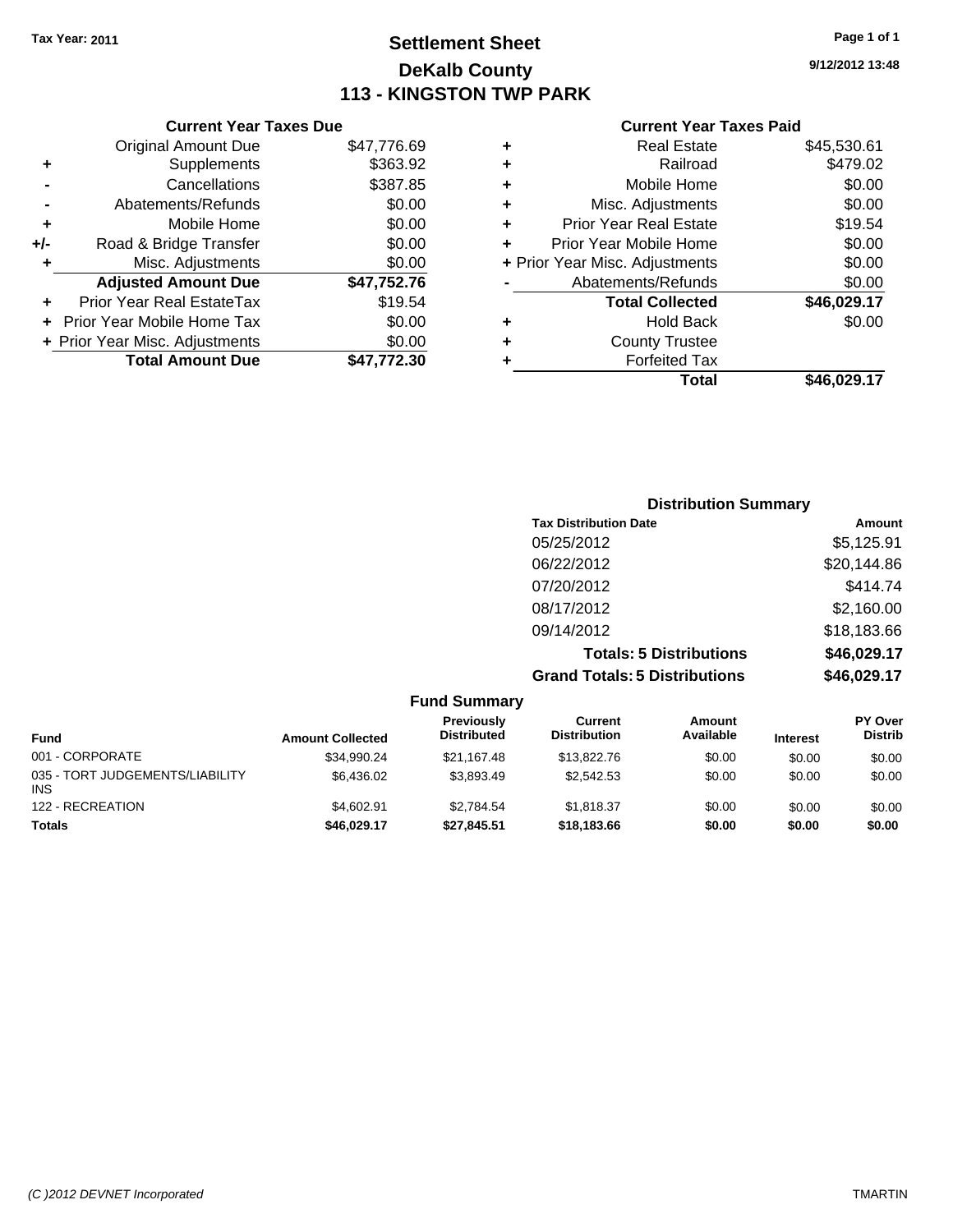## **Settlement Sheet Tax Year: 2011 Page 1 of 1 DeKalb County 114 - SANDWICH PARK**

**9/12/2012 13:48**

#### **Current Year Taxes Paid**

|     | <b>Current Year Taxes Due</b>  |              |  |
|-----|--------------------------------|--------------|--|
|     | <b>Original Amount Due</b>     | \$435,021.08 |  |
| ٠   | Supplements                    | \$1,814.93   |  |
|     | Cancellations                  | \$2,033.31   |  |
|     | Abatements/Refunds             | \$4.16       |  |
| ٠   | Mobile Home                    | \$0.00       |  |
| +/- | Road & Bridge Transfer         | \$0.00       |  |
| ٠   | Misc. Adjustments              | \$104.75     |  |
|     | <b>Adjusted Amount Due</b>     | \$434,903.29 |  |
| ÷   | Prior Year Real EstateTax      | (\$4.61)     |  |
|     | Prior Year Mobile Home Tax     | \$0.00       |  |
|     | + Prior Year Misc. Adjustments | \$0.00       |  |
|     | <b>Total Amount Due</b>        | \$434,898.68 |  |
|     |                                |              |  |

| ٠ | <b>Real Estate</b>             | \$410,515.14 |
|---|--------------------------------|--------------|
| ٠ | Railroad                       | \$742.42     |
| ٠ | Mobile Home                    | \$0.00       |
| ٠ | Misc. Adjustments              | \$104.75     |
| ÷ | <b>Prior Year Real Estate</b>  | (\$4.61)     |
| ٠ | Prior Year Mobile Home         | \$0.00       |
|   | + Prior Year Misc. Adjustments | \$0.00       |
|   | Abatements/Refunds             | \$4.16       |
|   | <b>Total Collected</b>         | \$411,353.54 |
| ٠ | <b>Hold Back</b>               | \$0.00       |
| ٠ | <b>County Trustee</b>          |              |
| ٠ | <b>Forfeited Tax</b>           |              |
|   | Total                          | \$411,353.54 |
|   |                                |              |

### **Distribution Summary Tax Distribution Date Amount** 05/25/2012 \$43,446.73 06/22/2012 \$177,033.95 07/20/2012 \$8,333.86 08/17/2012 \$23,699.78 09/14/2012 \$158,839.22 **Totals: 5 Distributions \$411,353.54**

**Grand Totals: 5 Distributions \$411,353.54**

| istributions |  |
|--------------|--|
|--------------|--|

|                                         |                         | <b>Fund Summary</b>              |                                |                     |                 |                           |
|-----------------------------------------|-------------------------|----------------------------------|--------------------------------|---------------------|-----------------|---------------------------|
| <b>Fund</b>                             | <b>Amount Collected</b> | Previously<br><b>Distributed</b> | Current<br><b>Distribution</b> | Amount<br>Available | <b>Interest</b> | PY Over<br><b>Distrib</b> |
| 001 - CORPORATE                         | \$126,594.51            | \$77.711.60                      | \$48.882.91                    | \$0.00              | \$0.00          | \$0.00                    |
| 003 - BONDS AND INTEREST                | \$91,990.16             | \$56,469.26                      | \$35,520.90                    | \$0.00              | \$0.00          | \$0.00                    |
| $005 - I. M. R. F.$                     | \$27.519.13             | \$16,892.95                      | \$10,626.18                    | \$0.00              | \$0.00          | \$0.00                    |
| 027 - AUDIT                             | \$2,522.43              | \$1,548.42                       | \$974.01                       | \$0.00              | \$0.00          | \$0.00                    |
| 035 - TORT JUDGEMENTS/LIABILITY<br>INS. | \$16,677.90             | \$10,237.92                      | \$6,439.98                     | \$0.00              | \$0.00          | \$0.00                    |
| 047 - SOCIAL SECURITY                   | \$16,677.90             | \$10.237.92                      | \$6,439.98                     | \$0.00              | \$0.00          | \$0.00                    |
| 060 - UNEMPLOYMENT INSURANCE            | \$12,505.14             | \$7,676.43                       | \$4,828.71                     | \$0.00              | \$0.00          | \$0.00                    |
| 122 - RECREATION                        | \$110,251.40            | \$67,679.14                      | \$42,572.26                    | \$0.00              | \$0.00          | \$0.00                    |
| 125 - PAVING & LIGHTING, STREETS        | \$6.614.97              | \$4.060.68                       | \$2,554.29                     | \$0.00              | \$0.00          | \$0.00                    |
| <b>Totals</b>                           | \$411,353.54            | \$252,514.32                     | \$158,839.22                   | \$0.00              | \$0.00          | \$0.00                    |
|                                         |                         | Micrallangous Adiustmant Datail  |                                |                     |                 |                           |

#### **Miscellaneous Adjustment Detail**

| Year Source             | <b>Account Type</b>       | <b>Amount Adjustment Description</b>           |
|-------------------------|---------------------------|------------------------------------------------|
| 2011 RE - Real Estate   | <b>Back Tax Collected</b> | \$38.83 PRIMUS REDEMPTION 8 PARCELS by TBA     |
| 2011 RE - Real Estate   | Back Tax Collected        | \$65.92 DOBSON REDEMPTION 19-26-481-012 by TBA |
| <b>Totals 2 entries</b> |                           | \$104.75                                       |
|                         |                           |                                                |

#### **Abatement Detail**

## **Year Source Account Type Amount Adjustment Description Totals \$4.17 2 entries**

\$2.86 19-27-427-012 PTAB INTEREST REFUND by TBA 2011 RE - Real Estate PTAB Decision S1.31 19-26-432-011 PTAB INTEREST REFUND by TBA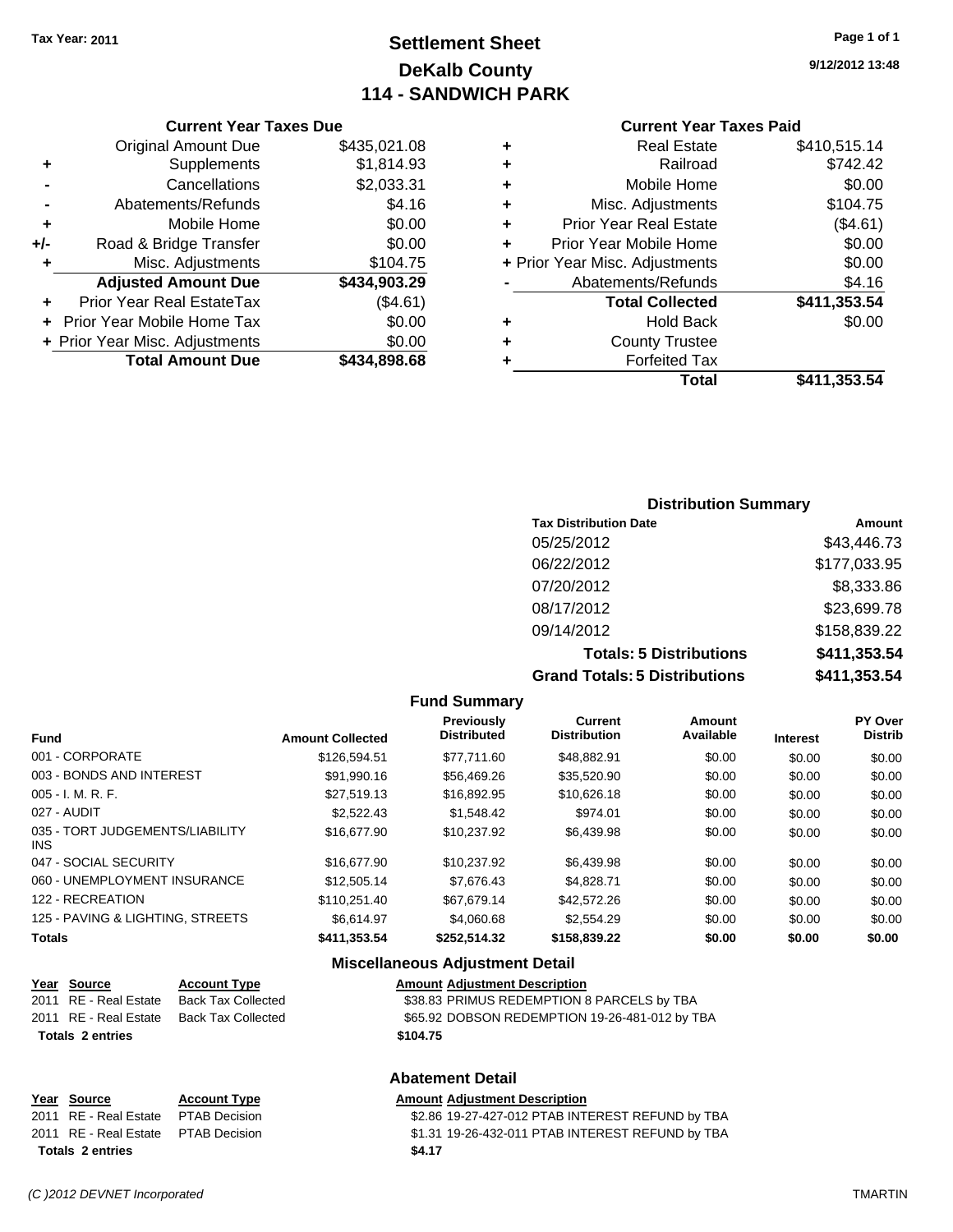## **Settlement Sheet Tax Year: 2011 Page 1 of 2 DeKalb County 115 - SYCAMORE PARK**

**9/12/2012 13:48**

| <b>Current Year Taxes Paid</b> |  |  |  |
|--------------------------------|--|--|--|
|--------------------------------|--|--|--|

| <b>Total Collected</b><br><b>Hold Back</b><br><b>County Trustee</b><br><b>Forfeited Tax</b> | \$2,080,247.01                 |
|---------------------------------------------------------------------------------------------|--------------------------------|
|                                                                                             | \$0.00                         |
|                                                                                             |                                |
|                                                                                             |                                |
|                                                                                             |                                |
| Abatements/Refunds                                                                          | \$14.82                        |
|                                                                                             | \$0.00                         |
| Prior Year Mobile Home                                                                      | \$0.00                         |
| <b>Prior Year Real Estate</b>                                                               | (\$531.88)                     |
| Misc. Adjustments                                                                           | \$548.61                       |
| Mobile Home                                                                                 | \$0.00                         |
| Railroad                                                                                    | \$0.24                         |
| <b>Real Estate</b>                                                                          | \$2,080,244.86                 |
|                                                                                             | + Prior Year Misc. Adjustments |

#### **Current Year Taxes Due** Original Amount Due \$2,177,463.49 **+** Supplements \$13,973.19 **-** Cancellations \$17,938.19 **-** Abatements/Refunds \$14.82 **+** Mobile Home \$0.00 **+/-** Road & Bridge Transfer \$0.00 **+** Misc. Adjustments \$548.61 **Adjusted Amount Due \$2,174,032.28 +** Prior Year Real EstateTax (\$531.88) **+** Prior Year Mobile Home Tax \$0.00 **+ Prior Year Misc. Adjustments**  $$0.00$ **Total Amount Due \$2,173,500.40**

#### **Distribution Summary**

| <b>Tax Distribution Date</b>         | Amount         |
|--------------------------------------|----------------|
| 05/25/2012                           | \$181,079.78   |
| 06/22/2012                           | \$921,585.69   |
| 07/20/2012                           | \$20,594.02    |
| 08/17/2012                           | \$99,461.51    |
| 09/14/2012                           | \$857,526.01   |
| <b>Totals: 5 Distributions</b>       | \$2,080,247.01 |
| <b>Grand Totals: 5 Distributions</b> | \$2,080,247.01 |

|                                                |                         | <b>Fund Summary</b>              |                                       |                     |                 |                                  |
|------------------------------------------------|-------------------------|----------------------------------|---------------------------------------|---------------------|-----------------|----------------------------------|
| Fund                                           | <b>Amount Collected</b> | Previously<br><b>Distributed</b> | <b>Current</b><br><b>Distribution</b> | Amount<br>Available | <b>Interest</b> | <b>PY Over</b><br><b>Distrib</b> |
| 001 - CORPORATE                                | \$419,983.14            | \$246,856.38                     | \$173,126.76                          | \$0.00              | \$0.00          | \$0.00                           |
| 003 - BONDS AND INTEREST                       | \$526,780.94            | \$309,629.63                     | \$217,151.31                          | \$0.00              | \$0.00          | \$0.00                           |
| $005 - I. M. R. F.$                            | \$92,689.60             | \$54,480.80                      | \$38,208.80                           | \$0.00              | \$0.00          | \$0.00                           |
| 014 - POLICE PROTECTION                        | \$0.00                  | \$0.00                           | \$0.00                                | \$0.00              | \$0.00          | \$0.00                           |
| 027 - AUDIT                                    | \$17,176.59             | \$10,095.99                      | \$7,080.60                            | \$0.00              | \$0.00          | \$0.00                           |
| 035 - TORT JUDGEMENTS/LIABILITY<br>INS.        | \$109,866.18            | \$64,576.80                      | \$45,289.38                           | \$0.00              | \$0.00          | \$0.00                           |
| 039 - PLAYGROUND AND RECREATION<br><b>COMM</b> | \$343,920.99            | \$202,148.79                     | \$141,772.20                          | \$0.00              | \$0.00          | \$0.00                           |
| 047 - SOCIAL SECURITY                          | \$78,325.43             | \$46,037.86                      | \$32,287.57                           | \$0.00              | \$0.00          | \$0.00                           |
| 122 - RECREATION                               | \$323.511.72            | \$190,152.70                     | \$133,359.02                          | \$0.00              | \$0.00          | \$0.00                           |
| 125 - PAVING & LIGHTING, STREETS               | \$0.00                  | \$0.00                           | \$0.00                                | \$0.00              | \$0.00          | \$0.00                           |
| 126 - REC PROGRAMS/HANDICAPPED                 | \$167,992.42            | \$98,742.05                      | \$69,250.37                           | \$0.00              | \$0.00          | \$0.00                           |
| <b>Totals</b>                                  | \$2,080,247.01          | \$1,222,721.00                   | \$857,526.01                          | \$0.00              | \$0.00          | \$0.00                           |

#### **Miscellaneous Adjustment Detail**

| Year Source             | <b>Account Type</b>                        | <b>Amount Adjustment Description</b>               |
|-------------------------|--------------------------------------------|----------------------------------------------------|
|                         | 2011 RE - Real Estate Paymt In Lieu of Tax | \$548.61 SYCAMORE UNITS - HOUSING AUTHORITY by TBA |
| <b>Totals 1 entries</b> |                                            | \$548.61                                           |

## **Abatement Detail**

**Year Source Account Type Amount Adjustment Description** 2011 RE - Real Estate \$7.71 09-05-105-007 PTAB INTEREST REFUND by TBA PTAB Decision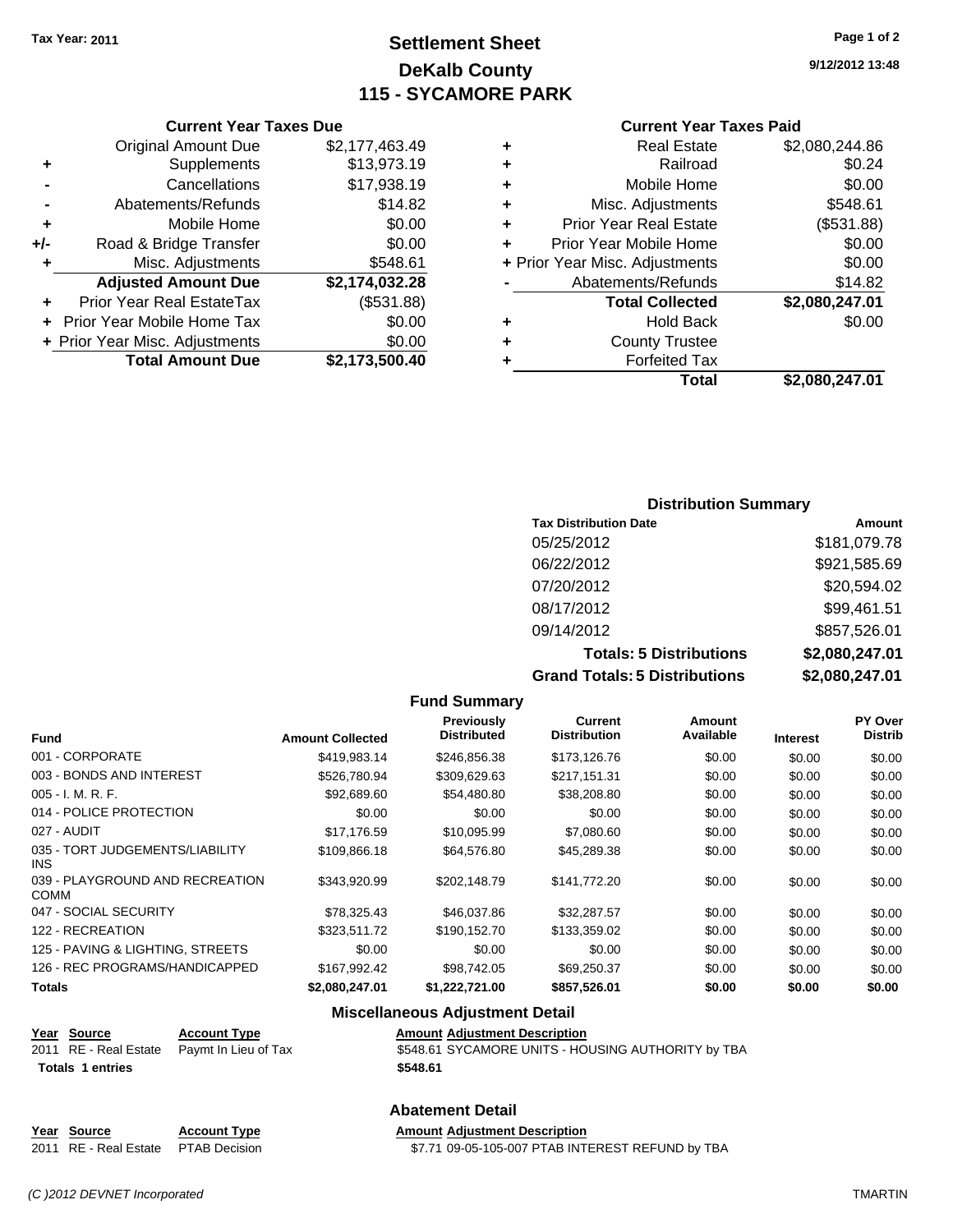## **Settlement Sheet Tax Year: 2011 Page 2 of 2 DeKalb County Abatement Detail**

**9/12/2012 13:48**

**Totals \$14.83 2 entries**

**Year Source Account Type Amount Adjustment Description**<br>2011 RE - Real Estate PTAB Decision **Amount** \$7.12 09-05-105-006 PTAB INTI  $$7.12$  09-05-105-006 PTAB INTEREST REFUND by TBA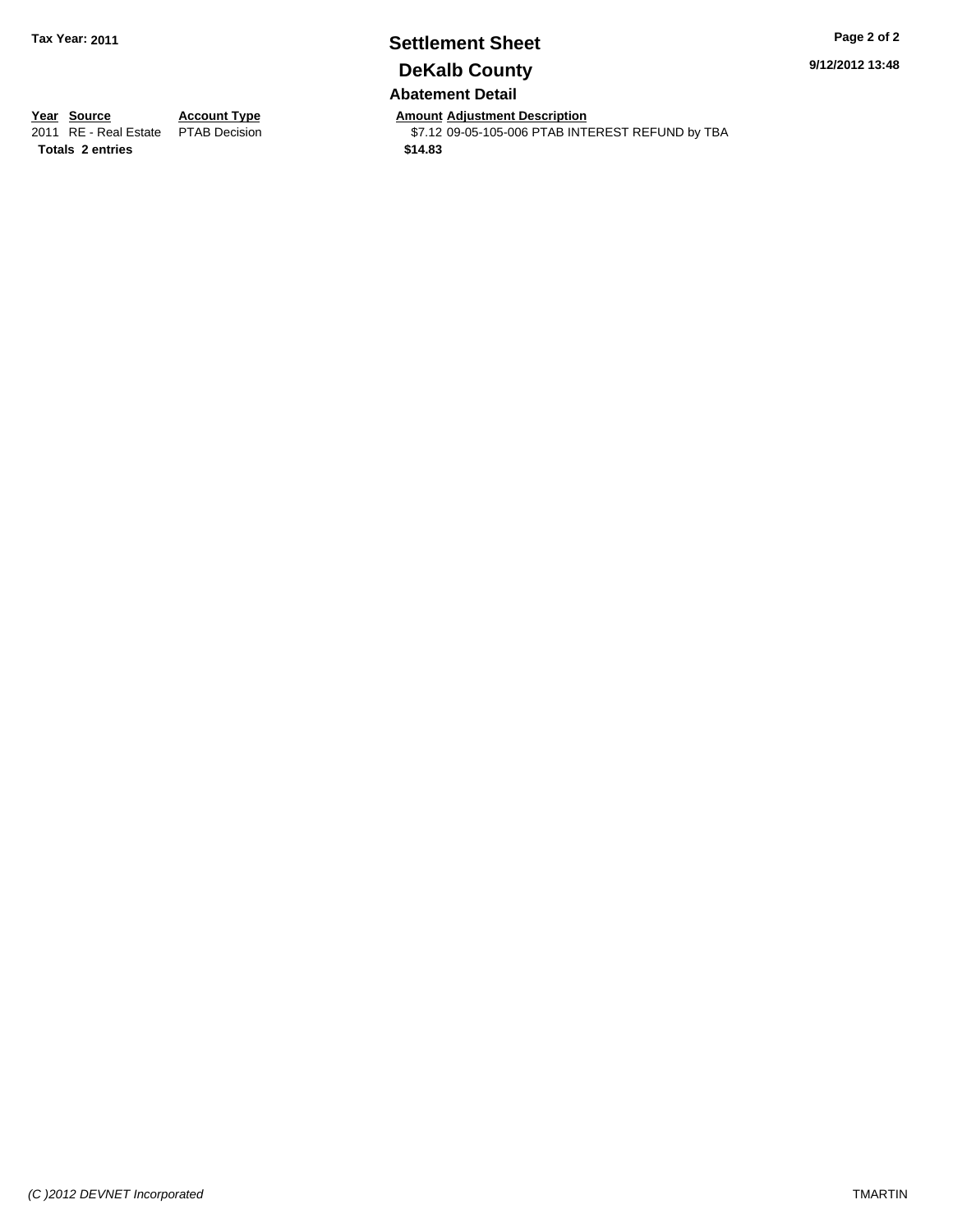## **Settlement Sheet Tax Year: 2011 Page 1 of 1 DeKalb County 120 - SCHOOL DISTRICT 1**

**9/12/2012 13:48**

#### **Current Year Taxes Paid**

|   | <b>Real Estate</b>             | \$406,919.08 |
|---|--------------------------------|--------------|
|   | Railroad                       | \$0.00       |
| ٠ | Mobile Home                    | \$0.00       |
| ٠ | Misc. Adjustments              | \$0.00       |
| ٠ | <b>Prior Year Real Estate</b>  | \$0.00       |
|   | Prior Year Mobile Home         | \$0.00       |
|   | + Prior Year Misc. Adjustments | \$0.00       |
|   | Abatements/Refunds             | \$0.00       |
|   | <b>Total Collected</b>         | \$406,919.08 |
| ٠ | <b>Hold Back</b>               | \$0.00       |
| ٠ | <b>County Trustee</b>          |              |
|   | <b>Forfeited Tax</b>           |              |
|   | Total                          | \$406.919.08 |

|     | <b>Current Year Taxes Due</b>     |              |
|-----|-----------------------------------|--------------|
|     | <b>Original Amount Due</b>        | \$421,212.02 |
| ٠   | Supplements                       | \$0.00       |
|     | Cancellations                     | \$0.00       |
|     | Abatements/Refunds                | \$0.00       |
| ÷   | Mobile Home                       | \$0.00       |
| +/- | Road & Bridge Transfer            | \$0.00       |
| ٠   | Misc. Adjustments                 | \$0.00       |
|     | <b>Adjusted Amount Due</b>        | \$421,212.02 |
|     | <b>Prior Year Real EstateTax</b>  | \$0.00       |
|     | <b>Prior Year Mobile Home Tax</b> | \$0.00       |
|     | + Prior Year Misc. Adjustments    | \$0.00       |
|     | <b>Total Amount Due</b>           | \$421,212.02 |

#### **Distribution Summary**

| <b>Tax Distribution Date</b>         | Amount       |
|--------------------------------------|--------------|
| 05/25/2012                           | \$41,618.68  |
| 06/22/2012                           | \$195,376.93 |
| 07/20/2012                           | \$11,886.32  |
| 08/17/2012                           | \$18,010.95  |
| 09/14/2012                           | \$140,026.20 |
| <b>Totals: 5 Distributions</b>       | \$406,919.08 |
| <b>Grand Totals: 5 Distributions</b> | \$406,919.08 |

**Fund Summary Fund Interest Amount Collected Distributed PY Over Distrib Amount Available Current Distribution Previously** 002 - EDUCATION \$262,520.97 \$172,184.05 \$90,336.92 \$0.00 \$0.00 \$0.00 003 - BONDS AND INTEREST 60.00 \$36,437.98 \$23,899.19 \$12,538.79 \$0.00 \$0.00 \$0.00 004 - OPERATIONS & MAINTENANCE \$40,387.94 \$26,489.92 \$13,898.02 \$0.00 \$0.00 \$0.00 \$0.00 005 - I. M. R. F. \$4,519.25 \$2,964.12 \$1,555.13 \$0.00 \$0.00 \$0.00 030 - TRANSPORTATION SYSTEM \$16,155.09 \$10,595.91 \$5,559.18 \$0.00 \$0.00 \$0.00 031 - WORKING CASH \$4,038.68 \$2,648.92 \$1,389.76 \$0.00 \$0.00 \$0.00 \$0.00 \$0.00 \$0.00 \$0.00 \$0.00 032 - FIRE PREV/SFTY/ENERGY 60.00 \$4,038.68 \$2,648.92 \$1,389.76 \$0.00 \$0.00 \$0.00 \$0.00 033 - SPECIAL EDUCATION \$23,230.94 \$2,119.13 \$1,111.81 \$0.00 \$0.00 \$0.00 \$0.00 035 - TORT JUDGEMENTS/LIABILITY INS \$23,005.57 \$15,089.05 \$7,916.52 \$0.00 \$0.00 \$0.00 047 - SOCIAL SECURITY \$8,545.30 \$5,604.75 \$2,940.55 \$0.00 \$0.00 \$0.00 057 - LEASE/PURCHASE/RENTAL  $$4,038.68$   $$2,648.92$   $$1,389.76$   $$0.00$   $$0.00$   $$0.00$ **Totals \$406,919.08 \$266,892.88 \$140,026.20 \$0.00 \$0.00 \$0.00**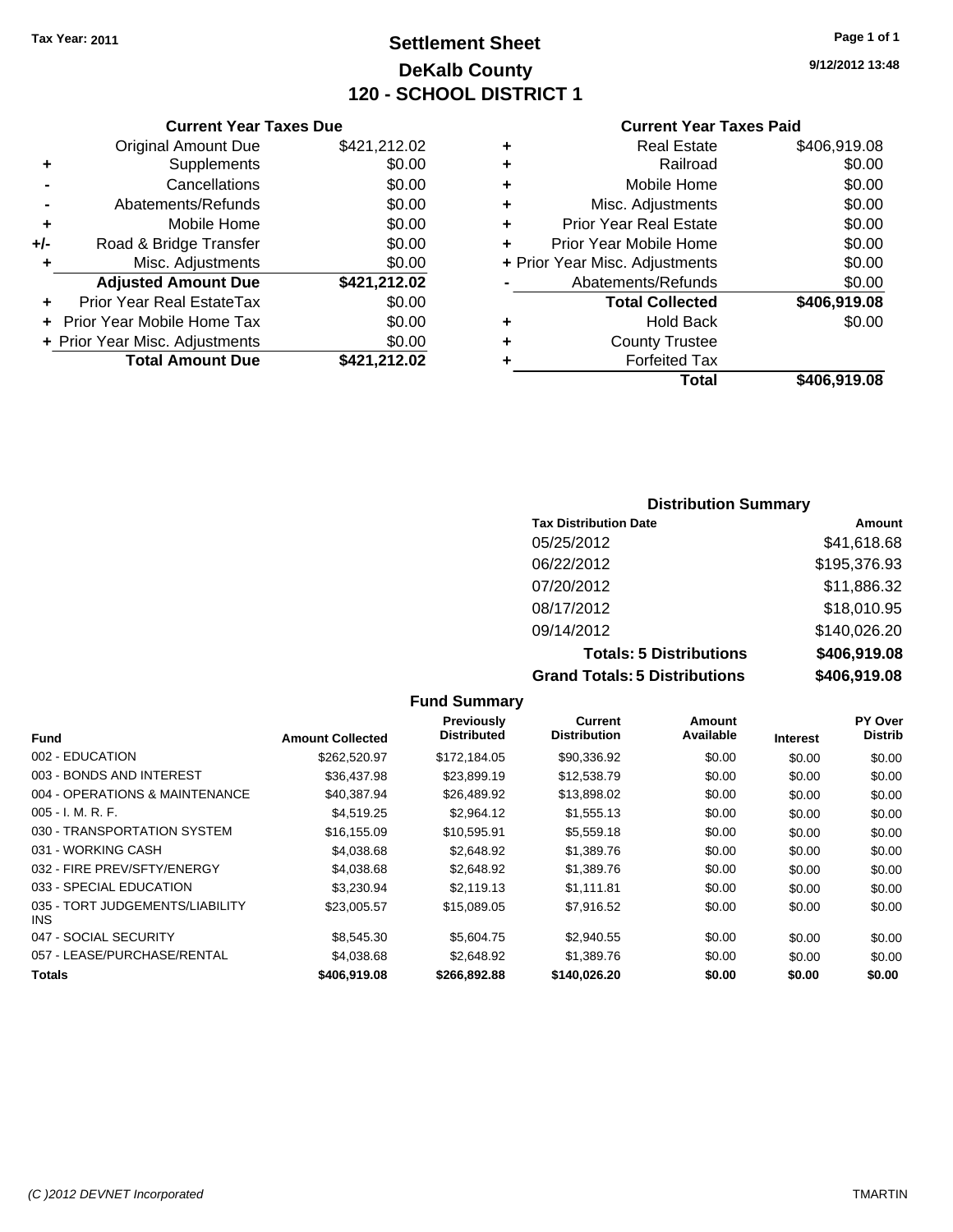### **Settlement Sheet Tax Year: 2011 Page 1 of 1 DeKalb County 121 - SCHOOL DISTRICT 9**

**9/12/2012 13:48**

### **Current Year Taxes Paid**

| <b>Current Year</b>            |   |              | <b>Current Year Taxes Due</b>  |     |
|--------------------------------|---|--------------|--------------------------------|-----|
| <b>Real Estate</b>             | ٠ | \$112,002.73 | <b>Original Amount Due</b>     |     |
| Railroad                       | ٠ | \$96,121.20  | Supplements                    | ÷   |
| Mobile Home                    | ٠ | \$106,854.67 | Cancellations                  |     |
| Misc. Adjustments              | ٠ | \$0.00       | Abatements/Refunds             |     |
| <b>Prior Year Real Estate</b>  | ٠ | \$0.00       | Mobile Home                    | ÷   |
| Prior Year Mobile Home         |   | \$0.00       | Road & Bridge Transfer         | +/- |
| + Prior Year Misc. Adjustments |   | \$0.00       | Misc. Adjustments              |     |
| Abatements/Refunds             |   | \$101,269.26 | <b>Adjusted Amount Due</b>     |     |
| <b>Total Collected</b>         |   | \$0.00       | Prior Year Real EstateTax      | ÷   |
| Hold Back                      | ٠ | \$0.00       | + Prior Year Mobile Home Tax   |     |
| <b>County Trustee</b>          | ٠ | \$0.00       | + Prior Year Misc. Adjustments |     |
| <b>Forfeited Tax</b>           |   | \$101,269.26 | <b>Total Amount Due</b>        |     |
| T <sub>ofol</sub>              |   |              |                                |     |

|   | <b>Real Estate</b>             | \$93,063.85 |
|---|--------------------------------|-------------|
|   | Railroad                       | \$5,148.06  |
|   | Mobile Home                    | \$0.00      |
| ÷ | Misc. Adjustments              | \$0.00      |
| ÷ | <b>Prior Year Real Estate</b>  | \$0.00      |
| ÷ | Prior Year Mobile Home         | \$0.00      |
|   | + Prior Year Misc. Adjustments | \$0.00      |
|   | Abatements/Refunds             | \$0.00      |
|   | <b>Total Collected</b>         | \$98,211.91 |
|   | <b>Hold Back</b>               | \$0.00      |
|   | <b>County Trustee</b>          |             |
|   | <b>Forfeited Tax</b>           |             |
|   | Total                          | \$98.211.91 |

### **Distribution Summary Tax Distribution Date Amount** 05/25/2012 \$5,777.74 06/22/2012 \$54,035.95 07/20/2012 \$1,399.57 08/17/2012 \$863.30 09/14/2012 \$36,135.35 **Totals: 5 Distributions \$98,211.91 Grand Totals: 5 Distributions \$98,211.91**

**Fund Summary Fund Interest Amount Collected Distributed PY Over Distrib Amount Available Current Distribution Previously** 002 - EDUCATION \$56,756.75 \$35,874.10 \$20,882.65 \$0.00 \$0.00 \$0.00 003 - BONDS AND INTEREST  $$20,061.16$   $$12,680.01$   $$7,381.15$   $$0.00$   $$0.00$   $$0.00$ 004 - OPERATIONS & MAINTENANCE \$9,970.58 \$6,302.08 \$3,668.50 \$0.00 \$0.00 \$0.00 005 - I. M. R. F. \$1,220.28 \$771.30 \$448.98 \$0.00 \$0.00 \$0.00 030 - TRANSPORTATION SYSTEM \$2,837.83 \$1,793.70 \$1,044.13 \$0.00 \$0.00 \$0.00 \$0.00 031 - WORKING CASH \$706.24 \$446.39 \$259.85 \$0.00 \$0.00 \$0.00 032 - FIRE PREV/SFTY/ENERGY \$706.24 \$446.39 \$259.85 \$0.00 \$0.00 \$0.00 033 - SPECIAL EDUCATION \$567.58 \$358.75 \$208.83 \$0.00 \$0.00 \$0.00 035 - TORT JUDGEMENTS/LIABILITY INS \$1,830.27 \$1,156.85 \$673.42 \$0.00 \$0.00 \$0.00 047 - SOCIAL SECURITY \$2,845.50 \$1,798.55 \$1,046.95 \$0.00 \$0.00 \$0.00 \$0.00 057 - LEASE/PURCHASE/RENTAL \$709.48 \$448.44 \$261.04 \$0.00 \$0.00 \$0.00 **Totals \$98,211.91 \$62,076.56 \$36,135.35 \$0.00 \$0.00 \$0.00**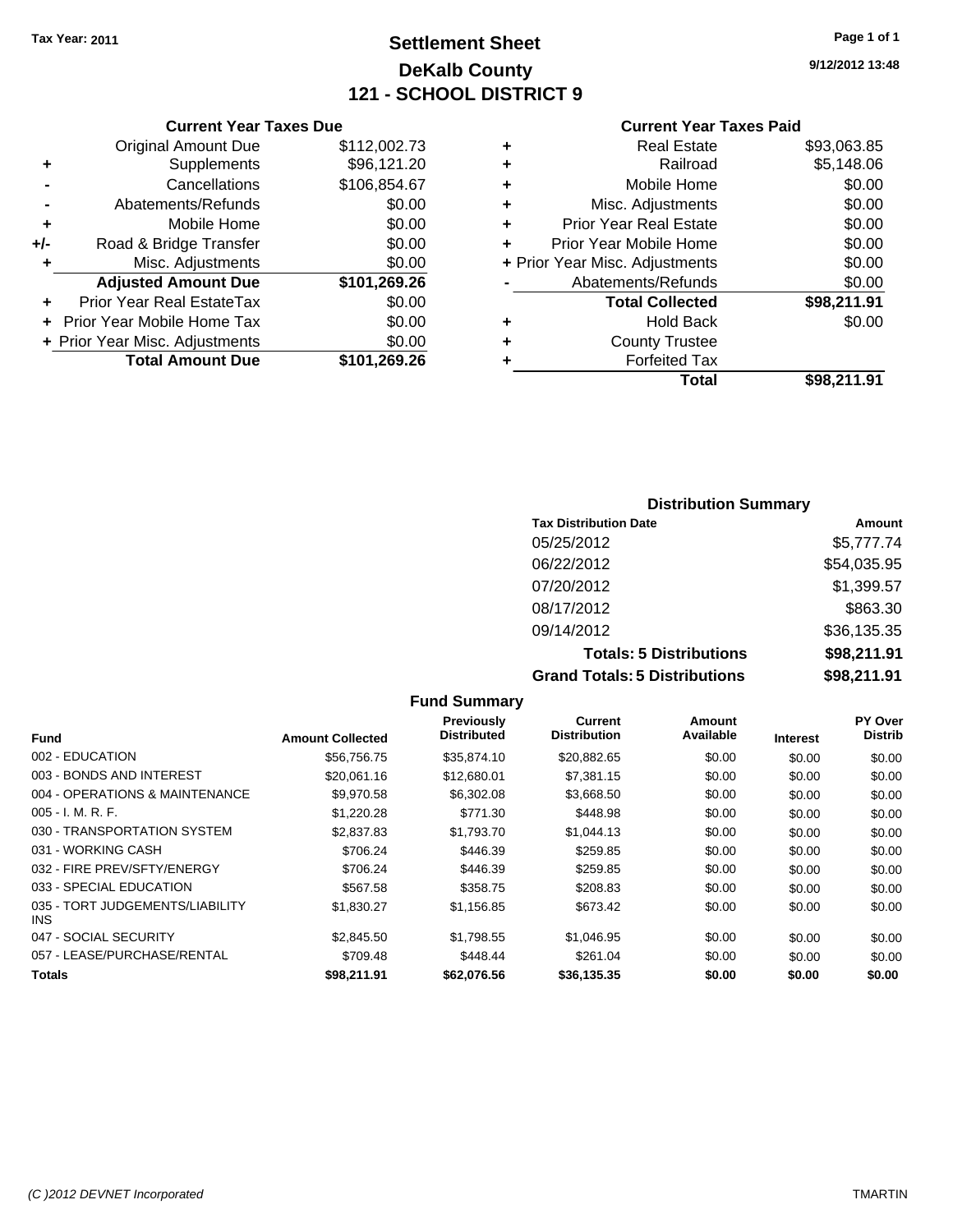### **Settlement Sheet Tax Year: 2011 Page 1 of 1 DeKalb County 122 - SCHOOL DISTRICT 100**

**9/12/2012 13:48**

#### **Current Year Taxes Paid**

|       | <b>Current Year Taxes Due</b>  |             |
|-------|--------------------------------|-------------|
|       | <b>Original Amount Due</b>     | \$12,388.07 |
| ٠     | Supplements                    | \$3,691.56  |
|       | Cancellations                  | \$3,888.90  |
|       | Abatements/Refunds             | \$0.00      |
| ٠     | Mobile Home                    | \$0.00      |
| $+/-$ | Road & Bridge Transfer         | \$0.00      |
| ٠     | Misc. Adjustments              | \$0.00      |
|       | <b>Adjusted Amount Due</b>     | \$12,190.73 |
|       | Prior Year Real EstateTax      | \$0.00      |
|       | Prior Year Mobile Home Tax     | \$0.00      |
|       | + Prior Year Misc. Adjustments | \$0.00      |
|       | <b>Total Amount Due</b>        | \$12,190.73 |
|       |                                |             |

|   | <b>Real Estate</b>             | \$9,358.31 |
|---|--------------------------------|------------|
| ٠ | Railroad                       | \$0.00     |
| ٠ | Mobile Home                    | \$0.00     |
| ٠ | Misc. Adjustments              | \$0.00     |
| ٠ | <b>Prior Year Real Estate</b>  | \$0.00     |
|   | Prior Year Mobile Home         | \$0.00     |
|   | + Prior Year Misc. Adjustments | \$0.00     |
|   | Abatements/Refunds             | \$0.00     |
|   | <b>Total Collected</b>         | \$9,358.31 |
| ٠ | Hold Back                      | \$0.00     |
| ٠ | <b>County Trustee</b>          |            |
| ٠ | <b>Forfeited Tax</b>           |            |
|   | Total                          | \$9,358.31 |
|   |                                |            |

### **Distribution Summary**

| <b>Tax Distribution Date</b>         | Amount     |
|--------------------------------------|------------|
| 05/25/2012                           | \$1,949.04 |
| 06/22/2012                           | \$3,580.12 |
| 08/17/2012                           | \$1,747.11 |
| 09/14/2012                           | \$2,082.04 |
| <b>Totals: 4 Distributions</b>       | \$9,358.31 |
| <b>Grand Totals: 4 Distributions</b> | \$9,358.31 |

#### **Fund Summary Fund Interest Amount Collected Distributed PY Over Distrib Amount Available Current Distribution Previously** 002 - EDUCATION \$5,087.14 \$3,955.35 \$1,131.79 \$0.00 \$0.00 \$0.00 003 - BONDS AND INTEREST  $$1,172.78$   $$911.86$   $$260.92$   $$0.00$   $$0.00$   $$0.00$ 004 - OPERATIONS & MAINTENANCE \$1,227.42 \$954.34 \$273.08 \$0.00 \$0.00 \$0.00 \$0.00 005 - I. M. R. F. \$138.04 \$107.33 \$30.71 \$0.00 \$0.00 \$0.00 030 - TRANSPORTATION SYSTEM  $$414.07$   $$321.95$   $$92.12$   $$0.00$   $$0.00$   $$0.00$ 031 - WORKING CASH \$1.00 \$0.78 \$0.22 \$0.00 \$0.00 \$0.00 032 - FIRE PREV/SFTY/ENERGY \$98.61 \$21.94 \$0.00 \$0.00 \$0.00 \$0.00 033 - SPECIAL EDUCATION \$118.31 \$91.99 \$26.32 \$0.00 \$0.00 \$0.00 \$0.00 035 - TORT JUDGEMENTS/LIABILITY \$157.73 \$122.64 \$35.09 \$0.00 \$0.00 \$0.00

| Totals                      | \$9,358,31 | \$7.276.27    | \$2.082.04 | \$0.00 | \$0.00 | \$0.00       |
|-----------------------------|------------|---------------|------------|--------|--------|--------------|
| 109 - PRIOR YEAR ADJUSTMENT | \$726.32   | \$564.73      | \$161.59   | \$0.00 | \$0.00 | \$0.00       |
| 057 - LEASE/PURCHASE/RENTAL | \$0.00     | \$0.00        | \$0.00     | \$0.00 | \$0.00 | \$0.00       |
| 047 - SOCIAL SECURITY       | \$216.89   | \$168.63      | \$48.26    | \$0.00 | \$0.00 | \$0.00       |
| <b>INS</b>                  | -------    | - - - - - - - | ------     |        |        | <b>vo.oo</b> |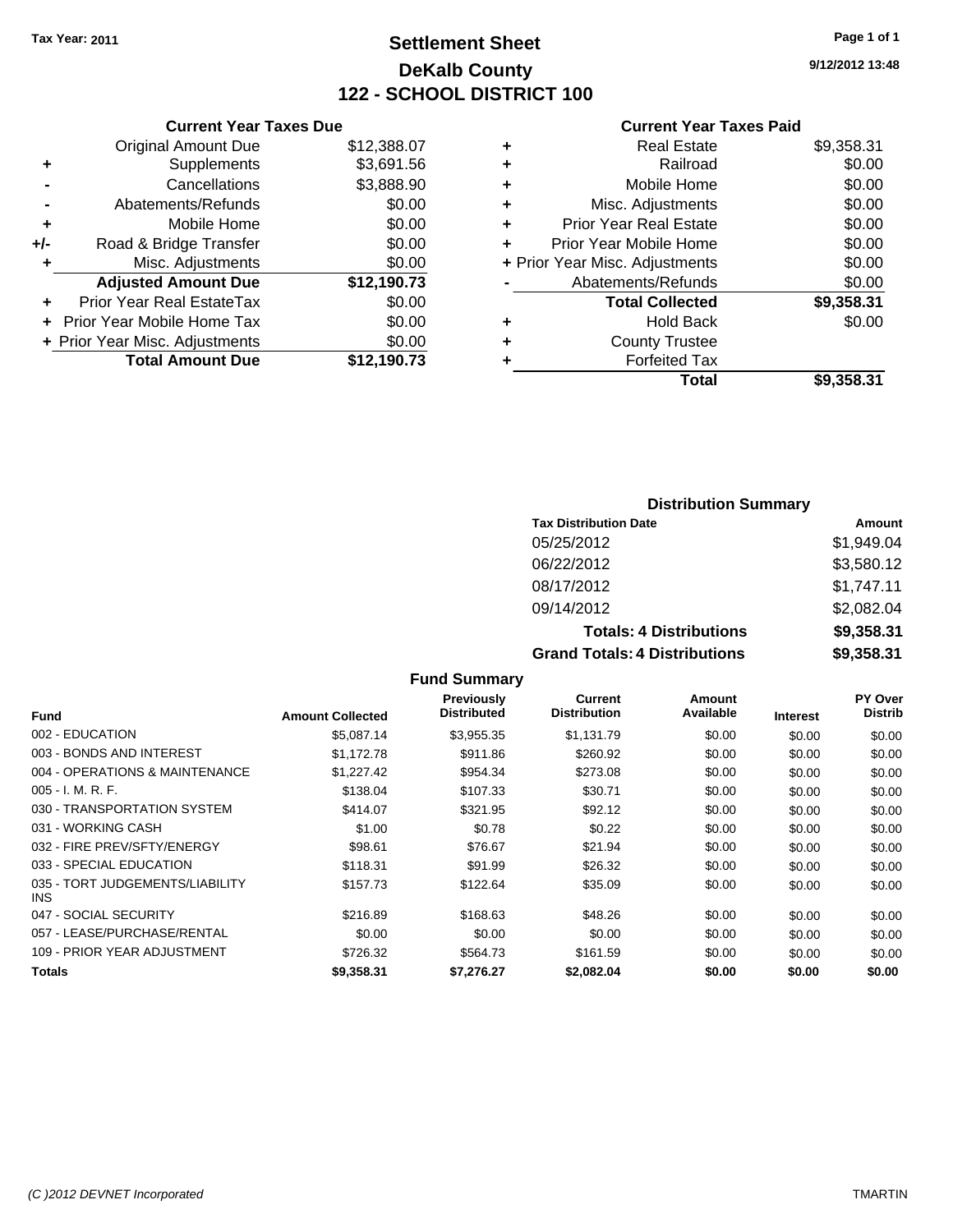### **Settlement Sheet Tax Year: 2011 Page 1 of 1 DeKalb County 123 - SCHOOL DISTRICT 161**

**9/12/2012 13:48**

|  | <b>Current Year Taxes Paid</b> |  |  |  |
|--|--------------------------------|--|--|--|
|--|--------------------------------|--|--|--|

|     | <b>Current Year Taxes Due</b>  |             |
|-----|--------------------------------|-------------|
|     | <b>Original Amount Due</b>     | \$66,302.16 |
| ٠   | Supplements                    | \$0.00      |
|     | Cancellations                  | \$0.00      |
|     | Abatements/Refunds             | \$0.00      |
| ٠   | Mobile Home                    | \$0.00      |
| +/- | Road & Bridge Transfer         | \$0.00      |
| ٠   | Misc. Adjustments              | \$0.00      |
|     | <b>Adjusted Amount Due</b>     | \$66,302.16 |
|     | Prior Year Real EstateTax      | \$0.00      |
|     | Prior Year Mobile Home Tax     | \$0.00      |
|     | + Prior Year Misc. Adjustments | \$0.00      |
|     | <b>Total Amount Due</b>        | \$66,302.16 |

| \$0.00      |
|-------------|
|             |
| \$0.00      |
| \$0.00      |
| \$0.00      |
| \$0.00      |
| \$0.00      |
| \$0.00      |
| \$65,321.16 |
| \$0.00      |
|             |
|             |
| \$65,321.16 |
|             |

### **Distribution Summary**

| <b>Tax Distribution Date</b>         | Amount      |
|--------------------------------------|-------------|
| 05/25/2012                           | \$13,518.76 |
| 06/22/2012                           | \$27,366.62 |
| 08/17/2012                           | \$1,444.10  |
| 09/14/2012                           | \$22,991.68 |
| <b>Totals: 4 Distributions</b>       | \$65,321.16 |
| <b>Grand Totals: 4 Distributions</b> | \$65,321.16 |

|                                         |                         | Previously         | <b>Current</b>      | Amount    |                 | <b>PY Over</b> |
|-----------------------------------------|-------------------------|--------------------|---------------------|-----------|-----------------|----------------|
| <b>Fund</b>                             | <b>Amount Collected</b> | <b>Distributed</b> | <b>Distribution</b> | Available | <b>Interest</b> | <b>Distrib</b> |
| 002 - EDUCATION                         | \$49,008.59             | \$31,758.58        | \$17,250.01         | \$0.00    | \$0.00          | \$0.00         |
| 003 - BONDS AND INTEREST                | \$0.00                  | \$0.00             | \$0.00              | \$0.00    | \$0.00          | \$0.00         |
| 004 - OPERATIONS & MAINTENANCE          | \$5,147.95              | \$3,335.98         | \$1,811.97          | \$0.00    | \$0.00          | \$0.00         |
| $005 - I. M. R. F.$                     | \$1,758.52              | \$1,139.56         | \$618.96            | \$0.00    | \$0.00          | \$0.00         |
| 030 - TRANSPORTATION SYSTEM             | \$2,471.03              | \$1,601.28         | \$869.75            | \$0.00    | \$0.00          | \$0.00         |
| 031 - WORKING CASH                      | \$1,029.58              | \$667.19           | \$362.39            | \$0.00    | \$0.00          | \$0.00         |
| 033 - SPECIAL EDUCATION                 | \$411.86                | \$266.90           | \$144.96            | \$0.00    | \$0.00          | \$0.00         |
| 035 - TORT JUDGEMENTS/LIABILITY<br>INS. | \$2,975.90              | \$1,928.45         | \$1.047.45          | \$0.00    | \$0.00          | \$0.00         |
| 047 - SOCIAL SECURITY                   | \$1,488.15              | \$964.35           | \$523.80            | \$0.00    | \$0.00          | \$0.00         |
| 057 - LEASE/PURCHASE/RENTAL             | \$1,029.58              | \$667.19           | \$362.39            | \$0.00    | \$0.00          | \$0.00         |
| <b>Totals</b>                           | \$65,321.16             | \$42,329.48        | \$22,991.68         | \$0.00    | \$0.00          | \$0.00         |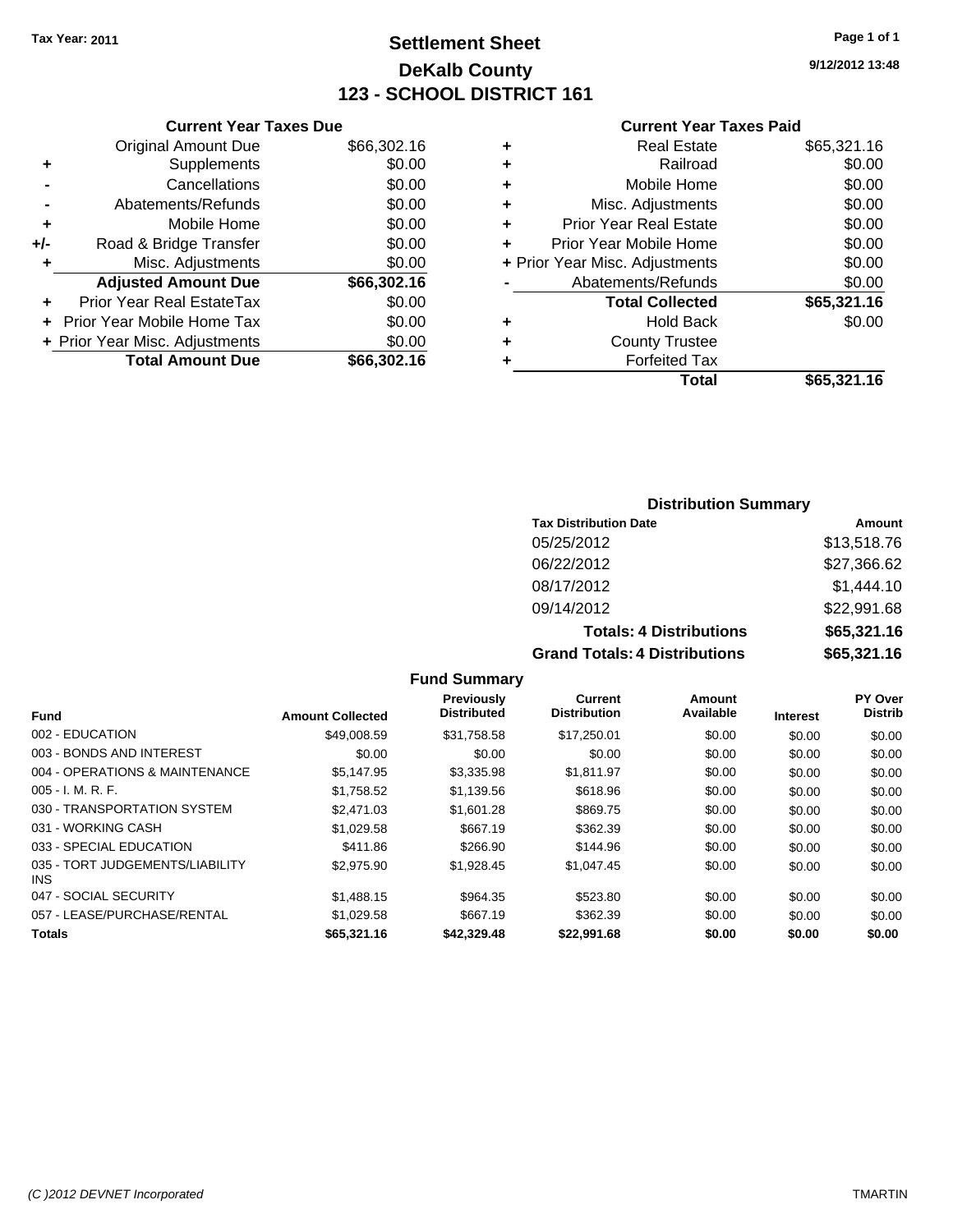### **Settlement Sheet Tax Year: 2011 Page 1 of 1 DeKalb County 124 - SCHOOL DISTRICT 212**

**9/12/2012 13:48**

#### **Current Year Taxes Paid**

|   | Total                          | \$252.372.63 |
|---|--------------------------------|--------------|
| ٠ | <b>Forfeited Tax</b>           |              |
| ٠ | <b>County Trustee</b>          |              |
| ٠ | Hold Back                      | \$0.00       |
|   | <b>Total Collected</b>         | \$252,372.63 |
|   | Abatements/Refunds             | \$0.00       |
|   | + Prior Year Misc. Adjustments | \$0.00       |
|   | Prior Year Mobile Home         | \$0.00       |
| ٠ | <b>Prior Year Real Estate</b>  | \$0.00       |
| ٠ | Misc. Adjustments              | \$0.00       |
| ٠ | Mobile Home                    | \$0.00       |
| ٠ | Railroad                       | \$0.00       |
| ٠ | <b>Real Estate</b>             | \$252,372.63 |

| ۰ | <b>County Trustee</b>       |
|---|-----------------------------|
| ٠ | <b>Forfeited Tax</b>        |
|   | <b>Total</b><br>\$2         |
|   |                             |
|   |                             |
|   |                             |
|   |                             |
|   |                             |
|   | <b>Distribution Summary</b> |
|   |                             |

| <b>Tax Distribution Date</b>         | Amount       |
|--------------------------------------|--------------|
| 05/25/2012                           | \$23,718.56  |
| 06/22/2012                           | \$125,908.54 |
| 07/20/2012                           | \$1,255.34   |
| 08/17/2012                           | \$12,477.61  |
| 09/14/2012                           | \$89,012.58  |
| <b>Totals: 5 Distributions</b>       | \$252,372.63 |
| <b>Grand Totals: 5 Distributions</b> | \$252,372.63 |

|                                         |                         | <b>Fund Summary</b>              |                                |                     |                 |                                  |
|-----------------------------------------|-------------------------|----------------------------------|--------------------------------|---------------------|-----------------|----------------------------------|
| Fund                                    | <b>Amount Collected</b> | Previously<br><b>Distributed</b> | Current<br><b>Distribution</b> | Amount<br>Available | <b>Interest</b> | <b>PY Over</b><br><b>Distrib</b> |
| 002 - EDUCATION                         | \$130,350.73            | \$84.375.63                      | \$45,975.10                    | \$0.00              | \$0.00          | \$0.00                           |
| 003 - BONDS AND INTEREST                | \$35,243.85             | \$22.813.24                      | \$12,430.61                    | \$0.00              | \$0.00          | \$0.00                           |
| 004 - OPERATIONS & MAINTENANCE          | \$25,067.41             | \$16,226.06                      | \$8,841.35                     | \$0.00              | \$0.00          | \$0.00                           |
| $005 - I. M. R. F.$                     | \$4.930.35              | \$3.191.40                       | \$1,738.95                     | \$0.00              | \$0.00          | \$0.00                           |
| 030 - TRANSPORTATION SYSTEM             | \$12,032.37             | \$7,788.52                       | \$4,243.85                     | \$0.00              | \$0.00          | \$0.00                           |
| 031 - WORKING CASH                      | \$3,426.20              | \$2,217.77                       | \$1,208.43                     | \$0.00              | \$0.00          | \$0.00                           |
| 032 - FIRE PREV/SFTY/ENERGY             | \$132.25                | \$85.61                          | \$46.64                        | \$0.00              | \$0.00          | \$0.00                           |
| 033 - SPECIAL EDUCATION                 | \$2,005.35              | \$1,298.06                       | \$707.29                       | \$0.00              | \$0.00          | \$0.00                           |
| 035 - TORT JUDGEMENTS/LIABILITY<br>INS. | \$28,325.03             | \$18,334.70                      | \$9,990.33                     | \$0.00              | \$0.00          | \$0.00                           |
| 047 - SOCIAL SECURITY                   | \$5,845.71              | \$3,783.91                       | \$2,061.80                     | \$0.00              | \$0.00          | \$0.00                           |
| 057 - LEASE/PURCHASE/RENTAL             | \$5,013.38              | \$3,245.15                       | \$1,768.23                     | \$0.00              | \$0.00          | \$0.00                           |
| <b>Totals</b>                           | \$252.372.63            | \$163,360.05                     | \$89,012.58                    | \$0.00              | \$0.00          | \$0.00                           |

|       | <b>Original Amount Due</b>     | \$270,383.33 |
|-------|--------------------------------|--------------|
| ٠     | Supplements                    | \$0.00       |
|       | Cancellations                  | \$0.00       |
|       | Abatements/Refunds             | \$0.00       |
| ÷     | Mobile Home                    | \$0.00       |
| $+/-$ | Road & Bridge Transfer         | \$0.00       |
| ٠     | Misc. Adjustments              | \$0.00       |
|       |                                |              |
|       | <b>Adjusted Amount Due</b>     | \$270,383.33 |
|       | Prior Year Real EstateTax      | \$0.00       |
|       | Prior Year Mobile Home Tax     | \$0.00       |
|       | + Prior Year Misc. Adjustments | \$0.00       |
|       | <b>Total Amount Due</b>        | \$270,383.33 |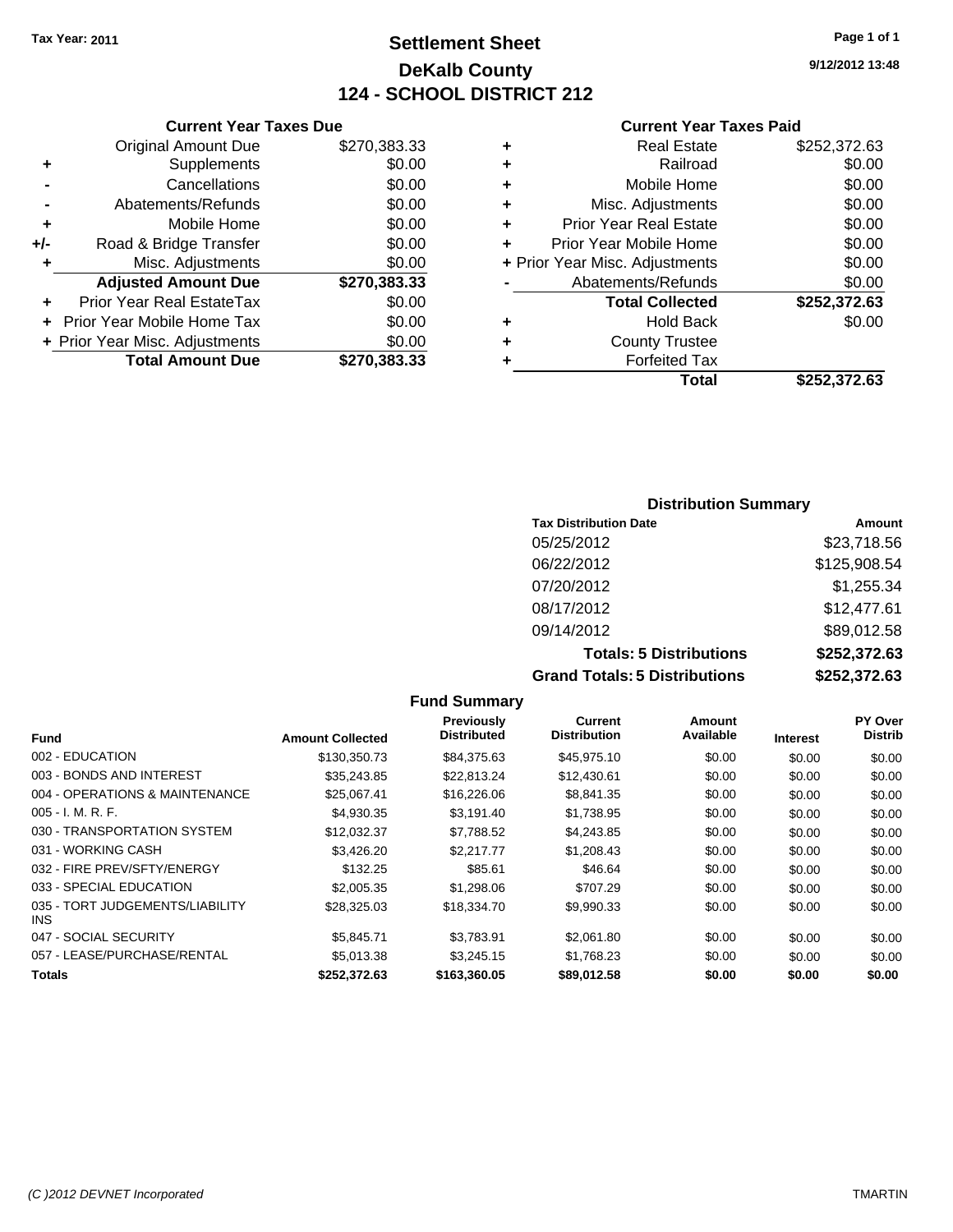### **Settlement Sheet Tax Year: 2011 Page 1 of 1 DeKalb County 125 - SCHOOL DISTRICT 220**

**9/12/2012 13:48**

| Due |  |  |  |
|-----|--|--|--|
|     |  |  |  |

|     | <b>Current Year Taxes Due</b>  |            |
|-----|--------------------------------|------------|
|     | <b>Original Amount Due</b>     | \$3,043.69 |
| ٠   | Supplements                    | \$0.00     |
|     | Cancellations                  | \$0.00     |
|     | Abatements/Refunds             | \$0.00     |
| ٠   | Mobile Home                    | \$0.00     |
| +/- | Road & Bridge Transfer         | \$0.00     |
| ٠   | Misc. Adjustments              | \$0.00     |
|     | <b>Adjusted Amount Due</b>     | \$3,043.69 |
| ÷   | Prior Year Real EstateTax      | \$0.00     |
|     | Prior Year Mobile Home Tax     | \$0.00     |
|     | + Prior Year Misc. Adjustments | \$0.00     |
|     | <b>Total Amount Due</b>        | 143.69     |

#### **Current Year Taxes Paid**

|   | Total                          | \$3,043.69 |
|---|--------------------------------|------------|
| ٠ | <b>Forfeited Tax</b>           |            |
| ٠ | <b>County Trustee</b>          |            |
| ٠ | Hold Back                      | \$0.00     |
|   | <b>Total Collected</b>         | \$3,043.69 |
|   | Abatements/Refunds             | \$0.00     |
|   | + Prior Year Misc. Adjustments | \$0.00     |
| ٠ | Prior Year Mobile Home         | \$0.00     |
| ٠ | Prior Year Real Estate         | \$0.00     |
| ٠ | Misc. Adjustments              | \$0.00     |
| ÷ | Mobile Home                    | \$0.00     |
| ÷ | Railroad                       | \$0.00     |
| ٠ | <b>Real Estate</b>             | \$3,043.69 |

### **Distribution Summary Tax Distribution Date Amount** 06/22/2012 \$1,521.84 08/17/2012 \$524.62 09/14/2012 \$997.23 **Totals: 3 Distributions \$3,043.69 Grand Totals: 3 Distributions \$3,043.69**

|  | <b>Fund Summary</b> |  |
|--|---------------------|--|
|--|---------------------|--|

|                                         |                         | <b>Previously</b><br><b>Distributed</b> | Current<br><b>Distribution</b> | Amount<br>Available |                 | <b>PY Over</b><br><b>Distrib</b> |
|-----------------------------------------|-------------------------|-----------------------------------------|--------------------------------|---------------------|-----------------|----------------------------------|
| <b>Fund</b>                             | <b>Amount Collected</b> |                                         |                                |                     | <b>Interest</b> |                                  |
| 002 - EDUCATION                         | \$1,549.50              | \$1,041.84                              | \$507.66                       | \$0.00              | \$0.00          | \$0.00                           |
| 003 - BONDS AND INTEREST                | \$468.33                | \$314.89                                | \$153.44                       | \$0.00              | \$0.00          | \$0.00                           |
| 004 - OPERATIONS & MAINTENANCE          | \$336.11                | \$225.99                                | \$110.12                       | \$0.00              | \$0.00          | \$0.00                           |
| $005 - I. M. R. F.$                     | \$48.03                 | \$32.29                                 | \$15.74                        | \$0.00              | \$0.00          | \$0.00                           |
| 030 - TRANSPORTATION SYSTEM             | \$126.91                | \$85.32                                 | \$41.59                        | \$0.00              | \$0.00          | \$0.00                           |
| 031 - WORKING CASH                      | \$40.27                 | \$27.08                                 | \$13.19                        | \$0.00              | \$0.00          | \$0.00                           |
| 032 - FIRE PREV/SFTY/ENERGY             | \$38.79                 | \$26.08                                 | \$12.71                        | \$0.00              | \$0.00          | \$0.00                           |
| 033 - SPECIAL EDUCATION                 | \$15.98                 | \$10.74                                 | \$5.24                         | \$0.00              | \$0.00          | \$0.00                           |
| 035 - TORT JUDGEMENTS/LIABILITY<br>INS. | \$331.47                | \$222.86                                | \$108.61                       | \$0.00              | \$0.00          | \$0.00                           |
| 047 - SOCIAL SECURITY                   | \$48.03                 | \$32.29                                 | \$15.74                        | \$0.00              | \$0.00          | \$0.00                           |
| 057 - LEASE/PURCHASE/RENTAL             | \$40.27                 | \$27.08                                 | \$13.19                        | \$0.00              | \$0.00          | \$0.00                           |
| Totals                                  | \$3.043.69              | \$2,046,46                              | \$997.23                       | \$0.00              | \$0.00          | \$0.00                           |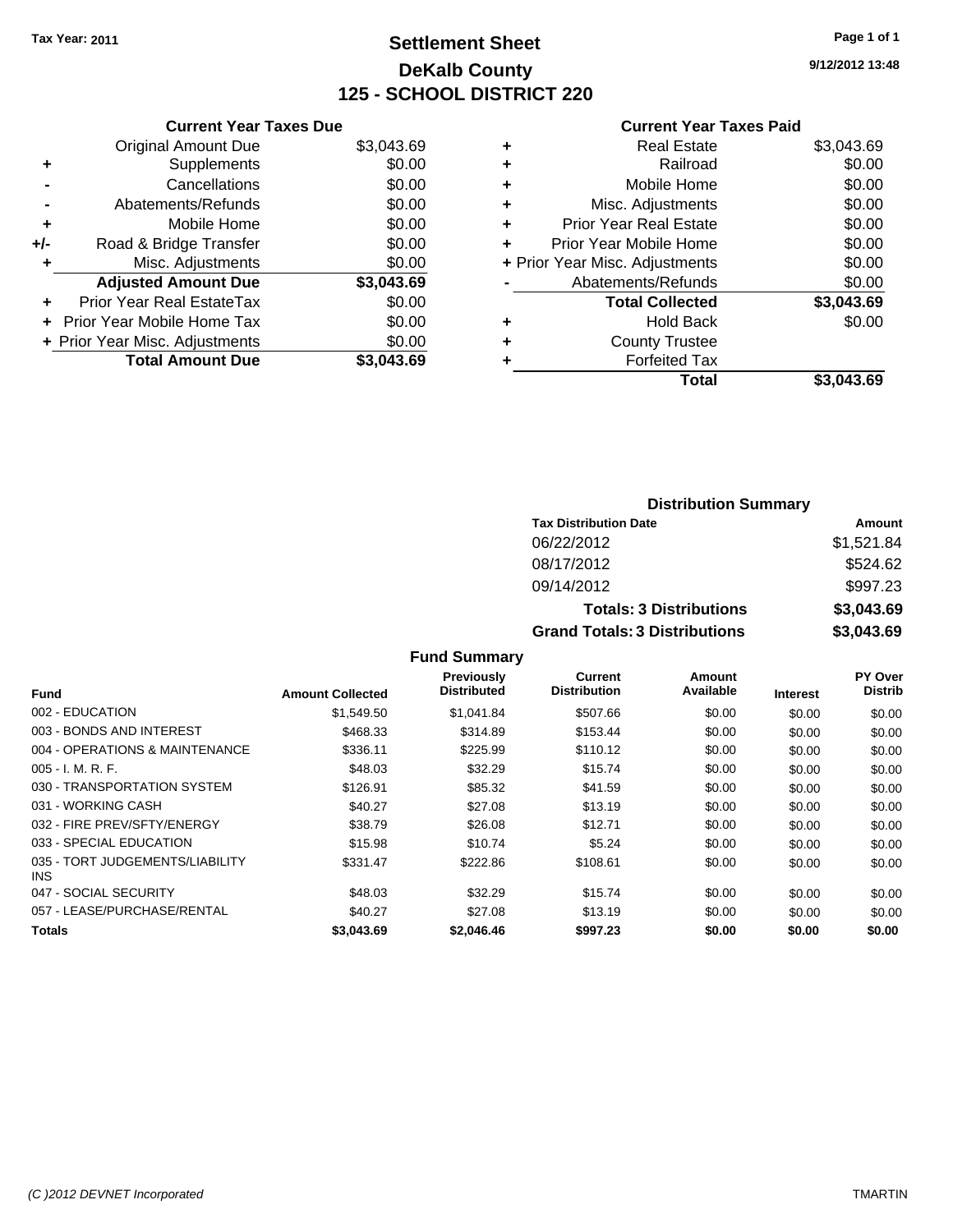### **Settlement Sheet Tax Year: 2011 Page 1 of 1 DeKalb County 126 - SCHOOL DISTRICT 269**

**9/12/2012 13:48**

#### **Current Year Taxes Paid**

|     | <b>Current Year Taxes Due</b>     |              |
|-----|-----------------------------------|--------------|
|     | <b>Original Amount Due</b>        | \$276,519.65 |
| ٠   | Supplements                       | \$0.00       |
|     | Cancellations                     | \$0.00       |
|     | Abatements/Refunds                | \$0.00       |
| ٠   | Mobile Home                       | \$0.00       |
| +/- | Road & Bridge Transfer            | \$0.00       |
| ٠   | Misc. Adjustments                 | \$0.00       |
|     | <b>Adjusted Amount Due</b>        | \$276,519.65 |
|     | Prior Year Real EstateTax         | \$0.00       |
|     | <b>Prior Year Mobile Home Tax</b> | \$0.00       |
|     | + Prior Year Misc. Adjustments    | \$0.00       |
|     | <b>Total Amount Due</b>           | \$276,519.65 |
|     |                                   |              |

|   | <b>Real Estate</b>             | \$254,422.08 |
|---|--------------------------------|--------------|
| ٠ | Railroad                       | \$0.00       |
| ٠ | Mobile Home                    | \$0.00       |
| ٠ | Misc. Adjustments              | \$0.00       |
| ÷ | <b>Prior Year Real Estate</b>  | \$0.00       |
| ٠ | Prior Year Mobile Home         | \$0.00       |
|   | + Prior Year Misc. Adjustments | \$0.00       |
|   | Abatements/Refunds             | \$0.00       |
|   | <b>Total Collected</b>         | \$254,422.08 |
| ٠ | <b>Hold Back</b>               | \$0.00       |
| ٠ | <b>County Trustee</b>          |              |
| ٠ | <b>Forfeited Tax</b>           |              |
|   | Total                          | \$254,422.08 |
|   |                                |              |

### **Distribution Summary Tax Distribution Date Amount** 05/25/2012 \$16,660.42 06/22/2012 \$132,240.99 07/20/2012 \$1,609.76 08/17/2012 \$14,058.49 09/14/2012 \$89,852.42 **Totals: 5 Distributions \$254,422.08 Grand Totals: 5 Distributions \$254,422.08**

|                                               |                         | <b>Fund Summary</b>              |                                |                     |                 |                                  |
|-----------------------------------------------|-------------------------|----------------------------------|--------------------------------|---------------------|-----------------|----------------------------------|
| <b>Fund</b>                                   | <b>Amount Collected</b> | Previously<br><b>Distributed</b> | Current<br><b>Distribution</b> | Amount<br>Available | <b>Interest</b> | <b>PY Over</b><br><b>Distrib</b> |
| 002 - EDUCATION                               | \$165,539.24            | \$107.076.95                     | \$58,462.29                    | \$0.00              | \$0.00          | \$0.00                           |
| 003 - BONDS AND INTEREST                      | \$0.00                  | \$0.00                           | \$0.00                         | \$0.00              | \$0.00          | \$0.00                           |
| 004 - OPERATIONS & MAINTENANCE                | \$43,355.56             | \$28,043.99                      | \$15,311.57                    | \$0.00              | \$0.00          | \$0.00                           |
| $005 - I. M. R. F.$                           | \$4,300.75              | \$2,781.88                       | \$1,518.87                     | \$0.00              | \$0.00          | \$0.00                           |
| 030 - TRANSPORTATION SYSTEM                   | \$9,459.40              | \$6.118.69                       | \$3,340.71                     | \$0.00              | \$0.00          | \$0.00                           |
| 031 - WORKING CASH                            | \$3.941.50              | \$2,549.51                       | \$1,391.99                     | \$0.00              | \$0.00          | \$0.00                           |
| 033 - SPECIAL EDUCATION                       | \$1,576.66              | \$1.019.84                       | \$556.82                       | \$0.00              | \$0.00          | \$0.00                           |
| 035 - TORT JUDGEMENTS/LIABILITY<br><b>INS</b> | \$21,948.22             | \$14,196.92                      | \$7,751.30                     | \$0.00              | \$0.00          | \$0.00                           |
| 047 - SOCIAL SECURITY                         | \$4,300.75              | \$2.781.88                       | \$1.518.87                     | \$0.00              | \$0.00          | \$0.00                           |
| <b>Totals</b>                                 | \$254,422.08            | \$164,569.66                     | \$89,852.42                    | \$0.00              | \$0.00          | \$0.00                           |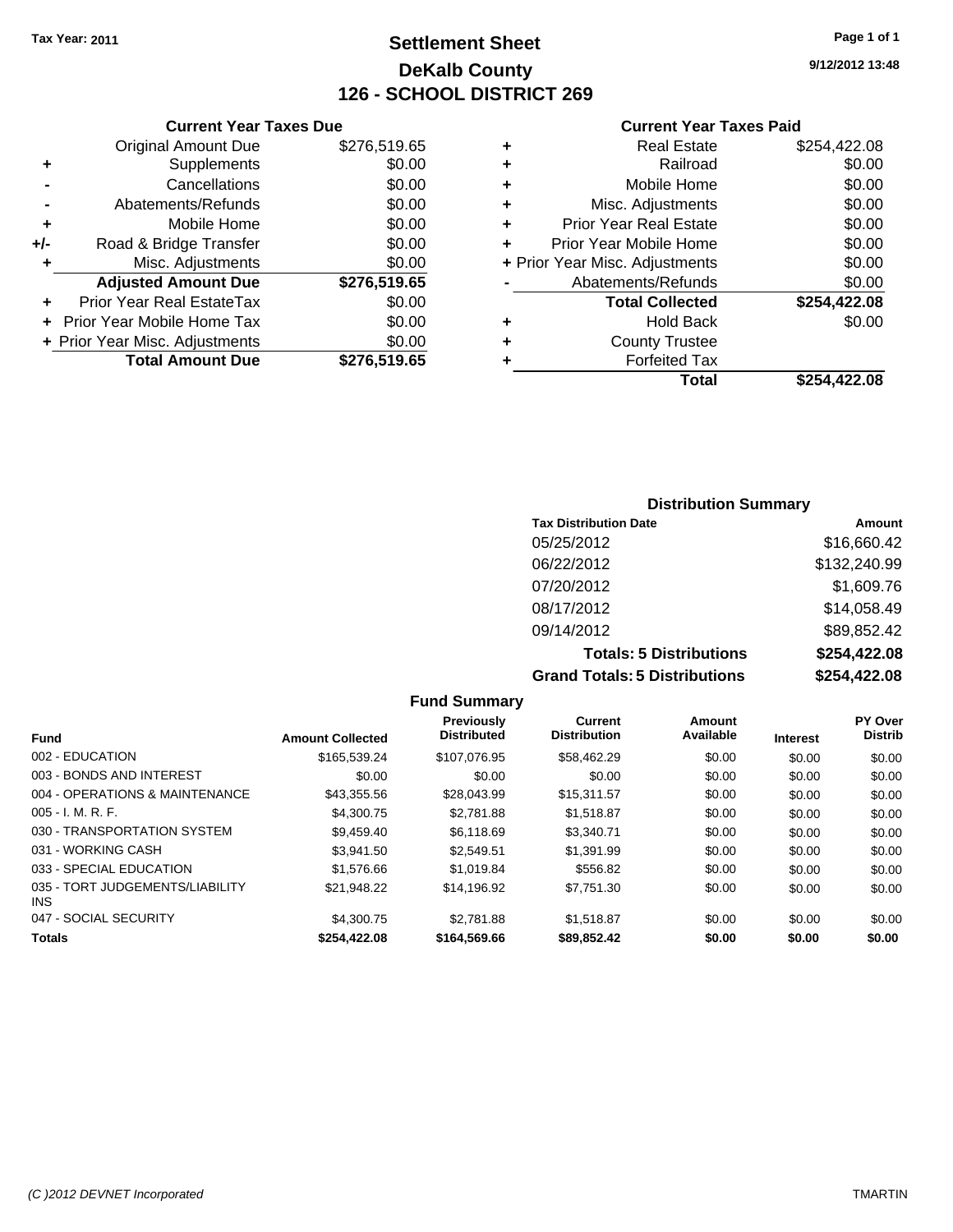### **Settlement Sheet Tax Year: 2011 Page 1 of 1 DeKalb County 127 - SCHOOL DISTRICT 271**

**9/12/2012 13:48**

#### **Current Year Taxes Paid**

### Original Amount Due \$51,611.77 **+** Supplements \$0.00 **-** Cancellations \$0.00 **-** Abatements/Refunds **\$0.00**<br> **4** Mobile Home 60.00 **+** Mobile Home

|     | <b>Total Amount Due</b>        | \$51,611.77 |
|-----|--------------------------------|-------------|
|     | + Prior Year Misc. Adjustments | \$0.00      |
|     | + Prior Year Mobile Home Tax   | \$0.00      |
|     | Prior Year Real EstateTax      | \$0.00      |
|     | <b>Adjusted Amount Due</b>     | \$51,611.77 |
| ÷   | Misc. Adjustments              | \$0.00      |
| +/- | Road & Bridge Transfer         | \$0.00      |
|     |                                | ៴៴.៴៴       |

**Current Year Taxes Due**

### **Distribution Summary**

| <b>Tax Distribution Date</b>         | Amount      |
|--------------------------------------|-------------|
| 05/25/2012                           | \$4,106.67  |
| 06/22/2012                           | \$27,657.50 |
| 08/17/2012                           | \$2,817.83  |
| 09/14/2012                           | \$13,503.97 |
| <b>Totals: 4 Distributions</b>       | \$48,085.97 |
| <b>Grand Totals: 4 Distributions</b> | \$48,085.97 |

| <b>Fund</b>                             | <b>Amount Collected</b> | <b>Previously</b><br><b>Distributed</b> | <b>Current</b><br><b>Distribution</b> | Amount<br>Available | <b>Interest</b> | <b>PY Over</b><br><b>Distrib</b> |
|-----------------------------------------|-------------------------|-----------------------------------------|---------------------------------------|---------------------|-----------------|----------------------------------|
| 002 - EDUCATION                         | \$27,013.28             | \$19,427.16                             | \$7,586.12                            | \$0.00              | \$0.00          | \$0.00                           |
| 003 - BONDS AND INTEREST                |                         |                                         |                                       |                     |                 |                                  |
|                                         | \$11.200.52             | \$8,055.08                              | \$3,145.44                            | \$0.00              | \$0.00          | \$0.00                           |
| 004 - OPERATIONS & MAINTENANCE          | \$4,748.14              | \$3,414.72                              | \$1,333.42                            | \$0.00              | \$0.00          | \$0.00                           |
| $005 - I. M. R. F.$                     | \$1,142.90              | \$821.94                                | \$320.96                              | \$0.00              | \$0.00          | \$0.00                           |
| 030 - TRANSPORTATION SYSTEM             | \$1,454.61              | \$1,046.11                              | \$408.50                              | \$0.00              | \$0.00          | \$0.00                           |
| 031 - WORKING CASH                      | \$283.66                | \$204.00                                | \$79.66                               | \$0.00              | \$0.00          | \$0.00                           |
| 032 - FIRE PREV/SFTY/ENERGY             | \$22.93                 | \$16.49                                 | \$6.44                                | \$0.00              | \$0.00          | \$0.00                           |
| 033 - SPECIAL EDUCATION                 | \$229.28                | \$164.89                                | \$64.39                               | \$0.00              | \$0.00          | \$0.00                           |
| 035 - TORT JUDGEMENTS/LIABILITY<br>INS. | \$1,870.20              | \$1,344.99                              | \$525.21                              | \$0.00              | \$0.00          | \$0.00                           |
| 047 - SOCIAL SECURITY                   | \$1.246.77              | \$896.64                                | \$350.13                              | \$0.00              | \$0.00          | \$0.00                           |
| 057 - LEASE/PURCHASE/RENTAL             | \$311.74                | \$224.19                                | \$87.55                               | \$0.00              | \$0.00          | \$0.00                           |
| 109 - PRIOR YEAR ADJUSTMENT             | $$-1,438.06$            | $$-1,034.21$                            | $$-403.85$                            | \$0.00              | \$0.00          | \$0.00                           |
| Totals                                  | \$48,085.97             | \$34,582.00                             | \$13,503.97                           | \$0.00              | \$0.00          | \$0.00                           |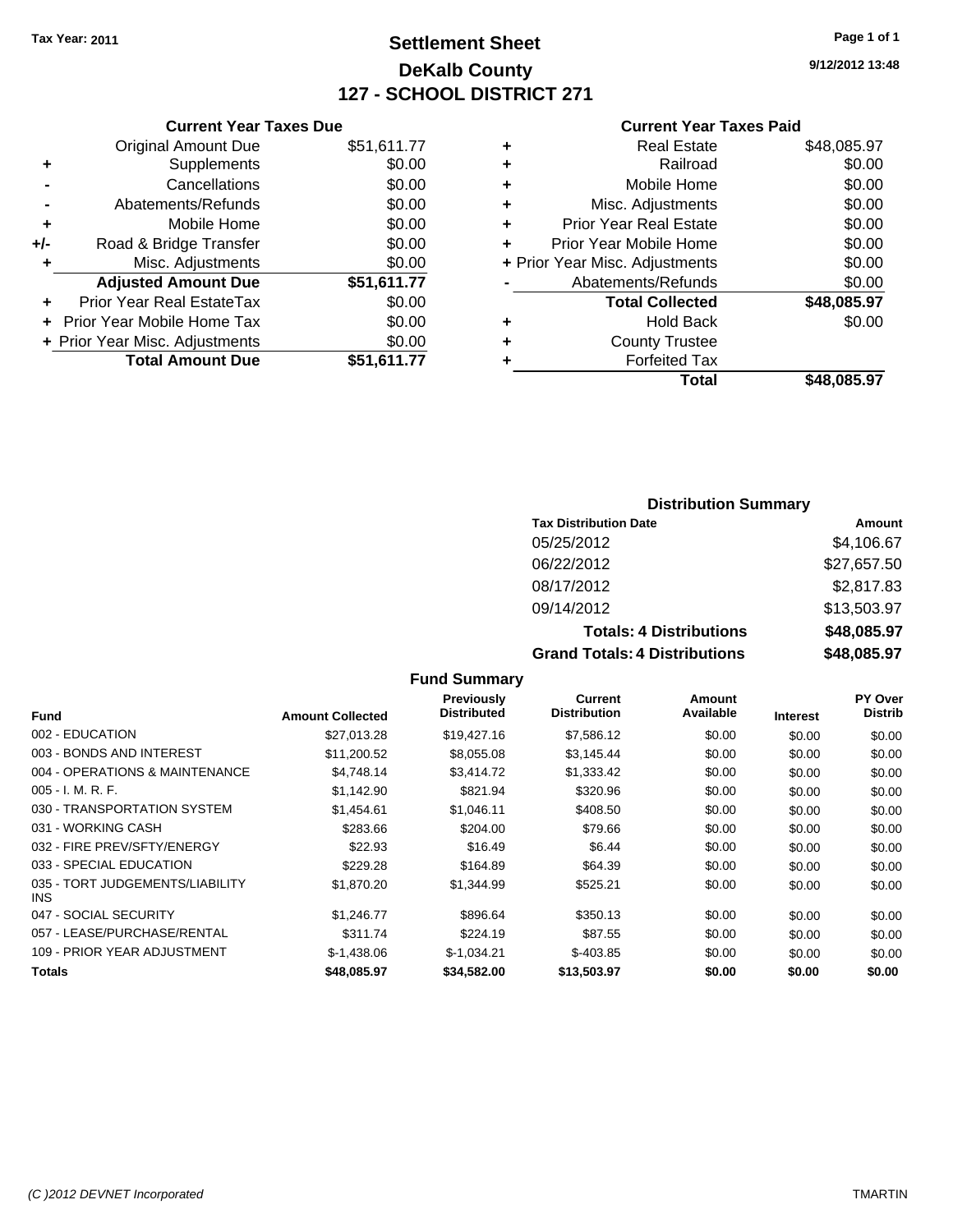### **Settlement Sheet Tax Year: 2011 Page 1 of 1 DeKalb County 128 - SCHOOL DISTRICT 300**

**9/12/2012 13:48**

### **Current Year Taxes Paid**

|     | <b>Current Year Taxes Due</b>  |            |
|-----|--------------------------------|------------|
|     | <b>Original Amount Due</b>     | \$7,518.45 |
| ٠   | Supplements                    | \$0.00     |
|     | Cancellations                  | \$0.00     |
|     | Abatements/Refunds             | \$0.00     |
| ٠   | Mobile Home                    | \$0.00     |
| +/- | Road & Bridge Transfer         | \$0.00     |
| ٠   | Misc. Adjustments              | \$0.00     |
|     | <b>Adjusted Amount Due</b>     | \$7,518.45 |
|     | Prior Year Real EstateTax      | \$0.00     |
|     | Prior Year Mobile Home Tax     | \$0.00     |
|     | + Prior Year Misc. Adjustments | \$0.00     |
|     | <b>Total Amount Due</b>        | \$7,518.45 |
|     |                                |            |

| ٠ | Real Estate                    | \$7,518.45 |
|---|--------------------------------|------------|
| ٠ | Railroad                       | \$0.00     |
| ٠ | Mobile Home                    | \$0.00     |
| ٠ | Misc. Adjustments              | \$0.00     |
| ٠ | <b>Prior Year Real Estate</b>  | \$0.00     |
| ÷ | Prior Year Mobile Home         | \$0.00     |
|   | + Prior Year Misc. Adjustments | \$0.00     |
|   | Abatements/Refunds             | \$0.00     |
|   | <b>Total Collected</b>         | \$7,518.45 |
| ٠ | Hold Back                      | \$0.00     |
| ٠ | <b>County Trustee</b>          |            |
|   | <b>Forfeited Tax</b>           |            |
|   | Total                          | \$7,518.45 |

### **Distribution Summary Tax Distribution Date Amount** 05/25/2012 \$2,437.64 06/22/2012 \$1,321.58 08/17/2012 \$2,437.65 09/14/2012 \$1,321.58 **Totals: 4 Distributions \$7,518.45 Grand Totals: 4 Distributions \$7,518.45**

|                                               |                         | <b>Previously</b><br><b>Distributed</b> | Current<br><b>Distribution</b> | Amount<br>Available |                 | PY Over<br><b>Distrib</b> |
|-----------------------------------------------|-------------------------|-----------------------------------------|--------------------------------|---------------------|-----------------|---------------------------|
| <b>Fund</b>                                   | <b>Amount Collected</b> |                                         |                                |                     | <b>Interest</b> |                           |
| 002 - EDUCATION                               | \$5.071.71              | \$4.180.20                              | \$891.51                       | \$0.00              | \$0.00          | \$0.00                    |
| 003 - BONDS AND INTEREST                      | \$1,068.88              | \$881.00                                | \$187.88                       | \$0.00              | \$0.00          | \$0.00                    |
| 004 - OPERATIONS & MAINTENANCE                | \$676.39                | \$557.49                                | \$118.90                       | \$0.00              | \$0.00          | \$0.00                    |
| $005 - I. M. R. F.$                           | \$144.85                | \$119.38                                | \$25.47                        | \$0.00              | \$0.00          | \$0.00                    |
| 030 - TRANSPORTATION SYSTEM                   | \$327.49                | \$269.93                                | \$57.56                        | \$0.00              | \$0.00          | \$0.00                    |
| 031 - WORKING CASH                            | \$0.92                  | \$0.76                                  | \$0.16                         | \$0.00              | \$0.00          | \$0.00                    |
| 033 - SPECIAL EDUCATION                       | \$65.13                 | \$53.69                                 | \$11.44                        | \$0.00              | \$0.00          | \$0.00                    |
| 035 - TORT JUDGEMENTS/LIABILITY<br><b>INS</b> | \$0.00                  | \$0.00                                  | \$0.00                         | \$0.00              | \$0.00          | \$0.00                    |
| 047 - SOCIAL SECURITY                         | \$163.08                | \$134.42                                | \$28.66                        | \$0.00              | \$0.00          | \$0.00                    |
| <b>Totals</b>                                 | \$7.518.45              | \$6,196.87                              | \$1,321.58                     | \$0.00              | \$0.00          | \$0.00                    |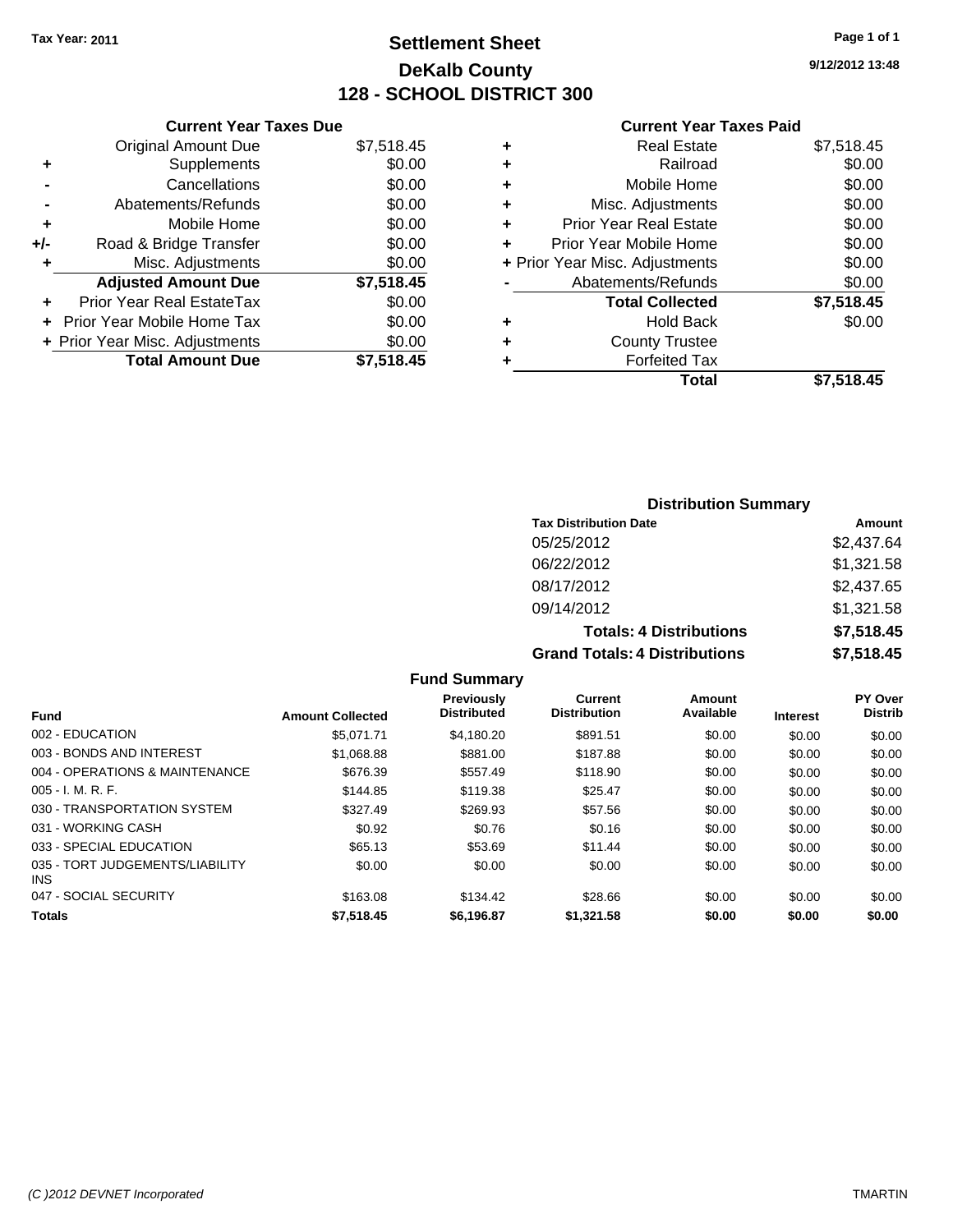### **Settlement Sheet Tax Year: 2011 Page 1 of 1 DeKalb County 129 - SCHOOL DISTRICT 301**

**9/12/2012 13:48**

#### **Current Year Taxes Paid**

| <b>Current Year Taxes Due</b>     |                         |
|-----------------------------------|-------------------------|
| <b>Original Amount Due</b>        | \$7,510.16              |
| Supplements                       | \$0.00                  |
| Cancellations                     | \$0.00                  |
| Abatements/Refunds                | \$0.00                  |
| Mobile Home                       | \$0.00                  |
| Road & Bridge Transfer            | \$0.00                  |
| Misc. Adjustments                 | \$0.00                  |
| <b>Adjusted Amount Due</b>        | \$7,510.16              |
| Prior Year Real EstateTax         | \$0.00                  |
| <b>Prior Year Mobile Home Tax</b> | \$0.00                  |
| + Prior Year Misc. Adjustments    | \$0.00                  |
|                                   | \$7,510.16              |
|                                   | <b>Total Amount Due</b> |

| ٠ | <b>Real Estate</b>             | \$7,510.15 |
|---|--------------------------------|------------|
| ٠ | Railroad                       | \$0.00     |
| ٠ | Mobile Home                    | \$0.00     |
| ٠ | Misc. Adjustments              | \$0.00     |
| ÷ | <b>Prior Year Real Estate</b>  | \$0.00     |
| ÷ | Prior Year Mobile Home         | \$0.00     |
|   | + Prior Year Misc. Adjustments | \$0.00     |
|   | Abatements/Refunds             | \$0.00     |
|   | <b>Total Collected</b>         | \$7,510.15 |
| ٠ | <b>Hold Back</b>               | \$0.00     |
| ٠ | <b>County Trustee</b>          |            |
| ٠ | <b>Forfeited Tax</b>           |            |
|   | Total                          | \$7,510.15 |
|   |                                |            |

| <b>Distribution Summary</b>          |            |
|--------------------------------------|------------|
| <b>Tax Distribution Date</b>         | Amount     |
| 06/22/2012                           | \$2,258.40 |
| 08/17/2012                           | \$1,496.68 |
| 09/14/2012                           | \$3,755.07 |
| <b>Totals: 3 Distributions</b>       | \$7,510.15 |
| <b>Grand Totals: 3 Distributions</b> | \$7,510.15 |

| <b>Fund</b>                                         | <b>Amount Collected</b> | <b>Previously</b><br><b>Distributed</b> | Current<br><b>Distribution</b> | Amount<br>Available | <b>Interest</b> | <b>PY Over</b><br><b>Distrib</b> |
|-----------------------------------------------------|-------------------------|-----------------------------------------|--------------------------------|---------------------|-----------------|----------------------------------|
| 002 - EDUCATION                                     | \$4.750.82              | \$2,375.43                              | \$2,375.39                     | \$0.00              | \$0.00          | \$0.00                           |
| 003 - BONDS AND INTEREST                            | \$1,270.06              | \$635.03                                | \$635.03                       | \$0.00              | \$0.00          | \$0.00                           |
| 004 - OPERATIONS & MAINTENANCE                      | \$778.64                | \$389.32                                | \$389.32                       | \$0.00              | \$0.00          | \$0.00                           |
| $005 - I. M. R. F.$                                 | \$81.41                 | \$40.70                                 | \$40.71                        | \$0.00              | \$0.00          | \$0.00                           |
| 030 - TRANSPORTATION SYSTEM                         | \$341.34                | \$170.66                                | \$170.68                       | \$0.00              | \$0.00          | \$0.00                           |
| 031 - WORKING CASH                                  | \$6.06                  | \$3.03                                  | \$3.03                         | \$0.00              | \$0.00          | \$0.00                           |
| 033 - SPECIAL EDUCATION                             | \$48.59                 | \$24.29                                 | \$24.30                        | \$0.00              | \$0.00          | \$0.00                           |
| 035 - TORT JUDGMENTS, LIABILITY<br><b>INSURANCE</b> | \$123.90                | \$61.95                                 | \$61.95                        | \$0.00              | \$0.00          | \$0.00                           |
| 047 - SOCIAL SECURITY                               | \$109.33                | \$54.67                                 | \$54.66                        | \$0.00              | \$0.00          | \$0.00                           |
| <b>Totals</b>                                       | \$7,510.15              | \$3,755.08                              | \$3,755.07                     | \$0.00              | \$0.00          | \$0.00                           |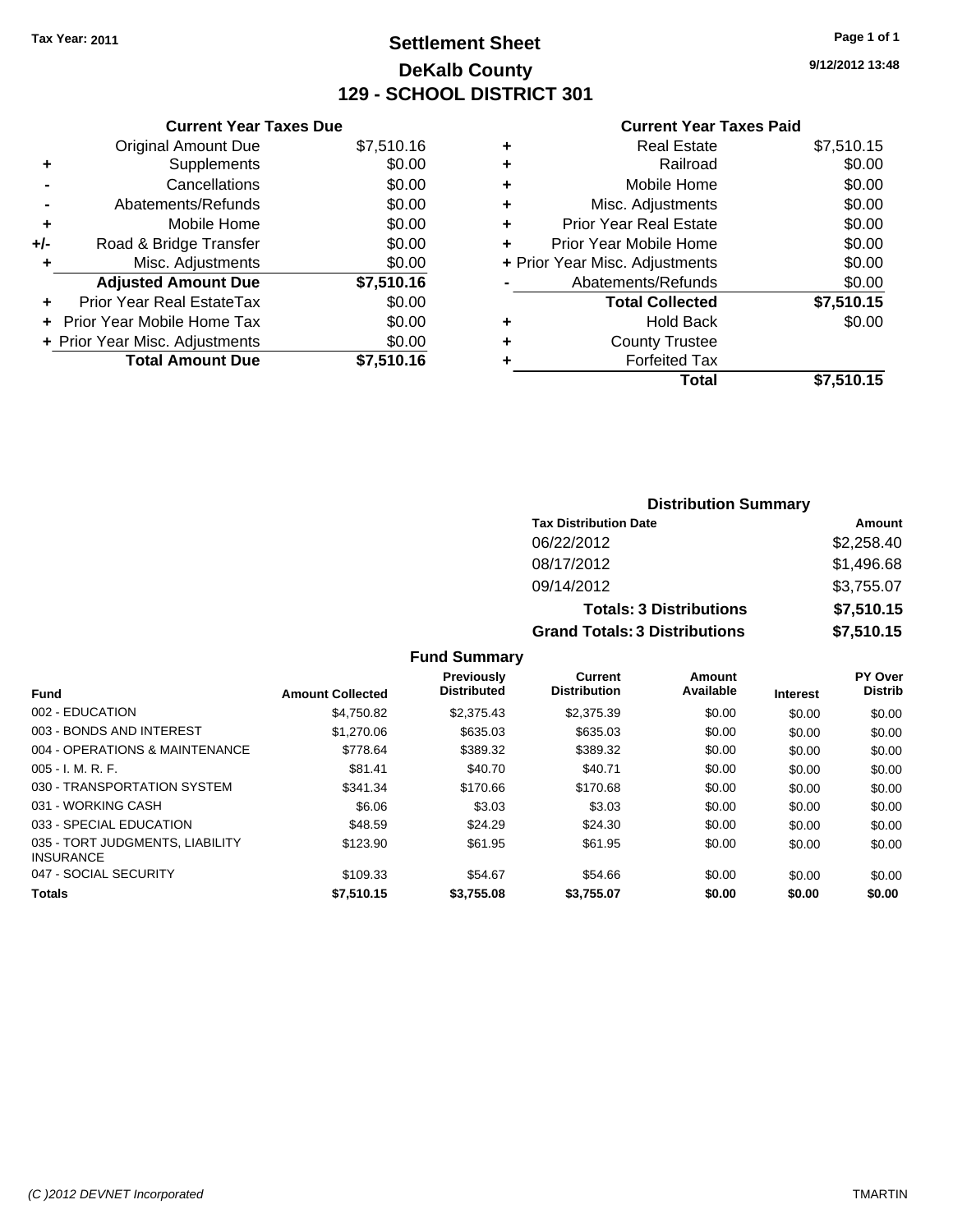**Current Year Taxes Due** Original Amount Due \$1,727,148.91

**Adjusted Amount Due \$1,726,759.89**

**Total Amount Due \$1,725,980.62**

**+** Supplements \$4,134.77 **-** Cancellations \$4,492.48 **-** Abatements/Refunds \$31.31 **+** Mobile Home \$0.00 **+/-** Road & Bridge Transfer \$0.00 **+** Misc. Adjustments \$0.00

**+** Prior Year Real EstateTax (\$779.27) **+** Prior Year Mobile Home Tax \$0.00 **+ Prior Year Misc. Adjustments**  $$0.00$ 

### **Settlement Sheet Tax Year: 2011 Page 1 of 1 DeKalb County 130 - SCHOOL DISTRICT 302**

**9/12/2012 13:48**

#### **Current Year Taxes Paid**

| Total                          | \$1,686,700.13 |
|--------------------------------|----------------|
| <b>Forfeited Tax</b>           |                |
| <b>County Trustee</b>          |                |
| Hold Back                      | \$0.00         |
| <b>Total Collected</b>         | \$1,686,700.13 |
| Abatements/Refunds             | \$31.31        |
| + Prior Year Misc. Adjustments | \$0.00         |
| Prior Year Mobile Home         | \$0.00         |
| <b>Prior Year Real Estate</b>  | (\$779.27)     |
| Misc. Adjustments              | \$0.00         |
| Mobile Home                    | \$0.00         |
| Railroad                       | \$30,152.40    |
| <b>Real Estate</b>             | \$1,657,358.31 |
|                                |                |

## **Distribution Summary Tax Distribution Date Amount** 05/25/2012 \$153,627.97 06/22/2012 \$739,064.58 07/20/2012 \$14,165.87

08/17/2012 \$71,557.44 09/14/2012 \$708,284.27 **Totals: 5 Distributions \$1,686,700.13 Grand Totals: 5 Distributions \$1,686,700.13**

| <b>Fund</b>                    |              | <b>Amount Collected</b> | Previously<br><b>Distributed</b> | Current<br><b>Distribution</b> | Amount<br>Available | <b>Interest</b> | <b>PY Over</b><br><b>Distrib</b> |
|--------------------------------|--------------|-------------------------|----------------------------------|--------------------------------|---------------------|-----------------|----------------------------------|
| 002 - EDUCATION                |              | \$1,116,543.17          | \$647,680.96                     | \$468.862.21                   | \$0.00              | \$0.00          | \$0.00                           |
| 003 - BONDS AND INTEREST       |              | \$314,790.56            | \$182,602.75                     | \$132,187.81                   | \$0.00              | \$0.00          | \$0.00                           |
| 004 - OPERATIONS & MAINTENANCE |              | \$136,388,27            | \$79.115.69                      | \$57,272.58                    | \$0.00              | \$0.00          | \$0.00                           |
| $005 - I. M. R. F.$            |              | \$16,224.36             | \$9.411.37                       | \$6.812.99                     | \$0.00              | \$0.00          | \$0.00                           |
| 030 - TRANSPORTATION SYSTEM    |              | \$64.894.11             | \$37.643.58                      | \$27,250.53                    | \$0.00              | \$0.00          | \$0.00                           |
| 031 - WORKING CASH             |              | \$3,607.85              | \$2,092.83                       | \$1,515.02                     | \$0.00              | \$0.00          | \$0.00                           |
| 033 - SPECIAL EDUCATION        |              | \$10,818.50             | \$6.275.56                       | \$4.542.94                     | \$0.00              | \$0.00          | \$0.00                           |
| 047 - SOCIAL SECURITY          |              | \$23,433,31             | \$13.593.12                      | \$9,840.19                     | \$0.00              | \$0.00          | \$0.00                           |
| <b>Totals</b>                  |              | \$1,686,700.13          | \$978,415.86                     | \$708,284.27                   | \$0.00              | \$0.00          | \$0.00                           |
|                                |              |                         | <b>Abatement Detail</b>          |                                |                     |                 |                                  |
| Voor Course                    | Account Tune |                         | Amount Adjustment Description    |                                |                     |                 |                                  |

|                         | Year Source                         | <b>Account Type</b> | <b>Amount Adiustment Description</b>              |
|-------------------------|-------------------------------------|---------------------|---------------------------------------------------|
|                         | 2011 RE - Real Estate PTAB Decision |                     | \$31.31 09-34-100-004 PTAB INTEREST REFUND by TBA |
| <b>Totals 1 entries</b> |                                     |                     | \$31.31                                           |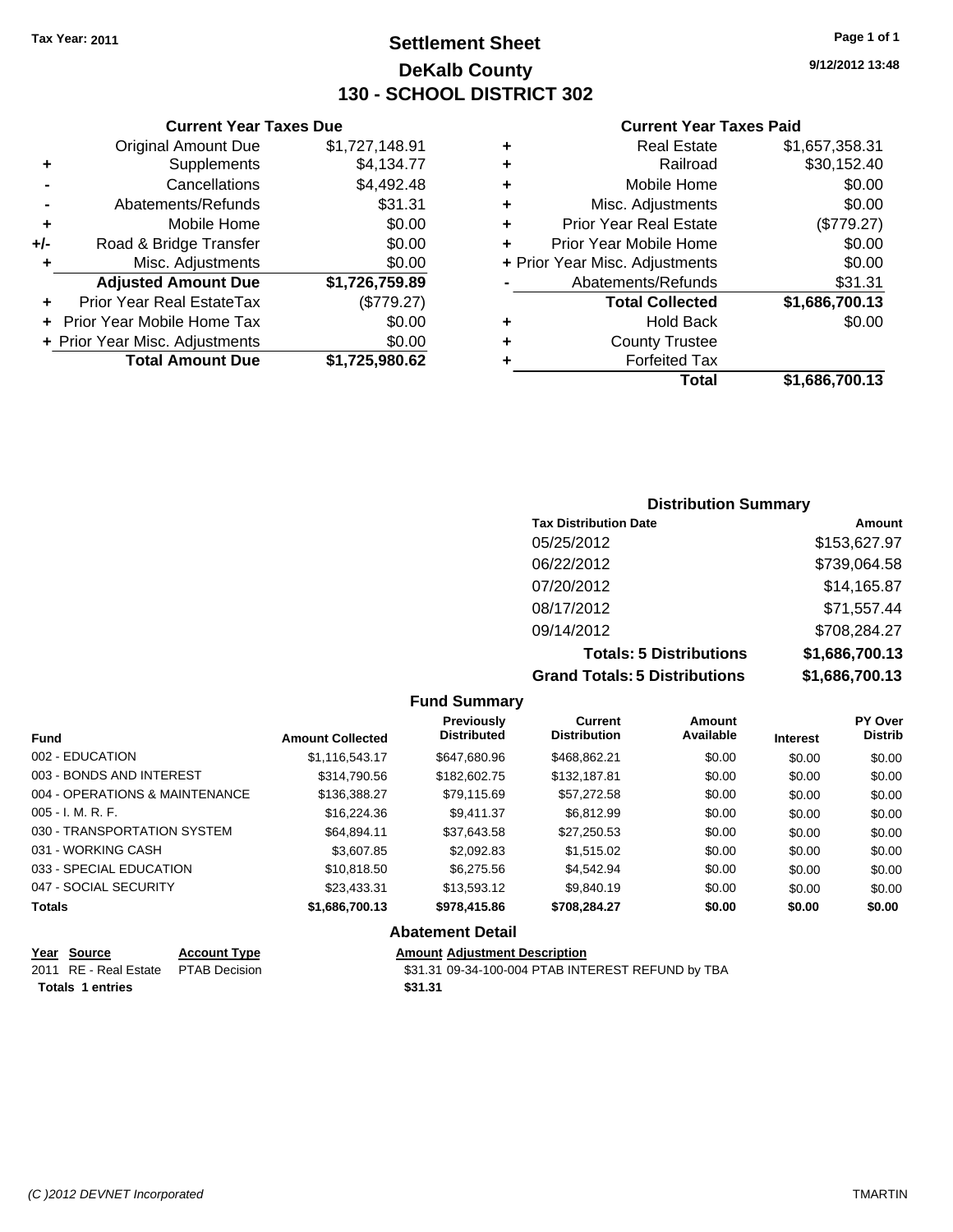### **Settlement Sheet Tax Year: 2011 Page 1 of 1 DeKalb County 131 - SCHOOL DISTRICT 424**

**9/12/2012 13:48**

### **Current Year Taxes Paid**

|   | Total                          | \$9.306.454.80 |
|---|--------------------------------|----------------|
|   | <b>Forfeited Tax</b>           |                |
| ٠ | <b>County Trustee</b>          |                |
| ٠ | <b>Hold Back</b>               | \$0.00         |
|   | <b>Total Collected</b>         | \$9,306,454.80 |
|   | Abatements/Refunds             | \$0.00         |
|   | + Prior Year Misc. Adjustments | \$0.00         |
| ٠ | Prior Year Mobile Home         | \$0.00         |
| ٠ | <b>Prior Year Real Estate</b>  | \$2,863.46     |
| ٠ | Misc. Adjustments              | \$0.00         |
| ٠ | Mobile Home                    | \$0.00         |
| ٠ | Railroad                       | \$70,643.10    |
| ٠ | <b>Real Estate</b>             | \$9,232,948.24 |

|     | <b>Current Year Taxes Due</b>  |                |
|-----|--------------------------------|----------------|
|     | <b>Original Amount Due</b>     | \$9,712,376.84 |
| ٠   | Supplements                    | \$63,393.99    |
|     | Cancellations                  | \$77,335.06    |
|     | Abatements/Refunds             | \$0.00         |
| ٠   | Mobile Home                    | \$0.00         |
| +/- | Road & Bridge Transfer         | \$0.00         |
| ٠   | Misc. Adjustments              | \$0.00         |
|     | <b>Adjusted Amount Due</b>     | \$9,698,435.77 |
|     | Prior Year Real EstateTax      | \$2,863.46     |
|     | Prior Year Mobile Home Tax     | \$0.00         |
|     | + Prior Year Misc. Adjustments | \$0.00         |
|     | <b>Total Amount Due</b>        | \$9,701,299.23 |

| <b>Distribution Summary</b> |  |
|-----------------------------|--|
|-----------------------------|--|

| <b>Tax Distribution Date</b>         | Amount         |
|--------------------------------------|----------------|
| 05/25/2012                           | \$934,726.79   |
| 06/22/2012                           | \$4,175,059.49 |
| 07/20/2012                           | \$69,043.44    |
| 08/17/2012                           | \$424,321.12   |
| 09/14/2012                           | \$3,703,303.96 |
| <b>Totals: 5 Distributions</b>       | \$9,306,454.80 |
| <b>Grand Totals: 5 Distributions</b> | \$9,306,454.80 |

|                                         |                         | <b>Fund Summary</b>              |                                |                     |                 |                           |
|-----------------------------------------|-------------------------|----------------------------------|--------------------------------|---------------------|-----------------|---------------------------|
| <b>Fund</b>                             | <b>Amount Collected</b> | Previously<br><b>Distributed</b> | Current<br><b>Distribution</b> | Amount<br>Available | <b>Interest</b> | PY Over<br><b>Distrib</b> |
| 002 - EDUCATION                         | \$4,883,692.47          | \$2.940.331.88                   | \$1,943,360.59                 | \$0.00              | \$0.00          | \$0.00                    |
| 003 - BONDS AND INTEREST                | \$1.892.048.79          | \$1,139,148.58                   | \$752,900.21                   | \$0.00              | \$0.00          | \$0.00                    |
| 004 - OPERATIONS & MAINTENANCE          | \$1,224,338.58          | \$737,139.32                     | \$487,199.26                   | \$0.00              | \$0.00          | \$0.00                    |
| $005 - I. M. R. F.$                     | \$250.297.11            | \$150,696.75                     | \$99,600.36                    | \$0.00              | \$0.00          | \$0.00                    |
| 030 - TRANSPORTATION SYSTEM             | \$369,103.30            | \$222,226.56                     | \$146,876.74                   | \$0.00              | \$0.00          | \$0.00                    |
| 031 - WORKING CASH                      | \$81.040.61             | \$48.792.24                      | \$32,248.37                    | \$0.00              | \$0.00          | \$0.00                    |
| 032 - FIRE PREV/SFTY/ENERGY             | \$9,008.65              | \$5,423.85                       | \$3,584.80                     | \$0.00              | \$0.00          | \$0.00                    |
| 033 - SPECIAL EDUCATION                 | \$76,526.98             | \$46.074.71                      | \$30.452.27                    | \$0.00              | \$0.00          | \$0.00                    |
| 035 - TORT JUDGEMENTS/LIABILITY<br>INS. | \$153,063.25            | \$92,155.01                      | \$60,908.24                    | \$0.00              | \$0.00          | \$0.00                    |
| 047 - SOCIAL SECURITY                   | \$324,106.58            | \$195,135.31                     | \$128,971.27                   | \$0.00              | \$0.00          | \$0.00                    |
| 057 - LEASE/PURCHASE/RENTAL             | \$43,228.48             | \$26,026.63                      | \$17,201.85                    | \$0.00              | \$0.00          | \$0.00                    |
| Totals                                  | \$9,306,454.80          | \$5,603,150.84                   | \$3,703,303.96                 | \$0.00              | \$0.00          | \$0.00                    |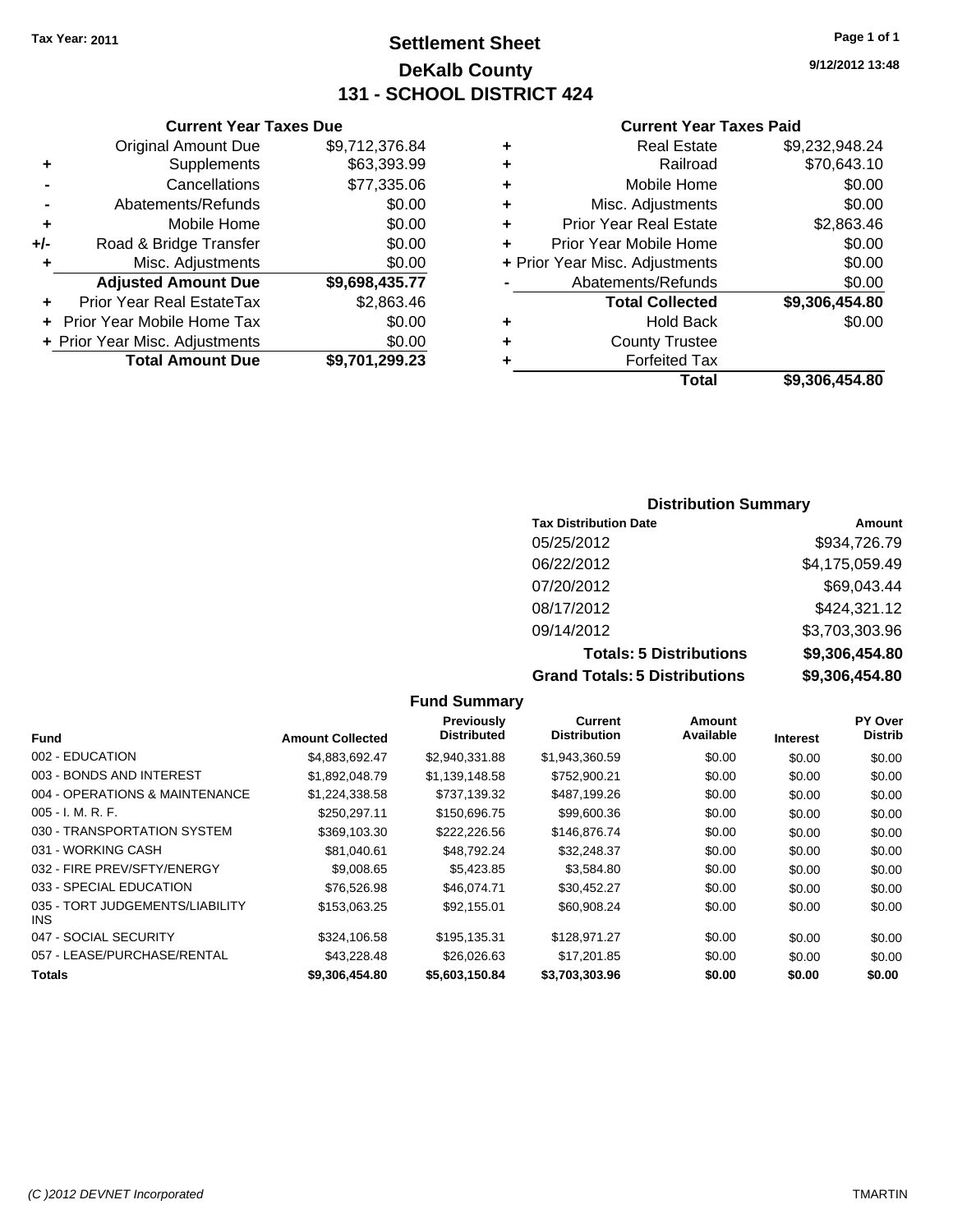### **Settlement Sheet Tax Year: 2011 Page 1 of 2 DeKalb County 132 - SCHOOL DISTRICT 425**

**9/12/2012 13:48**

#### **Current Year Taxes Paid**

|   | <b>Real Estate</b>             | \$6,309,631.80 |
|---|--------------------------------|----------------|
| ٠ | Railroad                       | \$118,542.24   |
| ٠ | Mobile Home                    | \$0.00         |
| ÷ | Misc. Adjustments              | \$1,953.56     |
| ٠ | <b>Prior Year Real Estate</b>  | (\$6,793.27)   |
| ٠ | Prior Year Mobile Home         | \$0.00         |
|   | + Prior Year Misc. Adjustments | \$0.00         |
|   | Abatements/Refunds             | \$267.18       |
|   | <b>Total Collected</b>         | \$6,423,067.15 |
| ٠ | <b>Hold Back</b>               | \$0.00         |
|   | <b>County Trustee</b>          |                |
|   | <b>Forfeited Tax</b>           |                |
|   | Total                          | \$6.423.067.15 |

|     | <b>Current Year Taxes Due</b>  |                |
|-----|--------------------------------|----------------|
|     | <b>Original Amount Due</b>     | \$6,848,245.45 |
| ٠   | Supplements                    | \$31,438.09    |
|     | Cancellations                  | \$36,052.54    |
|     | Abatements/Refunds             | \$267.18       |
| ÷   | Mobile Home                    | \$0.00         |
| +/- | Road & Bridge Transfer         | \$0.00         |
| ٠   | Misc. Adjustments              | \$1,953.56     |
|     | <b>Adjusted Amount Due</b>     | \$6,845,317.38 |
|     | Prior Year Real EstateTax      | (\$6,793.27)   |
|     | Prior Year Mobile Home Tax     | \$0.00         |
|     | + Prior Year Misc. Adjustments | \$0.00         |
|     | <b>Total Amount Due</b>        | \$6,838,524.11 |

### **Distribution Summary**

| <b>Tax Distribution Date</b>         | Amount         |
|--------------------------------------|----------------|
| 05/25/2012                           | \$431,106.43   |
| 06/22/2012                           | \$3,167,522.78 |
| 07/20/2012                           | \$59,385.16    |
| 08/17/2012                           | \$222,198.64   |
| 09/14/2012                           | \$2,542,854.14 |
| <b>Totals: 5 Distributions</b>       | \$6,423,067.15 |
| <b>Grand Totals: 5 Distributions</b> | \$6,423,067.15 |

#### **Fund Summary Fund Interest Amount Collected Distributed PY Over Distrib Amount Available Current Distribution Previously** 002 - EDUCATION \$5,281,322.00 \$3,190,478.00 \$2,090,844.00 \$0.00 \$0.00 \$0.00 003 - BONDS AND INTEREST  $$0.00$   $$0.00$   $$0.00$   $$0.00$   $$0.00$   $$0.00$   $$0.00$   $$0.00$ 004 - OPERATIONS & MAINTENANCE \$299,507.61 \$180,934.32 \$118,573.29 \$0.00 \$0.00 \$0.00 005 - I. M. R. F. \$85,574.53 \$51,696.08 \$33,878.45 \$0.00 \$0.00 \$0.00 030 - TRANSPORTATION SYSTEM \$320,883.58 \$193,847.67 \$127,035.91 \$0.00 \$0.00 \$0.00 031 - WORKING CASH \$0.00 \$0.00 \$0.00 \$0.00 \$0.00 \$0.00 032 - FIRE PREV/SFTY/ENERGY \$0.00 \$0.00 \$0.00 \$0.00 \$0.00 \$0.00 033 - SPECIAL EDUCATION \$235,315.50 \$142,155.49 \$93,160.01 \$0.00 \$0.00 \$0.00 \$0.00 035 - TORT JUDGEMENTS/LIABILITY INS  $$102,692.01$   $$62,036.85$   $$40,655.16$   $$0.00$   $$0.00$   $$0.00$ 047 - SOCIAL SECURITY 60.00 \$128,358.57 \$77,542.18 \$50,816.39 \$0.00 \$0.00 \$0.00 \$0.00 057 - LEASE/PURCHASE/RENTAL  $$0.00$   $$0.00$   $$0.00$   $$0.00$   $$0.00$   $$0.00$   $$0.00$   $$0.00$ 109 - PRIOR YEAR ADJUSTMENT \$-30,586.65 \$-18,477.58 \$-12,109.07 \$0.00 \$0.00 \$0.00 **Totals \$6,423,067.15 \$3,880,213.01 \$2,542,854.14 \$0.00 \$0.00 \$0.00**

#### **Miscellaneous Adjustment Detail**

### **Year Source Account Type Amount Adjustment Description**

|                         | 2011 RE - Real Estate Back Tax Collected   | \$26.74 SOUTH POINT GREENS REDEMPTION 11-03-128-016 by TBA |
|-------------------------|--------------------------------------------|------------------------------------------------------------|
|                         | 2011 RE - Real Estate Back Tax Collected   | \$1,336.35 HAREAS REDEMPTION 13-35-202-017 by TBA          |
|                         | 2011 RE - Real Estate Paymt In Lieu of Tax | \$590.47 SEQUOYA APARTMENTS - HOUSING AUTHORITY by TBA     |
| <b>Totals 3 entries</b> |                                            | \$1.953.56                                                 |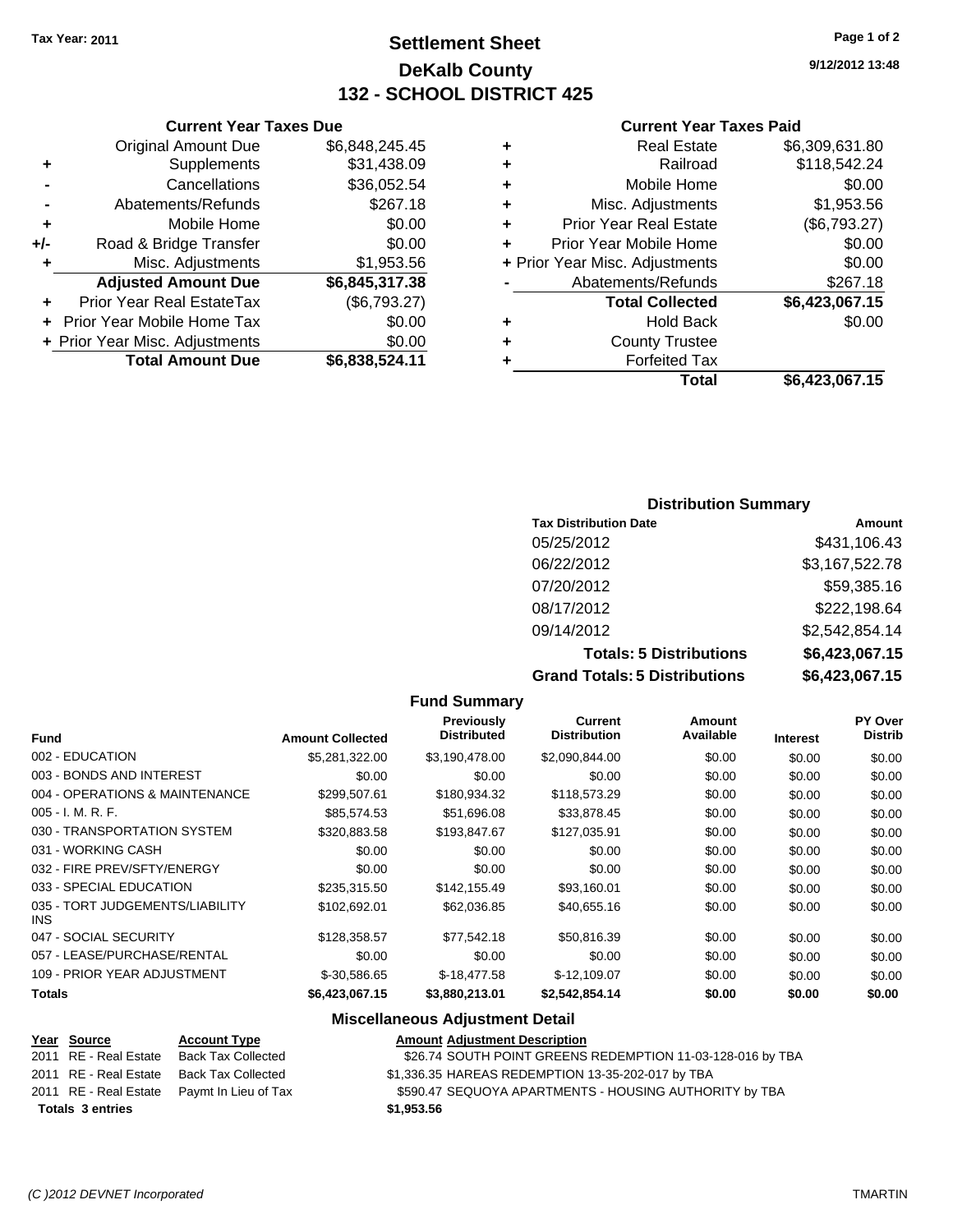### **Settlement Sheet Tax Year: 2011 Page 2 of 2 DeKalb County Abatement Detail**

# **Year Source Account Type Amount Adjustment Description Totals \$267.18 4 entries**

2011 RE - Real Estate PTAB Decision 33.83 13-15-176-011 PTAB INTEREST REFUND by TBA 2011 RE - Real Estate \$32.63 14-15-376-004 PTAB INTEREST REFUND by TBA PTAB Decision 2011 RE - Real Estate \$53.47 14-15-102-005 PTAB INTEREST REFUND by TBA PTAB Decision 2011 RE - Real Estate \$177.25 13-15-327-010 PTAB INTEREST REFUND by TBA PTAB Decision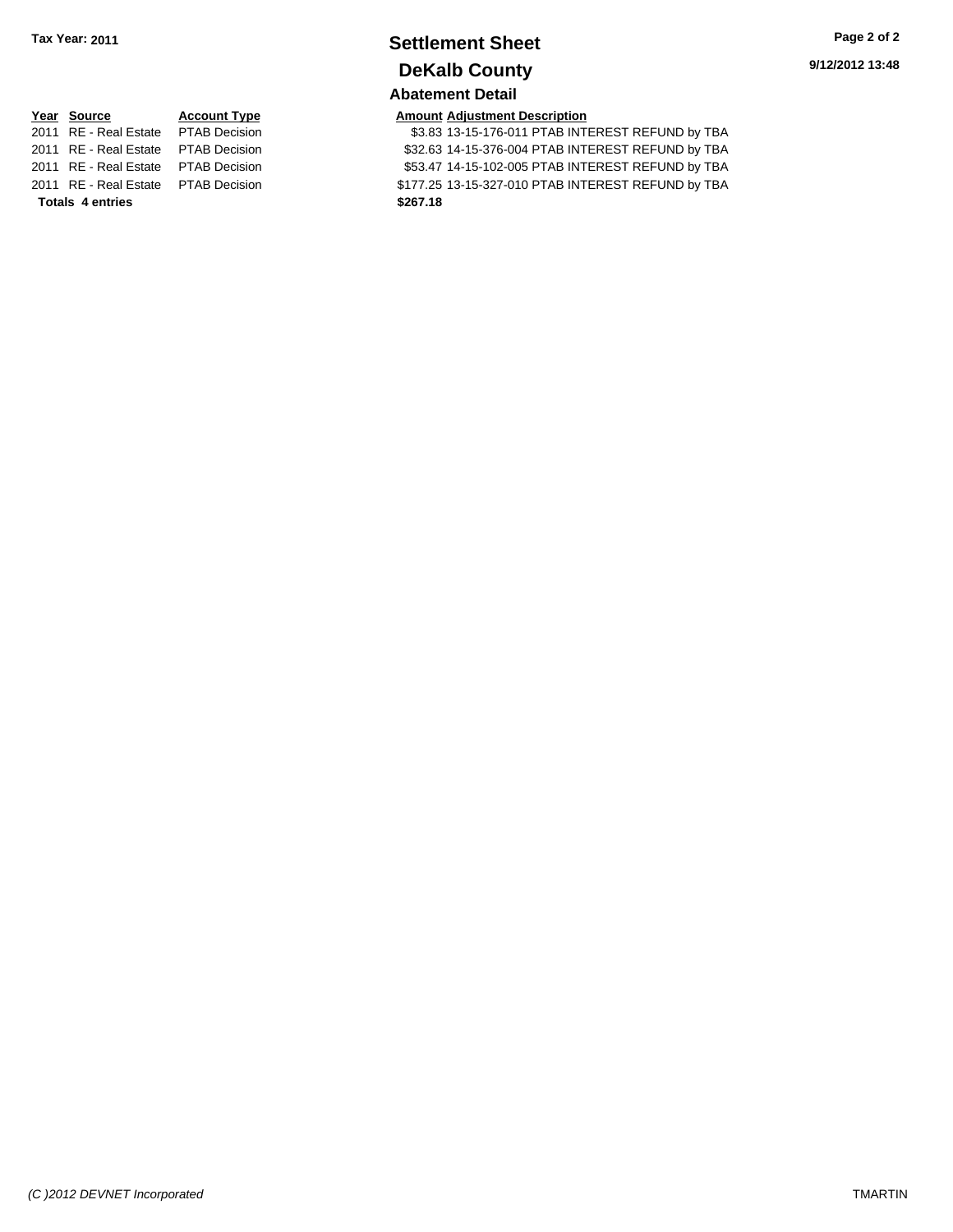### **Settlement Sheet Tax Year: 2011 Page 1 of 1 DeKalb County 133 - SCHOOL DISTRICT 426**

**9/12/2012 13:48**

#### **Current Year Taxes Paid**

| ٠ | <b>Real Estate</b>             | \$3,346,187.21 |
|---|--------------------------------|----------------|
| ٠ | Railroad                       | \$34,093.94    |
| ٠ | Mobile Home                    | \$0.00         |
| ٠ | Misc. Adjustments              | \$0.00         |
| ٠ | <b>Prior Year Real Estate</b>  | (\$531.88)     |
| ٠ | Prior Year Mobile Home         | \$0.00         |
|   | + Prior Year Misc. Adjustments | \$0.00         |
|   | Abatements/Refunds             | \$32.11        |
|   | <b>Total Collected</b>         | \$3,379,717.16 |
| ٠ | <b>Hold Back</b>               | \$0.00         |
| ٠ | <b>County Trustee</b>          |                |
|   | <b>Forfeited Tax</b>           |                |
|   | Total                          | \$3.379.717.16 |

### **Current Year Taxes Due** Original Amount Due \$3,570,241.26 **+** Supplements \$18,953.18 **-** Cancellations \$20,379.16 **-** Abatements/Refunds **\$32.11 +** Mobile Home \$0.00 **+/-** Road & Bridge Transfer \$0.00 **+** Misc. Adjustments \$0.00 **Adjusted Amount Due \$3,568,783.17 +** Prior Year Real EstateTax (\$531.88) **+** Prior Year Mobile Home Tax \$0.00 **+ Prior Year Misc. Adjustments**  $$0.00$ **Total Amount Due \$3,568,251.29**

#### **Distribution Summary**

| <b>Tax Distribution Date</b>         | Amount         |
|--------------------------------------|----------------|
| 05/25/2012                           | \$348,371.98   |
| 06/22/2012                           | \$1,535,105.85 |
| 07/20/2012                           | \$37,858.24    |
| 08/17/2012                           | \$159,675.71   |
| 09/14/2012                           | \$1,298,705.38 |
| <b>Totals: 5 Distributions</b>       | \$3,379,717.16 |
| <b>Grand Totals: 5 Distributions</b> | \$3,379,717.16 |

#### **Fund Summary Fund Interest Amount Collected Distributed PY Over Distrib Amount Available Current Distribution Previously** 002 - EDUCATION \$2,105,404.94 \$1,296,372.53 \$809,032.41 \$0.00 \$0.00 \$0.00 003 - BONDS AND INTEREST  $$500,208.27$   $$307,995.98$   $$192,212.29$   $$0.00$   $$0.00$   $$0.00$ 004 - OPERATIONS & MAINTENANCE \$379,315.80 \$233,558.20 \$145,757.60 \$0.00 \$0.00 \$0.00 005 - I. M. R. F. \$51,141.87 \$31,489.86 \$19,652.01 \$0.00 \$0.00 \$0.00 030 - TRANSPORTATION SYSTEM \$126,452.12 \$77,861.06 \$48,591.06 \$0.00 \$0.00 \$0.00 031 - WORKING CASH \$31,613.87 \$19,465.78 \$12,148.09 \$0.00 \$0.00 \$0.00 \$0.00 \$0.00 \$0.00 \$0.00 \$0.00 \$0.00 \$0.00 \$0.00 032 - FIRE PREV/SFTY/ENERGY **\$15,174.93** \$9,343.74 \$5,831.19 \$0.00 \$0.00 \$0.00 033 - SPECIAL EDUCATION **\$25,290.42** \$15,572.21 \$9,718.21 \$0.00 \$0.00 \$0.00 \$0.00 035 - TORT JUDGEMENTS/LIABILITY INS \$63,927.35 \$39,362.34 \$24,565.01 \$0.00 \$0.00 \$0.00 047 - SOCIAL SECURITY \$\$72,451.01 \$44,610.66 \$27,840.35 \$0.00 \$0.00 \$0.00 057 - LEASE/PURCHASE/RENTAL  $$0.00$   $$0.00$   $$0.00$   $$0.00$   $$0.00$   $$0.00$   $$0.00$   $$0.00$ 109 - PRIOR YEAR ADJUSTMENT \$8,736.58 \$5,379.42 \$3,357.16 \$0.00 \$0.00 \$0.00 **Totals \$3,379,717.16 \$2,081,011.78 \$1,298,705.38 \$0.00 \$0.00 \$0.00 Abatement Detail Year Source Account Type Amount Adjustment Description**

| <b>Tear Obdive</b>                  | <b>RUGULIL LYPU</b> | AND MILL AGROUNDED DESCRIPTION                    |
|-------------------------------------|---------------------|---------------------------------------------------|
| 2011 RE - Real Estate PTAB Decision |                     | \$32.11 01-26-475-004 PTAB INTEREST REFUND by TBA |
| <b>Totals 1 entries</b>             |                     | \$32.11                                           |
|                                     |                     |                                                   |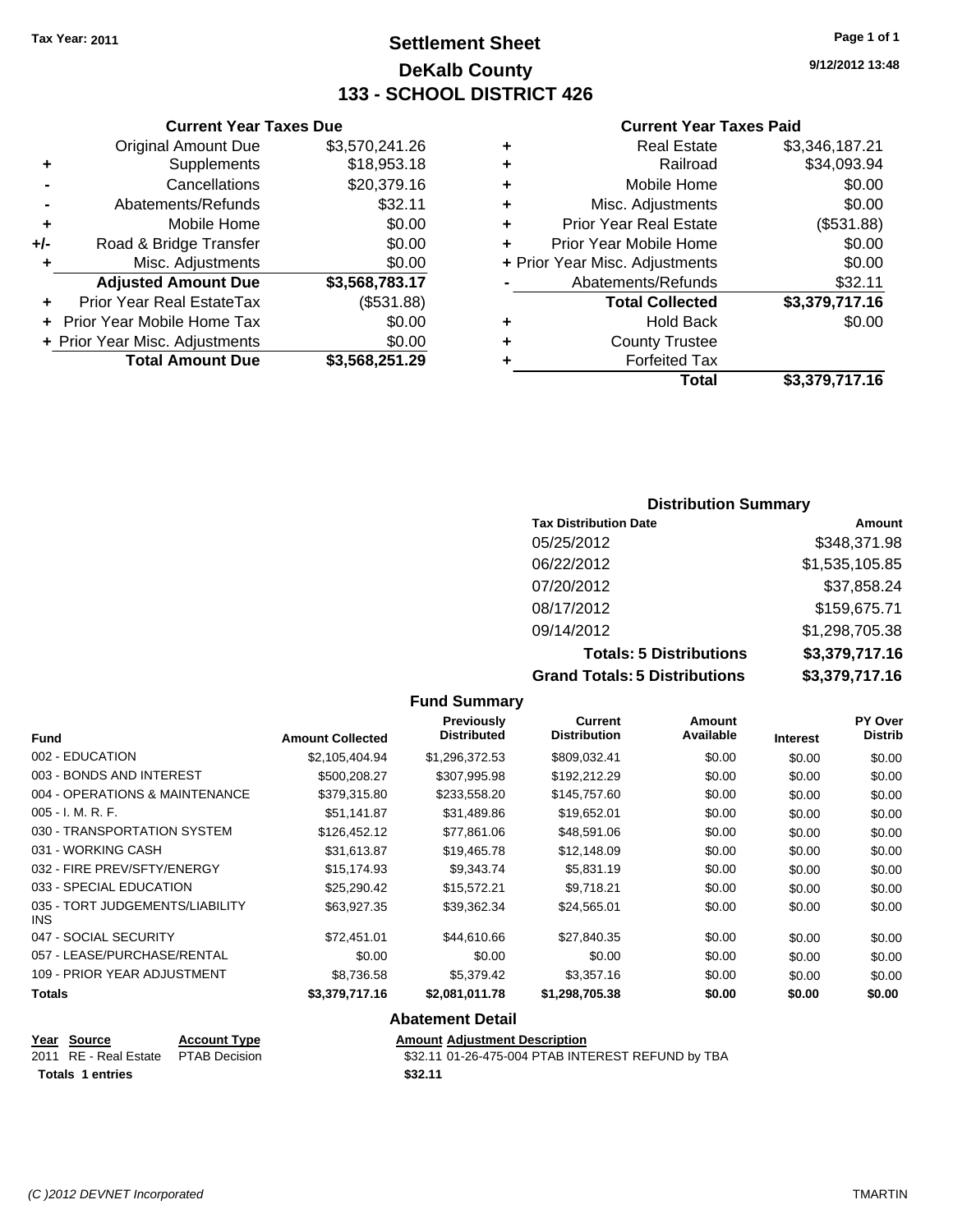### **Settlement Sheet Tax Year: 2011 Page 1 of 1 DeKalb County 134 - SCHOOL DISTRICT 427**

**9/12/2012 13:48**

#### **Current Year Taxes Paid**

|   | Total                          | \$28,027,972.87 |
|---|--------------------------------|-----------------|
|   | <b>Forfeited Tax</b>           |                 |
| ٠ | <b>County Trustee</b>          |                 |
| ٠ | <b>Hold Back</b>               | \$0.00          |
|   | <b>Total Collected</b>         | \$28,027,972.87 |
|   | Abatements/Refunds             | \$170.69        |
|   | + Prior Year Misc. Adjustments | \$0.00          |
| ÷ | Prior Year Mobile Home         | \$0.00          |
| ٠ | <b>Prior Year Real Estate</b>  | (\$9,481.56)    |
| ÷ | Misc. Adjustments              | \$6,316.91      |
| ٠ | Mobile Home                    | \$0.00          |
| ٠ | Railroad                       | \$4,275.74      |
| ٠ | <b>Real Estate</b>             | \$28,027,032.47 |
|   |                                |                 |

### **Current Year Taxes Due** Original Amount Due \$29,256,846.33 **+** Supplements \$412,238.23 **-** Cancellations \$439,034.51 **-** Abatements/Refunds \$170.69 **+** Mobile Home \$0.00 **+/-** Road & Bridge Transfer \$0.00 **+** Misc. Adjustments \$6,316.91 **Adjusted Amount Due \$29,236,196.27 +** Prior Year Real EstateTax (\$9,481.56) **+** Prior Year Mobile Home Tax \$0.00 **+ Prior Year Misc. Adjustments**  $$0.00$ **Total Amount Due \$29,226,714.71**

#### **Distribution Summary**

| <b>Tax Distribution Date</b>         | Amount          |
|--------------------------------------|-----------------|
| 05/25/2012                           | \$2,548,713.69  |
| 06/22/2012                           | \$12,394,766.05 |
| 07/20/2012                           | \$268,440.09    |
| 08/17/2012                           | \$1,248,022.35  |
| 09/14/2012                           | \$11,568,030.69 |
| <b>Totals: 5 Distributions</b>       | \$28,027,972.87 |
| <b>Grand Totals: 5 Distributions</b> | \$28,027,972.87 |

### **Fund Summary**

| <b>Fund</b>                    | <b>Amount Collected</b> | Previously<br><b>Distributed</b> | Current<br><b>Distribution</b> | Amount<br>Available | <b>Interest</b> | <b>PY Over</b><br><b>Distrib</b> |
|--------------------------------|-------------------------|----------------------------------|--------------------------------|---------------------|-----------------|----------------------------------|
| 002 - EDUCATION                | \$16,590,009.41         | \$9,742,787.94                   | \$6,847,221.47                 | \$0.00              | \$0.00          | \$0.00                           |
| 003 - BONDS AND INTEREST       | \$5.788.112.72          | \$3,399,175.56                   | \$2,388,937.16                 | \$0.00              | \$0.00          | \$0.00                           |
| 004 - OPERATIONS & MAINTENANCE | \$2.453.316.50          | \$1,440,755,20                   | \$1,012,561.30                 | \$0.00              | \$0.00          | \$0.00                           |
| $005 - I. M. R. F.$            | \$554,841.74            | \$325,841.01                     | \$229,000.73                   | \$0.00              | \$0.00          | \$0.00                           |
| 030 - TRANSPORTATION SYSTEM    | \$986.164.22            | \$579,143.06                     | \$407,021.16                   | \$0.00              | \$0.00          | \$0.00                           |
| 031 - WORKING CASH             | \$240.311.84            | \$141.127.55                     | \$99,184.29                    | \$0.00              | \$0.00          | \$0.00                           |
| 032 - FIRE PREV/SFTY/ENERGY    | \$241,741.26            | \$141,967.00                     | \$99,774.26                    | \$0.00              | \$0.00          | \$0.00                           |
| 033 - SPECIAL EDUCATION        | \$193.393.01            | \$113,573,59                     | \$79.819.42                    | \$0.00              | \$0.00          | \$0.00                           |
| 047 - SOCIAL SECURITY          | \$739,770.33            | \$434,443.72                     | \$305.326.61                   | \$0.00              | \$0.00          | \$0.00                           |
| 057 - LEASE/PURCHASE/RENTAL    | \$240.311.84            | \$141.127.55                     | \$99.184.29                    | \$0.00              | \$0.00          | \$0.00                           |
| <b>Totals</b>                  | \$28.027.972.87         | \$16,459,942.18                  | \$11.568.030.69                | \$0.00              | \$0.00          | \$0.00                           |

#### **Miscellaneous Adjustment Detail**

#### **Year Source Account Type Amount Adjustment Description**

| 2011 RE - Real Estate  Paymt In Lieu of Tax | \$6,316.91 SYCAMORE UNITS - HOUSING AUTHORITY by TBA |
|---------------------------------------------|------------------------------------------------------|
| <b>Totals 1 entries</b>                     | \$6.316.91                                           |

#### **Abatement Detail**

# **Year Source Account Type Amount Adjustment Description**<br>2011 **RE - Real Estate RTAR Decision**

| <b>Totals 2 entries</b>             | \$170.70                                          |
|-------------------------------------|---------------------------------------------------|
| 2011 RE - Real Estate PTAB Decision | \$81.93 09-05-105-006 PTAB INTEREST REFUND by TBA |
| 2011 RE - Real Estate PTAB Decision | \$88.77 09-05-105-007 PTAB INTEREST REFUND by TBA |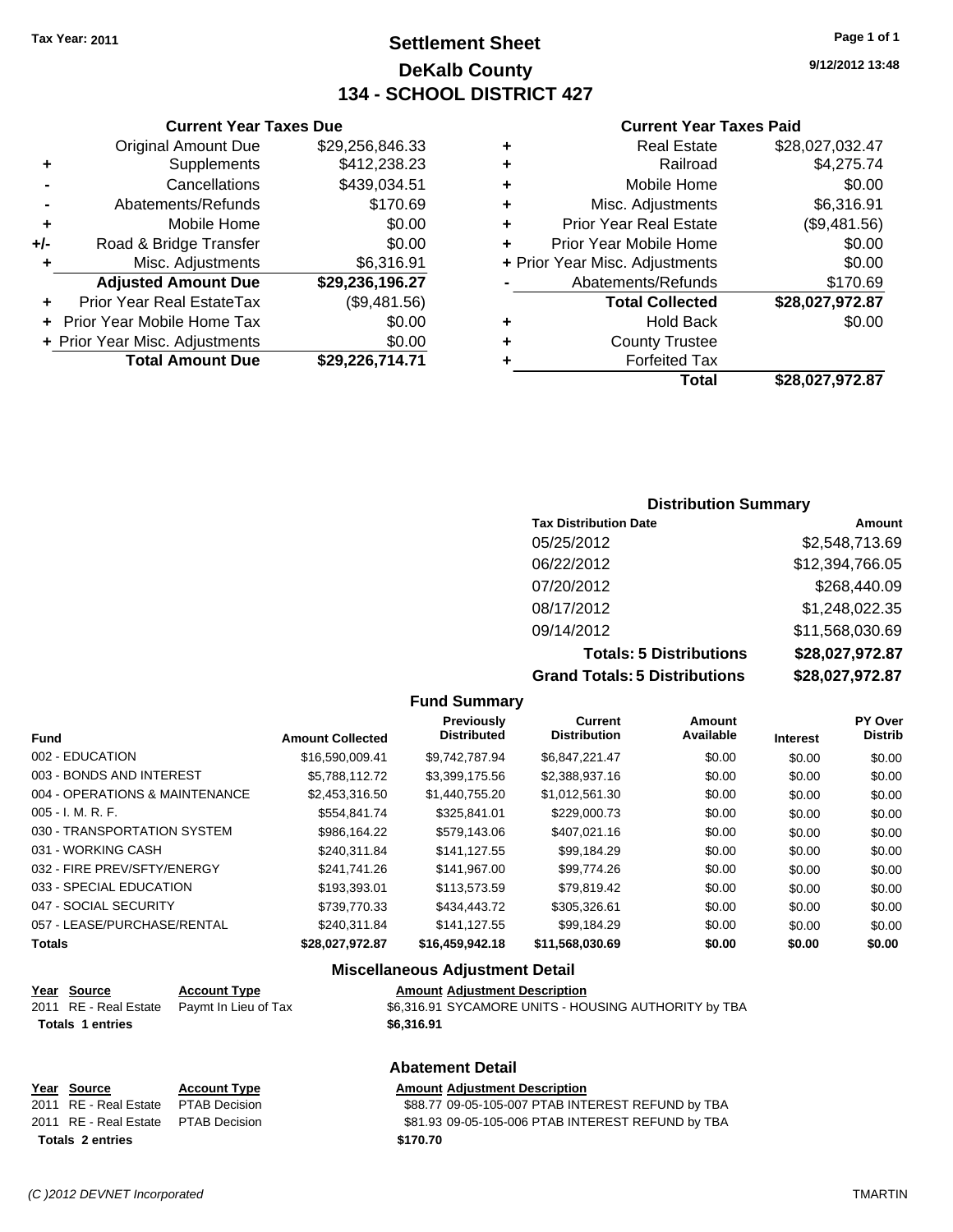### **Settlement Sheet Tax Year: 2011 Page 1 of 1 DeKalb County 135 - SCHOOL DISTRICT 428**

**9/12/2012 13:48**

### **Current Year Taxes Paid**

| ٠ | <b>Real Estate</b>             | \$44,783,672.82 |
|---|--------------------------------|-----------------|
| ٠ | Railroad                       | \$196,798.82    |
| ٠ | Mobile Home                    | \$0.00          |
| ٠ | Misc. Adjustments              | \$10,136.90     |
| ÷ | <b>Prior Year Real Estate</b>  | \$5,769.83      |
| ÷ | Prior Year Mobile Home         | \$0.00          |
|   | + Prior Year Misc. Adjustments | \$0.00          |
|   | Abatements/Refunds             | \$0.00          |
|   | <b>Total Collected</b>         | \$44,996,378.37 |
| ٠ | <b>Hold Back</b>               | \$0.00          |
| ٠ | <b>County Trustee</b>          |                 |
| ٠ | <b>Forfeited Tax</b>           |                 |
|   | Total                          | \$44,996,378.37 |

|     | <b>Current Year Taxes Due</b>    |                 |
|-----|----------------------------------|-----------------|
|     | <b>Original Amount Due</b>       | \$47,229,397.08 |
| ٠   | Supplements                      | \$1,380,041.68  |
|     | Cancellations                    | \$1,514,208.46  |
|     | Abatements/Refunds               | \$0.00          |
| ٠   | Mobile Home                      | \$0.00          |
| +/- | Road & Bridge Transfer           | \$0.00          |
| ٠   | Misc. Adjustments                | \$10,136.90     |
|     | <b>Adjusted Amount Due</b>       | \$47,105,367.20 |
|     | <b>Prior Year Real EstateTax</b> | \$5,769.83      |
|     | Prior Year Mobile Home Tax       | \$0.00          |
|     | + Prior Year Misc. Adjustments   | \$0.00          |
|     | <b>Total Amount Due</b>          | \$47,111,137.03 |

### **Distribution Summary**

| <b>Tax Distribution Date</b>         | Amount          |
|--------------------------------------|-----------------|
| 05/25/2012                           | \$4,348,390.69  |
| 06/22/2012                           | \$19,573,706.25 |
| 07/20/2012                           | \$309,117.33    |
| 08/17/2012                           | \$2,084,316.32  |
| 09/14/2012                           | \$18,680,847.78 |
| <b>Totals: 5 Distributions</b>       | \$44,996,378.37 |
| <b>Grand Totals: 5 Distributions</b> | \$44,996,378.37 |

|                                               |                         | <b>Fund Summary</b>                     |                                       |                     |                 |                           |
|-----------------------------------------------|-------------------------|-----------------------------------------|---------------------------------------|---------------------|-----------------|---------------------------|
| <b>Fund</b>                                   | <b>Amount Collected</b> | <b>Previously</b><br><b>Distributed</b> | <b>Current</b><br><b>Distribution</b> | Amount<br>Available | <b>Interest</b> | PY Over<br><b>Distrib</b> |
| 002 - EDUCATION                               | \$28,122,331.56         | \$16,446,969.81                         | \$11,675,361.75                       | \$0.00              | \$0.00          | \$0.00                    |
| 003 - BONDS AND INTEREST                      | \$4,551,563.62          | \$2,661,921.15                          | \$1,889,642.47                        | \$0.00              | \$0.00          | \$0.00                    |
| 004 - OPERATIONS & MAINTENANCE                | \$5,273,035.58          | \$3,083,864.39                          | \$2,189,171.19                        | \$0.00              | \$0.00          | \$0.00                    |
| $005 - I. M. R. F.$                           | \$961,707.58            | \$562,441.82                            | \$399,265.76                          | \$0.00              | \$0.00          | \$0.00                    |
| 030 - TRANSPORTATION SYSTEM                   | \$2,538,290.69          | \$1,484,485.39                          | \$1,053,805.30                        | \$0.00              | \$0.00          | \$0.00                    |
| 031 - WORKING CASH                            | \$0.00                  | \$0.00                                  | \$0.00                                | \$0.00              | \$0.00          | \$0.00                    |
| 032 - FIRE PREV/SFTY/ENERGY                   | \$0.00                  | \$0.00                                  | \$0.00                                | \$0.00              | \$0.00          | \$0.00                    |
| 033 - SPECIAL EDUCATION                       | \$2,429,399.48          | \$1,420,801.83                          | \$1,008,597.65                        | \$0.00              | \$0.00          | \$0.00                    |
| 035 - TORT JUDGEMENTS/LIABILITY<br><b>INS</b> | \$0.00                  | \$0.00                                  | \$0.00                                | \$0.00              | \$0.00          | \$0.00                    |
| 047 - SOCIAL SECURITY                         | \$1,120,049.86          | \$655,046.20                            | \$465,003.66                          | \$0.00              | \$0.00          | \$0.00                    |
| 057 - LEASE/PURCHASE/RENTAL                   | \$0.00                  | \$0.00                                  | \$0.00                                | \$0.00              | \$0.00          | \$0.00                    |
| <b>Totals</b>                                 | \$44,996,378.37         | \$26,315,530.59                         | \$18,680,847.78                       | \$0.00              | \$0.00          | \$0.00                    |
|                                               |                         | <b>Miscellaneous Adjustment Detail</b>  |                                       |                     |                 |                           |

| Year Source                           | <b>Account Type</b>                        | <b>Amount Adjustment Description</b>                     |
|---------------------------------------|--------------------------------------------|----------------------------------------------------------|
|                                       | 2011 RE - Real Estate Paymt In Lieu of Tax | \$8,922.01 DEKALB UNITS - HOUSING AUTHORITY by TBA       |
| 2011 RE - Real Estate Real Estate Tax |                                            | \$1,214.89 HEL ADJUSTMENT 08-22-476-004 2007-2010 by TBA |
| <b>Totals 2 entries</b>               |                                            | \$10.136.90                                              |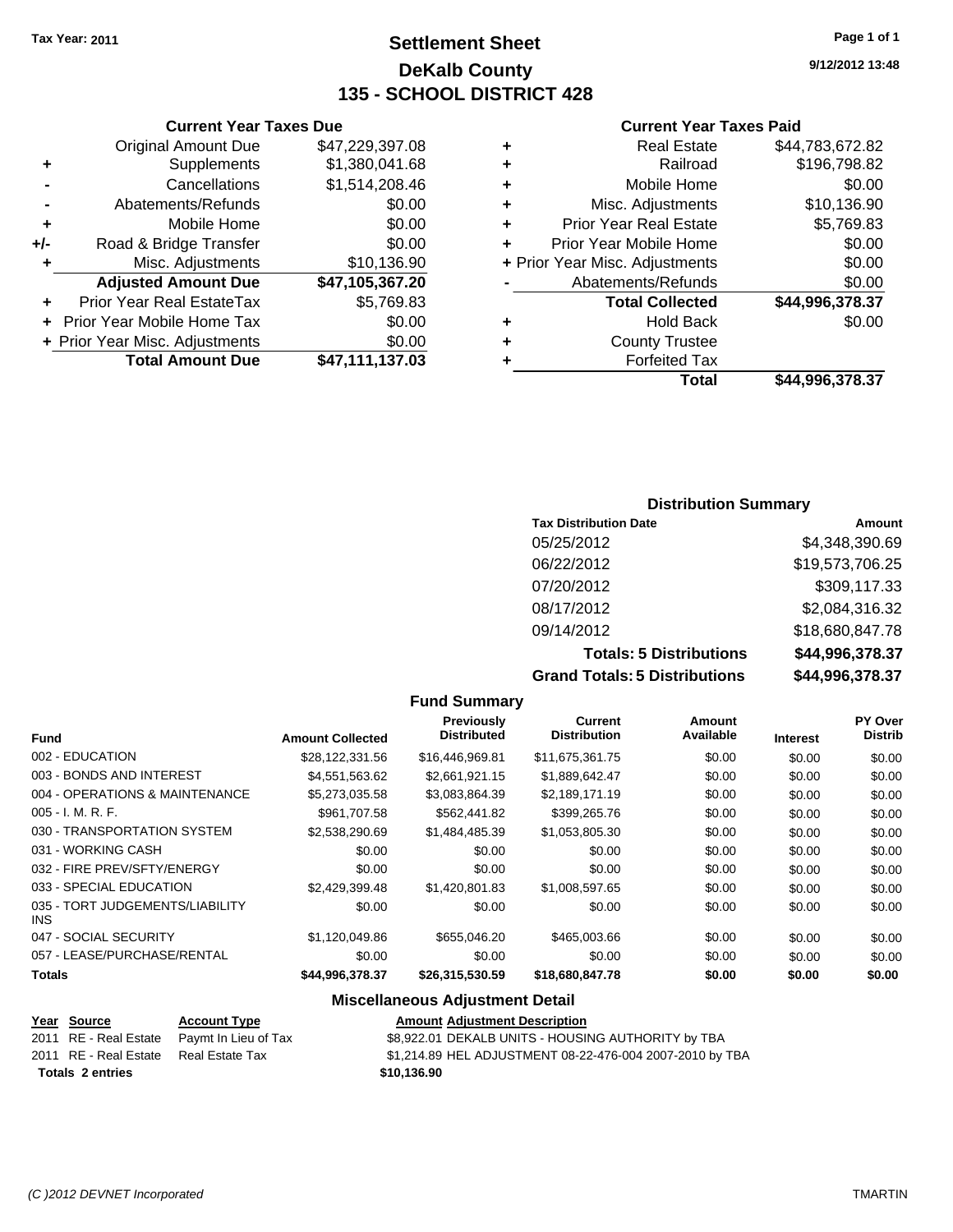### **Settlement Sheet Tax Year: 2011 Page 1 of 1 DeKalb County 136 - SCHOOL DISTRICT 429**

**9/12/2012 13:48**

#### **Current Year Taxes Paid**

|                                | Total                  | \$4.361.834.92 |
|--------------------------------|------------------------|----------------|
|                                | <b>Forfeited Tax</b>   |                |
| ٠                              | <b>County Trustee</b>  |                |
| ٠                              | <b>Hold Back</b>       | \$0.00         |
|                                | <b>Total Collected</b> | \$4,361,834.92 |
|                                | Abatements/Refunds     | \$95.99        |
| + Prior Year Misc. Adjustments |                        | \$0.00         |
| ٠                              | Prior Year Mobile Home | \$0.00         |
| ٠                              | Prior Year Real Estate | (\$3,907.22)   |
| ÷                              | Misc. Adjustments      | \$820.66       |
| ٠                              | Mobile Home            | \$0.00         |
| ٠                              | Railroad               | \$39,302.72    |
| ٠                              | <b>Real Estate</b>     | \$4,325,714.75 |
|                                |                        |                |

### **Current Year Taxes Due** Original Amount Due \$4,607,036.36 **+** Supplements \$38,989.28 **-** Cancellations \$43,846.99 **-** Abatements/Refunds **\$95.99 +** Mobile Home \$0.00 **+/-** Road & Bridge Transfer \$0.00 **+** Misc. Adjustments \$820.66 **Adjusted Amount Due \$4,602,903.32 +** Prior Year Real EstateTax (\$3,907.22) **+** Prior Year Mobile Home Tax \$0.00 **+ Prior Year Misc. Adjustments**  $$0.00$ **Total Amount Due \$4,598,996.10**

#### **Distribution Summary**

| <b>Tax Distribution Date</b>         | Amount         |
|--------------------------------------|----------------|
| 05/25/2012                           | \$411,449.29   |
| 06/22/2012                           | \$1,987,476.90 |
| 07/20/2012                           | \$50,794.78    |
| 08/17/2012                           | \$199,925.49   |
| 09/14/2012                           | \$1,712,188.46 |
| <b>Totals: 5 Distributions</b>       | \$4,361,834.92 |
| <b>Grand Totals: 5 Distributions</b> | \$4,361,834.92 |

#### **Fund Summary Fund Interest Amount Collected Distributed PY Over Distrib Amount Available Current Distribution Previously** 002 - EDUCATION \$2,833,927.73 \$1,721,501.77 \$1,112,425.96 \$0.00 \$0.00 \$0.00 003 - BONDS AND INTEREST 6754,915.85 \$458,582.26 \$296,333.59 \$0.00 \$0.00 \$0.00 004 - OPERATIONS & MAINTENANCE \$310,082.84 \$188,363.36 \$121,719.48 \$0.00 \$0.00 \$0.00 005 - I. M. R. F. \$73,113.09 \$44,413.39 \$28,699.70 \$0.00 \$0.00 \$0.00 030 - TRANSPORTATION SYSTEM \$167,908.84 \$101,998.14 \$65,910.70 \$0.00 \$0.00 \$0.00 032 - FIRE PREV/SFTY/ENERGY \$0.00 \$0.00 \$0.00 \$0.00 \$0.00 \$0.00 033 - SPECIAL EDUCATION **\$50,427.18** \$30,632.57 \$19,794.61 \$0.00 \$0.00 \$0.00 \$0.00 035 - TORT JUDGEMENTS/LIABILITY INS \$80,693.94 \$49,018.46 \$31,675.48 \$0.00 \$0.00 \$0.00 047 - SOCIAL SECURITY \$90,765.45 \$55,136.51 \$35,628.94 \$0.00 \$0.00 \$0.00 057 - LEASE/PURCHASE/RENTAL  $$0.00$   $$0.00$   $$0.00$   $$0.00$   $$0.00$   $$0.00$   $$0.00$ **Totals \$4,361,834.92 \$2,649,646.46 \$1,712,188.46 \$0.00 \$0.00 \$0.00**

#### **Miscellaneous Adjustment Detail**

| Year Source             | <b>Account Type</b>                        | <b>Amount Adjustment Description</b>                       |
|-------------------------|--------------------------------------------|------------------------------------------------------------|
| 2011 RE - Real Estate   | Back Tax Collected                         | \$195.91 BUSHNELL REDEMPTION 15-15-426-014 by TBA          |
|                         | 2011 RE - Real Estate Paymt In Lieu of Tax | \$624.75 SUNSET VIEW APARTMENTS - HOUSING AUTHORITY by TBA |
| <b>Totals 2 entries</b> |                                            | \$820.66                                                   |
|                         |                                            |                                                            |

### **Abatement Detail**

| Year Source                         | <b>Account Type</b> | <b>Amount Adjustment Description</b>              |
|-------------------------------------|---------------------|---------------------------------------------------|
| 2011 RE - Real Estate PTAB Decision |                     | \$95.99 12-19-400-003 PTAB INTEREST REFUND by TBA |
| <b>Totals 1 entries</b>             |                     | \$95.99                                           |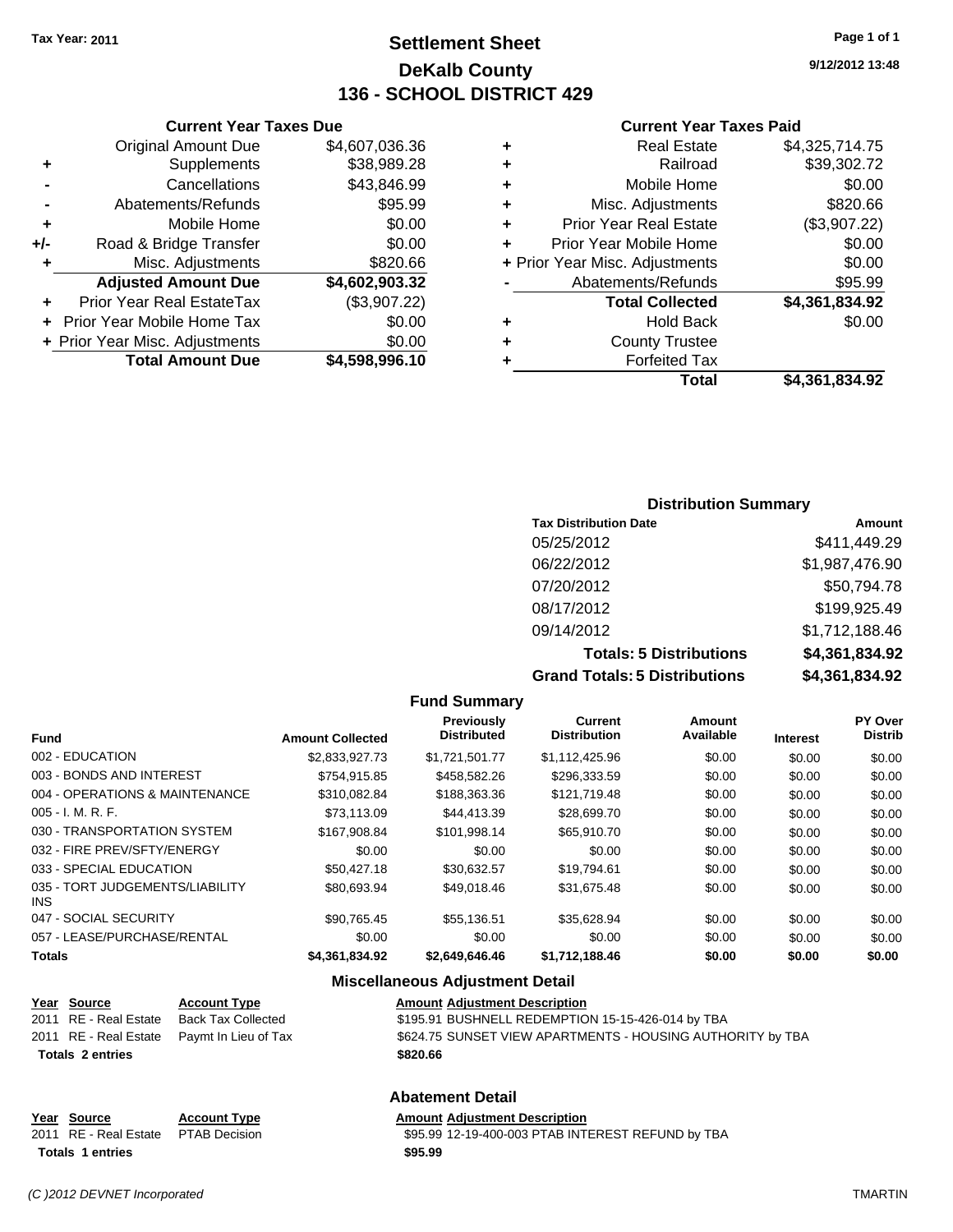### **Settlement Sheet Tax Year: 2011 Page 1 of 2 DeKalb County 137 - SCHOOL DISTRICT 430**

**9/12/2012 13:48**

### **Current Year Taxes Paid**

| ٠ | <b>Real Estate</b>             | \$7,494,101.75 |
|---|--------------------------------|----------------|
| ٠ | Railroad                       | \$26,796.38    |
| ٠ | Mobile Home                    | \$0.00         |
| ٠ | Misc. Adjustments              | \$2,752.05     |
| ٠ | <b>Prior Year Real Estate</b>  | (\$60.28)      |
| ÷ | Prior Year Mobile Home         | \$0.00         |
|   | + Prior Year Misc. Adjustments | \$0.00         |
|   | Abatements/Refunds             | \$64.28        |
|   | <b>Total Collected</b>         | \$7,523,525.62 |
| ٠ | <b>Hold Back</b>               | \$0.00         |
| ٠ | <b>County Trustee</b>          |                |
|   | <b>Forfeited Tax</b>           |                |
|   | Total                          | \$7.523.525.62 |

|     | <b>Current Year Taxes Due</b>  |                |
|-----|--------------------------------|----------------|
|     | <b>Original Amount Due</b>     | \$7,959,402.10 |
| ٠   | Supplements                    | \$32,233.95    |
|     | Cancellations                  | \$36,608.93    |
|     | Abatements/Refunds             | \$64.28        |
| ٠   | Mobile Home                    | \$0.00         |
| +/- | Road & Bridge Transfer         | \$0.00         |
| ٠   | Misc. Adjustments              | \$2,752.05     |
|     | <b>Adjusted Amount Due</b>     | \$7,957,714.89 |
|     | Prior Year Real EstateTax      | (\$60.28)      |
|     | Prior Year Mobile Home Tax     | \$0.00         |
|     | + Prior Year Misc. Adjustments | \$0.00         |
|     | <b>Total Amount Due</b>        | \$7,957,654.61 |

### **Distribution Summary**

| <b>Tax Distribution Date</b>         | Amount         |
|--------------------------------------|----------------|
| 05/25/2012                           | \$772,605.12   |
| 06/22/2012                           | \$3,296,087.54 |
| 07/20/2012                           | \$142,999.41   |
| 08/17/2012                           | \$399,274.40   |
| 09/14/2012                           | \$2,912,559.15 |
| <b>Totals: 5 Distributions</b>       | \$7,523,525.62 |
| <b>Grand Totals: 5 Distributions</b> | \$7,523,525.62 |

|                                         |                         | <b>Fund Summary</b>                     |                                |                     |                 |                                  |
|-----------------------------------------|-------------------------|-----------------------------------------|--------------------------------|---------------------|-----------------|----------------------------------|
| <b>Fund</b>                             | <b>Amount Collected</b> | <b>Previously</b><br><b>Distributed</b> | Current<br><b>Distribution</b> | Amount<br>Available | <b>Interest</b> | <b>PY Over</b><br><b>Distrib</b> |
| 002 - EDUCATION                         | \$6,006,549.61          | \$3,681,252.68                          | \$2,325,296.93                 | \$0.00              | \$0.00          | \$0.00                           |
| 003 - BONDS AND INTEREST                | \$459.461.71            | \$281,591.72                            | \$177,869.99                   | \$0.00              | \$0.00          | \$0.00                           |
| 004 - OPERATIONS & MAINTENANCE          | \$705,007.02            | \$432,079.85                            | \$272,927.17                   | \$0.00              | \$0.00          | \$0.00                           |
| $005 - I. M. R. F.$                     | \$0.00                  | \$0.00                                  | \$0.00                         | \$0.00              | \$0.00          | \$0.00                           |
| 030 - TRANSPORTATION SYSTEM             | \$352,507.28            | \$216,042.22                            | \$136,465.06                   | \$0.00              | \$0.00          | \$0.00                           |
| 031 - WORKING CASH                      | \$0.00                  | \$0.00                                  | \$0.00                         | \$0.00              | \$0.00          | \$0.00                           |
| 032 - FIRE PREV/SFTY/ENERGY             | \$0.00                  | \$0.00                                  | \$0.00                         | \$0.00              | \$0.00          | \$0.00                           |
| 033 - SPECIAL EDUCATION                 | \$0.00                  | \$0.00                                  | \$0.00                         | \$0.00              | \$0.00          | \$0.00                           |
| 035 - TORT JUDGEMENTS/LIABILITY<br>INS. | \$0.00                  | \$0.00                                  | \$0.00                         | \$0.00              | \$0.00          | \$0.00                           |
| 047 - SOCIAL SECURITY                   | \$0.00                  | \$0.00                                  | \$0.00                         | \$0.00              | \$0.00          | \$0.00                           |
| 057 - LEASE/PURCHASE/RENTAL             | \$0.00                  | \$0.00                                  | \$0.00                         | \$0.00              | \$0.00          | \$0.00                           |
| <b>Totals</b>                           | \$7,523,525.62          | \$4,610,966.47                          | \$2,912,559.15                 | \$0.00              | \$0.00          | \$0.00                           |
|                                         |                         | Miscellaneous Adiustment Detail         |                                |                     |                 |                                  |

#### **Miscellaneous Adjustment Detail**

| Year Source             | <b>Account Type</b>       | <b>Amount Adjustment Description</b>              |
|-------------------------|---------------------------|---------------------------------------------------|
| 2011 RE - Real Estate   | <b>Back Tax Collected</b> | \$278.92 BYRNE REDEMPTION 19-10-201-031 by TBA    |
| 2011 RE - Real Estate   | <b>Back Tax Collected</b> | \$258.41 SHISSLER REDEMPTION 18-10-203-008 by TBA |
| 2011 RE - Real Estate   | Back Tax Collected        | \$599.38 PRIMUS REDEMPTION 8 PARCELS by TBA       |
| 2011 RE - Real Estate   | <b>Back Tax Collected</b> | \$597.76 BYRNE REDEMPTION 19-10-201-018 by TBA    |
| 2011 RE - Real Estate   | Back Tax Collected        | \$1,017.58 DOBSON REDEMPTION 19-26-481-012 by TBA |
| <b>Totals 5 entries</b> |                           | \$2,752.05                                        |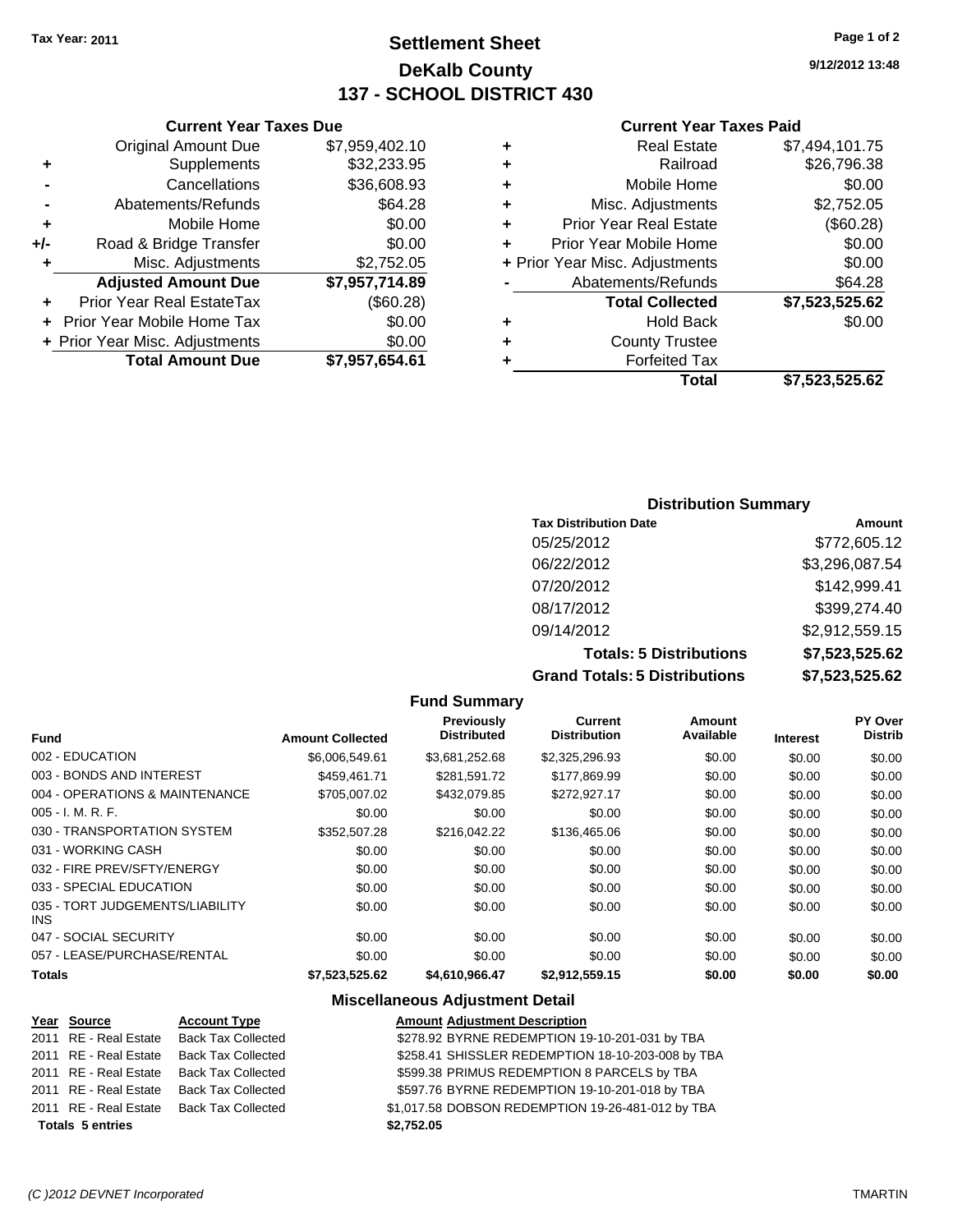### **Settlement Sheet Tax Year: 2011 Page 2 of 2 DeKalb County**

**9/12/2012 13:48**

### **Abatement Detail**

**Totals \$64.28 2 entries**

**Year Source Account Type Amount Adjustment Description**<br>
2011 RE - Real Estate PTAB Decision **AMOUNT S44.13** 19-27-427-012 PTAB INTI \$44.13 19-27-427-012 PTAB INTEREST REFUND by TBA 2011 RE - Real Estate \$20.15 19-26-432-011 PTAB INTEREST REFUND by TBA PTAB Decision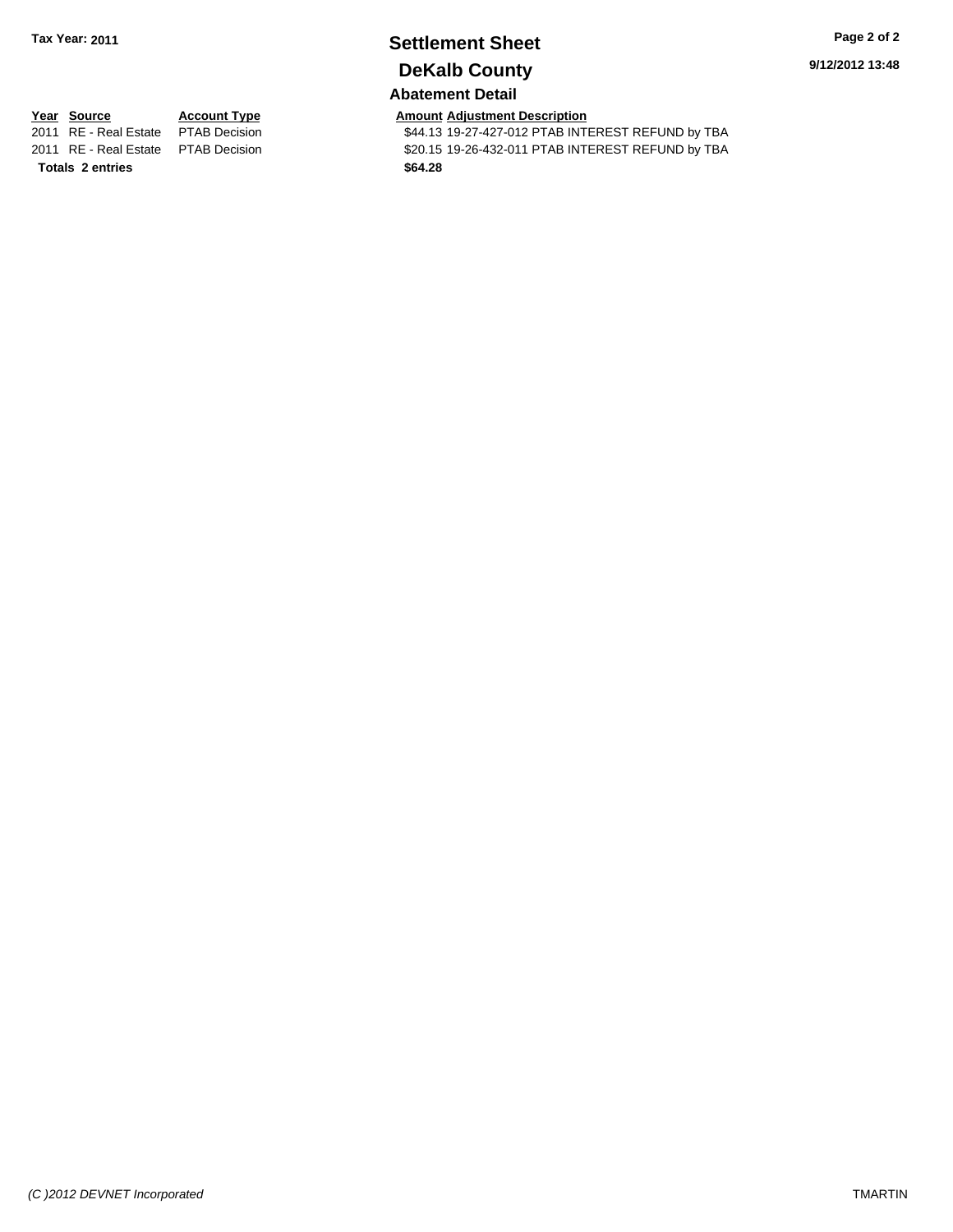**Original Amount Due** 

**Adjusted Amount Due** 

**Total Amount Due** 

**+** Supplements **-** Cancellations **-** Abatements/Refunds **+** Mobile Home **+/-** Road & Bridge Transfer **+** Misc. Adjustments

**+** Prior Year Real EstateTax \$0.00 **+** Prior Year Mobile Home Tax **+ Prior Year Misc. Adjustments** 

### **Settlement Sheet Tax Year: 2011 Page 1 of 1 DeKalb County 139 - SCHOOL DISTRICT 432**

**9/12/2012 13:48**

### **Current Year Taxes Paid**

| <b>Current Year Taxes Due</b> |                |   | <b>Current Year Taxes Paid</b> |                      |  |
|-------------------------------|----------------|---|--------------------------------|----------------------|--|
| ıl Amount Due                 | \$2,351,290.86 | ٠ | <b>Real Estate</b>             | \$2,190,041.15       |  |
| Supplements                   | \$20,668.62    | ٠ | Railroad                       | \$26,431.62          |  |
| Cancellations                 | \$22,844.42    | ÷ | Mobile Home                    | \$0.00               |  |
| าents/Refunds                 | \$0.00         | ٠ | Misc. Adjustments              | \$0.00               |  |
| Mobile Home                   | \$0.00         | ÷ | <b>Prior Year Real Estate</b>  | \$0.00               |  |
| ridge Transfer                | \$0.00         | ٠ | Prior Year Mobile Home         | \$0.00               |  |
| . Adjustments                 | \$0.00         |   | + Prior Year Misc. Adjustments | \$0.00               |  |
| <b>Amount Due</b>             | \$2,349,115.06 |   | Abatements/Refunds             | \$0.00               |  |
| eal EstateTax                 | \$0.00         |   | <b>Total Collected</b>         | \$2,216,472.77       |  |
| pile Home Tax                 | \$0.00         | ÷ | <b>Hold Back</b>               | \$0.00               |  |
| . Adjustments                 | \$0.00         | ٠ | <b>County Trustee</b>          |                      |  |
| <b>Amount Due</b>             | \$2,349,115.06 |   | <b>Forfeited Tax</b>           |                      |  |
|                               |                |   | Total                          | <b>¢2 216 472 77</b> |  |

# **Total \$2,216,472.77**

### **Distribution Summary**

| <b>Tax Distribution Date</b>         | Amount         |
|--------------------------------------|----------------|
| 05/25/2012                           | \$273,770.14   |
| 06/22/2012                           | \$1,009,831.11 |
| 07/20/2012                           | \$36,751.34    |
| 08/17/2012                           | \$92,184.14    |
| 09/14/2012                           | \$803,936.04   |
| <b>Totals: 5 Distributions</b>       | \$2,216,472.77 |
| <b>Grand Totals: 5 Distributions</b> | \$2,216,472.77 |

#### **Fund Summary Fund Interest Amount Collected Distributed PY Over Distrib Amount Available Current Distribution Previously** 002 - EDUCATION \$1,367,087.07 \$871,231.40 \$495,855.67 \$0.00 \$0.00 \$0.00 003 - BONDS AND INTEREST 6000 \$281,538.60 \$179,421.84 \$102,116.76 \$0.00 \$0.00 \$0.00 \$0.00 004 - OPERATIONS & MAINTENANCE \$168,084.00 \$107,118.31 \$60,965.69 \$0.00 \$0.00 \$0.00 \$0.00 005 - I. M. R. F. \$39,699.25 \$25,299.95 \$14,399.30 \$0.00 \$0.00 \$0.00 030 - TRANSPORTATION SYSTEM \$89,645.24 \$57,130.05 \$32,515.19 \$0.00 \$0.00 \$0.00 031 - WORKING CASH \$22,410.77 \$14,282.17 \$8,128.60 \$0.00 \$0.00 \$0.00 \$0.00 \$0.00 \$0.00 \$0.00 \$0.00 \$ 032 - FIRE PREV/SFTY/ENERGY **\$22,410.77** \$14,282.17 \$8,128.60 \$0.00 \$0.00 \$0.00 \$0.00 033 - SPECIAL EDUCATION 60.00 \$17,929.06 \$11,426.02 \$6,503.04 \$0.00 \$0.00 \$0.00 035 - TORT JUDGEMENTS/LIABILITY INS \$132,325.66 \$84,329.87 \$47,995.79 \$0.00 \$0.00 \$0.00 \$0.00 047 - SOCIAL SECURITY \$52,931.58 \$33,732.78 \$19,198.80 \$0.00 \$0.00 \$0.00 057 - LEASE/PURCHASE/RENTAL  $$22,410.77$   $$14,282.17$   $$8,128.60$   $$0.00$   $$0.00$   $$0.00$ **Totals \$2,216,472.77 \$1,412,536.73 \$803,936.04 \$0.00 \$0.00 \$0.00**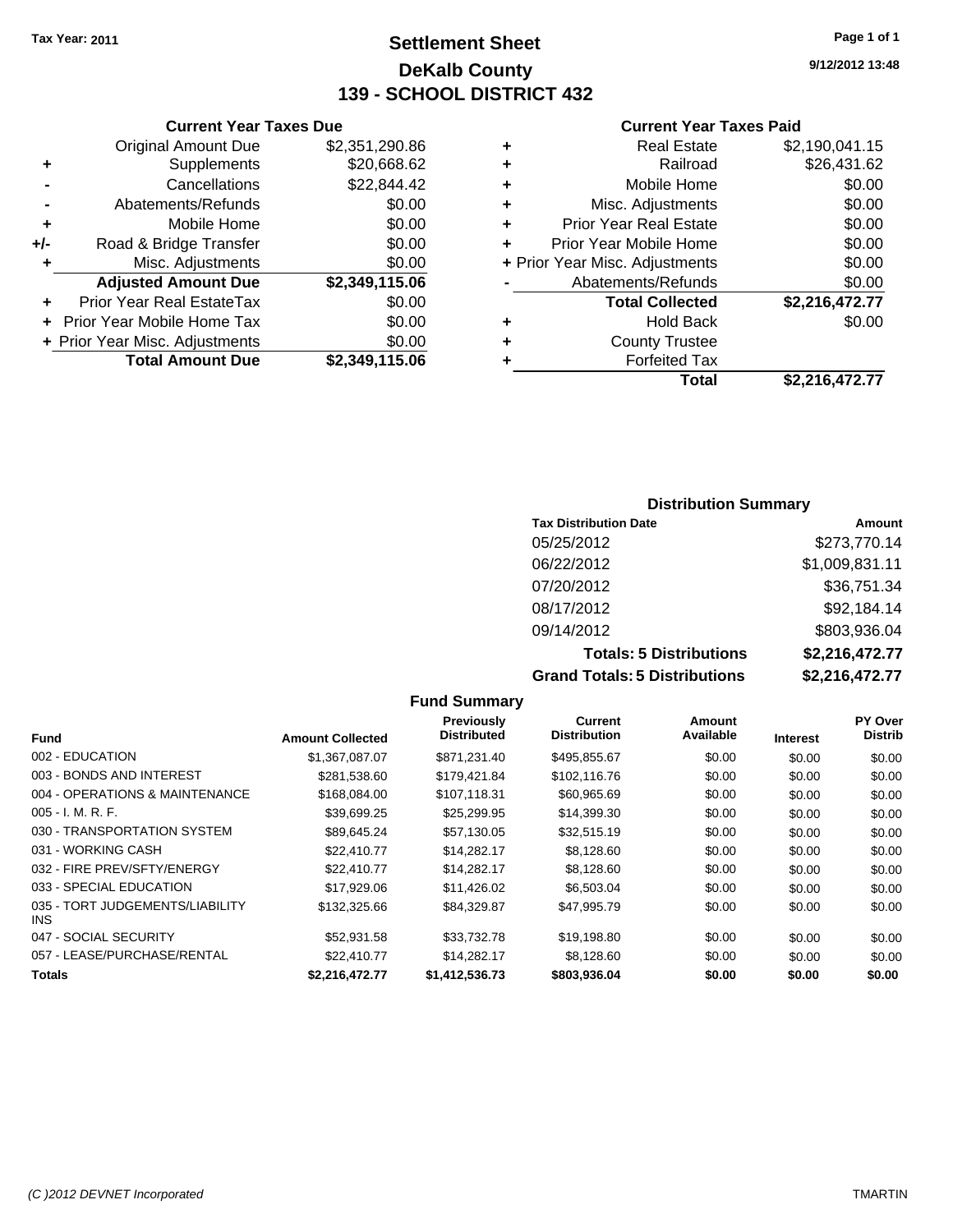### **Settlement Sheet Tax Year: 2011 Page 1 of 1 DeKalb County 141 - CC 509 ELGIN**

#### **9/12/2012 13:48**

| <b>Current Year Taxes Paid</b> |             |  |  |  |
|--------------------------------|-------------|--|--|--|
| Real Estate                    | \$10,079.97 |  |  |  |
| Railroad                       | \$0.00      |  |  |  |
| Mobile Home                    | \$0.00      |  |  |  |
| Misc. Adjustments              | \$0.00      |  |  |  |
| <b>Prior Year Real Estate</b>  | \$0.00      |  |  |  |
| Prior Year Mobile Home<br>٠    |             |  |  |  |
| + Prior Year Misc. Adjustments | \$0.00      |  |  |  |
| Abatements/Refunds             | \$0.00      |  |  |  |
| <b>Total Collected</b>         | \$10,079.97 |  |  |  |
| <b>Hold Back</b>               | \$0.00      |  |  |  |
| <b>County Trustee</b>          |             |  |  |  |
| <b>Forfeited Tax</b>           |             |  |  |  |
| Total                          | \$10,079.97 |  |  |  |
|                                |             |  |  |  |

### **Current Year Taxes Due** Original Amount Due \$10,079.98 **+** Supplements \$0.00 **-** Cancellations \$0.00 **-** Abatements/Refunds \$0.00 **+** Mobile Home \$0.00 **+/-** Road & Bridge Transfer \$0.00 **+** Misc. Adjustments \$0.00 **Adjusted Amount Due \$10,079.98 +** Prior Year Real EstateTax \$0.00 **+** Prior Year Mobile Home Tax \$0.00 **+ Prior Year Misc. Adjustments**  $$0.00$ **Total Amount Due \$10,079.98**

### **Distribution Summary**

| <b>Tax Distribution Date</b>         | Amount      |
|--------------------------------------|-------------|
| 05/25/2012                           | \$1,826.99  |
| 06/22/2012                           | \$2,327.16  |
| 08/17/2012                           | \$2,712.83  |
| 09/14/2012                           | \$3,212.99  |
| <b>Totals: 4 Distributions</b>       | \$10,079.97 |
| <b>Grand Totals: 4 Distributions</b> | \$10,079.97 |

#### **Fund Summary Fund Interest Amount Collected Distributed PY Over Distrib Amount Available Current Distribution Previously** 003 - BONDS AND INTEREST \$1,259.41 \$857.97 \$401.44 \$0.00 \$0.00 \$0.00 027 - AUDIT \$9.47 \$6.46 \$3.01 \$0.00 \$0.00 \$0.00 035 - TORT JUDGEMENTS/LIABILITY INS \$153.16 \$104.34 \$48.82 \$0.00 \$0.00 \$0.00 047 - SOCIAL SECURITY \$55.41 \$37.74 \$0.00 \$0.00 \$0.00 \$0.00 109 - PRIOR YEAR ADJUSTMENT \$4,392.36 \$2,992.29 \$1,400.07 \$0.00 \$0.00 \$0.00 \$0.00 136 - OPERATIONS & MAINTENANCE (colleges) \$1,058.45 \$721.07 \$337.38 \$0.00 \$0.00 \$0.00 159 - EDUCATIONAL PURPOSES (colleges) \$3,151.71 \$2,147.11 \$1,004.60 \$0.00 \$0.00 \$0.00 **Totals \$10,079.97 \$6,866.98 \$3,212.99 \$0.00 \$0.00 \$0.00**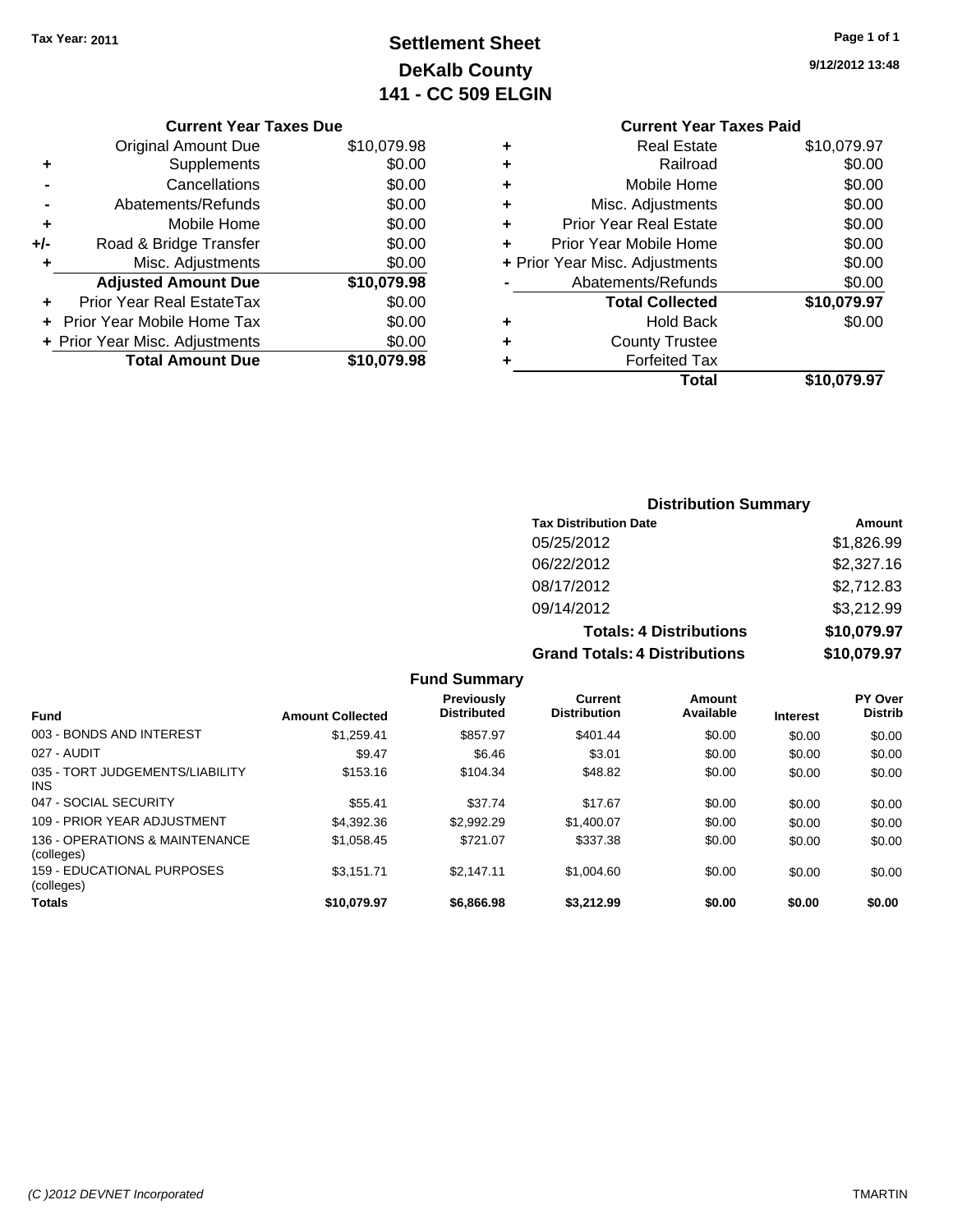### **Settlement Sheet Tax Year: 2011 Page 1 of 1 DeKalb County 142 - CC 511 ROCK VALLEY**

**9/12/2012 13:48**

### **Current Year Taxes Paid**

|     | <b>Current Year Taxes Due</b>  |            |
|-----|--------------------------------|------------|
|     | <b>Original Amount Due</b>     | \$1,604.33 |
| ٠   | Supplements                    | \$478.07   |
|     | Cancellations                  | \$503.65   |
|     | Abatements/Refunds             | \$0.00     |
| ٠   | Mobile Home                    | \$0.00     |
| +/- | Road & Bridge Transfer         | \$0.00     |
| ٠   | Misc. Adjustments              | \$0.00     |
|     | <b>Adjusted Amount Due</b>     | \$1,578.75 |
| ٠   | Prior Year Real EstateTax      | \$0.00     |
|     | Prior Year Mobile Home Tax     | \$0.00     |
|     | + Prior Year Misc. Adjustments | \$0.00     |
|     | <b>Total Amount Due</b>        | \$1,578.75 |
|     |                                |            |

| ٠<br>٠ | Railroad                       | \$0.00     |
|--------|--------------------------------|------------|
|        |                                |            |
|        | Mobile Home                    | \$0.00     |
| ٠      | Misc. Adjustments              | \$0.00     |
| ÷      | <b>Prior Year Real Estate</b>  | \$0.00     |
| ٠      | Prior Year Mobile Home         | \$0.00     |
|        | + Prior Year Misc. Adjustments | \$0.00     |
|        | Abatements/Refunds             | \$0.00     |
|        | <b>Total Collected</b>         | \$1,211.95 |
| ٠      | Hold Back                      | \$0.00     |
| ٠      | <b>County Trustee</b>          |            |
| ٠      | <b>Forfeited Tax</b>           |            |
|        | Total                          | \$1,211.95 |
|        |                                |            |

| <b>Distribution Summary</b>          |            |  |  |
|--------------------------------------|------------|--|--|
| <b>Tax Distribution Date</b>         | Amount     |  |  |
| 05/25/2012                           | \$252.41   |  |  |
| 06/22/2012                           | \$463.63   |  |  |
| 08/17/2012                           | \$226.26   |  |  |
| 09/14/2012                           | \$269.65   |  |  |
| <b>Totals: 4 Distributions</b>       | \$1,211.95 |  |  |
| <b>Grand Totals: 4 Distributions</b> | \$1,211.95 |  |  |

|                                               |                         | <b>Fund Summary</b>              |                                |                     |                 |                                  |
|-----------------------------------------------|-------------------------|----------------------------------|--------------------------------|---------------------|-----------------|----------------------------------|
| <b>Fund</b>                                   | <b>Amount Collected</b> | Previously<br><b>Distributed</b> | Current<br><b>Distribution</b> | Amount<br>Available | <b>Interest</b> | <b>PY Over</b><br><b>Distrib</b> |
| 003 - BONDS AND INTEREST                      | \$280.16                | \$217.82                         | \$62.34                        | \$0.00              | \$0.00          | \$0.00                           |
| 027 - AUDIT                                   | \$0.28                  | \$0.22                           | \$0.06                         | \$0.00              | \$0.00          | \$0.00                           |
| 035 - TORT JUDGEMENTS/LIABILITY<br><b>INS</b> | \$35.75                 | \$27.80                          | \$7.95                         | \$0.00              | \$0.00          | \$0.00                           |
| 047 - SOCIAL SECURITY                         | \$13.86                 | \$10.78                          | \$3.08                         | \$0.00              | \$0.00          | \$0.00                           |
| 109 - PRIOR YEAR ADJUSTMENT                   | \$369.76                | \$287.49                         | \$82.27                        | \$0.00              | \$0.00          | \$0.00                           |
| 136 - OPERATIONS & MAINTENANCE<br>(colleges)  | \$75.87                 | \$58.99                          | \$16.88                        | \$0.00              | \$0.00          | \$0.00                           |
| 141 - HLTH, SFTY/HANDICAP<br>ACCESS/ENERGY    | \$0.00                  | \$0.00                           | \$0.00                         | \$0.00              | \$0.00          | \$0.00                           |
| 159 - EDUCATIONAL PURPOSES<br>(colleges)      | \$436.27                | \$339.20                         | \$97.07                        | \$0.00              | \$0.00          | \$0.00                           |
| Totals                                        | \$1.211.95              | \$942.30                         | \$269.65                       | \$0.00              | \$0.00          | \$0.00                           |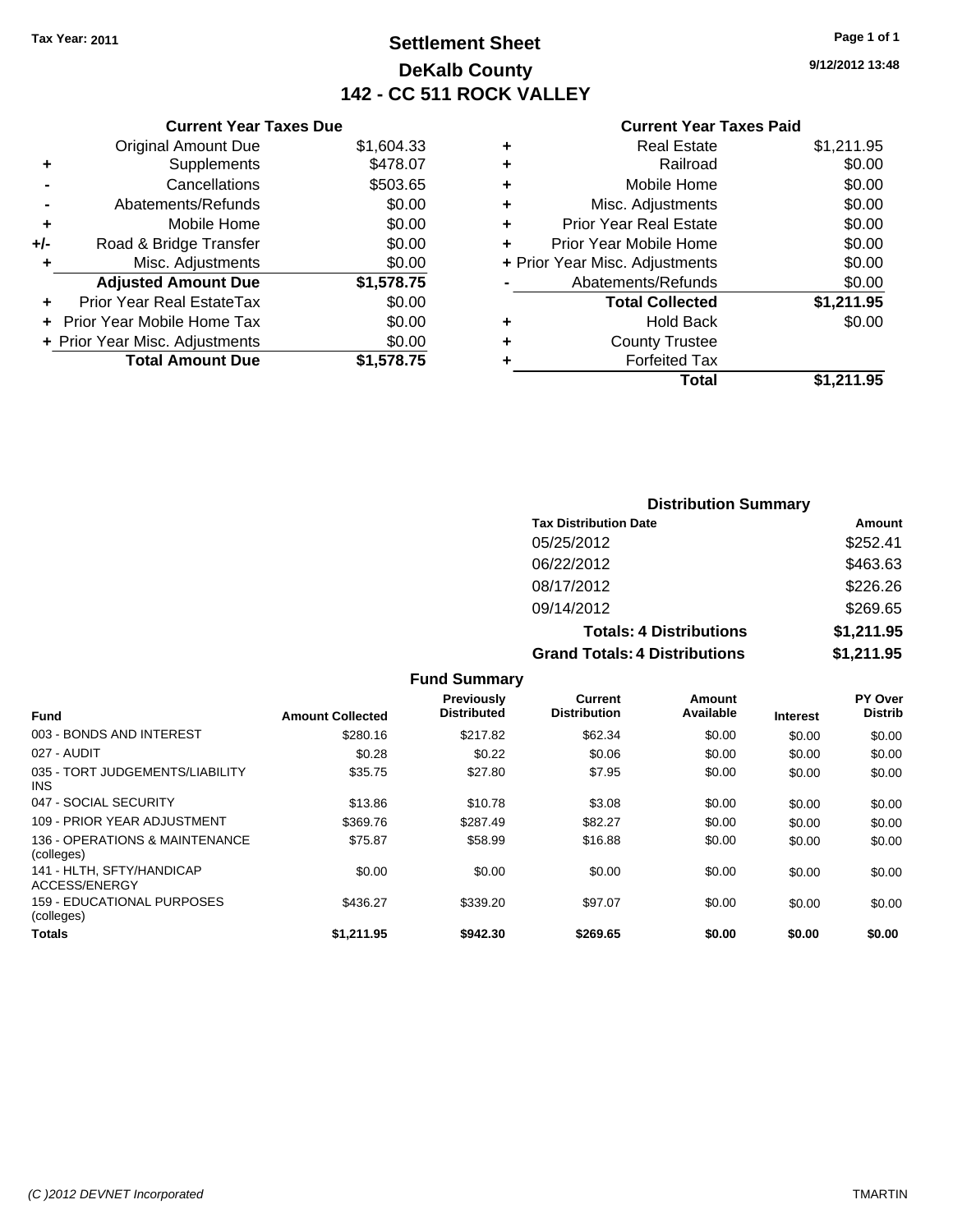### **Settlement Sheet Tax Year: 2011 Page 1 of 1 DeKalb County 143 - CC 513 ILLINOIS VALLEY**

**9/12/2012 13:48**

### **Current Year Taxes Paid**

| <b>Current</b>             |   |            | <b>Current Year Taxes Due</b>  |       |
|----------------------------|---|------------|--------------------------------|-------|
| Real E                     | ÷ | \$5,707.11 | Original Amount Due            |       |
| Rai                        | ÷ | \$5,417.00 | <b>Supplements</b>             | ٠     |
| Mobile <b>H</b>            | ÷ | \$5,417.00 | Cancellations                  |       |
| Misc. Adjustn              | ÷ | \$0.00     | Abatements/Refunds             |       |
| <b>Prior Year Real E</b>   | ÷ | \$0.00     | Mobile Home                    | ٠     |
| Prior Year Mobile I        |   | \$0.00     | Road & Bridge Transfer         | $+/-$ |
| + Prior Year Misc. Adjustn |   | \$0.00     | Misc. Adjustments              | ٠     |
| Abatements/Ret             |   | \$5,707.11 | <b>Adjusted Amount Due</b>     |       |
| <b>Total Colle</b>         |   | \$0.00     | Prior Year Real EstateTax      |       |
| Hold                       | ÷ | \$0.00     | + Prior Year Mobile Home Tax   |       |
| County Tr                  | ٠ | \$0.00     | + Prior Year Misc. Adjustments |       |
| Forfeite                   |   | \$5,707.11 | <b>Total Amount Due</b>        |       |
|                            |   |            |                                |       |

|                                | <b>Real Estate</b>            | \$5,244.70 |
|--------------------------------|-------------------------------|------------|
| ٠                              | Railroad                      | \$290.12   |
| ٠                              | Mobile Home                   | \$0.00     |
| ٠                              | Misc. Adjustments             | \$0.00     |
| ÷                              | <b>Prior Year Real Estate</b> | \$0.00     |
|                                | Prior Year Mobile Home        | \$0.00     |
| + Prior Year Misc. Adjustments |                               | \$0.00     |
|                                | Abatements/Refunds            | \$0.00     |
|                                | <b>Total Collected</b>        | \$5,534.82 |
| ٠                              | <b>Hold Back</b>              | \$0.00     |
| ٠                              | <b>County Trustee</b>         |            |
|                                | <b>Forfeited Tax</b>          |            |
|                                | Total                         | \$5.534.82 |
|                                |                               |            |

| <b>Distribution Summary</b>          |            |
|--------------------------------------|------------|
| <b>Tax Distribution Date</b>         | Amount     |
| 05/25/2012                           | \$325.60   |
| 06/22/2012                           | \$3,045.26 |
| 07/20/2012                           | \$78.88    |
| 08/17/2012                           | \$48.65    |
| 09/14/2012                           | \$2,036.43 |
| <b>Totals: 5 Distributions</b>       | \$5,534.82 |
| <b>Grand Totals: 5 Distributions</b> | \$5,534.82 |

|                                                  |                         | <b>Fund Summary</b>                     |                                |                     |                 |                           |
|--------------------------------------------------|-------------------------|-----------------------------------------|--------------------------------|---------------------|-----------------|---------------------------|
| Fund                                             | <b>Amount Collected</b> | <b>Previously</b><br><b>Distributed</b> | Current<br><b>Distribution</b> | Amount<br>Available | <b>Interest</b> | PY Over<br><b>Distrib</b> |
| 003 - BONDS AND INTEREST                         | \$638.57                | \$403.63                                | \$234.94                       | \$0.00              | \$0.00          | \$0.00                    |
| 027 - AUDIT                                      | \$17.57                 | \$11.10                                 | \$6.47                         | \$0.00              | \$0.00          | \$0.00                    |
| 035 - TORT JUDGEMENTS/LIABILITY<br><b>INS</b>    | \$0.00                  | \$0.00                                  | \$0.00                         | \$0.00              | \$0.00          | \$0.00                    |
| 047 - SOCIAL SECURITY                            | \$137.77                | \$87.08                                 | \$50.69                        | \$0.00              | \$0.00          | \$0.00                    |
| 136 - OPERATIONS & MAINTENANCE<br>(colleges)     | \$627.74                | \$396.78                                | \$230.96                       | \$0.00              | \$0.00          | \$0.00                    |
| 141 - HLTH, SFTY/HANDICAP<br>ACCESS/ENERGY       | \$784.66                | \$495.96                                | \$288.70                       | \$0.00              | \$0.00          | \$0.00                    |
| 149 - STATEWIDE AVERAGE<br><b>ADDITIONAL TAX</b> | \$1,288.41              | \$814.36                                | \$474.05                       | \$0.00              | \$0.00          | \$0.00                    |
| 159 - EDUCATIONAL PURPOSES<br>(colleges)         | \$2,040.10              | \$1,289.48                              | \$750.62                       | \$0.00              | \$0.00          | \$0.00                    |
| Totals                                           | \$5,534.82              | \$3,498.39                              | \$2,036.43                     | \$0.00              | \$0.00          | \$0.00                    |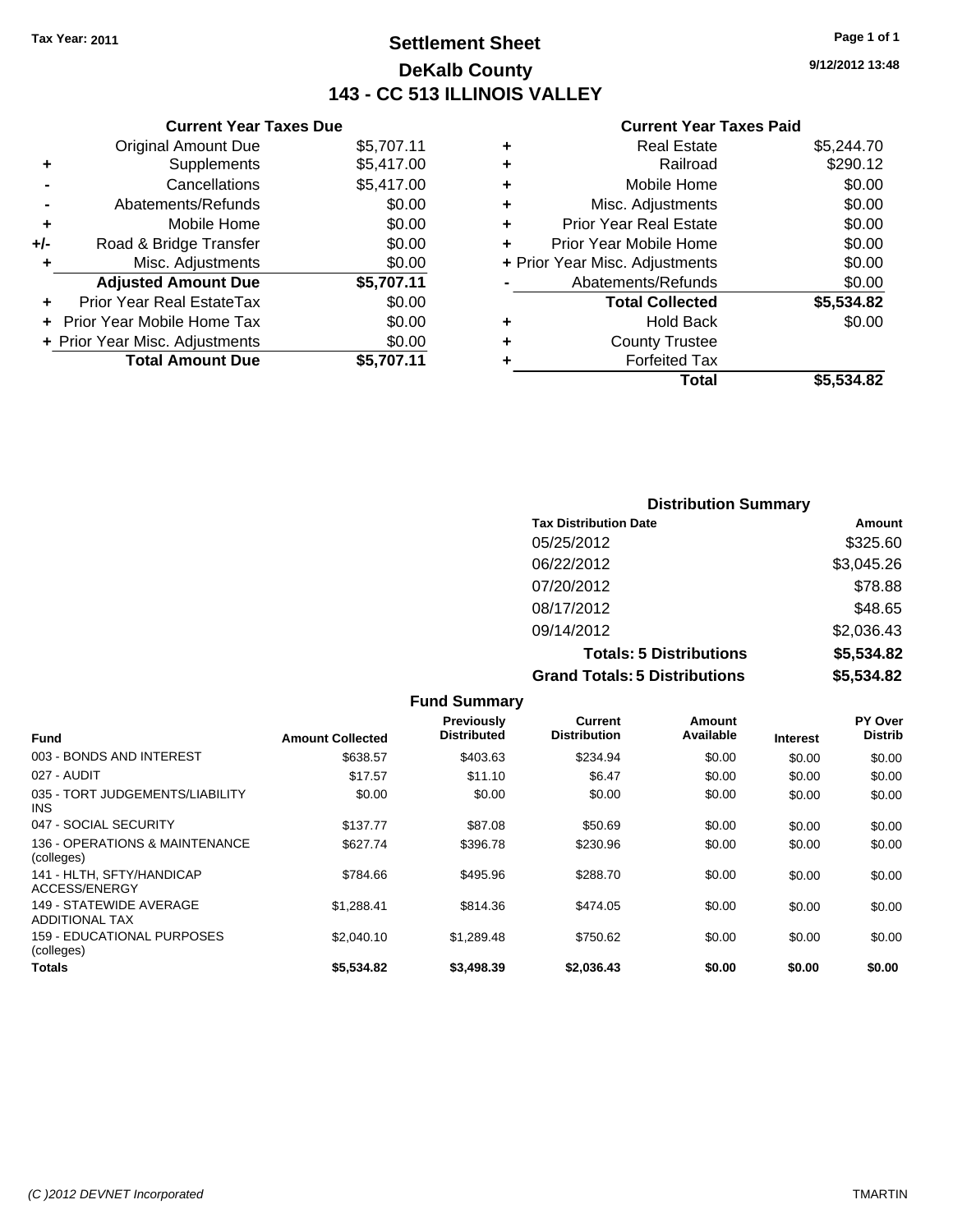### **Settlement Sheet Tax Year: 2011 Page 1 of 2 DeKalb County 144 - CC 516 WAUBONSEE**

**9/12/2012 13:48**

#### **Current Year Taxes Paid**

| ٠ | <b>Real Estate</b>             | \$1,498,426.40 |
|---|--------------------------------|----------------|
| ٠ | Railroad                       | \$10,973.90    |
| ٠ | Mobile Home                    | \$0.00         |
| ٠ | Misc. Adjustments              | \$345.05       |
| ٠ | <b>Prior Year Real Estate</b>  | (\$406.62)     |
| ÷ | Prior Year Mobile Home         | \$0.00         |
|   | + Prior Year Misc. Adjustments | \$0.00         |
|   | Abatements/Refunds             | \$17.19        |
|   | <b>Total Collected</b>         | \$1,509,321.54 |
| ٠ | <b>Hold Back</b>               | \$0.00         |
| ٠ | <b>County Trustee</b>          |                |
|   | <b>Forfeited Tax</b>           |                |
|   | Total                          | \$1,509,321.54 |

### **Current Year Taxes Due** Original Amount Due \$1,591,332.85 **+** Supplements \$8,883.74 **-** Cancellations \$9,975.81 **-** Abatements/Refunds \$17.19 **+** Mobile Home \$0.00 **+/-** Road & Bridge Transfer \$0.00 **+** Misc. Adjustments \$345.05 **Adjusted Amount Due \$1,590,568.64 +** Prior Year Real EstateTax (\$406.62) **+** Prior Year Mobile Home Tax \$0.00 **+ Prior Year Misc. Adjustments**  $$0.00$ **Total Amount Due \$1,590,162.02**

## **Distribution Summary Tax Distribution Date Amount**

| <b>Grand Totals: 5 Distributions</b> | \$1,509,321.54 |
|--------------------------------------|----------------|
| <b>Totals: 5 Distributions</b>       | \$1,509,321.54 |
| 09/14/2012                           | \$583,931.23   |
| 08/17/2012                           | \$73,187.48    |
| 07/20/2012                           | \$24,365.82    |
| 06/22/2012                           | \$673,176.66   |
| 05/25/2012                           | \$154,660.35   |

|                                              |                         | <b>Fund Summary</b>                     |                                |                     |                 |                           |
|----------------------------------------------|-------------------------|-----------------------------------------|--------------------------------|---------------------|-----------------|---------------------------|
| <b>Fund</b>                                  | <b>Amount Collected</b> | <b>Previously</b><br><b>Distributed</b> | Current<br><b>Distribution</b> | Amount<br>Available | <b>Interest</b> | PY Over<br><b>Distrib</b> |
| 003 - BONDS AND INTEREST                     | \$223.885.22            | \$137,267.78                            | \$86,617.44                    | \$0.00              | \$0.00          | \$0.00                    |
| 027 - AUDIT                                  | \$2,467.73              | \$1.513.01                              | \$954.72                       | \$0.00              | \$0.00          | \$0.00                    |
| 035 - TORT JUDGEMENTS/LIABILITY<br>INS.      | \$34,546.87             | \$21.181.26                             | \$13.365.61                    | \$0.00              | \$0.00          | \$0.00                    |
| 047 - SOCIAL SECURITY                        | \$0.00                  | \$0.00                                  | \$0.00                         | \$0.00              | \$0.00          | \$0.00                    |
| 136 - OPERATIONS & MAINTENANCE<br>(colleges) | \$287.821.58            | \$176,468,23                            | \$111.353.35                   | \$0.00              | \$0.00          | \$0.00                    |
| 159 - EDUCATIONAL PURPOSES<br>(colleges)     | \$960,600.14            | \$588,960.03                            | \$371.640.11                   | \$0.00              | \$0.00          | \$0.00                    |
| Totals                                       | \$1,509,321.54          | \$925.390.31                            | \$583,931.23                   | \$0.00              | \$0.00          | \$0.00                    |
|                                              |                         |                                         |                                |                     |                 |                           |

### **Miscellaneous Adjustment Detail**

|                         | Year Source | <b>Account Type</b>                        | <b>Amount Adjustment Description</b>                      |
|-------------------------|-------------|--------------------------------------------|-----------------------------------------------------------|
|                         |             | 2011 RE - Real Estate Back Tax Collected   | \$27.76 BYRNE REDEMPTION 19-10-201-031 by TBA             |
|                         |             | 2011 RE - Real Estate Back Tax Collected   | \$25.72 SHISSLER REDEMPTION 18-10-203-008 by TBA          |
|                         |             | 2011 RE - Real Estate Back Tax Collected   | \$59.65 PRIMUS REDEMPTION 8 PARCELS by TBA                |
|                         |             | 2011 RE - Real Estate Back Tax Collected   | \$59.49 BYRNE REDEMPTION 19-10-201-018 by TBA             |
|                         |             | 2011 RE - Real Estate Back Tax Collected   | \$16.99 BUSHNELL REDEMPTION 15-15-426-014 by TBA          |
|                         |             | 2011 RE - Real Estate Back Tax Collected   | \$101.27 DOBSON REDEMPTION 19-26-481-012 by TBA           |
|                         |             | 2011 RE - Real Estate Paymt In Lieu of Tax | \$54.17 SUNSET VIEW APARTMENTS - HOUSING AUTHORITY by TBA |
| <b>Totals 7 entries</b> |             |                                            | \$345.05                                                  |

### **Abatement Detail**

#### **Year Source Account Type Amount Adjustment Description** 2011 RE - Real Estate PTAB Decision 38.32 12-19-400-003 PTAB INTEREST REFUND by TBA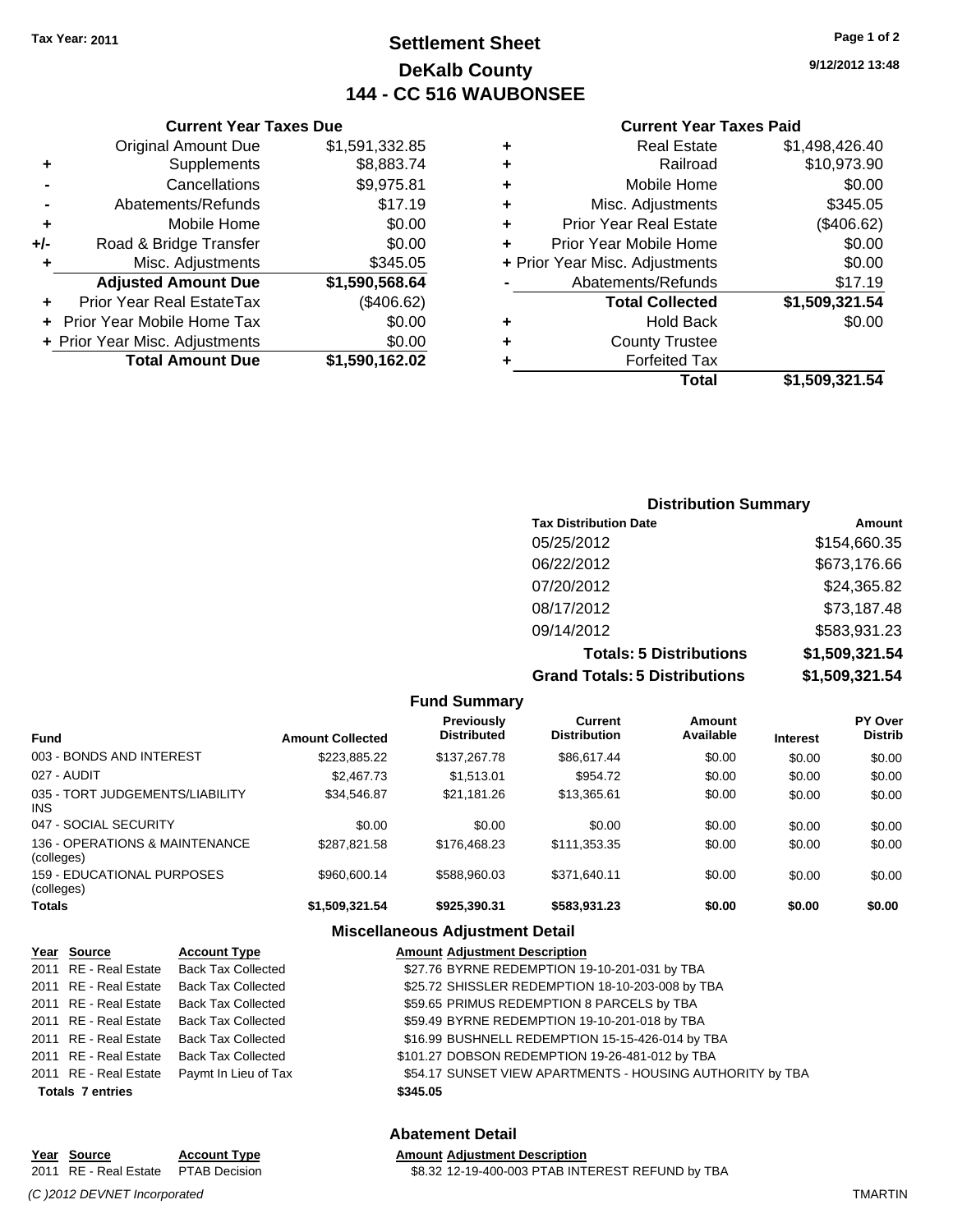### **Settlement Sheet Tax Year: 2011 Page 2 of 2 DeKalb County Abatement Detail**

**9/12/2012 13:48**

# **Totals \$17.19 4 entries**

**<u>Year Source</u> <b>Account Type Amount Adjustment Description**<br>
2011 RE - Real Estate PTAB Decision **AMOUNT \$4.39 19-27-427-012 PTAB INT** \$4.39 19-27-427-012 PTAB INTEREST REFUND by TBA 2011 RE - Real Estate \$2.47 09-34-100-004 PTAB INTEREST REFUND by TBA PTAB Decision 2011 RE - Real Estate \$2.01 19-26-432-011 PTAB INTEREST REFUND by TBA PTAB Decision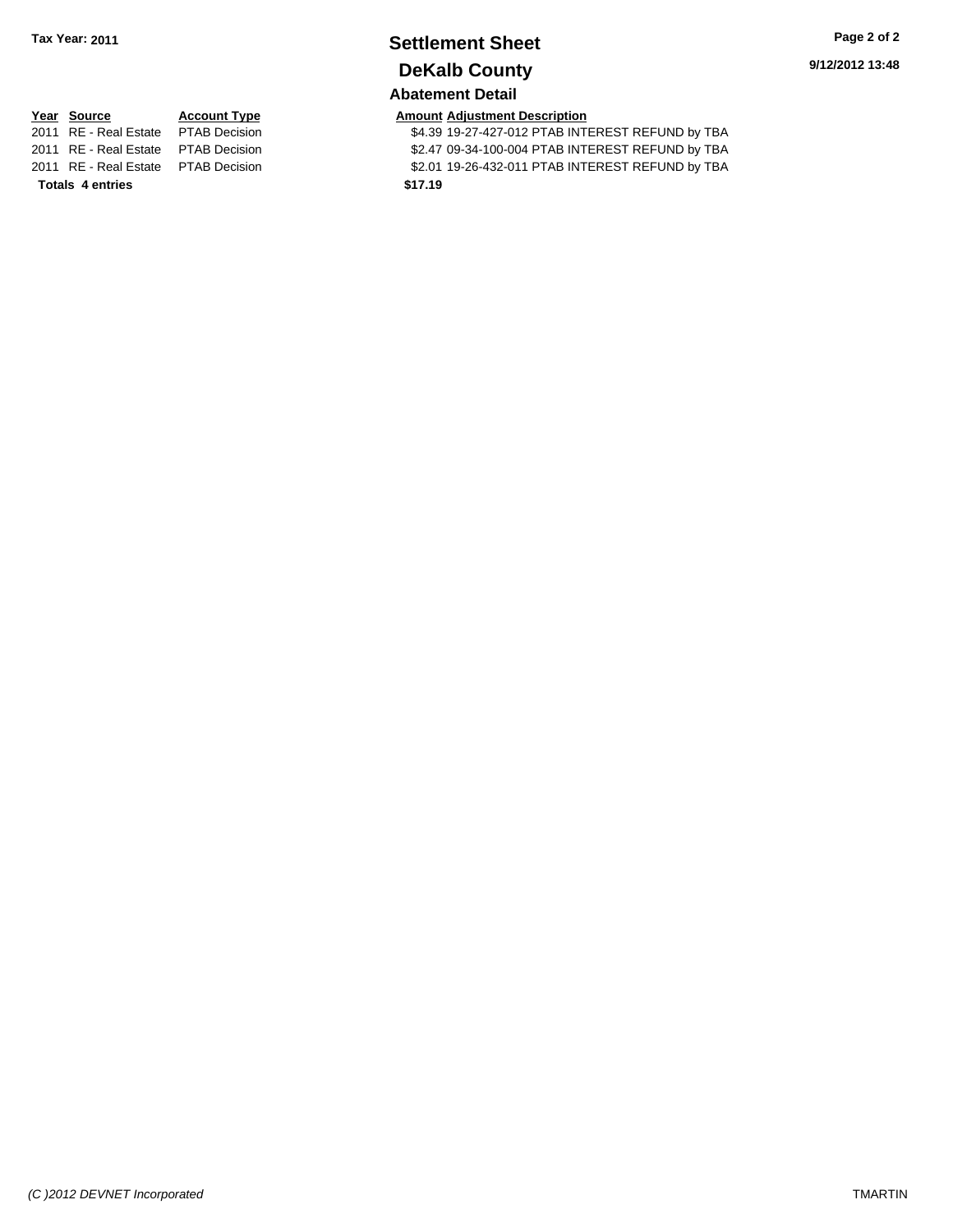### **Settlement Sheet Tax Year: 2011 Page 1 of 2 DeKalb County 145 - CC 523 KISHWAUKEE**

**Current Year Taxes Due**

|     | <b>Original Amount Due</b>           | \$9,724,913.31 |  |
|-----|--------------------------------------|----------------|--|
| ٠   | Supplements                          | \$130,125.53   |  |
|     | Cancellations                        | \$200,059.95   |  |
|     | Abatements/Refunds                   | \$52.80        |  |
| ٠   | Mobile Home                          | \$0.00         |  |
| +/- | \$0.00<br>Road & Bridge Transfer     |                |  |
| ÷   | Misc. Adjustments                    | \$1,811.57     |  |
|     | <b>Adjusted Amount Due</b>           | \$9,656,737.66 |  |
|     | Prior Year Real EstateTax            | (\$1,069.02)   |  |
|     | \$0.00<br>Prior Year Mobile Home Tax |                |  |
|     | + Prior Year Misc. Adjustments       | \$0.00         |  |
|     | <b>Total Amount Due</b>              | \$9,655,668.64 |  |
|     |                                      |                |  |

#### **Current Year Taxes Paid**

|   | <b>Real Estate</b>             | \$9,173,265.89 |
|---|--------------------------------|----------------|
| ٠ | Railroad                       | \$44,734.12    |
| ٠ | Mobile Home                    | \$0.00         |
| ٠ | Misc. Adjustments              | \$1,811.57     |
| ٠ | <b>Prior Year Real Estate</b>  | (\$1,069.02)   |
|   | Prior Year Mobile Home         | \$0.00         |
|   | + Prior Year Misc. Adjustments | \$0.00         |
|   | Abatements/Refunds             | \$52.80        |
|   | <b>Total Collected</b>         | \$9,218,689.76 |
| ٠ | <b>Hold Back</b>               | \$0.00         |
| ٠ | <b>County Trustee</b>          |                |
| ٠ | <b>Forfeited Tax</b>           |                |
|   | Total                          | \$9,218,689.76 |
|   |                                |                |

### **Distribution Summary Tax Distribution Date Amount** 05/25/2012 \$863,195.66 06/22/2012 \$4,097,991.71 07/20/2012 \$75,140.96 08/17/2012 \$415,126.81 09/14/2012 \$3,767,234.62 **Totals: 5 Distributions \$9,218,689.76**

**Grand Totals: 5 Distributions \$9,218,689.76**

| \$9, |          |  |
|------|----------|--|
|      | ิงutions |  |

| <b>Fund Summary</b>                          |                         |                                         |                                |                     |                 |                                  |
|----------------------------------------------|-------------------------|-----------------------------------------|--------------------------------|---------------------|-----------------|----------------------------------|
| <b>Fund</b>                                  | <b>Amount Collected</b> | <b>Previously</b><br><b>Distributed</b> | Current<br><b>Distribution</b> | Amount<br>Available | <b>Interest</b> | <b>PY Over</b><br><b>Distrib</b> |
| 003 - BONDS AND INTEREST                     | \$2,593,162.07          | \$1,533,461.59                          | \$1,059,700.48                 | \$0.00              | \$0.00          | \$0.00                           |
| 027 - AUDIT                                  | \$80.055.12             | \$47.340.45                             | \$32,714.67                    | \$0.00              | \$0.00          | \$0.00                           |
| 035 - TORT JUDGEMENTS/LIABILITY<br>INS.      | \$746.114.66            | \$441.213.52                            | \$304.901.14                   | \$0.00              | \$0.00          | \$0.00                           |
| 047 - SOCIAL SECURITY                        | \$205.097.41            | \$121.283.97                            | \$83.813.44                    | \$0.00              | \$0.00          | \$0.00                           |
| 109 - PRIOR YEAR ADJUSTMENT                  | $$-9.605.86$            | $$-5.680.40$                            | $$-3.925.46$                   | \$0.00              | \$0.00          | \$0.00                           |
| 136 - OPERATIONS & MAINTENANCE<br>(colleges) | \$1.200.826.53          | \$710.106.55                            | \$490.719.98                   | \$0.00              | \$0.00          | \$0.00                           |
| 159 - EDUCATIONAL PURPOSES<br>(colleges)     | \$4.403.039.83          | \$2,603,729,46                          | \$1,799,310.37                 | \$0.00              | \$0.00          | \$0.00                           |
| <b>Totals</b>                                | \$9,218,689.76          | \$5,451,455.14                          | \$3,767,234.62                 | \$0.00              | \$0.00          | \$0.00                           |

### **Miscellaneous Adjustment Detail**

|                         | Year Source                           | <b>Account Type</b>                        | <b>Amount Adjustment Description</b>                      |
|-------------------------|---------------------------------------|--------------------------------------------|-----------------------------------------------------------|
|                         |                                       | 2011 RE - Real Estate Back Tax Collected   | \$3.21 SOUTH POINT GREENS REDEMPTION 11-03-128-016 by TBA |
|                         |                                       | 2011 RE - Real Estate Back Tax Collected   | \$160.57 HAREAS REDEMPTION 13-35-202-017 by TBA           |
|                         |                                       | 2011 RE - Real Estate Paymt In Lieu of Tax | \$826.57 DEKALB UNITS - HOUSING AUTHORITY by TBA          |
|                         |                                       | 2011 RE - Real Estate Paymt In Lieu of Tax | \$637.72 SYCAMORE UNITS - HOUSING AUTHORITY by TBA        |
|                         |                                       | 2011 RE - Real Estate Paymt In Lieu of Tax | \$70.95 SEQUOYA APARTMENTS - HOUSING AUTHORITY by TBA     |
|                         | 2011 RE - Real Estate Real Estate Tax |                                            | \$112.55 HEL ADJUSTMENT 08-22-476-004 2007-2010 by TBA    |
| <b>Totals 6 entries</b> |                                       |                                            | \$1,811.57                                                |
|                         |                                       |                                            |                                                           |

#### **Abatement Detail**

 $$0.46$  13-15-176-011 PTAB INTEREST REFUND by TBA

### **Year Source Account Type Amount Adjustment Description** *(C )2012 DEVNET Incorporated* TMARTIN

**9/12/2012 13:48**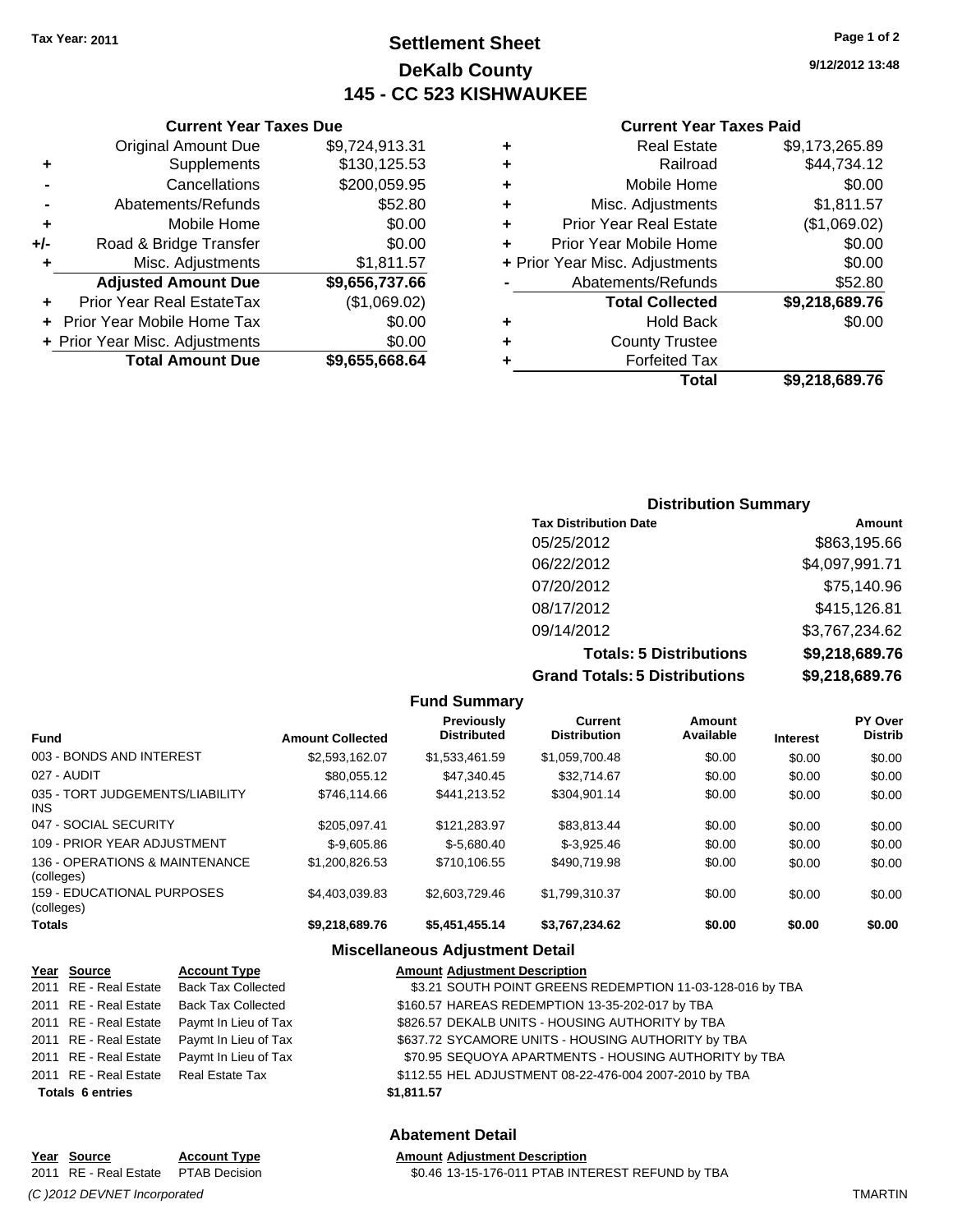### **Settlement Sheet Tax Year: 2011 Page 2 of 2 DeKalb County Abatement Detail**

**9/12/2012 13:48**

|                         | Year Source           | <b>Account Typ</b>  |  |
|-------------------------|-----------------------|---------------------|--|
|                         | 2011 RE - Real Estate | <b>PTAB Decisio</b> |  |
|                         | 2011 RE - Real Estate | <b>PTAB Decisio</b> |  |
|                         | 2011 RE - Real Estate | <b>PTAB Decisio</b> |  |
|                         | 2011 RE - Real Estate | <b>PTAB Decisio</b> |  |
|                         | 2011 RE - Real Estate | <b>PTAB Decisio</b> |  |
|                         | 2011 RE - Real Estate | <b>PTAB Decisio</b> |  |
| <b>Totals 7 entries</b> |                       |                     |  |

### **Year Source Account Type Amount Adjustment Description**

**2012 83.92 14-15-376-004 PTAB INTEREST REFUND by TBA 2011 83.46 01-26-475-004 PTAB INTEREST REFUND by TBA 2012 82011 88.96 09-05-105-007 PTAB INTEREST REFUND by TBA 2012 82011 8212 S8.27 09-05-105-006 PTAB INTEREST REFUND by TBA 2012 8011 8012 14-15-102-005 PTAB INTEREST REFUND by TBA 2111 821.30 13-15-327-010 PTAB INTEREST REFUND by TBA Totals \$52.79 7 entries**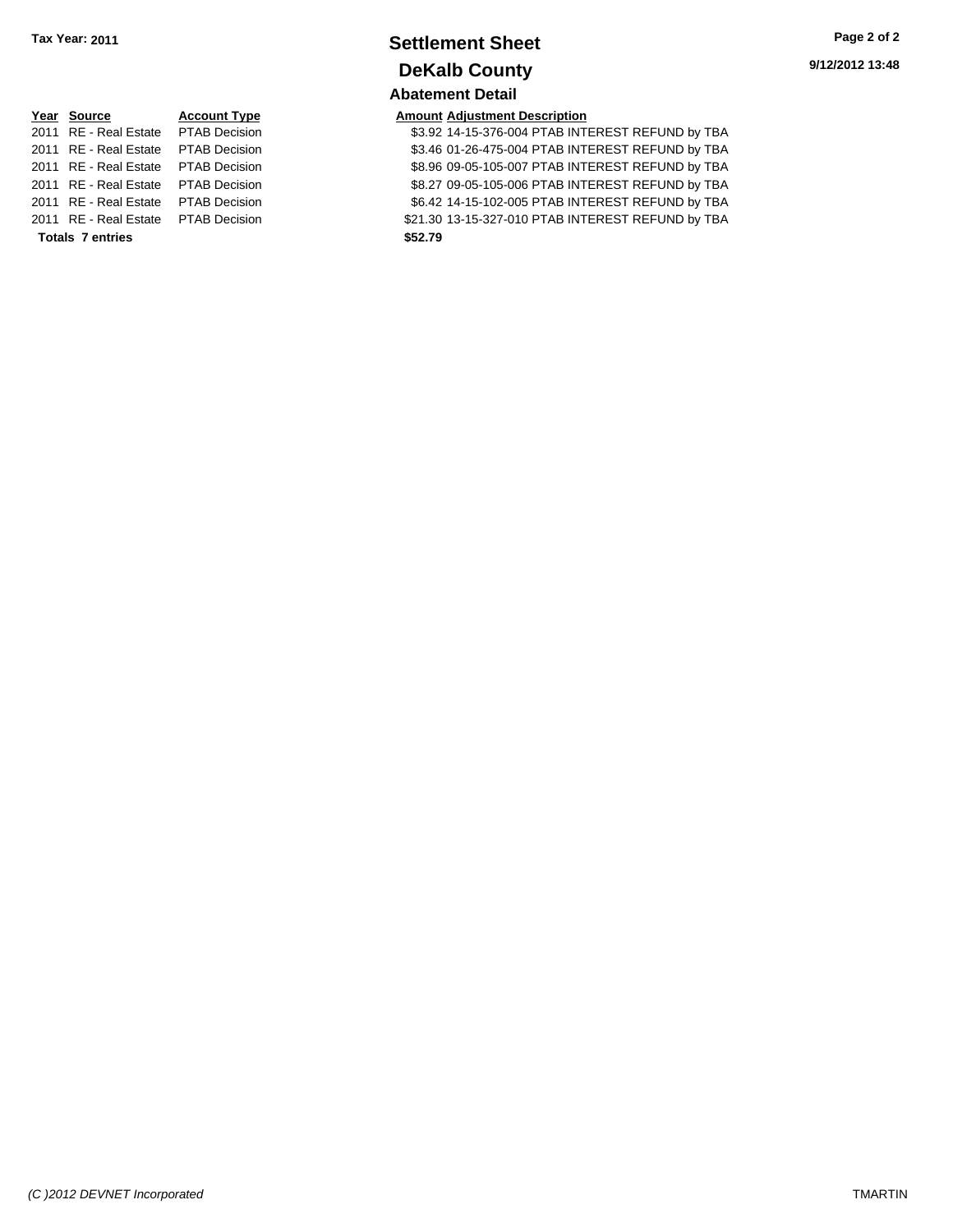### **Settlement Sheet Tax Year: 2011 Page 1 of 1 DeKalb County 150 - DE KALB SANITARY**

**9/12/2012 13:48**

### **Current Year Taxes Paid**

| ٠ | <b>Real Estate</b>             | \$592,429.83 |
|---|--------------------------------|--------------|
| ٠ | Railroad                       | \$1,045.50   |
| ٠ | Mobile Home                    | \$0.00       |
| ٠ | Misc. Adjustments              | \$181.06     |
| ÷ | <b>Prior Year Real Estate</b>  | \$54.54      |
| ÷ | Prior Year Mobile Home         | \$0.00       |
|   | + Prior Year Misc. Adjustments | \$0.00       |
|   | Abatements/Refunds             | \$0.00       |
|   | <b>Total Collected</b>         | \$593,710.93 |
| ٠ | <b>Hold Back</b>               | \$0.00       |
| ÷ | <b>County Trustee</b>          |              |
| ٠ | <b>Forfeited Tax</b>           |              |
|   | Total                          | \$593,710.93 |

|     | <b>Current Year Taxes Due</b>  |              |  |
|-----|--------------------------------|--------------|--|
|     | <b>Original Amount Due</b>     | \$634,570.29 |  |
| ٠   | Supplements                    | \$18,446.26  |  |
|     | Cancellations                  | \$29,747.32  |  |
|     | Abatements/Refunds             | \$0.00       |  |
| ٠   | Mobile Home                    | \$0.00       |  |
| +/- | Road & Bridge Transfer         | \$0.00       |  |
| ٠   | \$181.06<br>Misc. Adjustments  |              |  |
|     | <b>Adjusted Amount Due</b>     | \$623,450.29 |  |
|     | Prior Year Real EstateTax      | \$54.54      |  |
|     | Prior Year Mobile Home Tax     | \$0.00       |  |
|     | + Prior Year Misc. Adjustments | \$0.00       |  |
|     | <b>Total Amount Due</b>        | \$623,504.83 |  |

### **Distribution Summary Tax Distribution Date Amount**<br>05/25/2012 **Amount** \$60,113.97

| <b>Grand Totals: 5 Distributions</b> | \$593,710.93     |
|--------------------------------------|------------------|
| <b>Totals: 5 Distributions</b>       | \$593,710.93     |
| 09/14/2012                           | \$246,927.37     |
| 08/17/2012                           | \$28,476.93      |
| 07/20/2012                           | \$4,330.73       |
| 06/22/2012                           | \$253,861.93     |
| UJ/20/ZUTZ                           | <b>JOU.IIJ.Y</b> |

### **Fund Summary**

| <b>Fund</b>              | PY Over<br><b>Distrib</b> |
|--------------------------|---------------------------|
| 001 - CORPORATE          | \$0.00                    |
| 003 - BONDS AND INTEREST | \$0.00                    |
| $005 - I. M. R. F.$      | \$0.00                    |
| 027 - AUDIT              | \$0.00                    |
| 045 - PUBLIC BENEFIT     | \$0.00                    |
| 047 - SOCIAL SECURITY    | \$0.00                    |
| <b>Totals</b>            | \$0.00                    |
|                          |                           |

### **Miscellaneous Adjustment Detail**

|                         | Year Source           | <b>Account Type</b>                        | <b>Amount Adjustment Description</b>                  |
|-------------------------|-----------------------|--------------------------------------------|-------------------------------------------------------|
|                         |                       | 2011 RE - Real Estate Paymt In Lieu of Tax | \$159.36 DEKALB UNITS - HOUSING AUTHORITY by TBA      |
|                         | 2011 RE - Real Estate | Real Estate Tax                            | \$21.70 HEL ADJUSTMENT 08-22-476-004 2007-2010 by TBA |
| <b>Totals 2 entries</b> |                       |                                            | \$181.06                                              |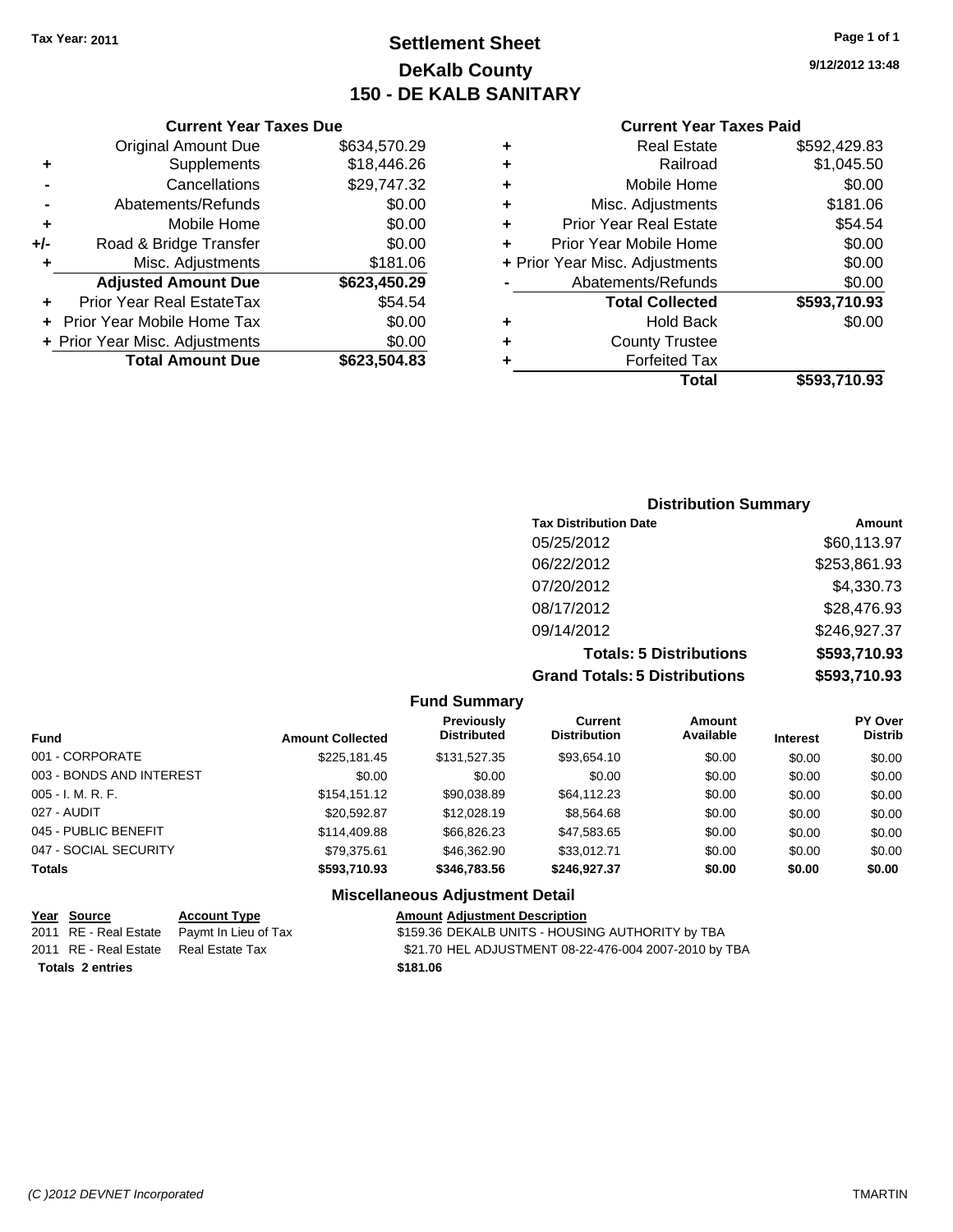**Current Year Taxes Due**

### **Settlement Sheet Tax Year: 2011 Page 1 of 1 DeKalb County 151 - FAIRDALE STREET LIGHT**

**9/12/2012 13:48**

#### **Current Year Taxes Paid**

|     |                                |            |   | <b>Total</b>                   | \$3,202.82 |
|-----|--------------------------------|------------|---|--------------------------------|------------|
|     | <b>Total Amount Due</b>        | \$3,451.08 |   | <b>Forfeited Tax</b>           |            |
|     | + Prior Year Misc. Adjustments | \$0.00     | ٠ | <b>County Trustee</b>          |            |
|     | + Prior Year Mobile Home Tax   | \$0.00     | ٠ | <b>Hold Back</b>               | \$0.00     |
| ٠   | Prior Year Real EstateTax      | \$0.00     |   | <b>Total Collected</b>         | \$3,202.82 |
|     | <b>Adjusted Amount Due</b>     | \$3,451.08 |   | Abatements/Refunds             | \$0.00     |
|     | Misc. Adjustments              | \$0.00     |   | + Prior Year Misc. Adjustments | \$0.00     |
| +/- | Road & Bridge Transfer         | \$0.00     |   | Prior Year Mobile Home         | \$0.00     |
| ٠   | Mobile Home                    | \$0.00     | ٠ | <b>Prior Year Real Estate</b>  | \$0.00     |
|     | Abatements/Refunds             | \$0.00     | ٠ | Misc. Adjustments              | \$0.00     |
|     | Cancellations                  | \$0.00     |   | Mobile Home                    | \$0.00     |
| ٠   | Supplements                    | \$0.00     | ٠ | Railroad                       | \$0.00     |
|     | <b>Original Amount Due</b>     | \$3,451.08 | ٠ | <b>Real Estate</b>             | \$3,202.82 |
|     |                                |            |   |                                |            |

|                 |                         |                                  |                                       | <b>Distribution Summary</b>    |                 |                                  |
|-----------------|-------------------------|----------------------------------|---------------------------------------|--------------------------------|-----------------|----------------------------------|
|                 |                         |                                  | <b>Tax Distribution Date</b>          |                                |                 | Amount                           |
|                 |                         |                                  | 05/25/2012                            |                                |                 | \$438.19                         |
|                 |                         |                                  | 06/22/2012                            |                                |                 | \$1,286.54                       |
|                 |                         |                                  | 07/20/2012                            |                                |                 | \$45.36                          |
|                 |                         |                                  | 08/17/2012                            |                                |                 | \$158.60                         |
|                 |                         |                                  | 09/14/2012                            |                                |                 | \$1,274.13                       |
|                 |                         |                                  |                                       | <b>Totals: 5 Distributions</b> |                 | \$3,202.82                       |
|                 |                         |                                  | <b>Grand Totals: 5 Distributions</b>  |                                |                 | \$3,202.82                       |
|                 |                         | <b>Fund Summary</b>              |                                       |                                |                 |                                  |
| <b>Fund</b>     | <b>Amount Collected</b> | Previously<br><b>Distributed</b> | <b>Current</b><br><b>Distribution</b> | <b>Amount</b><br>Available     | <b>Interest</b> | <b>PY Over</b><br><b>Distrib</b> |
| 001 - CORPORATE | \$3,202.82              | \$1,928.69                       | \$1,274.13                            | \$0.00                         | \$0.00          | \$0.00                           |

**Totals \$3,202.82 \$1,928.69 \$1,274.13 \$0.00 \$0.00 \$0.00**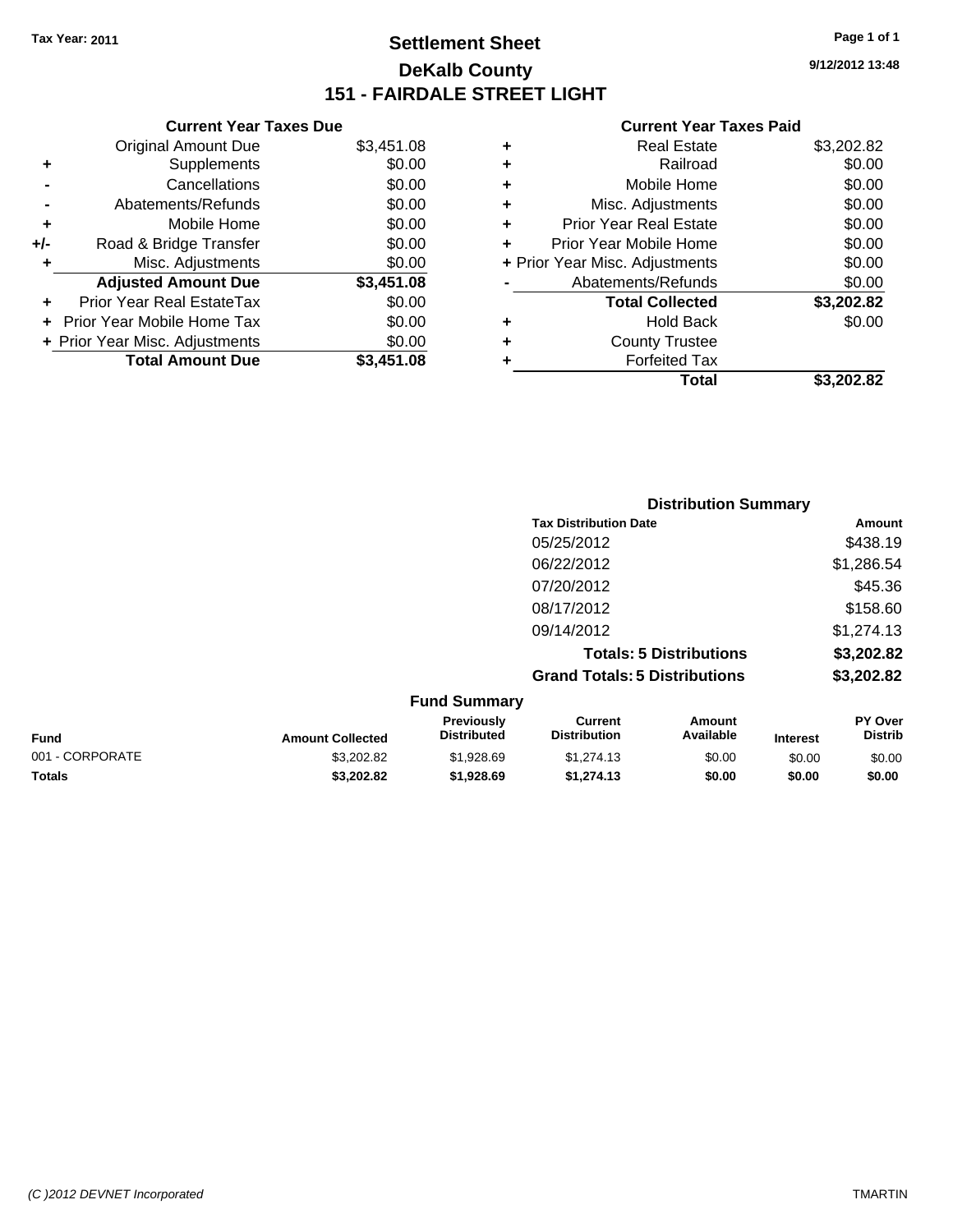**Current Year Taxes Due** Original Amount Due \$24,504.02

**Adjusted Amount Due \$24,483.12**

**Total Amount Due \$24,447.82**

**+** Supplements \$173.10 **-** Cancellations \$193.47 **-** Abatements/Refunds \$0.77 **+** Mobile Home \$0.00 **+/-** Road & Bridge Transfer \$0.00 **+** Misc. Adjustments \$0.24

**+** Prior Year Real EstateTax (\$35.30) **+** Prior Year Mobile Home Tax \$0.00 **+ Prior Year Misc. Adjustments**  $$0.00$ 

### **Settlement Sheet Tax Year: 2011 Page 1 of 1 DeKalb County 152 - AFTON-PIERCE MULTI TWP**

**9/12/2012 13:48**

#### **Current Year Taxes Paid**

|   | Total                          | \$23.176.97 |
|---|--------------------------------|-------------|
| ٠ | <b>Forfeited Tax</b>           |             |
| ٠ | <b>County Trustee</b>          |             |
| ٠ | <b>Hold Back</b>               | \$0.00      |
|   | <b>Total Collected</b>         | \$23,176.97 |
|   | Abatements/Refunds             | \$0.77      |
|   | + Prior Year Misc. Adjustments | \$0.00      |
| ÷ | Prior Year Mobile Home         | \$0.00      |
| ÷ | <b>Prior Year Real Estate</b>  | (\$35.30)   |
| ÷ | Misc. Adjustments              | \$0.24      |
| ٠ | Mobile Home                    | \$0.00      |
| ٠ | Railroad                       | \$217.62    |
| ٠ | <b>Real Estate</b>             | \$22,995.18 |
|   |                                |             |

|                                         |                           |                         |                                        |                                                           | <b>Distribution Summary</b>    |                 |                           |
|-----------------------------------------|---------------------------|-------------------------|----------------------------------------|-----------------------------------------------------------|--------------------------------|-----------------|---------------------------|
|                                         |                           |                         |                                        | <b>Tax Distribution Date</b>                              |                                |                 | Amount                    |
|                                         |                           |                         |                                        | 05/25/2012                                                |                                |                 | \$1,664.69                |
|                                         |                           |                         |                                        | 06/22/2012                                                |                                |                 | \$11,164.47               |
|                                         |                           |                         |                                        | 07/20/2012                                                |                                |                 | \$146.73                  |
|                                         |                           |                         |                                        | 08/17/2012                                                |                                |                 | \$679.56                  |
|                                         |                           |                         |                                        | 09/14/2012                                                |                                |                 | \$9,521.52                |
|                                         |                           |                         |                                        |                                                           | <b>Totals: 5 Distributions</b> |                 | \$23,176.97               |
|                                         |                           |                         |                                        | <b>Grand Totals: 5 Distributions</b>                      |                                |                 | \$23,176.97               |
|                                         |                           |                         | <b>Fund Summary</b>                    |                                                           |                                |                 |                           |
| Fund                                    |                           | <b>Amount Collected</b> | Previously<br><b>Distributed</b>       | <b>Current</b><br><b>Distribution</b>                     | Amount<br>Available            | <b>Interest</b> | PY Over<br><b>Distrib</b> |
| 147 - ASSESSING PURPOSES<br>(multi-twp) |                           | \$23,176.97             | \$13,655.45                            | \$9,521.52                                                | \$0.00                         | \$0.00          | \$0.00                    |
| Totals                                  |                           | \$23,176.97             | \$13,655.45                            | \$9,521.52                                                | \$0.00                         | \$0.00          | \$0.00                    |
|                                         |                           |                         | <b>Miscellaneous Adjustment Detail</b> |                                                           |                                |                 |                           |
| Year Source                             | <b>Account Type</b>       |                         | <b>Amount Adjustment Description</b>   |                                                           |                                |                 |                           |
| 2011 RE - Real Estate                   | <b>Back Tax Collected</b> |                         |                                        | \$0.24 SOUTH POINT GREENS REDEMPTION 11-03-128-016 by TBA |                                |                 |                           |
| <b>Totals 1 entries</b>                 |                           |                         | \$0.24                                 |                                                           |                                |                 |                           |
|                                         |                           |                         | <b>Abatement Detail</b>                |                                                           |                                |                 |                           |
| Year Source                             | <b>Account Type</b>       |                         | <b>Amount Adjustment Description</b>   |                                                           |                                |                 |                           |
| 2011 RE - Real Estate                   | <b>PTAB Decision</b>      |                         |                                        | \$0.77 12-19-400-003 PTAB INTEREST REFUND by TBA          |                                |                 |                           |
| <b>Totals 1 entries</b>                 |                           |                         | \$0.77                                 |                                                           |                                |                 |                           |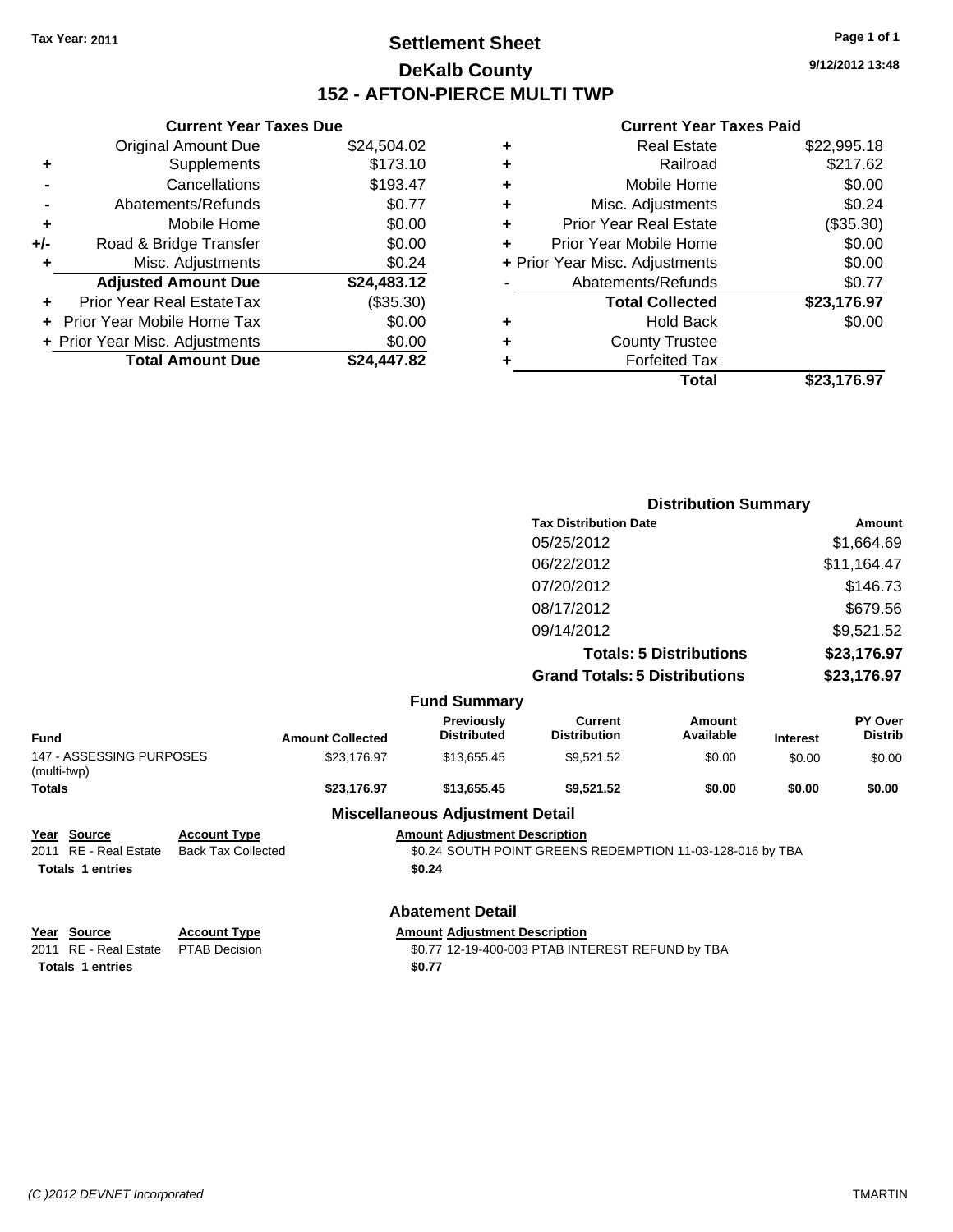**Current Year Taxes Due** Original Amount Due \$12,317.53

**Adjusted Amount Due \$12,314.16**

**Total Amount Due \$12,314.16**

**+** Supplements \$22.81 **-** Cancellations \$26.18 **-** Abatements/Refunds \$0.00 **+** Mobile Home \$0.00 **+/-** Road & Bridge Transfer \$0.00 **+** Misc. Adjustments \$0.00

**+** Prior Year Real EstateTax \$0.00 **+** Prior Year Mobile Home Tax \$0.00 **+ Prior Year Misc. Adjustments**  $$0.00$ 

### **Settlement Sheet Tax Year: 2011 Page 1 of 1 DeKalb County 153 - MILAN-MALTA MULTI-TWP**

**9/12/2012 13:48**

#### **Current Year Taxes Paid**

|                          |                         |                                  |                                       | <b>Distribution Summary</b>    |                 |                           |
|--------------------------|-------------------------|----------------------------------|---------------------------------------|--------------------------------|-----------------|---------------------------|
|                          |                         |                                  | <b>Tax Distribution Date</b>          |                                |                 | Amount                    |
|                          |                         |                                  | 05/25/2012                            |                                |                 | \$785.37                  |
|                          |                         |                                  | 06/22/2012                            |                                |                 | \$5,839.84                |
|                          |                         |                                  | 07/20/2012                            |                                |                 | \$68.70                   |
|                          |                         |                                  | 08/17/2012                            |                                |                 | \$292.00                  |
|                          |                         |                                  | 09/14/2012                            |                                |                 | \$4,968.19                |
|                          |                         |                                  |                                       | <b>Totals: 5 Distributions</b> |                 | \$11,954.10               |
|                          |                         |                                  | <b>Grand Totals: 5 Distributions</b>  |                                |                 | \$11,954.10               |
|                          |                         | <b>Fund Summary</b>              |                                       |                                |                 |                           |
| <b>Fund</b>              | <b>Amount Collected</b> | Previously<br><b>Distributed</b> | <b>Current</b><br><b>Distribution</b> | Amount<br>Available            | <b>Interest</b> | PY Over<br><b>Distrib</b> |
| 147 - ASSESSING PURPOSES | \$11,954.10             | \$6,985.91                       | \$4,968.19                            | \$0.00                         | \$0.00          | \$0.00                    |

**Totals \$11,954.10 \$6,985.91 \$4,968.19 \$0.00 \$0.00 \$0.00**

(multi-twp)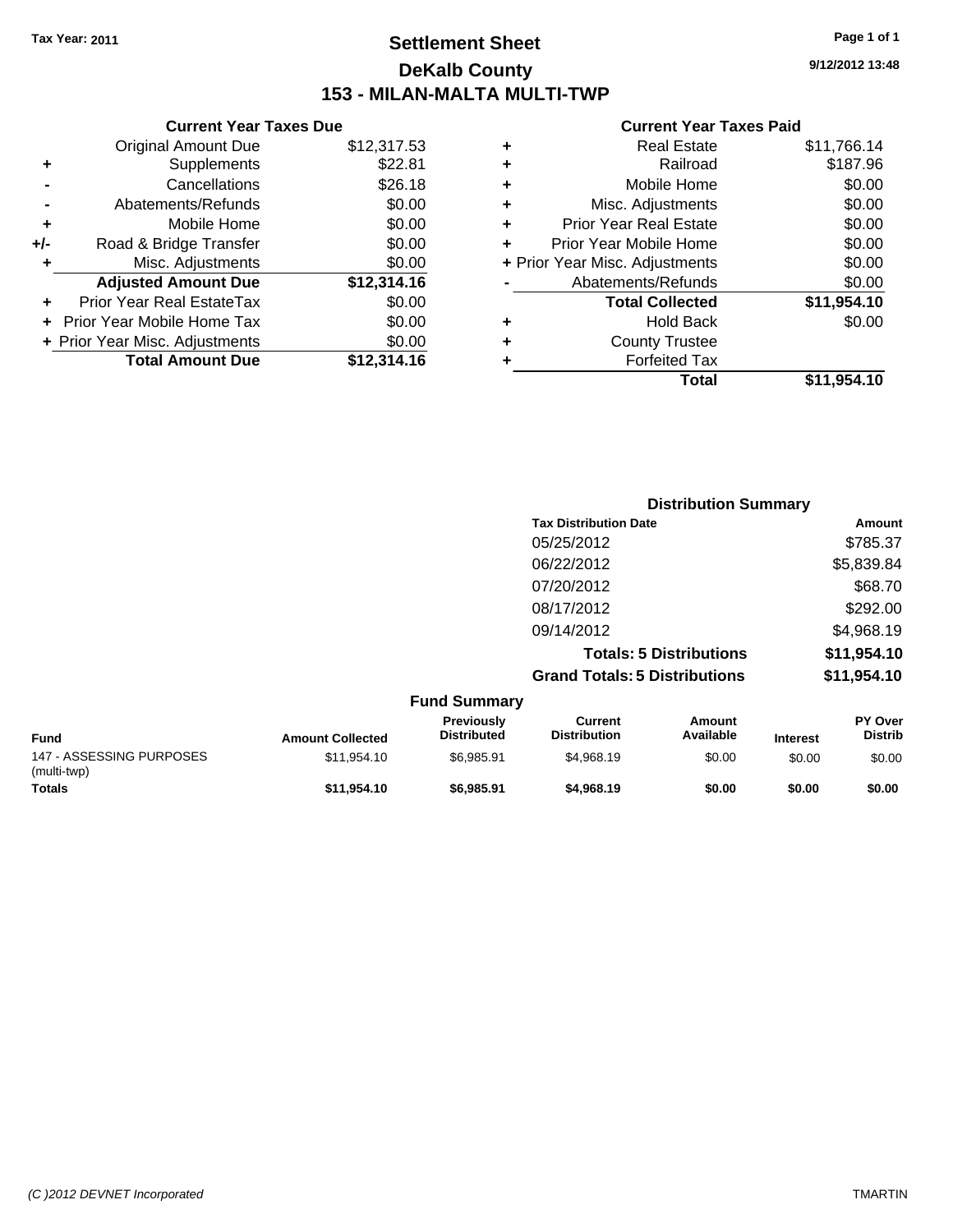### **Settlement Sheet Tax Year: 2011 Page 1 of 1 DeKalb County 154 - PAW PAW-SHABBONA MULT TWP**

**9/12/2012 13:48**

### **Current Year Taxes Paid**

|     | <b>Current Year Taxes Due</b>  |             |
|-----|--------------------------------|-------------|
|     | <b>Original Amount Due</b>     | \$11,940.33 |
| ٠   | Supplements                    | \$430.17    |
|     | Cancellations                  | \$443.01    |
|     | Abatements/Refunds             | \$0.81      |
| ٠   | Mobile Home                    | \$0.00      |
| +/- | Road & Bridge Transfer         | \$0.00      |
| ٠   | Misc. Adjustments              | \$8.64      |
|     | <b>Adjusted Amount Due</b>     | \$11,935.32 |
|     | Prior Year Real EstateTax      | (\$24.24)   |
|     | Prior Year Mobile Home Tax     | \$0.00      |
|     | + Prior Year Misc. Adjustments | \$0.00      |
|     | <b>Total Amount Due</b>        | \$11,911.08 |
|     |                                |             |

| ٠ | <b>Real Estate</b>             | \$10,936.83 |
|---|--------------------------------|-------------|
| ٠ | Railroad                       | \$343.24    |
| ٠ | Mobile Home                    | \$0.00      |
| ٠ | Misc. Adjustments              | \$8.64      |
| ٠ | <b>Prior Year Real Estate</b>  | (\$24.24)   |
| ÷ | Prior Year Mobile Home         | \$0.00      |
|   | + Prior Year Misc. Adjustments | \$0.00      |
|   | Abatements/Refunds             | \$0.81      |
|   | <b>Total Collected</b>         | \$11,263.66 |
| ٠ | <b>Hold Back</b>               | \$0.00      |
| ٠ | <b>County Trustee</b>          |             |
| ٠ | <b>Forfeited Tax</b>           |             |
|   | Total                          | \$11,263.66 |
|   |                                |             |

|                                         |                           |                         |                                         |                                                      | <b>Distribution Summary</b> |                 |                           |
|-----------------------------------------|---------------------------|-------------------------|-----------------------------------------|------------------------------------------------------|-----------------------------|-----------------|---------------------------|
|                                         |                           |                         |                                         | <b>Tax Distribution Date</b>                         |                             |                 | Amount                    |
|                                         |                           |                         |                                         | 05/25/2012                                           |                             |                 | \$883.23                  |
|                                         |                           |                         |                                         | 06/22/2012                                           |                             |                 | \$5,403.14                |
|                                         |                           |                         |                                         | 07/20/2012                                           |                             |                 | \$100.39                  |
|                                         |                           |                         |                                         | 08/17/2012                                           |                             |                 | \$398.69                  |
|                                         |                           |                         |                                         |                                                      |                             |                 |                           |
|                                         |                           |                         |                                         | 09/14/2012                                           |                             |                 | \$4,478.21                |
|                                         |                           |                         |                                         | <b>Totals: 5 Distributions</b>                       | \$11,263.66                 |                 |                           |
|                                         |                           |                         |                                         | <b>Grand Totals: 5 Distributions</b>                 |                             |                 | \$11,263.66               |
|                                         |                           |                         | <b>Fund Summary</b>                     |                                                      |                             |                 |                           |
| <b>Fund</b>                             |                           | <b>Amount Collected</b> | <b>Previously</b><br><b>Distributed</b> | <b>Current</b><br><b>Distribution</b>                | Amount<br>Available         | <b>Interest</b> | PY Over<br><b>Distrib</b> |
| 147 - ASSESSING PURPOSES<br>(multi-twp) |                           | \$11,263.66             | \$6,785.45                              | \$4,478.21                                           | \$0.00                      | \$0.00          | \$0.00                    |
| <b>Totals</b>                           |                           | \$11,263.66             | \$6,785.45                              | \$4,478.21                                           | \$0.00                      | \$0.00          | \$0.00                    |
|                                         |                           |                         | <b>Miscellaneous Adjustment Detail</b>  |                                                      |                             |                 |                           |
| Year Source                             | <b>Account Type</b>       |                         | <b>Amount Adjustment Description</b>    |                                                      |                             |                 |                           |
| <b>RE</b> - Real Estate<br>2011         | <b>Back Tax Collected</b> |                         |                                         | \$5.99 HAREAS REDEMPTION 13-35-202-017 by TBA        |                             |                 |                           |
| <b>RE</b> - Real Estate<br>2011         | Paymt In Lieu of Tax      |                         |                                         | \$2.65 SEQUOYA APARTMENTS - HOUSING AUTHORITY by TBA |                             |                 |                           |
| <b>Totals 2 entries</b>                 |                           |                         | \$8.64                                  |                                                      |                             |                 |                           |
|                                         |                           |                         | <b>Abatement Detail</b>                 |                                                      |                             |                 |                           |
| Year Source                             | <b>Account Type</b>       |                         | <b>Amount Adjustment Description</b>    |                                                      |                             |                 |                           |
| <b>RE</b> - Real Estate<br>2011         | <b>PTAB Decision</b>      |                         |                                         | \$0.02 13-15-176-011 PTAB INTEREST REFUND by TBA     |                             |                 |                           |
| RE - Real Estate<br>2011                | <b>PTAB Decision</b>      |                         |                                         | \$0.79 13-15-327-010 PTAB INTEREST REFUND by TBA     |                             |                 |                           |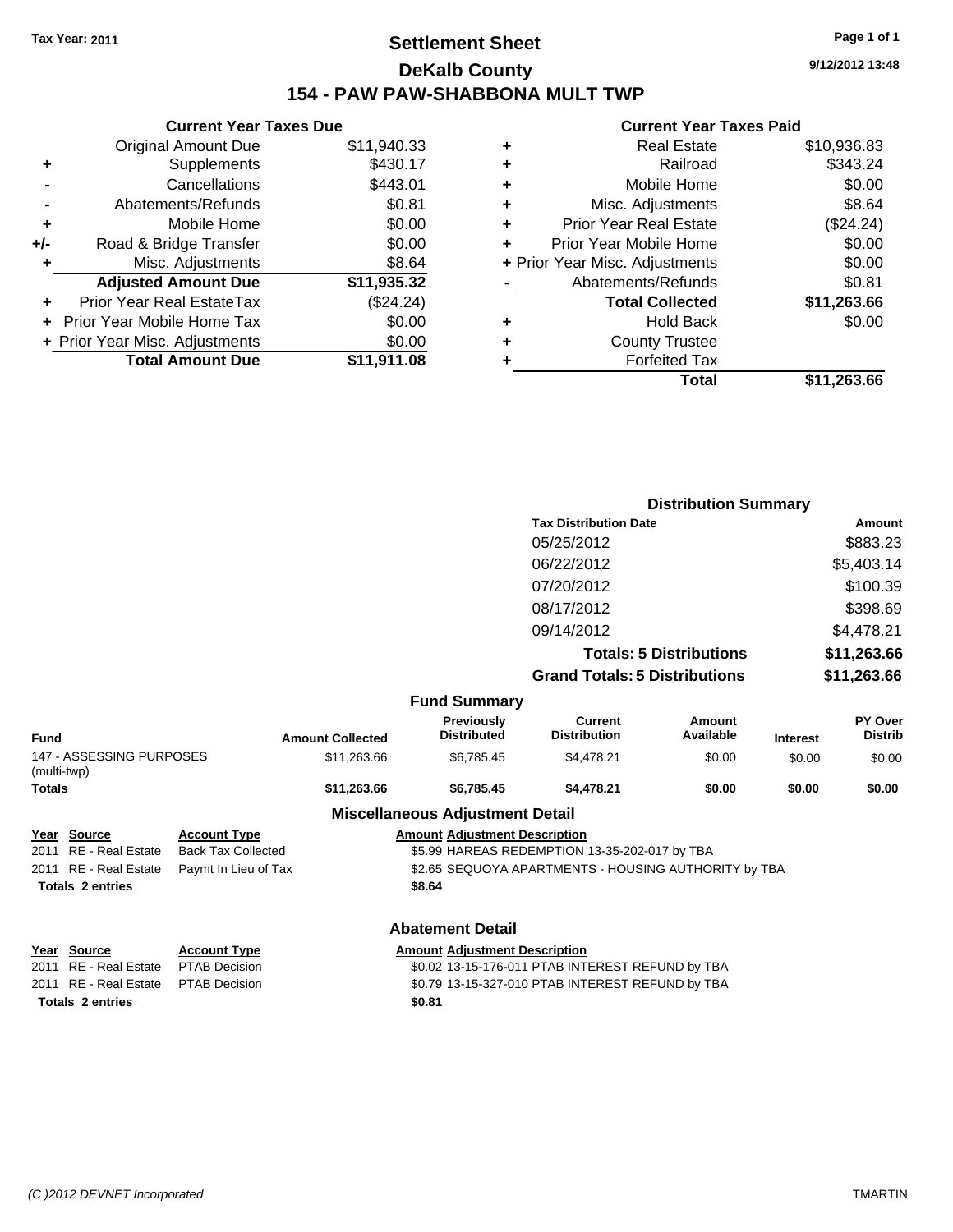### **Settlement Sheet Tax Year: 2011 Page 1 of 1 DeKalb County 155 - SOUTH GROVE-MAYFIELD MULT**

**9/12/2012 13:48**

### **Current Year Taxes Paid**

|     | <b>Current Year Taxes Due</b>  |             |   | <b>Current Year Taxes Paid</b> |             |
|-----|--------------------------------|-------------|---|--------------------------------|-------------|
|     | Original Amount Due            | \$10,852.78 | ٠ | <b>Real Estate</b>             | \$10,437.96 |
| ٠   | Supplements                    | \$61.02     | ٠ | Railroad                       | \$0.00      |
|     | Cancellations                  | \$69.59     |   | Mobile Home                    | \$0.00      |
|     | Abatements/Refunds             | \$0.00      | ٠ | Misc. Adjustments              | \$0.00      |
| ٠   | Mobile Home                    | \$0.00      | ÷ | <b>Prior Year Real Estate</b>  | \$0.00      |
| +/- | Road & Bridge Transfer         | \$0.00      | ÷ | Prior Year Mobile Home         | \$0.00      |
|     | Misc. Adjustments              | \$0.00      |   | + Prior Year Misc. Adjustments | \$0.00      |
|     | <b>Adjusted Amount Due</b>     | \$10,844.21 |   | Abatements/Refunds             | \$0.00      |
| ٠   | Prior Year Real EstateTax      | \$0.00      |   | <b>Total Collected</b>         | \$10,437.96 |
|     | + Prior Year Mobile Home Tax   | \$0.00      | ٠ | <b>Hold Back</b>               | \$0.00      |
|     | + Prior Year Misc. Adjustments | \$0.00      |   | <b>County Trustee</b>          |             |
|     | <b>Total Amount Due</b>        | \$10,844.21 |   | <b>Forfeited Tax</b>           |             |
|     |                                |             |   | <b>Total</b>                   | \$10,437.96 |

| <b>Distribution Summary</b>          |             |
|--------------------------------------|-------------|
| <b>Tax Distribution Date</b>         | Amount      |
| 05/25/2012                           | \$984.57    |
| 06/22/2012                           | \$4,877.16  |
| 07/20/2012                           | \$80.51     |
| 08/17/2012                           | \$257.57    |
| 09/14/2012                           | \$4,238.15  |
| <b>Totals: 5 Distributions</b>       | \$10,437.96 |
| <b>Grand Totals: 5 Distributions</b> | \$10,437.96 |

|                                         |                         | <b>Fund Summary</b>              |                                |                     |                 |                                  |
|-----------------------------------------|-------------------------|----------------------------------|--------------------------------|---------------------|-----------------|----------------------------------|
| <b>Fund</b>                             | <b>Amount Collected</b> | Previously<br><b>Distributed</b> | Current<br><b>Distribution</b> | Amount<br>Available | <b>Interest</b> | <b>PY Over</b><br><b>Distrib</b> |
| 147 - ASSESSING PURPOSES<br>(multi-twp) | \$10.437.96             | \$6.199.81                       | \$4.238.15                     | \$0.00              | \$0.00          | \$0.00                           |
| <b>Totals</b>                           | \$10,437.96             | \$6.199.81                       | \$4,238.15                     | \$0.00              | \$0.00          | \$0.00                           |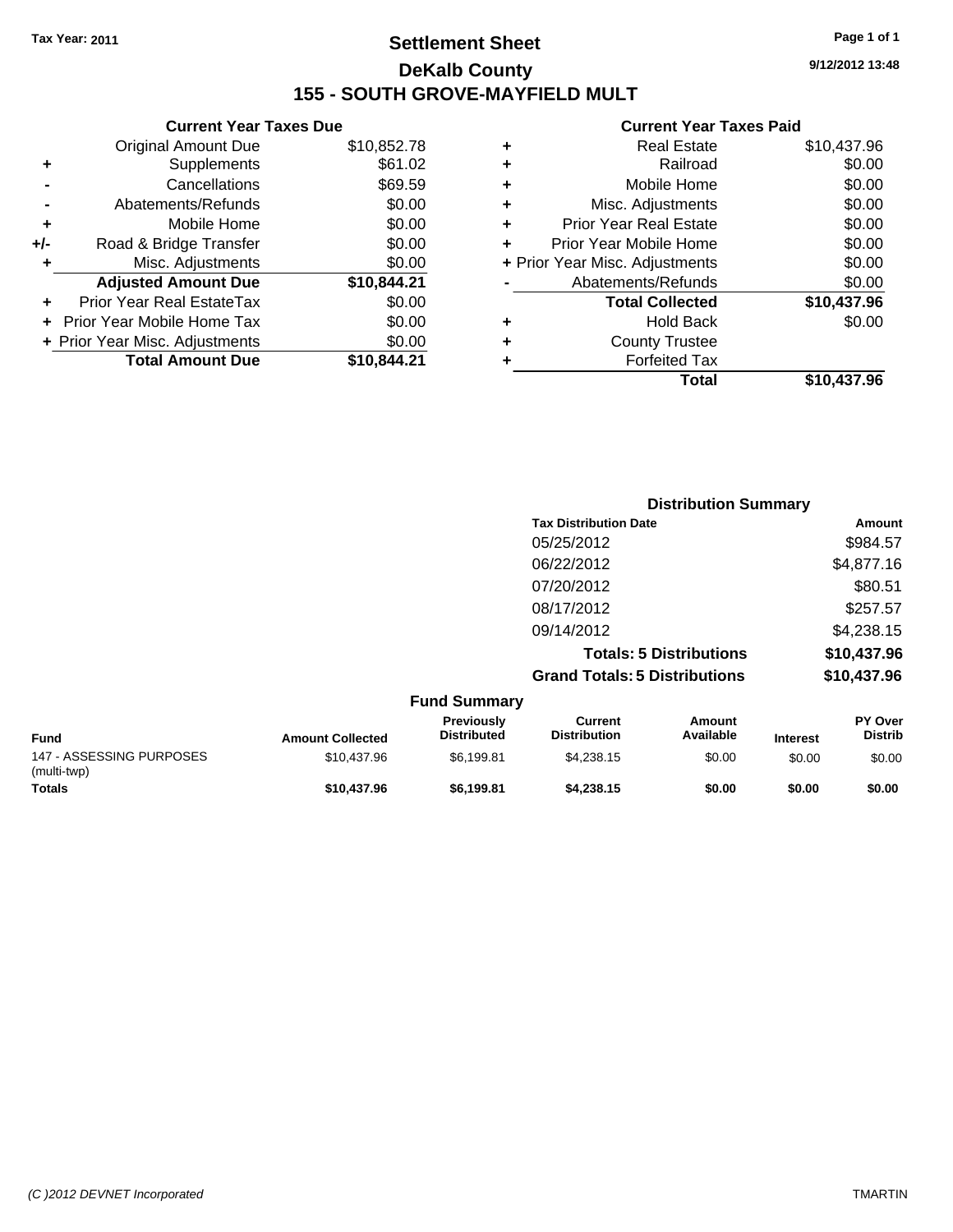### **Settlement Sheet Tax Year: 2011 Page 1 of 1 DeKalb County 156 - VICTOR-SOMONAUK MULTI TWP**

**9/12/2012 13:48**

#### **Current Year Taxes Paid**

|     | <b>Current Year Taxes Due</b>  |             |
|-----|--------------------------------|-------------|
|     | <b>Original Amount Due</b>     | \$20,490.00 |
| ٠   | Supplements                    | \$139.97    |
|     | Cancellations                  | \$160.28    |
|     | Abatements/Refunds             | \$0.00      |
| ٠   | Mobile Home                    | \$0.00      |
| +/- | Road & Bridge Transfer         | \$0.00      |
| ٠   | Misc. Adjustments              | \$1.75      |
|     | <b>Adjusted Amount Due</b>     | \$20,471.44 |
|     | Prior Year Real EstateTax      | \$0.00      |
|     | Prior Year Mobile Home Tax     | \$0.00      |
|     | + Prior Year Misc. Adjustments | \$0.00      |
|     | <b>Total Amount Due</b>        | \$20,471,44 |
|     |                                |             |

|   | Total                          | \$19,198.02 |
|---|--------------------------------|-------------|
| ٠ | <b>Forfeited Tax</b>           |             |
| ٠ | <b>County Trustee</b>          |             |
| ٠ | <b>Hold Back</b>               | \$0.00      |
|   | <b>Total Collected</b>         | \$19,198.02 |
|   | Abatements/Refunds             | \$0.00      |
|   | + Prior Year Misc. Adjustments | \$0.00      |
| ٠ | Prior Year Mobile Home         | \$0.00      |
| ÷ | <b>Prior Year Real Estate</b>  | \$0.00      |
| ٠ | Misc. Adjustments              | \$1.75      |
| ٠ | Mobile Home                    | \$0.00      |
| ٠ | Railroad                       | \$208.20    |
| ٠ | <b>Real Estate</b>             | \$18,988.07 |
|   |                                |             |

|                                         |                         |                                                 |                                       | <b>Distribution Summary</b>    |                 |                           |
|-----------------------------------------|-------------------------|-------------------------------------------------|---------------------------------------|--------------------------------|-----------------|---------------------------|
|                                         |                         |                                                 | <b>Tax Distribution Date</b>          |                                | Amount          |                           |
|                                         |                         |                                                 | 05/25/2012                            |                                |                 | \$2,158.64                |
|                                         |                         |                                                 | 06/22/2012                            |                                |                 | \$9,079.95                |
|                                         |                         |                                                 | 07/20/2012                            |                                |                 | \$319.52                  |
|                                         |                         |                                                 | 08/17/2012                            |                                |                 | \$755.34                  |
|                                         |                         |                                                 | 09/14/2012                            |                                |                 | \$6,884.57                |
|                                         |                         |                                                 |                                       | <b>Totals: 5 Distributions</b> |                 | \$19,198.02               |
|                                         |                         |                                                 | <b>Grand Totals: 5 Distributions</b>  |                                | \$19,198.02     |                           |
|                                         |                         | <b>Fund Summary</b>                             |                                       |                                |                 |                           |
| <b>Fund</b>                             | <b>Amount Collected</b> | Previously<br><b>Distributed</b>                | <b>Current</b><br><b>Distribution</b> | Amount<br>Available            | <b>Interest</b> | PY Over<br><b>Distrib</b> |
| 147 - ASSESSING PURPOSES<br>(multi-twp) | \$19,198.02             | \$12,313.45                                     | \$6,884.57                            | \$0.00                         | \$0.00          | \$0.00                    |
| <b>Totals</b>                           | \$19,198.02             | \$12,313.45                                     | \$6,884.57                            | \$0.00                         | \$0.00          | \$0.00                    |
|                                         |                         | Additional Lawrence Additional County Products. |                                       |                                |                 |                           |

**Miscellaneous Adjustment Detail**

**Totals 1 entries** \$1.75

**Year Source Account Type Amount Adjustment Description**  $$1.75$  SHISSLER REDEMPTION 18-10-203-008 by TBA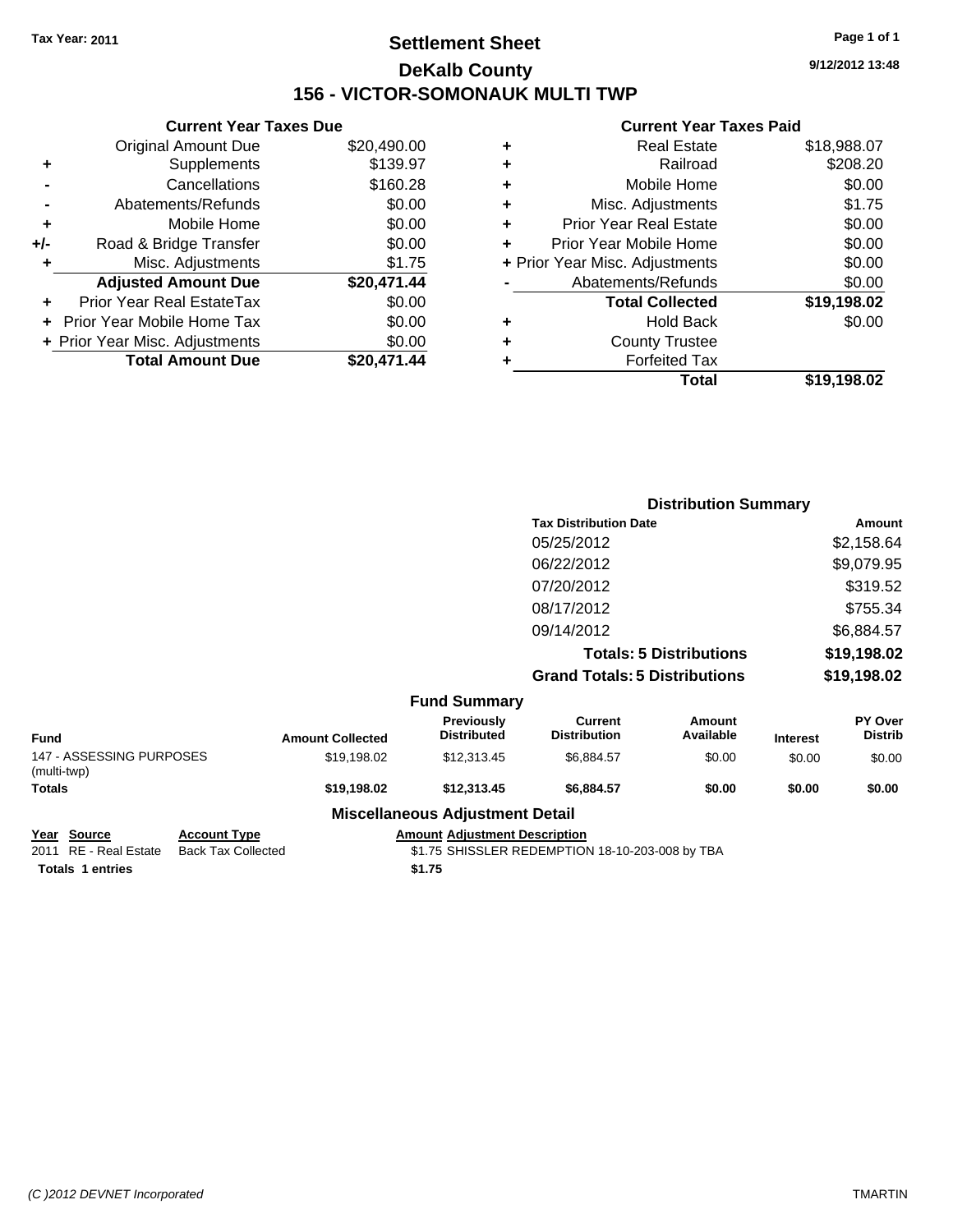**Current Year Taxes Due** Original Amount Due \$212,609.69

**+** Supplements \$676.68 **-** Cancellations \$1,214.66 **-** Abatements/Refunds \$0.00 **+** Mobile Home \$0.00 **+/-** Road & Bridge Transfer \$0.00 **+** Misc. Adjustments \$0.00 **Adjusted Amount Due \$212,071.71**

**+** Prior Year Real EstateTax (\$100.28) **+** Prior Year Mobile Home Tax \$0.00 **+ Prior Year Misc. Adjustments**  $$0.00$ 

**Total Amount Due \$211,971.43**

### **Settlement Sheet Tax Year: 2011 Page 1 of 1 DeKalb County 157 - GENOA PUBLIC LIBRARY DIST**

**9/12/2012 13:48**

#### **Current Year Taxes Paid**

| <b>County Trustee</b>          |                      |
|--------------------------------|----------------------|
| <b>Hold Back</b>               | \$0.00               |
| <b>Total Collected</b>         | \$199,913.65         |
| Abatements/Refunds             | \$0.00               |
| + Prior Year Misc. Adjustments | \$0.00               |
| Prior Year Mobile Home         | \$0.00               |
| <b>Prior Year Real Estate</b>  | (\$100.28)           |
| Misc. Adjustments              | \$0.00               |
| Mobile Home                    | \$0.00               |
| Railroad                       | \$508.74             |
| <b>Real Estate</b>             | \$199,505.19         |
|                                | <b>Forfeited Tax</b> |

## **Distribution Summary Tax Distribution Date Amount** 05/25/2012 \$19,530.27 06/22/2012 \$86,834.26 07/20/2012 \$1,479.10 08/17/2012 \$10,556.19 09/14/2012 \$81,513.83

**Totals: 5 Distributions \$199,913.65**

\$9,135.66 \$5,410.65 \$3,725.01 \$0.00 \$0.00 \$0.00

|                                 |                         |                                  | <b>Grand Totals: 5 Distributions</b> |                     |                 | \$199,913.65              |  |
|---------------------------------|-------------------------|----------------------------------|--------------------------------------|---------------------|-----------------|---------------------------|--|
|                                 |                         | <b>Fund Summary</b>              |                                      |                     |                 |                           |  |
| <b>Fund</b>                     | <b>Amount Collected</b> | Previously<br><b>Distributed</b> | Current<br><b>Distribution</b>       | Amount<br>Available | <b>Interest</b> | PY Over<br><b>Distrib</b> |  |
| 001 - CORPORATE                 | \$152,967.92            | \$90.595.98                      | \$62,371.94                          | \$0.00              | \$0.00          | \$0.00                    |  |
| 004 - OPERATIONS & MAINTENANCE  | \$13,695.29             | \$8.111.10                       | \$5,584.19                           | \$0.00              | \$0.00          | \$0.00                    |  |
| $005 - I. M. R. F.$             | \$13.695.29             | \$8.111.10                       | \$5,584.19                           | \$0.00              | \$0.00          | \$0.00                    |  |
| 027 - AUDIT                     | \$2.197.45              | \$1,301.45                       | \$896.00                             | \$0.00              | \$0.00          | \$0.00                    |  |
| 035 - TORT JUDGEMENTS/LIABILITY | \$9.135.66              | \$5,410.65                       | \$3.725.01                           | \$0.00              | \$0.00          | \$0.00                    |  |

047 - SOCIAL SECURITY \$8,222.04 \$4,869.54 \$3,352.50 \$0.00 \$0.00 \$0.00 **Totals \$199,913.65 \$118,399.82 \$81,513.83 \$0.00 \$0.00 \$0.00**

#### *(C )2012 DEVNET Incorporated* TMARTIN

INS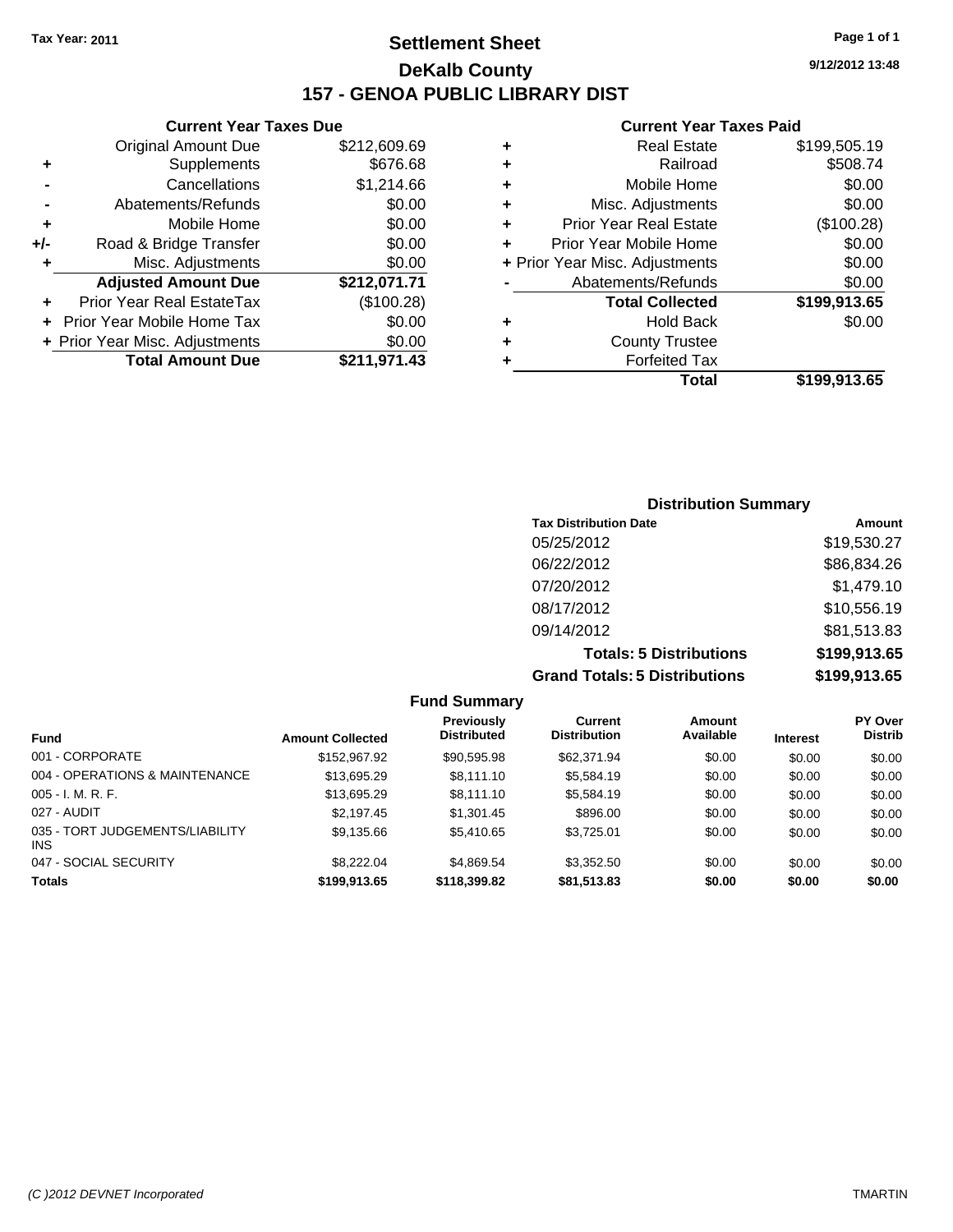### **Settlement Sheet Tax Year: 2011 Page 1 of 1 DeKalb County 158 - DEKALB TIF1**

#### **Current Year Taxes Due**

| <b>Original Amount Due</b>        | \$4,426,251.66                 |
|-----------------------------------|--------------------------------|
| Supplements                       | \$3,792.12                     |
| Cancellations                     | \$4,272.94                     |
| Abatements/Refunds                | \$0.00                         |
| Mobile Home                       | \$0.00                         |
| Road & Bridge Transfer            | \$0.00                         |
| Misc. Adjustments                 | \$0.00                         |
| <b>Adjusted Amount Due</b>        | \$4,425,770.84                 |
| <b>Prior Year Real EstateTax</b>  | \$0.00                         |
| <b>Prior Year Mobile Home Tax</b> | \$0.00                         |
|                                   | \$0.00                         |
| <b>Total Amount Due</b>           | \$4,425,770.84                 |
|                                   | + Prior Year Misc. Adjustments |

|   | Total                          | \$4,026,408.07 |  |  |  |  |  |
|---|--------------------------------|----------------|--|--|--|--|--|
|   | <b>Forfeited Tax</b>           |                |  |  |  |  |  |
| ٠ | <b>County Trustee</b>          |                |  |  |  |  |  |
| ٠ | <b>Hold Back</b>               | \$0.00         |  |  |  |  |  |
|   | <b>Total Collected</b>         | \$4,026,408.07 |  |  |  |  |  |
|   | Abatements/Refunds             | \$0.00         |  |  |  |  |  |
|   | + Prior Year Misc. Adjustments | \$0.00         |  |  |  |  |  |
| ٠ | Prior Year Mobile Home         | \$0.00         |  |  |  |  |  |
| ٠ | <b>Prior Year Real Estate</b>  | \$0.00         |  |  |  |  |  |
| ٠ | Misc. Adjustments              | \$0.00         |  |  |  |  |  |
| ٠ | Mobile Home                    | \$0.00         |  |  |  |  |  |
| ٠ | Railroad                       | \$0.00         |  |  |  |  |  |
| ٠ | <b>Real Estate</b>             | \$4,026,408.07 |  |  |  |  |  |
|   | <b>Current Year Taxes Paid</b> |                |  |  |  |  |  |

### **Distribution Summary Tax Distribution Date Amount** 05/25/2012 \$560,716.38 06/22/2012 \$1,618,883.22 07/20/2012 \$25,283.69 08/17/2012 \$386,128.43 09/14/2012 \$1,435,396.35 **Totals: 5 Distributions \$4,026,408.07 Grand Totals: 5 Distributions \$4,026,408.07**

| <b>Fund Summary</b> |                   |                     |                  |
|---------------------|-------------------|---------------------|------------------|
|                     | <b>Previously</b> | Current             | Amount           |
| Andreas College J   | Dietributad       | <b>Dietribution</b> | <b>Availahla</b> |

| <b>Amount Collected</b> | <b>Distributed</b> | <b>Distribution</b> | Available | <b>Interest</b> | Distrib |
|-------------------------|--------------------|---------------------|-----------|-----------------|---------|
| \$4.026.408.07          | \$2.591.011.72     | \$1,435,396,35      | \$0.00    | \$0.00          | \$0.00  |
| \$4.026.408.07          | \$2,591,011.72     | \$1.435.396.35      | \$0.00    | \$0.00          | \$0.00  |
|                         |                    |                     |           |                 |         |

**PY Over**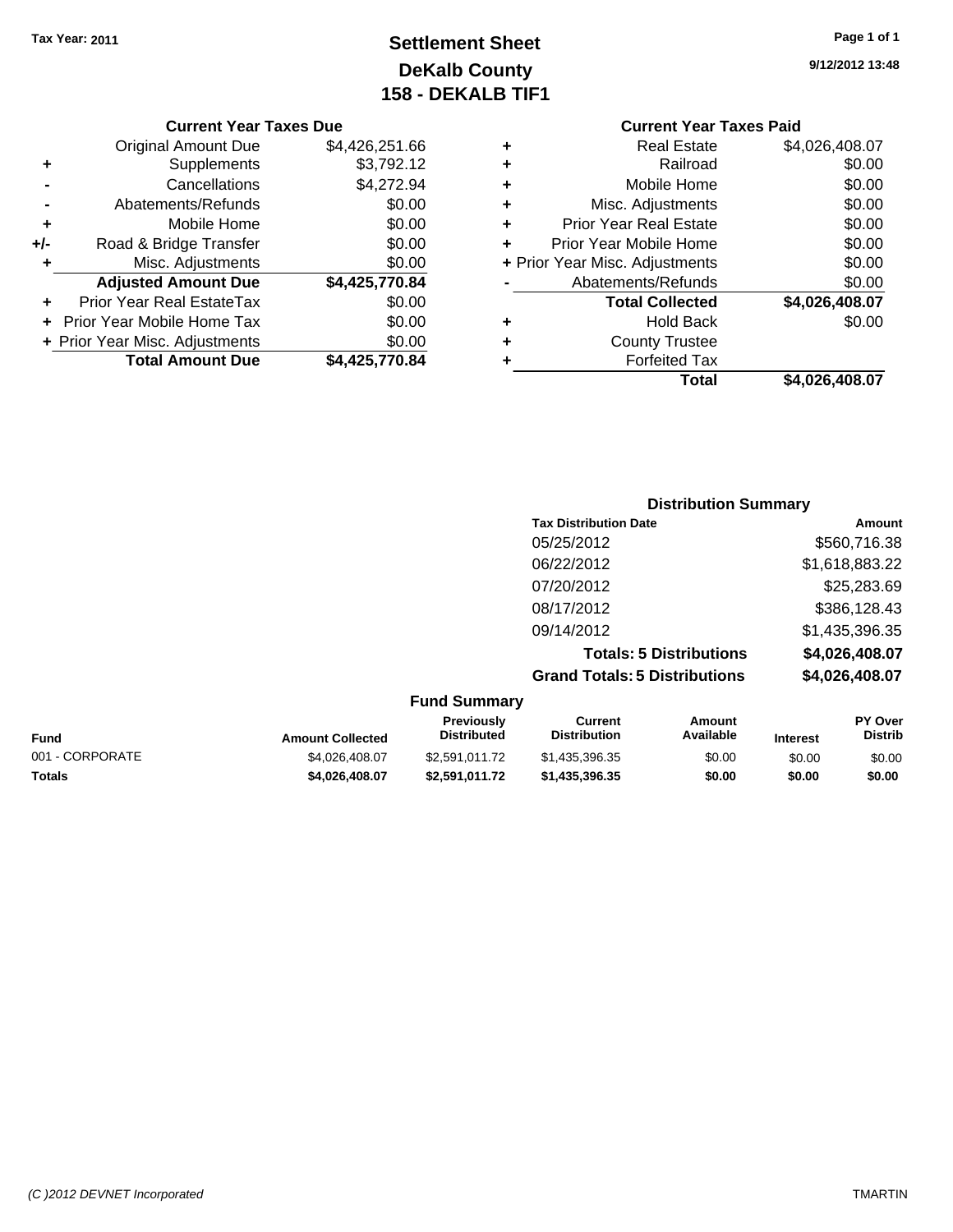# **Settlement Sheet Tax Year: 2011 Page 1 of 1 DeKalb County 159 - DEKALB TIF2**

### **9/12/2012 13:48**

#### **Current Year Taxes Due**

|     | <b>Original Amount Due</b>       | \$1,853,625.78 |
|-----|----------------------------------|----------------|
|     | Supplements                      | \$0.00         |
|     | Cancellations                    | \$2,150.96     |
|     | Abatements/Refunds               | \$0.00         |
| ٠   | Mobile Home                      | \$0.00         |
| +/- | Road & Bridge Transfer           | \$0.00         |
| ٠   | Misc. Adjustments                | \$0.00         |
|     | <b>Adjusted Amount Due</b>       | \$1,851,474.82 |
|     | <b>Prior Year Real EstateTax</b> | \$0.00         |
|     | Prior Year Mobile Home Tax       | \$0.00         |
|     | + Prior Year Misc. Adjustments   | \$0.00         |
|     | <b>Total Amount Due</b>          | \$1,851,474.82 |

### **Current Year Taxes Paid +** Real Estate \$1,758,750.39 **+** Railroad \$0.00 **+** Mobile Home \$0.00 **+** Misc. Adjustments \$0.00

|   | Total                          | \$1,758,750.39 |
|---|--------------------------------|----------------|
|   | <b>Forfeited Tax</b>           |                |
| ÷ | <b>County Trustee</b>          |                |
|   | <b>Hold Back</b>               | \$0.00         |
|   | <b>Total Collected</b>         | \$1,758,750.39 |
|   | Abatements/Refunds             | \$0.00         |
|   | + Prior Year Misc. Adjustments | \$0.00         |
|   | Prior Year Mobile Home         | \$0.00         |
|   | <b>Prior Year Real Estate</b>  | \$0.00         |

### **Distribution Summary Tax Distribution Date Amount** 05/25/2012 \$108,773.24 06/22/2012 \$804,823.39 07/20/2012 \$17,665.32 08/17/2012 \$61,296.01 09/14/2012 \$766,192.43 **Totals: 5 Distributions \$1,758,750.39 Grand Totals: 5 Distributions \$1,758,750.39**

#### **Fund Summary**

| Fund            | <b>Amount Collected</b> | <b>Previously</b><br><b>Distributed</b> | Current<br><b>Distribution</b> | Amount<br>Available | <b>Interest</b> | <b>PY Over</b><br><b>Distrib</b> |
|-----------------|-------------------------|-----------------------------------------|--------------------------------|---------------------|-----------------|----------------------------------|
| 001 - CORPORATE | \$1.758.750.39          | \$992,557.96                            | \$766.192.43                   | \$0.00              | \$0.00          | \$0.00                           |
| Totals          | \$1,758,750.39          | \$992,557.96                            | \$766.192.43                   | \$0.00              | \$0.00          | \$0.00                           |

#### **Miscellaneous Adjustment Detail**

#### **Year Source Account Type Amount Adjustment Description**

Totals 2 entries \$0.00

2011 RE - Real Estate Paymt In Lieu of Tax \$0.00 DEKALB UNITS - HOUSING AUTHORITY by TBA 2011 RE - Real Estate Real Estate Tax \$0.00 HEL ADJUSTMENT 08-22-476-004 2007-2010 by TBA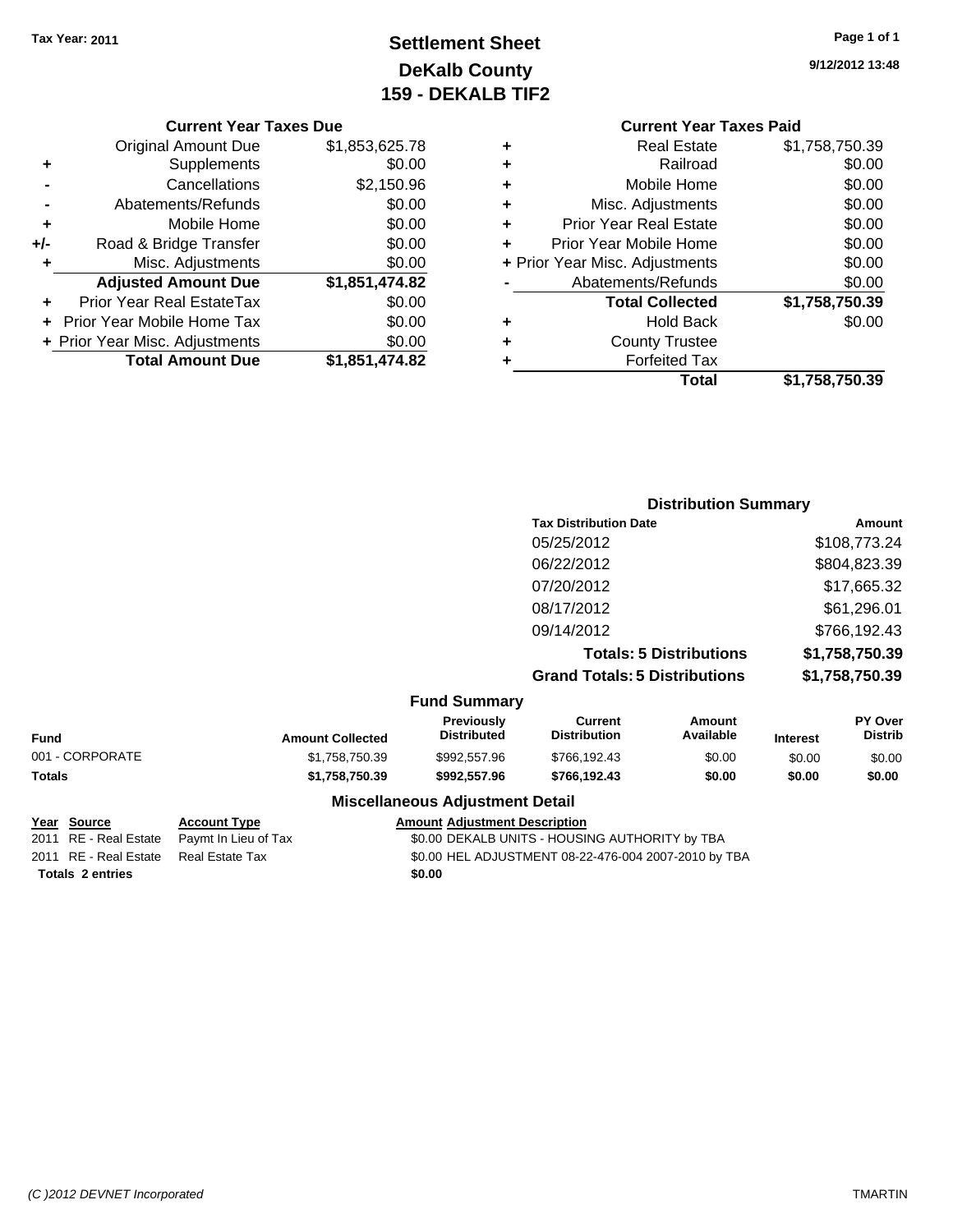## **Settlement Sheet Tax Year: 2011 Page 1 of 1 DeKalb County 160 - DEKALB TIF1 AMENDED**

#### **Current Year Taxes Due**

|     | <b>Original Amount Due</b>       | \$2,254,808.20 |
|-----|----------------------------------|----------------|
| ٠   | Supplements                      | \$9,153.18     |
|     | Cancellations                    | \$11,689.40    |
|     | Abatements/Refunds               | \$0.00         |
| ٠   | Mobile Home                      | \$0.00         |
| +/- | Road & Bridge Transfer           | \$0.00         |
| ٠   | Misc. Adjustments                | \$0.00         |
|     | <b>Adjusted Amount Due</b>       | \$2,252,271.98 |
|     | <b>Prior Year Real EstateTax</b> | \$0.00         |
|     | Prior Year Mobile Home Tax       | \$0.00         |
|     | + Prior Year Misc. Adjustments   | \$0.00         |
|     | <b>Total Amount Due</b>          | \$2,252,271.98 |

#### **Current Year Taxes Paid**

|   | <b>Real Estate</b>             | \$2,168,511.46 |
|---|--------------------------------|----------------|
| ٠ | Railroad                       | \$0.00         |
| ٠ | Mobile Home                    | \$0.00         |
| ٠ | Misc. Adjustments              | \$0.00         |
| ٠ | <b>Prior Year Real Estate</b>  | \$0.00         |
|   | Prior Year Mobile Home         | \$0.00         |
|   | + Prior Year Misc. Adjustments | \$0.00         |
|   | Abatements/Refunds             | \$0.00         |
|   | <b>Total Collected</b>         | \$2,168,511.46 |
| ٠ | Hold Back                      | \$0.00         |
| ٠ | <b>County Trustee</b>          |                |
| ٠ | <b>Forfeited Tax</b>           |                |
|   | Total                          | \$2,168,511.46 |
|   |                                |                |

### **Distribution Summary Tax Distribution Date Amount** 05/25/2012 \$241,590.94 06/22/2012 \$893,867.99 07/20/2012 \$10,551.10 08/17/2012 \$152,779.29 09/14/2012 \$869,722.14 **Totals: 5 Distributions \$2,168,511.46 Grand Totals: 5 Distributions \$2,168,511.46 Fund Summary**

| UITU JUITIITU V |                         |                                         |                                |                     |                 |                                  |
|-----------------|-------------------------|-----------------------------------------|--------------------------------|---------------------|-----------------|----------------------------------|
| <b>Fund</b>     | <b>Amount Collected</b> | <b>Previously</b><br><b>Distributed</b> | Current<br><b>Distribution</b> | Amount<br>Available | <b>Interest</b> | <b>PY Over</b><br><b>Distrib</b> |
| 001 - CORPORATE | \$2.168.511.46          | \$1,298,789.32                          | \$869,722.14                   | \$0.00              | \$0.00          | \$0.00                           |
| Totals          | \$2,168,511.46          | \$1.298.789.32                          | \$869,722.14                   | \$0.00              | \$0.00          | \$0.00                           |

**9/12/2012 13:48**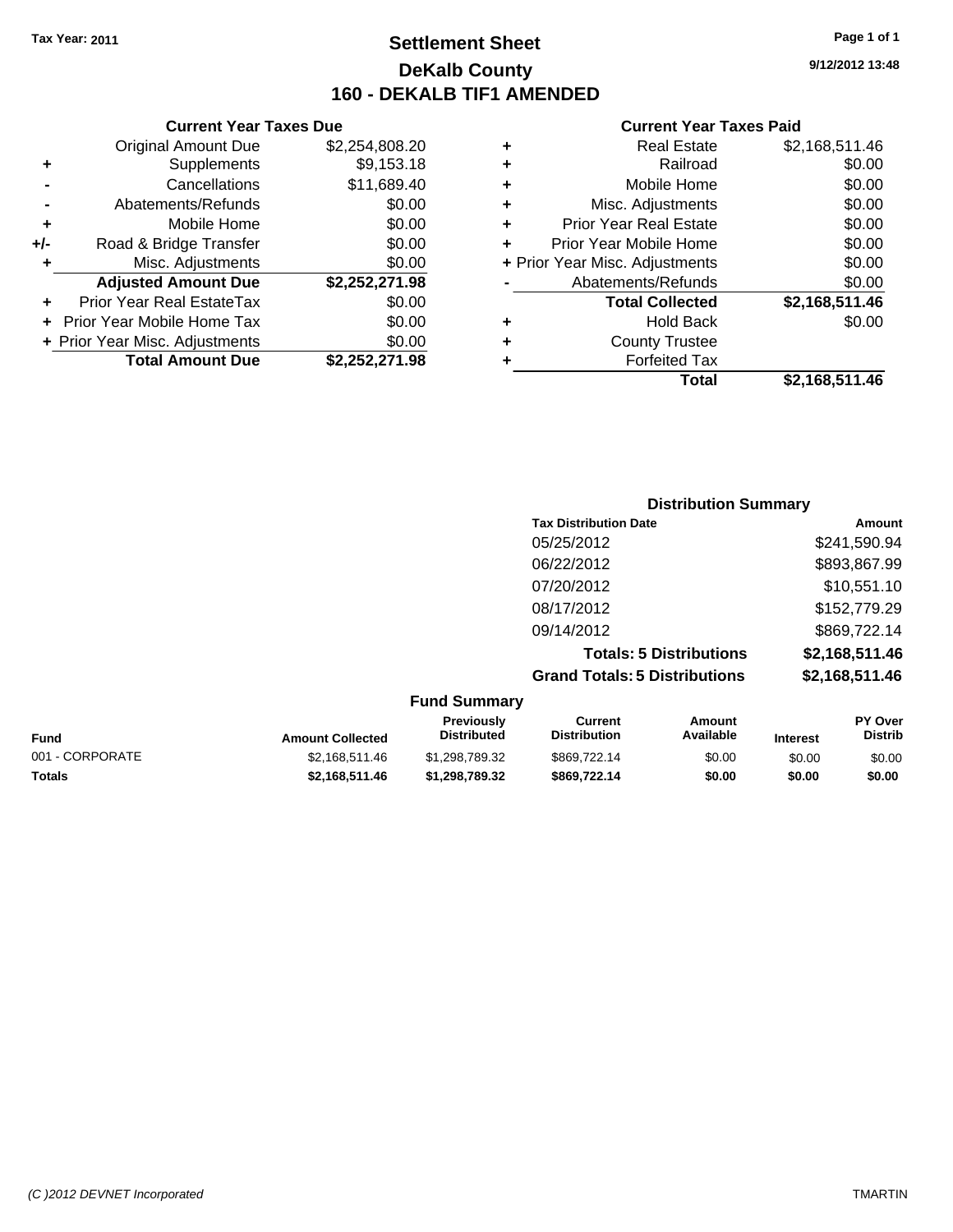# **Settlement Sheet Tax Year: 2011 Page 1 of 1 DeKalb County 162 - DEKALB TIF4**

**9/12/2012 13:48**

|     | <b>Current Year Taxes Due</b>  |        |  |  |
|-----|--------------------------------|--------|--|--|
|     | Original Amount Due            | \$0.00 |  |  |
|     | Supplements                    | \$0.00 |  |  |
|     | Cancellations                  | \$0.00 |  |  |
|     | \$0.00<br>Abatements/Refunds   |        |  |  |
| ٠   | Mobile Home                    | \$0.00 |  |  |
| +/- | Road & Bridge Transfer         | \$0.00 |  |  |
|     | Misc. Adjustments              | \$0.00 |  |  |
|     | <b>Adjusted Amount Due</b>     | \$0.00 |  |  |
|     | Prior Year Real EstateTax      | \$0.00 |  |  |
|     | Prior Year Mobile Home Tax     | \$0.00 |  |  |
|     | + Prior Year Misc. Adjustments | \$0.00 |  |  |
|     | <b>Total Amount Due</b>        | \$0.00 |  |  |
|     |                                |        |  |  |

### **Current Year Taxes Paid +** Real Estate \$0.00 **+** Railroad \$0.00 **+** Mobile Home \$0.00 **+** Misc. Adjustments \$0.00 **+** Prior Year Real Estate \$0.00 **+** Prior Year Mobile Home \$0.00 **+** Prior Year Misc. Adjustments \$0.00 **-** Abatements/Refunds \$0.00

|   | <b>Total Collected</b> | \$0.00 |
|---|------------------------|--------|
| ٠ | <b>Hold Back</b>       | \$0.00 |
| ٠ | <b>County Trustee</b>  |        |
| ٠ | <b>Forfeited Tax</b>   |        |
|   | <b>Total</b>           | \$0.00 |

| <b>Fund Summary</b> |                         |                                         |                                |                     |                 |                           |
|---------------------|-------------------------|-----------------------------------------|--------------------------------|---------------------|-----------------|---------------------------|
| <b>Fund</b>         | <b>Amount Collected</b> | <b>Previously</b><br><b>Distributed</b> | Current<br><b>Distribution</b> | Amount<br>Available | <b>Interest</b> | PY Over<br><b>Distrib</b> |
| 001 - CORPORATE     | \$0.00                  | \$0.00                                  | \$0.00                         | \$0.00              | \$0.00          | \$0.00                    |
| <b>Totals</b>       | \$0.00                  | \$0.00                                  | \$0.00                         | \$0.00              | \$0.00          | \$0.00                    |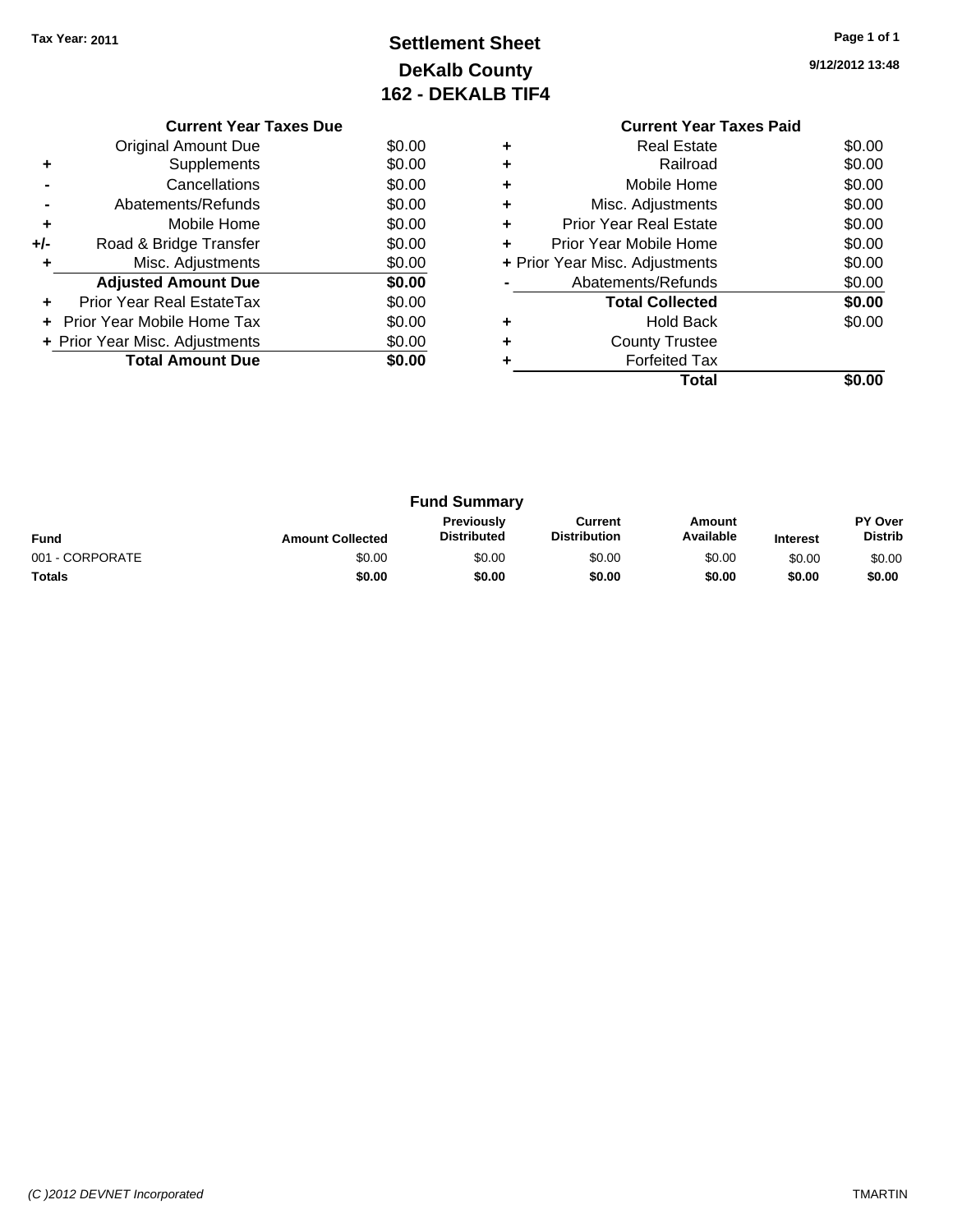# **Settlement Sheet Tax Year: 2011 Page 1 of 1 DeKalb County 163 - MALTA TIF**

**9/12/2012 13:48**

|   | <b>Current Year Taxes Paid</b> |              |
|---|--------------------------------|--------------|
| ÷ | <b>Real Estate</b>             | \$349,152.95 |
| ٠ | Railroad                       | \$0.00       |
| ٠ | Mobile Home                    | \$0.00       |
| ٠ | Misc. Adjustments              | \$0.00       |
| ٠ | <b>Prior Year Real Estate</b>  | \$0.00       |
| ÷ | Prior Year Mobile Home         | \$0.00       |
|   | + Prior Year Misc. Adjustments | \$0.00       |
|   | Abatements/Refunds             | \$0.00       |
|   | <b>Total Collected</b>         | \$349,152.95 |
| ٠ | <b>Hold Back</b>               | \$0.00       |
| ٠ | <b>County Trustee</b>          |              |
|   | <b>Forfeited Tax</b>           |              |
|   | Total                          | \$349,152.95 |
|   |                                |              |

### **Current Year Taxes Due** Original Amount Due \$358,290.38 **+** Supplements \$0.00 **-** Cancellations \$0.00 **-** Abatements/Refunds \$0.00 **+** Mobile Home \$0.00 **+/-** Road & Bridge Transfer \$0.00 **+** Misc. Adjustments \$0.00 **Adjusted Amount Due \$358,290.38 +** Prior Year Real EstateTax \$0.00 **+** Prior Year Mobile Home Tax \$0.00 **+ Prior Year Misc. Adjustments**  $$0.00$ **Total Amount Due \$358,290.38**

### **Distribution Summary Tax Distribution Date Amount** 05/25/2012 \$40,862.06 06/22/2012 \$131,540.84 07/20/2012 \$7,353.23 08/17/2012 \$29,160.89 09/14/2012 \$140,235.93 **Totals: 5 Distributions \$349,152.95 Grand Totals: 5 Distributions \$349,152.95 Fund Summary**

|                         | Funu Junniary                           |                                |                     |                 |                                  |
|-------------------------|-----------------------------------------|--------------------------------|---------------------|-----------------|----------------------------------|
| <b>Amount Collected</b> | <b>Previously</b><br><b>Distributed</b> | Current<br><b>Distribution</b> | Amount<br>Available | <b>Interest</b> | <b>PY Over</b><br><b>Distrib</b> |
| \$349.152.95            | \$208.917.02                            | \$140.235.93                   | \$0.00              | \$0.00          | \$0.00                           |
| \$349.152.95            | \$208.917.02                            | \$140.235.93                   | \$0.00              | \$0.00          | \$0.00                           |
|                         |                                         |                                |                     |                 |                                  |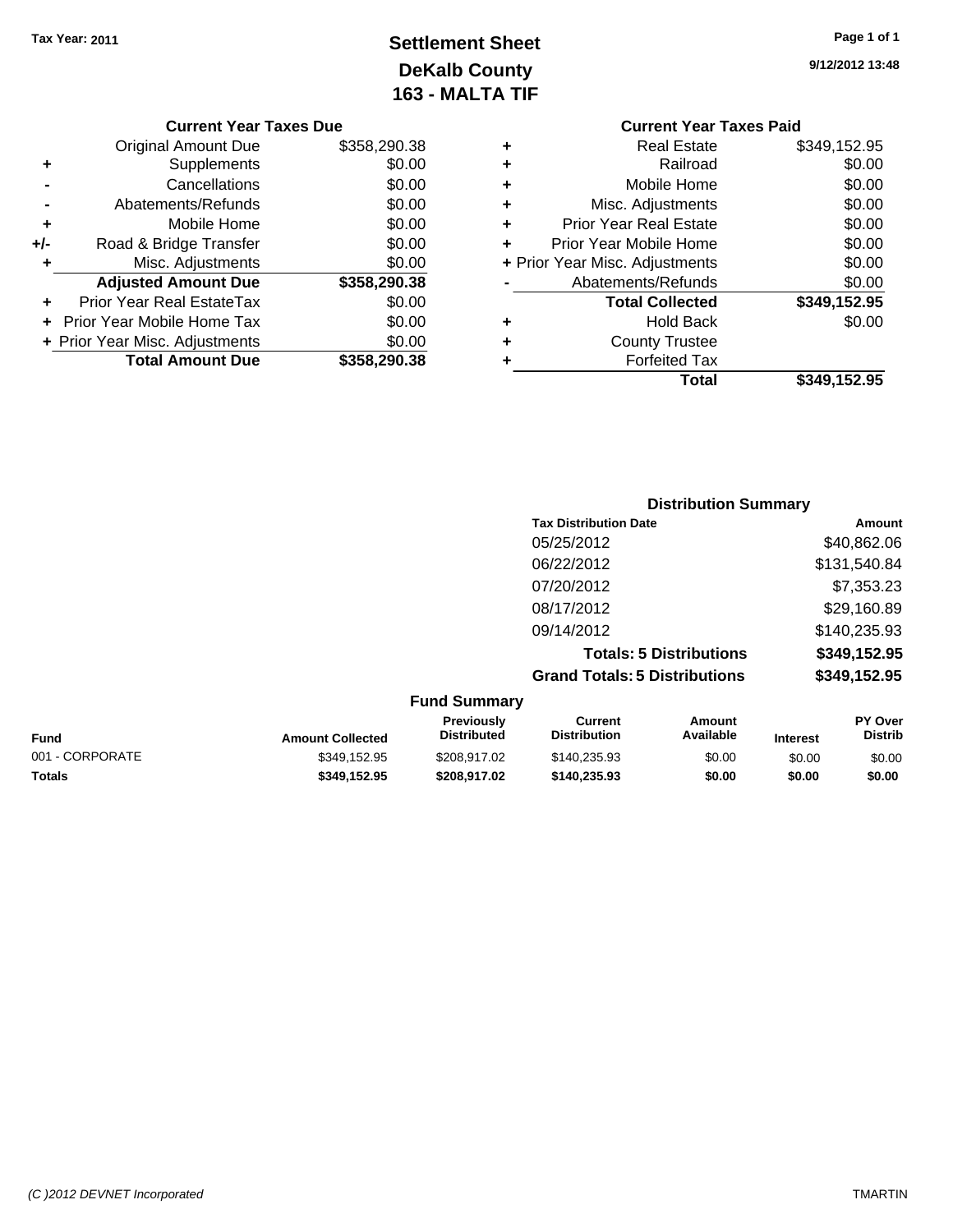# **Settlement Sheet Tax Year: 2011 Page 1 of 1 DeKalb County 164 - DEKALB TIF5**

**9/12/2012 13:48**

#### **Current Year Taxes Due**

|     | <b>Original Amount Due</b>       | \$1,918.82 |
|-----|----------------------------------|------------|
|     | Supplements                      | \$0.00     |
|     | Cancellations                    | \$0.00     |
|     | Abatements/Refunds               | \$0.00     |
| ٠   | Mobile Home                      | \$0.00     |
| +/- | Road & Bridge Transfer           | \$0.00     |
| ٠   | Misc. Adjustments                | \$0.00     |
|     | <b>Adjusted Amount Due</b>       | \$1,918.82 |
|     | <b>Prior Year Real EstateTax</b> | \$0.00     |
|     | Prior Year Mobile Home Tax       | \$0.00     |
|     | + Prior Year Misc. Adjustments   | \$0.00     |
|     | <b>Total Amount Due</b>          | \$1,918.82 |

### **Current Year Taxes Paid +** Real Estate \$1,305.06 **+** Railroad \$0.00 **+** Mobile Home \$0.00 **+** Misc. Adjustments \$0.00 **+** Prior Year Real Estate \$0.00 **+** Prior Year Mobile Home \$0.00 **+ Prior Year Misc. Adjustments**  $$0.00$ **-** Abatements/Refunds \$0.00 **Total Collected \$1,305.06 +** Hold Back \$0.00 **+** County Trustee **+** Forfeited Tax **Total \$1,305.06**

|                 |                         | <b>Distribution Summary</b>      |                                       |                                |                 |                           |
|-----------------|-------------------------|----------------------------------|---------------------------------------|--------------------------------|-----------------|---------------------------|
|                 |                         |                                  | <b>Tax Distribution Date</b>          |                                |                 | Amount                    |
|                 |                         |                                  | 06/22/2012                            |                                |                 | \$1,230.39                |
|                 |                         |                                  | 08/17/2012                            |                                |                 | \$8.83                    |
|                 |                         |                                  | 09/14/2012                            |                                |                 | \$65.84                   |
|                 |                         |                                  |                                       | <b>Totals: 3 Distributions</b> |                 | \$1,305.06                |
|                 |                         |                                  | <b>Grand Totals: 3 Distributions</b>  |                                |                 | \$1,305.06                |
|                 |                         | <b>Fund Summary</b>              |                                       |                                |                 |                           |
| Fund            | <b>Amount Collected</b> | Previously<br><b>Distributed</b> | <b>Current</b><br><b>Distribution</b> | <b>Amount</b><br>Available     | <b>Interest</b> | PY Over<br><b>Distrib</b> |
| 001 - CORPORATE | \$1,305.06              | \$1,239.22                       | \$65.84                               | \$0.00                         | \$0.00          | \$0.00                    |
| Totals          | \$1,305.06              | \$1,239.22                       | \$65.84                               | \$0.00                         | \$0.00          | \$0.00                    |
|                 |                         |                                  |                                       |                                |                 |                           |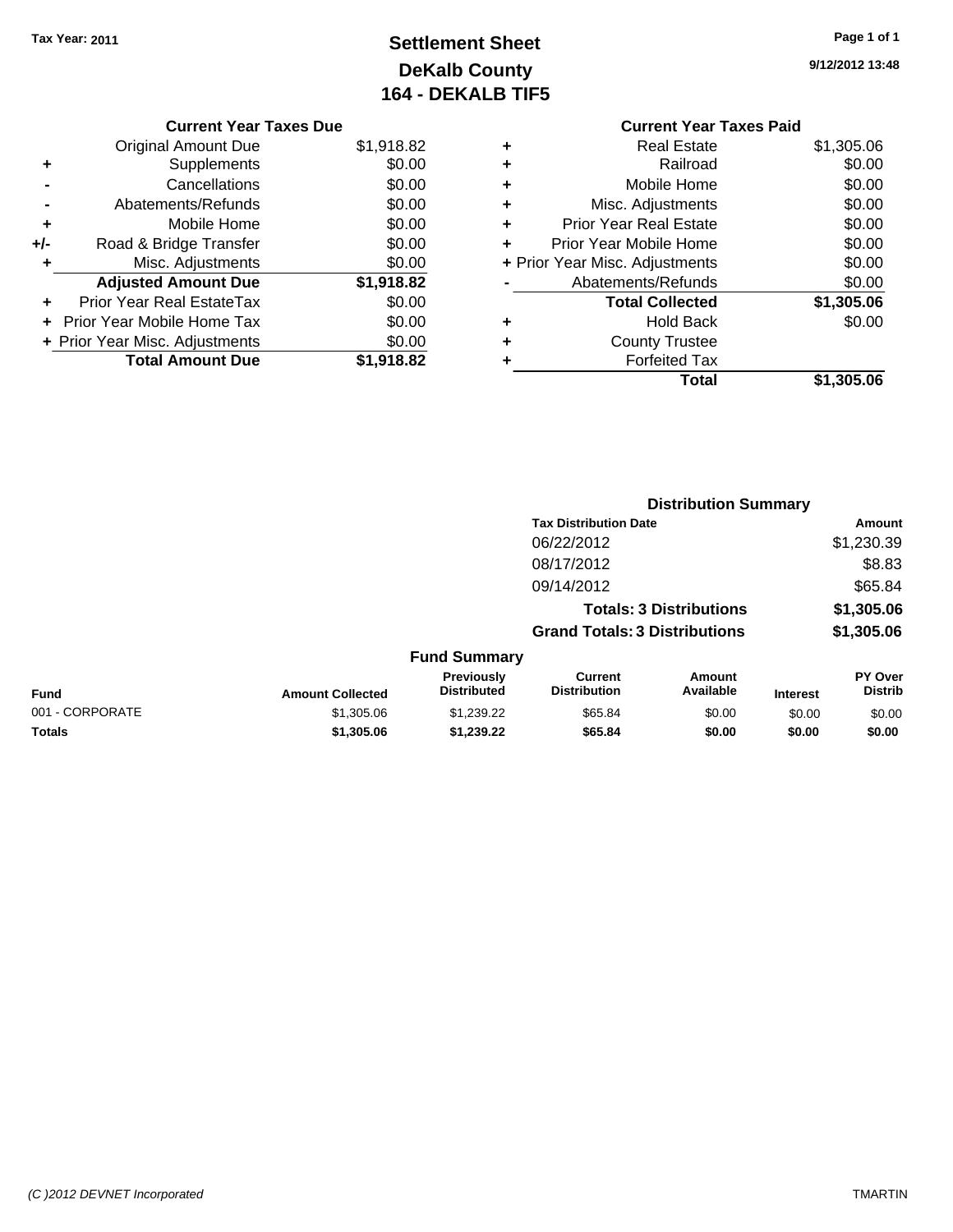# **Settlement Sheet Tax Year: 2011 Page 1 of 1 DeKalb County 170 - KIRKLAND TIF**

**9/12/2012 13:48**

#### **Current Year Taxes Due**

|     | <b>Original Amount Due</b>     | \$275,618.58 |
|-----|--------------------------------|--------------|
| ٠   | Supplements                    | \$0.00       |
|     | Cancellations                  | \$0.00       |
|     | Abatements/Refunds             | \$0.00       |
| ٠   | Mobile Home                    | \$0.00       |
| +/- | Road & Bridge Transfer         | \$0.00       |
| ٠   | Misc. Adjustments              | \$0.00       |
|     | <b>Adjusted Amount Due</b>     | \$275,618.58 |
|     | Prior Year Real EstateTax      | \$0.00       |
|     | Prior Year Mobile Home Tax     | \$0.00       |
|     | + Prior Year Misc. Adjustments | \$0.00       |
|     | <b>Total Amount Due</b>        | \$275,618.58 |

### **Current Year Taxes Paid**

| ٠ | Real Estate                    | \$251,329.58 |
|---|--------------------------------|--------------|
| ٠ | Railroad                       | \$0.00       |
| ٠ | Mobile Home                    | \$0.00       |
| ٠ | Misc. Adjustments              | \$0.00       |
| ٠ | <b>Prior Year Real Estate</b>  | \$0.00       |
| ٠ | Prior Year Mobile Home         | \$0.00       |
|   | + Prior Year Misc. Adjustments | \$0.00       |
|   | Abatements/Refunds             | \$0.00       |
|   | <b>Total Collected</b>         | \$251,329.58 |
| ٠ | <b>Hold Back</b>               | \$0.00       |
| ٠ | <b>County Trustee</b>          |              |
| ٠ | <b>Forfeited Tax</b>           |              |
|   | Total                          | \$251,329.58 |
|   |                                |              |

### **Distribution Summary Tax Distribution Date Amount** 05/25/2012 \$14,345.61 06/22/2012 \$110,004.47 07/20/2012 \$19,017.89 08/17/2012 \$7,545.51 09/14/2012 \$100,416.10 **Totals: 5 Distributions \$251,329.58 Grand Totals: 5 Distributions \$251,329.58 Fund Summary**

| Funu Juniniary          |                                         |                                |                     |                 |                                  |
|-------------------------|-----------------------------------------|--------------------------------|---------------------|-----------------|----------------------------------|
| <b>Amount Collected</b> | <b>Previously</b><br><b>Distributed</b> | Current<br><b>Distribution</b> | Amount<br>Available | <b>Interest</b> | <b>PY Over</b><br><b>Distrib</b> |
| \$251.329.58            | \$150,913.48                            | \$100,416.10                   | \$0.00              | \$0.00          | \$0.00                           |
| \$251.329.58            | \$150,913,48                            | \$100,416.10                   | \$0.00              | \$0.00          | \$0.00                           |
|                         |                                         |                                |                     |                 |                                  |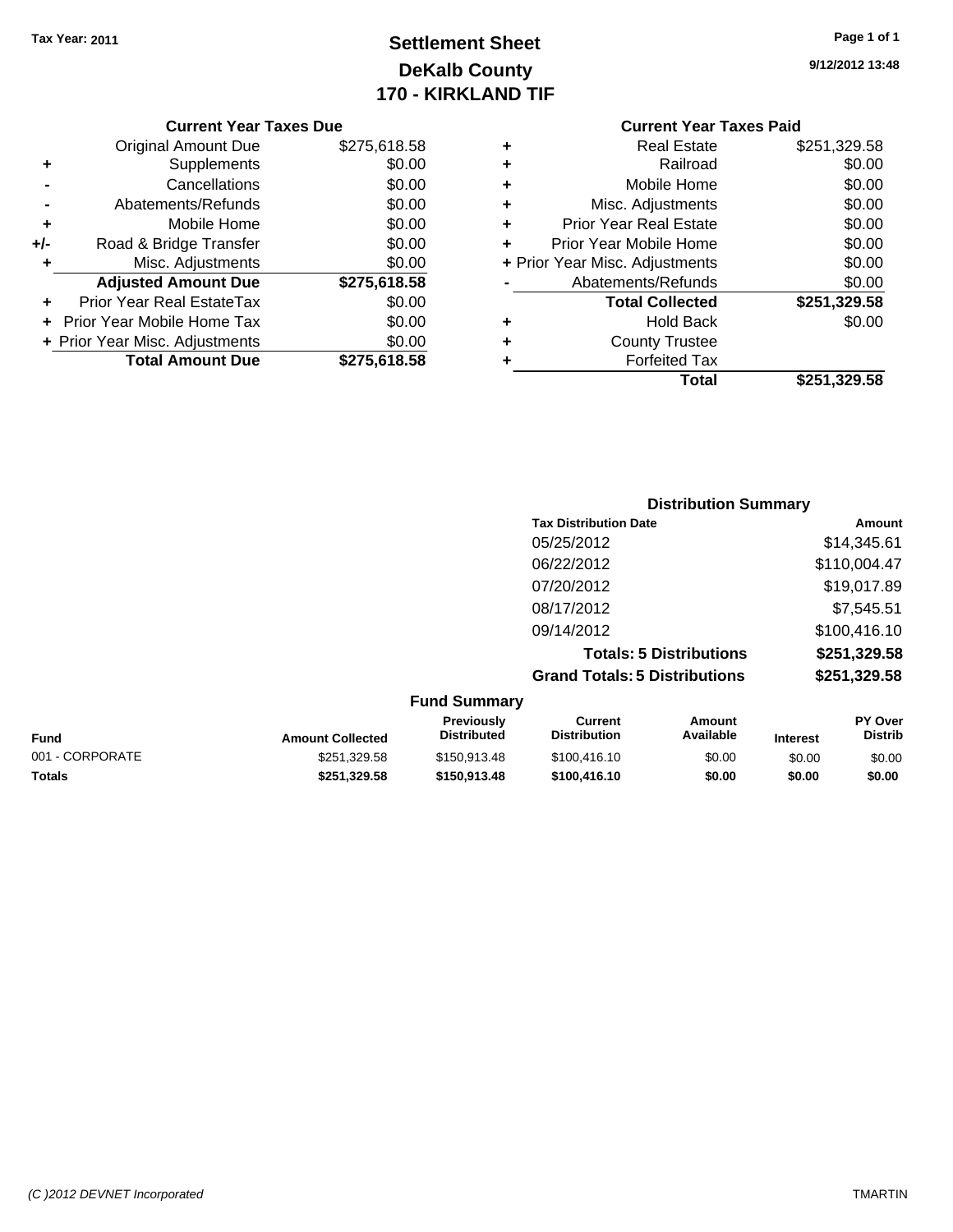# **Settlement Sheet Tax Year: 2011 Page 1 of 1 DeKalb County 171 - WATERMAN TIF**

**9/12/2012 13:48**

|     | <b>Current Year Taxes Due</b>  |             |
|-----|--------------------------------|-------------|
|     | Original Amount Due            | \$58,413.22 |
| ٠   | Supplements                    | \$0.00      |
|     | Cancellations                  | \$0.00      |
|     | Abatements/Refunds             | \$0.00      |
| ٠   | Mobile Home                    | \$0.00      |
| +/- | Road & Bridge Transfer         | \$0.00      |
| ٠   | Misc. Adjustments              | \$0.00      |
|     | <b>Adjusted Amount Due</b>     | \$58,413.22 |
|     | Prior Year Real EstateTax      | \$0.00      |
|     | Prior Year Mobile Home Tax     | \$0.00      |
|     | + Prior Year Misc. Adjustments | \$0.00      |
|     | <b>Total Amount Due</b>        | \$58,413.22 |
|     |                                |             |

|   | Total                          | \$53,525.57 |
|---|--------------------------------|-------------|
| ٠ | <b>Forfeited Tax</b>           |             |
| ٠ | <b>County Trustee</b>          |             |
| ٠ | <b>Hold Back</b>               | \$0.00      |
|   | <b>Total Collected</b>         | \$53,525.57 |
|   | Abatements/Refunds             | \$0.00      |
|   | + Prior Year Misc. Adjustments | \$0.00      |
| ÷ | Prior Year Mobile Home         | \$0.00      |
| ٠ | <b>Prior Year Real Estate</b>  | \$0.00      |
| ٠ | Misc. Adjustments              | \$0.00      |
| ٠ | Mobile Home                    | \$0.00      |
| ٠ | Railroad                       | \$0.00      |
| ٠ | Real Estate                    | \$53,525.57 |

|                              | <b>Distribution Summary</b>                         |  |  |  |
|------------------------------|-----------------------------------------------------|--|--|--|
| <b>Tax Distribution Date</b> | Amount                                              |  |  |  |
| 05/25/2012                   | \$962.01                                            |  |  |  |
| 06/22/2012                   | \$32,519.95                                         |  |  |  |
| 07/20/2012                   | \$824.25                                            |  |  |  |
| 08/17/2012                   | \$834.74                                            |  |  |  |
| 09/14/2012                   | \$18,384.62                                         |  |  |  |
|                              | \$53,525.57<br><b>Totals: 5 Distributions</b>       |  |  |  |
|                              | \$53,525.57<br><b>Grand Totals: 5 Distributions</b> |  |  |  |
| <b>Fund Summary</b>          |                                                     |  |  |  |

| <b>Fund</b>     | <b>Amount Collected</b> | <b>Previously</b><br><b>Distributed</b> | Current<br><b>Distribution</b> | Amount<br>Available | <b>Interest</b> | <b>PY Over</b><br><b>Distrib</b> |
|-----------------|-------------------------|-----------------------------------------|--------------------------------|---------------------|-----------------|----------------------------------|
| 001 - CORPORATE | \$53.525.57             | \$35,140.95                             | \$18,384.62                    | \$0.00              | \$0.00          | \$0.00                           |
| <b>Totals</b>   | \$53.525.57             | \$35,140.95                             | \$18,384.62                    | \$0.00              | \$0.00          | \$0.00                           |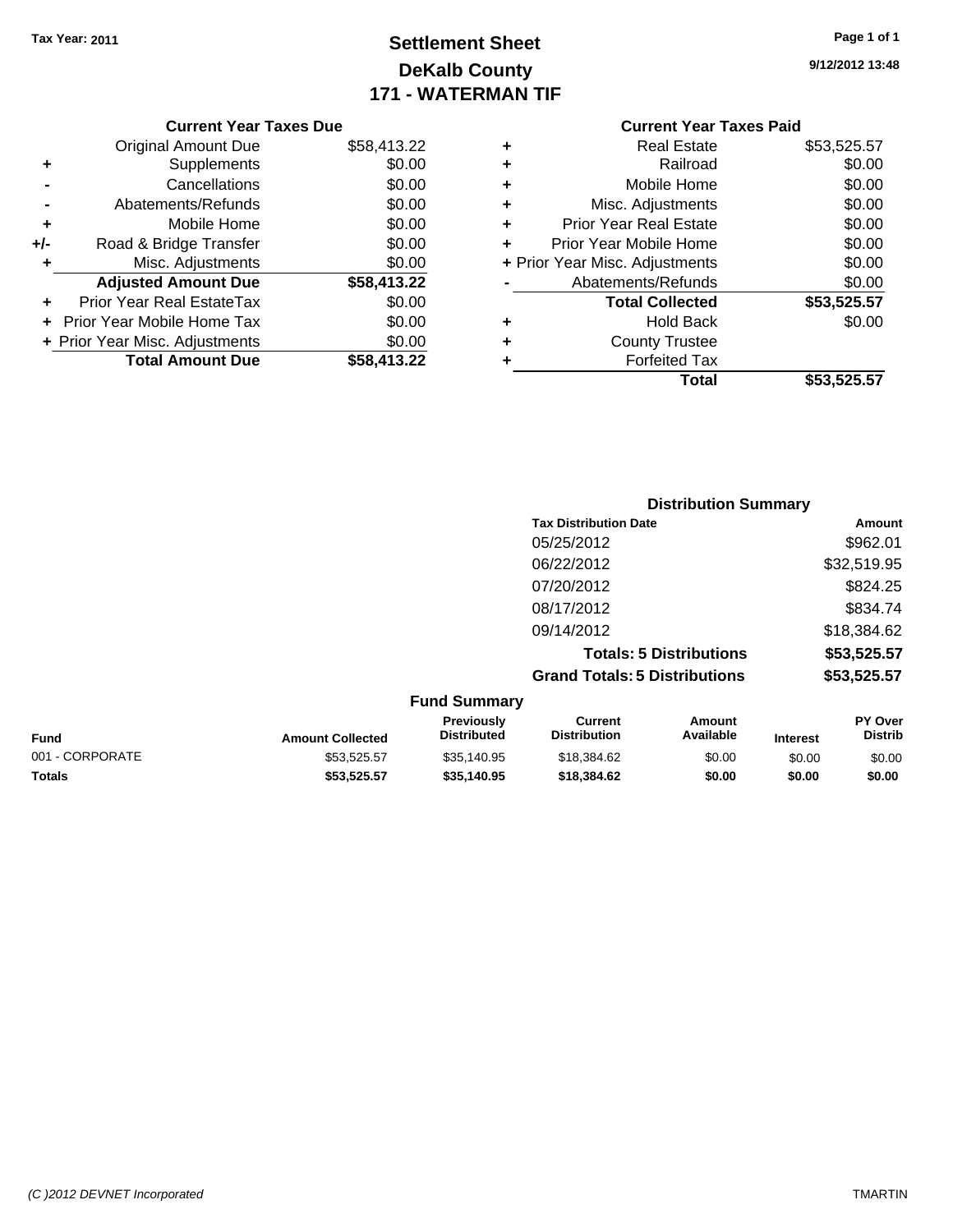### **Settlement Sheet Tax Year: 2011 Page 1 of 1 DeKalb County 180 - SYCAMORE TIF DISTRICT(expires 2023)**

### **Current Year Taxes Due** Original Amount Due \$59,694.68 **+** Supplements \$0.00 **-** Cancellations \$0.00 **-** Abatements/Refunds \$0.00 **+** Mobile Home \$0.00 **+/-** Road & Bridge Transfer \$0.00 **+** Misc. Adjustments \$0.00 **Adjusted Amount Due \$59,694.68 +** Prior Year Real EstateTax \$0.00 **+** Prior Year Mobile Home Tax \$0.00 **+ Prior Year Misc. Adjustments**  $$0.00$ **Total Amount Due \$59,694.68**

#### **Current Year Taxes Paid**

|   | <b>Real Estate</b>             | \$59,397.24 |
|---|--------------------------------|-------------|
| ٠ | Railroad                       | \$0.00      |
| ٠ | Mobile Home                    | \$0.00      |
| ٠ | Misc. Adjustments              | \$0.00      |
| ٠ | <b>Prior Year Real Estate</b>  | \$0.00      |
|   | Prior Year Mobile Home         | \$0.00      |
|   | + Prior Year Misc. Adjustments | \$0.00      |
|   | Abatements/Refunds             | \$0.00      |
|   | <b>Total Collected</b>         | \$59,397.24 |
| ٠ | <b>Hold Back</b>               | \$0.00      |
| ٠ | <b>County Trustee</b>          |             |
| ٠ | <b>Forfeited Tax</b>           |             |
|   | Total                          | \$59,397.24 |
|   |                                |             |

**Distribution Summary**

| Total | \$59,397.24 |
|-------|-------------|
|       |             |
|       |             |
|       |             |

|                 |                         |                                  | <b>Tax Distribution Date</b>          |                                |                 | <b>Amount</b>                    |
|-----------------|-------------------------|----------------------------------|---------------------------------------|--------------------------------|-----------------|----------------------------------|
|                 |                         |                                  | 06/22/2012                            |                                |                 | \$30,172.26                      |
|                 |                         |                                  | 09/14/2012                            |                                |                 | \$29,224.98                      |
|                 |                         |                                  |                                       | <b>Totals: 2 Distributions</b> |                 | \$59,397.24                      |
|                 |                         |                                  | <b>Grand Totals: 2 Distributions</b>  |                                |                 | \$59,397.24                      |
|                 |                         | <b>Fund Summary</b>              |                                       |                                |                 |                                  |
| Fund            | <b>Amount Collected</b> | Previously<br><b>Distributed</b> | <b>Current</b><br><b>Distribution</b> | Amount<br>Available            | <b>Interest</b> | <b>PY Over</b><br><b>Distrib</b> |
| 001 - CORPORATE | \$59,397.24             | \$30,172.26                      | \$29,224.98                           | \$0.00                         | \$0.00          | \$0.00                           |
| Totals          | \$59,397,24             | \$30,172.26                      | \$29,224.98                           | \$0.00                         | \$0.00          | \$0.00                           |
|                 |                         |                                  |                                       |                                |                 |                                  |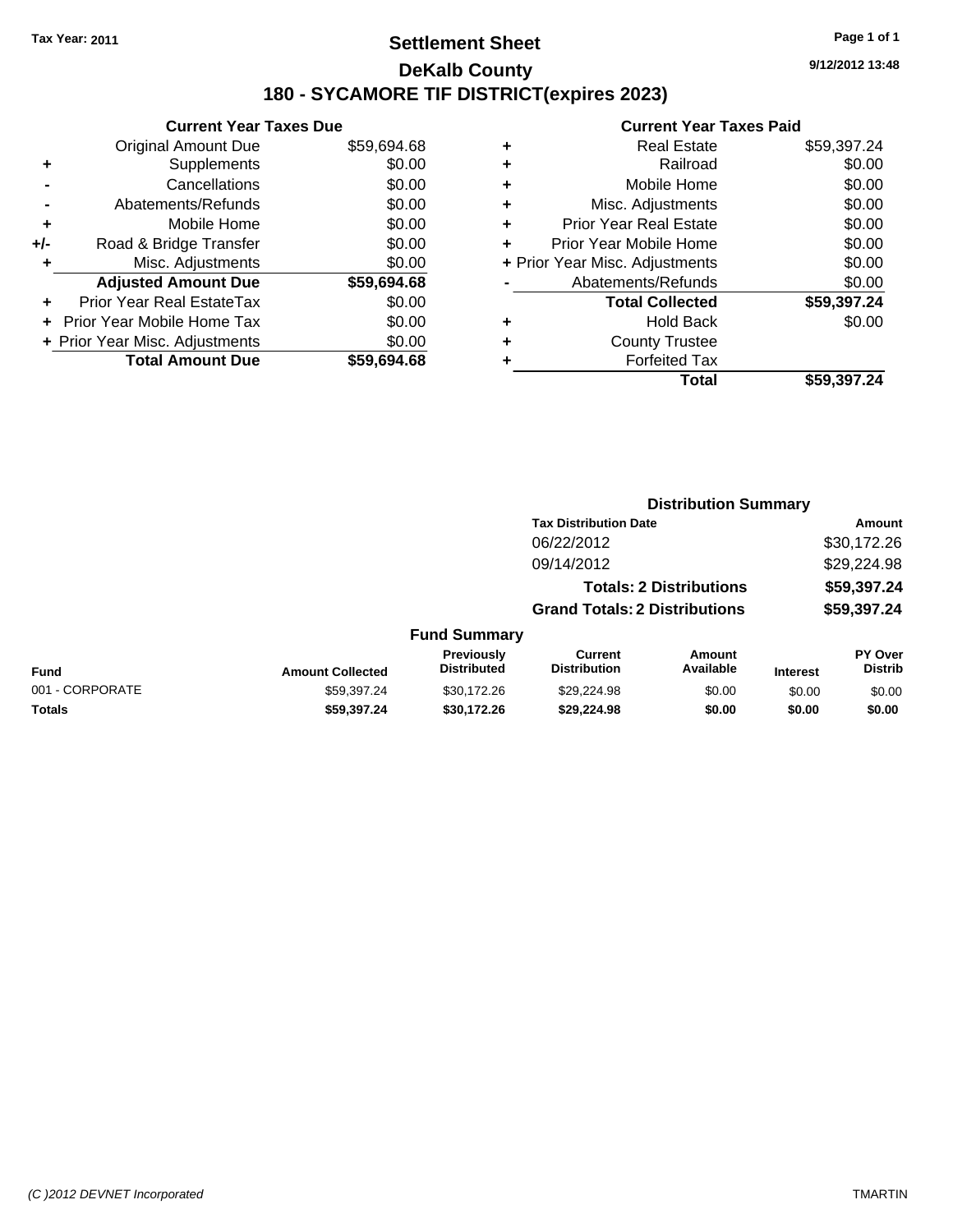# **Settlement Sheet Tax Year: 2011 Page 1 of 1 DeKalb County 200 - DEKALB PARK 88 SSA #8**

**9/12/2012 13:48**

|     | <b>Current Year Taxes Due</b>  |        |
|-----|--------------------------------|--------|
|     | Original Amount Due            | \$0.00 |
| ٠   | Supplements                    | \$0.00 |
|     | Cancellations                  | \$0.00 |
|     | Abatements/Refunds             | \$0.00 |
| ٠   | Mobile Home                    | \$0.00 |
| +/- | Road & Bridge Transfer         | \$0.00 |
| ٠   | Misc. Adjustments              | \$0.00 |
|     | <b>Adjusted Amount Due</b>     | \$0.00 |
| ٠   | Prior Year Real EstateTax      | \$0.00 |
|     | Prior Year Mobile Home Tax     | \$0.00 |
|     | + Prior Year Misc. Adjustments | \$0.00 |
|     | <b>Total Amount Due</b>        | \$0.00 |
|     |                                |        |

|   | Total                          |        |
|---|--------------------------------|--------|
|   | <b>Forfeited Tax</b>           |        |
|   | <b>County Trustee</b>          |        |
|   | <b>Hold Back</b>               | \$0.00 |
|   | <b>Total Collected</b>         | \$0.00 |
|   | Abatements/Refunds             | \$0.00 |
|   | + Prior Year Misc. Adjustments | \$0.00 |
| ÷ | Prior Year Mobile Home         | \$0.00 |
| ÷ | <b>Prior Year Real Estate</b>  | \$0.00 |
| ٠ | Misc. Adjustments              | \$0.00 |
|   | Mobile Home                    | \$0.00 |
|   | Railroad                       | \$0.00 |
|   | <b>Real Estate</b>             | \$0.00 |

| <b>Fund Summary</b>        |                         |                                  |                                |                     |                 |                                  |
|----------------------------|-------------------------|----------------------------------|--------------------------------|---------------------|-----------------|----------------------------------|
| <b>Fund</b>                | <b>Amount Collected</b> | Previously<br><b>Distributed</b> | Current<br><b>Distribution</b> | Amount<br>Available | <b>Interest</b> | <b>PY Over</b><br><b>Distrib</b> |
| 023 - SPECIAL SERVICE AREA | \$0.00                  | \$0.00                           | \$0.00                         | \$0.00              | \$0.00          | \$0.00                           |
| Totals                     | \$0.00                  | \$0.00                           | \$0.00                         | \$0.00              | \$0.00          | \$0.00                           |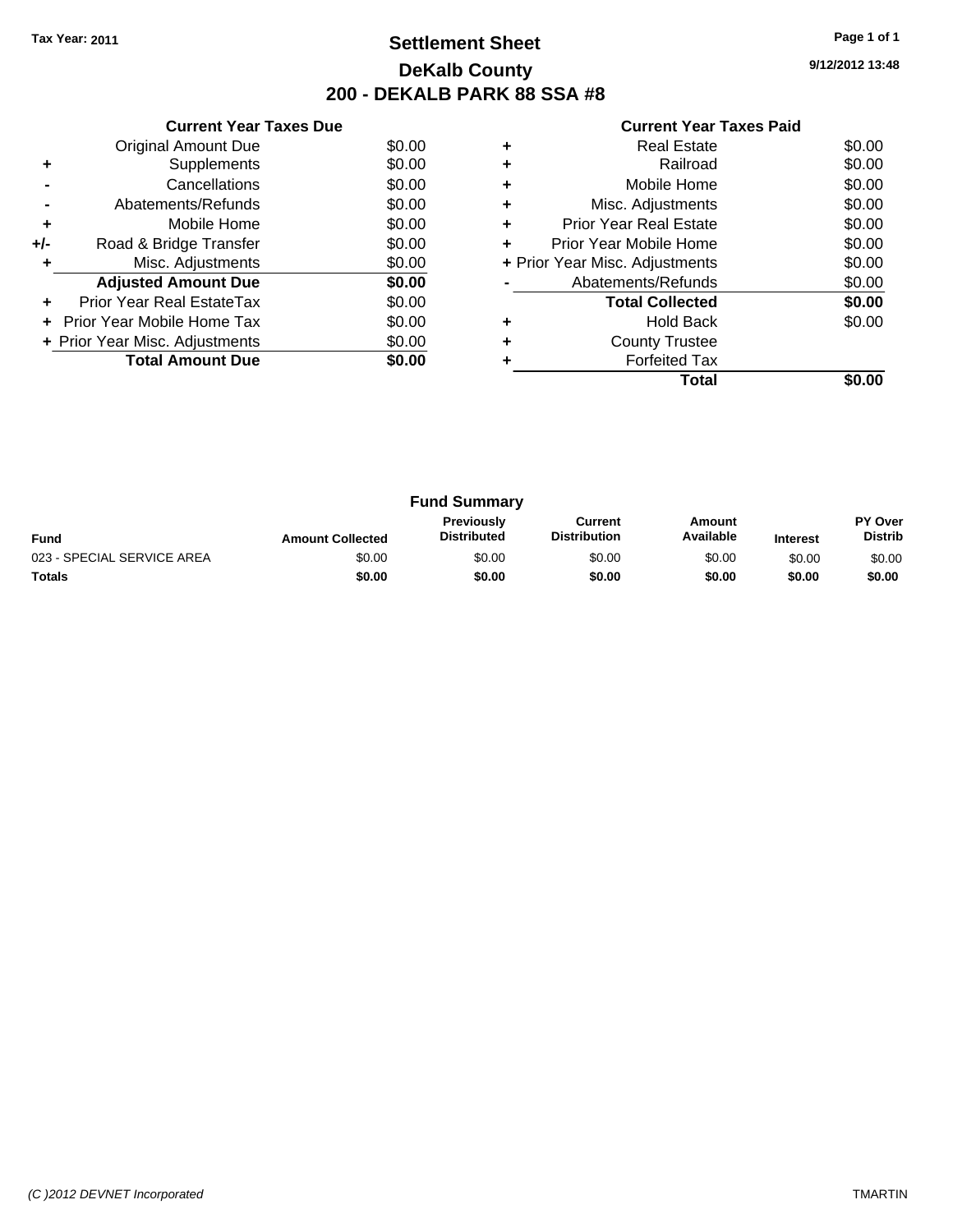**Current Year Taxes Due** Original Amount Due \$10,101.27

**Adjusted Amount Due \$10,101.27**

**Total Amount Due \$10,101.27**

**+** Supplements \$0.00 **-** Cancellations \$0.00 **-** Abatements/Refunds \$0.00 **+** Mobile Home \$0.00 **+/-** Road & Bridge Transfer \$0.00 **+** Misc. Adjustments \$0.00

**+** Prior Year Real EstateTax \$0.00 **+** Prior Year Mobile Home Tax \$0.00 **+ Prior Year Misc. Adjustments**  $$0.00$ 

### **Settlement Sheet Tax Year: 2011 Page 1 of 1 DeKalb County 201 - DEKALB SSA #6 (GREEK ROW)**

**9/12/2012 13:48**

#### **Current Year Taxes Paid**

| ٠ | <b>Real Estate</b>             | \$8,991.29 |
|---|--------------------------------|------------|
| ٠ | Railroad                       | \$0.00     |
| ٠ | Mobile Home                    | \$0.00     |
| ٠ | Misc. Adjustments              | \$0.00     |
| ٠ | <b>Prior Year Real Estate</b>  | \$0.00     |
| ÷ | Prior Year Mobile Home         | \$0.00     |
|   | + Prior Year Misc. Adjustments | \$0.00     |
|   | Abatements/Refunds             | \$0.00     |
|   | <b>Total Collected</b>         | \$8,991.29 |
| ٠ | <b>Hold Back</b>               | \$0.00     |
| ٠ | <b>County Trustee</b>          |            |
|   | <b>Forfeited Tax</b>           |            |
|   | Total                          | \$8.991.29 |

|                            |                         |                                  |                                       | <b>Distribution Summary</b>    |                 |                           |
|----------------------------|-------------------------|----------------------------------|---------------------------------------|--------------------------------|-----------------|---------------------------|
|                            |                         |                                  | <b>Tax Distribution Date</b>          |                                |                 | Amount                    |
|                            |                         |                                  | 05/25/2012                            |                                |                 | \$511.05                  |
|                            |                         |                                  | 06/22/2012                            |                                |                 | \$4,496.49                |
|                            |                         |                                  | 08/17/2012                            |                                |                 | \$234.59                  |
|                            |                         |                                  | 09/14/2012                            |                                |                 | \$3,749.16                |
|                            |                         |                                  |                                       | <b>Totals: 4 Distributions</b> |                 | \$8,991.29                |
|                            |                         |                                  | <b>Grand Totals: 4 Distributions</b>  |                                |                 | \$8,991.29                |
|                            |                         | <b>Fund Summary</b>              |                                       |                                |                 |                           |
| Fund                       | <b>Amount Collected</b> | Previously<br><b>Distributed</b> | <b>Current</b><br><b>Distribution</b> | Amount<br>Available            | <b>Interest</b> | PY Over<br><b>Distrib</b> |
| 023 - SPECIAL SERVICE AREA | \$8,991.29              | \$5,242.13                       | \$3,749.16                            | \$0.00                         | \$0.00          | \$0.00                    |
|                            |                         |                                  |                                       |                                |                 |                           |

**Totals \$8,991.29 \$5,242.13 \$3,749.16 \$0.00 \$0.00 \$0.00**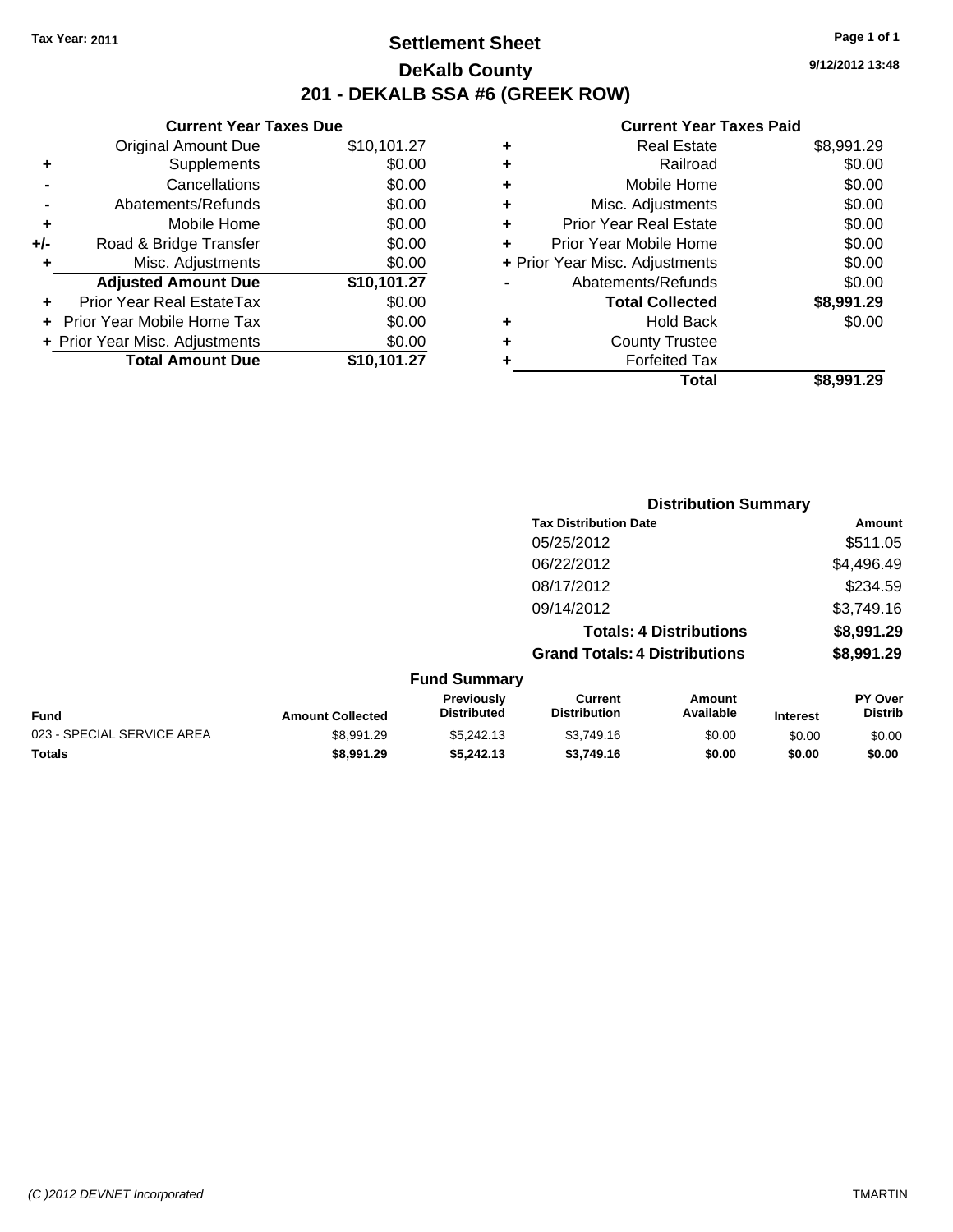# **Settlement Sheet Tax Year: 2011 Page 1 of 1 DeKalb County 202 - SANDWICH SSA #4**

**9/12/2012 13:48**

|     | <b>Current Year Taxes Due</b>     |        |  |  |  |  |
|-----|-----------------------------------|--------|--|--|--|--|
|     | Original Amount Due               | \$0.00 |  |  |  |  |
| ٠   | Supplements                       | \$0.00 |  |  |  |  |
|     | Cancellations                     | \$0.00 |  |  |  |  |
|     | \$0.00<br>Abatements/Refunds      |        |  |  |  |  |
| ٠   | Mobile Home                       | \$0.00 |  |  |  |  |
| +/- | Road & Bridge Transfer            | \$0.00 |  |  |  |  |
| ٠   | Misc. Adjustments                 | \$0.00 |  |  |  |  |
|     | <b>Adjusted Amount Due</b>        | \$0.00 |  |  |  |  |
| ٠   | Prior Year Real EstateTax         | \$0.00 |  |  |  |  |
| ٠   | Prior Year Mobile Home Tax        | \$0.00 |  |  |  |  |
|     | + Prior Year Misc. Adjustments    | \$0.00 |  |  |  |  |
|     | <b>Total Amount Due</b><br>\$0.00 |        |  |  |  |  |
|     |                                   |        |  |  |  |  |

### **Current Year Taxes Paid +** Real Estate \$0.00 **+** Railroad \$0.00 **+** Mobile Home \$0.00 **+** Misc. Adjustments \$0.00 **+** Prior Year Real Estate \$0.00 **+** Prior Year Mobile Home \$0.00

|   | <b>Total</b>                   | \$0.00 |
|---|--------------------------------|--------|
| ÷ | <b>Forfeited Tax</b>           |        |
| ٠ | <b>County Trustee</b>          |        |
| ٠ | <b>Hold Back</b>               | \$0.00 |
|   | <b>Total Collected</b>         | \$0.00 |
|   | Abatements/Refunds             | \$0.00 |
|   | + Prior Year Misc. Adjustments | \$0.00 |

| <b>Fund Summary</b>        |                         |                                  |                                |                     |                 |                           |
|----------------------------|-------------------------|----------------------------------|--------------------------------|---------------------|-----------------|---------------------------|
| <b>Fund</b>                | <b>Amount Collected</b> | Previously<br><b>Distributed</b> | Current<br><b>Distribution</b> | Amount<br>Available | <b>Interest</b> | PY Over<br><b>Distrib</b> |
| 023 - SPECIAL SERVICE AREA | \$0.00                  | \$0.00                           | \$0.00                         | \$0.00              | \$0.00          | \$0.00                    |
| <b>Totals</b>              | \$0.00                  | \$0.00                           | \$0.00                         | \$0.00              | \$0.00          | \$0.00                    |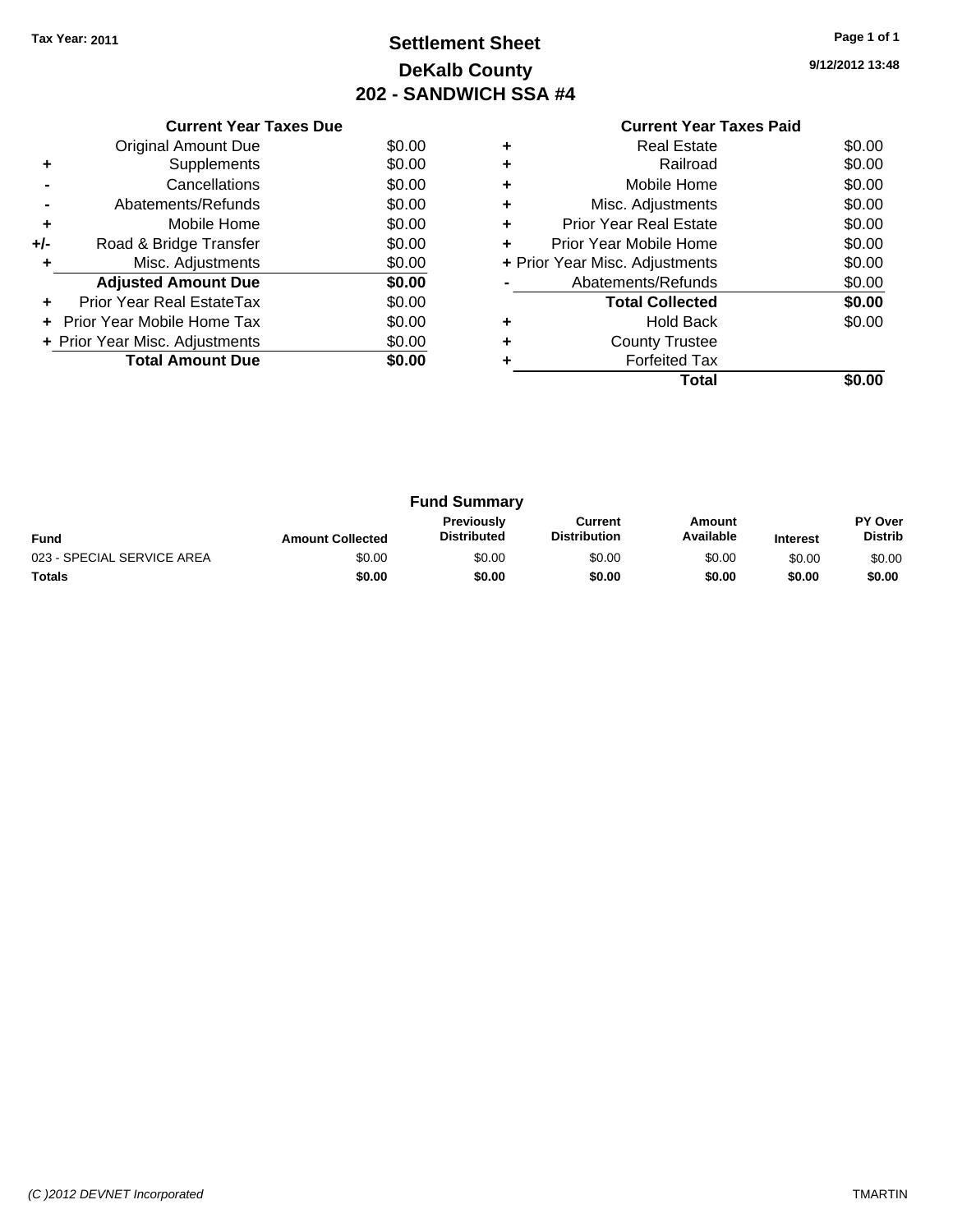# **Settlement Sheet Tax Year: 2011 Page 1 of 1 DeKalb County 203 - SANDWICH SSA #6**

**9/12/2012 13:48**

|     | <b>Current Year Taxes Due</b>            |        |  |  |  |  |  |
|-----|------------------------------------------|--------|--|--|--|--|--|
|     | Original Amount Due                      | \$0.00 |  |  |  |  |  |
| ٠   | Supplements                              | \$0.00 |  |  |  |  |  |
|     | Cancellations                            | \$0.00 |  |  |  |  |  |
|     | \$0.00<br>Abatements/Refunds             |        |  |  |  |  |  |
| ٠   | Mobile Home                              | \$0.00 |  |  |  |  |  |
| +/- | Road & Bridge Transfer                   | \$0.00 |  |  |  |  |  |
|     | Misc. Adjustments                        | \$0.00 |  |  |  |  |  |
|     | <b>Adjusted Amount Due</b>               | \$0.00 |  |  |  |  |  |
|     | Prior Year Real EstateTax                | \$0.00 |  |  |  |  |  |
| ٠   | \$0.00<br>Prior Year Mobile Home Tax     |        |  |  |  |  |  |
|     | \$0.00<br>+ Prior Year Misc. Adjustments |        |  |  |  |  |  |
|     | <b>Total Amount Due</b><br>\$0.00        |        |  |  |  |  |  |
|     |                                          |        |  |  |  |  |  |

### **Current Year Taxes Paid +** Real Estate \$0.00 **+** Railroad \$0.00 **+** Mobile Home \$0.00 **+** Misc. Adjustments \$0.00 **+** Prior Year Real Estate \$0.00 **+** Prior Year Mobile Home \$0.00 **+ Prior Year Misc. Adjustments**  $$0.00$ **-** Abatements/Refunds \$0.00 Total Collected \$0.00 **+** Hold Back \$0.00

**+** County Trustee

|   | Total                | \$0.00 |
|---|----------------------|--------|
| ٠ | <b>Forfeited Tax</b> |        |

| <b>Fund Summary</b>        |                         |                                  |                                |                     |                 |                                  |
|----------------------------|-------------------------|----------------------------------|--------------------------------|---------------------|-----------------|----------------------------------|
| Fund                       | <b>Amount Collected</b> | Previously<br><b>Distributed</b> | Current<br><b>Distribution</b> | Amount<br>Available | <b>Interest</b> | <b>PY Over</b><br><b>Distrib</b> |
| 023 - SPECIAL SERVICE AREA | \$0.00                  | \$0.00                           | \$0.00                         | \$0.00              | \$0.00          | \$0.00                           |
| <b>Totals</b>              | \$0.00                  | \$0.00                           | \$0.00                         | \$0.00              | \$0.00          | \$0.00                           |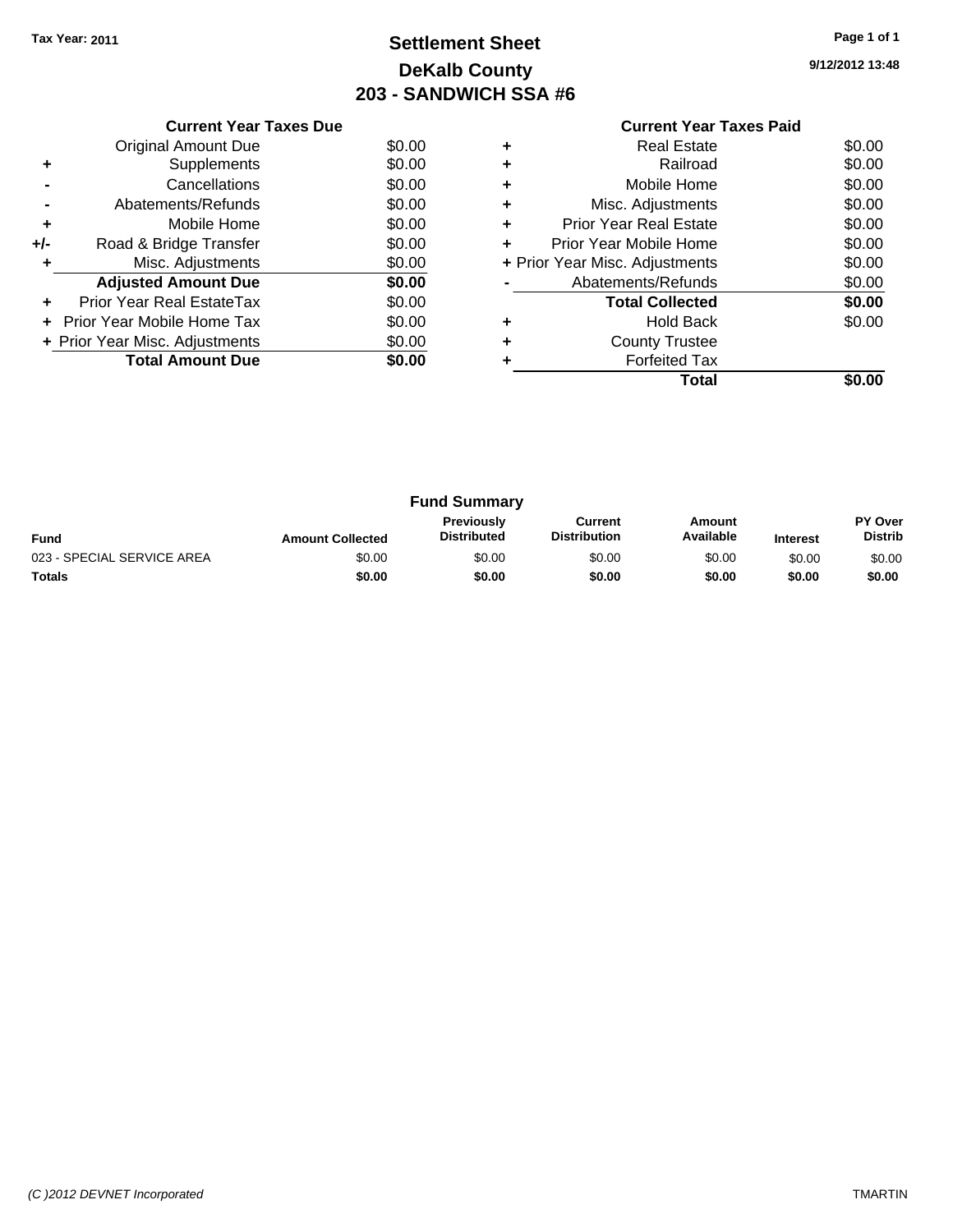## **Settlement Sheet Tax Year: 2011 Page 1 of 1 DeKalb County 204 - GENOA RIVER BEND SSA**

### **9/12/2012 13:48**

| \$55,000.76 |
|-------------|
| \$205.38    |
| \$213.89    |
| \$0.00      |
| \$0.00      |
| \$0.00      |
| \$0.00      |
| \$54,992.25 |
| \$0.00      |
|             |
| \$0.00      |
| \$0.00      |
|             |

|   | <b>Real Estate</b>             | \$52,798.73 |
|---|--------------------------------|-------------|
| ٠ | Railroad                       | \$0.00      |
| ÷ | Mobile Home                    | \$0.00      |
| ٠ | Misc. Adjustments              | \$0.00      |
| ٠ | <b>Prior Year Real Estate</b>  | \$0.00      |
|   | Prior Year Mobile Home         | \$0.00      |
|   | + Prior Year Misc. Adjustments | \$0.00      |
|   | Abatements/Refunds             | \$0.00      |
|   | <b>Total Collected</b>         | \$52,798.73 |
| ٠ | <b>Hold Back</b>               | \$0.00      |
|   | <b>County Trustee</b>          |             |
|   | <b>Forfeited Tax</b>           |             |
|   | Total                          | \$52,798.73 |
|   |                                |             |

| <b>Distribution Summary</b>          |             |
|--------------------------------------|-------------|
| <b>Tax Distribution Date</b>         | Amount      |
| 05/25/2012                           | \$6,151.27  |
| 06/22/2012                           | \$21,525.43 |
| 07/20/2012                           | \$364.76    |
| 08/17/2012                           | \$3,503.86  |
| 09/14/2012                           | \$21,253.41 |
| <b>Totals: 5 Distributions</b>       | \$52,798.73 |
| <b>Grand Totals: 5 Distributions</b> | \$52,798.73 |
| <b>Fund Summary</b>                  |             |

| <b>Fund</b>                | <b>Amount Collected</b> | <b>Previously</b><br><b>Distributed</b> | Current<br><b>Distribution</b> | Amount<br>Available | <b>Interest</b> | <b>PY Over</b><br><b>Distrib</b> |
|----------------------------|-------------------------|-----------------------------------------|--------------------------------|---------------------|-----------------|----------------------------------|
| 023 - SPECIAL SERVICE AREA | \$52,798,73             | \$31.545.32                             | \$21.253.41                    | \$0.00              | \$0.00          | \$0.00                           |
| Totals                     | \$52,798,73             | \$31.545.32                             | \$21.253.41                    | \$0.00              | \$0.00          | \$0.00                           |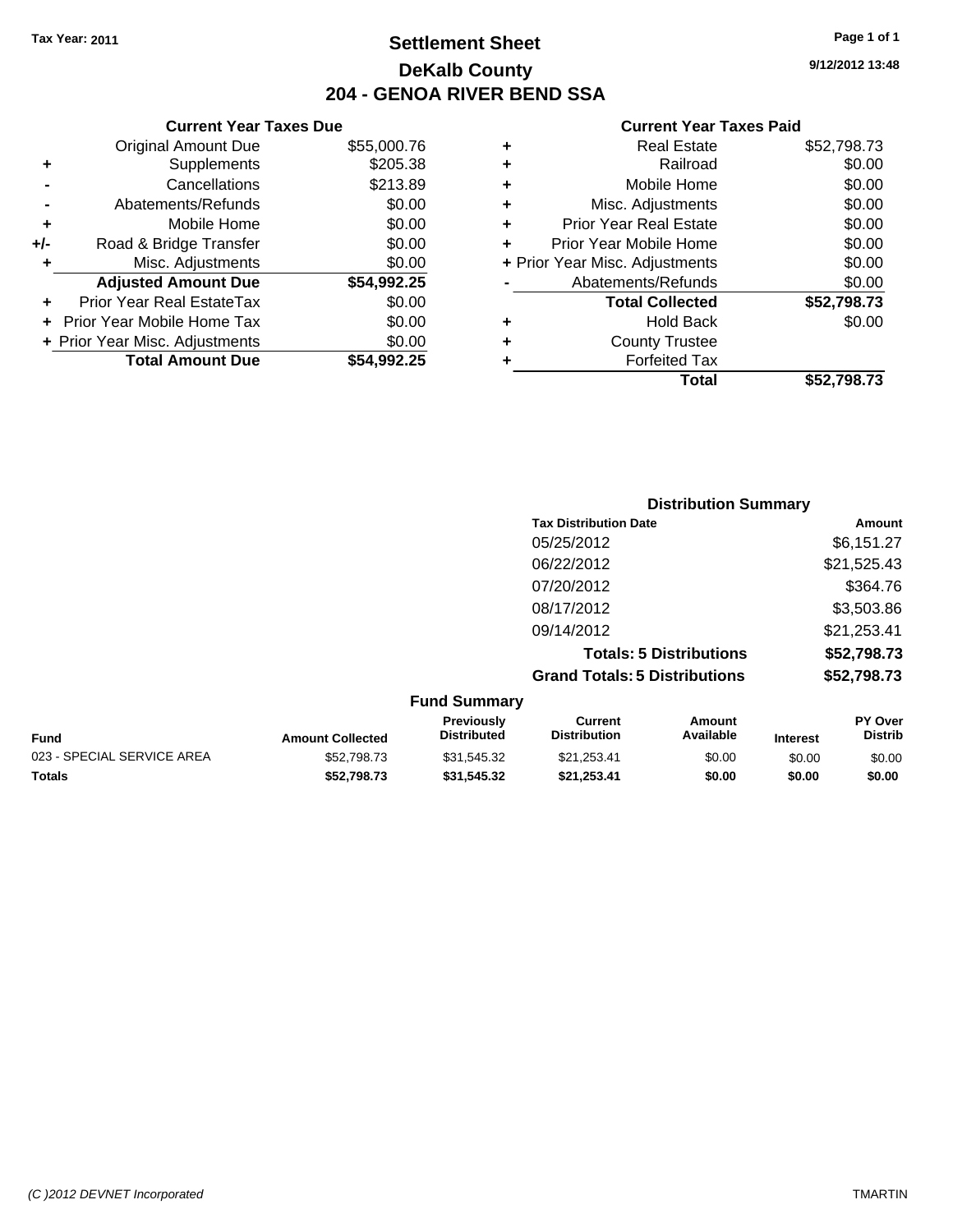# **Settlement Sheet Tax Year: 2011 Page 1 of 1 DeKalb County 205 - WATERMAN SSA#2**

**9/12/2012 13:48**

|     | <b>Current Year Taxes Due</b>     |        |  |  |  |  |  |  |
|-----|-----------------------------------|--------|--|--|--|--|--|--|
|     | Original Amount Due               |        |  |  |  |  |  |  |
| ٠   | Supplements                       | \$0.00 |  |  |  |  |  |  |
|     | Cancellations                     | \$0.00 |  |  |  |  |  |  |
|     | Abatements/Refunds                | \$0.00 |  |  |  |  |  |  |
| ٠   | Mobile Home                       | \$0.00 |  |  |  |  |  |  |
| +/- | Road & Bridge Transfer            | \$0.00 |  |  |  |  |  |  |
|     | Misc. Adjustments                 | \$0.00 |  |  |  |  |  |  |
|     | <b>Adjusted Amount Due</b>        | \$0.00 |  |  |  |  |  |  |
|     | Prior Year Real EstateTax         | \$0.00 |  |  |  |  |  |  |
|     | Prior Year Mobile Home Tax        | \$0.00 |  |  |  |  |  |  |
|     | + Prior Year Misc. Adjustments    | \$0.00 |  |  |  |  |  |  |
|     | <b>Total Amount Due</b><br>\$0.00 |        |  |  |  |  |  |  |
|     |                                   |        |  |  |  |  |  |  |

|   | <b>Real Estate</b>             | \$0.00 |
|---|--------------------------------|--------|
| ٠ | Railroad                       | \$0.00 |
| ٠ | Mobile Home                    | \$0.00 |
| ٠ | Misc. Adjustments              | \$0.00 |
| ٠ | <b>Prior Year Real Estate</b>  | \$0.00 |
| ÷ | Prior Year Mobile Home         | \$0.00 |
|   | + Prior Year Misc. Adjustments | \$0.00 |
|   | Abatements/Refunds             | \$0.00 |
|   | <b>Total Collected</b>         | \$0.00 |
|   | <b>Hold Back</b>               | \$0.00 |
| ٠ | <b>County Trustee</b>          |        |
|   | <b>Forfeited Tax</b>           |        |
|   | Total                          |        |

| <b>Fund Summary</b>        |                         |                                         |                                |                     |                 |                           |
|----------------------------|-------------------------|-----------------------------------------|--------------------------------|---------------------|-----------------|---------------------------|
| <b>Fund</b>                | <b>Amount Collected</b> | <b>Previously</b><br><b>Distributed</b> | Current<br><b>Distribution</b> | Amount<br>Available | <b>Interest</b> | PY Over<br><b>Distrib</b> |
| 023 - SPECIAL SERVICE AREA | \$0.00                  | \$0.00                                  | \$0.00                         | \$0.00              | \$0.00          | \$0.00                    |
| <b>Totals</b>              | \$0.00                  | \$0.00                                  | \$0.00                         | \$0.00              | \$0.00          | \$0.00                    |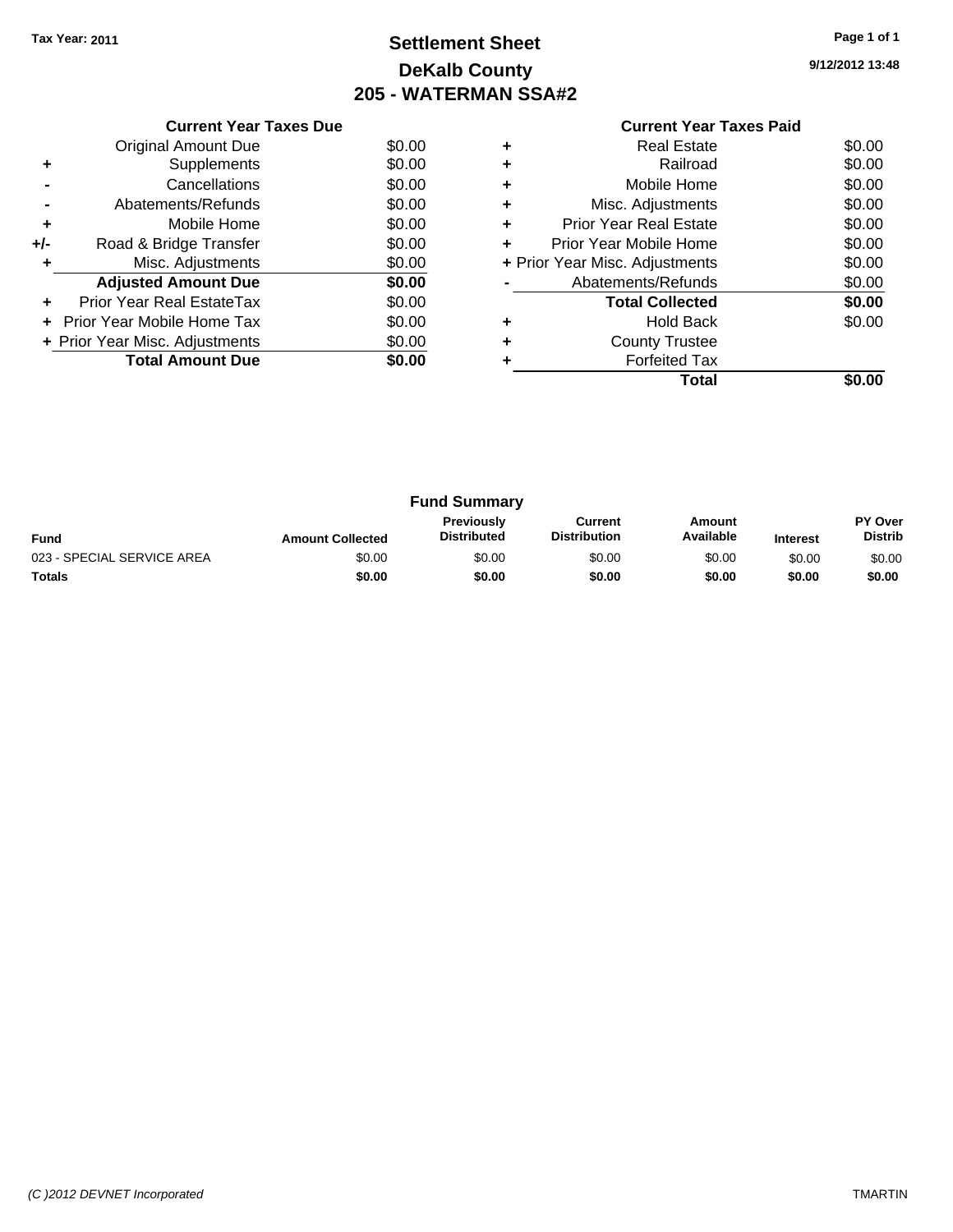# **Settlement Sheet Tax Year: 2011 Page 1 of 1 DeKalb County 206 - WATERMAN SSA #1**

**9/12/2012 13:48**

| <b>Current Year Taxes Paid</b> |  |
|--------------------------------|--|

|     | <b>Current Year Taxes Due</b>  |        |
|-----|--------------------------------|--------|
|     | Original Amount Due            | \$0.00 |
| ٠   | Supplements                    | \$0.00 |
|     | Cancellations                  | \$0.00 |
|     | Abatements/Refunds             | \$0.00 |
| ٠   | Mobile Home                    | \$0.00 |
| +/- | Road & Bridge Transfer         | \$0.00 |
| ÷   | Misc. Adjustments              | \$0.00 |
|     | <b>Adjusted Amount Due</b>     | \$0.00 |
| ٠   | Prior Year Real EstateTax      | \$0.00 |
|     | Prior Year Mobile Home Tax     | \$0.00 |
|     | + Prior Year Misc. Adjustments | \$0.00 |
|     | <b>Total Amount Due</b>        | \$0.00 |
|     |                                |        |

|   | <b>Real Estate</b>             | \$0.00 |
|---|--------------------------------|--------|
| ٠ | Railroad                       | \$0.00 |
| ٠ | Mobile Home                    | \$0.00 |
| ٠ | Misc. Adjustments              | \$0.00 |
| ٠ | <b>Prior Year Real Estate</b>  | \$0.00 |
|   | Prior Year Mobile Home         | \$0.00 |
|   | + Prior Year Misc. Adjustments | \$0.00 |
|   | Abatements/Refunds             | \$0.00 |
|   | <b>Total Collected</b>         | \$0.00 |
| ٠ | <b>Hold Back</b>               | \$0.00 |
|   | <b>County Trustee</b>          |        |
|   | <b>Forfeited Tax</b>           |        |
|   | Total                          |        |

| <b>Fund Summary</b>        |                         |                                         |                                |                     |                 |                                  |
|----------------------------|-------------------------|-----------------------------------------|--------------------------------|---------------------|-----------------|----------------------------------|
| <b>Fund</b>                | <b>Amount Collected</b> | <b>Previously</b><br><b>Distributed</b> | Current<br><b>Distribution</b> | Amount<br>Available | <b>Interest</b> | <b>PY Over</b><br><b>Distrib</b> |
| 023 - SPECIAL SERVICE AREA | \$0.00                  | \$0.00                                  | \$0.00                         | \$0.00              | \$0.00          | \$0.00                           |
| <b>Totals</b>              | \$0.00                  | \$0.00                                  | \$0.00                         | \$0.00              | \$0.00          | \$0.00                           |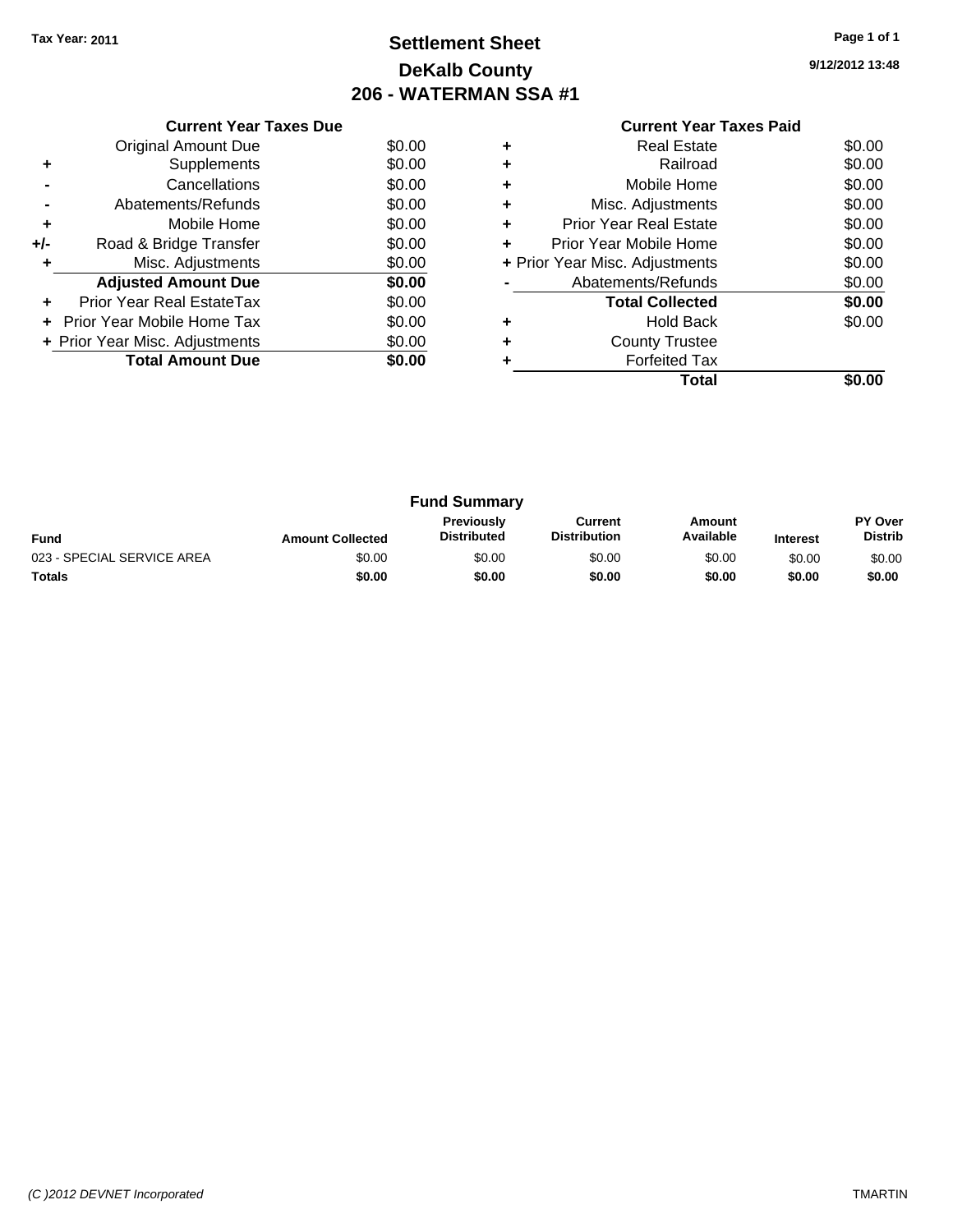# **Settlement Sheet Tax Year: 2011 Page 1 of 1 DeKalb County 207 - DERBY ESTATES SSA**

**9/12/2012 13:48**

#### **Current Year Taxes Paid**

| ٠ | <b>Real Estate</b>             | \$3,321.89 |
|---|--------------------------------|------------|
| ٠ | Railroad                       | \$0.00     |
| ٠ | Mobile Home                    | \$0.00     |
| ٠ | Misc. Adjustments              | \$0.00     |
| ÷ | <b>Prior Year Real Estate</b>  | \$0.00     |
|   | Prior Year Mobile Home         | \$0.00     |
|   | + Prior Year Misc. Adjustments | \$0.00     |
|   | Abatements/Refunds             | \$0.00     |
|   | <b>Total Collected</b>         | \$3,321.89 |
|   | <b>Hold Back</b>               | \$0.00     |
| ٠ | <b>County Trustee</b>          |            |
|   | <b>Forfeited Tax</b>           |            |
|   | Total                          | \$3.321.89 |

|     | <b>Current Year Taxes Due</b>  |            |
|-----|--------------------------------|------------|
|     | <b>Original Amount Due</b>     | \$3,600.20 |
| ٠   | Supplements                    | \$0.00     |
|     | Cancellations                  | \$0.00     |
|     | Abatements/Refunds             | \$0.00     |
| ٠   | Mobile Home                    | \$0.00     |
| +/- | Road & Bridge Transfer         | \$0.00     |
| ٠   | Misc. Adjustments              | \$0.00     |
|     | <b>Adjusted Amount Due</b>     | \$3,600.20 |
|     | Prior Year Real EstateTax      | \$0.00     |
|     | Prior Year Mobile Home Tax     | \$0.00     |
|     | + Prior Year Misc. Adjustments | \$0.00     |
|     | <b>Total Amount Due</b>        | \$3,600.20 |
|     |                                |            |

|                            |                         | <b>Distribution Summary</b>      |                                       |                                |                 |                                  |  |
|----------------------------|-------------------------|----------------------------------|---------------------------------------|--------------------------------|-----------------|----------------------------------|--|
|                            |                         |                                  | <b>Tax Distribution Date</b>          |                                |                 | Amount                           |  |
|                            |                         |                                  | 05/25/2012                            |                                |                 | \$277.31                         |  |
|                            |                         |                                  | 06/22/2012                            |                                |                 | \$1,405.40                       |  |
|                            |                         |                                  | 08/17/2012                            |                                |                 | \$210.87                         |  |
|                            |                         |                                  | 09/14/2012                            |                                |                 | \$1,428.31                       |  |
|                            |                         |                                  |                                       | <b>Totals: 4 Distributions</b> |                 | \$3,321.89                       |  |
|                            |                         |                                  | <b>Grand Totals: 4 Distributions</b>  |                                |                 | \$3,321.89                       |  |
|                            |                         | <b>Fund Summary</b>              |                                       |                                |                 |                                  |  |
| <b>Fund</b>                | <b>Amount Collected</b> | Previously<br><b>Distributed</b> | <b>Current</b><br><b>Distribution</b> | Amount<br>Available            | <b>Interest</b> | <b>PY Over</b><br><b>Distrib</b> |  |
| 023 - SPECIAL SERVICE AREA | \$3,321.89              | \$1,893.58                       | \$1,428.31                            | \$0.00                         | \$0.00          | \$0.00                           |  |

**Totals \$3,321.89 \$1,893.58 \$1,428.31 \$0.00 \$0.00 \$0.00**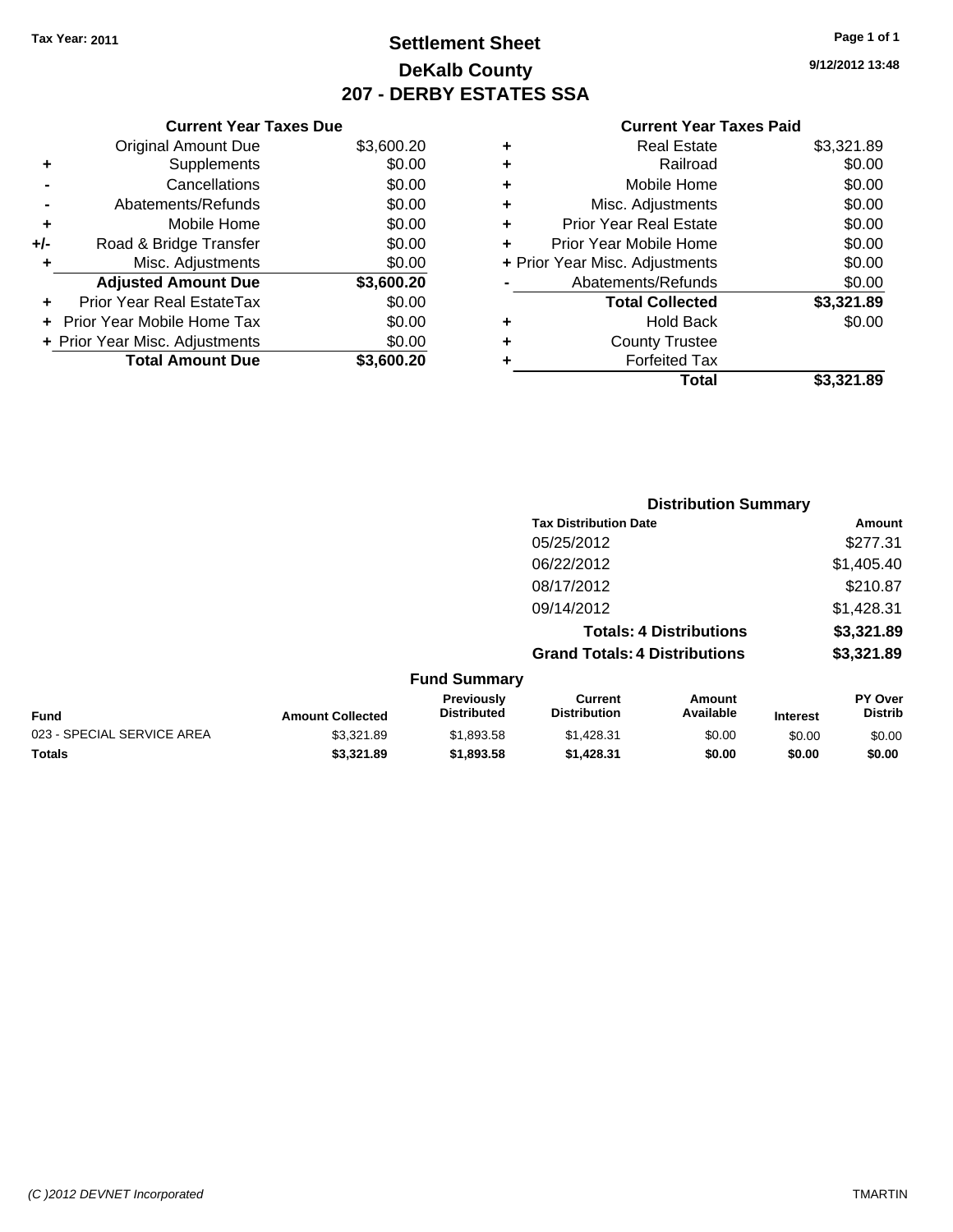## **Settlement Sheet Tax Year: 2011 Page 1 of 1 DeKalb County 213 - GENOA OAK CREEK EST SSA#4**

**Current Year Taxes Due**

|       | <b>Original Amount Due</b>       | \$1,640.72 |
|-------|----------------------------------|------------|
| ٠     | Supplements                      | \$0.00     |
|       | Cancellations                    | \$0.00     |
|       | Abatements/Refunds               | \$0.00     |
| ٠     | Mobile Home                      | \$0.00     |
| $+/-$ | Road & Bridge Transfer           | \$0.00     |
| ٠     | Misc. Adjustments                | \$0.00     |
|       | <b>Adjusted Amount Due</b>       | \$1,640.72 |
|       | <b>Prior Year Real EstateTax</b> | \$0.00     |
|       | Prior Year Mobile Home Tax       | \$0.00     |
|       | + Prior Year Misc. Adjustments   | \$0.00     |
|       | <b>Total Amount Due</b>          | \$1,640.72 |
|       |                                  |            |

#### **Current Year Taxes Paid**

|   | Real Estate                    | \$1,640.72 |
|---|--------------------------------|------------|
| ٠ | Railroad                       | \$0.00     |
| ٠ | Mobile Home                    | \$0.00     |
| ٠ | Misc. Adjustments              | \$0.00     |
| ÷ | <b>Prior Year Real Estate</b>  | \$0.00     |
|   | Prior Year Mobile Home         | \$0.00     |
|   | + Prior Year Misc. Adjustments | \$0.00     |
|   | Abatements/Refunds             | \$0.00     |
|   | <b>Total Collected</b>         | \$1,640.72 |
| ٠ | Hold Back                      | \$0.00     |
| ٠ | <b>County Trustee</b>          |            |
| ٠ | <b>Forfeited Tax</b>           |            |
|   | Total                          | \$1.640.72 |
|   |                                |            |

|                            | <b>Distribution Summary</b> |                                  |                                       |                                |                 |                                  |
|----------------------------|-----------------------------|----------------------------------|---------------------------------------|--------------------------------|-----------------|----------------------------------|
|                            |                             |                                  | <b>Tax Distribution Date</b>          |                                |                 | <b>Amount</b>                    |
|                            |                             |                                  | 05/25/2012                            |                                |                 | \$22.53                          |
|                            |                             |                                  | 06/22/2012                            |                                |                 | \$648.97                         |
|                            |                             |                                  | 08/17/2012                            |                                |                 | \$320.23                         |
|                            |                             |                                  | 09/14/2012                            |                                |                 | \$648.99                         |
|                            |                             |                                  |                                       | <b>Totals: 4 Distributions</b> |                 | \$1,640.72                       |
|                            |                             |                                  | <b>Grand Totals: 4 Distributions</b>  |                                |                 | \$1,640.72                       |
|                            |                             | <b>Fund Summary</b>              |                                       |                                |                 |                                  |
| <b>Fund</b>                | <b>Amount Collected</b>     | Previously<br><b>Distributed</b> | <b>Current</b><br><b>Distribution</b> | Amount<br>Available            | <b>Interest</b> | <b>PY Over</b><br><b>Distrib</b> |
| 023 - SPECIAL SERVICE AREA | \$1,640.72                  | \$991.73                         | \$648.99                              | \$0.00                         | \$0.00          | \$0.00                           |
|                            |                             |                                  |                                       |                                |                 |                                  |

**Totals \$1,640.72 \$991.73 \$648.99 \$0.00 \$0.00 \$0.00**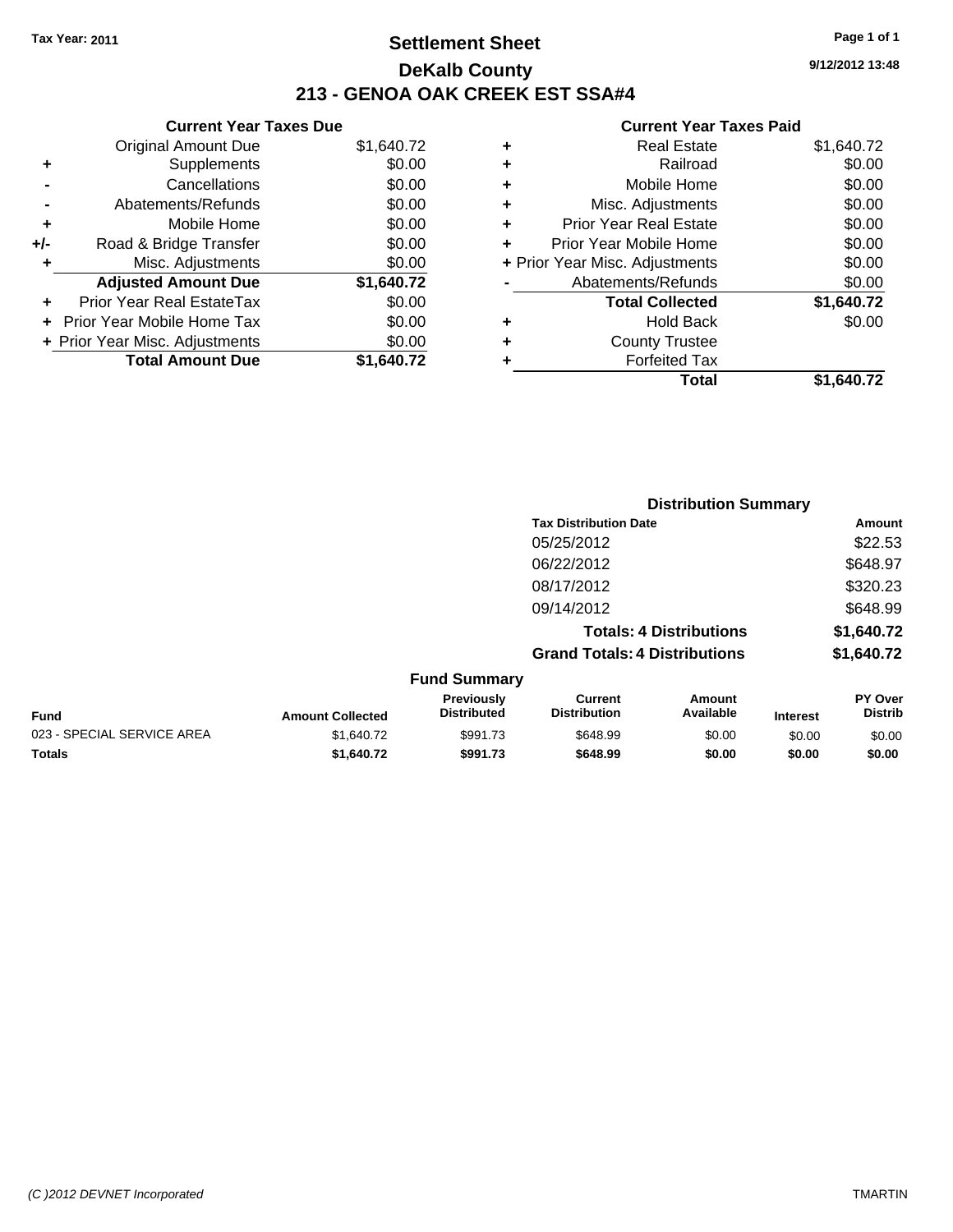**Current Year Taxes Due**

# **Settlement Sheet Tax Year: 2011 Page 1 of 1 DeKalb County AF-DK #5 - AFTON DEKALB DRAINAGE #5**

**9/12/2012 13:48**

#### **Current Year Taxes Paid**

|     |                                |             |   | <b>Total</b>                   | \$10,515.04 |
|-----|--------------------------------|-------------|---|--------------------------------|-------------|
|     | <b>Total Amount Due</b>        | \$11,319.38 |   | <b>Forfeited Tax</b>           |             |
|     | + Prior Year Misc. Adjustments | \$0.00      | ٠ | <b>County Trustee</b>          |             |
|     | + Prior Year Mobile Home Tax   | \$0.00      | ٠ | <b>Hold Back</b>               | \$0.00      |
| ÷.  | Prior Year Real EstateTax      | \$0.00      |   | <b>Total Collected</b>         | \$10,515.04 |
|     | <b>Adjusted Amount Due</b>     | \$11,319.38 |   | Abatements/Refunds             | \$0.00      |
|     | Misc. Adjustments              | \$0.00      |   | + Prior Year Misc. Adjustments | \$0.00      |
| +/- | Road & Bridge Transfer         | \$0.00      | ÷ | Prior Year Mobile Home         | \$0.00      |
| ٠   | Mobile Home                    | \$0.00      | ٠ | <b>Prior Year Real Estate</b>  | \$0.00      |
|     | Abatements/Refunds             | \$0.00      | ٠ | Misc. Adjustments              | \$0.00      |
|     | Cancellations                  | \$0.00      | ٠ | Mobile Home                    | \$0.00      |
| ٠   | Supplements                    | \$0.00      | ٠ | Railroad                       | \$0.00      |
|     | <b>Original Amount Due</b>     | \$11,319.38 | ٠ | <b>Real Estate</b>             | \$10,515.04 |
|     |                                |             |   |                                |             |

|                 |                         |                                  |                                       | <b>Distribution Summary</b>    |                 |                                  |
|-----------------|-------------------------|----------------------------------|---------------------------------------|--------------------------------|-----------------|----------------------------------|
|                 |                         |                                  | <b>Tax Distribution Date</b>          |                                |                 | Amount                           |
|                 |                         |                                  | 05/25/2012                            |                                |                 | \$1,385.89                       |
|                 |                         |                                  | 06/22/2012                            |                                |                 | \$6,329.66                       |
|                 |                         |                                  | 08/17/2012                            |                                |                 | \$74.80                          |
|                 |                         |                                  | 09/14/2012                            |                                |                 | \$2,724.69                       |
|                 |                         |                                  |                                       | <b>Totals: 4 Distributions</b> |                 | \$10,515.04                      |
|                 |                         |                                  | <b>Grand Totals: 4 Distributions</b>  |                                |                 | \$10,515.04                      |
|                 |                         | <b>Fund Summary</b>              |                                       |                                |                 |                                  |
| Fund            | <b>Amount Collected</b> | Previously<br><b>Distributed</b> | <b>Current</b><br><b>Distribution</b> | Amount<br>Available            | <b>Interest</b> | <b>PY Over</b><br><b>Distrib</b> |
| 001 - CORPORATE | \$10,515.04             | \$7,790.35                       | \$2,724.69                            | \$0.00                         | \$0.00          | \$0.00                           |
|                 |                         |                                  |                                       |                                |                 |                                  |

**Totals \$10,515.04 \$7,790.35 \$2,724.69 \$0.00 \$0.00 \$0.00**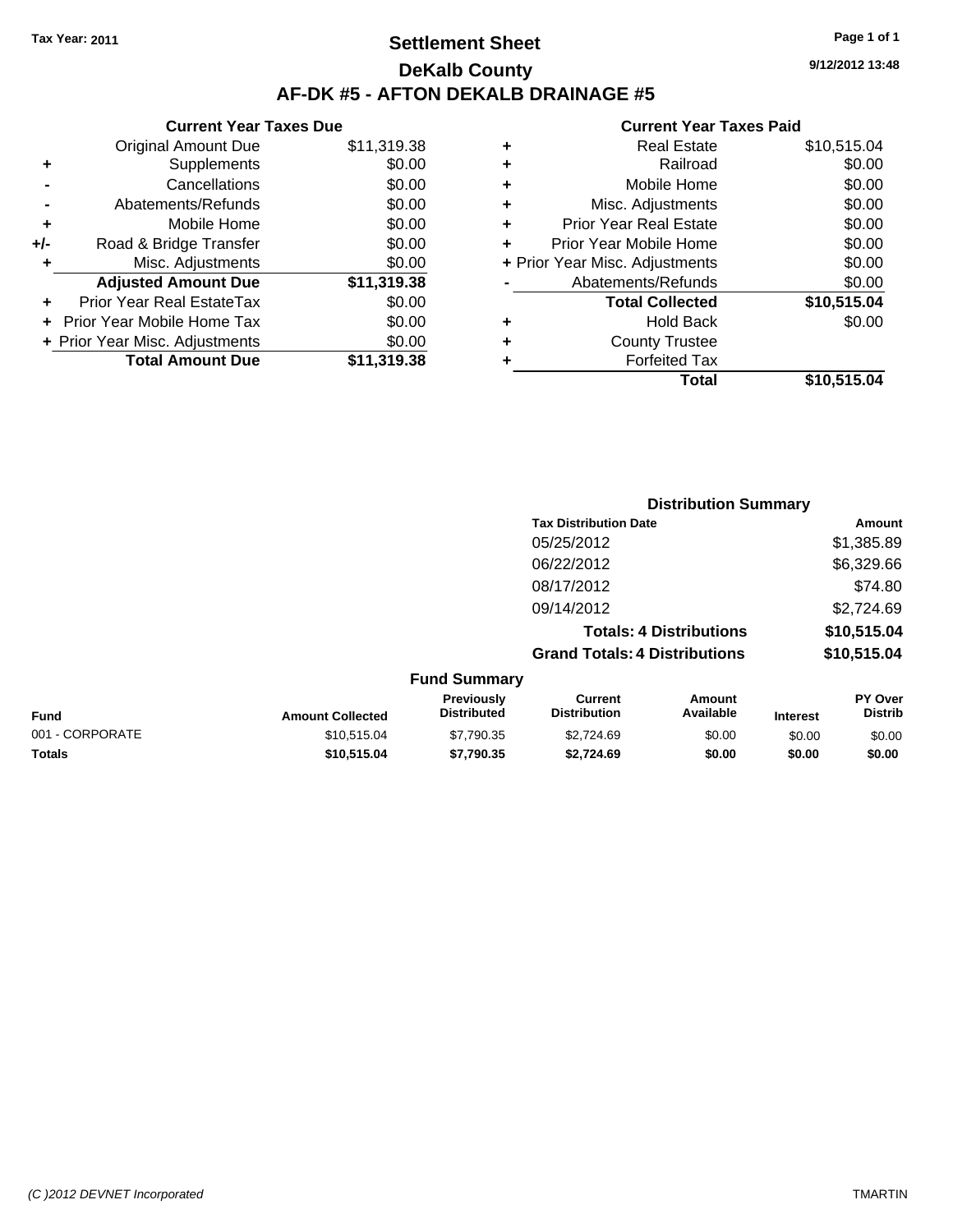### **Settlement Sheet Tax Year: 2011 Page 1 of 1 DeKalb County AF-MI #4 - AF/ MI/ DK DRAINAGE #4**

**9/12/2012 13:48**

| <b>Current Year Taxes Due</b>  |            |  |  |  |  |
|--------------------------------|------------|--|--|--|--|
| <b>Original Amount Due</b>     | \$7,451.38 |  |  |  |  |
| Supplements                    | \$0.00     |  |  |  |  |
| Cancellations                  | \$0.00     |  |  |  |  |
| Abatements/Refunds             | \$0.00     |  |  |  |  |
| Mobile Home                    | \$0.00     |  |  |  |  |
| Road & Bridge Transfer         | \$0.00     |  |  |  |  |
| Misc. Adjustments              | \$0.00     |  |  |  |  |
| <b>Adjusted Amount Due</b>     | \$7,451.38 |  |  |  |  |
| Prior Year Real EstateTax      | \$0.00     |  |  |  |  |
| Prior Year Mobile Home Tax     | \$0.00     |  |  |  |  |
| + Prior Year Misc. Adjustments | \$0.00     |  |  |  |  |
| <b>Total Amount Due</b>        | \$7.451.38 |  |  |  |  |
|                                |            |  |  |  |  |

| \$7,340.26 |
|------------|
| \$0.00     |
| \$0.00     |
| \$0.00     |
| \$0.00     |
| \$0.00     |
| \$0.00     |
| \$0.00     |
| \$7,340.26 |
| \$0.00     |
|            |
|            |
| \$7.340.26 |
|            |

|                     | <b>Distribution Summary</b>          |                                |            |  |
|---------------------|--------------------------------------|--------------------------------|------------|--|
|                     | <b>Tax Distribution Date</b>         |                                | Amount     |  |
|                     | 05/25/2012                           |                                | \$695.20   |  |
|                     | 06/22/2012                           |                                | \$4,067.18 |  |
|                     | 07/20/2012                           |                                | \$19.46    |  |
|                     | 08/17/2012                           |                                | \$153.82   |  |
|                     | 09/14/2012                           |                                | \$2,404.60 |  |
|                     |                                      | <b>Totals: 5 Distributions</b> | \$7,340.26 |  |
|                     | <b>Grand Totals: 5 Distributions</b> |                                | \$7,340.26 |  |
| <b>Fund Summary</b> |                                      |                                |            |  |
| Previously          | <b>Current</b><br>.                  | Amount<br>.                    | PY Over    |  |

| <b>Fund</b>     | <b>Amount Collected</b> | <b>Previously</b><br><b>Distributed</b> | Current<br><b>Distribution</b> | Amount<br>Available | <b>Interest</b> | <b>PY Over</b><br><b>Distrib</b> |
|-----------------|-------------------------|-----------------------------------------|--------------------------------|---------------------|-----------------|----------------------------------|
| 001 - CORPORATE | \$7,340.26              | \$4,935.66                              | \$2.404.60                     | \$0.00              | \$0.00          | \$0.00                           |
| Totals          | \$7,340.26              | \$4,935,66                              | \$2,404.60                     | \$0.00              | \$0.00          | \$0.00                           |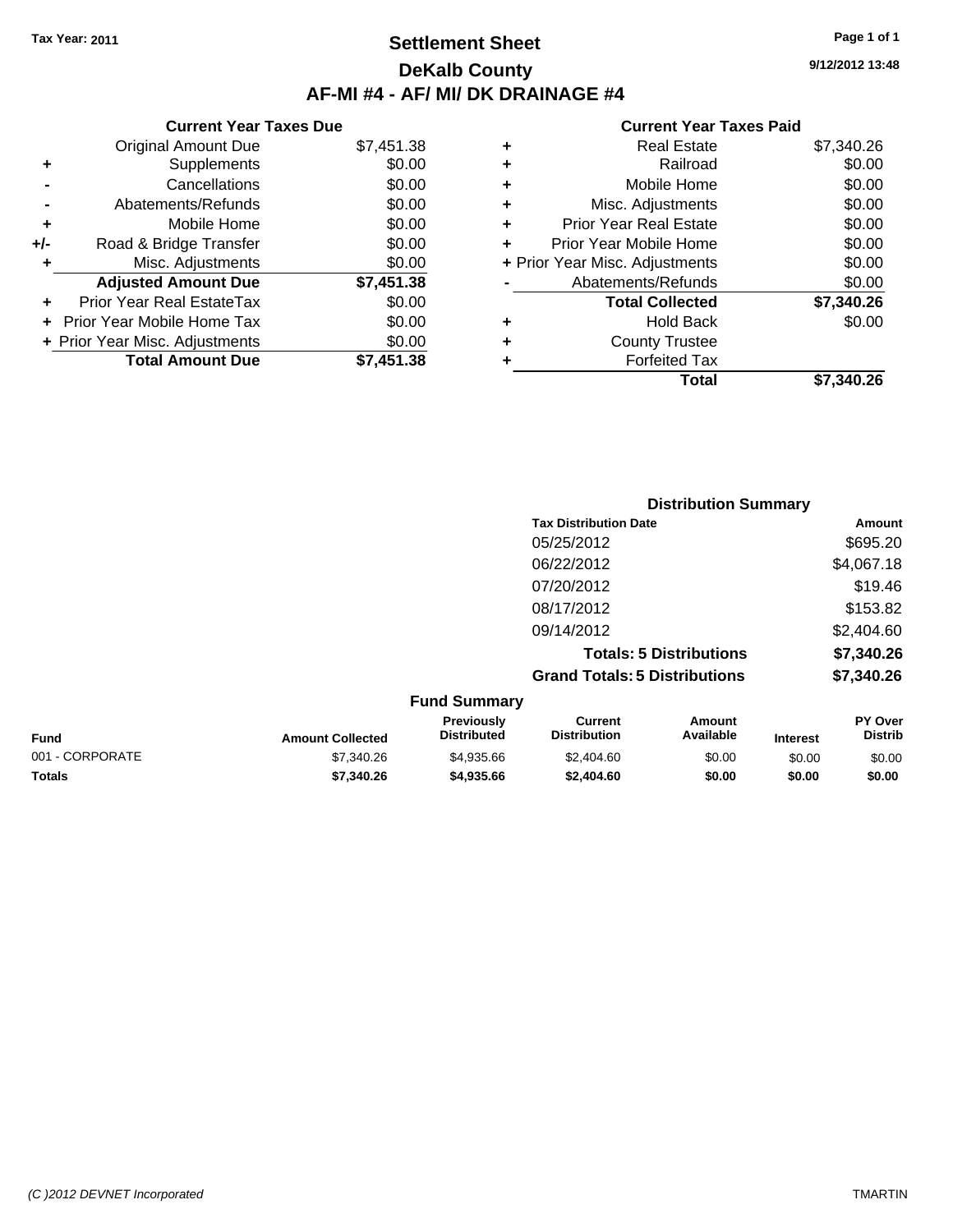# **Settlement Sheet Tax Year: 2011 Page 1 of 1 DeKalb County CL-SH #7 - CLINTON/SHABBONA DRN #7**

**9/12/2012 13:48**

|     | <b>Current Year Taxes Due</b>     |        |
|-----|-----------------------------------|--------|
|     | Original Amount Due               | \$0.00 |
|     | Supplements                       | \$0.00 |
|     | Cancellations                     | \$0.00 |
|     | Abatements/Refunds                | \$0.00 |
| ٠   | Mobile Home                       | \$0.00 |
| +/- | Road & Bridge Transfer            | \$0.00 |
|     | Misc. Adjustments                 | \$0.00 |
|     | <b>Adjusted Amount Due</b>        | \$0.00 |
|     | Prior Year Real EstateTax         | \$0.00 |
|     | <b>Prior Year Mobile Home Tax</b> | \$0.00 |
|     | + Prior Year Misc. Adjustments    | \$0.00 |
|     | <b>Total Amount Due</b>           | \$0.00 |
|     |                                   |        |

|   | Total                          |        |
|---|--------------------------------|--------|
|   | <b>Forfeited Tax</b>           |        |
|   | <b>County Trustee</b>          |        |
|   | <b>Hold Back</b>               | \$0.00 |
|   | <b>Total Collected</b>         | \$0.00 |
|   | Abatements/Refunds             | \$0.00 |
|   | + Prior Year Misc. Adjustments | \$0.00 |
| ٠ | Prior Year Mobile Home         | \$0.00 |
| ٠ | <b>Prior Year Real Estate</b>  | \$0.00 |
|   | Misc. Adjustments              | \$0.00 |
|   | Mobile Home                    | \$0.00 |
|   | Railroad                       | \$0.00 |
|   | <b>Real Estate</b>             | \$0.00 |
|   |                                |        |

| <b>Fund Summary</b> |                         |                                  |                                |                     |                 |                                  |
|---------------------|-------------------------|----------------------------------|--------------------------------|---------------------|-----------------|----------------------------------|
| <b>Fund</b>         | <b>Amount Collected</b> | Previously<br><b>Distributed</b> | Current<br><b>Distribution</b> | Amount<br>Available | <b>Interest</b> | <b>PY Over</b><br><b>Distrib</b> |
| 001 - CORPORATE     | \$0.00                  | \$0.00                           | \$0.00                         | \$0.00              | \$0.00          | \$0.00                           |
| <b>Totals</b>       | \$0.00                  | \$0.00                           | \$0.00                         | \$0.00              | \$0.00          | \$0.00                           |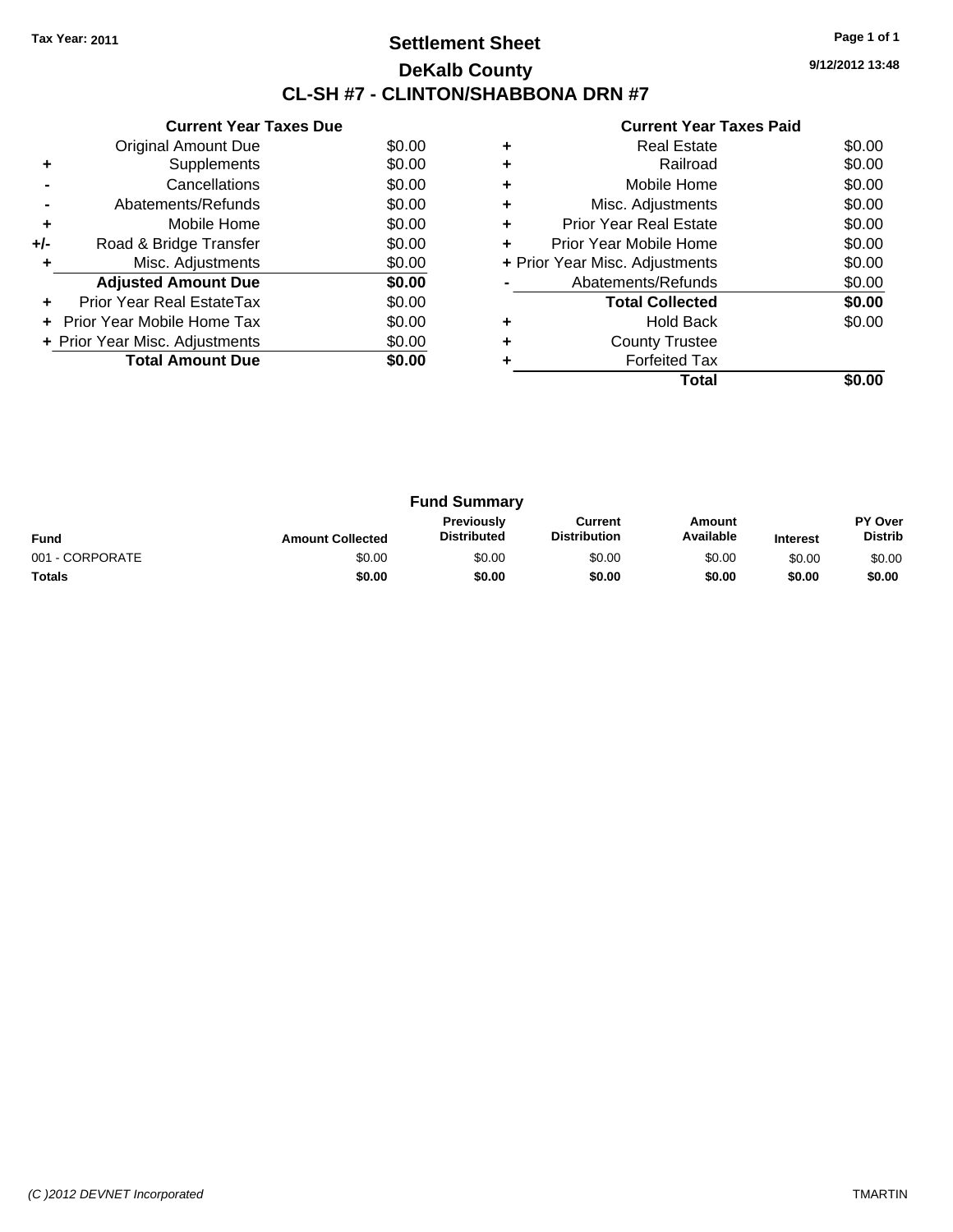# **Settlement Sheet Tax Year: 2011 Page 1 of 1 DeKalb County CO SBA #10 - CORTLAND SBA #10**

**9/12/2012 13:48**

|  | <b>Current Year Taxes Paid</b> |  |  |  |
|--|--------------------------------|--|--|--|
|--|--------------------------------|--|--|--|

|     | <b>Current Year Taxes Due</b>  |        |
|-----|--------------------------------|--------|
|     | Original Amount Due            | \$0.00 |
| ٠   | Supplements                    | \$0.00 |
|     | Cancellations                  | \$0.00 |
|     | Abatements/Refunds             | \$0.00 |
| ٠   | Mobile Home                    | \$0.00 |
| +/- | Road & Bridge Transfer         | \$0.00 |
|     | Misc. Adjustments              | \$0.00 |
|     | <b>Adjusted Amount Due</b>     | \$0.00 |
|     | Prior Year Real EstateTax      | \$0.00 |
|     | Prior Year Mobile Home Tax     | \$0.00 |
|     | + Prior Year Misc. Adjustments | \$0.00 |
|     | <b>Total Amount Due</b>        | \$0.00 |
|     |                                |        |

| ٠ | <b>Real Estate</b>             | \$0.00 |
|---|--------------------------------|--------|
| ٠ | Railroad                       | \$0.00 |
| ٠ | Mobile Home                    | \$0.00 |
| ٠ | Misc. Adjustments              | \$0.00 |
| ٠ | <b>Prior Year Real Estate</b>  | \$0.00 |
| ÷ | Prior Year Mobile Home         | \$0.00 |
|   | + Prior Year Misc. Adjustments | \$0.00 |
|   | Abatements/Refunds             | \$0.00 |
|   | <b>Total Collected</b>         | \$0.00 |
| ٠ | <b>Hold Back</b>               | \$0.00 |
| ٠ | <b>County Trustee</b>          |        |
|   | <b>Forfeited Tax</b>           |        |
|   | Total                          |        |

| <b>Fund Summary</b>        |                         |                                         |                                |                     |                 |                           |
|----------------------------|-------------------------|-----------------------------------------|--------------------------------|---------------------|-----------------|---------------------------|
| <b>Fund</b>                | <b>Amount Collected</b> | <b>Previously</b><br><b>Distributed</b> | Current<br><b>Distribution</b> | Amount<br>Available | <b>Interest</b> | PY Over<br><b>Distrib</b> |
| 023 - SPECIAL SERVICE AREA | \$0.00                  | \$0.00                                  | \$0.00                         | \$0.00              | \$0.00          | \$0.00                    |
| <b>Totals</b>              | \$0.00                  | \$0.00                                  | \$0.00                         | \$0.00              | \$0.00          | \$0.00                    |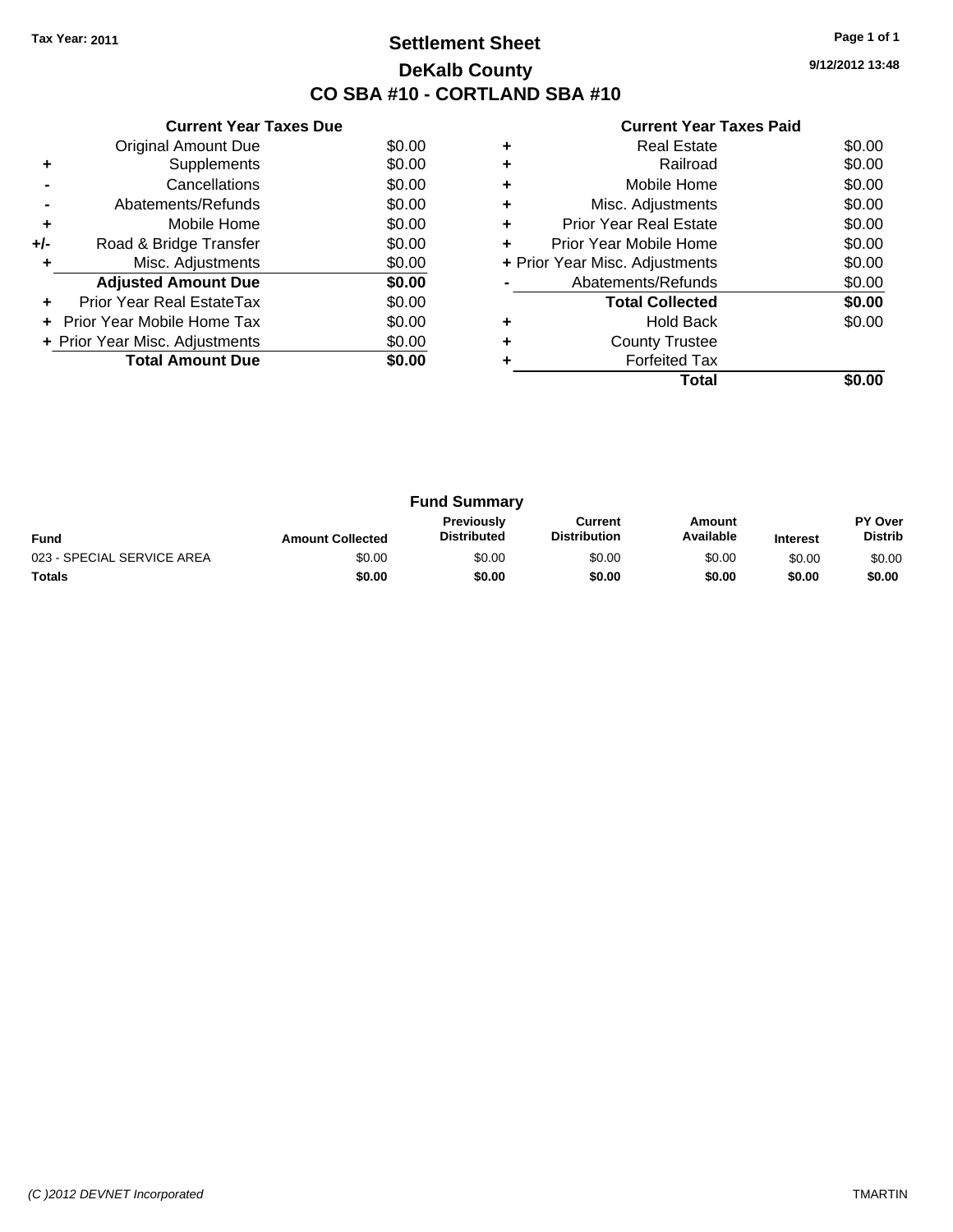# **Settlement Sheet Tax Year: 2011 Page 1 of 1 DeKalb County COON #1 - COON CREEK DRAINAGE #1**

**9/12/2012 13:48**

|     | <b>Current Year Taxes Due</b>     |             |
|-----|-----------------------------------|-------------|
|     | <b>Original Amount Due</b>        | \$11,821.50 |
| ٠   | Supplements                       | \$0.00      |
|     | Cancellations                     | \$0.00      |
|     | Abatements/Refunds                | \$0.00      |
| ٠   | Mobile Home                       | \$0.00      |
| +/- | Road & Bridge Transfer            | \$0.00      |
| ٠   | Misc. Adjustments                 | \$0.00      |
|     | <b>Adjusted Amount Due</b>        | \$11,821.50 |
|     | Prior Year Real EstateTax         | \$0.00      |
|     | <b>Prior Year Mobile Home Tax</b> | \$0.00      |
|     | + Prior Year Misc. Adjustments    | \$0.00      |
|     | <b>Total Amount Due</b>           | \$11,821.50 |
|     |                                   |             |

|   | <b>Real Estate</b>             | \$11,719.93 |
|---|--------------------------------|-------------|
| ٠ | Railroad                       | \$0.00      |
| ٠ | Mobile Home                    | \$0.00      |
| ٠ | Misc. Adjustments              | \$0.00      |
| ÷ | <b>Prior Year Real Estate</b>  | \$0.00      |
| ٠ | Prior Year Mobile Home         | \$0.00      |
|   | + Prior Year Misc. Adjustments | \$0.00      |
|   | Abatements/Refunds             | \$0.00      |
|   | <b>Total Collected</b>         | \$11,719.93 |
| ٠ | Hold Back                      | \$0.00      |
| ٠ | <b>County Trustee</b>          |             |
| ٠ | <b>Forfeited Tax</b>           |             |
|   | Total                          | \$11,719.93 |
|   |                                |             |

|                     | <b>Distribution Summary</b>          |             |  |  |
|---------------------|--------------------------------------|-------------|--|--|
|                     | <b>Tax Distribution Date</b>         | Amount      |  |  |
|                     | 05/25/2012                           | \$1,122.31  |  |  |
|                     | 06/22/2012                           | \$6,191.39  |  |  |
|                     | 07/20/2012                           | \$113.73    |  |  |
|                     | 08/17/2012                           | \$366.32    |  |  |
|                     | 09/14/2012                           | \$3,926.18  |  |  |
|                     | <b>Totals: 5 Distributions</b>       | \$11,719.93 |  |  |
|                     | <b>Grand Totals: 5 Distributions</b> | \$11,719.93 |  |  |
| <b>Fund Summary</b> |                                      |             |  |  |

| <b>Amount Collected</b> | <b>Previously</b><br><b>Distributed</b> | Current<br><b>Distribution</b> | Amount<br>Available | <b>Interest</b> | <b>PY Over</b><br><b>Distrib</b> |
|-------------------------|-----------------------------------------|--------------------------------|---------------------|-----------------|----------------------------------|
| \$11.719.93             | \$7.793.75                              | \$3,926.18                     | \$0.00              | \$0.00          | \$0.00                           |
| \$11.719.93             | \$7,793.75                              | \$3,926,18                     | \$0.00              | \$0.00          | \$0.00                           |
|                         |                                         |                                |                     |                 |                                  |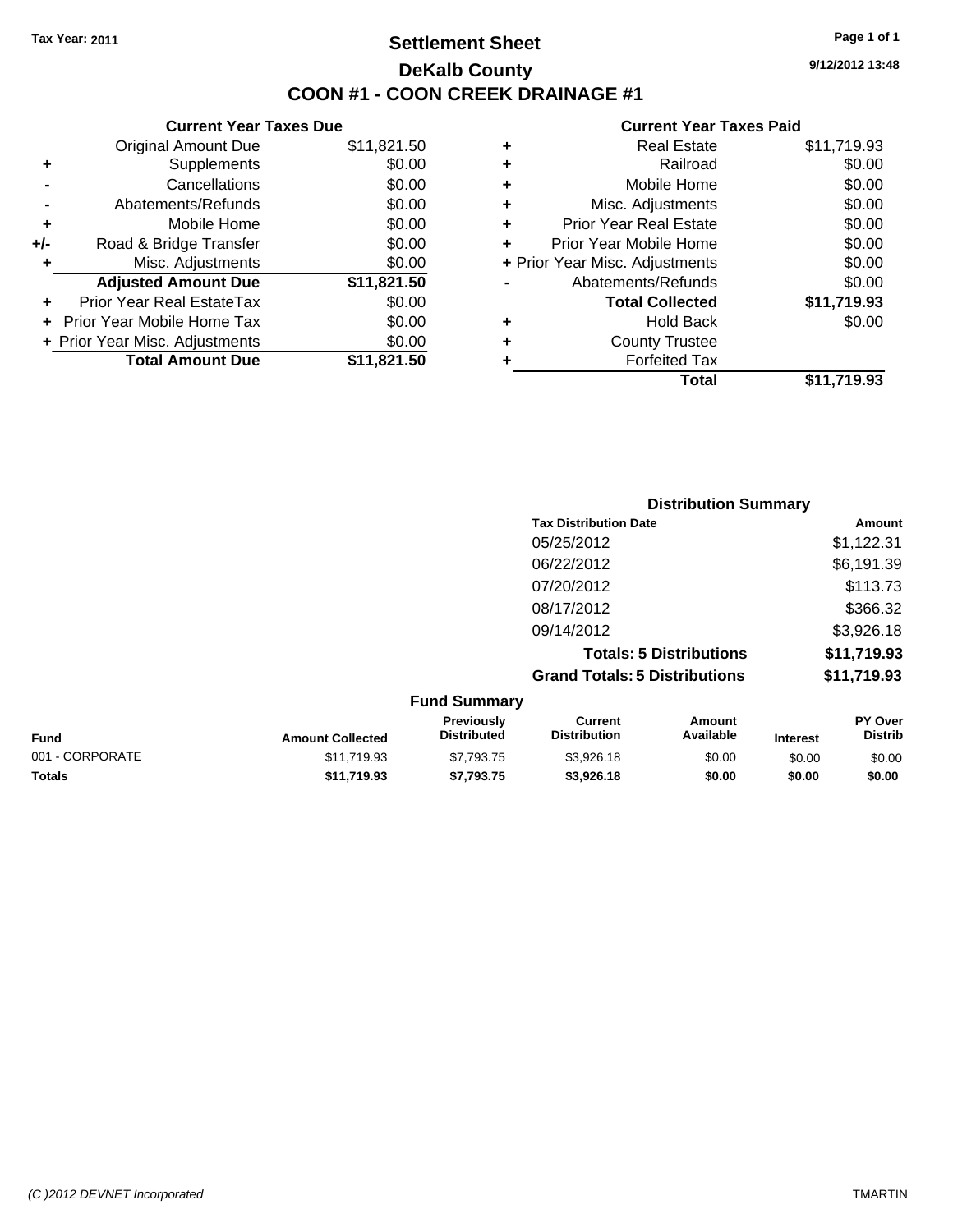**Current Year Taxes Due** Original Amount Due \$10,699.98

**Adjusted Amount Due \$10,699.98**

**Total Amount Due \$10,699.98**

**+** Supplements \$40.00 **-** Cancellations \$40.00 **-** Abatements/Refunds \$0.00 **+** Mobile Home \$0.00 **+/-** Road & Bridge Transfer \$0.00 **+** Misc. Adjustments \$0.00

**+** Prior Year Real EstateTax \$0.00 **+** Prior Year Mobile Home Tax \$0.00 **+ Prior Year Misc. Adjustments**  $$0.00$ 

### **Settlement Sheet Tax Year: 2011 Page 1 of 1 DeKalb County CO-PI #15 - CORTLAND PIERCE DRAINAGE**

**9/12/2012 13:48**

#### **Current Year Taxes Paid**

| ٠ | <b>Real Estate</b>             | \$10,004.87 |
|---|--------------------------------|-------------|
| ٠ | Railroad                       | \$0.00      |
| ٠ | Mobile Home                    | \$0.00      |
| ٠ | Misc. Adjustments              | \$0.00      |
| ٠ | <b>Prior Year Real Estate</b>  | \$0.00      |
| ÷ | Prior Year Mobile Home         | \$0.00      |
|   | + Prior Year Misc. Adjustments | \$0.00      |
|   | Abatements/Refunds             | \$0.00      |
|   | <b>Total Collected</b>         | \$10,004.87 |
| ٠ | <b>Hold Back</b>               | \$0.00      |
| ٠ | <b>County Trustee</b>          |             |
|   | <b>Forfeited Tax</b>           |             |
|   | Total                          | \$10.004.87 |

|                 |                         |                                  |                                       | <b>Distribution Summary</b>    |                 |                           |
|-----------------|-------------------------|----------------------------------|---------------------------------------|--------------------------------|-----------------|---------------------------|
|                 |                         |                                  | <b>Tax Distribution Date</b>          |                                |                 | Amount                    |
|                 |                         |                                  | 05/25/2012                            |                                |                 | \$915.18                  |
|                 |                         |                                  | 06/22/2012                            |                                |                 | \$4,754.23                |
|                 |                         |                                  | 07/20/2012                            |                                |                 | \$130.00                  |
|                 |                         |                                  | 08/17/2012                            |                                |                 | \$226.69                  |
|                 |                         |                                  | 09/14/2012                            |                                |                 | \$3,978.77                |
|                 |                         |                                  |                                       | <b>Totals: 5 Distributions</b> |                 | \$10,004.87               |
|                 |                         |                                  | <b>Grand Totals: 5 Distributions</b>  |                                |                 | \$10,004.87               |
|                 |                         | <b>Fund Summary</b>              |                                       |                                |                 |                           |
| <b>Fund</b>     | <b>Amount Collected</b> | Previously<br><b>Distributed</b> | <b>Current</b><br><b>Distribution</b> | <b>Amount</b><br>Available     | <b>Interest</b> | PY Over<br><b>Distrib</b> |
| 001 - CORPORATE | \$10,004.87             | \$6,026.10                       | \$3,978.77                            | \$0.00                         | \$0.00          | \$0.00                    |

**Totals \$10,004.87 \$6,026.10 \$3,978.77 \$0.00 \$0.00 \$0.00**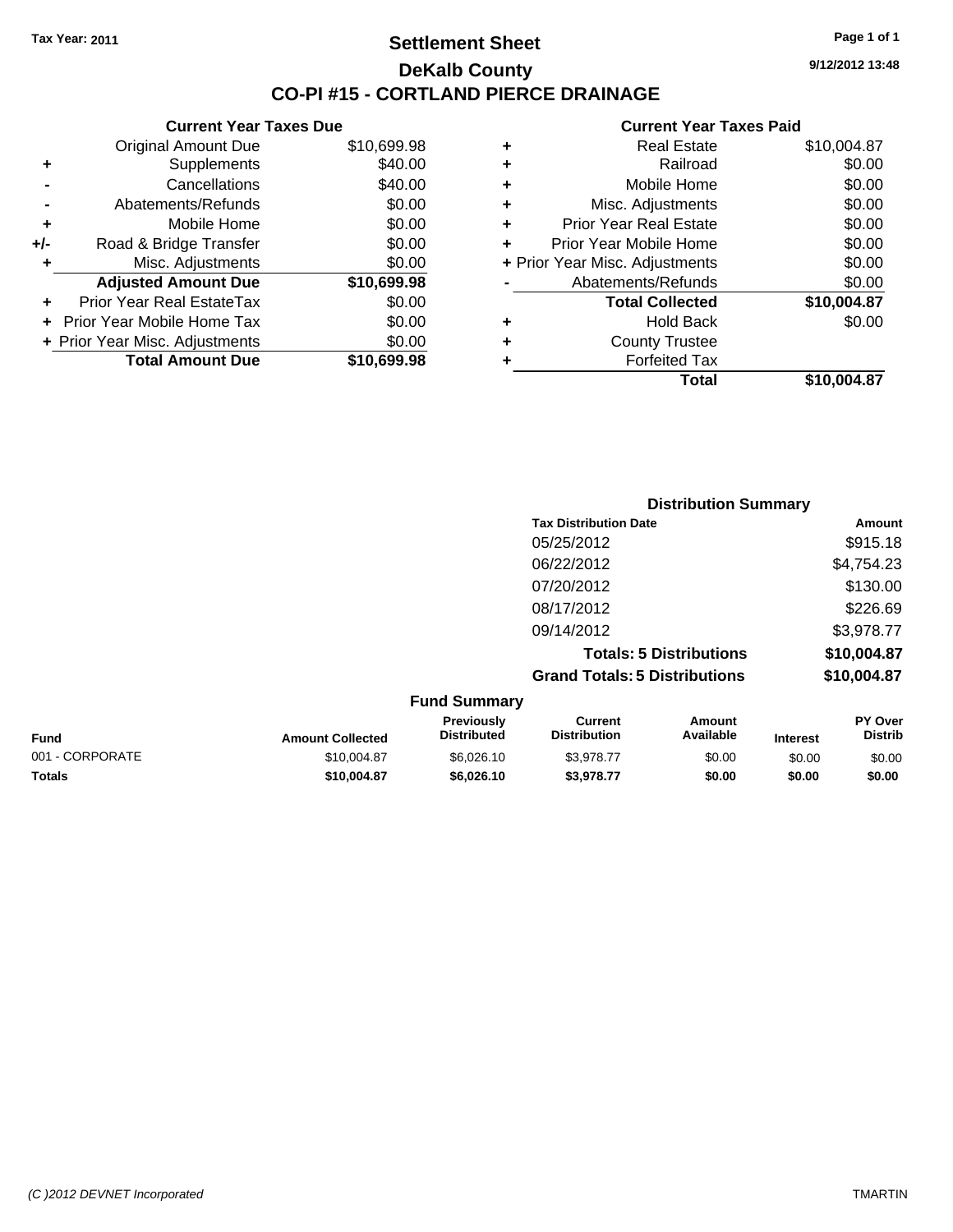# **Settlement Sheet Tax Year: 2011 Page 1 of 1 DeKalb County CO-SBA#5 - CORTLAND SBA #5**

**9/12/2012 13:48**

| <b>Current Year Taxes Paid</b> |  |  |  |  |
|--------------------------------|--|--|--|--|
|--------------------------------|--|--|--|--|

|     | <b>Current Year Taxes Due</b>  |        |
|-----|--------------------------------|--------|
|     | Original Amount Due            | \$0.00 |
| ٠   | Supplements                    | \$0.00 |
|     | Cancellations                  | \$0.00 |
|     | Abatements/Refunds             | \$0.00 |
| ٠   | Mobile Home                    | \$0.00 |
| +/- | Road & Bridge Transfer         | \$0.00 |
| ÷   | Misc. Adjustments              | \$0.00 |
|     | <b>Adjusted Amount Due</b>     | \$0.00 |
| ٠   | Prior Year Real EstateTax      | \$0.00 |
|     | Prior Year Mobile Home Tax     | \$0.00 |
|     | + Prior Year Misc. Adjustments | \$0.00 |
|     | <b>Total Amount Due</b>        | \$0.00 |
|     |                                |        |

|   | <b>Real Estate</b>             | \$0.00 |
|---|--------------------------------|--------|
|   | Railroad                       | \$0.00 |
| ٠ | Mobile Home                    | \$0.00 |
| ٠ | Misc. Adjustments              | \$0.00 |
| ÷ | <b>Prior Year Real Estate</b>  | \$0.00 |
| ÷ | Prior Year Mobile Home         | \$0.00 |
|   | + Prior Year Misc. Adjustments | \$0.00 |
|   | Abatements/Refunds             | \$0.00 |
|   | <b>Total Collected</b>         | \$0.00 |
|   | Hold Back                      | \$0.00 |
|   | <b>County Trustee</b>          |        |
|   | <b>Forfeited Tax</b>           |        |
|   | Total                          |        |

|                            |                         | <b>Fund Summary</b>                     |                                |                     |                 |                                  |
|----------------------------|-------------------------|-----------------------------------------|--------------------------------|---------------------|-----------------|----------------------------------|
| <b>Fund</b>                | <b>Amount Collected</b> | <b>Previously</b><br><b>Distributed</b> | Current<br><b>Distribution</b> | Amount<br>Available | <b>Interest</b> | <b>PY Over</b><br><b>Distrib</b> |
| 023 - SPECIAL SERVICE AREA | \$0.00                  | \$0.00                                  | \$0.00                         | \$0.00              | \$0.00          | \$0.00                           |
| <b>Totals</b>              | \$0.00                  | \$0.00                                  | \$0.00                         | \$0.00              | \$0.00          | \$0.00                           |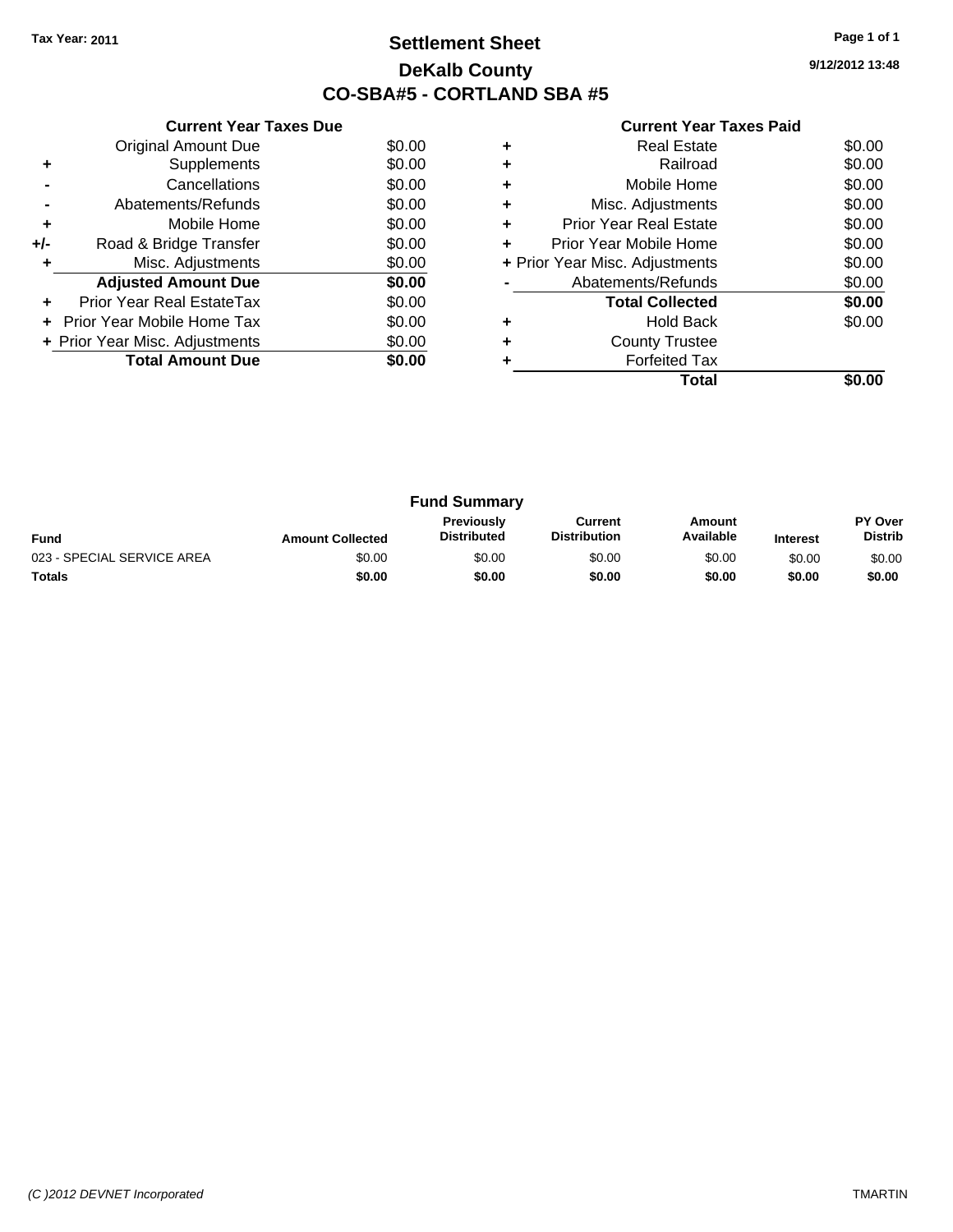# **Settlement Sheet Tax Year: 2011 Page 1 of 1 DeKalb County CO-SBA#6 - CORTLAND SBA #6**

**9/12/2012 13:48**

|     | <b>Current Year Taxes Due</b>     |        |
|-----|-----------------------------------|--------|
|     | Original Amount Due               | \$0.00 |
| ÷   | Supplements                       | \$0.00 |
|     | Cancellations                     | \$0.00 |
|     | Abatements/Refunds                | \$0.00 |
| ٠   | Mobile Home                       | \$0.00 |
| +/- | Road & Bridge Transfer            | \$0.00 |
| ÷   | Misc. Adjustments                 | \$0.00 |
|     | <b>Adjusted Amount Due</b>        | \$0.00 |
| ٠   | Prior Year Real EstateTax         | \$0.00 |
|     | <b>Prior Year Mobile Home Tax</b> | \$0.00 |
|     | + Prior Year Misc. Adjustments    | \$0.00 |
|     | <b>Total Amount Due</b>           | \$0.00 |
|     |                                   |        |

|   | <b>Real Estate</b>             | \$0.00 |
|---|--------------------------------|--------|
| ٠ | Railroad                       | \$0.00 |
| ٠ | Mobile Home                    | \$0.00 |
| ٠ | Misc. Adjustments              | \$0.00 |
| ٠ | <b>Prior Year Real Estate</b>  | \$0.00 |
| ٠ | Prior Year Mobile Home         | \$0.00 |
|   | + Prior Year Misc. Adjustments | \$0.00 |
|   | Abatements/Refunds             | \$0.00 |
|   | <b>Total Collected</b>         | \$0.00 |
|   | <b>Hold Back</b>               | \$0.00 |
| ٠ | <b>County Trustee</b>          |        |
|   | <b>Forfeited Tax</b>           |        |
|   | Total                          |        |

|                            |                         | <b>Fund Summary</b>                     |                                |                     |                 |                                  |
|----------------------------|-------------------------|-----------------------------------------|--------------------------------|---------------------|-----------------|----------------------------------|
| <b>Fund</b>                | <b>Amount Collected</b> | <b>Previously</b><br><b>Distributed</b> | Current<br><b>Distribution</b> | Amount<br>Available | <b>Interest</b> | <b>PY Over</b><br><b>Distrib</b> |
| 023 - SPECIAL SERVICE AREA | \$0.00                  | \$0.00                                  | \$0.00                         | \$0.00              | \$0.00          | \$0.00                           |
| <b>Totals</b>              | \$0.00                  | \$0.00                                  | \$0.00                         | \$0.00              | \$0.00          | \$0.00                           |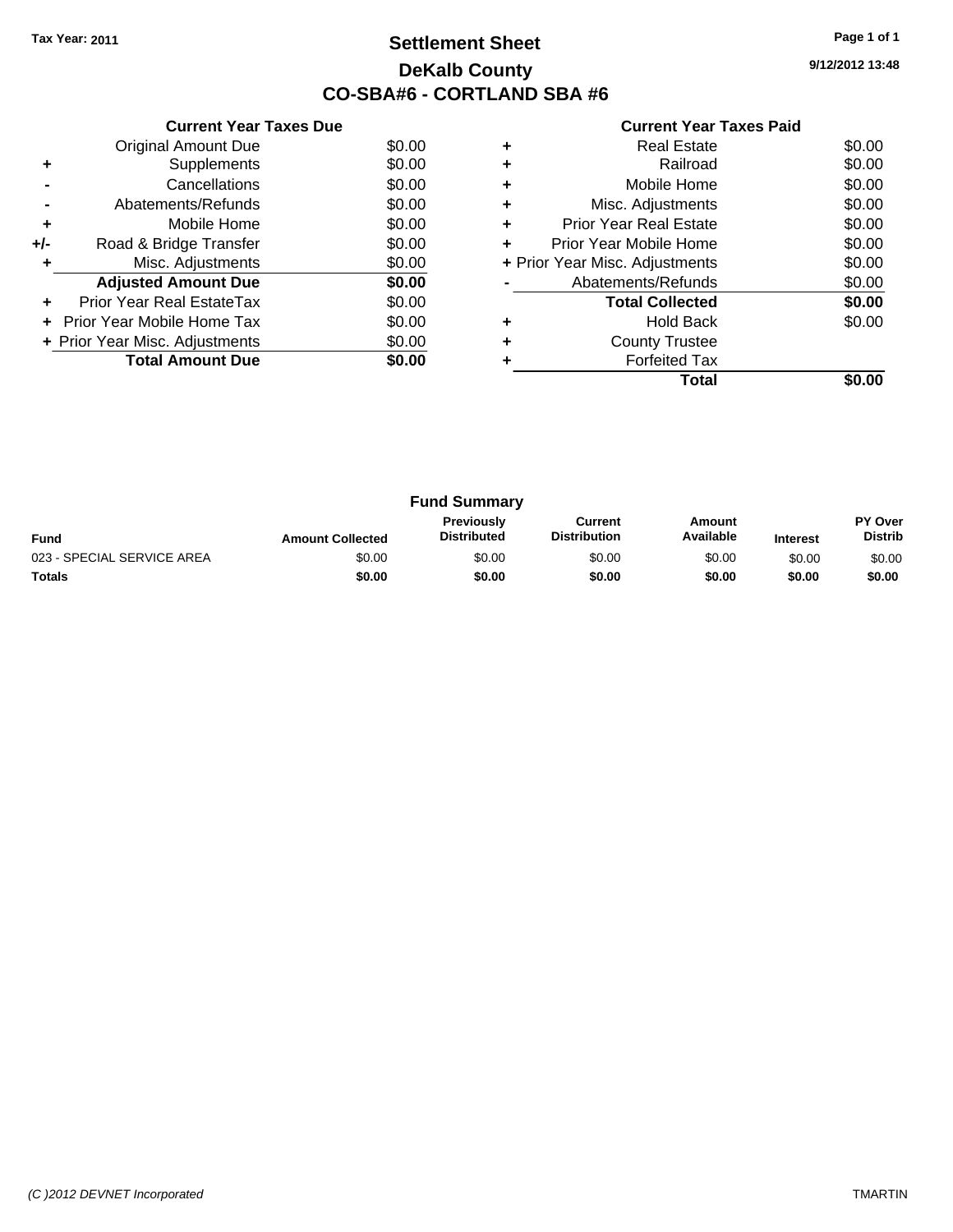**Current Year Taxes Due** Original Amount Due \$368,120.06

**Adjusted Amount Due \$368,120.06**

**+** Supplements \$0.00<br> **c** Cancellations \$0.00

**-** Abatements/Refunds \$0.00 **+** Mobile Home \$0.00 **+/-** Road & Bridge Transfer \$0.00 **+** Misc. Adjustments \$0.00

**+** Prior Year Real EstateTax \$0.00 **+** Prior Year Mobile Home Tax \$0.00

**-** Cancellations

# **Settlement Sheet Tax Year: 2011 Page 1 of 1 DeKalb County CO-SBA#9 - CORTLAND SBA #9**

**9/12/2012 13:48**

#### **Current Year Taxes Paid**

| ٠ | <b>Real Estate</b>             | \$162,043.28 |
|---|--------------------------------|--------------|
| ٠ | Railroad                       | \$0.00       |
| ٠ | Mobile Home                    | \$0.00       |
| ÷ | Misc. Adjustments              | \$0.00       |
| ٠ | <b>Prior Year Real Estate</b>  | \$0.00       |
| ÷ | Prior Year Mobile Home         | \$0.00       |
|   | + Prior Year Misc. Adjustments | \$0.00       |
|   | Abatements/Refunds             | \$0.00       |
|   | <b>Total Collected</b>         | \$162,043.28 |
| ٠ | <b>Hold Back</b>               | \$0.00       |
| ٠ | <b>County Trustee</b>          |              |
| ٠ | <b>Forfeited Tax</b>           |              |
|   | Total                          | \$162.043.28 |

**Grand Totals: 4 Distributions \$162,043.28**

| + Prior Year Misc. Adjustments | \$0.00       | ٠ | <b>County Trustee</b>          |              |
|--------------------------------|--------------|---|--------------------------------|--------------|
| <b>Total Amount Due</b>        | \$368,120.06 | ٠ | <b>Forfeited Tax</b>           |              |
|                                |              |   | <b>Total</b>                   | \$162,043.28 |
|                                |              |   |                                |              |
|                                |              |   | <b>Distribution Summary</b>    |              |
|                                |              |   | <b>Tax Distribution Date</b>   | Amount       |
|                                |              |   | 05/25/2012                     | \$23,778.09  |
|                                |              |   | 06/22/2012                     | \$64,288.91  |
|                                |              |   | 08/17/2012                     | \$22,897.42  |
|                                |              |   | 09/14/2012                     | \$51,078.86  |
|                                |              |   | <b>Totals: 4 Distributions</b> | \$162,043.28 |

| <b>Fund Summary</b>        |                         |                                         |                                |                     |                 |                                  |
|----------------------------|-------------------------|-----------------------------------------|--------------------------------|---------------------|-----------------|----------------------------------|
| Fund                       | <b>Amount Collected</b> | <b>Previously</b><br><b>Distributed</b> | Current<br><b>Distribution</b> | Amount<br>Available | <b>Interest</b> | <b>PY Over</b><br><b>Distrib</b> |
| 023 - SPECIAL SERVICE AREA | \$162,043.28            | \$110.964.42                            | \$51.078.86                    | \$0.00              | \$0.00          | \$0.00                           |
| Totals                     | \$162.043.28            | \$110.964.42                            | \$51,078.86                    | \$0.00              | \$0.00          | \$0.00                           |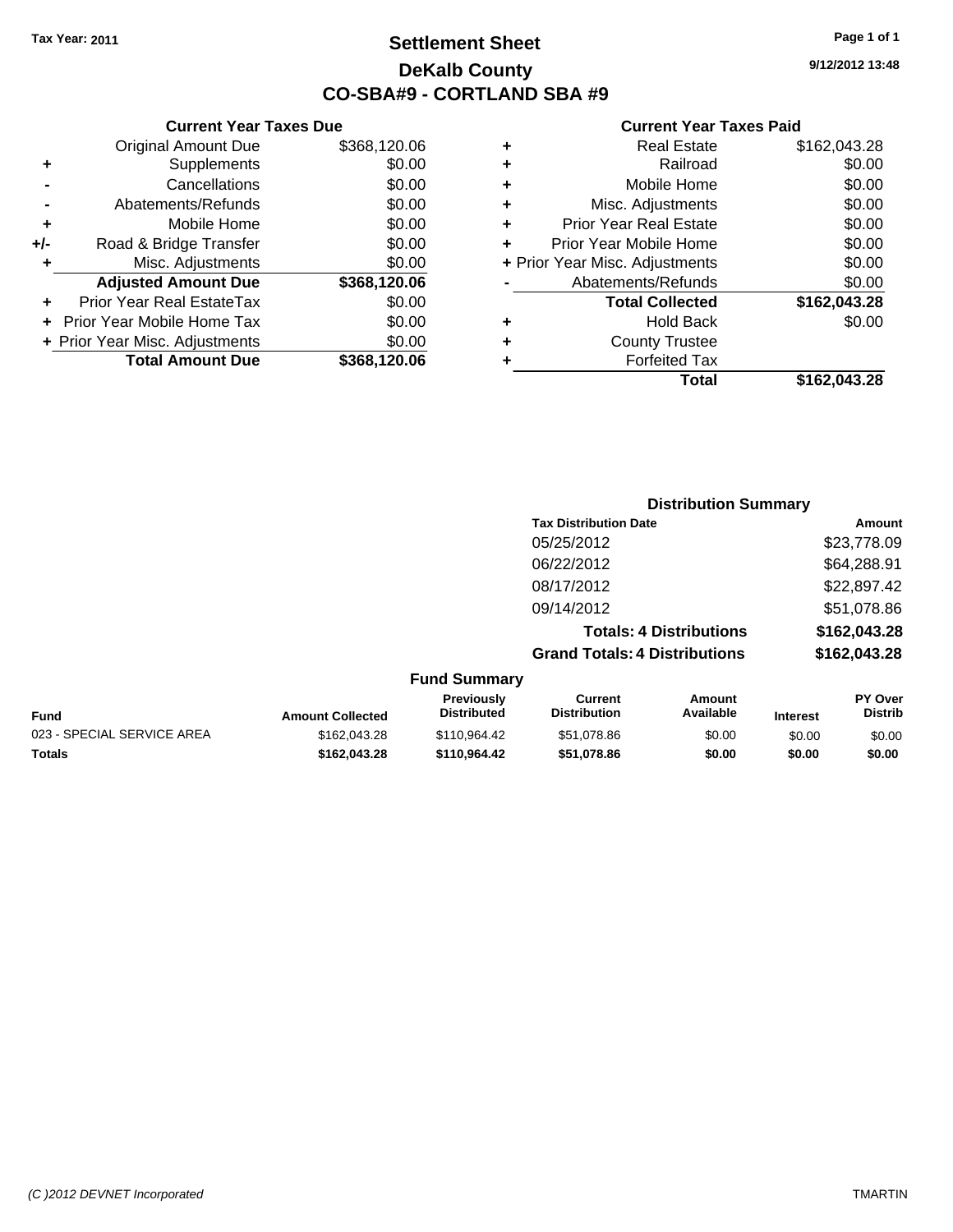**Current Year Taxes Due** Original Amount Due \$385,000.20

**Frankling Road & Bridge Transfer \$0.00** 

**Adjusted Amount Due \$385,000.20**

**Total Amount Due \$385,000.20**

**+** Supplements \$0.00 **-** Cancellations \$0.00 **-** Abatements/Refunds \$0.00 **+** Mobile Home \$0.00<br>**+/-** Road & Bridge Transfer \$0.00

**+** Misc. Adjustments \$0.00

**+** Prior Year Real EstateTax \$0.00 **+** Prior Year Mobile Home Tax \$0.00 **+ Prior Year Misc. Adjustments**  $$0.00$ 

# **Settlement Sheet Tax Year: 2011 Page 1 of 1 DeKalb County CO-SSA#1 - CORTLAND SBA #1**

**9/12/2012 13:48**

|   | Total                          | \$378,419.00 |
|---|--------------------------------|--------------|
| ٠ | <b>Forfeited Tax</b>           |              |
| ٠ | <b>County Trustee</b>          |              |
| ٠ | <b>Hold Back</b>               | \$0.00       |
|   | <b>Total Collected</b>         | \$378,419.00 |
|   | Abatements/Refunds             | \$0.00       |
|   | + Prior Year Misc. Adjustments | \$0.00       |
| ÷ | Prior Year Mobile Home         | \$0.00       |
| ÷ | <b>Prior Year Real Estate</b>  | \$0.00       |
| ÷ | Misc. Adjustments              | \$0.00       |
| ٠ | Mobile Home                    | \$0.00       |
| ٠ | Railroad                       | \$0.00       |
| ٠ | <b>Real Estate</b>             | \$378,419.00 |

|                  |                           |                                      | <b>Distribution Summary</b>    |         |                           |
|------------------|---------------------------|--------------------------------------|--------------------------------|---------|---------------------------|
|                  |                           | <b>Tax Distribution Date</b>         |                                |         | Amount                    |
|                  |                           | 05/25/2012                           |                                |         | \$37,841.90               |
|                  |                           | 06/22/2012                           |                                |         | \$154,658.20              |
|                  |                           | 07/20/2012                           |                                |         | \$822.65                  |
|                  |                           | 08/17/2012                           |                                |         | \$32,906.00               |
|                  |                           | 09/14/2012                           |                                |         | \$152,190.25              |
|                  |                           |                                      | <b>Totals: 5 Distributions</b> |         | \$378,419.00              |
|                  |                           | <b>Grand Totals: 5 Distributions</b> |                                |         | \$378,419.00              |
|                  | <b>Fund Summary</b>       |                                      |                                |         |                           |
| Amount Colloctod | Previously<br>Distributed | Current<br><b>Distribution</b>       | Amount<br>Available            | Intract | PY Over<br><b>Distrib</b> |

| <b>Fund</b>                | <b>Amount Collected</b> | Previously<br>Distributed | Current<br><b>Distribution</b> | Amount<br>Available | <b>Interest</b> | PΥ<br>Over<br>Distrib |
|----------------------------|-------------------------|---------------------------|--------------------------------|---------------------|-----------------|-----------------------|
| 023 - SPECIAL SERVICE AREA | \$378,419.00            | \$226,228.75              | \$152,190.25                   | \$0.00              | \$0.00          | \$0.00                |
| <b>Totals</b>              | \$378,419.00            | \$226,228.75              | \$152.190.25                   | \$0.00              | \$0.00          | \$0.00                |

| (C) 2012 DEVNET Incorporated | <b>TMARTIN</b> |
|------------------------------|----------------|
|------------------------------|----------------|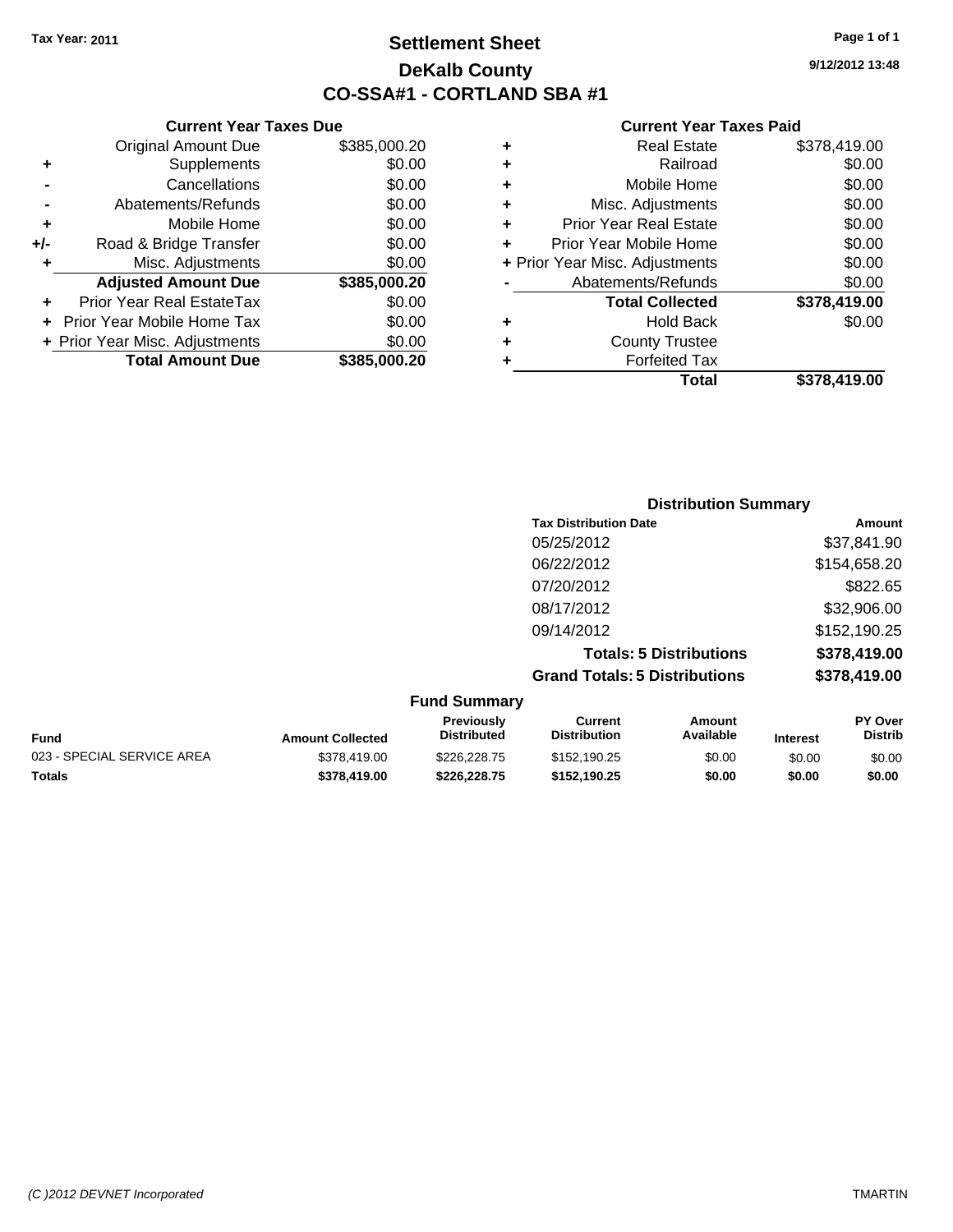# **Settlement Sheet Tax Year: 2011 Page 1 of 1 DeKalb County CO-SSA#4 - CORTLAND SBA #4**

**9/12/2012 13:48**

|     | <b>Current Year Taxes Due</b>  |              |  |  |  |
|-----|--------------------------------|--------------|--|--|--|
|     | <b>Original Amount Due</b>     | \$902,323.24 |  |  |  |
| ٠   | Supplements                    | \$0.00       |  |  |  |
|     | Cancellations                  | \$0.00       |  |  |  |
|     | Abatements/Refunds             | \$0.00       |  |  |  |
| ٠   | Mobile Home                    | \$0.00       |  |  |  |
| +/- | Road & Bridge Transfer         | \$0.00       |  |  |  |
| ٠   | Misc. Adjustments              | \$0.00       |  |  |  |
|     | <b>Adjusted Amount Due</b>     | \$902,323.24 |  |  |  |
| ٠   | Prior Year Real EstateTax      | \$0.00       |  |  |  |
|     | Prior Year Mobile Home Tax     | \$0.00       |  |  |  |
|     | + Prior Year Misc. Adjustments | \$0.00       |  |  |  |
|     | <b>Total Amount Due</b>        | \$902.323.24 |  |  |  |
|     |                                |              |  |  |  |

|   | Total                          |        |
|---|--------------------------------|--------|
|   | <b>Forfeited Tax</b>           |        |
| ٠ | <b>County Trustee</b>          |        |
|   | <b>Hold Back</b>               | \$0.00 |
|   | <b>Total Collected</b>         | \$0.00 |
|   | Abatements/Refunds             | \$0.00 |
|   | + Prior Year Misc. Adjustments | \$0.00 |
| ÷ | Prior Year Mobile Home         | \$0.00 |
| ٠ | <b>Prior Year Real Estate</b>  | \$0.00 |
| ٠ | Misc. Adjustments              | \$0.00 |
| ٠ | Mobile Home                    | \$0.00 |
|   | Railroad                       | \$0.00 |
| ٠ | <b>Real Estate</b>             | \$0.00 |

| <b>Fund Summary</b>        |                         |                                  |                                |                     |                 |                                  |
|----------------------------|-------------------------|----------------------------------|--------------------------------|---------------------|-----------------|----------------------------------|
| <b>Fund</b>                | <b>Amount Collected</b> | Previously<br><b>Distributed</b> | Current<br><b>Distribution</b> | Amount<br>Available | <b>Interest</b> | <b>PY Over</b><br><b>Distrib</b> |
| 023 - SPECIAL SERVICE AREA | \$0.00                  | \$0.00                           | \$0.00                         | \$0.00              | \$0.00          | \$0.00                           |
| <b>Totals</b>              | \$0.00                  | \$0.00                           | \$0.00                         | \$0.00              | \$0.00          | \$0.00                           |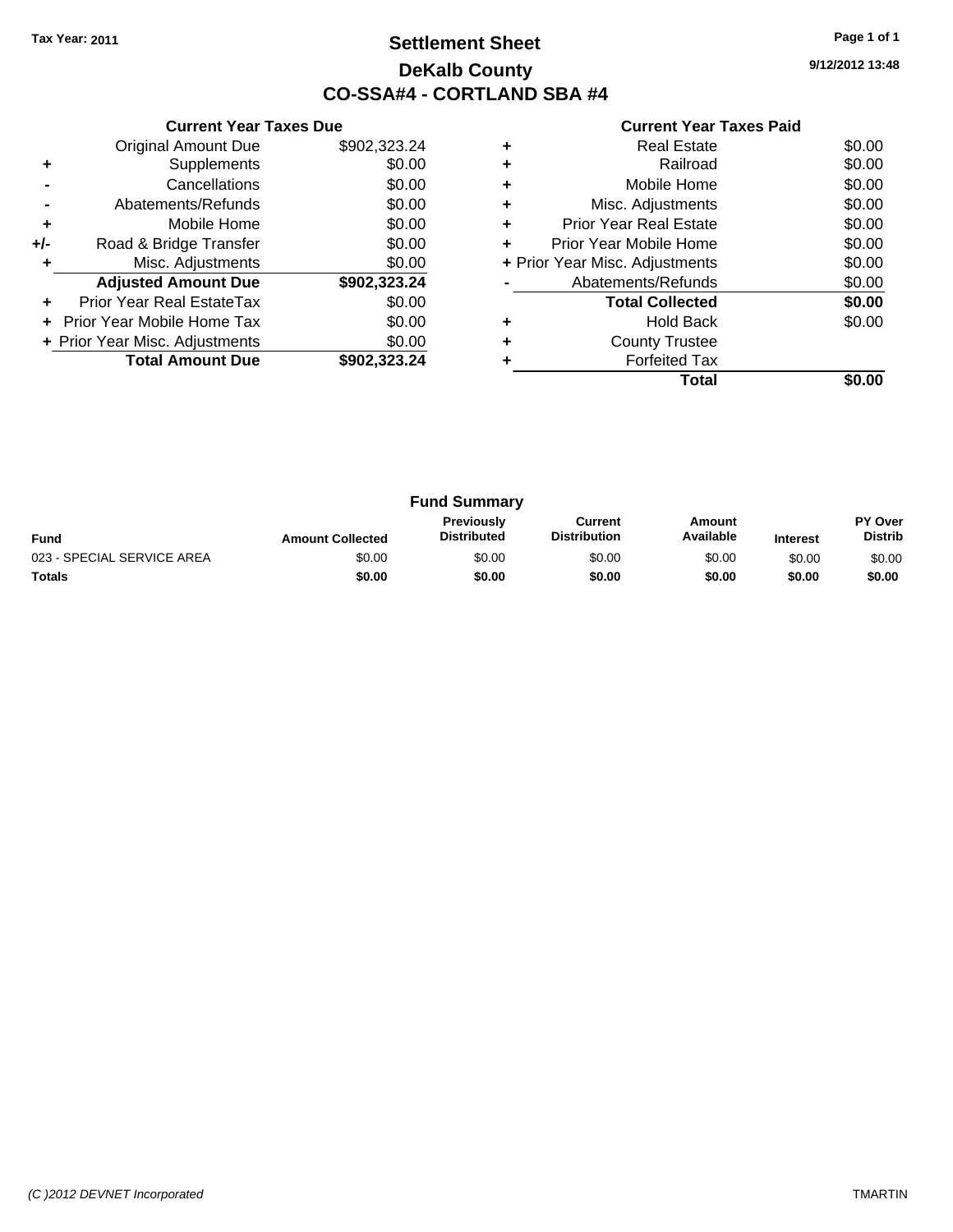# **Settlement Sheet Tax Year: 2011 Page 1 of 1 DeKalb County CO-SSA#7 - CORTLAND SBA #7**

**9/12/2012 13:48**

|     | <b>Current Year Taxes Due</b>  |              |  |  |  |
|-----|--------------------------------|--------------|--|--|--|
|     | <b>Original Amount Due</b>     | \$373,618.00 |  |  |  |
| ٠   | Supplements                    | \$0.00       |  |  |  |
|     | Cancellations                  | \$0.00       |  |  |  |
|     | Abatements/Refunds             | \$0.00       |  |  |  |
| ٠   | Mobile Home                    | \$0.00       |  |  |  |
| +/- | Road & Bridge Transfer         | \$0.00       |  |  |  |
|     | Misc. Adjustments              | \$0.00       |  |  |  |
|     | <b>Adjusted Amount Due</b>     | \$373,618.00 |  |  |  |
|     | Prior Year Real EstateTax      | \$0.00       |  |  |  |
|     | Prior Year Mobile Home Tax     | \$0.00       |  |  |  |
|     | + Prior Year Misc. Adjustments | \$0.00       |  |  |  |
|     | <b>Total Amount Due</b>        | \$373,618.00 |  |  |  |
|     |                                |              |  |  |  |

|   | <b>Real Estate</b>             | \$0.00 |
|---|--------------------------------|--------|
| ٠ | Railroad                       | \$0.00 |
| ٠ | Mobile Home                    | \$0.00 |
| ٠ | Misc. Adjustments              | \$0.00 |
| ٠ | <b>Prior Year Real Estate</b>  | \$0.00 |
| ٠ | Prior Year Mobile Home         | \$0.00 |
|   | + Prior Year Misc. Adjustments | \$0.00 |
|   | Abatements/Refunds             | \$0.00 |
|   | <b>Total Collected</b>         | \$0.00 |
|   | <b>Hold Back</b>               | \$0.00 |
| ٠ | <b>County Trustee</b>          |        |
|   | <b>Forfeited Tax</b>           |        |
|   | Total                          |        |

| <b>Fund Summary</b>        |                         |                                         |                                |                     |                 |                                  |
|----------------------------|-------------------------|-----------------------------------------|--------------------------------|---------------------|-----------------|----------------------------------|
| <b>Fund</b>                | <b>Amount Collected</b> | <b>Previously</b><br><b>Distributed</b> | Current<br><b>Distribution</b> | Amount<br>Available | <b>Interest</b> | <b>PY Over</b><br><b>Distrib</b> |
| 023 - SPECIAL SERVICE AREA | \$0.00                  | \$0.00                                  | \$0.00                         | \$0.00              | \$0.00          | \$0.00                           |
| <b>Totals</b>              | \$0.00                  | \$0.00                                  | \$0.00                         | \$0.00              | \$0.00          | \$0.00                           |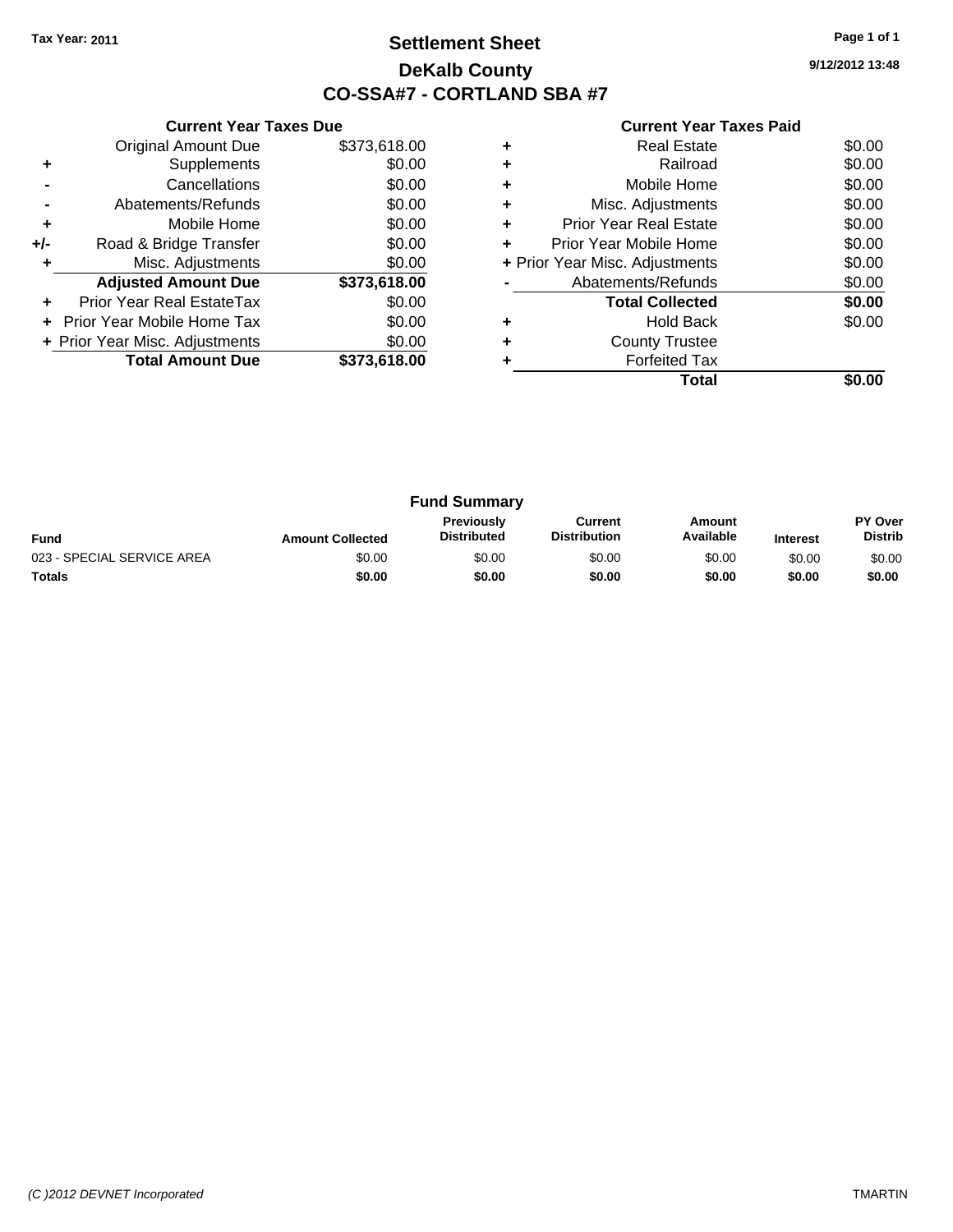# **Settlement Sheet Tax Year: 2011 Page 1 of 1 DeKalb County CO-SSA#8 - CORTLAND SBA #8**

**9/12/2012 13:48**

|     | <b>Current Year Taxes Due</b>  |              |  |  |  |
|-----|--------------------------------|--------------|--|--|--|
|     | <b>Original Amount Due</b>     | \$289,025.30 |  |  |  |
| ٠   | Supplements                    | \$0.00       |  |  |  |
|     | Cancellations                  | \$0.00       |  |  |  |
|     | Abatements/Refunds             | \$0.00       |  |  |  |
| ٠   | Mobile Home                    | \$0.00       |  |  |  |
| +/- | Road & Bridge Transfer         | \$0.00       |  |  |  |
|     | Misc. Adjustments              | \$0.00       |  |  |  |
|     | <b>Adjusted Amount Due</b>     | \$289,025.30 |  |  |  |
|     | Prior Year Real EstateTax      | \$0.00       |  |  |  |
|     | Prior Year Mobile Home Tax     | \$0.00       |  |  |  |
|     | + Prior Year Misc. Adjustments | \$0.00       |  |  |  |
|     | <b>Total Amount Due</b>        | \$289,025.30 |  |  |  |
|     |                                |              |  |  |  |

|   | <b>Real Estate</b>             | \$0.00 |
|---|--------------------------------|--------|
|   | Railroad                       | \$0.00 |
| ٠ | Mobile Home                    | \$0.00 |
|   | Misc. Adjustments              | \$0.00 |
| ÷ | <b>Prior Year Real Estate</b>  | \$0.00 |
| ÷ | Prior Year Mobile Home         | \$0.00 |
|   | + Prior Year Misc. Adjustments | \$0.00 |
|   | Abatements/Refunds             | \$0.00 |
|   | <b>Total Collected</b>         | \$0.00 |
|   | <b>Hold Back</b>               | \$0.00 |
|   | <b>County Trustee</b>          |        |
|   | <b>Forfeited Tax</b>           |        |
|   | Total                          |        |

| <b>Fund Summary</b>        |                         |                                  |                                |                     |                 |                                  |
|----------------------------|-------------------------|----------------------------------|--------------------------------|---------------------|-----------------|----------------------------------|
| <b>Fund</b>                | <b>Amount Collected</b> | Previously<br><b>Distributed</b> | Current<br><b>Distribution</b> | Amount<br>Available | <b>Interest</b> | <b>PY Over</b><br><b>Distrib</b> |
| 023 - SPECIAL SERVICE AREA | \$0.00                  | \$0.00                           | \$0.00                         | \$0.00              | \$0.00          | \$0.00                           |
| <b>Totals</b>              | \$0.00                  | \$0.00                           | \$0.00                         | \$0.00              | \$0.00          | \$0.00                           |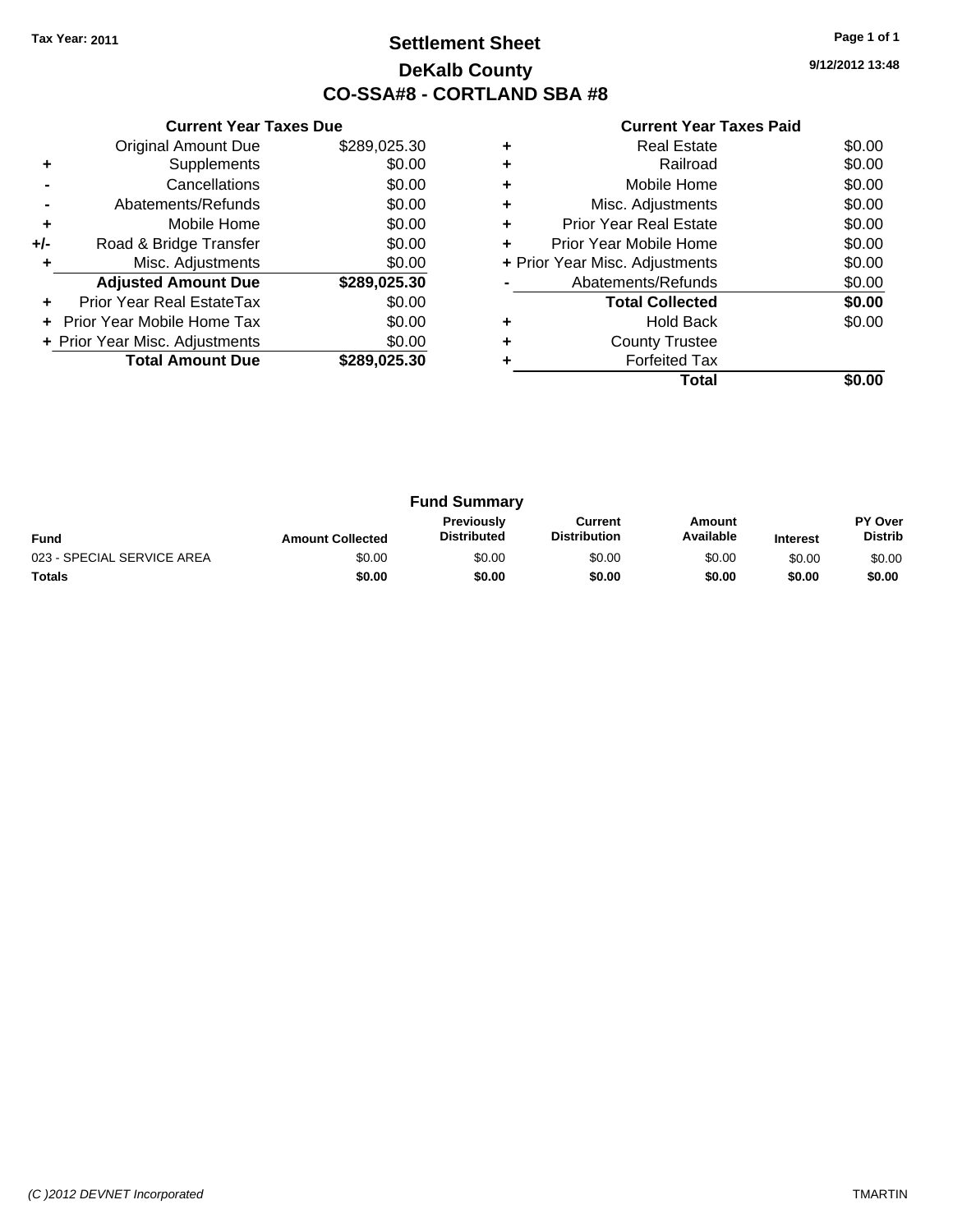# **Settlement Sheet Tax Year: 2011 Page 1 of 1 DeKalb County DK-SSA#10 - DEKALB SSA #10**

**9/12/2012 13:48**

|     | <b>Current Year Taxes Due</b>     |        |
|-----|-----------------------------------|--------|
|     | <b>Original Amount Due</b>        | \$0.00 |
| ٠   | Supplements                       | \$0.00 |
|     | Cancellations                     | \$0.00 |
|     | Abatements/Refunds                | \$0.00 |
| ٠   | Mobile Home                       | \$0.00 |
| +/- | Road & Bridge Transfer            | \$0.00 |
| ٠   | Misc. Adjustments                 | \$0.00 |
|     | <b>Adjusted Amount Due</b>        | \$0.00 |
|     | Prior Year Real EstateTax         | \$0.00 |
|     | <b>Prior Year Mobile Home Tax</b> | \$0.00 |
|     | + Prior Year Misc. Adjustments    | \$0.00 |
|     | <b>Total Amount Due</b>           | \$0.00 |
|     |                                   |        |

|   | Total                          |        |
|---|--------------------------------|--------|
|   | <b>Forfeited Tax</b>           |        |
|   | <b>County Trustee</b>          |        |
|   | <b>Hold Back</b>               | \$0.00 |
|   | <b>Total Collected</b>         | \$0.00 |
|   | Abatements/Refunds             | \$0.00 |
|   | + Prior Year Misc. Adjustments | \$0.00 |
|   | Prior Year Mobile Home         | \$0.00 |
| ٠ | <b>Prior Year Real Estate</b>  | \$0.00 |
| ٠ | Misc. Adjustments              | \$0.00 |
|   | Mobile Home                    | \$0.00 |
|   | Railroad                       | \$0.00 |
|   | Real Estate                    | \$0.00 |

| <b>Fund Summary</b>        |                         |                                         |                                |                     |                 |                                  |
|----------------------------|-------------------------|-----------------------------------------|--------------------------------|---------------------|-----------------|----------------------------------|
| <b>Fund</b>                | <b>Amount Collected</b> | <b>Previously</b><br><b>Distributed</b> | Current<br><b>Distribution</b> | Amount<br>Available | <b>Interest</b> | <b>PY Over</b><br><b>Distrib</b> |
| 023 - SPECIAL SERVICE AREA | \$0.00                  | \$0.00                                  | \$0.00                         | \$0.00              | \$0.00          | \$0.00                           |
| <b>Totals</b>              | \$0.00                  | \$0.00                                  | \$0.00                         | \$0.00              | \$0.00          | \$0.00                           |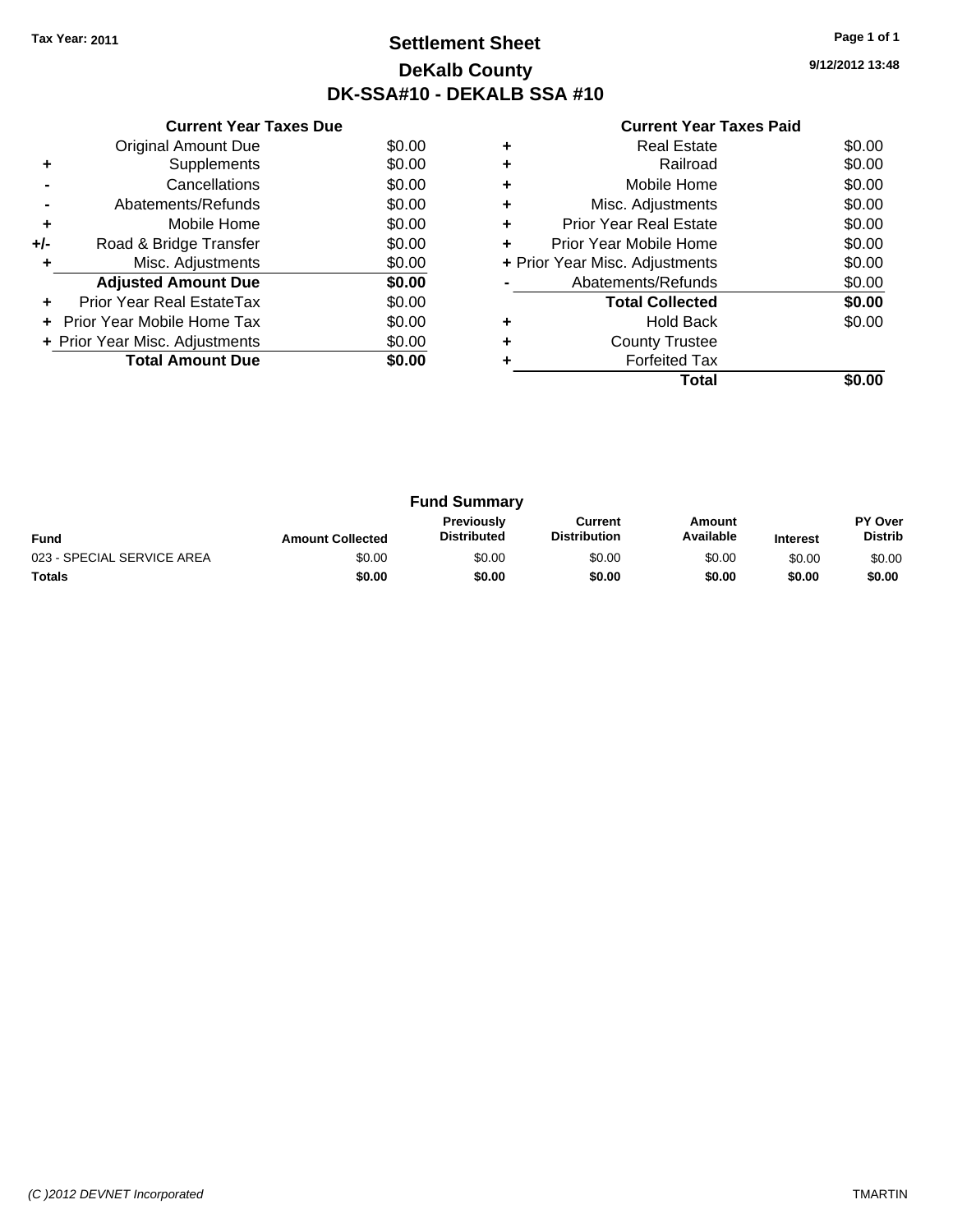# **Settlement Sheet Tax Year: 2011 Page 1 of 1 DeKalb County DK-SSA#11 - DEKALB SSA #11**

**9/12/2012 13:48**

|     | <b>Current Year Taxes Due</b>  |        |  |  |  |  |
|-----|--------------------------------|--------|--|--|--|--|
|     | <b>Original Amount Due</b>     | \$0.00 |  |  |  |  |
| ٠   | Supplements                    | \$0.00 |  |  |  |  |
|     | Cancellations                  | \$0.00 |  |  |  |  |
|     | Abatements/Refunds             | \$0.00 |  |  |  |  |
| ٠   | Mobile Home                    | \$0.00 |  |  |  |  |
| +/- | Road & Bridge Transfer         | \$0.00 |  |  |  |  |
| ٠   | Misc. Adjustments              | \$0.00 |  |  |  |  |
|     | <b>Adjusted Amount Due</b>     | \$0.00 |  |  |  |  |
|     | Prior Year Real EstateTax      | \$0.00 |  |  |  |  |
|     | Prior Year Mobile Home Tax     | \$0.00 |  |  |  |  |
|     | + Prior Year Misc. Adjustments | \$0.00 |  |  |  |  |
|     | <b>Total Amount Due</b>        | \$0.00 |  |  |  |  |
|     |                                |        |  |  |  |  |

|   | Real Estate                    | \$0.00 |
|---|--------------------------------|--------|
|   | Railroad                       | \$0.00 |
| ٠ | Mobile Home                    | \$0.00 |
| ٠ | Misc. Adjustments              | \$0.00 |
| ٠ | Prior Year Real Estate         | \$0.00 |
| ÷ | Prior Year Mobile Home         | \$0.00 |
|   | + Prior Year Misc. Adjustments | \$0.00 |
|   | Abatements/Refunds             | \$0.00 |
|   | <b>Total Collected</b>         | \$0.00 |
|   | <b>Hold Back</b>               | \$0.00 |
| ٠ | <b>County Trustee</b>          |        |
|   | <b>Forfeited Tax</b>           |        |
|   | Total                          |        |

| <b>Fund Summary</b>        |                         |                                         |                                |                     |                 |                                  |
|----------------------------|-------------------------|-----------------------------------------|--------------------------------|---------------------|-----------------|----------------------------------|
| <b>Fund</b>                | <b>Amount Collected</b> | <b>Previously</b><br><b>Distributed</b> | Current<br><b>Distribution</b> | Amount<br>Available | <b>Interest</b> | <b>PY Over</b><br><b>Distrib</b> |
| 023 - SPECIAL SERVICE AREA | \$0.00                  | \$0.00                                  | \$0.00                         | \$0.00              | \$0.00          | \$0.00                           |
| Totals                     | \$0.00                  | \$0.00                                  | \$0.00                         | \$0.00              | \$0.00          | \$0.00                           |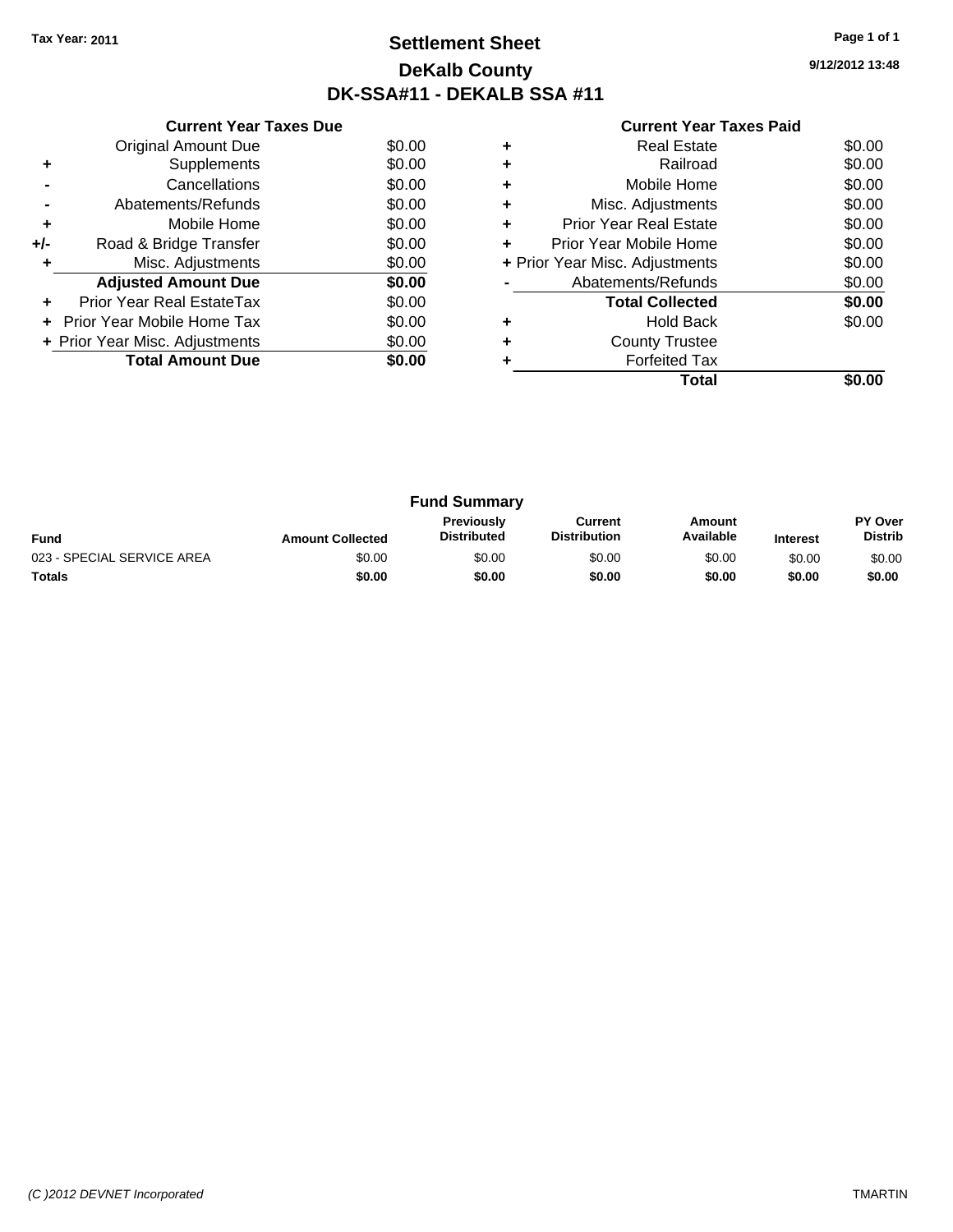## **Settlement Sheet Tax Year: 2011 Page 1 of 1 DeKalb County DK-SSA#12 - DK-SSA#12 (BUSINESS CENTER)**

**9/12/2012 13:48**

|     | <b>Current Year Taxes Due</b>  |        |  |  |  |  |
|-----|--------------------------------|--------|--|--|--|--|
|     | Original Amount Due            | \$0.00 |  |  |  |  |
|     | Supplements                    | \$0.00 |  |  |  |  |
|     | Cancellations                  | \$0.00 |  |  |  |  |
|     | Abatements/Refunds             | \$0.00 |  |  |  |  |
| ٠   | Mobile Home                    | \$0.00 |  |  |  |  |
| +/- | Road & Bridge Transfer         | \$0.00 |  |  |  |  |
|     | Misc. Adjustments              | \$0.00 |  |  |  |  |
|     | <b>Adjusted Amount Due</b>     | \$0.00 |  |  |  |  |
|     | Prior Year Real EstateTax      | \$0.00 |  |  |  |  |
|     | Prior Year Mobile Home Tax     | \$0.00 |  |  |  |  |
|     | + Prior Year Misc. Adjustments | \$0.00 |  |  |  |  |
|     | <b>Total Amount Due</b>        | \$0.00 |  |  |  |  |
|     |                                |        |  |  |  |  |

|   | <b>Real Estate</b>             | \$0.00 |
|---|--------------------------------|--------|
| ٠ | Railroad                       | \$0.00 |
|   | Mobile Home                    | \$0.00 |
| ٠ | Misc. Adjustments              | \$0.00 |
|   | <b>Prior Year Real Estate</b>  | \$0.00 |
|   | Prior Year Mobile Home         | \$0.00 |
|   | + Prior Year Misc. Adjustments | \$0.00 |
|   | Abatements/Refunds             | \$0.00 |
|   | <b>Total Collected</b>         | \$0.00 |
|   | <b>Hold Back</b>               | \$0.00 |
|   | <b>County Trustee</b>          |        |
|   | <b>Forfeited Tax</b>           |        |
|   | Total                          |        |
|   |                                |        |

| <b>Fund Summary</b>        |                         |                                         |                                |                     |                 |                                  |
|----------------------------|-------------------------|-----------------------------------------|--------------------------------|---------------------|-----------------|----------------------------------|
| Fund                       | <b>Amount Collected</b> | <b>Previously</b><br><b>Distributed</b> | Current<br><b>Distribution</b> | Amount<br>Available | <b>Interest</b> | <b>PY Over</b><br><b>Distrib</b> |
| 023 - SPECIAL SERVICE AREA | \$0.00                  | \$0.00                                  | \$0.00                         | \$0.00              | \$0.00          | \$0.00                           |
| <b>Totals</b>              | \$0.00                  | \$0.00                                  | \$0.00                         | \$0.00              | \$0.00          | \$0.00                           |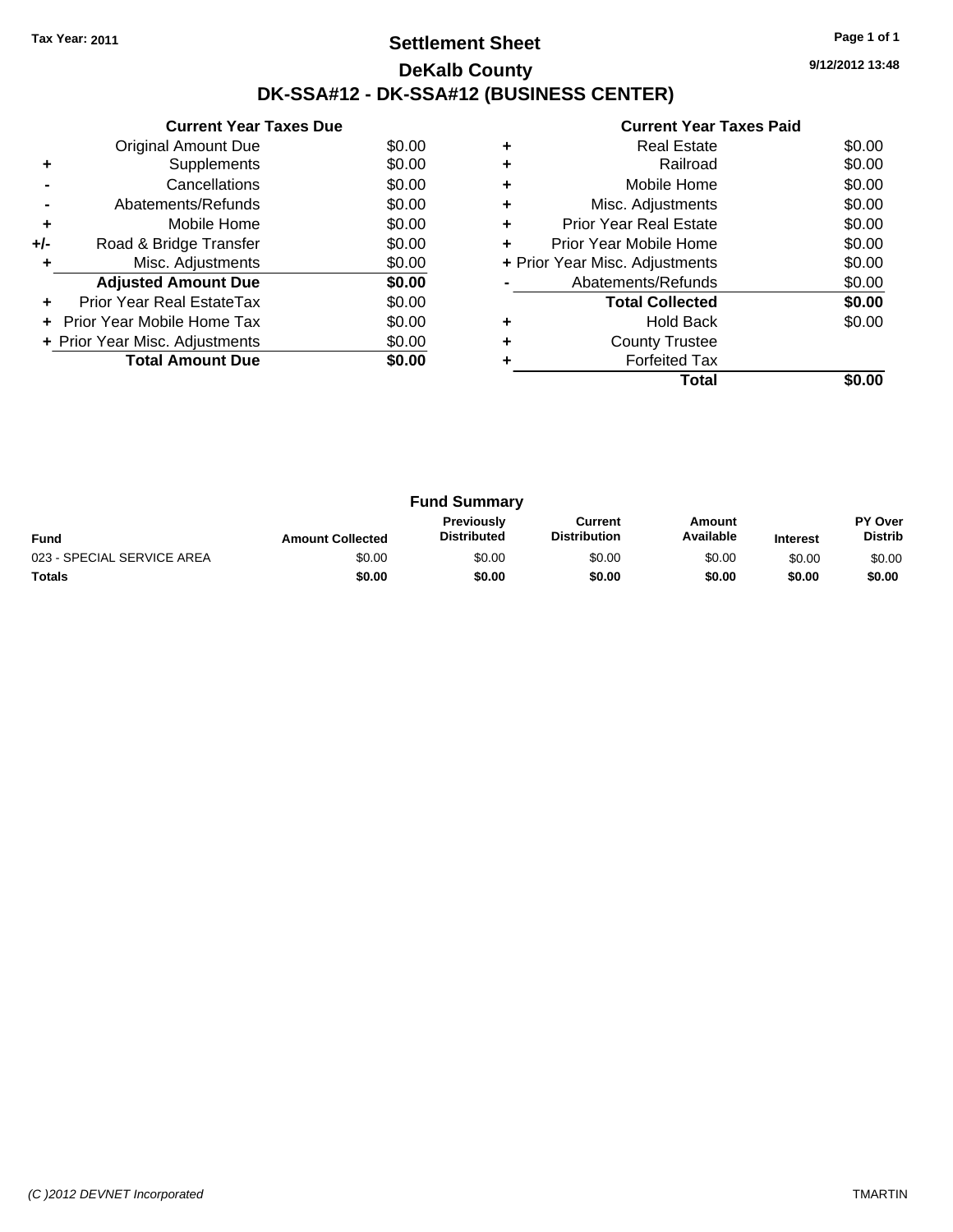# **Settlement Sheet Tax Year: 2011 Page 1 of 1 DeKalb County DK-SSA#9 - DEKALB SSA #9**

**9/12/2012 13:48**

| <b>Current Year Taxes Paid</b> |  |  |  |
|--------------------------------|--|--|--|
|--------------------------------|--|--|--|

|       | <b>Current Year Taxes Due</b>     |        |
|-------|-----------------------------------|--------|
|       | Original Amount Due               | \$0.00 |
| ٠     | Supplements                       | \$0.00 |
|       | Cancellations                     | \$0.00 |
|       | Abatements/Refunds                | \$0.00 |
| ٠     | Mobile Home                       | \$0.00 |
| $+/-$ | Road & Bridge Transfer            | \$0.00 |
|       | Misc. Adjustments                 | \$0.00 |
|       | <b>Adjusted Amount Due</b>        | \$0.00 |
|       | Prior Year Real EstateTax         | \$0.00 |
|       | <b>Prior Year Mobile Home Tax</b> | \$0.00 |
|       | + Prior Year Misc. Adjustments    | \$0.00 |
|       | <b>Total Amount Due</b>           | \$0.00 |
|       |                                   |        |

|   | <b>Real Estate</b>             | \$0.00 |
|---|--------------------------------|--------|
| ٠ | Railroad                       | \$0.00 |
| ٠ | Mobile Home                    | \$0.00 |
| ٠ | Misc. Adjustments              | \$0.00 |
| ٠ | <b>Prior Year Real Estate</b>  | \$0.00 |
|   | Prior Year Mobile Home         | \$0.00 |
|   | + Prior Year Misc. Adjustments | \$0.00 |
|   | Abatements/Refunds             | \$0.00 |
|   | <b>Total Collected</b>         | \$0.00 |
|   | <b>Hold Back</b>               | \$0.00 |
|   | <b>County Trustee</b>          |        |
|   | <b>Forfeited Tax</b>           |        |
|   | Total                          |        |

| <b>Fund Summary</b>        |                         |                                  |                                |                     |                 |                                  |
|----------------------------|-------------------------|----------------------------------|--------------------------------|---------------------|-----------------|----------------------------------|
| <b>Fund</b>                | <b>Amount Collected</b> | Previously<br><b>Distributed</b> | Current<br><b>Distribution</b> | Amount<br>Available | <b>Interest</b> | <b>PY Over</b><br><b>Distrib</b> |
| 023 - SPECIAL SERVICE AREA | \$0.00                  | \$0.00                           | \$0.00                         | \$0.00              | \$0.00          | \$0.00                           |
| <b>Totals</b>              | \$0.00                  | \$0.00                           | \$0.00                         | \$0.00              | \$0.00          | \$0.00                           |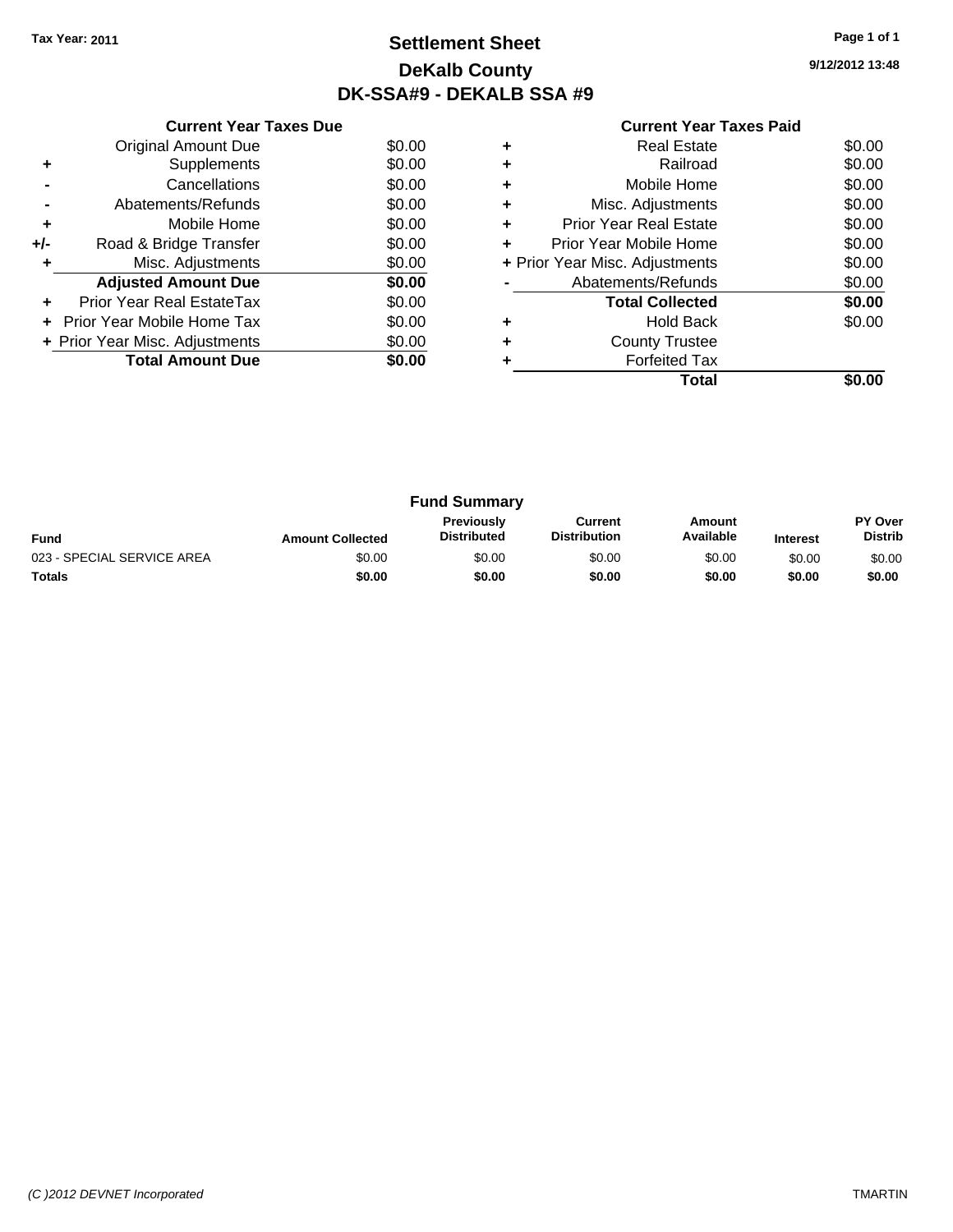# **Settlement Sheet Tax Year: 2011 Page 1 of 1 DeKalb County MA-DK #3 - MALTA DEKALB DRAINAGE #3**

**9/12/2012 13:48**

### **Current Year Taxes Paid**

|     | <b>Current Year Taxes Due</b>  |            |  |  |  |  |
|-----|--------------------------------|------------|--|--|--|--|
|     | <b>Original Amount Due</b>     | \$1,250.28 |  |  |  |  |
| ٠   | Supplements                    | \$0.00     |  |  |  |  |
|     | Cancellations                  | \$0.00     |  |  |  |  |
|     | Abatements/Refunds             | \$0.00     |  |  |  |  |
| ٠   | Mobile Home                    | \$0.00     |  |  |  |  |
| +/- | Road & Bridge Transfer         | \$0.00     |  |  |  |  |
| ٠   | Misc. Adjustments              | \$0.00     |  |  |  |  |
|     | <b>Adjusted Amount Due</b>     | \$1,250.28 |  |  |  |  |
|     | Prior Year Real EstateTax      | \$0.00     |  |  |  |  |
|     | Prior Year Mobile Home Tax     | \$0.00     |  |  |  |  |
|     | + Prior Year Misc. Adjustments | \$0.00     |  |  |  |  |
|     | <b>Total Amount Due</b>        | \$1,250.28 |  |  |  |  |

|   | Total                          | \$1,189.79 |
|---|--------------------------------|------------|
| ٠ | <b>Forfeited Tax</b>           |            |
| ٠ | <b>County Trustee</b>          |            |
| ٠ | <b>Hold Back</b>               | \$0.00     |
|   | <b>Total Collected</b>         | \$1,189.79 |
|   | Abatements/Refunds             | \$0.00     |
|   | + Prior Year Misc. Adjustments | \$0.00     |
| ٠ | Prior Year Mobile Home         | \$0.00     |
| ÷ | <b>Prior Year Real Estate</b>  | \$0.00     |
| ٠ | Misc. Adjustments              | \$0.00     |
| ٠ | Mobile Home                    | \$0.00     |
| ٠ | Railroad                       | \$0.00     |
| ٠ | <b>Real Estate</b>             | \$1,189.79 |
|   |                                |            |

|                 |                         |                                  |                                                                                      | <b>Distribution Summary</b> |                 |                                  |  |
|-----------------|-------------------------|----------------------------------|--------------------------------------------------------------------------------------|-----------------------------|-----------------|----------------------------------|--|
|                 |                         |                                  | <b>Tax Distribution Date</b><br>05/25/2012                                           |                             |                 | Amount                           |  |
|                 |                         |                                  |                                                                                      |                             |                 | \$283.88                         |  |
|                 |                         |                                  | 06/22/2012                                                                           |                             |                 | \$321.43                         |  |
|                 |                         |                                  | 08/17/2012                                                                           |                             |                 | \$128.06                         |  |
|                 |                         |                                  | 09/14/2012<br><b>Totals: 4 Distributions</b><br><b>Grand Totals: 4 Distributions</b> |                             |                 | \$456.42                         |  |
|                 |                         |                                  |                                                                                      |                             |                 | \$1,189.79                       |  |
|                 |                         |                                  |                                                                                      |                             |                 | \$1,189.79                       |  |
|                 |                         | <b>Fund Summary</b>              |                                                                                      |                             |                 |                                  |  |
| <b>Fund</b>     | <b>Amount Collected</b> | Previously<br><b>Distributed</b> | <b>Current</b><br><b>Distribution</b>                                                | Amount<br>Available         | <b>Interest</b> | <b>PY Over</b><br><b>Distrib</b> |  |
| 001 - CORPORATE | \$1.189.79              | \$733.37                         | \$456.42                                                                             | \$0.00                      | \$0.00          | \$0.00                           |  |

**Totals \$1,189.79 \$733.37 \$456.42 \$0.00 \$0.00 \$0.00**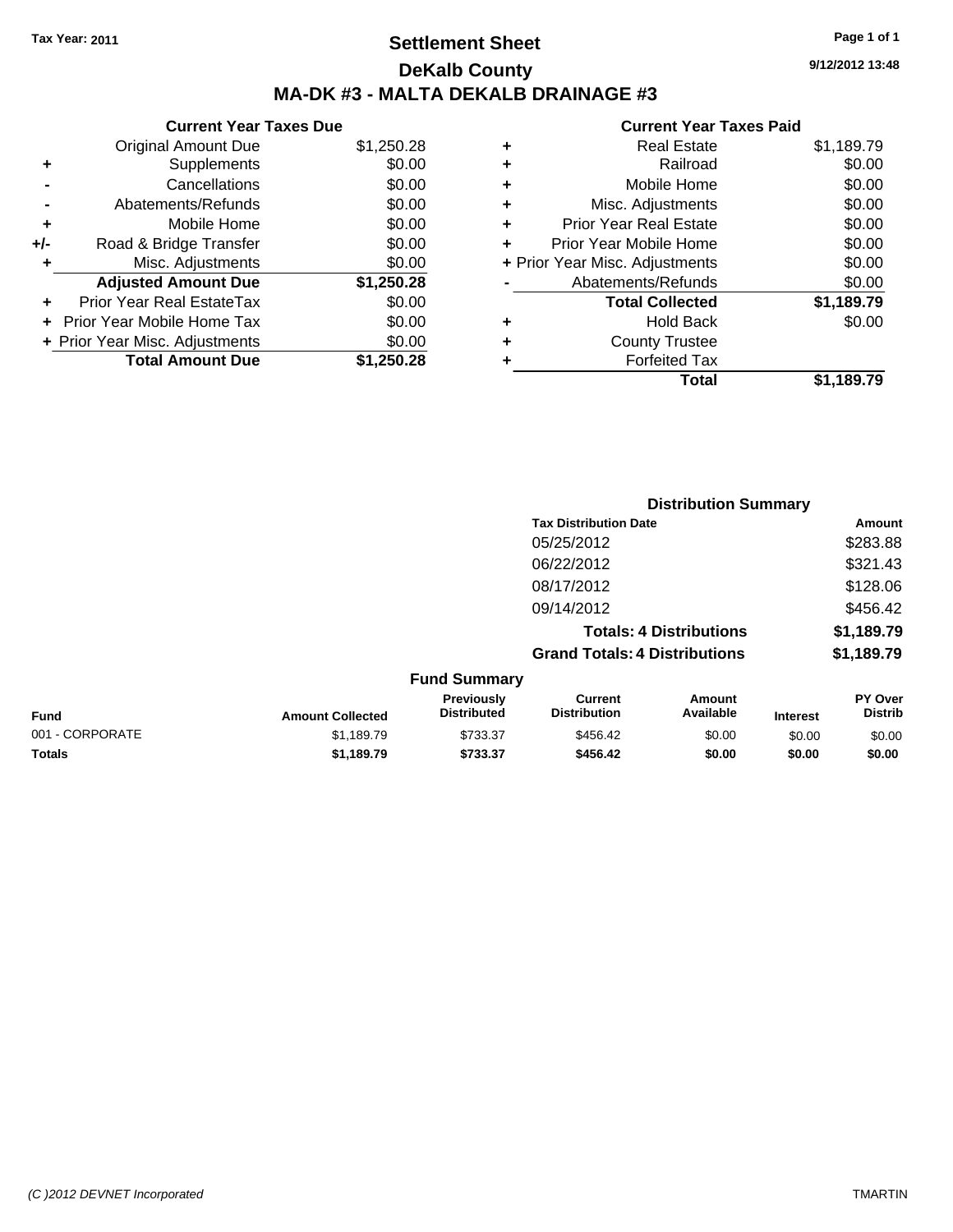# **Settlement Sheet Tax Year: 2011 Page 1 of 1 DeKalb County MAMIAFDK - MA-MI-AF-DK DRAINAGE #11**

**9/12/2012 13:48**

|     | <b>Current Year Taxes Due</b>     |        |  |  |  |
|-----|-----------------------------------|--------|--|--|--|
|     | Original Amount Due               | \$0.00 |  |  |  |
| ٠   | Supplements                       | \$0.00 |  |  |  |
|     | Cancellations                     | \$0.00 |  |  |  |
|     | Abatements/Refunds                | \$0.00 |  |  |  |
| ٠   | Mobile Home                       | \$0.00 |  |  |  |
| +/- | Road & Bridge Transfer            | \$0.00 |  |  |  |
|     | Misc. Adjustments                 | \$0.00 |  |  |  |
|     | <b>Adjusted Amount Due</b>        | \$0.00 |  |  |  |
|     | Prior Year Real EstateTax         | \$0.00 |  |  |  |
|     | <b>Prior Year Mobile Home Tax</b> | \$0.00 |  |  |  |
|     | + Prior Year Misc. Adjustments    | \$0.00 |  |  |  |
|     | <b>Total Amount Due</b>           | SO.OO  |  |  |  |
|     |                                   |        |  |  |  |

|   | Total                          |        |
|---|--------------------------------|--------|
|   | <b>Forfeited Tax</b>           |        |
| ٠ | <b>County Trustee</b>          |        |
|   | <b>Hold Back</b>               | \$0.00 |
|   | <b>Total Collected</b>         | \$0.00 |
|   | Abatements/Refunds             | \$0.00 |
|   | + Prior Year Misc. Adjustments | \$0.00 |
| ÷ | Prior Year Mobile Home         | \$0.00 |
| ÷ | <b>Prior Year Real Estate</b>  | \$0.00 |
| ٠ | Misc. Adjustments              | \$0.00 |
| ٠ | Mobile Home                    | \$0.00 |
|   | Railroad                       | \$0.00 |
|   | <b>Real Estate</b>             | \$0.00 |

| <b>Fund Summary</b> |                         |                                  |                                |                     |                 |                                  |
|---------------------|-------------------------|----------------------------------|--------------------------------|---------------------|-----------------|----------------------------------|
| <b>Fund</b>         | <b>Amount Collected</b> | Previously<br><b>Distributed</b> | Current<br><b>Distribution</b> | Amount<br>Available | <b>Interest</b> | <b>PY Over</b><br><b>Distrib</b> |
| 001 - CORPORATE     | \$0.00                  | \$0.00                           | \$0.00                         | \$0.00              | \$0.00          | \$0.00                           |
| <b>Totals</b>       | \$0.00                  | \$0.00                           | \$0.00                         | \$0.00              | \$0.00          | \$0.00                           |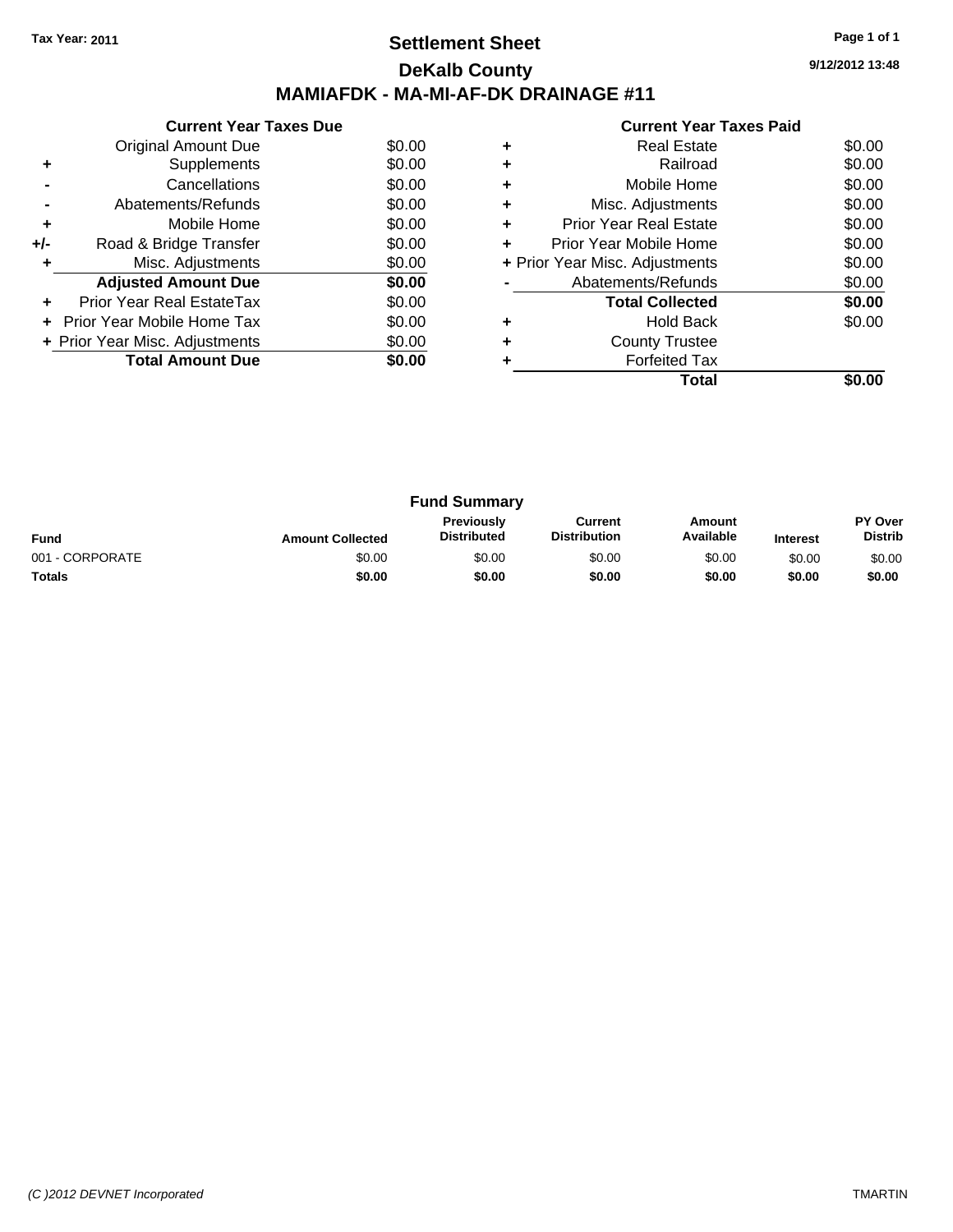# **Settlement Sheet Tax Year: 2011 Page 1 of 1 DeKalb County MP-SBA#3 - MAPLE PARK SBA #3**

**9/12/2012 13:48**

|     | <b>Current Year Taxes Due</b>  |        |  |  |  |  |  |
|-----|--------------------------------|--------|--|--|--|--|--|
|     | <b>Original Amount Due</b>     | \$0.00 |  |  |  |  |  |
|     | Supplements                    | \$0.00 |  |  |  |  |  |
|     | Cancellations                  | \$0.00 |  |  |  |  |  |
|     | Abatements/Refunds             | \$0.00 |  |  |  |  |  |
| ٠   | Mobile Home                    | \$0.00 |  |  |  |  |  |
| +/- | Road & Bridge Transfer         | \$0.00 |  |  |  |  |  |
|     | Misc. Adjustments              | \$0.00 |  |  |  |  |  |
|     | <b>Adjusted Amount Due</b>     | \$0.00 |  |  |  |  |  |
|     | Prior Year Real EstateTax      | \$0.00 |  |  |  |  |  |
|     | Prior Year Mobile Home Tax     | \$0.00 |  |  |  |  |  |
|     | + Prior Year Misc. Adjustments | \$0.00 |  |  |  |  |  |
|     | <b>Total Amount Due</b>        | \$0.00 |  |  |  |  |  |
|     |                                |        |  |  |  |  |  |

|   | <b>Real Estate</b>             | \$0.00 |
|---|--------------------------------|--------|
| ٠ | Railroad                       | \$0.00 |
| ٠ | Mobile Home                    | \$0.00 |
| ٠ | Misc. Adjustments              | \$0.00 |
| ٠ | <b>Prior Year Real Estate</b>  | \$0.00 |
| ÷ | Prior Year Mobile Home         | \$0.00 |
|   | + Prior Year Misc. Adjustments | \$0.00 |
|   | Abatements/Refunds             | \$0.00 |
|   | <b>Total Collected</b>         | \$0.00 |
| ٠ | <b>Hold Back</b>               | \$0.00 |
| ٠ | <b>County Trustee</b>          |        |
|   | <b>Forfeited Tax</b>           |        |
|   | Total                          |        |

| <b>Fund Summary</b>        |                         |                                         |                                |                     |                 |                                  |
|----------------------------|-------------------------|-----------------------------------------|--------------------------------|---------------------|-----------------|----------------------------------|
| Fund                       | <b>Amount Collected</b> | <b>Previously</b><br><b>Distributed</b> | Current<br><b>Distribution</b> | Amount<br>Available | <b>Interest</b> | <b>PY Over</b><br><b>Distrib</b> |
| 023 - SPECIAL SERVICE AREA | \$0.00                  | \$0.00                                  | \$0.00                         | \$0.00              | \$0.00          | \$0.00                           |
| <b>Totals</b>              | \$0.00                  | \$0.00                                  | \$0.00                         | \$0.00              | \$0.00          | \$0.00                           |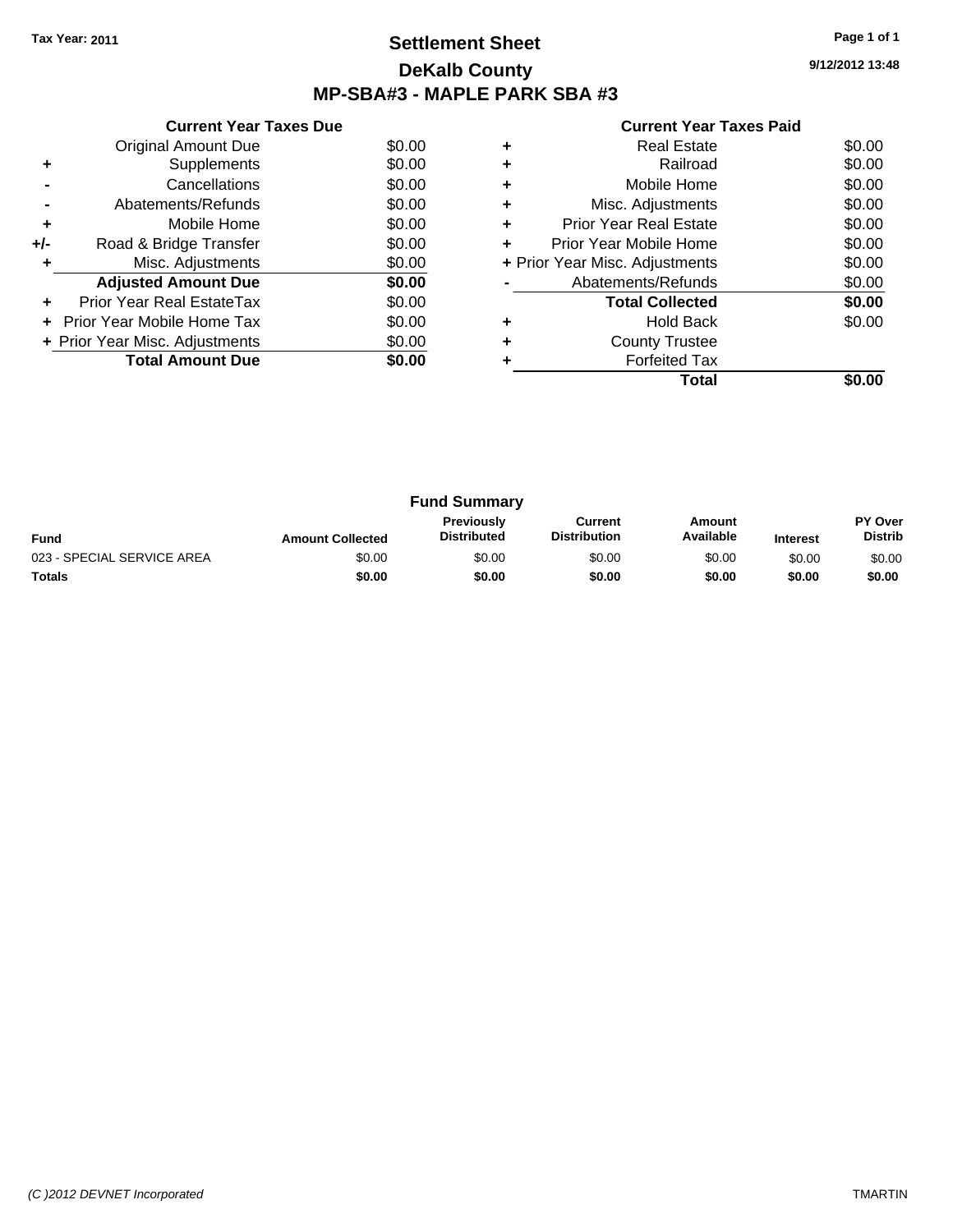# **Settlement Sheet Tax Year: 2011 Page 1 of 1 DeKalb County MP-SBA#4 - MAPLE PARK SBA #4**

**9/12/2012 13:48**

|     | <b>Current Year Taxes Due</b>     |        |
|-----|-----------------------------------|--------|
|     | Original Amount Due               | \$0.00 |
| ٠   | Supplements                       | \$0.00 |
|     | Cancellations                     | \$0.00 |
|     | Abatements/Refunds                | \$0.00 |
| ٠   | Mobile Home                       | \$0.00 |
| +/- | Road & Bridge Transfer            | \$0.00 |
|     | Misc. Adjustments                 | \$0.00 |
|     | <b>Adjusted Amount Due</b>        | \$0.00 |
|     | Prior Year Real EstateTax         | \$0.00 |
|     | <b>Prior Year Mobile Home Tax</b> | \$0.00 |
|     | + Prior Year Misc. Adjustments    | \$0.00 |
|     | <b>Total Amount Due</b>           | \$0.00 |
|     |                                   |        |

|   | <b>Real Estate</b>             | \$0.00 |
|---|--------------------------------|--------|
|   | Railroad                       | \$0.00 |
| ٠ | Mobile Home                    | \$0.00 |
| ٠ | Misc. Adjustments              | \$0.00 |
| ٠ | <b>Prior Year Real Estate</b>  | \$0.00 |
| ٠ | Prior Year Mobile Home         | \$0.00 |
|   | + Prior Year Misc. Adjustments | \$0.00 |
|   | Abatements/Refunds             | \$0.00 |
|   | <b>Total Collected</b>         | \$0.00 |
|   | <b>Hold Back</b>               | \$0.00 |
| ٠ | <b>County Trustee</b>          |        |
|   | <b>Forfeited Tax</b>           |        |
|   | Total                          |        |

| <b>Fund Summary</b>        |                         |                                  |                                |                     |                 |                                  |
|----------------------------|-------------------------|----------------------------------|--------------------------------|---------------------|-----------------|----------------------------------|
| <b>Fund</b>                | <b>Amount Collected</b> | Previously<br><b>Distributed</b> | Current<br><b>Distribution</b> | Amount<br>Available | <b>Interest</b> | <b>PY Over</b><br><b>Distrib</b> |
| 023 - SPECIAL SERVICE AREA | \$0.00                  | \$0.00                           | \$0.00                         | \$0.00              | \$0.00          | \$0.00                           |
| Totals                     | \$0.00                  | \$0.00                           | \$0.00                         | \$0.00              | \$0.00          | \$0.00                           |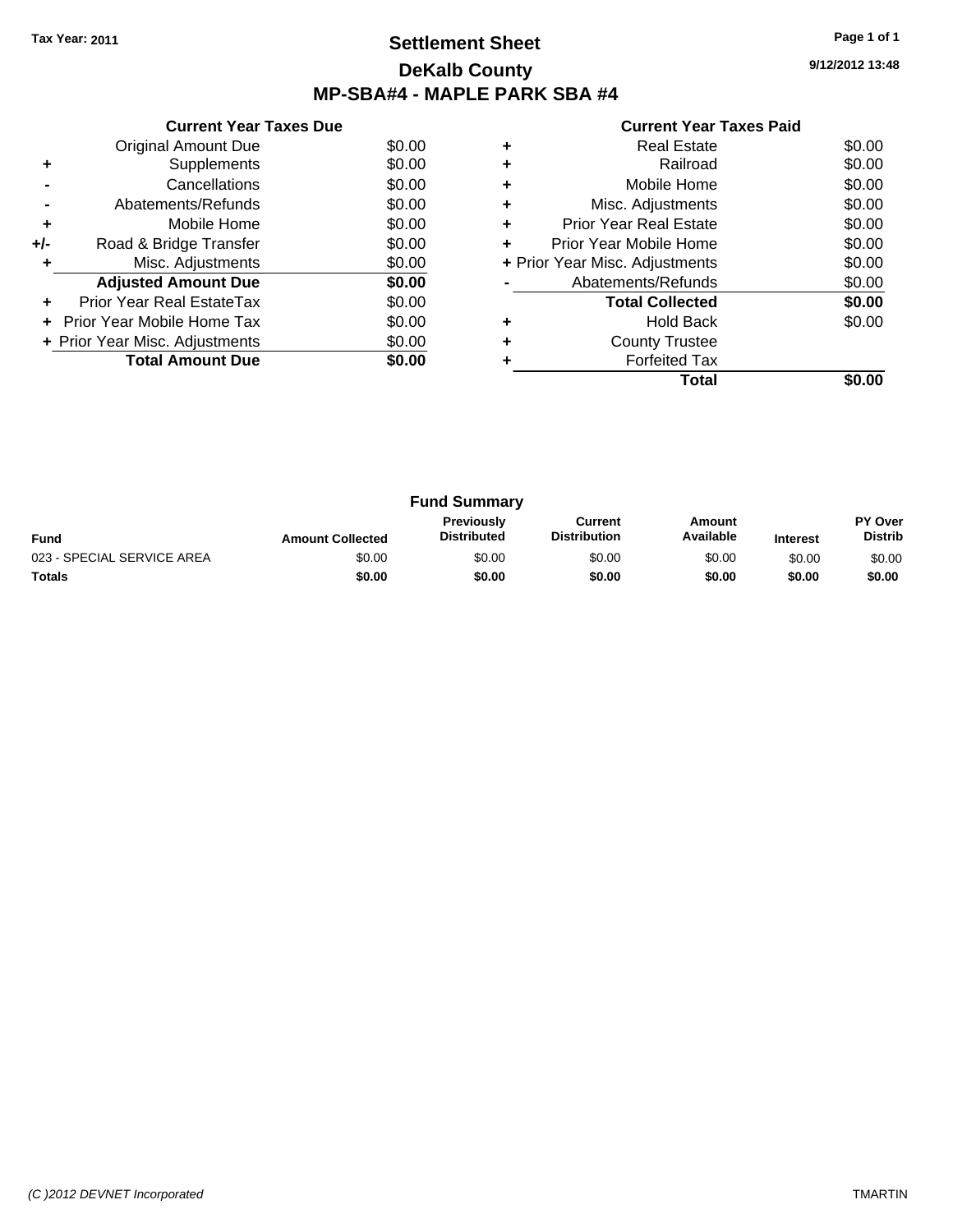# **Settlement Sheet Tax Year: 2011 Page 1 of 1 DeKalb County MY-DK #2 - MAYFIELD DEKALB DRAINAGE**

**9/12/2012 13:48**

|     | <b>Current Year Taxes Due</b>  |        |
|-----|--------------------------------|--------|
|     | <b>Original Amount Due</b>     | \$0.00 |
| ÷   | Supplements                    | \$0.00 |
|     | Cancellations                  | \$0.00 |
|     | Abatements/Refunds             | \$0.00 |
| ٠   | Mobile Home                    | \$0.00 |
| +/- | Road & Bridge Transfer         | \$0.00 |
| ÷   | Misc. Adjustments              | \$0.00 |
|     | <b>Adjusted Amount Due</b>     | \$0.00 |
| ٠   | Prior Year Real EstateTax      | \$0.00 |
|     | Prior Year Mobile Home Tax     | \$0.00 |
|     | + Prior Year Misc. Adjustments | \$0.00 |
|     | <b>Total Amount Due</b>        | \$0.00 |
|     |                                |        |

|   | <b>Real Estate</b>             | \$0.00 |
|---|--------------------------------|--------|
|   | Railroad                       | \$0.00 |
|   | Mobile Home                    | \$0.00 |
|   | Misc. Adjustments              | \$0.00 |
| ٠ | <b>Prior Year Real Estate</b>  | \$0.00 |
| ÷ | Prior Year Mobile Home         | \$0.00 |
|   | + Prior Year Misc. Adjustments | \$0.00 |
|   | Abatements/Refunds             | \$0.00 |
|   | <b>Total Collected</b>         | \$0.00 |
|   | <b>Hold Back</b>               | \$0.00 |
|   | <b>County Trustee</b>          |        |
|   | <b>Forfeited Tax</b>           |        |
|   | Total                          |        |

| <b>Fund Summary</b> |                         |                                         |                                |                     |                 |                           |
|---------------------|-------------------------|-----------------------------------------|--------------------------------|---------------------|-----------------|---------------------------|
| <b>Fund</b>         | <b>Amount Collected</b> | <b>Previously</b><br><b>Distributed</b> | Current<br><b>Distribution</b> | Amount<br>Available | <b>Interest</b> | PY Over<br><b>Distrib</b> |
| 001 - CORPORATE     | \$0.00                  | \$0.00                                  | \$0.00                         | \$0.00              | \$0.00          | \$0.00                    |
| <b>Totals</b>       | \$0.00                  | \$0.00                                  | \$0.00                         | \$0.00              | \$0.00          | \$0.00                    |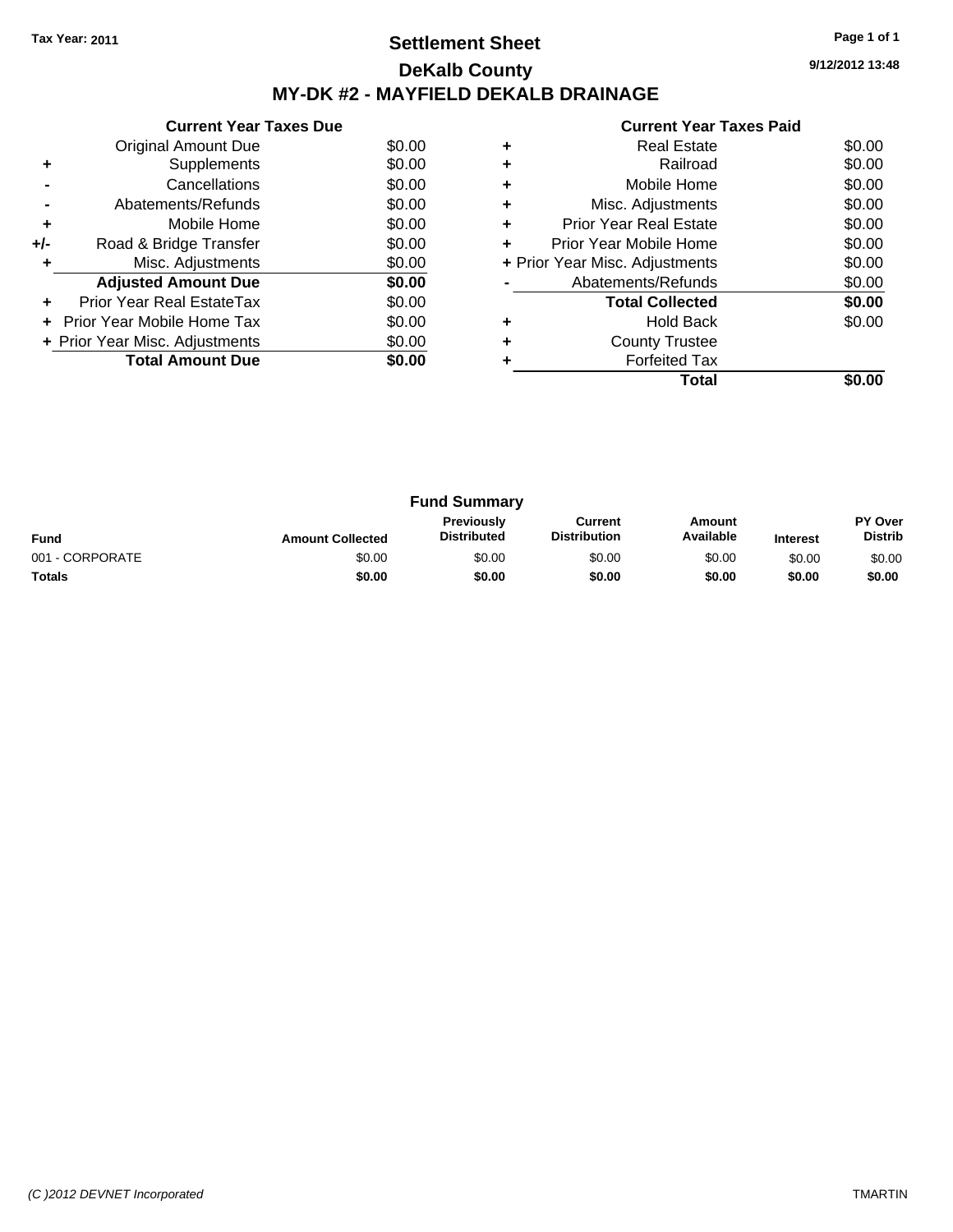# **Settlement Sheet Tax Year: 2011 Page 1 of 1 DeKalb County NO-LR-SA # - NO-LR-SA DRAINAGE #10**

**9/12/2012 13:48**

#### **Current Year Taxes Paid**

|   | Total                          | \$35,485.75 |
|---|--------------------------------|-------------|
| ٠ | <b>Forfeited Tax</b>           |             |
| ÷ | <b>County Trustee</b>          |             |
| ٠ | <b>Hold Back</b>               | \$0.00      |
|   | <b>Total Collected</b>         | \$35,485.75 |
|   | Abatements/Refunds             | \$0.00      |
|   | + Prior Year Misc. Adjustments | \$0.00      |
|   | Prior Year Mobile Home         | \$0.00      |
| ٠ | <b>Prior Year Real Estate</b>  | \$11.14     |
| ٠ | Misc. Adjustments              | \$26.04     |
| ٠ | Mobile Home                    | \$0.00      |
| ٠ | Railroad                       | \$0.00      |
| ٠ | <b>Real Estate</b>             | \$35,448.57 |
|   |                                |             |

|                 |                     |                         |                                        |                                       | <b>Distribution Summary</b>    |                 |                           |
|-----------------|---------------------|-------------------------|----------------------------------------|---------------------------------------|--------------------------------|-----------------|---------------------------|
|                 |                     |                         |                                        | <b>Tax Distribution Date</b>          |                                |                 | Amount                    |
|                 |                     |                         |                                        | 05/25/2012                            |                                |                 | \$4,651.59                |
|                 |                     |                         |                                        | 06/22/2012                            |                                |                 | \$16,399.17               |
|                 |                     |                         |                                        | 07/20/2012                            |                                |                 | \$514.02                  |
|                 |                     |                         |                                        | 08/17/2012                            |                                |                 | \$1,575.67                |
|                 |                     |                         |                                        | 09/14/2012                            |                                |                 | \$12,345.30               |
|                 |                     |                         |                                        |                                       | <b>Totals: 5 Distributions</b> |                 | \$35,485.75               |
|                 |                     |                         |                                        | <b>Grand Totals: 5 Distributions</b>  |                                |                 | \$35,485.75               |
|                 |                     |                         | <b>Fund Summary</b>                    |                                       |                                |                 |                           |
| <b>Fund</b>     |                     | <b>Amount Collected</b> | Previously<br><b>Distributed</b>       | <b>Current</b><br><b>Distribution</b> | Amount<br>Available            | <b>Interest</b> | PY Over<br><b>Distrib</b> |
| 001 - CORPORATE |                     | \$35,485.75             | \$23,140.45                            | \$12,345.30                           | \$0.00                         | \$0.00          | \$0.00                    |
| <b>Totals</b>   |                     | \$35,485.75             | \$23,140.45                            | \$12,345.30                           | \$0.00                         | \$0.00          | \$0.00                    |
|                 |                     |                         | <b>Miscellaneous Adjustment Detail</b> |                                       |                                |                 |                           |
| Year Source     | <b>Account Type</b> |                         | <b>Amount Adjustment Description</b>   |                                       |                                |                 |                           |

**Totals \$26.04 1 entries**

**Current Year Taxes Due** Original Amount Due \$37,853.18

**Adjusted Amount Due \$37,879.22**

**Total Amount Due \$37,890.36**

**+** Supplements \$33.44 **-** Cancellations \$33.44 **-** Abatements/Refunds \$0.00 **+** Mobile Home \$0.00 **+/-** Road & Bridge Transfer \$0.00 **+** Misc. Adjustments \$26.04

**+** Prior Year Real EstateTax \$11.14 **+** Prior Year Mobile Home Tax \$0.00 **+ Prior Year Misc. Adjustments**  $$0.00$ 

2011 DR - Drainage Drainage Tax S26.04 DOBSON REDEMPTION 19-26-481-012 by TBA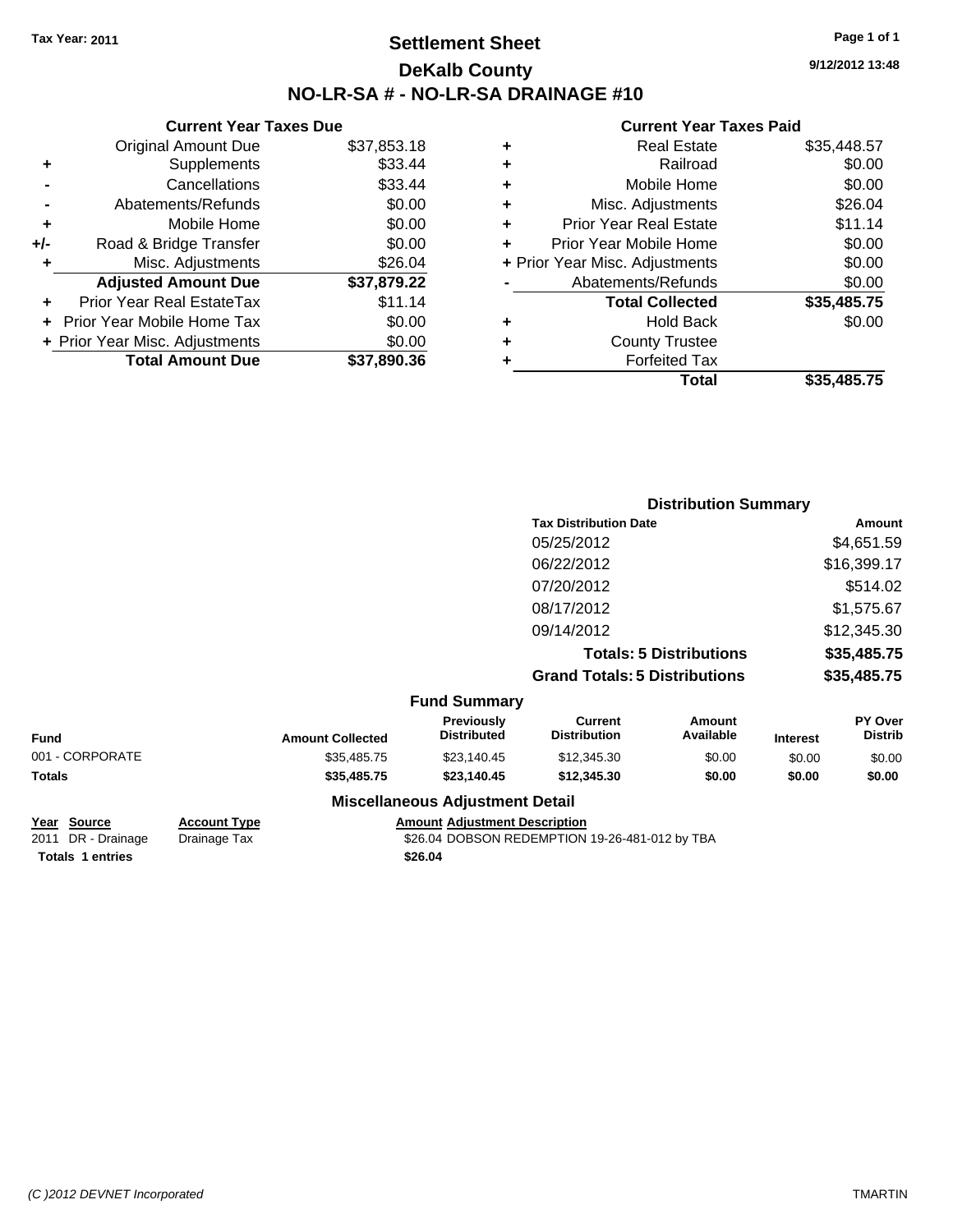# **Settlement Sheet Tax Year: 2011 Page 1 of 1 DeKalb County NORMAL #13 - NORMAL DRAINAGE DISTRICT**

|     | <b>Current Year Taxes Due</b>  |             |
|-----|--------------------------------|-------------|
|     | <b>Original Amount Due</b>     | \$15,119.90 |
| ٠   | Supplements                    | \$0.00      |
|     | Cancellations                  | \$0.00      |
|     | Abatements/Refunds             | \$0.00      |
| ÷   | Mobile Home                    | \$0.00      |
| +/- | Road & Bridge Transfer         | \$0.00      |
| ٠   | Misc. Adjustments              | \$0.00      |
|     | <b>Adjusted Amount Due</b>     | \$15,119.90 |
|     | Prior Year Real EstateTax      | \$0.00      |
|     | Prior Year Mobile Home Tax     | \$0.00      |
|     | + Prior Year Misc. Adjustments | \$0.00      |
|     | <b>Total Amount Due</b>        | \$15,119.90 |

#### **Current Year Taxes Paid**

| ٠ | <b>Real Estate</b>             | \$14,366.74 |
|---|--------------------------------|-------------|
| ٠ | Railroad                       | \$0.00      |
| ٠ | Mobile Home                    | \$0.00      |
| ٠ | Misc. Adjustments              | \$0.00      |
| ٠ | Prior Year Real Estate         | \$0.00      |
| ÷ | Prior Year Mobile Home         | \$0.00      |
|   | + Prior Year Misc. Adjustments | \$0.00      |
|   | Abatements/Refunds             | \$0.00      |
|   | <b>Total Collected</b>         | \$14,366.74 |
| ٠ | Hold Back                      | \$0.00      |
| ٠ | <b>County Trustee</b>          |             |
| ٠ | <b>Forfeited Tax</b>           |             |
|   | Total                          | \$14,366.74 |
|   |                                |             |

| <b>Distribution Summary</b>          |             |
|--------------------------------------|-------------|
| <b>Tax Distribution Date</b>         | Amount      |
| 05/25/2012                           | \$2,424.88  |
| 06/22/2012                           | \$5,257.42  |
| 07/20/2012                           | \$27.60     |
| 08/17/2012                           | \$1,382.30  |
| 09/14/2012                           | \$5,274.54  |
| <b>Totals: 5 Distributions</b>       | \$14,366.74 |
| <b>Grand Totals: 5 Distributions</b> | \$14,366.74 |
| <b>Fund Summary</b>                  |             |

| <b>Fund</b>     | <b>Amount Collected</b> | <b>Previously</b><br><b>Distributed</b> | Current<br><b>Distribution</b> | Amount<br>Available | <b>Interest</b> | <b>PY Over</b><br><b>Distrib</b> |
|-----------------|-------------------------|-----------------------------------------|--------------------------------|---------------------|-----------------|----------------------------------|
| 001 - CORPORATE | \$14.366.74             | \$9.092.20                              | \$5.274.54                     | \$0.00              | \$0.00          | \$0.00                           |
| <b>Totals</b>   | \$14.366.74             | \$9,092.20                              | \$5.274.54                     | \$0.00              | \$0.00          | \$0.00                           |

**9/12/2012 13:48**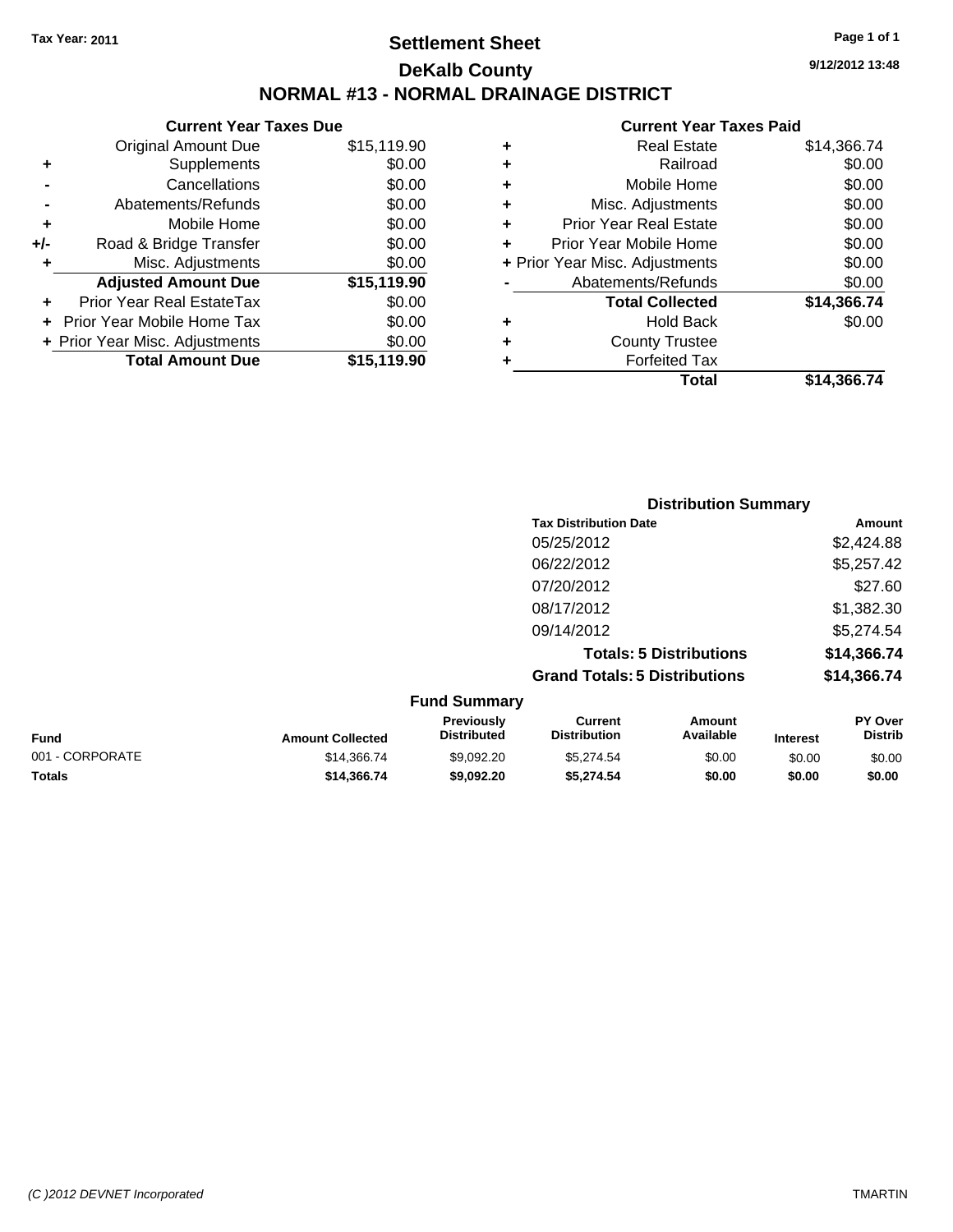# **Settlement Sheet Tax Year: 2011 Page 1 of 1 DeKalb County SH-MI #6 - SHABBONA/MILAN DRAINAGE**

**9/12/2012 13:48**

|   | Total                          | \$10.741.89 |
|---|--------------------------------|-------------|
| ٠ | <b>Forfeited Tax</b>           |             |
| ٠ | <b>County Trustee</b>          |             |
| ٠ | <b>Hold Back</b>               | \$0.00      |
|   | <b>Total Collected</b>         | \$10,741.89 |
|   | Abatements/Refunds             | \$0.00      |
|   | + Prior Year Misc. Adjustments | \$0.00      |
|   | Prior Year Mobile Home         | \$0.00      |
| ٠ | <b>Prior Year Real Estate</b>  | \$0.00      |
| ٠ | Misc. Adjustments              | \$0.00      |
| ٠ | Mobile Home                    | \$0.00      |
| ٠ | Railroad                       | \$0.00      |
| ٠ | <b>Real Estate</b>             | \$10,741.89 |
|   |                                |             |

|     | <b>Current Year Taxes Due</b>  |             |  |  |  |
|-----|--------------------------------|-------------|--|--|--|
|     | <b>Original Amount Due</b>     | \$10,854.20 |  |  |  |
| ٠   | Supplements                    | \$0.00      |  |  |  |
|     | Cancellations                  | \$0.00      |  |  |  |
|     | Abatements/Refunds             | \$0.00      |  |  |  |
| ٠   | Mobile Home                    | \$0.00      |  |  |  |
| +/- | Road & Bridge Transfer         | \$0.00      |  |  |  |
| ٠   | Misc. Adjustments              | \$0.00      |  |  |  |
|     | <b>Adjusted Amount Due</b>     | \$10,854.20 |  |  |  |
|     | Prior Year Real EstateTax      | \$0.00      |  |  |  |
|     | Prior Year Mobile Home Tax     | \$0.00      |  |  |  |
|     | + Prior Year Misc. Adjustments | \$0.00      |  |  |  |
|     | <b>Total Amount Due</b>        | \$10,854.20 |  |  |  |
|     |                                |             |  |  |  |

|                                      | <b>Distribution Summary</b> |
|--------------------------------------|-----------------------------|
| <b>Tax Distribution Date</b>         | Amount                      |
| 05/25/2012                           | \$499.99                    |
| 06/22/2012                           | \$6,028.60                  |
| 07/20/2012                           | \$24.47                     |
| 08/17/2012                           | \$181.64                    |
| 09/14/2012                           | \$4,007.19                  |
| <b>Totals: 5 Distributions</b>       | \$10,741.89                 |
| <b>Grand Totals: 5 Distributions</b> | \$10,741.89                 |

| <b>Fund Summary</b> |                         |                                         |                                |                     |                 |                                  |
|---------------------|-------------------------|-----------------------------------------|--------------------------------|---------------------|-----------------|----------------------------------|
| <b>Fund</b>         | <b>Amount Collected</b> | <b>Previously</b><br><b>Distributed</b> | Current<br><b>Distribution</b> | Amount<br>Available | <b>Interest</b> | <b>PY Over</b><br><b>Distrib</b> |
| 001 - CORPORATE     | \$10.741.89             | \$6.734.70                              | \$4,007.19                     | \$0.00              | \$0.00          | \$0.00                           |
| <b>Totals</b>       | \$10,741.89             | \$6.734.70                              | \$4,007.19                     | \$0.00              | \$0.00          | \$0.00                           |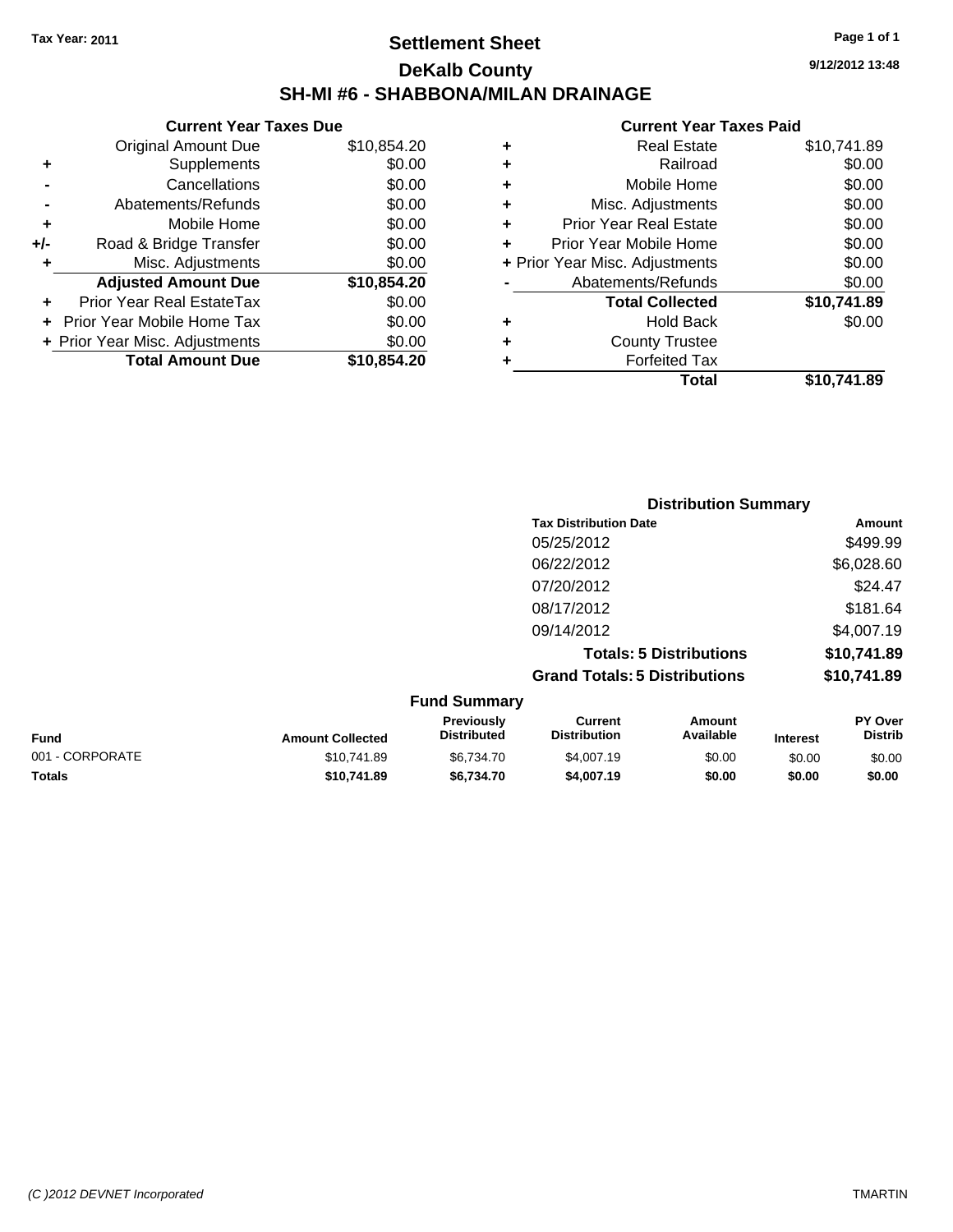**Current Year Taxes Due** Original Amount Due \$33,468.00

**Adjusted Amount Due \$33,468.00**

**Total Amount Due \$33,468.00**

**+** Supplements \$0.00 **-** Cancellations \$0.00 **-** Abatements/Refunds \$0.00 **+** Mobile Home \$0.00 **+/-** Road & Bridge Transfer \$0.00 **+** Misc. Adjustments \$0.00

**+** Prior Year Real EstateTax \$0.00 **+** Prior Year Mobile Home Tax \$0.00 **+ Prior Year Misc. Adjustments**  $$0.00$ 

# **Settlement Sheet Tax Year: 2011 Page 1 of 1 DeKalb County SQ GR #12 - SQUAW GROVE DRAINAGE**

**9/12/2012 13:48**

|                 |                         |                                  |                                       | <b>Distribution Summary</b>    |                 |                           |
|-----------------|-------------------------|----------------------------------|---------------------------------------|--------------------------------|-----------------|---------------------------|
|                 |                         |                                  | <b>Tax Distribution Date</b>          |                                |                 | Amount                    |
|                 |                         |                                  | 05/25/2012                            |                                |                 | \$3,258.00                |
|                 |                         |                                  | 06/22/2012                            |                                |                 | \$15,024.00               |
|                 |                         |                                  | 08/17/2012                            |                                |                 | \$2,358.00                |
|                 |                         |                                  | 09/14/2012                            |                                |                 | \$9,708.00                |
|                 |                         |                                  |                                       | <b>Totals: 4 Distributions</b> |                 | \$30,348.00               |
|                 |                         |                                  | <b>Grand Totals: 4 Distributions</b>  |                                |                 | \$30,348.00               |
|                 |                         | <b>Fund Summary</b>              |                                       |                                |                 |                           |
| <b>Fund</b>     | <b>Amount Collected</b> | Previously<br><b>Distributed</b> | <b>Current</b><br><b>Distribution</b> | Amount<br>Available            | <b>Interest</b> | PY Over<br><b>Distrib</b> |
| 001 - CORPORATE | \$30,348.00             | \$20,640.00                      | \$9,708.00                            | \$0.00                         | \$0.00          | \$0.00                    |
| Totals          | \$30,348,00             | \$20,640.00                      | \$9,708.00                            | \$0.00                         | \$0.00          | \$0.00                    |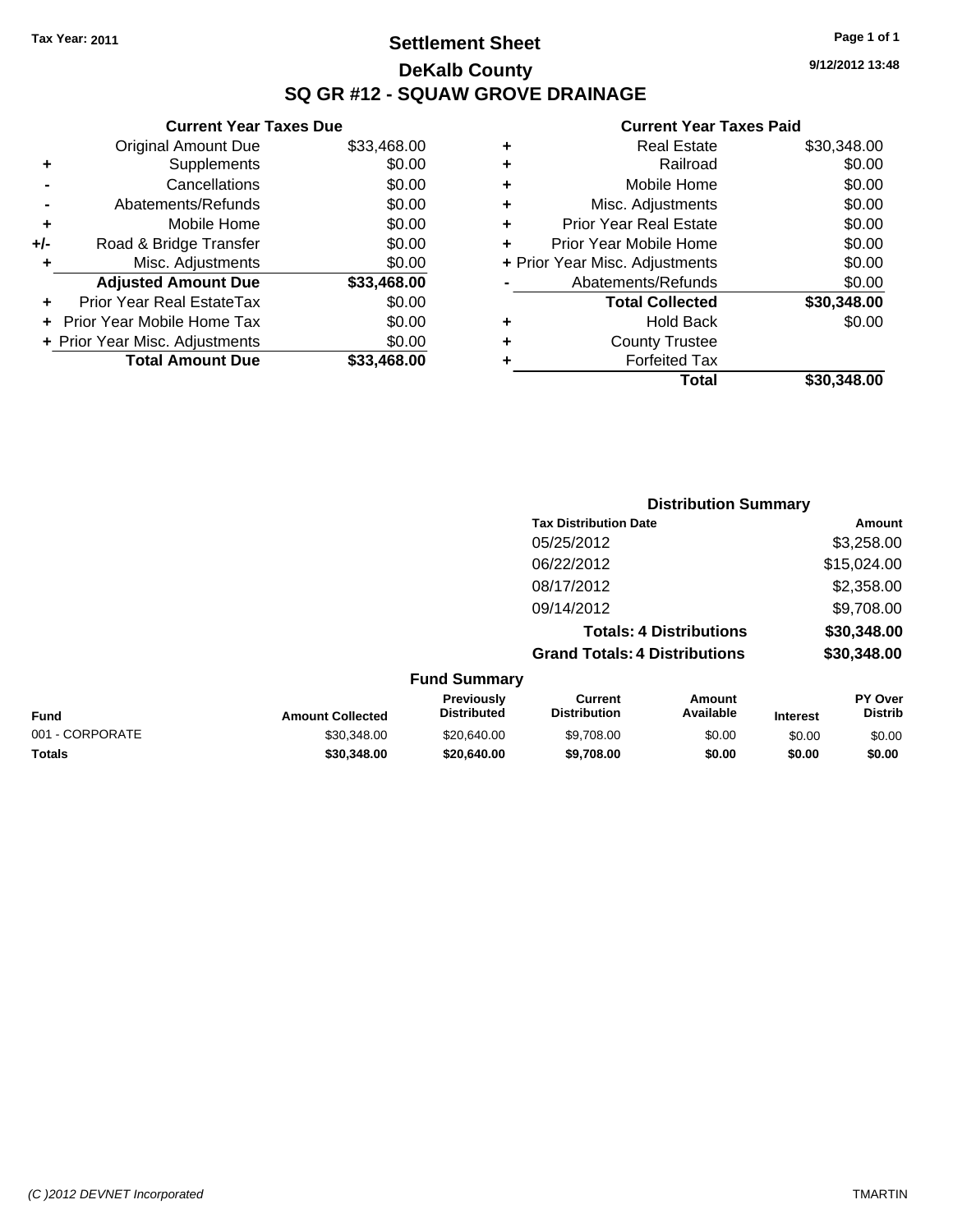**Current Year Taxes Due**

# **Settlement Sheet Tax Year: 2011 Page 1 of 1 DeKalb County VG-CO #16 - VIRGIL CORTLAND DRAIN #16**

**9/12/2012 13:48**

#### **Current Year Taxes Paid**

|     |                                |             |   | <b>Total</b>                   | \$17,461.99 |
|-----|--------------------------------|-------------|---|--------------------------------|-------------|
|     | <b>Total Amount Due</b>        | \$17,828.20 |   | <b>Forfeited Tax</b>           |             |
|     | + Prior Year Misc. Adjustments | \$0.00      | ٠ | <b>County Trustee</b>          |             |
|     | + Prior Year Mobile Home Tax   | \$0.00      | ٠ | <b>Hold Back</b>               | \$0.00      |
| ÷.  | Prior Year Real EstateTax      | \$0.00      |   | <b>Total Collected</b>         | \$17,461.99 |
|     | <b>Adjusted Amount Due</b>     | \$17,828.20 |   | Abatements/Refunds             | \$0.00      |
|     | Misc. Adjustments              | \$0.00      |   | + Prior Year Misc. Adjustments | \$0.00      |
| +/- | Road & Bridge Transfer         | \$0.00      |   | Prior Year Mobile Home         | \$0.00      |
| ٠   | Mobile Home                    | \$0.00      | ٠ | <b>Prior Year Real Estate</b>  | \$0.00      |
|     | Abatements/Refunds             | \$0.00      | ٠ | Misc. Adjustments              | \$0.00      |
|     | Cancellations                  | \$20.00     | ٠ | Mobile Home                    | \$0.00      |
| ٠   | Supplements                    | \$20.00     | ٠ | Railroad                       | \$0.00      |
|     | <b>Original Amount Due</b>     | \$17,828.20 | ٠ | <b>Real Estate</b>             | \$17,461.99 |
|     |                                |             |   |                                |             |

|                 |                         |                                  | <b>Distribution Summary</b>           |                                |                 |                           |
|-----------------|-------------------------|----------------------------------|---------------------------------------|--------------------------------|-----------------|---------------------------|
|                 |                         |                                  | <b>Tax Distribution Date</b>          |                                |                 | Amount                    |
|                 |                         |                                  | 05/25/2012                            |                                |                 | \$1,351.20                |
|                 |                         |                                  | 06/22/2012                            |                                |                 | \$8,682.66                |
|                 |                         |                                  | 07/20/2012                            |                                |                 | \$60.00                   |
|                 |                         |                                  | 08/17/2012                            |                                |                 | \$742.93                  |
|                 |                         |                                  | 09/14/2012                            |                                |                 | \$6,625.20                |
|                 |                         |                                  |                                       | <b>Totals: 5 Distributions</b> |                 | \$17,461.99               |
|                 |                         |                                  | <b>Grand Totals: 5 Distributions</b>  |                                |                 | \$17,461.99               |
|                 |                         | <b>Fund Summary</b>              |                                       |                                |                 |                           |
| Fund            | <b>Amount Collected</b> | Previously<br><b>Distributed</b> | <b>Current</b><br><b>Distribution</b> | <b>Amount</b><br>Available     | <b>Interest</b> | PY Over<br><b>Distrib</b> |
| 001 - CORPORATE | \$17,461.99             | \$10,836.79                      | \$6,625.20                            | \$0.00                         | \$0.00          | \$0.00                    |

**Totals \$17,461.99 \$10,836.79 \$6,625.20 \$0.00 \$0.00 \$0.00**

*(C )2012 DEVNET Incorporated* TMARTIN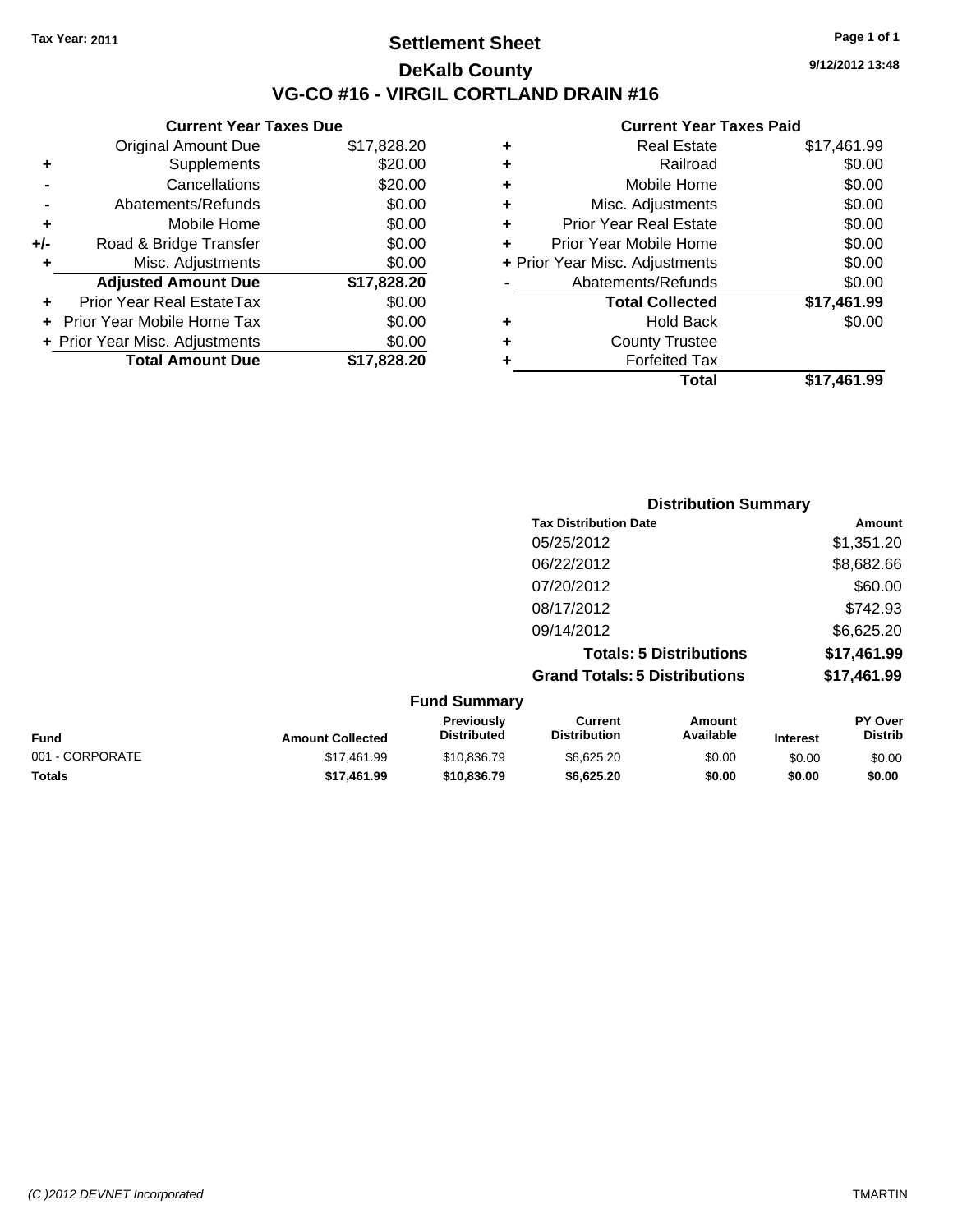# **Settlement Sheet Tax Year: 2011 Page 1 of 1 DeKalb County VI-AD #9 - VICTOR/ADAMS DRAINAGE #9**

**9/12/2012 13:48**

| <b>Original Amount Due</b> | \$1,036.58                                                      |
|----------------------------|-----------------------------------------------------------------|
| Supplements                | \$0.00                                                          |
| Cancellations              | \$0.00                                                          |
| Abatements/Refunds         | \$0.00                                                          |
| Mobile Home                | \$0.00                                                          |
| Road & Bridge Transfer     | \$0.00                                                          |
| Misc. Adjustments          | \$0.00                                                          |
| <b>Adjusted Amount Due</b> | \$1,036.58                                                      |
| Prior Year Real EstateTax  | \$0.00                                                          |
| Prior Year Mobile Home Tax | \$0.00                                                          |
|                            | \$0.00                                                          |
| <b>Total Amount Due</b>    | \$1.036.58                                                      |
|                            | <b>Current Year Taxes Due</b><br>+ Prior Year Misc. Adjustments |

| ٠ | <b>Real Estate</b>             | \$1,007.47 |
|---|--------------------------------|------------|
| ٠ | Railroad                       | \$0.00     |
| ٠ | Mobile Home                    | \$0.00     |
| ٠ | Misc. Adjustments              | \$0.00     |
| ÷ | <b>Prior Year Real Estate</b>  | \$0.00     |
|   | Prior Year Mobile Home         | \$0.00     |
|   | + Prior Year Misc. Adjustments | \$0.00     |
|   | Abatements/Refunds             | \$0.00     |
|   | <b>Total Collected</b>         | \$1,007.47 |
| ٠ | <b>Hold Back</b>               | \$0.00     |
| ٠ | <b>County Trustee</b>          |            |
| ٠ | <b>Forfeited Tax</b>           |            |
|   | Total                          | \$1,007.47 |
|   |                                |            |

|                 |                         | <b>Distribution Summary</b>      |                                       |                     |                 |                           |  |
|-----------------|-------------------------|----------------------------------|---------------------------------------|---------------------|-----------------|---------------------------|--|
|                 |                         |                                  | <b>Tax Distribution Date</b>          |                     |                 | <b>Amount</b>             |  |
|                 |                         |                                  | 06/22/2012<br>07/20/2012              |                     |                 | \$518.29                  |  |
|                 |                         |                                  |                                       |                     |                 | \$81.53                   |  |
|                 |                         |                                  | 08/17/2012                            |                     |                 | \$215.22                  |  |
|                 |                         |                                  | 09/14/2012                            |                     |                 | \$192.43                  |  |
|                 |                         |                                  | <b>Totals: 4 Distributions</b>        |                     |                 | \$1,007.47                |  |
|                 |                         |                                  | <b>Grand Totals: 4 Distributions</b>  |                     |                 | \$1,007.47                |  |
|                 |                         | <b>Fund Summary</b>              |                                       |                     |                 |                           |  |
| <b>Fund</b>     | <b>Amount Collected</b> | Previously<br><b>Distributed</b> | <b>Current</b><br><b>Distribution</b> | Amount<br>Available | <b>Interest</b> | PY Over<br><b>Distrib</b> |  |
| 001 - CORPORATE | \$1,007.47              | \$815.04                         | \$192.43                              | \$0.00              | \$0.00          | \$0.00                    |  |
| Totals          | \$1,007.47              | \$815.04                         | \$192.43                              | \$0.00              | \$0.00          | \$0.00                    |  |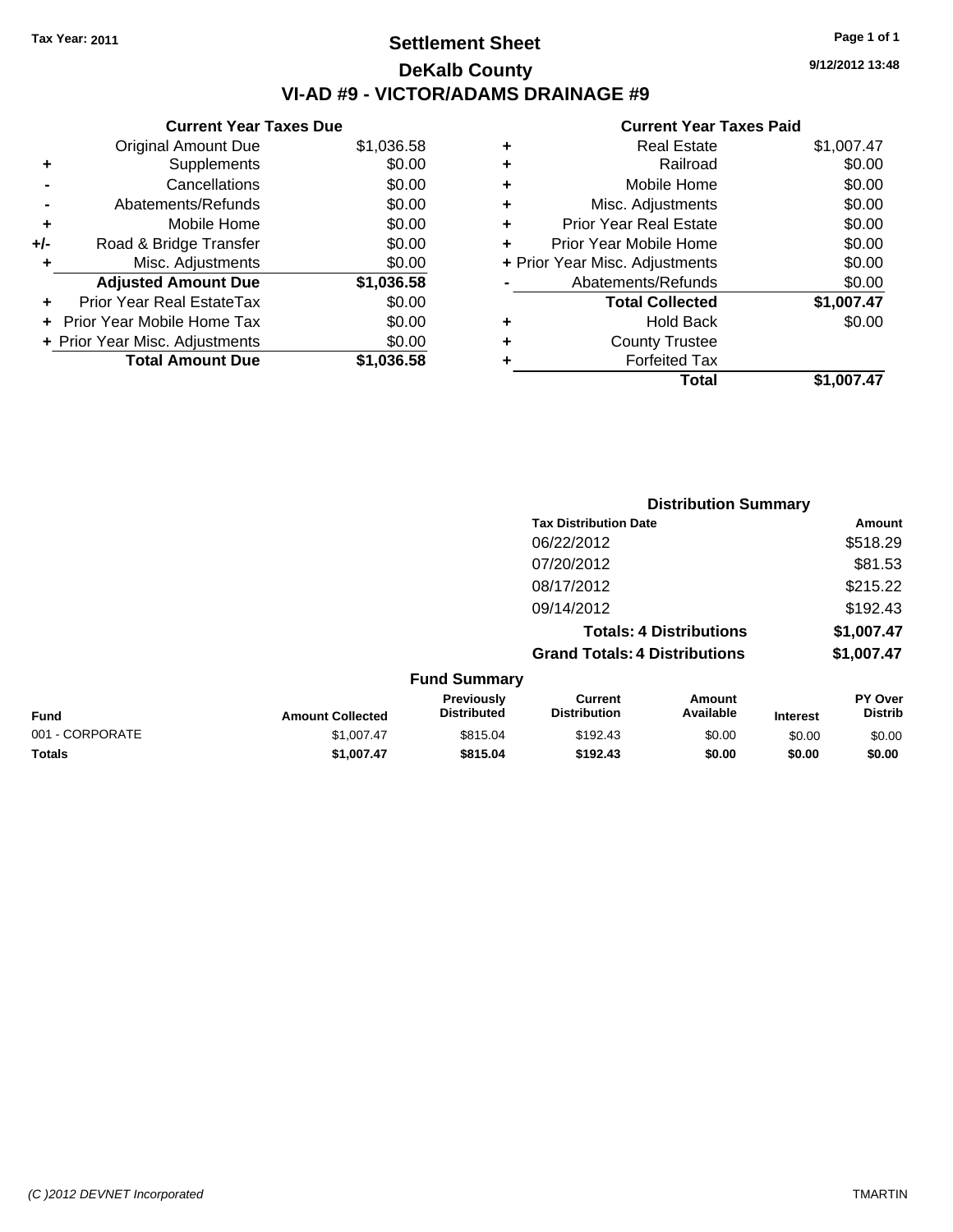**Current Year Taxes Due**

# **Settlement Sheet Tax Year: 2011 Page 1 of 1 DeKalb County VI-CL #14 - VICTOR-CLINTON DRAINAGE**

**9/12/2012 13:48**

| \$2,905.44 | <b>Real Estate</b>             | ٠ | \$3,040.54 | <b>Original Amount Due</b>     |     |
|------------|--------------------------------|---|------------|--------------------------------|-----|
| \$0.00     | Railroad                       | ٠ | \$0.00     | Supplements                    | ٠   |
| \$0.00     | Mobile Home                    | ٠ | \$0.00     | Cancellations                  |     |
| \$0.00     | Misc. Adjustments              | ٠ | \$0.00     | Abatements/Refunds             |     |
| \$0.00     | <b>Prior Year Real Estate</b>  | ٠ | \$0.00     | Mobile Home                    | ٠   |
| \$0.00     | Prior Year Mobile Home         | ٠ | \$0.00     | Road & Bridge Transfer         | +/- |
| \$0.00     | + Prior Year Misc. Adjustments |   | \$0.00     | Misc. Adjustments              |     |
| \$0.00     | Abatements/Refunds             |   | \$3,040.54 | <b>Adjusted Amount Due</b>     |     |
| \$2,905.44 | <b>Total Collected</b>         |   | \$0.00     | Prior Year Real EstateTax      | ٠   |
| \$0.00     | <b>Hold Back</b>               | ٠ | \$0.00     | + Prior Year Mobile Home Tax   |     |
|            | <b>County Trustee</b>          | ٠ | \$0.00     | + Prior Year Misc. Adjustments |     |
|            | <b>Forfeited Tax</b>           |   | \$3,040.54 | <b>Total Amount Due</b>        |     |
| \$2,905.44 | <b>Total</b>                   |   |            |                                |     |

|                 |                         |                                  | <b>Distribution Summary</b>           |                     |                 |                                  |  |
|-----------------|-------------------------|----------------------------------|---------------------------------------|---------------------|-----------------|----------------------------------|--|
|                 |                         |                                  | <b>Tax Distribution Date</b>          |                     |                 | Amount                           |  |
|                 |                         |                                  | 05/25/2012                            |                     |                 | \$162.20                         |  |
|                 |                         |                                  | 06/22/2012                            |                     |                 | \$1,888.26                       |  |
|                 |                         |                                  | 08/17/2012                            |                     |                 | \$16.04                          |  |
|                 |                         |                                  | 09/14/2012                            |                     |                 | \$838.94                         |  |
|                 |                         |                                  | <b>Totals: 4 Distributions</b>        |                     |                 | \$2,905.44                       |  |
|                 |                         |                                  | <b>Grand Totals: 4 Distributions</b>  |                     |                 | \$2,905.44                       |  |
|                 |                         | <b>Fund Summary</b>              |                                       |                     |                 |                                  |  |
| <b>Fund</b>     | <b>Amount Collected</b> | Previously<br><b>Distributed</b> | <b>Current</b><br><b>Distribution</b> | Amount<br>Available | <b>Interest</b> | <b>PY Over</b><br><b>Distrib</b> |  |
| 001 - CORPORATE | \$2,905.44              | \$2,066.50                       | \$838.94                              | \$0.00              | \$0.00          | \$0.00                           |  |
| Totals          | \$2,905.44              | \$2,066.50                       | \$838.94                              | \$0.00              | \$0.00          | \$0.00                           |  |